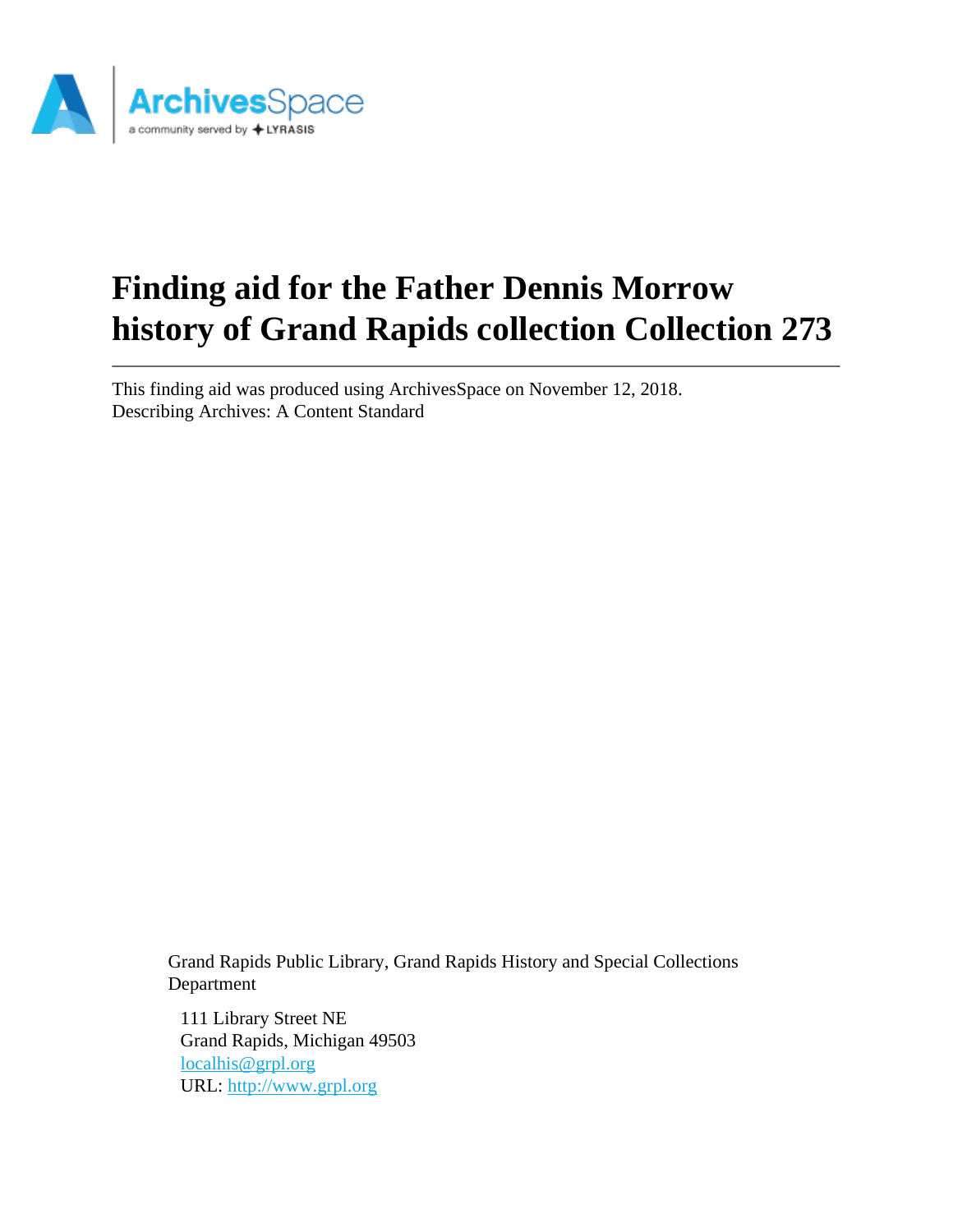## <span id="page-1-0"></span>**Table of Contents**

| Subseries A. Photographs. Fire Related, including fire engines, engine houses or stations  13 |     |
|-----------------------------------------------------------------------------------------------|-----|
|                                                                                               |     |
|                                                                                               |     |
| Series V. Slide Presentations                                                                 | 219 |
|                                                                                               | 219 |
|                                                                                               | 224 |
|                                                                                               | 228 |
|                                                                                               | 230 |
|                                                                                               |     |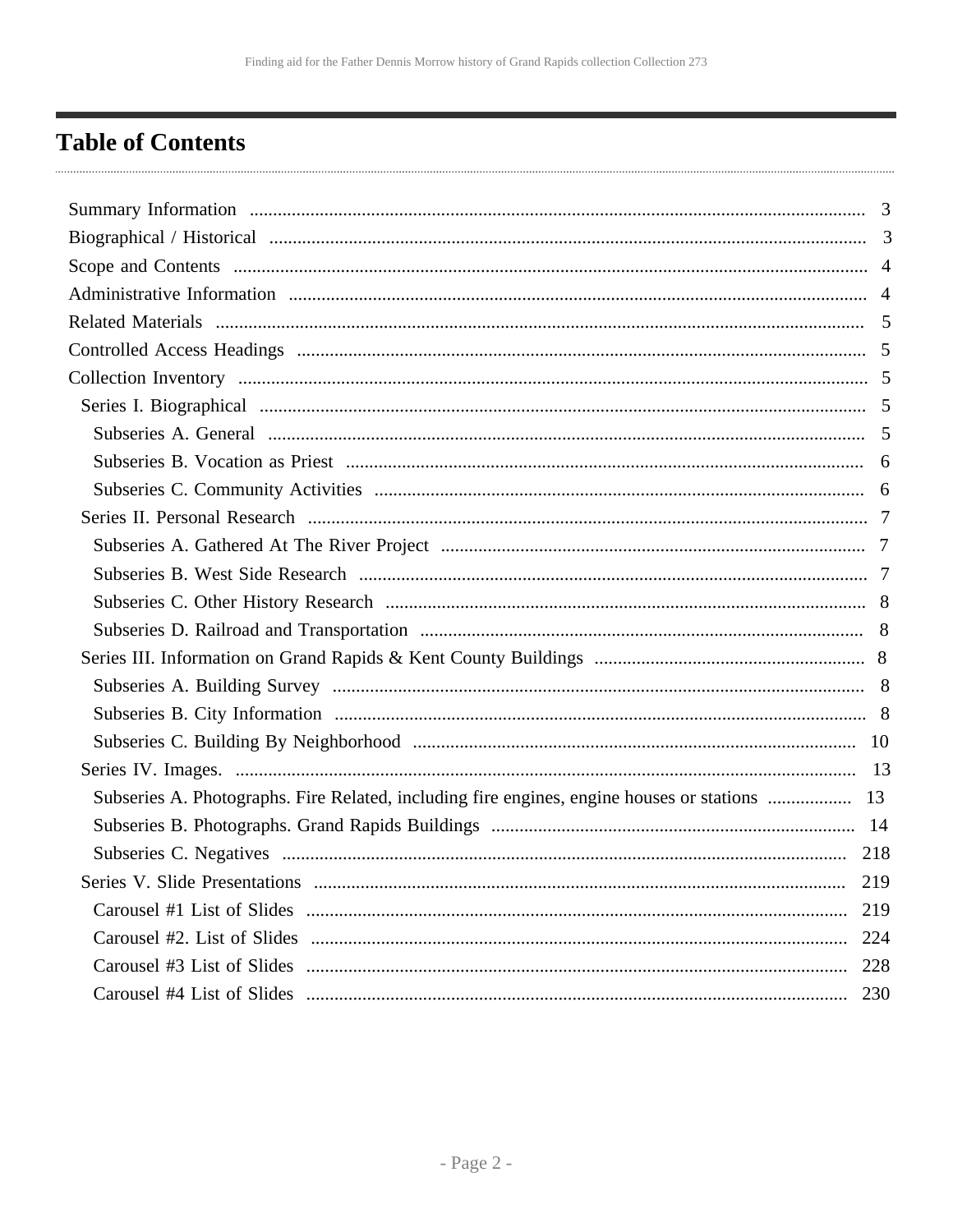## <span id="page-2-0"></span>**Summary Information**

| <b>Repository:</b>                  | Grand Rapids Public Library, Grand Rapids History and Special<br><b>Collections Department</b>                                                                                                                                                                                                                                                                                                                                                                                                                                                                                                                                                                                                                                                                                                               |
|-------------------------------------|--------------------------------------------------------------------------------------------------------------------------------------------------------------------------------------------------------------------------------------------------------------------------------------------------------------------------------------------------------------------------------------------------------------------------------------------------------------------------------------------------------------------------------------------------------------------------------------------------------------------------------------------------------------------------------------------------------------------------------------------------------------------------------------------------------------|
| <b>Title:</b>                       | Father Dennis Morrow history of Grand Rapids collection                                                                                                                                                                                                                                                                                                                                                                                                                                                                                                                                                                                                                                                                                                                                                      |
| ID:                                 | Collection 273                                                                                                                                                                                                                                                                                                                                                                                                                                                                                                                                                                                                                                                                                                                                                                                               |
| Date [inclusive]:                   | 1830s-2000s                                                                                                                                                                                                                                                                                                                                                                                                                                                                                                                                                                                                                                                                                                                                                                                                  |
| Date [bulk]:                        | 1970-2003                                                                                                                                                                                                                                                                                                                                                                                                                                                                                                                                                                                                                                                                                                                                                                                                    |
| <b>Physical Description:</b>        | 8.4 Linear Feet                                                                                                                                                                                                                                                                                                                                                                                                                                                                                                                                                                                                                                                                                                                                                                                              |
| Language of the<br><b>Material:</b> | English                                                                                                                                                                                                                                                                                                                                                                                                                                                                                                                                                                                                                                                                                                                                                                                                      |
| Abstract:                           | Father Dennis W. Morrow is the pastor of St. Peter and Paul Roman<br>Catholic Church, archivist for the Roman Catholic Diocese of<br>Grand Rapids and chaplain for the Grand Rapids Fire and Police<br>Departments. Father Morrow grew up on the West Side of Grand<br>Rapids, Michigan and has a deep knowledge of the history of the<br>area. This collection contains mostly photographs that Father Morrow<br>took or collected. The photographs document the 1950s US-131<br>freeway construction project, houses and buildings throughout Grand<br>Rapids and images related to the fire department. The collection is<br>particularly strong in capturing images of buildings after fires and/or<br>before demolition. Also included is biographical information, research<br>documents and ephemera. |

**^** [Return to Table of Contents](#page-1-0)

## <span id="page-2-1"></span>**Biographical / Historical**

Father Morrow is pastor of St. Peter and Paul Roman Catholic Church, on the West Side of Grand Rapids, west of the Grand River. Father Morrow grew up on the West Side, and has a deep knowledge of the history of this area in particular, as reflected in his slide presentation included in this collection, which documents the areas lost to that community, through the 1950's 131 Freeway Construction Project. Additionally, Father Morrow has an extensive interest in the buildings of Grand Rapids, and has included in this collection numerous images of structures gathered through his research, and also through his activities as Chaplain for the Police and Fire Departments.

As Archivist for the Diocese Archives since 1976, he has continued to build the historical files of that Archives related to the area Catholic Churches, but has also acted as a volunteer at the Grand Rapids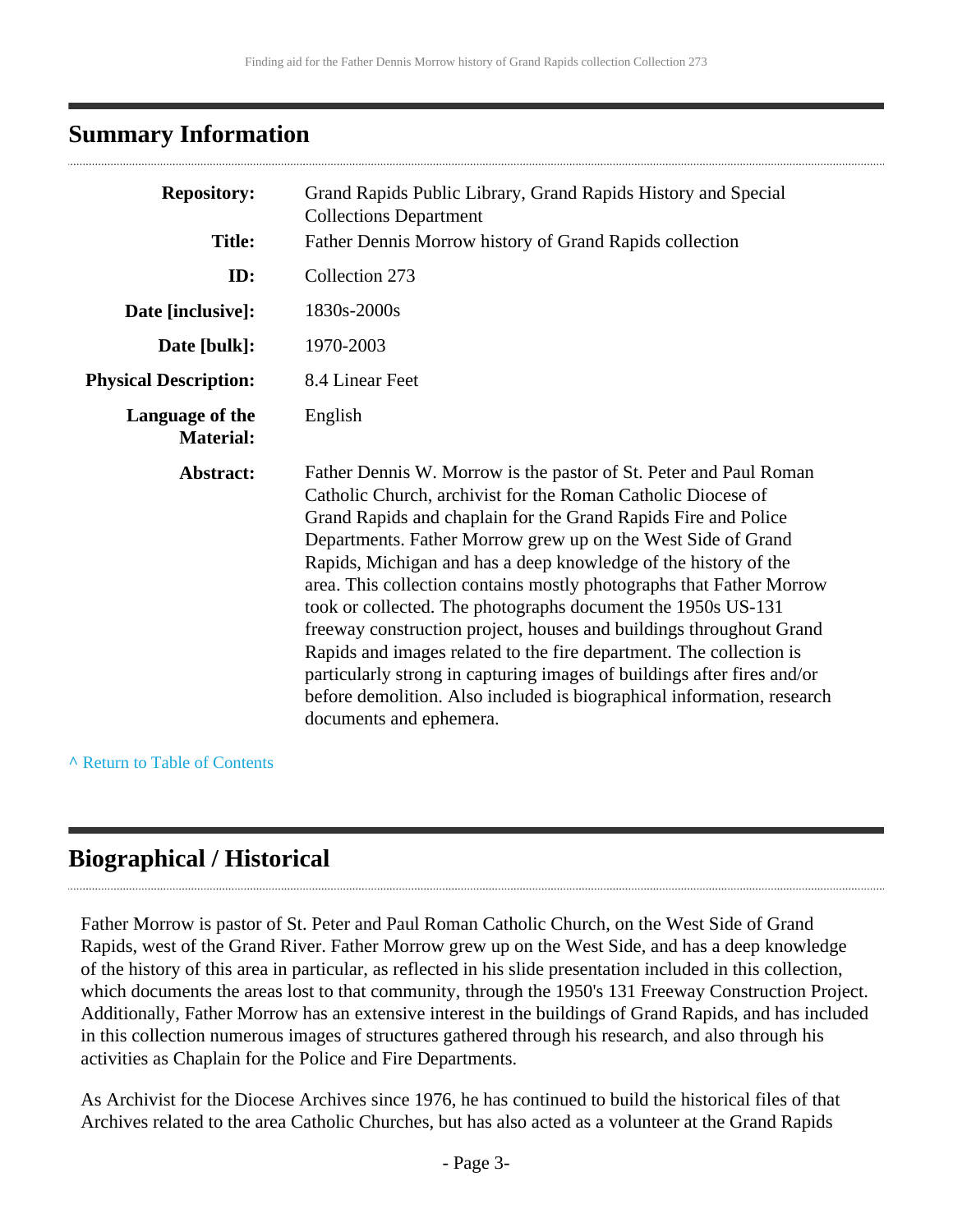Public Library Archives. He routinely serves as agent to bring new items to the GRPL collections in general.

**^** [Return to Table of Contents](#page-1-0)

## <span id="page-3-0"></span>**Scope and Contents**

The largest percentage of data in Father Morrow's Collection are the many photographs of buildings which he has collected. These have been acquired from a variety of sources, including images which are in other GRPL archival collections. This duplication within collections may come from the Morrow image originating in a GRPL collection, or from Father Morrow's work to acquire images from new lenders, which were added to the GRPL archival collections as well as his own, both before or since he has given this collection to the Library.

**^** [Return to Table of Contents](#page-1-0)

## <span id="page-3-1"></span>**Administrative Information**

### **Publication Statement**

Grand Rapids Public Library, Grand Rapids History and Special Collections Department

111 Library Street NE Grand Rapids, Michigan 49503 [localhis@grpl.org](mailto:localhis@grpl.org) URL:<http://www.grpl.org>

### **Immediate Source of Acquisition**

Father Dennis Morrow, accession numbers 1999.046, 2001.082b in part and others.

**^** [Return to Table of Contents](#page-1-0)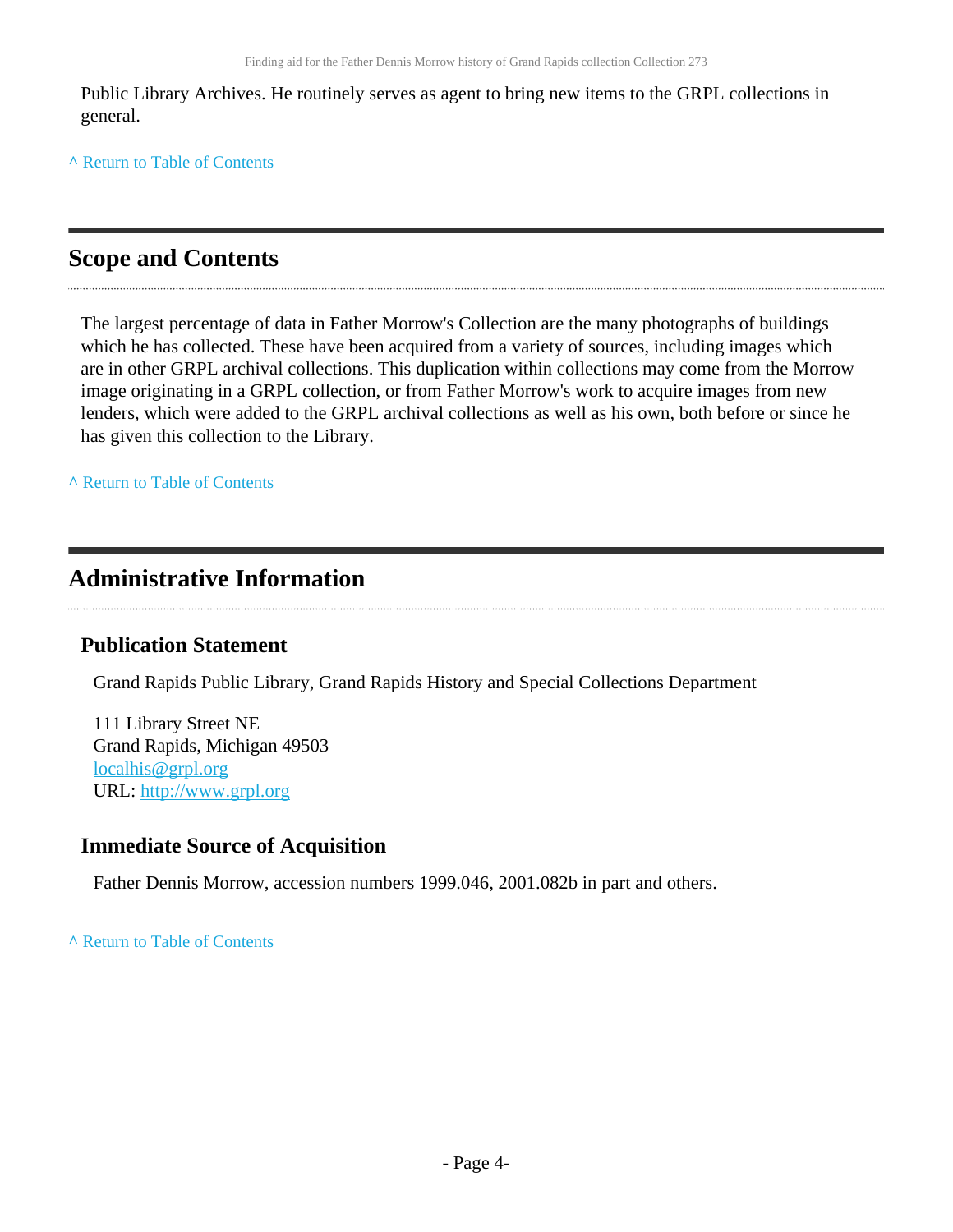## <span id="page-4-0"></span>**Related Materials**

### **Related Materials**

Father Morrow has gathered items for addition to many collections and served as an agent to bring other donors and their materials to the GRPL Archival Collections. He has done archival processing on some collections, such as the Robert Veit Fire Department Photographs.

His own historical work is represented in several collections, but most notably:

Coll. 270, Gathered At The River Collection. Father Morrow was one of the participants/authors of this project to gather church related history, under the Grand Rapids Humanities Council sponsorship.

Coll. 175 GRPL Moving Images Collection. Father Morrow's historical presentations have been captured on a couple of moving images which are included in this collection.

#### **^** [Return to Table of Contents](#page-1-0)

## <span id="page-4-1"></span>**Controlled Access Headings**

- photographs
- Buildings -- Michigan -- Grand Rapids -- Photographs
- Grand Rapids (Mich.) -- History
- Express highways -- Michigan -- History -- 20th century

## <span id="page-4-2"></span>**Collection Inventory**

### <span id="page-4-3"></span>**Series I. Biographical**

#### <span id="page-4-4"></span>**Subseries A. General**

| <b>Title/Description</b>                                                                       | <b>Instances</b> |
|------------------------------------------------------------------------------------------------|------------------|
| Morrow Biographical                                                                            | Box 1            |
| Morrow Family photos                                                                           | Box 1            |
| 1936 Auto Shop class photo, South High School, Clarence W.<br>$(Bud)$ Morrow (where?) 2000.062 | Box 1            |
| Aquinas College Affiliated Adjunct Faculty                                                     | Box 1            |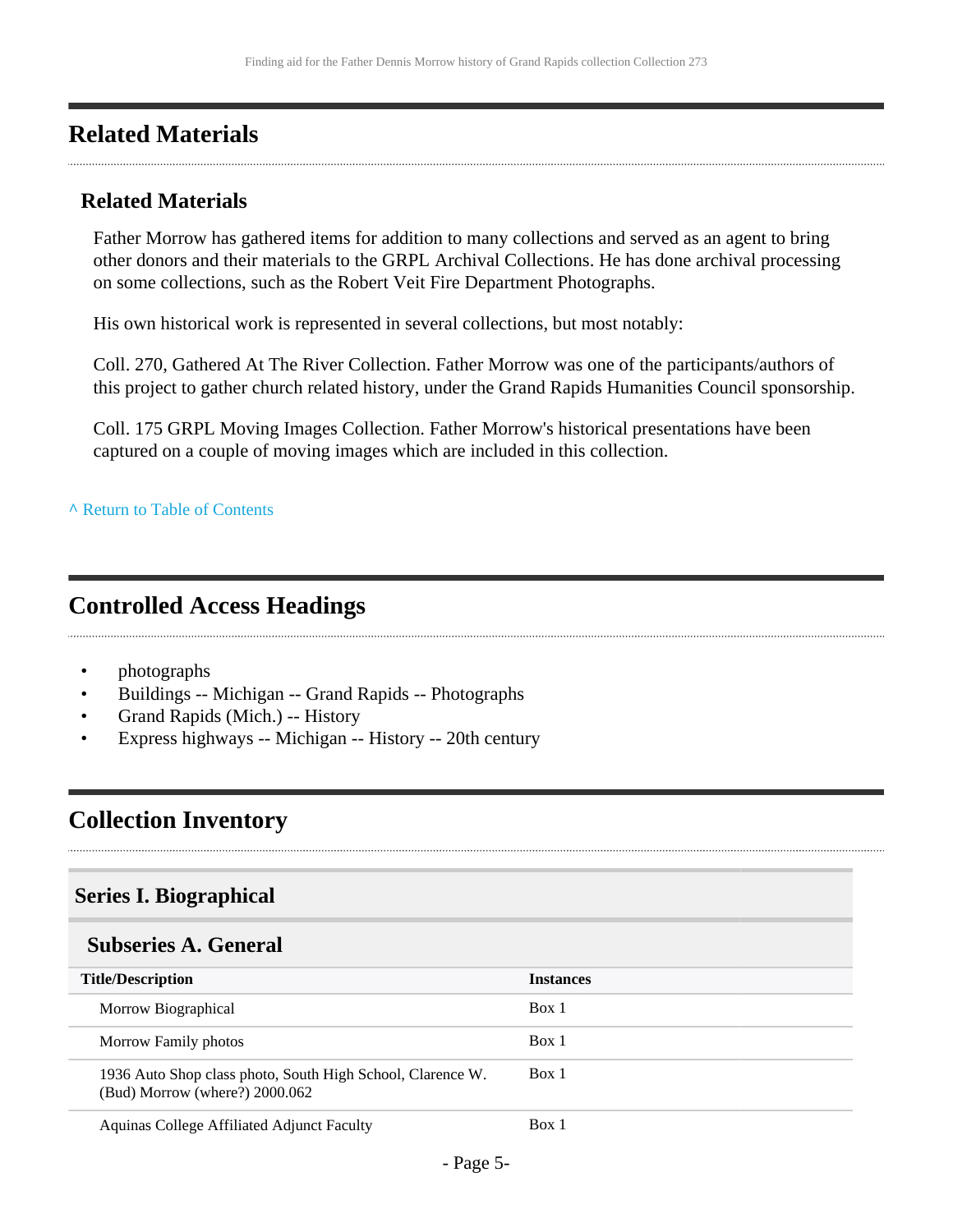| Grand Rapids Historical Society, Baxter Awards          | Box 1 |
|---------------------------------------------------------|-------|
| Grand Rapids Public Library book discussion             | Box 1 |
| Grand Rapids Service Corps, Vol. 1, Issue 2-Fall/Winter | Box 1 |
| Kent County Michigan Gen Web Project                    | Box 1 |
| War Ration Books belonging to Fr. Morrow's family       | Box 1 |

## <span id="page-5-0"></span>**Subseries B. Vocation as Priest**

| <b>Title/Description</b>                                                                        | <b>Instances</b> |
|-------------------------------------------------------------------------------------------------|------------------|
| WOOD TV8 "City Commission honors long-time chaplain"                                            | Box 1            |
| Grand Rapids Press, Dec. 22, 2003 "Funeral reflects family ties<br>that united victims of fire" | Box 1            |
| Grand Rapids Press, Feb. 4, 1999 "Local student celebrate their<br>catholic education"          | Box 1            |
| Greater G.R. Men's High School Vocation Retreat                                                 | Box 1            |
| Kent County Fire Department Administration Offices                                              | Box 1            |
| Letter to Eduard Skendzel                                                                       | Box 1            |
| Roman Catholic Diocese of Grand Rapids, Catholic Services<br>Appeal (CSA) 2006                  | Box 1            |
| SS. Peter & Paul Parish Staff                                                                   | Box 1            |
| Western Michigan Genealogical Society Newsletter Fall 2006                                      | Box 1            |
| www.zoominfo.com Fr. Dennis Morrow / SS. Peter & Paul<br>School                                 | Box 1            |
| <b>Photos</b>                                                                                   |                  |

| <b>Title/Description</b>                                                                                                                     | <b>Instances</b> |
|----------------------------------------------------------------------------------------------------------------------------------------------|------------------|
| Morrow as Priest. Portrait photo. 2000.050                                                                                                   | $Box$ 3          |
| Our Lady of Sorrows. Church & Neighborhood. Aerials (2)<br>May 2, 1990. Jefferson Ave. at Hall St., Sheldon & Green St.<br>Photo by Bultman. | Box 3            |

## <span id="page-5-1"></span>**Subseries C. Community Activities**

## **Police Department**

| <b>Title/Description</b>                                                  | <i><u><b>Instances</b></u></i> |
|---------------------------------------------------------------------------|--------------------------------|
| "Grand Rapids Fraternal Order of Police", 1967                            | Box 1                          |
| Grand Rapids Press, Nov. 2, 2006 "police, firefighters honor<br>chaplain" | Box 1                          |

The First Responders Fund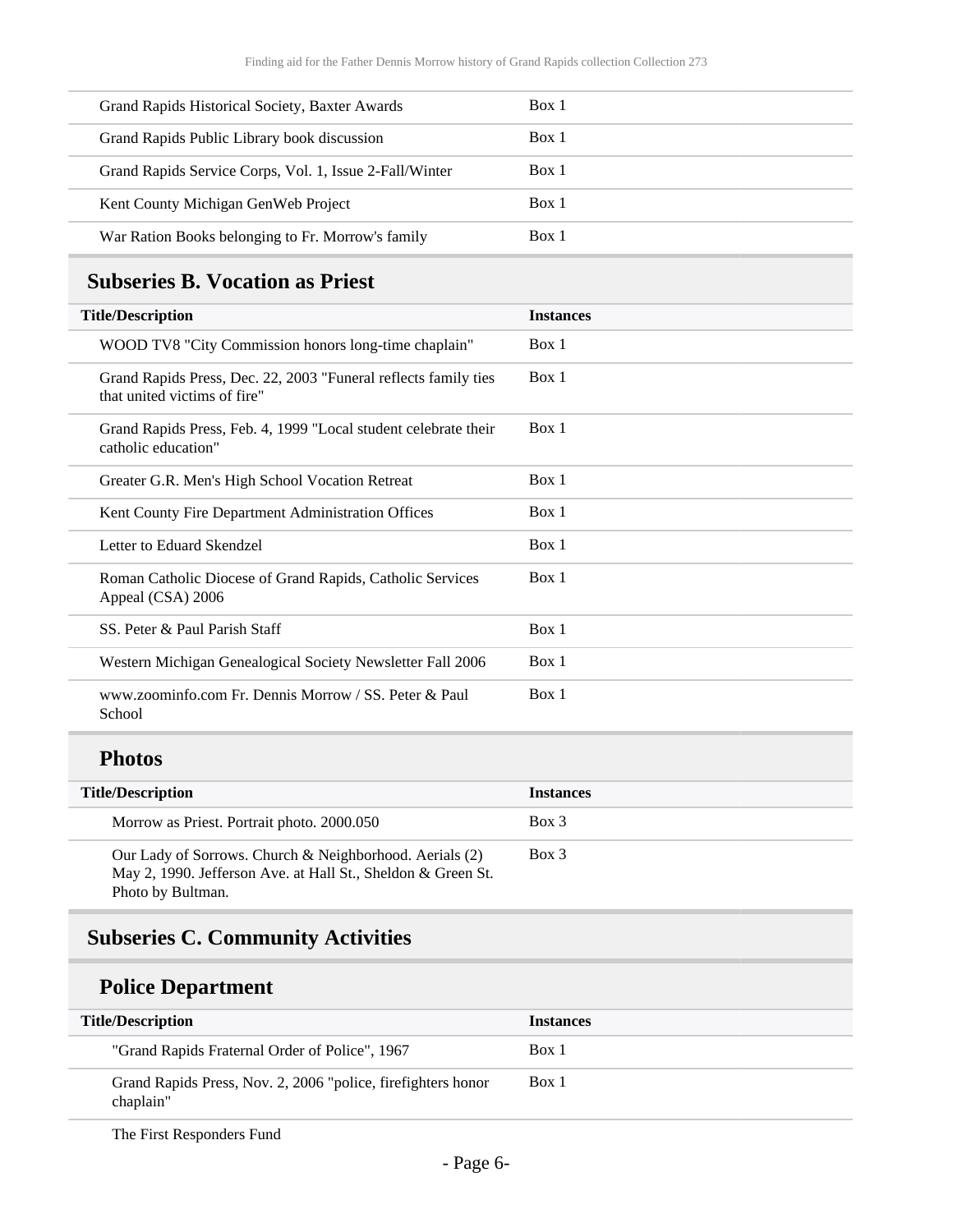Box 1

### **Fire Department**

| <b>Title/Description</b>                                                                 | <b>Instances</b> |
|------------------------------------------------------------------------------------------|------------------|
| "International Fire Fighter", Dec. 1938, March 1939                                      | Box 1            |
| "Trailing A Blaze: Grand Rapids fire fighting history in<br>drawing, print, and writing" | Box 1            |

#### **^** [Return to Table of Contents](#page-1-0)

## <span id="page-6-0"></span>**Series II. Personal Research**

## <span id="page-6-1"></span>**Subseries A. Gathered At The River Project**

#### **Scope and Contents**

This series contains information about, and items gathered during this church history related project.

| <b>Title/Description</b>                                                                        | <b>Instances</b> |
|-------------------------------------------------------------------------------------------------|------------------|
| Gathered At The River Project. Personal Research                                                |                  |
| <b>Related Materials:</b><br><b>Related Materials</b>                                           |                  |
| See the book "Gathered at the River" at 277.7456 B737g:<br>10/93                                |                  |
| See a copy of the book and additional information in the<br>collection of this name, Coll. 270. |                  |
| See unprocessed work box located in Aisle 19, Bay F,                                            |                  |

#### Shelf 4

### <span id="page-6-2"></span>**Subseries B. West Side Research**

| <b>Title/Description</b>                                                  | <b>Instances</b> |
|---------------------------------------------------------------------------|------------------|
| "Gathered at the River" book back cover                                   | Box 1            |
| Grand Rapids Women's History Council 2005 newsletter                      | Box 1            |
| Grand Rapids Press, March 4, 2001 "Roads ravaged part of<br>history"      | Box 1            |
| Grand Rapids Press, May 15, 1999 "People Once Lived Here"                 | Box 1            |
| "Growing Up On Aurora Street Back Then"                                   | Box 1            |
| Sacred Heart Aid Society, Golden Jubilee program                          | Box 1            |
| St. Stanislaus, B & M Benevolent Aid Society, 75th anniversary<br>program | Box 1            |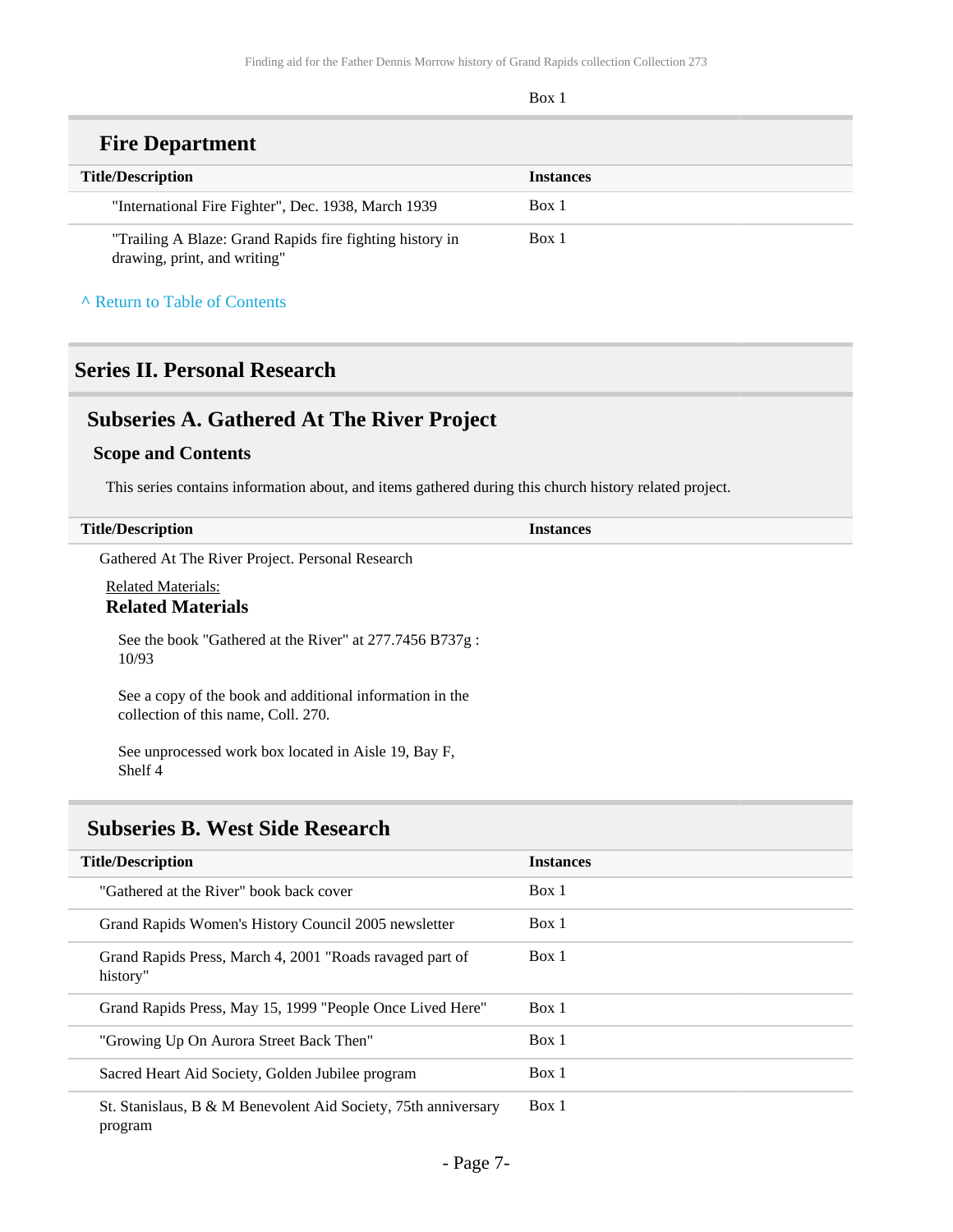<span id="page-7-0"></span>

| www.grcmc.org, e-Catalyst August 28, 2003                                                                                                                                                                                                                                | Box 1            |  |
|--------------------------------------------------------------------------------------------------------------------------------------------------------------------------------------------------------------------------------------------------------------------------|------------------|--|
| <b>Subseries C. Other History Research</b>                                                                                                                                                                                                                               |                  |  |
| <b>Title/Description</b>                                                                                                                                                                                                                                                 | <b>Instances</b> |  |
| Web sheet on Documentary. Humanities Council. "Landmarks<br>of Grand Rapids" DVD on Auburn Hills, Eastown, Heritage<br>Hill and Sacred Heart Church neighborhoods. Screening, with<br>Mary Alice Williams Joyce Makinen, Ellen James, and Father<br>Morrow. Mar. 6, 2007 | Box 1            |  |
| <b>Related Materials:</b>                                                                                                                                                                                                                                                |                  |  |
| <b>Related Materials</b>                                                                                                                                                                                                                                                 |                  |  |
| See Coll. 175 for DVD                                                                                                                                                                                                                                                    |                  |  |

### <span id="page-7-1"></span>**Subseries D. Railroad and Transportation**

| <b>Title/Description</b>                                 | <b>Instances</b> |
|----------------------------------------------------------|------------------|
| Department of Public Safety, "Automobile Accidents" 1926 | Box 1            |
| General Motors Train of Tomorrow                         | Box 1            |
| "Report on Traffic and Safety" 1939                      | Box 1            |

#### **^** [Return to Table of Contents](#page-1-0)

### <span id="page-7-2"></span>**Series III. Information on Grand Rapids & Kent County Buildings**

### <span id="page-7-3"></span>**Subseries A. Building Survey**

| <b>Title/Description</b>              | <i>Instances</i> |
|---------------------------------------|------------------|
| Grand Rapids Magazine Special Edition | Box.             |

### <span id="page-7-4"></span>**Subseries B. City Information**

Related Materials: **Related Materials**

See unprocessed work box located in Aisle 19, Bay F, Shelf 4, for a fascimile of Grand Rapids Demolition Permits. Mostly circa 1960, during period of urban renewal

### **Business cards & ephemera (9)**

| <b>Title/Description</b>                                                 | <b>Instances</b> |
|--------------------------------------------------------------------------|------------------|
| American Seating. William J. Barrett                                     | Box 2            |
| Basch's Jeweler's, Certificate of Credit.                                | Box 2            |
| Burton Heights United Methodist Church. Dr. Zawdie K.<br>Abiade, Pastor. | Box 2            |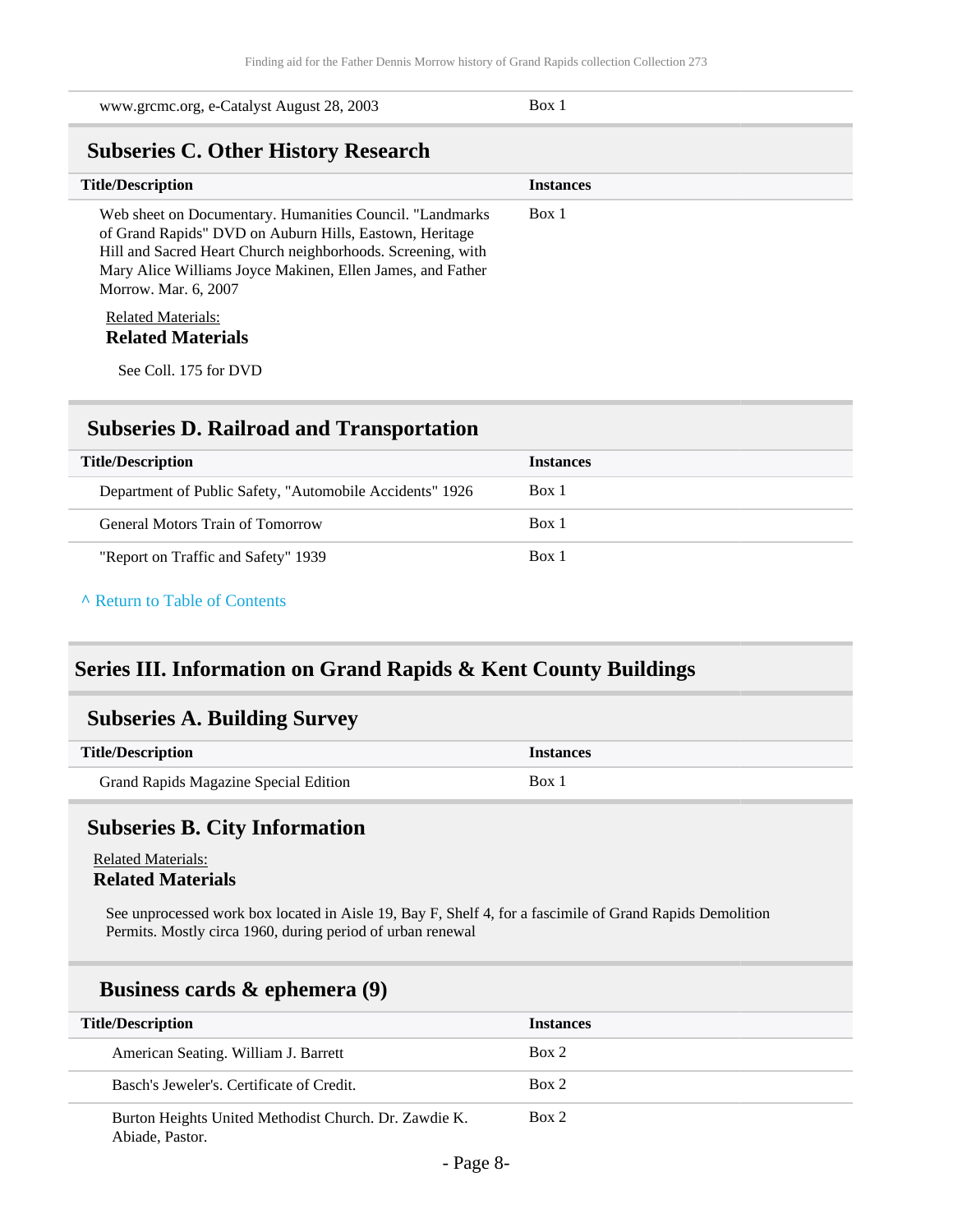| Coit Community Church (calendar 1992)                                                                                | Box 2            |
|----------------------------------------------------------------------------------------------------------------------|------------------|
| Dean's Photo Service, Rockford, Mi.                                                                                  | Box 2            |
| Eco Enterprise                                                                                                       | Box 2            |
| <b>Elite Restaurant</b>                                                                                              | Box 2            |
| Grand Rapids Police Dept.                                                                                            | Box 2            |
| May's of Michigan. Hickey-Freeman Customized Clothes                                                                 | Box 2            |
| Postcards (3)                                                                                                        |                  |
| <b>Title/Description</b>                                                                                             | <b>Instances</b> |
| Canal St. 1907. Elmer Fahs                                                                                           | Box 2            |
| Canal St. 1910. Eva Fahs                                                                                             | Box 2            |
| Lincoln Park. 1911. Almer Fahs                                                                                       | Box 2            |
| <b>City Departments</b>                                                                                              |                  |
| <b>Title/Description</b>                                                                                             | <b>Instances</b> |
| Voices and Visions: Community Planning for Downtown.<br>Update. (newsletter/periodical) Phase III, Nov. 1992         | Box 2            |
| <b>General</b>                                                                                                       |                  |
| For additional issues of this title check the Local History<br>Department periodicals, or contact the City Archives. |                  |
|                                                                                                                      |                  |
| "Your City Government: Grand Rapids MI." [flyer] ca. Late<br>1970's-1980's                                           | Box 2            |
| Zoning Variance for Free Standing Business Sign / Dale J.<br>Phelps, Village Bike Shop, Sept. 19, 1991               | Box 3            |
| <b>General</b>                                                                                                       |                  |

## **City Limits (newsletter/periodical) / for Grand Rapids Citizens.**

#### **General**

For additional issues of this title check the Local History Department periodicals, or contact the City Archives.

| <b>Title/Description</b> | <b>Instances</b> |
|--------------------------|------------------|
| Spring 1992              | Box 2            |
| Winter 1992              | Box 2            |
| Winter 1995              | Box 2            |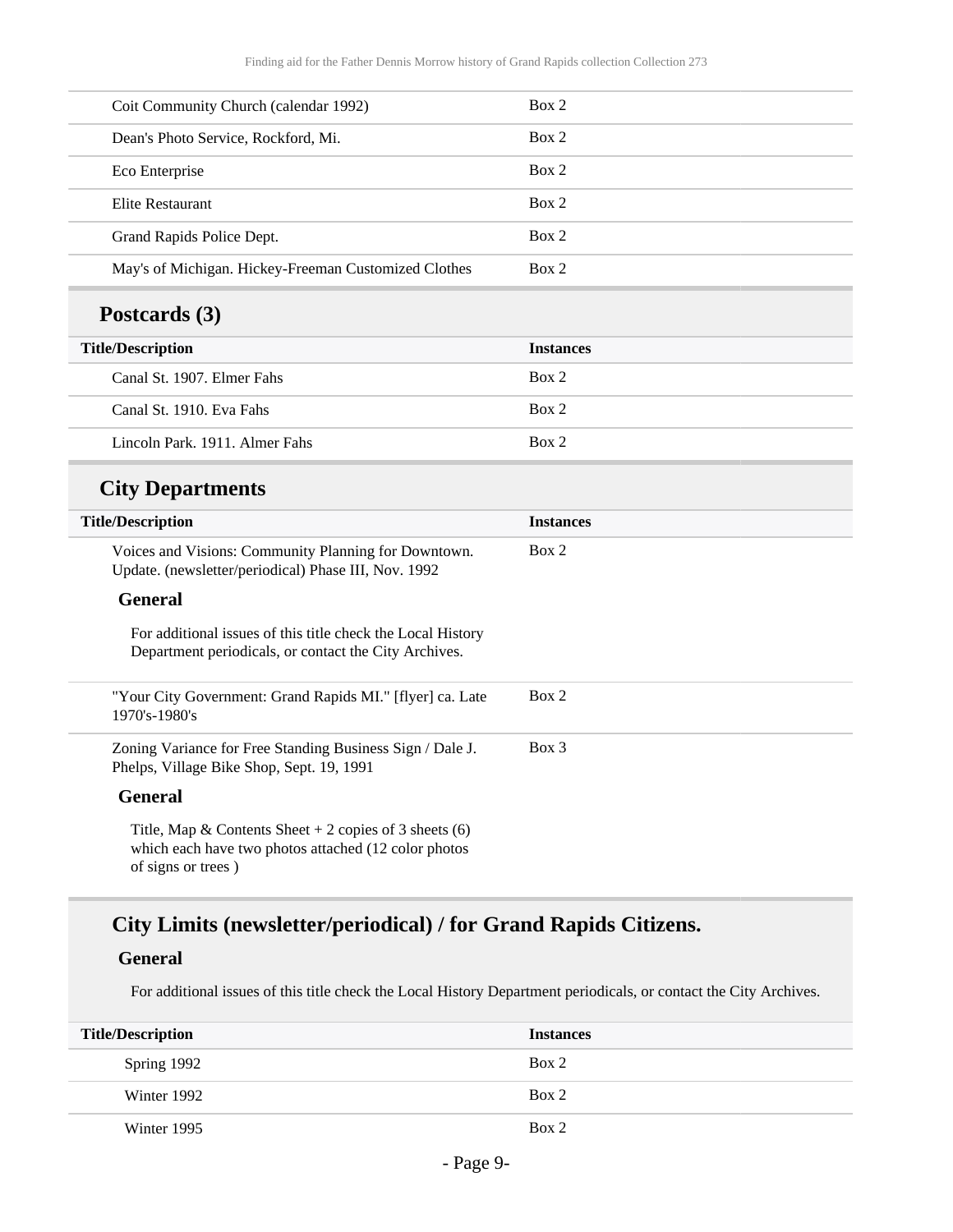Grand Rappin (newsletter/periodical) / City of Grand Rapids Employees. Neighborhood Revitalization. Vol. 5, No. 2, June 16, 1992 Box 2

#### **General**

For additional issues of this title check the Local History Department periodicals, or contact the City Archives.

Plan Grand Rapids [newsletter/periodical] Grand Rapids Master Plan. City of Grand Rapids. Planning Dept. Issue #2 – Fall 2001 Box 2

### <span id="page-9-0"></span>**Subseries C. Building By Neighborhood**

#### **Belknap Lookout**

| <b>Title/Description</b>                                                                                                                                  | <b>Instances</b> |
|-----------------------------------------------------------------------------------------------------------------------------------------------------------|------------------|
| Butterworth Hospital. Helen DeVos Women & Children's<br>Center. Invitation. Aug. 20, 1993. Embrossed version of<br>building image on front of invitation. | Box 2            |

#### **Olds Manor**

Related Materials: **Related Materials**

See Downtown

#### **Downtown & Heartside**

#### **Butterworth**

Related Materials: **Related Materials**

See Belknap

| <b>Title/Description</b>                   | <i><u><b>Instances</b></u></i> |
|--------------------------------------------|--------------------------------|
| Eastbank. Waterfront Towers [Paper folder] | Box 2                          |

### **Eastbank Festival Place opening. Includes letter dated Mar. 3, 1992, unit floor plan, three flyers and a business card.**

| <b>Title/Description</b>                                                                   | <b>Instances</b> |
|--------------------------------------------------------------------------------------------|------------------|
| First of America Bank. Heartside Branch Office, 347 S.<br>Division. Invitation & map card. | Box 2            |
| Fountain Street Church. Centennial Sunday, 1869-1969.<br>Program.                          | Box 2            |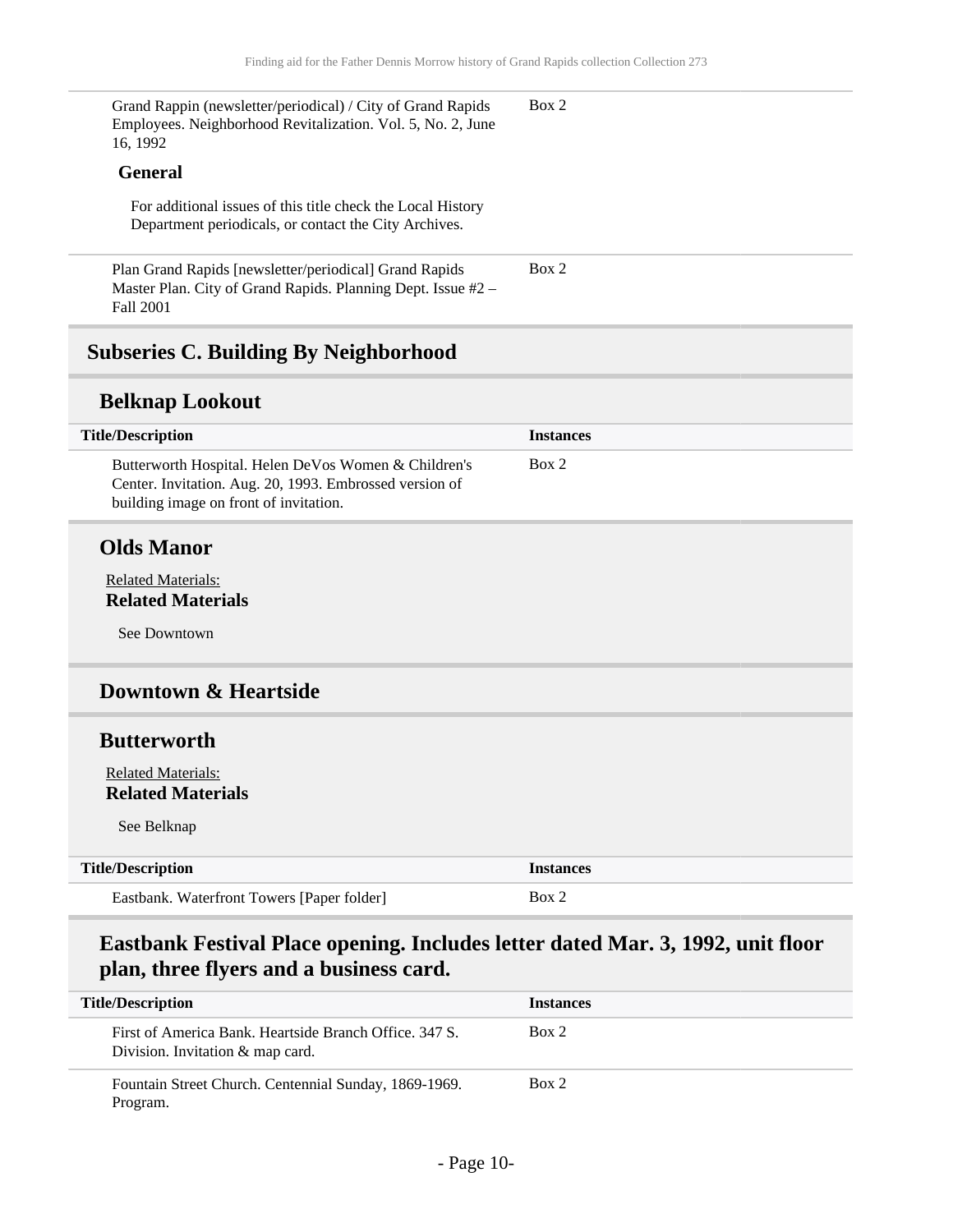| Grand Rapids Business Journal (newsletter/periodical) Aug.<br>26, 1991. "Commercial Success" downtown aerial view. Sheet<br>clipping from original newsletter, 2 color laser copies of the<br>image. | Box 2            |
|------------------------------------------------------------------------------------------------------------------------------------------------------------------------------------------------------|------------------|
| Grand Rapids Press, June 16, 1992 "Grand Plans Undone"                                                                                                                                               | Box 2            |
| Grand Rapids Press, Dec. 22, 2002 "This Majestic Moment"                                                                                                                                             | Box 2            |
| Grand Rapids Community College / Perspecto Map Co.,<br>In., Richmond, Il. c. 1990 [Map. Bird's eye picture sketch<br>showing campus buildings in relationship to immediate<br>neighborhood]          | Box 2            |
| Olds Manor. Michigan at Monroe. Flyer & business card with<br>building image.                                                                                                                        | Box 2            |
| Park Congregational Church. Program. v. 9, no. 1, Sept. 9,<br>1900. With image of church on front.                                                                                                   | Box 2            |
| Rosa Parks Circle Dedication. Grand Rapids Magazine.<br>Special Edition. 2001.                                                                                                                       | Box 2            |
| Van Andel Museum Center. Flyer with Carousel House and<br>floor plans.                                                                                                                               | Box 2            |
| <b>Garfield Park</b>                                                                                                                                                                                 |                  |
| <b>Title/Description</b>                                                                                                                                                                             | <b>Instances</b> |
| "Burton Heights Record" Dec. 9, 1993. 100th Anniversary<br>Salute                                                                                                                                    | Box 2            |
| <b>Heritage Hill</b>                                                                                                                                                                                 |                  |
| <b>Title/Description</b>                                                                                                                                                                             | <b>Instances</b> |
| Bed & Breakfast of Grand Rapids. Flyer. Includes Barber<br>House, Brayton House, Heald=Lear House.                                                                                                   | Box 2            |

## **Central Reformed Church 164 Fountain St. NE at Barclay) Fire & Demolition. 1999.046**

| <b>Title/Description</b>                                                                                                                       | <b>Instances</b> |
|------------------------------------------------------------------------------------------------------------------------------------------------|------------------|
|                                                                                                                                                |                  |
| "The History of Central Reformed Church" Grand Rapids<br>Mirror, v. 5, no. 4, Summer 1938, pg. 5                                               | Box 2            |
| "Fire Destroys Church, was GR Landmark. Six Firemen<br>injured as flames, blasts rock Central Reformed. Grand<br>Rapids Herald. Feb. 11, 1953. | Box 2            |
| "Grand Rapids Magazine" special issue. 1992 Home Guide:<br>Home Renovation  Heritage Hill (2 copies)                                           | Box 2            |
| "Welcome to Heritage Hill flyers (3)                                                                                                           | Box 2            |
| Heritage Hill Home Tour flyers, 1992 (1)                                                                                                       | Box 2            |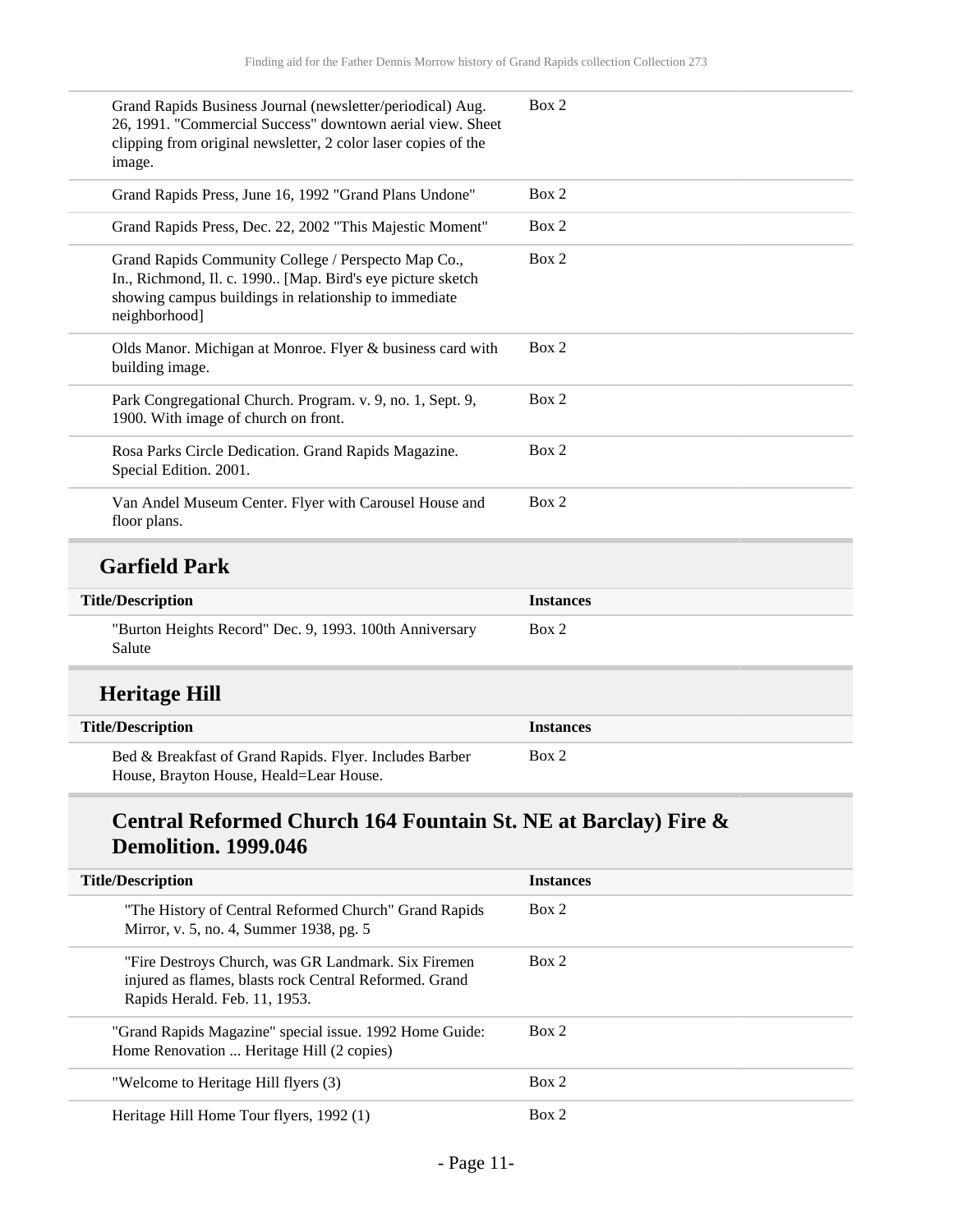#### Related Materials: **Related Materials**

For additional years of the Home Tour flyers See Coll. 254.

"Heritage Herald" (periodical) vol. XVIII, no. 5 Sept./Oct. 1992. Box 2

#### **General**

For additional issues of this periodical title see the Periodical section in the Local History Collections

### **Steve Szcytko ReMax of G.R. Flyers**

| <b>Title/Description</b>     | <b>Instances</b> |
|------------------------------|------------------|
| 508 Fountain St. NE          | Box 2            |
| 120 Madison Ave. SE          | Box 2            |
| Voigt House Victorian Museum | Box 2            |
|                              |                  |

## **Highland Park**

| <b>Title/Description</b>                                   | <i>Instances</i> |
|------------------------------------------------------------|------------------|
| Second Church of Christ. Dedication program. Oct. 28, 1973 | Box 1            |

### **North East Citizen Action**

| <b>Title/Description</b>       | <i><u><b>Instances</b></u></i> |
|--------------------------------|--------------------------------|
| Duba's Fine Dining Flyer w map | Box 2                          |

## **Ottawa Hills**

### **Photographs**

| <b>Title/Description</b>                                                                                                                                                                   | <i><u><b>Instances</b></u></i> |
|--------------------------------------------------------------------------------------------------------------------------------------------------------------------------------------------|--------------------------------|
| 19 sheets of red orange paper with approx. 4 color photos<br>attached to the front & back of each sheet. These are<br>actually 3 complete sets $+1$ partial set, of the same 18<br>images. | Box 3                          |
|                                                                                                                                                                                            |                                |

## **West Grand**

| <b>Title/Description</b>                        | <i><u><b>Instances</b></u></i> |
|-------------------------------------------------|--------------------------------|
| "Historical Walker Church Deeds Property to New | Box 2                          |
| Congregation" Advance. Sept. 11, 2001           |                                |

**^** [Return to Table of Contents](#page-1-0)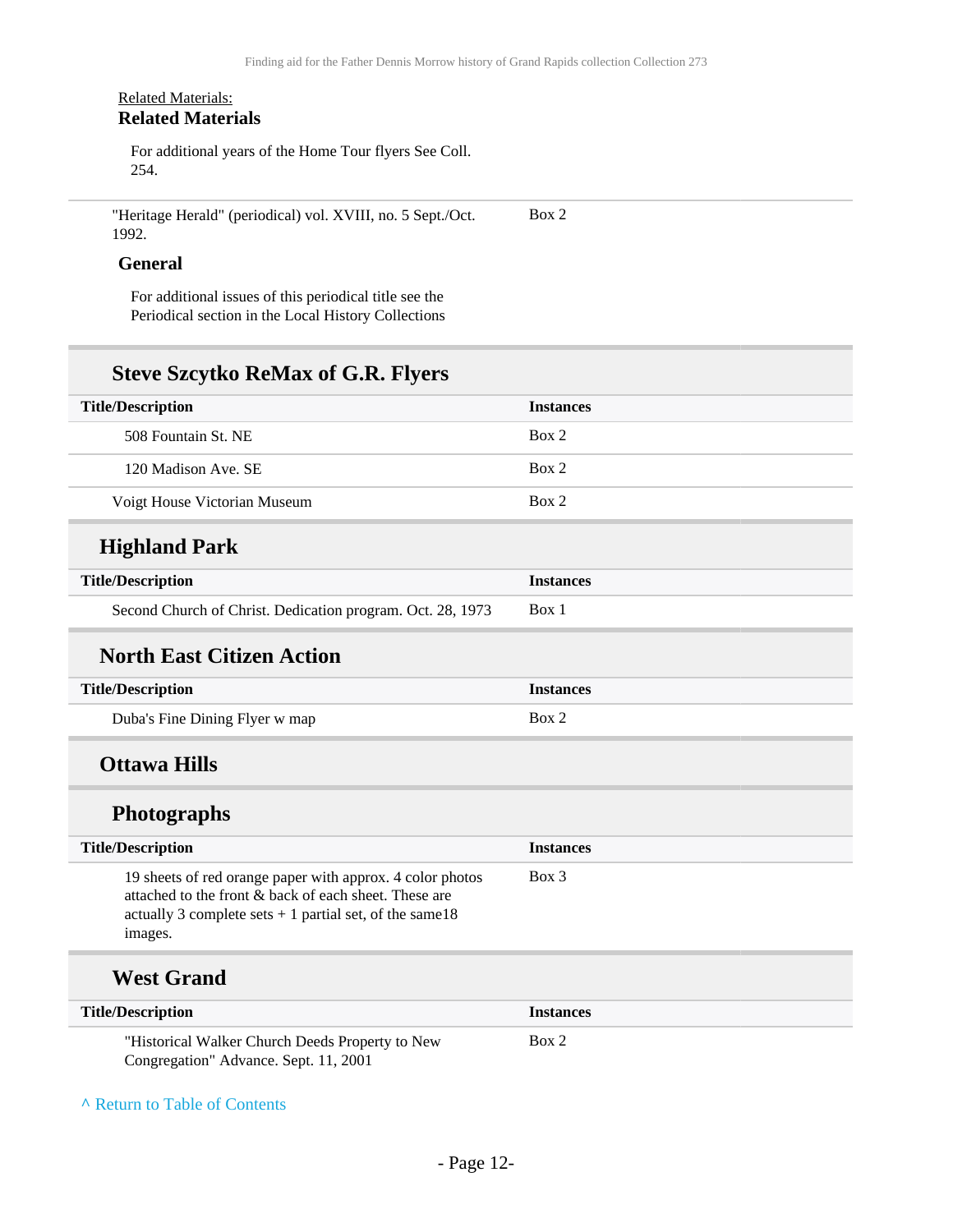### <span id="page-12-0"></span>**Series IV. Images.**

#### **Scope and Contents**

As currently structured, the images collected by Father Morrow are the primary core of this collection. Those images in Subseries B. Photographs of Grand Rapids Buildings, will be particularly popular with the many researchers looking for information on their residences, businesses, or structures desired for purchase.

### <span id="page-12-1"></span>**Subseries A. Photographs. Fire Related, including fire engines, engine houses or stations**

#### **General**

One image depicts father Morrow as a child, along with his parents

### **Fire Department Images. List of photos belonging to Dennis Morrow**

#### Related Materials: **Related Materials**

See also unprocessed work box located in Aisle 19, Bay F, Shelf 4

| <b>Title/Description</b>                                                | <b>Instances</b> |
|-------------------------------------------------------------------------|------------------|
| No. 1 Engine house, truck, Squad (4)                                    | $Box\ 3$         |
| No. 2 Engine, station (one color; one $b/w$ )                           | $Box\ 3$         |
| No. 3 Engine house, engine (2)                                          | $Box\ 3$         |
| No. 4 Engine house (1 color)                                            | $Box\ 3$         |
| No. 4 Truck accident, Hartwig / Morrow (2 b/w and 1 color)              | $Box\ 3$         |
| No. 6 Engine, engine house (5 images, including 2 which have<br>turned) | Box 3            |
| No. 8 Station (4 color)                                                 | Box 3            |
| No. 11 Truck $(1 \text{ color})$                                        | Box 3            |
| No. 13 Engine House (1 color)                                           | $Box\ 3$         |
| No. 14 Engine house being built $(6 \text{ b/w})$                       | $Box\ 3$         |

### **Central Reformed Church Fire, Feb. 10, 1953**

| <b>Title/Description</b>                                                                      | <b>Instances</b> |  |
|-----------------------------------------------------------------------------------------------|------------------|--|
| 1. Entrance with ladder and firemen. $8x10 b/w$ . 1999.046.<br>1953-02-10<br>Date: 1953-02-10 | Box 3            |  |
|                                                                                               |                  |  |

2. Roof line of church, with smoky sky, and fireman at the top of a ladder. 8x10 b/w. 1999.046., 1953-02-10 Box 3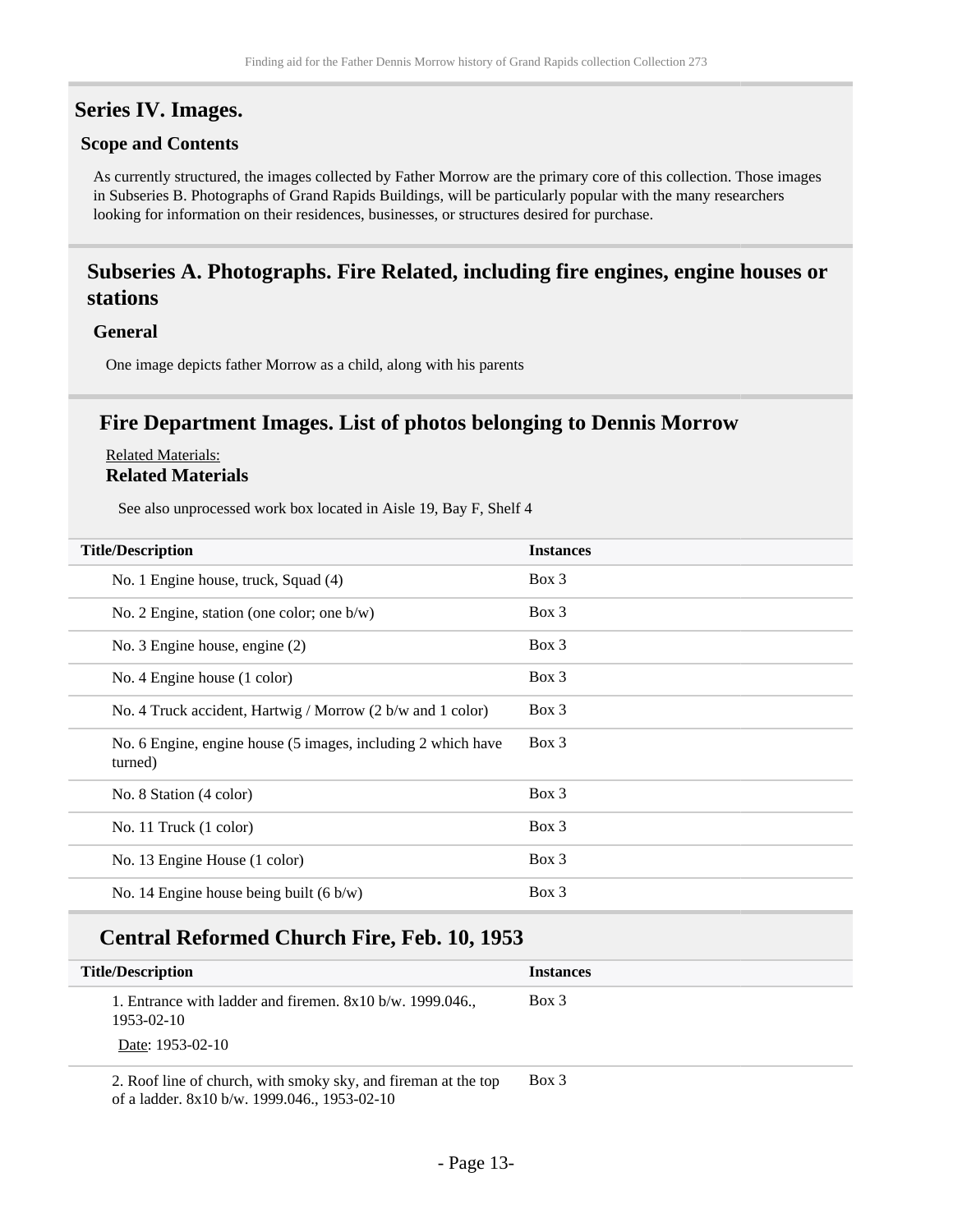#### Date: 1953-02-10

| 3. Ladder diagonally across the building and night sky, with<br>the rear profiles of firemen or onlookers in the foreground and<br>someone near the top of the ladder. Whiteout editing to the<br>image. 8x10 b/w. 1999.046., 1953-02-10<br>Date: 1953-02-10 | $Box$ 3 |
|--------------------------------------------------------------------------------------------------------------------------------------------------------------------------------------------------------------------------------------------------------------|---------|
| 4. Fire Fighters in a service coach during the fire, including<br>F.F. William Hartigh standing at center. b/w snapshot<br>1999.046., 1953-02-10<br>Date: 1953-02-10                                                                                         | $Box$ 3 |
| 5. Daytime view of the remains after the fire, with a crane<br>partially visible visible at right. odd sized b/w 1999.046.,<br>1953-02-10<br>Date: 1953-02-10                                                                                                | $Box$ 3 |
| 6. Daytime view of the streetscape (Fountain St.?) with<br>the fire destruction and a fire truck still in front. small b/w<br>snapshot. 1999.046., 1953-02-10<br>Date: 1953-02-10                                                                            | $Box$ 3 |
| 7. Daytime view looking downt the Fountain St. hill toward<br>Downtown, with the church entrance on the corner, and<br>ladders and hose in the street, people viewing. small b/w<br>snapshot. 1999.046., 1953-02-10<br>Date: 1953-02-10                      | $Box$ 3 |

## <span id="page-13-0"></span>**Subseries B. Photographs. Grand Rapids Buildings**

### **General**

Includes those damaged by fire and those still standing.

## **First St.**

| <b>Title/Description</b>                                                                | <b>Instances</b> |
|-----------------------------------------------------------------------------------------|------------------|
| 317 First St., First Presbyterian Church                                                | Box P1           |
| 500 Turner St. NW / 511 Scribner St. NW / 341 First St. NW                              | Box P1           |
| 506 Turner St. $NW / 500$ Turner St. $NW / 511$ Scribner St.<br>$NW / 641$ First St. NW | Box P1           |
| 645 First St. NW (1) (side view)                                                        | Box P1           |
| 645 First St. NW $(2)$ (front view)                                                     | Box P1           |
| <b>Second St.</b>                                                                       |                  |

| <b>Title/Description</b> | <i><u><b>Instances</b></u></i> |
|--------------------------|--------------------------------|
| 647 Second St. NW (1)    | Box P1                         |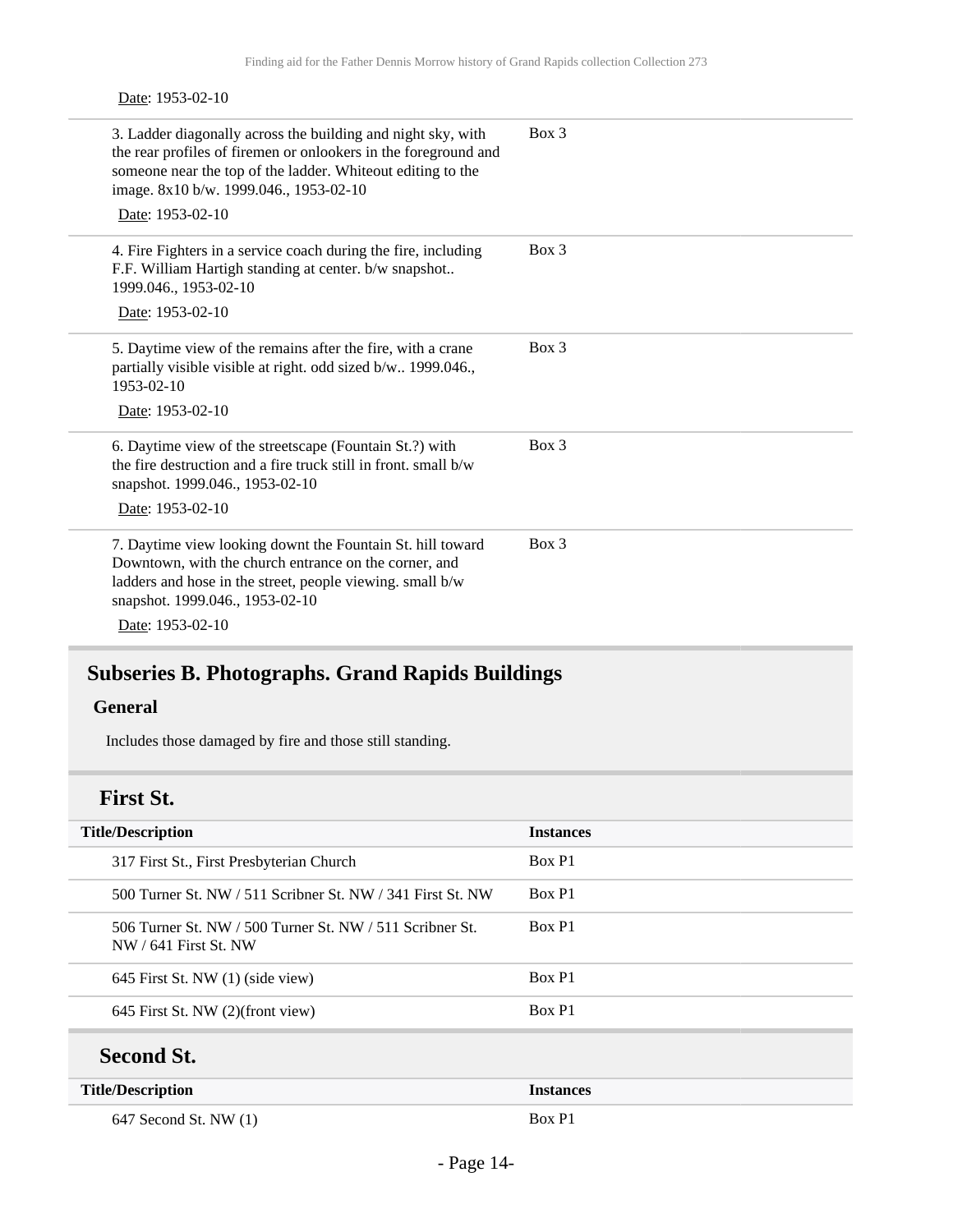| 647 Second St. NW (2)                 | Box P1           |
|---------------------------------------|------------------|
| 652-654 Second St. NW (1)(front view) | Box P1           |
| 652-654 Second St. NW (2)(side view)  | Box P1           |
| 652-654 Second St. NW (3)(rear view)  | Box P1           |
| 658 Second St. NW (1)(left view)      | Box P1           |
| 658 Second St. NW (2)(right view)     | Box P1           |
| 658 Second St. NW (3)(rear view)      | Box P1           |
| 658 Second St. NW (4)(rear view)      | Box P1           |
| Third St.                             |                  |
| <b>Title/Description</b>              | <b>Instances</b> |
| 1217 Third St. NW (1)(side view)      | Box P1           |
| 1217 Third St. NW (2)(front view)     | Box P1           |
| 1217 Third St. NW (3)(rear side view) | Box P1           |
| 1217 Third St. NW (4)(rear view)      | Box P1           |
| <b>Fourth St.</b>                     |                  |
| <b>Title/Description</b>              | <b>Instances</b> |
| 500-502 Fourth St. NW (1)(side view)  | Box P1           |
| 200-502 Fourth St. NW (2)(front view) | Box P1           |
| 500-502 Fourth St. NW (3)(rear view)  | Box P1           |
| 508 Fourth St. NW (1)(front view)     | Box P1           |
| 508 Fourth St. NW (2)(side view)      | Box P1           |
|                                       |                  |
| 508 Fourth St. NW (3)(rear view)      | Box P1           |
| 711 Fourth St. NW (1)(side view)      | Box P1           |
| 711 Fourth St. NW (2)(front view)     | Box P1           |
| 711 Fourth St. NW (3)(side view)      | Box P1           |
| 713 Fourth St. NW (1)(right view)     | Box P1           |
| 713 Fourth St. NW (2)(front view)     | Box P1           |
| 713 Fourth St. NW (3)(rear view)      | Box P1           |
| 715 Fourth St. NW (1)(front view)     | Box P1           |
| 715 Fourth St. NW (2)(side view)      | Box P1           |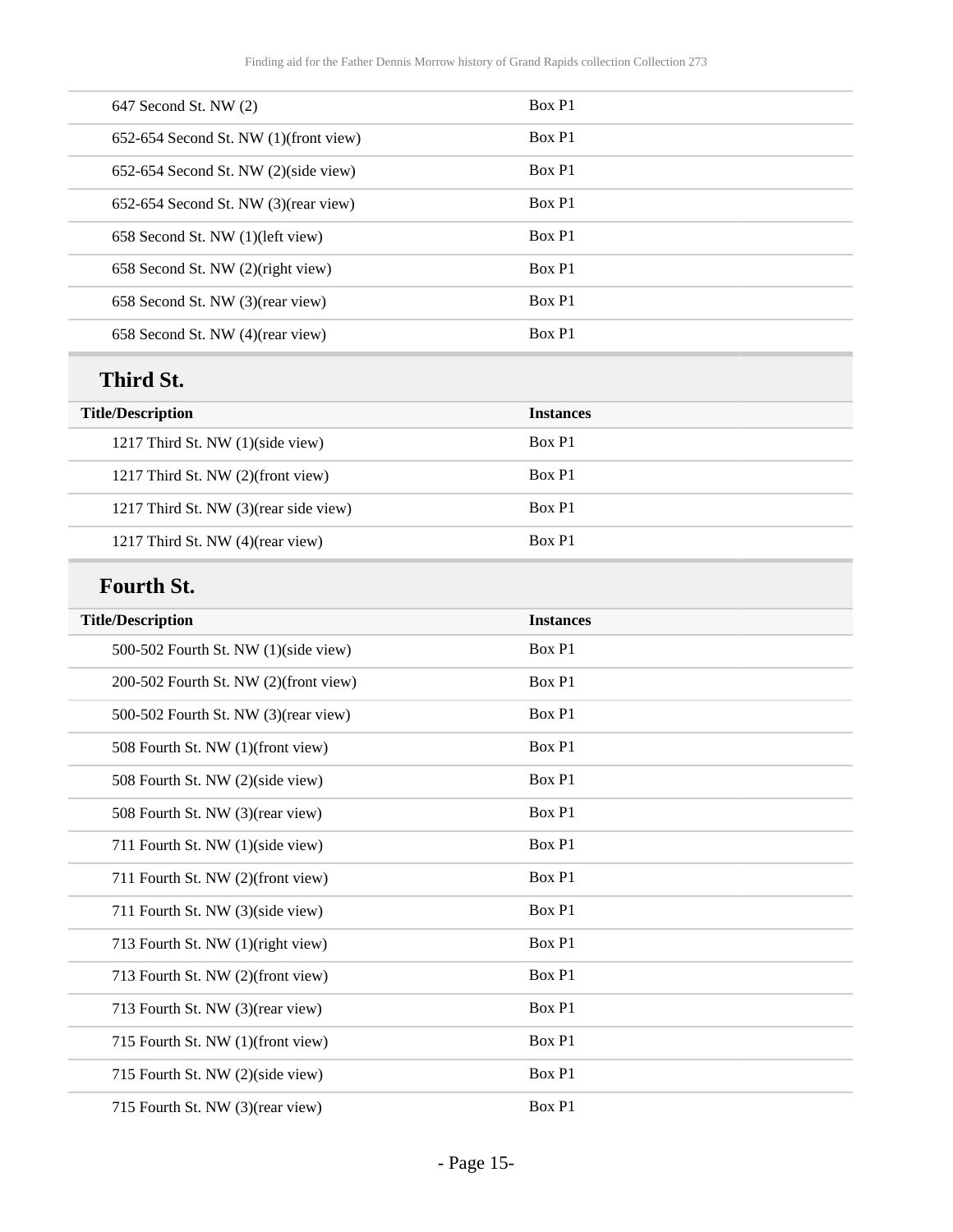| 759-757 Fourth St. NW (1)(side view)  | Box P1 |
|---------------------------------------|--------|
| 759-757 Fourth St. NW (2)(front view) | Box P1 |
| 759-757 Fourth St. NW (3) (rear view) | Box P1 |

## **Fifth St.**

## **514-560 Fifth St. NW, Widdicomb Furniture Company, 1991**

| <b>Title/Description</b>                                                                                                                            | <b>Instances</b> |
|-----------------------------------------------------------------------------------------------------------------------------------------------------|------------------|
| 1.514-560 Fifth St. NW, Widdicomb Furniture Company.<br>(side view with rail road tracks in foreground), 1991                                       | Box P1           |
| Date: 1991                                                                                                                                          |                  |
| 2. 514-560 Fifth St. NW, Widdicomb Furniture Company.<br>(side view with rail road tracks, fence in foreground, smoke<br>stack in background), 1991 | Box P1           |
| Date: 1991                                                                                                                                          |                  |
| 3. 514-560 Fifth St. NW, Widdicomb Furniture Company.<br>(smokestack with date marker, Seward Ave. side), 1991                                      | Box P1           |
| Date: 1991                                                                                                                                          |                  |
| 4. 514-560 Fifth St. NW, Widdicomb Furniture Company.<br>(warehouse with smokestacks in background), 1991                                           | Box P1           |
| Date: 1991                                                                                                                                          |                  |
| 5. 514-560 Fifth St. NW, Widdicomb Furniture Company.<br>(warehouse and fence, Fourth St. side), 1991                                               | Box P1           |
| Date: 1991                                                                                                                                          |                  |
| 6. 514-560 Fifth St. NW, Widdicomb Furniture Company.<br>(smokestacks and partial view of building, Seward Ave.<br>side), 1991                      | Box P1           |
| Date: 1991                                                                                                                                          |                  |
| 7. 514-560 Fifth St. NW, Widdicomb Furniture Company.<br>(building and smokestack, Seward Ave. side), 1991                                          | Box P1           |
| Date: 1991                                                                                                                                          |                  |
| 8. 514-560 Fifth St. NW, Widdicomb Furniture Company.<br>(building with raised covered walkway), 1991<br>Date: 1991                                 | Box P1           |

## **514-560 Fifth St. NW, Widdicomb Furniture Company, 1995**

| <b>Title/Description</b>                             | <i>Instances</i> |
|------------------------------------------------------|------------------|
| 1.514-560 Fifth St. NW, Widdicomb Furniture Company. | Box P1           |
| (side view), $1995$                                  |                  |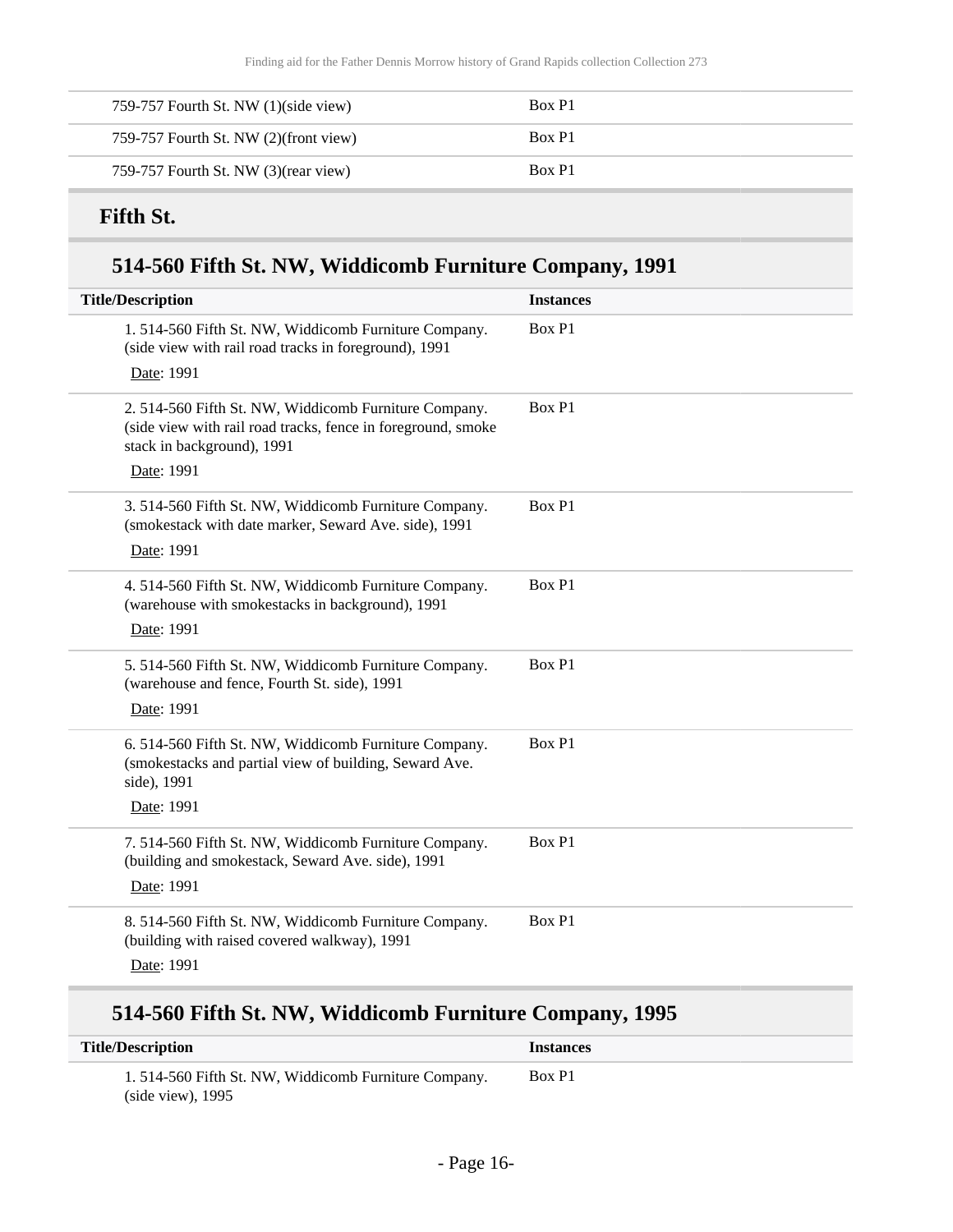| Date: 1995                                                                                                    |                  |
|---------------------------------------------------------------------------------------------------------------|------------------|
| 2. 514-560 Fifth St. NW, Widdicomb Furniture Company.<br>(loading docks), 1995                                | Box P1           |
| Date: 1995                                                                                                    |                  |
| 3. 514-560 Fifth St. NW, Widdicomb Furniture Company.<br>(side view of partially demolished building, 1995    | Box P1           |
| Date: 1995                                                                                                    |                  |
| 4. 514-560 Fifth St. NW, Widdicomb Furniture Company.<br>(side view of loading docks), 1995                   | Box P1           |
| Date: 1995                                                                                                    |                  |
| 5. 514-560 Fifth St. NW, Widdicomb Furniture Company.<br>(side view of partially demolished building), 1995   | Box P1           |
| Date: 1995                                                                                                    |                  |
| 6. 514-560 Fifth St. NW, Widdicomb Furniture Company.<br>(building during demolition), 1995                   | Box P1           |
| Date: 1995                                                                                                    |                  |
| 7. 514-560 Fifth St. NW, Widdicomb Furniture Company.<br>(demolished building with fence in foreground), 1995 | Box P1           |
| Date: 1995                                                                                                    |                  |
| 8. 514-560 Fifth St. NW, Widdicomb Furniture Company.<br>(demolished building with railroad), 1995            | Box P1           |
| Date: 1995                                                                                                    |                  |
| 9. 514-560 Fifth St. NW, Widdicomb Furniture Company.<br>601 Fifth St., 1995                                  | Box P1           |
| Date: 1995                                                                                                    |                  |
| 10. 514-560 Fifth St. NW, Widdicomb Furniture Company.<br>601 Fifth St. (looking west), 1995                  | Box P1           |
| Date: 1995                                                                                                    |                  |
| 11.514-560 Fifth St. NW, Widdicomb Furniture Company.<br>601 Fifth St. (looking east), 1995                   | Box P1           |
| Date: 1995                                                                                                    |                  |
| 670 Fifth St. NW, Old St. Albert's Convent                                                                    | Box P1           |
| Sixth St.                                                                                                     |                  |
| <b>Title/Description</b>                                                                                      | <b>Instances</b> |
| South side of Sixth St. NW                                                                                    | Box P1           |
| 315-311, 309-307 Sixth St. NW (1)                                                                             | Box P1           |
| 315-311, 309-307 Sixth St. NW (2)                                                                             | Box P1           |

317-311 Sixth St. NW (1)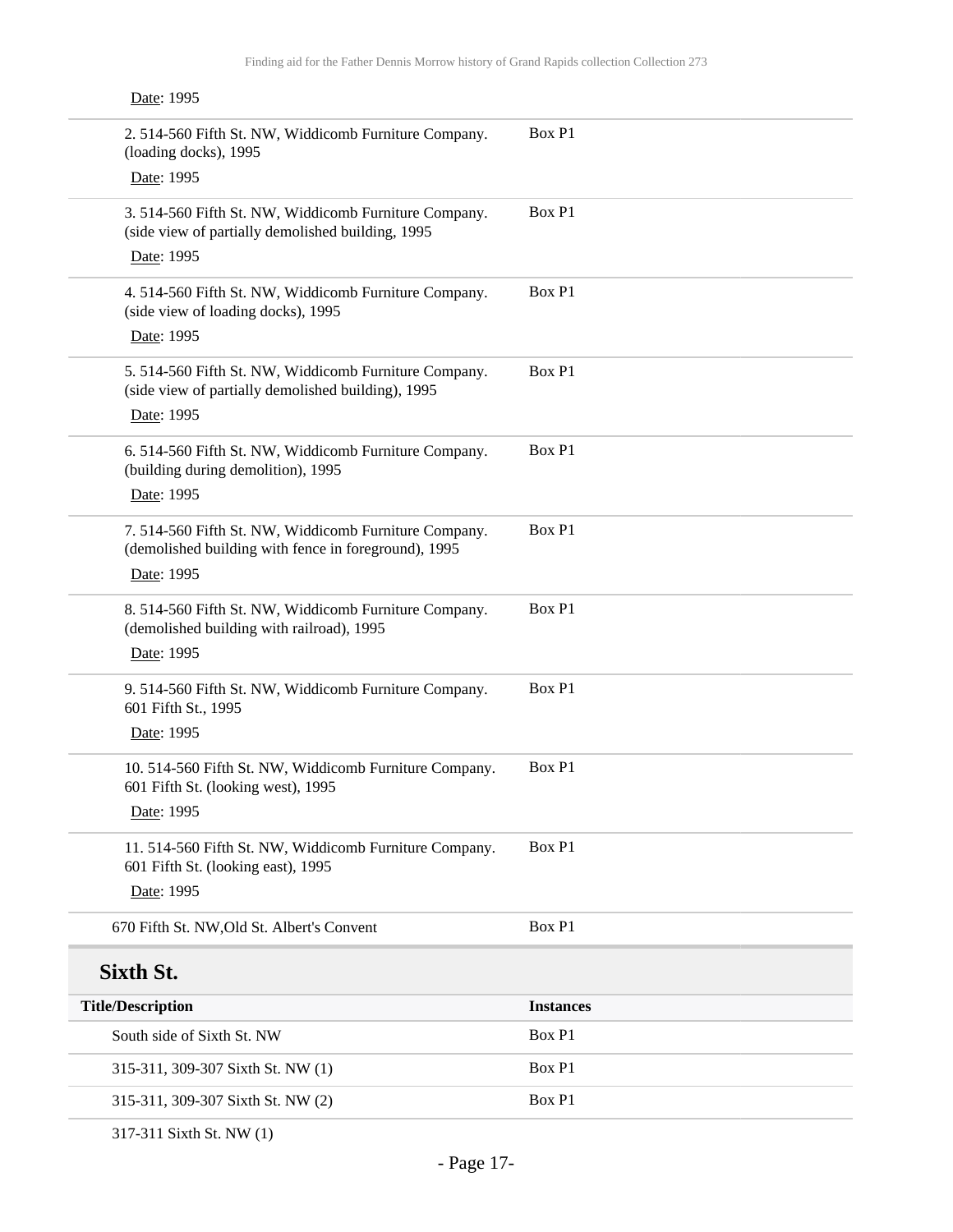|                                               | Box P1 |
|-----------------------------------------------|--------|
| 317-311 Sixth St. NW (2)                      | Box P1 |
| 410 Sixth St. NW $(1)(side view)$             | Box P1 |
| 410 Sixth St. NW (2)(front view)              | Box P1 |
| 410 Sixth St. NW (3)(rear view)               | Box P1 |
| 410 Sixth St. NW (4)(garage at Turner St. NW) | Box P1 |
|                                               |        |

## **Seventh St.**

| <b>Title/Description</b>                                                                                                | <b>Instances</b> |
|-------------------------------------------------------------------------------------------------------------------------|------------------|
| 410 Seventh St. NW (1)(left view)                                                                                       | Box P1           |
| 410 Seventh St. NW (2)(right view)                                                                                      | Box P1           |
| 410 Seventh St. NW (3) (rear view from 757 Turner St. NW)                                                               | Box P1           |
| 526 Seventh St. NW (1)(left view)                                                                                       | Box P1           |
| 526 Seventh St. NW (2)(right view)                                                                                      | Box P1           |
| 401 Seventh St. NW (1), American Seating Center (NE corner<br>of Seventh and Seward, taken from Seventh St. looking NW) | Box P1           |
| 401 Seventh St. NW (2), American Seating Center (NE corner<br>of Seventh and Seward, taken from Seward looking NE)      | Box P1           |
| 401 Seventh St. NW (3), American Seating Center (NE corner<br>of Seventh and Seward, taken from Seward looking SE)      | Box P1           |
|                                                                                                                         |                  |

## **551-625 Seventh St. NW, Old Hayes Plant**

| <b>Title/Description</b>                                                               | <b>Instances</b> |
|----------------------------------------------------------------------------------------|------------------|
| 1.551-625 Seventh St. NW, Old Hayes Plant (south side of<br>Old Hayes Plant)           | Box P1           |
| 2.551-625 Seventh St. NW, Old Hayes Plant (west side of<br>Old Hayes Plant)            | Box P1           |
| 3. 551-625 Seventh St. NW, Old Hayes Plant (NE corner of<br>Seventh St. and Davis St.) | Box P1           |
| 4. 551-625 Seventh St. NW, Old Hayes Plant (water tower<br>in background)              | Box P1           |
| 5. 551-625 Seventh St. NW, Old Hayes Plant (side view<br>with truck in foreground)     | Box P1           |
| 6. 551-625 Seventh St. NW, Old Hayes Plant (loading<br>docks)                          | Box P1           |
| 7. 551-625 Seventh St. NW, Old Hayes Plant (water tower,<br>raised covered walkway)    | Box P1           |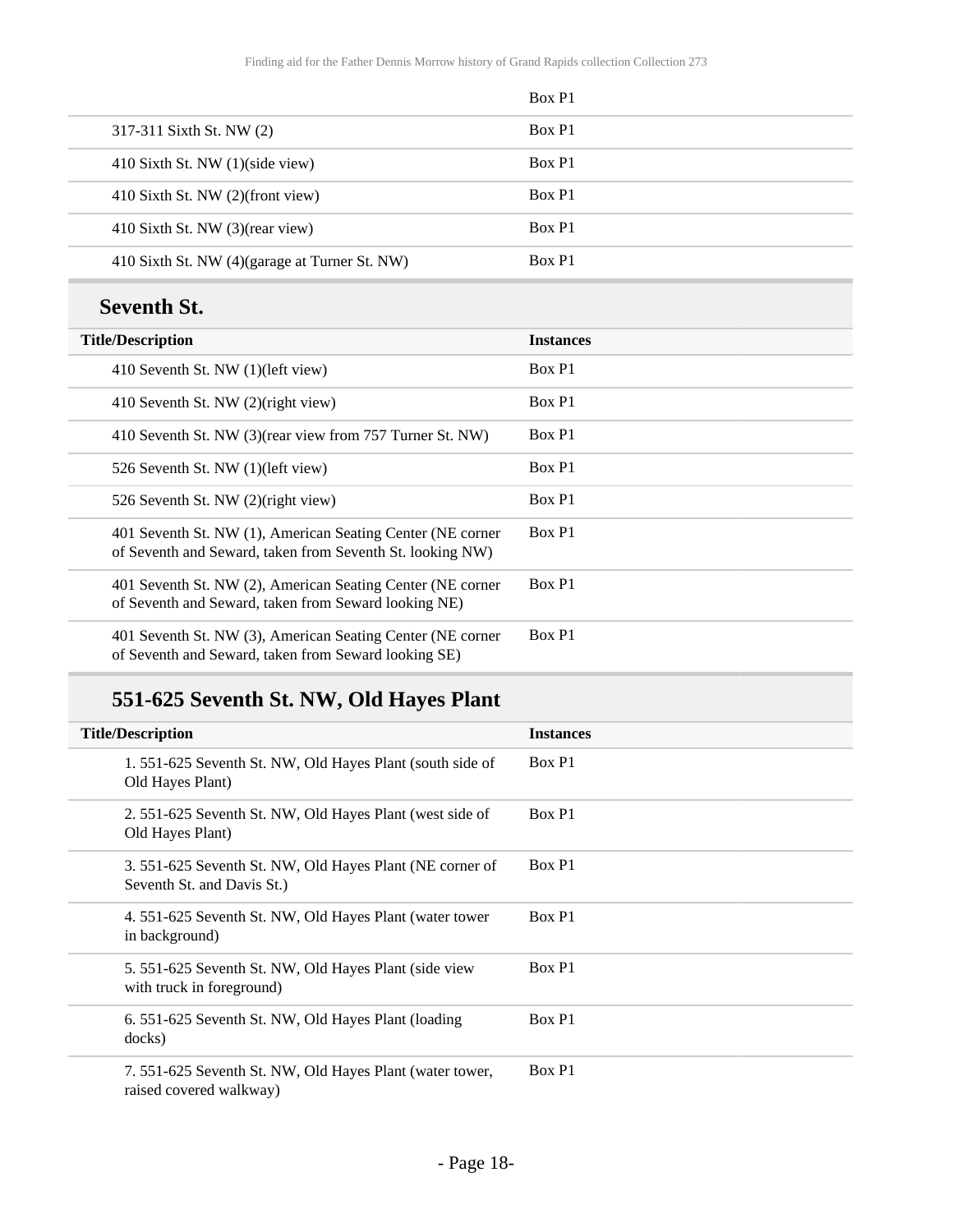| <b>Title/Description</b>                                                                                               | <b>Instances</b> |
|------------------------------------------------------------------------------------------------------------------------|------------------|
| <b>Ninth St. NW</b>                                                                                                    |                  |
| 2121 Seventh St. NW                                                                                                    | Box P1           |
| 24. 551-625 Seventh St. NW, Old Hayes Plant (demolition<br>of building in progress)                                    | Box P1           |
| 23. 551-625 Seventh St. NW, Old Hayes Plant (looking west<br>from Ninth St. and Muskegon Ave.)                         | Box P1           |
| 22. 551-625 Seventh St. NW, Old Hayes Plant (looking SW<br>from Ninth St. and Muskegon Ave., four towers)              | Box P1           |
| 21. 551-625 Seventh St. NW, Old Hayes Plant (looking<br>south from Ninth St. and Muskegon Ave.)                        | Box P1           |
| 20. 551-625 Seventh St. NW, Old Hayes Plant (looking SW<br>from Ninth St., west of railroad)                           | Box P1           |
| 19. 551-625 Seventh St. NW, Old Hayes Plant (looking<br>south on Ninth St. at the railroad)                            | Box P1           |
| 18. 551-625 Seventh St. NW, Old Hayes Plant (2)<br>(smokestack and water tower in background)                          | Box P1           |
| 18. 551-625 Seventh St. NW, Old Hayes Plant (smokestack<br>and water tower in background)                              | Box P1           |
| 17. 551-625 Seventh St. NW, Old Hayes Plant (looking SE<br>from Davis Ave., south of Ninth St., glass building)        | Box P1           |
| 16. 551-625 Seventh St. NW, Old Hayes Plant (looking NE<br>from Davis Ave., north of Seventh St.)                      | Box P1           |
| 15. 551-625 Seventh St. NW, Old Hayes Plant (north side of<br>Sixth St., looking west from railroad, demolition)       | Box P1           |
| 14. 551-625 Seventh St. NW, Old Hayes Plant (north side of<br>Sixth St., west of railroad, during demolition)          | Box P1           |
| 13. 551-625 Seventh St. NW, Old Hayes Plant (east side of<br>Muskegon Ave., looking north from Sixth St.)              | Box P1           |
| 12. 551-625 Seventh St. NW, Old Hayes Plant (north side of<br>Sixth St., looking east from Muskegon Ave., smokestacks) | Box P1           |
| 11. 551-625 Seventh St. NW, Old Hayes Plant (east side of<br>Muskegon Ave., looking south from Seventh St.)            | Box P1           |
| 10. 551-625 Seventh St. NW, Old Hayes Plant (south side of<br>Seventh St., looking east from Muskegon Ave.)            | Box P1           |
| 9. 551-625 Seventh St. NW, Old Hayes Plant (south side of<br>Seventh St., looking west from railroad)                  | Box P1           |
| 8. 551-625 Seventh St. NW, Old Hayes Plant (south side of<br>Seventh St., west of railroad tracks)                     | Box P1           |
|                                                                                                                        |                  |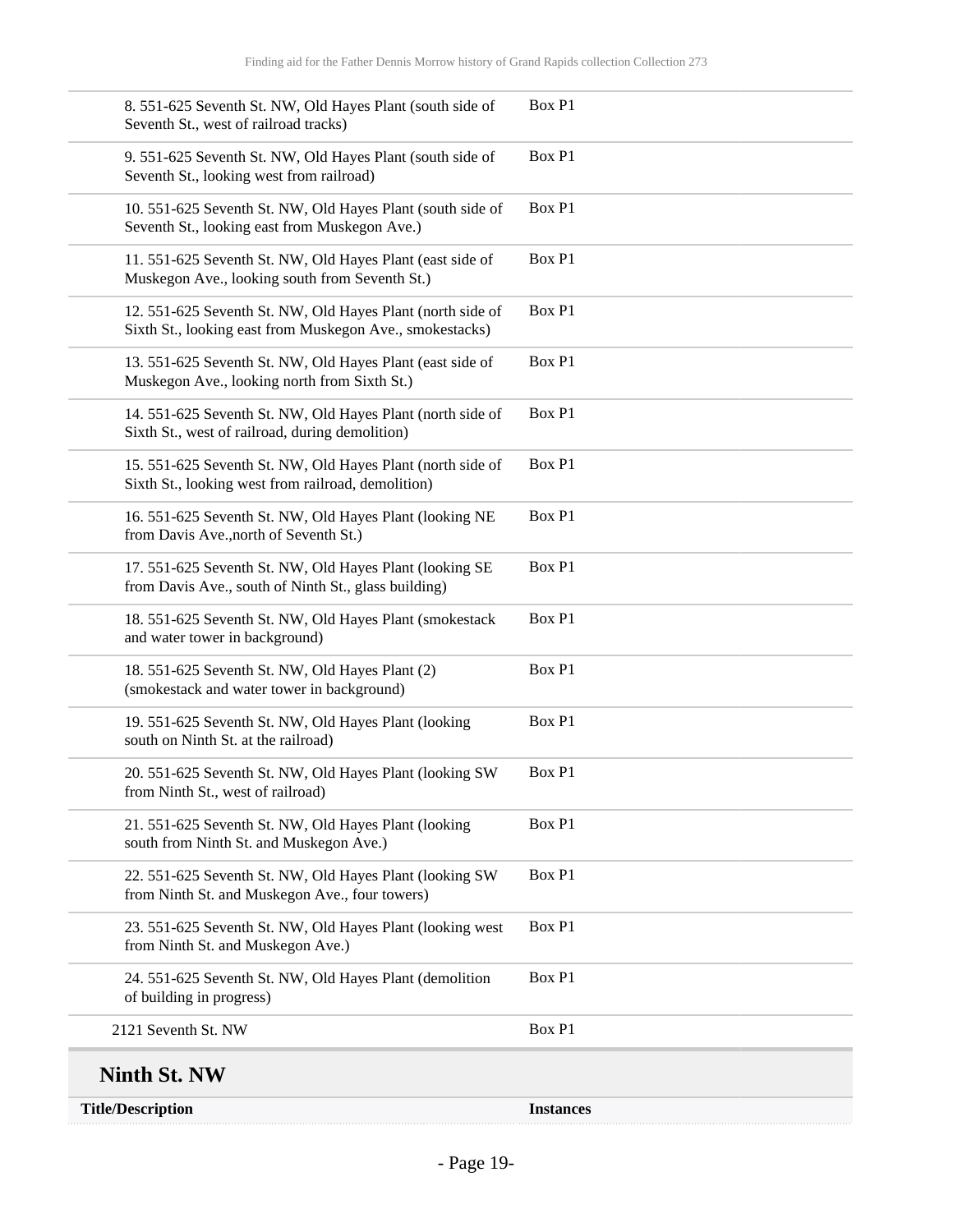| 860 Ninth St. NW(1)(front view)                                      | Box P1           |
|----------------------------------------------------------------------|------------------|
| 860 Ninth St. NW(2)(rear view)                                       | Box P1           |
| <b>Tenth St. NW</b>                                                  |                  |
| <b>Title/Description</b>                                             | <b>Instances</b> |
| 813 Tenth St. NW(1)(left view)                                       | Box P1           |
| 813 Tenth St. NW(2)(right view)                                      | Box P1           |
| <b>Eleventh St. NW</b>                                               |                  |
| <b>Title/Description</b>                                             | <b>Instances</b> |
| 647 Eleventh St. NW(1)(right view)                                   | Box P1           |
| 647 Eleventh St. NW(2)(left view)                                    | Box P1           |
| 647 Eleventh St. NW(3)(left rear view)                               | Box P1           |
| 28th St. SE                                                          |                  |
| <b>Title/Description</b>                                             | <b>Instances</b> |
| 311 28th St. SE(1)(left view)                                        | Box P1           |
| 311 28th St. SE(2)(front view)                                       | Box P1           |
| 311 28th St. SE(3)(rear view)                                        | Box P1           |
| 1137 28th St. SE(1)(front view)                                      | Box P1           |
| 1137 28th St. SE(2)(side view)                                       | Box P1           |
| 1137 28th St. SE(3)(left view)                                       | Box P1           |
| 1137 28th St. SE (4)(rear view)                                      | Box P1           |
| 1150 28th St. $SE(1)$ (right view)                                   | Box P1           |
| 1150 28th St. SE(2)(left view)                                       | Box P1           |
| 2120 28th St. SE, Dick's Resort(1)(front view)                       | Box P1           |
| 2120 28th St. SE, Dick's Resort(2)(side view)                        | Box P1           |
| 2120 28th St. SE, Dick's Resort(3)(rear view)                        | Box P1           |
| 2475 28th St. SE, American Speedy Printing Center(1)(front<br>view)  | Box P1           |
| 2475 28th St. SE, American Speedy Printing Center (2)(side<br>view)  | Box P1           |
| 2475 28th St. SE, American Speedy Printing Center (3) (rear<br>view) | Box P1           |
| 2829 28th St. SE, Taco Bell(1)(left view)                            | Box P1           |
|                                                                      |                  |

2829 28th St. SE, Taco Bell(2)(right view)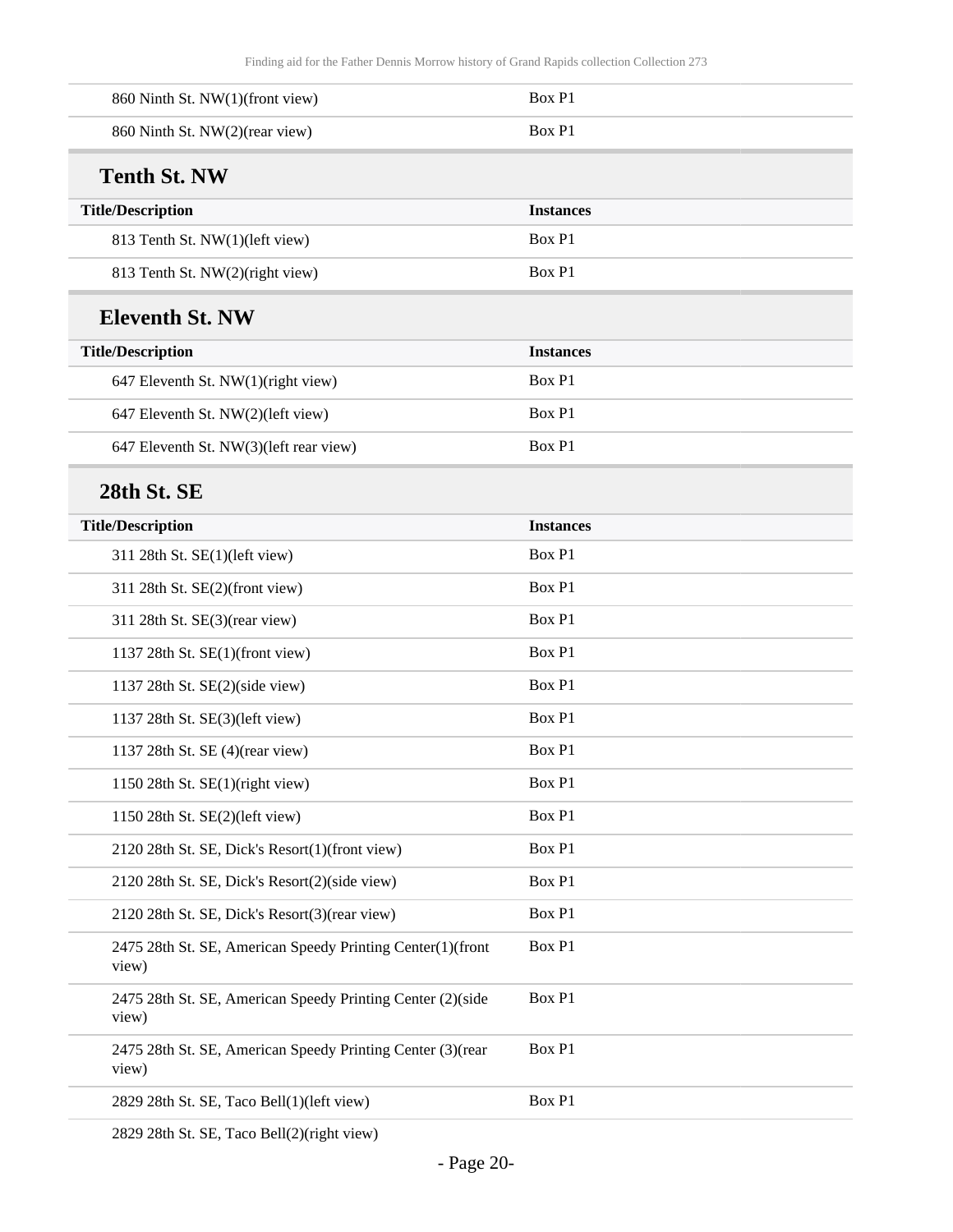|                                                          | Box P1           |
|----------------------------------------------------------|------------------|
| 2829 28th St. SE, Taco Bell(3)(rear view)                | Box P1           |
| 3089 28th St. SE (Movies at Woodland)                    | Box P1           |
| 5100 28th St. SE, Showcase Cinemas(1)(movie sign)        | Box P1           |
| 5100 28th St. SE, Showcase Cinemas(2)(front view)        | Box P1           |
| 5100 28th St. SE, Showcase Cinemas(3)(left front view)   | Box P1           |
| 5100 28th St. SE, Showcase Cinemas(4)(side view)         | Box P1           |
| 5100 28th St. SE, Showcase Cinemas(5)(rear view)         | Box P1           |
| 29th St. SE                                              |                  |
| <b>Title/Description</b>                                 | <b>Instances</b> |
| 2640 29th St. SE(1)                                      | Box P1           |
| 2640 29th St. SE(2)                                      | Box P1           |
| 2640 29th St. SE(3)                                      | Box P1           |
| 40th St. SE                                              |                  |
| <b>Title/Description</b>                                 | <b>Instances</b> |
| 840 40th St. SE(1)(front view)                           | Box P1           |
| 840 40th St. SE(2)(side view)                            | Box P1           |
| 840 40th St. SE(3)(rear view, loading dock)              | Box P1           |
| 44th St. SE                                              |                  |
| <b>Title/Description</b>                                 | <b>Instances</b> |
| 1457 44th St. SE(1)(front view)                          | Box P1           |
| 1457 44th St. SE(2)(side view)                           | Box P1           |
| 5501 44th St. SE(1)(front view)                          | Box P1           |
| 5501 44th St. SE(2)(side view)                           | Box P1           |
| 5501 44th St. SE(3)(side, rear view)                     | Box P1           |
| 5501 44th St. SE(4)(rear view)                           | Box P1           |
| <b>Acacia St. NW</b>                                     |                  |
| <b>Title/Description</b>                                 | <b>Instances</b> |
| 1776 Acacia St. NW, St. Anthony's Rectory(1)(front view) | Box P1           |
| 1776 Acacia St. NW, St. Anthony's Rectory(2)(rear view)  | Box P1           |
| 1776 Acacia St. NW, St. Anthony's Rectory(3)(left view)  | Box P1           |

- Page 21-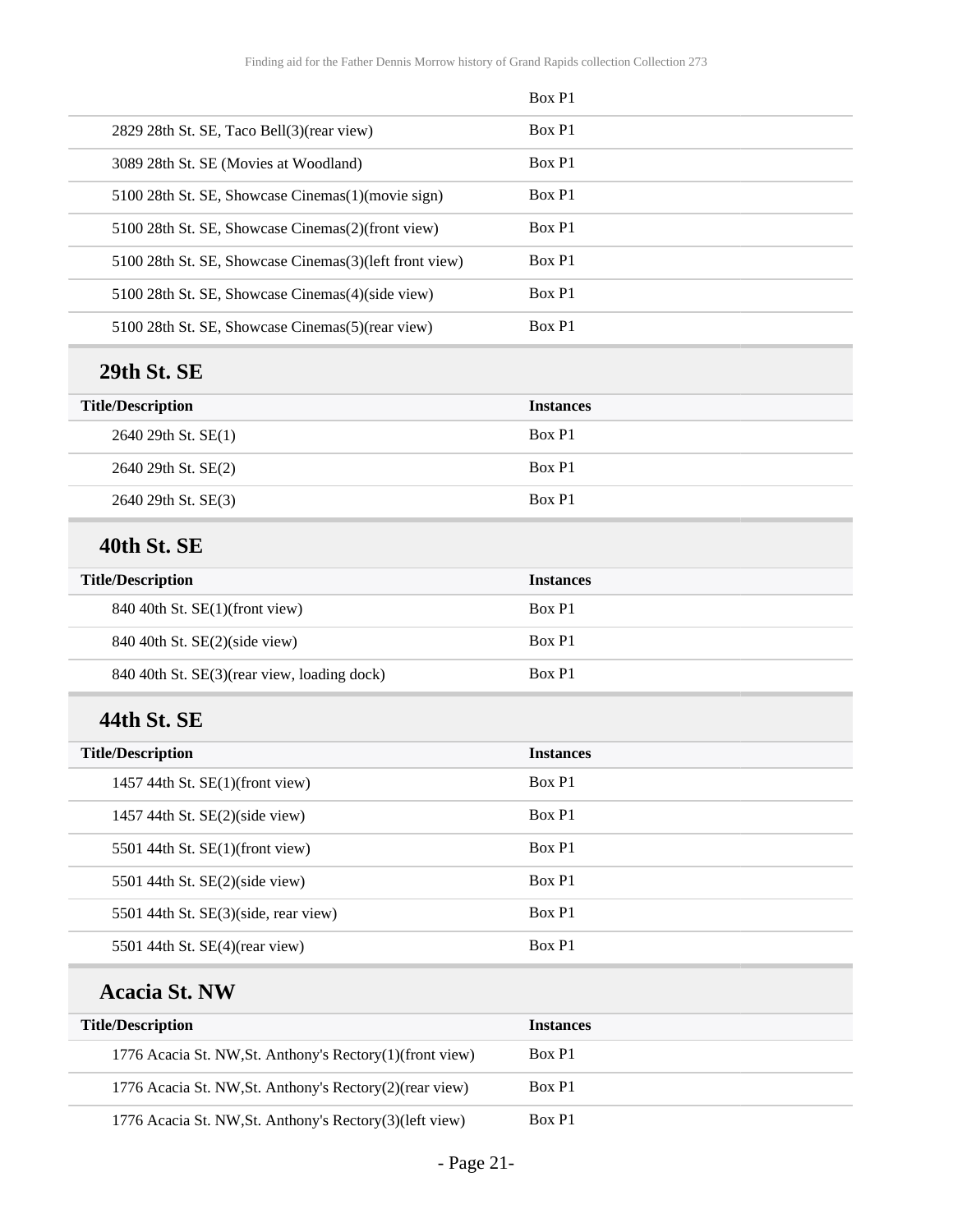| 1776 Acacia St. NW, St. Anthony's Rectory(4)(rear view) | Box P1           |
|---------------------------------------------------------|------------------|
| <b>Adams St. SE</b>                                     |                  |
| <b>Title/Description</b>                                | <b>Instances</b> |
| 412 / 414 Adams St. SE(1)(right view)                   | Box P1           |
| 412 / 414 Adams St. SE(2)(left view)                    | Box P1           |
| 507 Adams St. SE(1)(front view)                         | Box P1           |
| 507 Adams St. SE(2)(side view)                          | Box P1           |
| 630 Adams St. SE(1)(right view)                         | Box P1           |
| 630 Adams St. SE(2)(left view)                          | Box P1           |
| 808 Adams St. SE(1)(right view)                         | Box P1           |
| 808 Adams St. SE(2)(left view)                          | Box P1           |
| 808 Adams St. SE(3)(side view)                          | Box P1           |
| <b>Alabama St. NW</b>                                   |                  |
| <b>Title/Description</b>                                | <b>Instances</b> |
| 549 / 553 Alabama St. NW(front view)                    | Box P1           |
| <b>Albany St. SW</b>                                    |                  |
| <b>Title/Description</b>                                | <b>Instances</b> |
| 20-22 Albany St. SW(1)(left view)                       | Box P1           |
| 20-22 Albany St. SW(2)(right view)                      | Box P1           |
| 34 Albany St. SW(front view)                            | Box P1           |
| 38 Albany St. SW(front view)                            | Box P1           |
| 217 Albany St. SW, Occhipinti Residence (front view)    | Box P1           |
| <b>Allen St. NW</b>                                     |                  |
| <b>Title/Description</b>                                | <b>Instances</b> |
| 415-417 Allen St. NW(1)(right view)                     | Box P1           |
| 415-417 Allen St. NW(2)(front view)                     | Box P1           |
| 415-417 Allen St. NW(3)(rear view)                      | Box P1           |
| 421 Allen St. NW(1)(front, right view)                  | Box P1           |
| 421 Allen St. NW(2)(front, side view)                   | Box P1           |
| 421 Allen St. NW(3)(rear view)                          | Box P1           |
| 436 Allen St. NW(north side of Summer St. NW)           | Box P1           |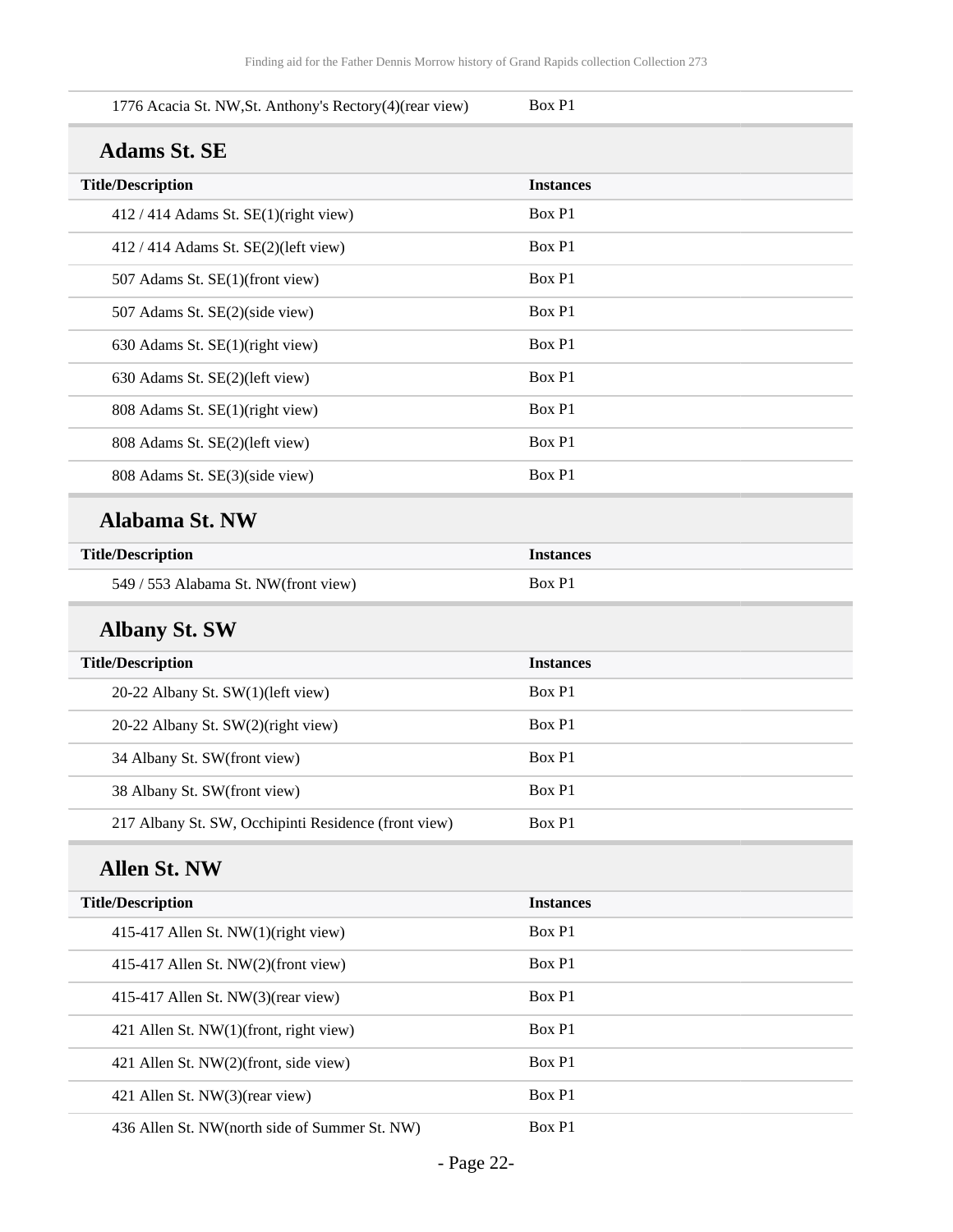| 437 Allen St. NW(1)(front view)    | Box P1 |
|------------------------------------|--------|
| 437 Allen St. NW(2)(side view)     | Box P1 |
| 437 Allen St. NW(3)(rear view)     | Box P1 |
| 440 Allen St. NW(1)(front view)    | Box P1 |
| 440 Allen St. NW(2)(side view)     | Box P1 |
| 440 Allen St. NW(3)(rear view)     | Box P1 |
| 448 Allen St. NW(front, side view) | Box P1 |

## **Alpine Ave. NW**

| <b>Title/Description</b>                                                               | <b>Instances</b> |
|----------------------------------------------------------------------------------------|------------------|
| Alpine Ave. NW(1)(looking east at Grand Trunk Rail Road,<br>see Grand Trunk Rail Road) | Box P1           |
| Alpine Ave. NW(2)(looking west at Grand Trunk Rail Road,<br>see Grand Trunk Rail Road) | Box P1           |
| 824-826 Alpine Ave. NW(1)(front view)                                                  | Box P1           |
| 824-826 Alpine Ave. NW(2)(front, right view)                                           | Box P1           |
| 824-826 Alpine Ave. NW(3)(rear view)                                                   | Box P1           |
| 852-854 Alpine Ave. NW(1)(right view)                                                  | Box P1           |
| 852-854 Alpine Ave. NW(2)(left view)                                                   | Box P1           |
| 852-854 Alpine Ave. NW(3)(rear view demolition)                                        | Box P1           |
| 1002 Alpine Ave. NW(1)(front, side view)                                               | Box P1           |
| 1002 Alpine Ave. NW(2)(front view)                                                     | Box P1           |
| 1002 Alpine Ave. NW(3)(rear view)                                                      | Box P1           |
| 1139 Alpine Ave. NW(1)(front left view)                                                | Box P1           |
| 1139 Alpine Ave. NW(2)(front view)                                                     | Box P1           |
| 1139 Alpine Ave. NW(3)(rear view)                                                      | Box P1           |
| 1440 Alpine Ave. NW(1)(front right view)                                               | Box P1           |
| 1440 Alpine Ave. NW(2)(front left view)                                                | Box P1           |
| 1440 Alpine Ave. NW(3)(rear view)                                                      | Box P1           |
| 1539 Alpine Ave. NW(1)(front view)                                                     | Box P1           |
| 1539 Alpine Ave. NW(2)(rear view)                                                      | Box P1           |
| 1544 Alpine Ave. NW(1)(front left view)                                                | Box P1           |
| 1544 Alpine Ave. NW(2)(front right view)                                               | Box P1           |

1544 Alpine Ave. NW(3)(rear view)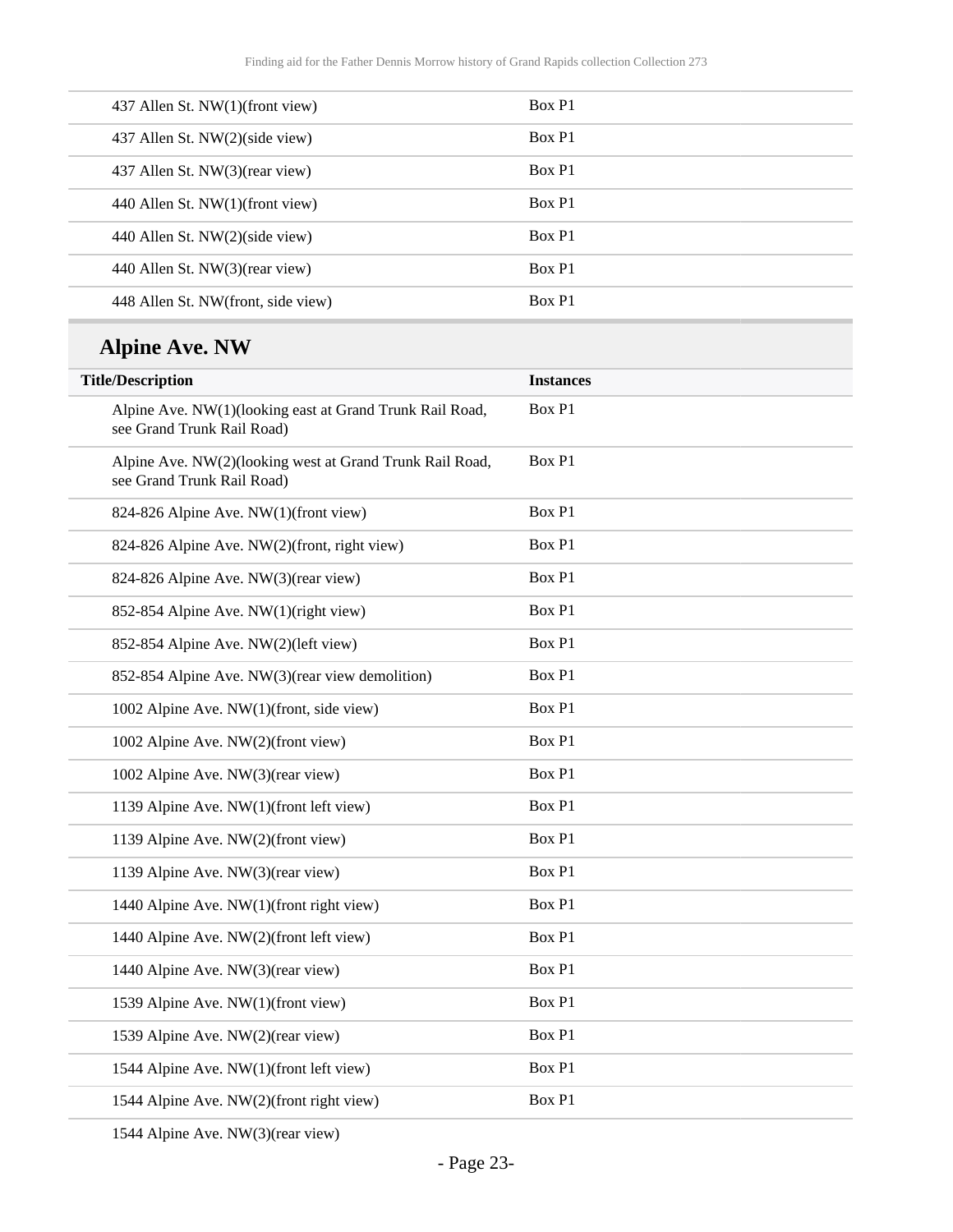|                                                                                                    | Box P1           |
|----------------------------------------------------------------------------------------------------|------------------|
| 1658 Alpine Ave NW((front view)                                                                    | Box P1           |
| 1961 Alpine Ave. NW, Duffy's Pub(1)(front left view)                                               | Box P1           |
| 1961 Alpine Ave. NW, Duffy's Pub(2)(front right view)                                              | Box P1           |
| 1961 Alpine Ave. NW, Duffy's Pub(3)(rear view)                                                     | Box P1           |
| 3219 Alpine Ave. NW, Alpine Theater(1)(front view)                                                 | Box P1           |
| 3219 Alpine Ave. NW, Alpine Theater(2)(front left view)                                            | Box P1           |
| 3219 Alpine Ave. NW, Alpine Theater(3)(front right view)                                           | Box P1           |
| Alto St. SE                                                                                        |                  |
| <b>Title/Description</b>                                                                           | <b>Instances</b> |
| 1116 Alto St. SE(1)(front view)                                                                    | Box P1           |
| 1116 Alto St. SE(2)(front view)                                                                    | Box P1           |
| 1116 Alto St. SE(3)(side view)                                                                     | Box P1           |
| 1116 Alto St. SE(4)(side view)                                                                     | Box P1           |
| 1116 Alto St. SE(5)(rear view)                                                                     | Box P1           |
| 1133 Alto St. SE(1)(front view)                                                                    | Box P1           |
| 1133 Alto St. SE(2)(side view)                                                                     | Box P1           |
| Ann St. NE                                                                                         |                  |
| <b>Title/Description</b>                                                                           | <b>Instances</b> |
| 249 Ann St. NE(1)(front right view)                                                                | Box P1           |
| 249 Ann St. NE(2)(front left view)                                                                 | Box P1           |
| 249 Ann St. NE(3)(rear view)                                                                       | Box P1           |
| 338 Ann St. NE(front view)                                                                         | Box P1           |
| Ann St. NW                                                                                         |                  |
| <b>Title/Description</b>                                                                           | <b>Instances</b> |
| Ann St. NW(1)(Grand Trunk Rail Road looking west from<br>CSX Rail Road, see Grand Trunk Rail Road) | Box P1           |
| 451 Ann St. NW(1)(front view from street)                                                          | Box P1           |
| 451 Ann St. NW(2)(rear view)                                                                       | Box P1           |
| 451 Ann St. NW(3)(fence in foreground, view from street)                                           | Box P1           |
| 735 Ann St. NW(1)(front right view)                                                                | Box P1           |
| 735 Ann St. NW(2)(front left view)                                                                 | Box P1           |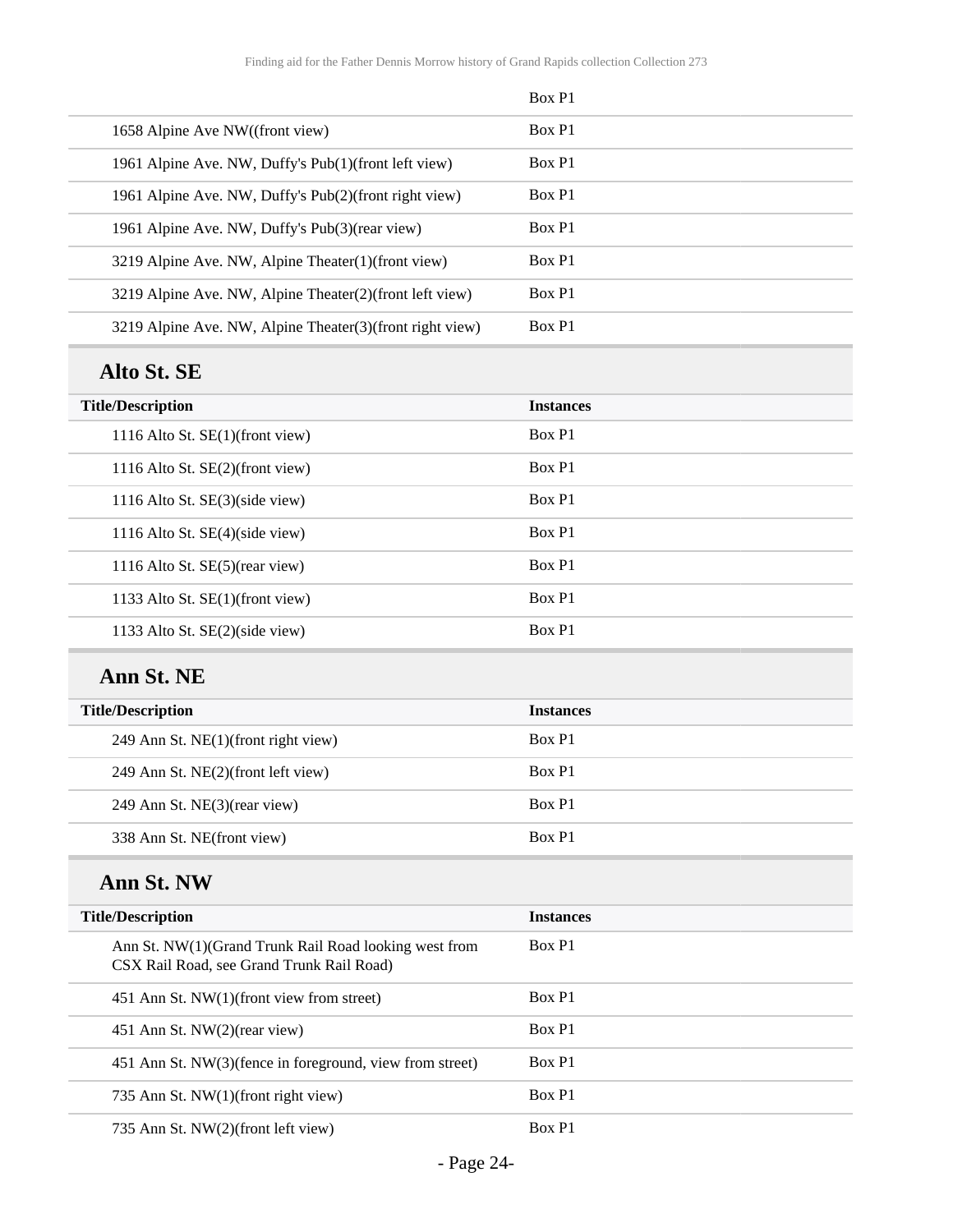| 740 Ann St. NW(1)(front view)                                       | Box P1           |
|---------------------------------------------------------------------|------------------|
| 740 Ann St. NW(2)(front left view)                                  | Box P1           |
| 740 Ann St. NW(3)(demolition)                                       | Box P1           |
| 740 Ann St. NW(4)(inside yard demolition)                           | Box P1           |
| 740 Ann St. NW(5)(train tracks looking east from Alpine Ave.<br>NW) | Box P1           |
| 743 Ann St. NW(1)(front right view)                                 | Box P1           |
| 743 Ann St. NW(2)(front left view)                                  | Box P1           |
| 743 Ann St. NW(3)(rear view)                                        | Box P1           |
| 755 Ann St. NW, The Neutral Corner(1)(front view)                   | Box P1           |
| 755 Ann St. NW, The Neutral Corner(2)(front right view)             | Box P1           |
| 755 Ann St. NW, The Neutral Corner(3)(side, corner view)            | Box P1           |
| 755 Ann St. NW, The Neutral Corner(4)(rear view)                    | Box P1           |
| <b>Antisdel Pl. NE</b>                                              |                  |
| <b>Title/Description</b>                                            | <b>Instances</b> |
| 223 Antisdel Pl. NE(front view)                                     | Box P1           |
| <b>Arianna St. NW</b>                                               |                  |
| <b>Title/Description</b>                                            | <b>Instances</b> |
| 818 Arianna St. NW(1)(front view)                                   | Box P1           |
| 818 Arianna St. NW(2)(side view)                                    | Box P1           |
| 818 Arianna St. NW(3)(818 was house behind house at left)           | Box P1           |
| <b>Arlington Pl. SE</b>                                             |                  |
| <b>Title/Description</b>                                            | <b>Instances</b> |
| 916 Arlington Pl. SE(1)(front left view)                            | Box P1           |
| 916 Arlington Pl. SE(2)(front right view)                           | Box P1           |
| 820 Arlington Pl. SE / 2420 Plainfield NE(1)(front view)            | Box P1           |
| <b>Baldwin St. SE</b>                                               |                  |
| <b>Title/Description</b>                                            | <b>Instances</b> |
| 1007 Baldwin St. SE(1)(front left view)                             | Box P1           |
| 1007 Baldwin St. SE(2)(front right view)                            | Box P1           |
| 1007 Baldwin St. SE(3)(rear view)                                   | Box P1           |
|                                                                     |                  |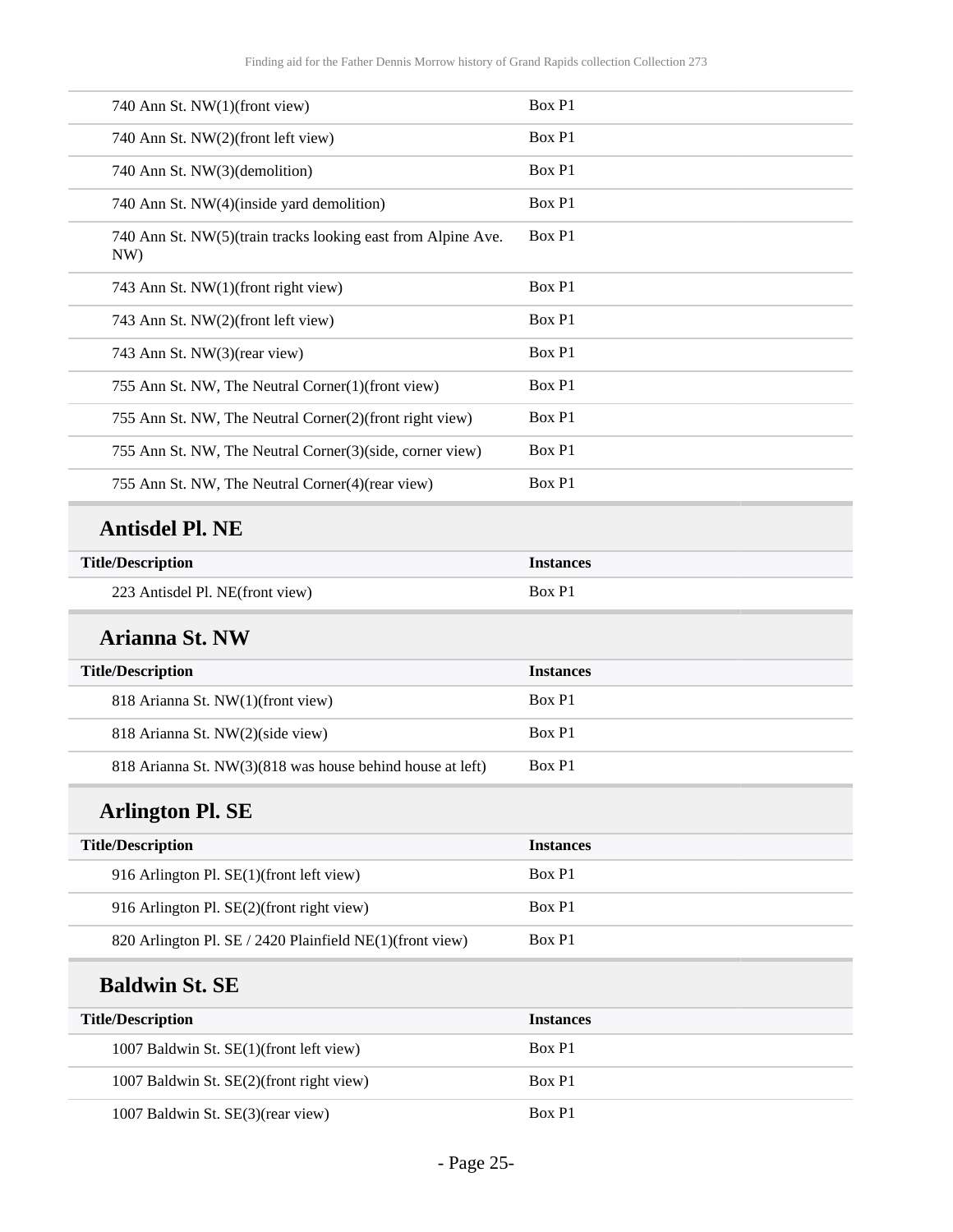| 1009 Baldwin St. SE(1)(front left view)       | Box P1 |
|-----------------------------------------------|--------|
| 1009 Baldwin St. SE(2)(front right view)      | Box P1 |
| 1009 Baldwin St. SE(3)(rear view)             | Box P1 |
| 1013-1015 Baldwin St. SE(1)(front view)       | Box P1 |
| 1013-1015 Baldwin St. SE(2)(front right view) | Box P1 |
| 1013-1015 Baldwin St. SE(3)(rear view)        | Box P1 |
| 1019 Baldwin St. SE(1)(front left view)       | Box P1 |
| 1019 Baldwin St. SE(2)(front right view)      | Box P1 |
| 1019 Baldwin St. SE(3)(rear view)             | Box P1 |
| 1023 Baldwin St. SE(1)(front view)            | Box P1 |
| 1023 Baldwin St. SE(2)(front right view)      | Box P1 |
| 1023 Baldwin St. SE(3)(rear view)             | Box P1 |
| 1029 Baldwin St SE(1)(front left view)        | Box P1 |
| 1029 Baldwin St. SE(2)(front right view)      | Box P1 |
| 1029 Baldwin St. SE(3)(rear view)             | Box P1 |
| 1033 Baldwin St. SE(1)(front view)            | Box P1 |
| 1033 Baldwin St. SE(2)(rear view)             | Box P1 |

## **Baltimore St. NE**

| <b>Title/Description</b>                          | <b>Instances</b> |
|---------------------------------------------------|------------------|
| 420 Baltimore St. NE(1)(see 3030 Bradford St. NE) | Box P1           |
| 420 Baltimore St. NE(2)(see 3040 Bradford St. NE) | Box P1           |
| 440 Baltimore St. NE(see 3066 Bradford St. NE)    | Box P1           |
| 3128 Baltimore St. NE(see 470 Bradford St. NE)    | Box P1           |
| 3142 Baltimore St. NE(see 2992 Michigan St. NE)   | Box P1           |

## **Banner St. SW**

| <b>Title/Description</b>               | <b>Instances</b> |
|----------------------------------------|------------------|
| 100 Banner St. SW(1)(front left view)  | Box P1           |
| 100 Banner St. SE(2)(front right view) | Box P1           |

## **Barclay Ave NE**

| <b>Title/Description</b> | <b>Instances</b> |
|--------------------------|------------------|
| Barclay NE(street scape) | Box P1           |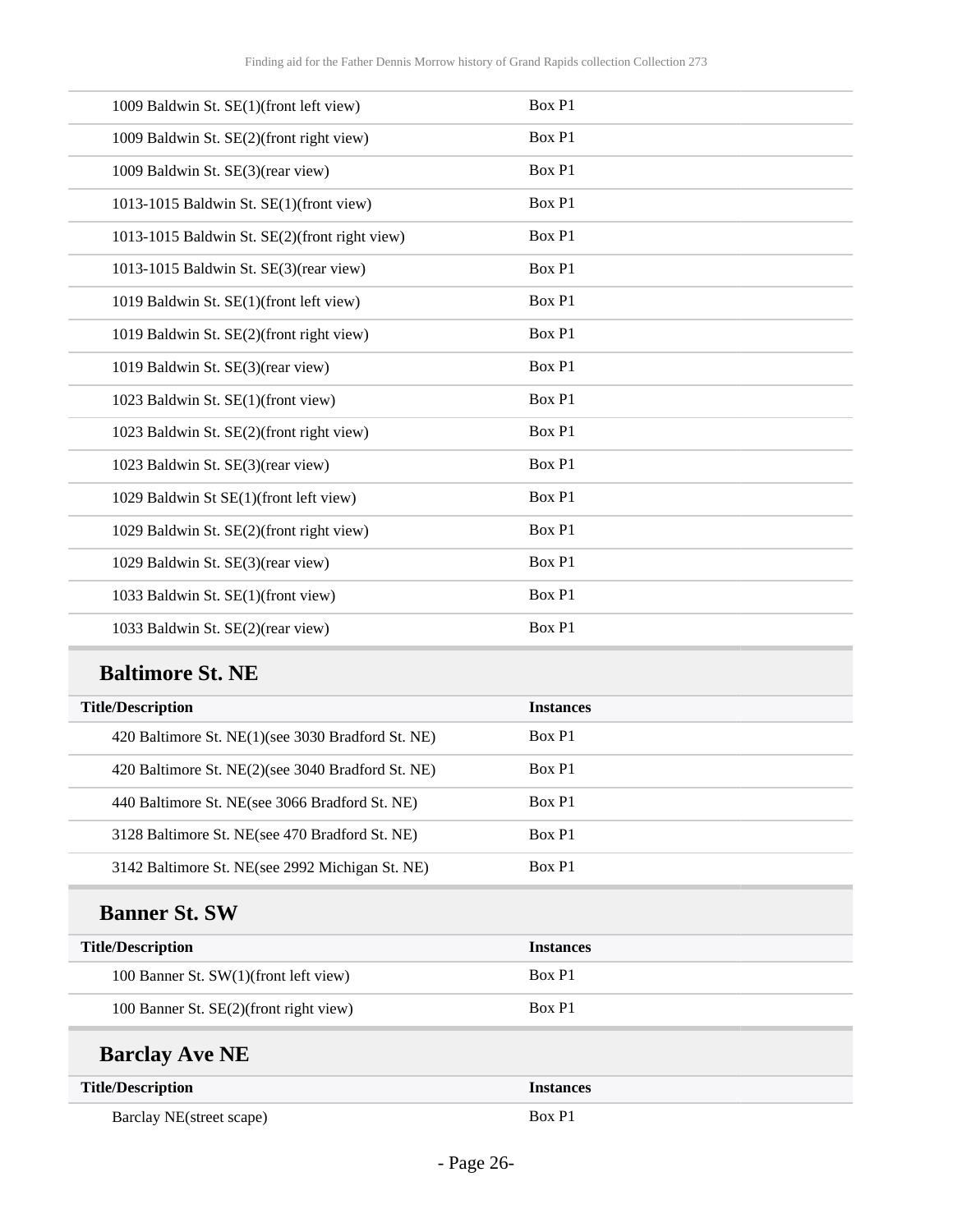| 315 Barclay St. NE(front view)                                         | Box P1           |
|------------------------------------------------------------------------|------------------|
| <b>Barnett St. NE</b>                                                  |                  |
| <b>Title/Description</b>                                               | <b>Instances</b> |
| 124 Barnett St. NE(1)(front right view)                                | Box P1           |
| 124 Barnett St. NE(2)(front left view)                                 | Box P1           |
| 429 Barnett St. NE(street scape, 400 block of Barnett looking<br>east) | Box P1           |
| 429 Barnett St. NE(front view)                                         | Box P1           |
| <b>Barth St. SE</b>                                                    |                  |
| <b>Title/Description</b>                                               | <b>Instances</b> |
| 416 Barth St. SE(1)(front left view)                                   | Box P1           |
| 416 Barth St. Se(2)(front right view)                                  | Box P1           |
| 416 Barth St. SE(3)(rear view)                                         | Box P1           |
| <b>Bartlett St. SW</b>                                                 |                  |
| <b>Title/Description</b>                                               | <b>Instances</b> |
| Bartlett St. SW(1)(street scape, from Division Ave.)                   | Box P1           |
| Bartlett St. SW(2)(street scape, from Grandville Ave.)                 | Box P1           |
| 227 Bartlett St. SW(1)(front right view)                               | Box P1           |
| 231-227 Bartlett St. SW(2)(front view)                                 | Box P1           |
| 227 Bartlett St. SW(3)(front left view)                                | Box P1           |
| 227 Bartlett St. SW(4)(garage)                                         | Box P1           |
| 227 Bartlett St. SW(5)(interior view)                                  | Box P1           |
| 231 Bartlett St. SW(1)(side view)                                      | Box P1           |
| 231 Bartlett St. SW(2)(rear view)                                      | Box P1           |
| <b>Bates St. SE</b>                                                    |                  |
| <b>Title/Description</b>                                               | <b>Instances</b> |
| 630 Bates St. SE(1)(front right view)                                  | Box P1           |
| 630 Bates St. SE(2)(front left view)                                   | Box P1           |
| 630 Bates ST. SE(3)(rear view)                                         | Box P1           |
| 632 Bates St. SE(1)(front view)                                        | Box P1           |
| 632 Bates St. SE(2)(side view)                                         | Box P1           |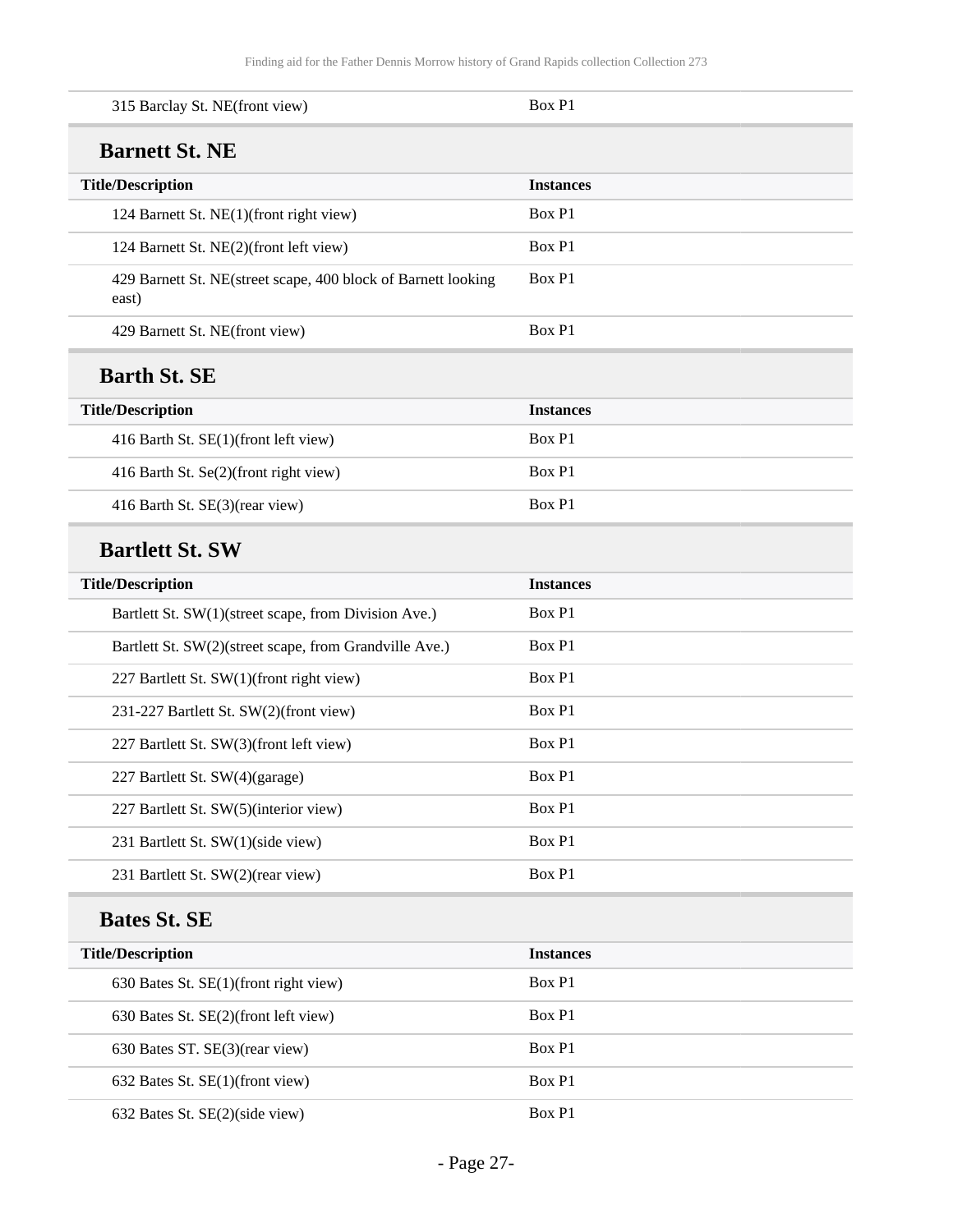| 632 Bates St. SE(3)(rear view)                    | Box P1 |
|---------------------------------------------------|--------|
| 730 Bates St. SE(1)(front right view)             | Box P1 |
| 730 Bates St. SE(2)(front left view)              | Box P1 |
| 730 Bates St. SE(3)(rear view)                    | Box P1 |
| 736 Bates St. SE(1)(front right view, after fire) | Box P1 |
| 736 Bates St. SE(2)(front left view, after fire)  | Box P1 |
| 737 Bates St. SE(1)(front left view)              | Box P1 |
| 737 Bates St. SE(2)(front right view)             | Box P1 |
| 737 Bates St. SE(3)(rear view)                    | Box P1 |
| 910 Bates St. SE(1)(front right view)             | Box P1 |
| 910 Bates St. SE(2)(front left view)              | Box P1 |
| 910 Bates St. SE(3)(rear view)                    | Box P1 |
| 911 Bates St. SE(1)(front left view)              | Box P1 |
| 911 Bates St. SE(2)(front right view)             | Box P1 |
| 911 Bates St. SE(3)(rear view)                    | Box P1 |
| 630 Bates St. SE(1)(front right view)             | Box P1 |
| 630 Bates St. SE(2)(front left view)              | Box P1 |
| 630 Bates ST. SE(3)(rear view)                    | Box P1 |
| 632 Bates St. SE(1)(front view)                   | Box P1 |
| 632 Bates St. SE(2)(side view)                    | Box P1 |
| 632 Bates St. SE(3)(rear view)                    | Box P1 |
| 730 Bates St. SE(1)(front right view)             | Box P1 |
| 730 Bates St. SE(2)(front left view)              | Box P1 |
| 730 Bates St. SE(3)(rear view)                    | Box P1 |
| 736 Bates St. SE(1)(front right view, after fire) | Box P1 |
| 736 Bates St. SE(2)(front left view, after fire)  | Box P1 |
| 737 Bates St. SE(1)(front left view)              | Box P1 |
| 737 Bates St. SE(2)(front right view)             | Box P1 |
| 737 Bates St. SE(3)(rear view)                    | Box P1 |
| 910 Bates St. SE(1)(front right view)             | Box P1 |
| 910 Bates St. SE(2)(front left view)              | Box P1 |
| 910 Bates St. SE(3)(rear view)                    | Box P1 |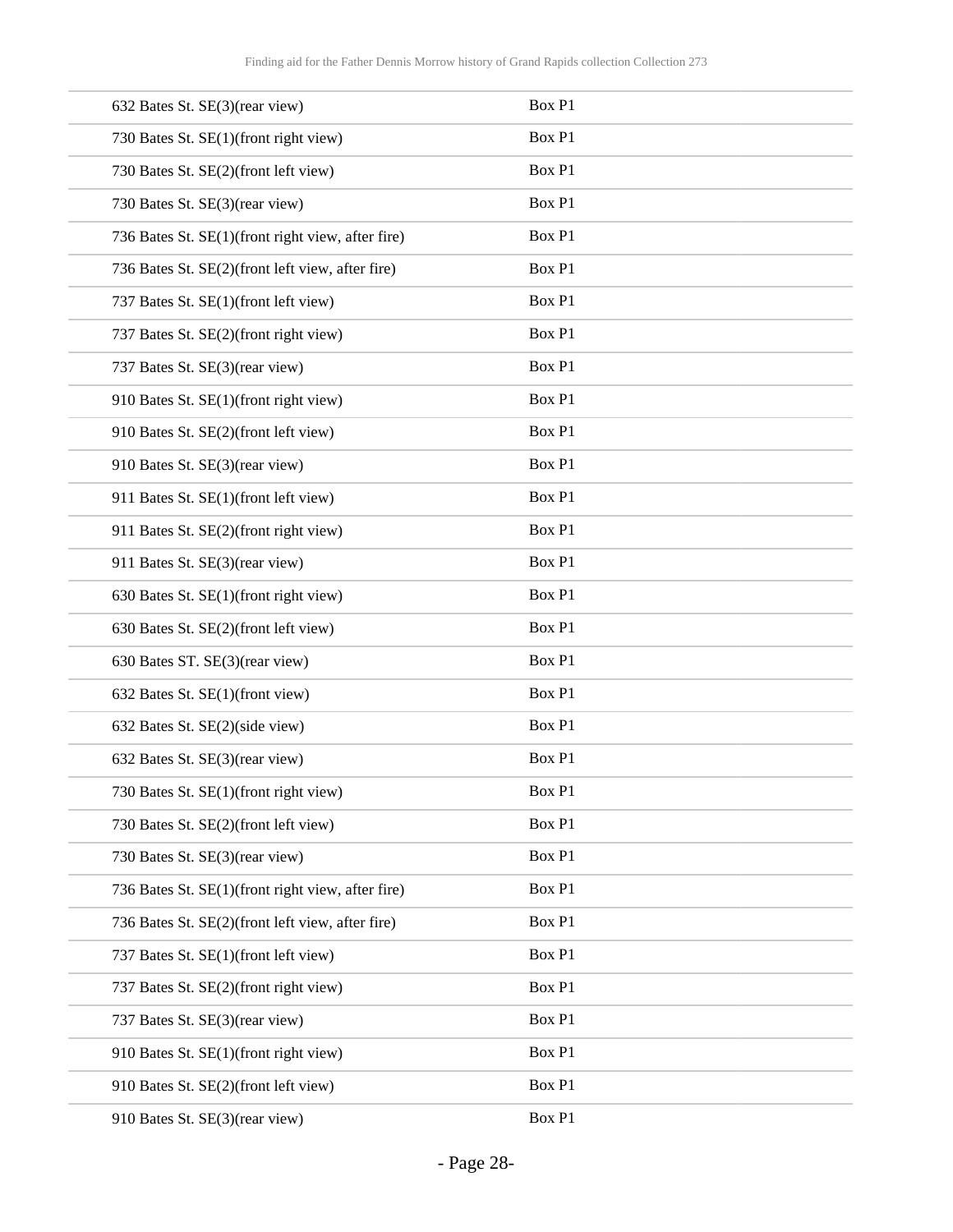| 911 Bates St. SE(1)(front left view)  | Box P1 |
|---------------------------------------|--------|
| 911 Bates St. SE(2)(front right view) | Box P1 |
| 911 Bates St. SE(3)(rear view)        | Box P1 |

## **Baxter St. SE**

| <b>Title/Description</b>                            | <b>Instances</b> |
|-----------------------------------------------------|------------------|
| 708 Baxter St. SE(front right view)                 | Box P1           |
| 809 Baxter St. SE(1)(front left view, corner)       | Box P1           |
| 809 Baxter St. SE(2)(front right view)              | Box P1           |
| 809 Baxter St. SE(3)(rear view)                     | Box P1           |
| 838 Baxter St. SE(1)(front right view)              | Box P1           |
| 838 Baxter St. SE(2)(front left view)               | Box P1           |
| 915 Baxter St. SE(1)(front left view)               | Box P1           |
| 915 Baxter St. SE(2)(front left view)               | Box P1           |
| 915 Baxter st. SE(3)(front right view)              | Box P1           |
| 915 Baxter St. SE(4)(rear view)                     | Box P1           |
| 1001 Baxter St. SE(1)(front left view)              | Box P1           |
| 1001 Baxter St. SE(2)(front right view)             | Box P1           |
| 1001 Baxter St. SE(3)(rear view)                    | Box P1           |
| 1009 Baxter St. SE(1)(front view)                   | Box P1           |
| 1009 Baxter St. SE(2)(front right view)             | Box P1           |
| 1009 Baxter St. SE(3)(rear view)                    | Box P1           |
| 1013 Baxter St. SE(1)(front view)                   | Box P1           |
| 1013 Baxter St. SE(2)(side view)                    | Box P1           |
| 1033 Baxter St. SE(1)(front left view)              | Box P1           |
| 1033 Baxter St. SE(2)(front right view)             | Box P1           |
| 1033 Baxter St. SE(3)(rear view)                    | Box P1           |
| 1039 Baxter St. SE(1)(front left view, after fire)  | Box P1           |
| 1039 Baxter St. SE(2)(front right view, after fire) | Box P1           |
| 1060 Baxter St. SE(1)(front right view)             | Box P1           |
| 1060 Baxter St. SE(2)(front left view)              | Box P1           |
| 1139 Baxter St. SE(1)(front view, after fire)       | Box P1           |
| 1139 Baxter St. SE(2)(front right view, after fire) | Box P1           |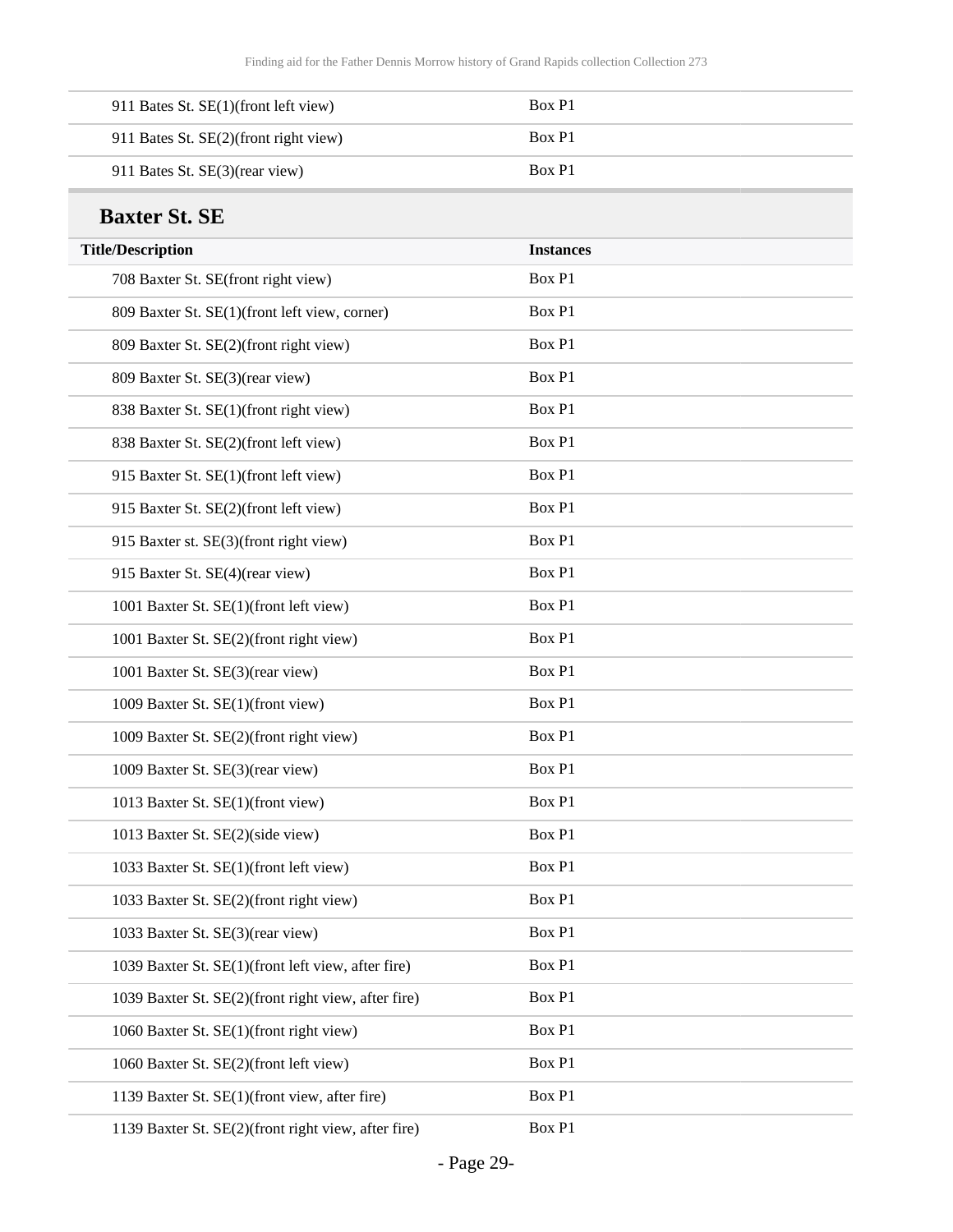| <b>Bemis St. SE</b>                    |                  |  |
|----------------------------------------|------------------|--|
| <b>Title/Description</b>               | <b>Instances</b> |  |
| 843 Bemis St. SE(1)(front right view)  | Box P1           |  |
| 843 Bemis St. SE(2)(front left view)   | Box P1           |  |
| 843 Bemis St. SE(3)(rear view)         | Box P1           |  |
| 907 Bemis St. SE(1)(front left view)   | Box P1           |  |
| 907 Bemis St. SE(2)(front right view)  | Box P1           |  |
| 907 Bemis St. SE(3)(rear view)         | Box P1           |  |
| 945 Bemis St. SE(1)(front left view)   | Box P1           |  |
| 945 Bemis St. SE(2)(front right view)  | Box P1           |  |
| 947 Bemis St. SE(1)(front view)        | Box P1           |  |
| 947 Bemis St. SE(2)(front right view)  | Box P1           |  |
| 1038 Bemis St. SE(1)(front right view) | Box P1           |  |
| 1038 Bemis St. SE(2)(front left view)  | Box P1           |  |
| 1038 Bemis St. SE(3)(rear view)        | Box P1           |  |
| 1061 Bemis St. SE(1)(front left view)  | Box P1           |  |
| 1061 Bemis St. SE(2)(side view)        | Box P1           |  |

## **Benjamin St. NE**

| <b>Title/Description</b>                | <b>Instances</b> |
|-----------------------------------------|------------------|
| 13 Benjamin St. NE(1)(front view)       | Box P1           |
| 13 Benjamin St. NE(2)(front right view) | Box P1           |
| 13 Benjamin St. NE(3)(rear view)        | Box P1           |
| 15 Benjamin St. NE(1)(front left view)  | Box P1           |
| 15 Benjamin St. NE(2)(front right view) | Box P1           |
| 15 Benjamin St. NE(3)(rear view)        | Box P1           |

## **Benson St. NE**

| <b>Title/Description</b> |                                        | <b>Instances</b> |
|--------------------------|----------------------------------------|------------------|
|                          | 321 Benson St. NE(1)(front view)       | Box P1           |
|                          | 321 Benson St. NE(2)(front right view) | Box P1           |
|                          | 321 Benson St. NE(3)(rear view)        | Box P1           |
|                          | 439 Benson St. NE(1)(front view)       | Box P1           |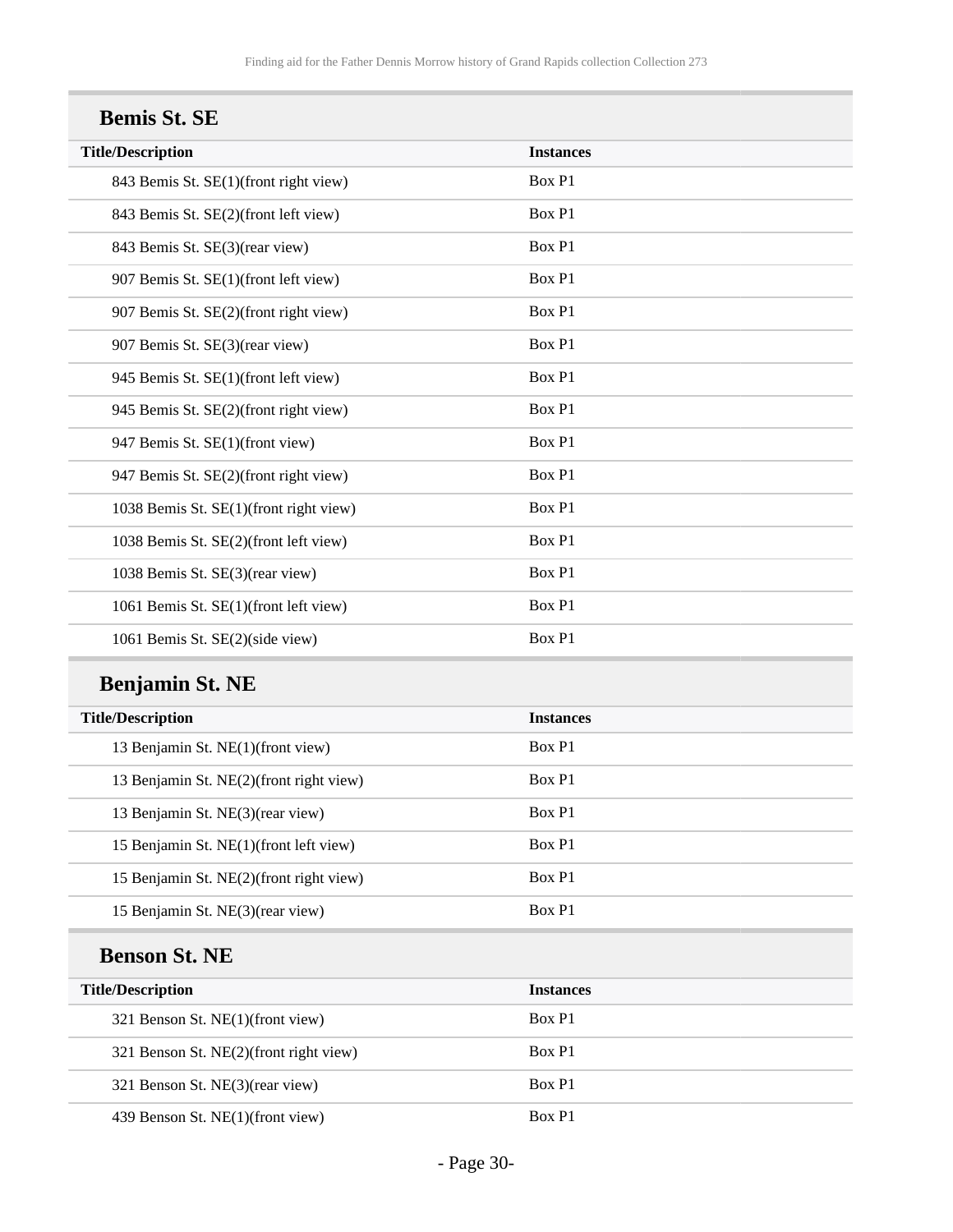| 439 Benson St. NE(2)(front right view)                                           | Box P1           |
|----------------------------------------------------------------------------------|------------------|
| 439 Benson St. NE(3)(rear view)                                                  | Box P1           |
| <b>Blickle St. NW</b>                                                            |                  |
| <b>Title/Description</b>                                                         | <b>Instances</b> |
| 550 Blickle St. NW(1)(front view)                                                | Box P1           |
| 550 Blickle St. NW(2)(side view)                                                 | Box P1           |
| 553 Blickle St. NW(front left view)                                              | Box P1           |
| <b>Blumrich St. NW</b>                                                           |                  |
| <b>Title/Description</b>                                                         | <b>Instances</b> |
| 408 Blumrich St. NW(1)(front left view)                                          | Box P1           |
| 408 Blumrich St. NW(2)(front right view)                                         | Box P1           |
| 408 Blumrich St. NW(3)(rear view)                                                | Box P1           |
| 415 Blumrich St. NW(1)(front right view)                                         | Box P1           |
| 415 Blumrich St. NW(2)(front left view)                                          | Box P1           |
| 415 Blumrich St. NW(3)(rear view)                                                | Box P1           |
| 419-421 Blumrich St. NW(1)(front right view)                                     | Box P1           |
| 419-421 Blumrich St. NW(2)(front left view)                                      | Box P1           |
| 419-421 Blumrich St. NW(3)(front left view)                                      | Box P1           |
| 419-421 Blumrich St. NW(4)(front left view, double exposed)                      | Box P1           |
| 419-421 Blumrich St. NW(5)(side view)                                            | Box P1           |
| 419-421 Blumrich St. NW(6)(rear view)                                            | Box P1           |
| 436 Blumrich St. NW(front right view, 237 Summer St. NW)                         | Box P1           |
| <b>Boltwood St. NE</b>                                                           |                  |
| <b>Title/Description</b>                                                         | <b>Instances</b> |
| 151 Boltwood St. NE(1)(front view)                                               | Box P1           |
| 151 Boltwood St. NE(2)(front right view)                                         | Box P1           |
| <b>Bond St. NW</b>                                                               |                  |
| <b>Title/Description</b>                                                         | <b>Instances</b> |
| Bond St. NW(street scape, looking north on bond from south<br>of Trowbridge St.) | Box P1           |
| 312 Bond St. NW, Ronda Tire Store(1)(sign on side of                             | Box P1           |

building)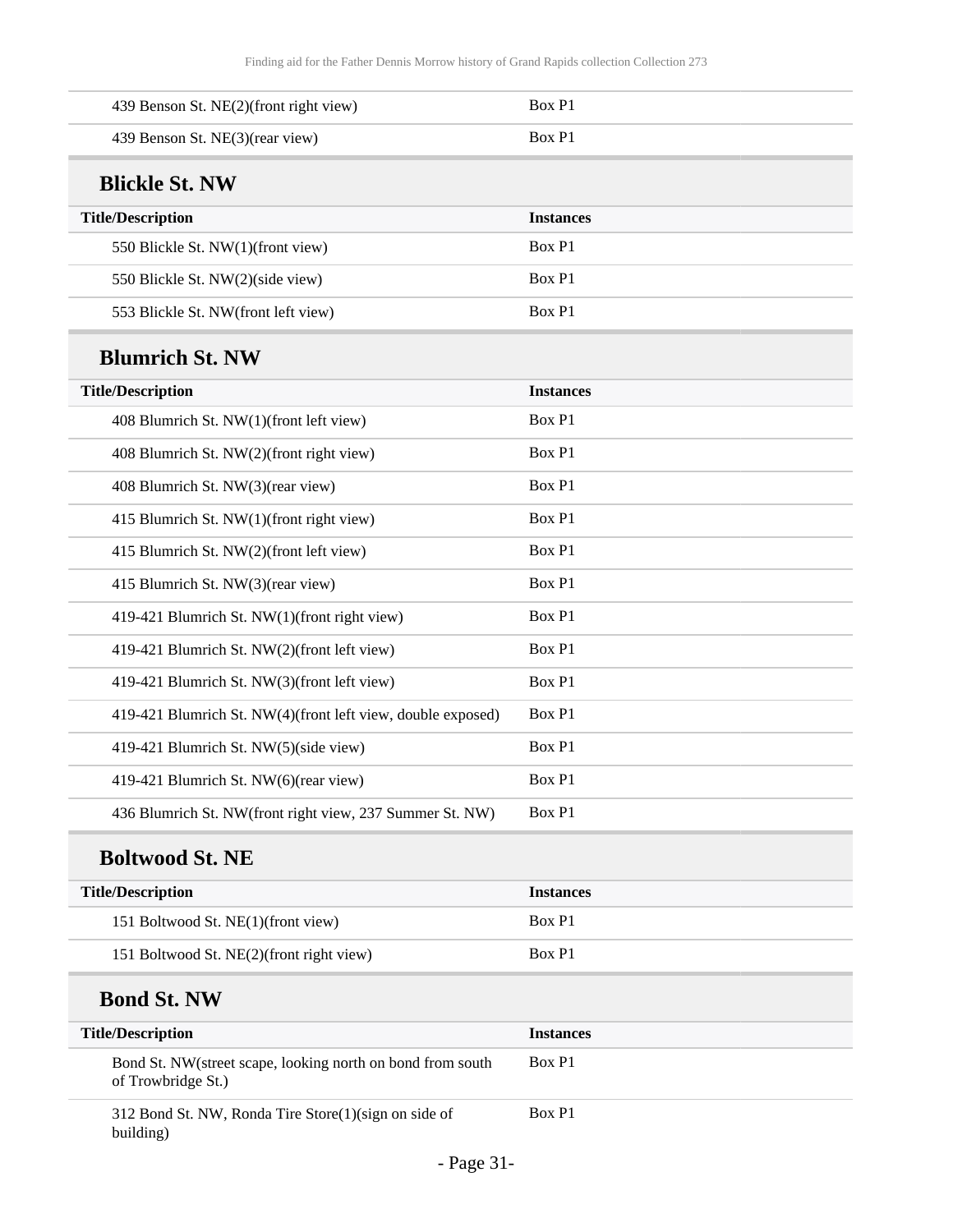| 320-322 Bond St. NW, Ronda Tire Store(2)(326-328 Bond at<br>left, Eelsingh & Lugtigheid Importers) | Box P1 |
|----------------------------------------------------------------------------------------------------|--------|
| 431 Bond St. NW(1)(front right view, before The Electric<br>Supply Co.)                            | Box P1 |
| 431 Bond St. NW, The Electric Supply Co.(2)(front left view)                                       | Box P1 |
| 535 Bond St. NW, Rapids Standard Co.(front right view,<br>employees)                               | Box P1 |
| 538 Bond St. NW(1)(front right view)                                                               | Box P1 |
| 538 Bond St. NW(2)(front left view)                                                                | Box P1 |
| 538 Bond St. NW(3)(garage door view)                                                               | Box P1 |
| 538 Bond St. NW(4)(rear view)                                                                      | Box P1 |
| 538 Bond St. NW(5)(side view)                                                                      | Box P1 |
| 600 Bond St. NW(1)(front right view)                                                               | Box P1 |
| 600 Bond St. NW(2)(front left view)                                                                | Box P1 |
| 600 Bond St. NW(3)9rear view)                                                                      | Box P1 |
| 601 Bond St. NW(1)(front view)                                                                     | Box P1 |
| 601 Bond St. NW(2)(side view)                                                                      | Box P1 |
| 601 Bond St. NW(3)(front left view)                                                                | Box P1 |
| 601 Bond St. NW(4)(side view, alley)                                                               | Box P1 |
| 601 Bond St. NW(5)(Bond Ave. at Mason St. looking north)                                           | Box P1 |
|                                                                                                    |        |

## **Boston St. SE**

| <b>Title/Description</b>                | <b>Instances</b> |
|-----------------------------------------|------------------|
| 1955 Boston St. SE(1)(front left view)  | Box P1           |
| 1955 Boston St. SE(2)(front left view)  | Box P1           |
| 1955 Boston St. SE(3)(front right view) | Box P1           |
| 1955 Boston St. SE(4)(rear view)        | Box P1           |
| 2004 Boston St. SE(1)(front right view) | Box P1           |
| 2004 Boston St. SE(2)(front left view)  | Box P1           |
| 2004 Boston St. SE(3)(rear view)        | Box P1           |
|                                         |                  |

## **Bostwick NE**

| <b>Title/Description</b>                                           | <b>Instances</b> |
|--------------------------------------------------------------------|------------------|
| 112-114 Boston SE(1)(front right view, 118 Bostwick NE at<br>left) | Box P1           |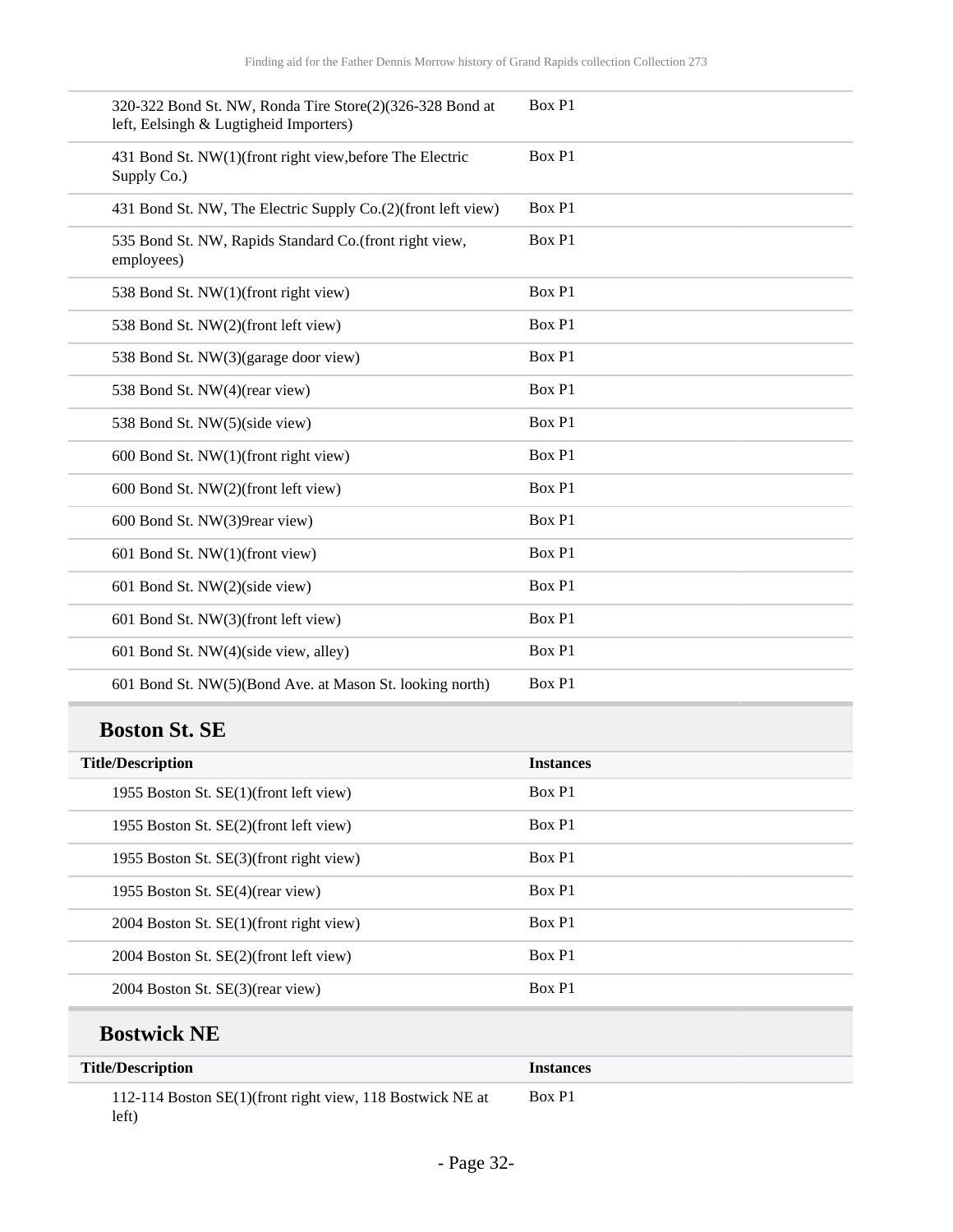| 112-114 Boston SE(2)(front left view, 118 Bostwick NE at<br>left)                      | Box P1           |
|----------------------------------------------------------------------------------------|------------------|
| 112-114 Bostwick SE(3)(rear view, 118 Bostwick St. NE at<br>right)                     | Box P1           |
| 112-114 Bostwick SE(4)(rear side view, 118 Bostwick NE at<br>right)                    | Box P1           |
| 112-114 Bostwick SE(5)(interior view)                                                  | Box P1           |
| 138-140 Bostwick NE(1)(front view)                                                     | Box P1           |
| 138-140 Bostwick NE(2)(front left view)                                                | Box P1           |
| 226 Bostwick NE(1)(front right view)                                                   | Box P1           |
| 226 Bostwick NE(2)(front left view)                                                    | Box P1           |
| 226 Bostwick NE(3)(rear view, south side)                                              | Box P1           |
| 226 Bostwick NE(4)(rear view, north side)                                              | Box P1           |
| 335 Bostwick NE(1)(front left view)                                                    | Box P1           |
| 335 Bostwick NE(2)(front view)                                                         | Box P1           |
| 335 Bostwick NE(3)(front right view)                                                   | Box P1           |
| 335 Bostwick NE(4)(rear view, taken from Crescent NE and<br>Winchester Pl. NE)         | Box P1           |
| 335 Bostwick NE(5)(rear view, taken from Winchester Pl.)                               | Box P1           |
| 347 Bostwick NE(1)(front left view)                                                    | Box P1           |
| 347 Bostwick NE(2)(side view, taken from Bostwick NE and<br>Michigan St.)              | Box P1           |
| 347 Bostwick NE(3)(right side, rear view)                                              | Box P1           |
| 347 Bostwick NE(4)(rear view, garage door, basketball courts<br>in foreground)         | Box P1           |
| 347-335 Bostwick NE(5)(rear view, Immanuel-St. James<br>Lutheran School in foreground) | Box P1           |
| 347 Bostwick NE(6)(rear view with playground and basketball<br>courts in foreground)   | Box P1           |
| <b>Bradford St. NE</b>                                                                 |                  |
| <b>Title/Description</b>                                                               | <b>Instances</b> |

| <b>Title/Description</b>                              | <b>Instances</b> |
|-------------------------------------------------------|------------------|
| 211 Bradford St. NE(1)(front left view, after fire)   | Box P1           |
| 211 Bradford St. NE(2)(front right view, after fire)  | Box P1           |
| 211 Bradford St. NE(3)(rear view)                     | Box P1           |
| 1214 Bradfors St. NE(1)(front right view, after move) | Box P1           |

 $\overline{\phantom{a}}$ 

 $\overline{\phantom{a}}$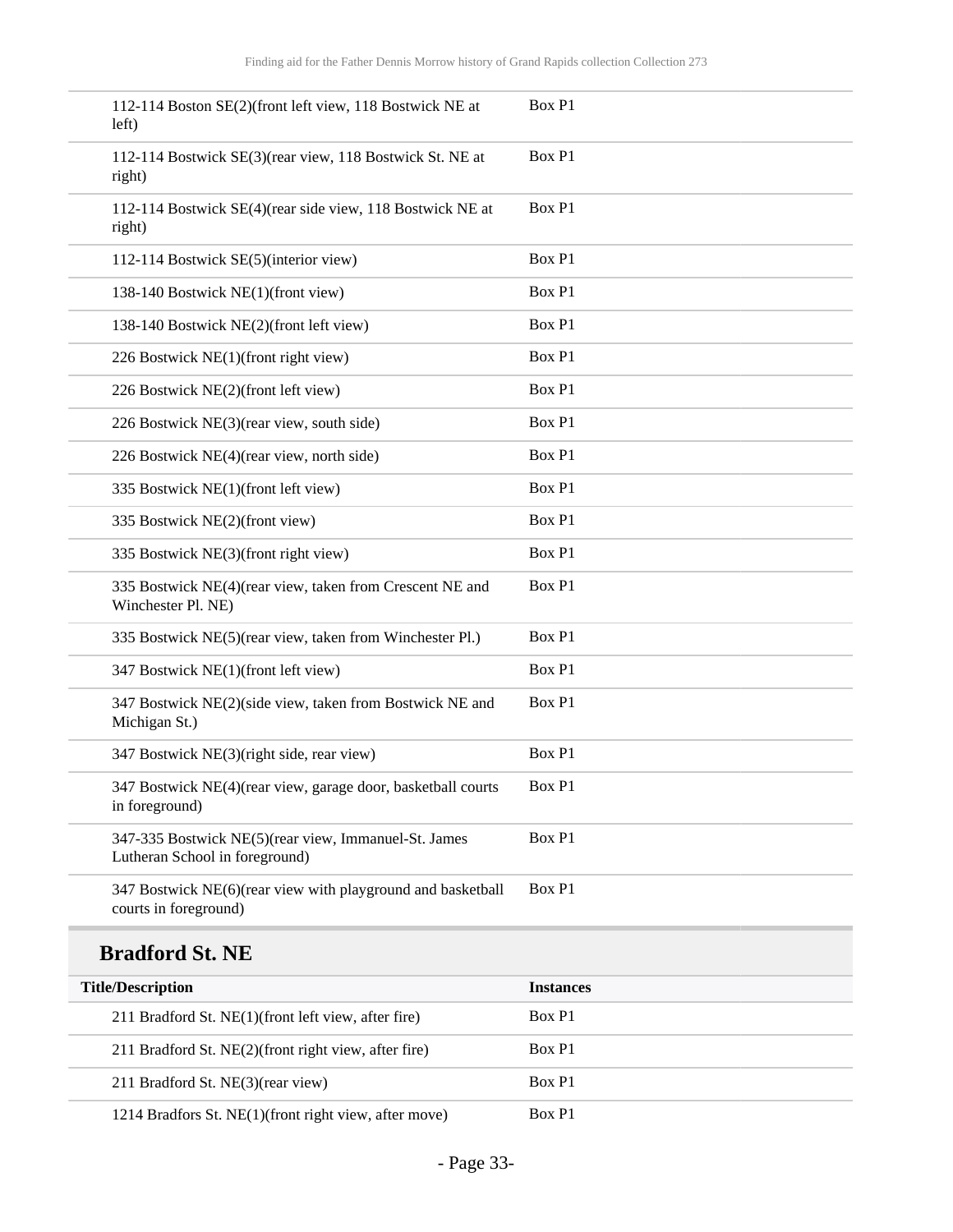| 1214 Bradford St. NE(2)(front left view, after move)                              | Box P1           |
|-----------------------------------------------------------------------------------|------------------|
| 1214 Bradford St. NE(3)(rear view, after move)                                    | Box P1           |
| 1236 Bradford St. NE(1)(front right view)                                         | Box P1           |
| 1236 Bradford St. NE(2)(front left view)                                          | Box P1           |
| 1236 Bradford St. NE(3)(rear view)                                                | Box P1           |
| 1315 Bradford St. NE(1)(front right view, being moved to<br>1442 Bradford St. NE) | Box P1           |
| 1315 Bradford St. NE(2)(front left view, being moved to 1442<br>Bradford St. NE)  | Box P1           |
| 1412 Bradford St. NE(1)(front right view)                                         | Box P1           |
| 1412 Bradford St. NE(2)(front left view)                                          | Box P1           |
| 1412 Bradford St. NE(3)(rear view)                                                | Box P1           |
| 1442 Bradford St. NE(see 1315 Bradford St. NE)                                    | Box P1           |
| 1446 Bradford St. NE(1)(front right view)                                         | Box P1           |
| 1446 Bradford St. NE(2)(front left view)                                          | Box P1           |
| 1526 Bradford St. NE(1)(front right view)                                         | Box P1           |
| 1526 Bradford St. NE(2)(front left view)                                          | Box P1           |
| 1526 Bradford St. NE(3)(rear view)                                                | Box P1           |
| 1528 Bradford St. NE(1)(front right view)                                         | Box P1           |
| 1528 Bradford St. NE(2)(front left view)                                          | Box P1           |
| 3030 Bradford St. NE(1)(moving to 420 Baltimore St. NE)                           | Box P1           |
| 3040 Bradford St. NE(moving to 420 Baltimore St. NE)                              | Box P1           |
| 3066 Bradford St. NE(1)(front view, moving to 440 Baltimore<br>St. NE)            | Box P1           |
| 3066 Bradford St. NE(2)(side view, moving to 440 Baltimore<br>St. NE)             | Box P1           |
| 3128 Bradford St. NE(1)(front right view, being moved to 470<br>Baltimore St. NE) | Box P1           |
| 3128 Bradford St. NE(2)(side view, being moved to 470<br>Baltimore St. NE)        | Box P1           |
| 3142 Bradford St. NE(moving to 2992 Michigan St. NE)                              | Box P1           |
| <b>Breens St. SW</b>                                                              |                  |
| <b>Title/Description</b>                                                          | <b>Instances</b> |
| 419 Breens St. SW(1)(front right view)                                            | Box P1           |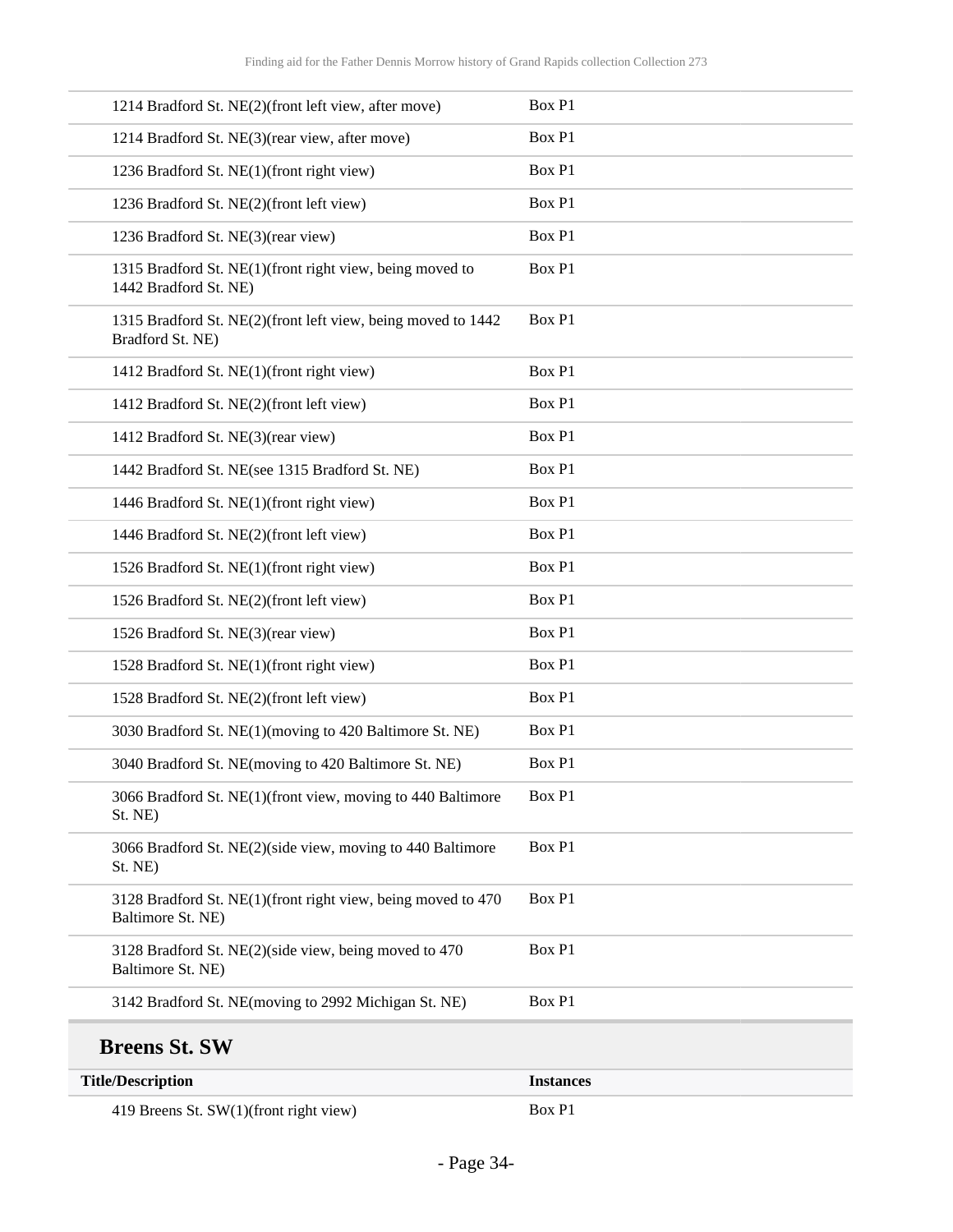| 419 Breens St. SW(2)(front left view)              | Box P1 |
|----------------------------------------------------|--------|
| 419 Breens St. SW(3)(rear view)                    | Box P1 |
| 427 Breens St. SW(1)(front right view)             | Box P1 |
| 427 Breens St. SW(2)(front left view)              | Box P1 |
| 441 Breens St. SW(1)(front right view, after fire) | Box P1 |
| 441 Breens St. SW(2)(front left view, after fire)  | Box P1 |
| 441 Breens St. SW(3)(rear view, after fire)        | Box P1 |
| 445 Breens St. SW(1)(front right view)             | Box P1 |
| 445 Breens St. SW(2)(front left view)              | Box P1 |
| 445 Breens St. SW(3)(rear view)                    | Box P1 |

### **Breton St. SE**

| <b>Title/Description</b>                      | <b>Instances</b> |
|-----------------------------------------------|------------------|
| 1901 Breton St. SE(1)(front right view)       | Box P1           |
| 1901 Breton St. SE(2)(front left view)        | Box P1           |
| 1901 Breton St. SE(3)(side view, being moved) | Box P1           |
| 2424 Breton St. SE(1)(front left view)        | Box P1           |
| 2424 Breton St. SE(2)(front right view)       | Box P1           |
| 2424 Breton St. SE(3)(front view, close-up)   | Box P1           |
| 2424 Breton St. SE(4)(barn at rear of house)  | Box P1           |

## **Bridge St. NW**

| <b>Title/Description</b>                                                              | <b>Instances</b> |
|---------------------------------------------------------------------------------------|------------------|
| Bridge St. NW(600-700 block of Bridge St. looking west from<br>corner of Seward Ave.) | Box P1           |
| Bridge St. Bridge(1)(construction of bridge, right view)                              | Box P1           |
| Bridge St. Bridge(2)(construction of bridge, left view)                               | Box P1           |

## **279 Bridge St. NW Sullivan's Furniture & Carpet**

| <b>Title/Description</b>                                                       | <b>Instances</b> |
|--------------------------------------------------------------------------------|------------------|
| 1. 279 Bridge St. NW Sullivan's Furniture & Carpet (front<br>right view)       | Box P1           |
| 2. 279 Bridge St. NW Sullivan's Furniture & Carpet (front<br>right view, sign) | Box P1           |
| 3. 279 Bridge St. NW Sullivan's Furniture & Carpet (front<br>left view)        | Box P1           |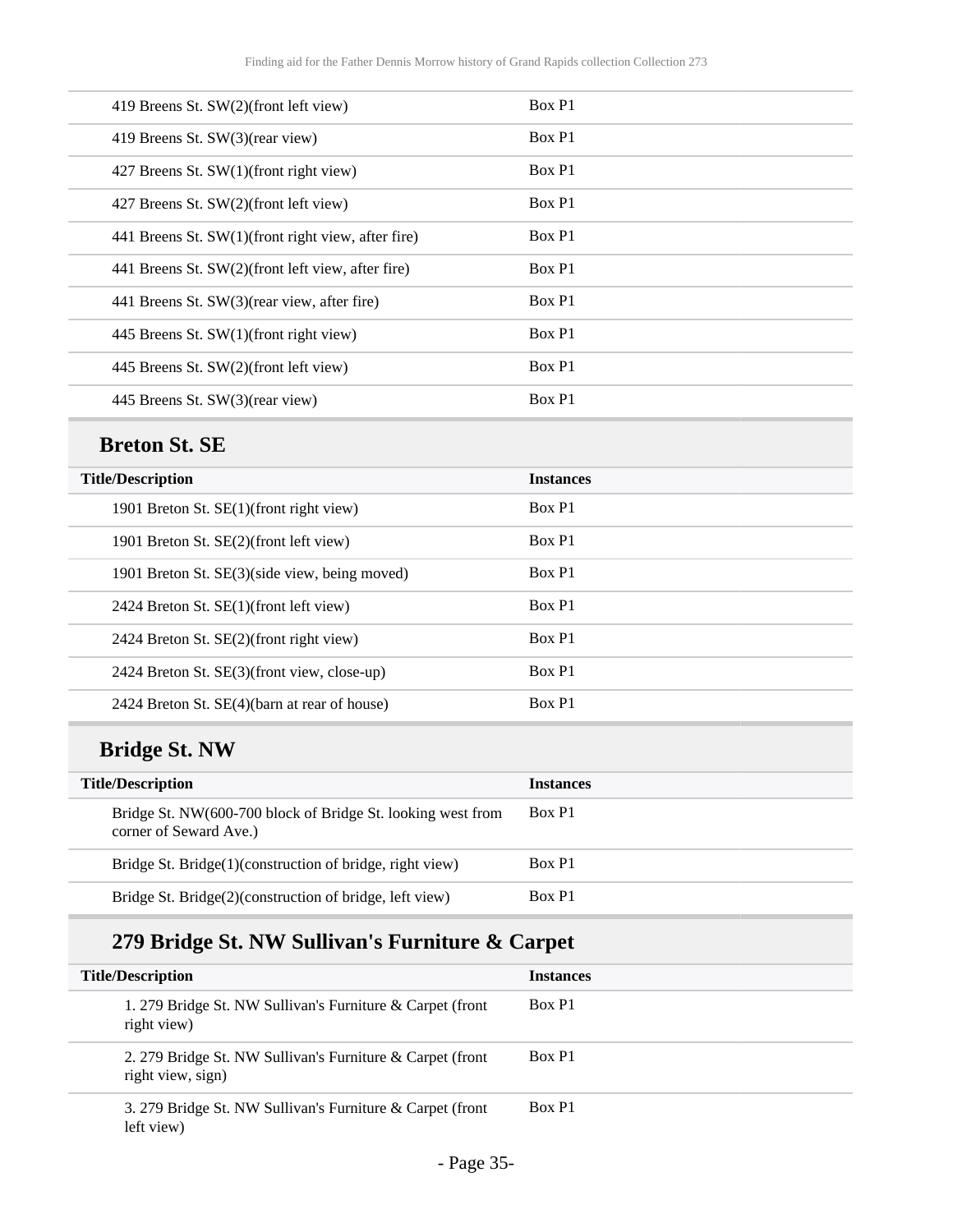| 4. 279 Bridge St. NW Sullivan's Furniture & Carpet (rear<br>view)                                                          | Box P1 |
|----------------------------------------------------------------------------------------------------------------------------|--------|
| 5. 279 Bridge St. NW Sullivan's Furniture & Carpet (rear<br>view, loading door)                                            | Box P1 |
| 6. 279 Bridge St. NW Sullivan's Furniture & Carpet (rear<br>view, alley)                                                   | Box P1 |
| 7. 279 Bridge St. NW Sullivan's Furniture & Carpet (rear<br>view, looking into street)                                     | Box P1 |
| 280 Bridge St. NW, Sullivan's Tile & Linoleum Mart(1)(front<br>right view)                                                 | Box P1 |
| 280 Bridge St. NW, Sullivan's Tile & Linoleum Mart(2)(front<br>right view)                                                 | Box P1 |
| 280 Bridge St. NW, Sullivan's Tile & Linoleum Mart(3)(front<br>right view)                                                 | Box P1 |
| 284 Bridge St. NW, S&S Gift Shop(1)(front view, 280 Bridge<br>at far left, 1 story 282 Bridge NW, 3 story 288 Bridge NW)   | Box P1 |
| 301 Bridge St. NW(1)(front view)                                                                                           | Box P1 |
| 301 Bridge St. NW(2)(side view)                                                                                            | Box P1 |
| 315 Bridge St. NW, Bourbone Streete(1)(front right view, see<br>333 Bridge St. NW)                                         | Box P1 |
| 315 Bridge St. NW, Bourbone Streete(2)(rear view, see 333<br>Bridge St. NW)                                                | Box P1 |
| 333 Bridge St. NW(1)(front right view)                                                                                     | Box P1 |
| 333 Bridge St. NW(2)(front left view)                                                                                      | Box P1 |
| 319 / 321 Bridge St. NW, Old Kent Bank(front view)                                                                         | Box P1 |
| 337 Bridge St. NW. Hammerschmidt Building(1) (front view<br>with surrounding buildings, GRPL 33(Anderson) Box 14)          | Box P1 |
| 337 Bridge St. NW, Hammerschmidt Building(2)(front view,<br>GRPL 33(Anderson) Box 14)                                      | Box P1 |
| 427 / 425 Bridge St. NW(1)(front right view)                                                                               | Box P1 |
| 427 / 425 Bridge St. NW(2)(front left view)                                                                                | Box P1 |
| $427 / 425$ Bridge St. NW(3)(rear view)                                                                                    | Box P1 |
| 457-499 Bridge St. NW(Yakes Office Supply 457 Bridge St.,<br>stores 499 / 501 / 503 Bridge St., restaurant 509 Bridge St.) | Box P1 |
| 500 Bridge St. NW, Western Hotel(1)(front right view)                                                                      | Box P1 |
| 500 Bridge St. NW, Western Hotel(2)(front left view)                                                                       | Box P1 |
| 500 Bridge St. NW(3)(right side view)                                                                                      | Box P1 |
|                                                                                                                            |        |

500 Bridge St. NW(4)(rear side view)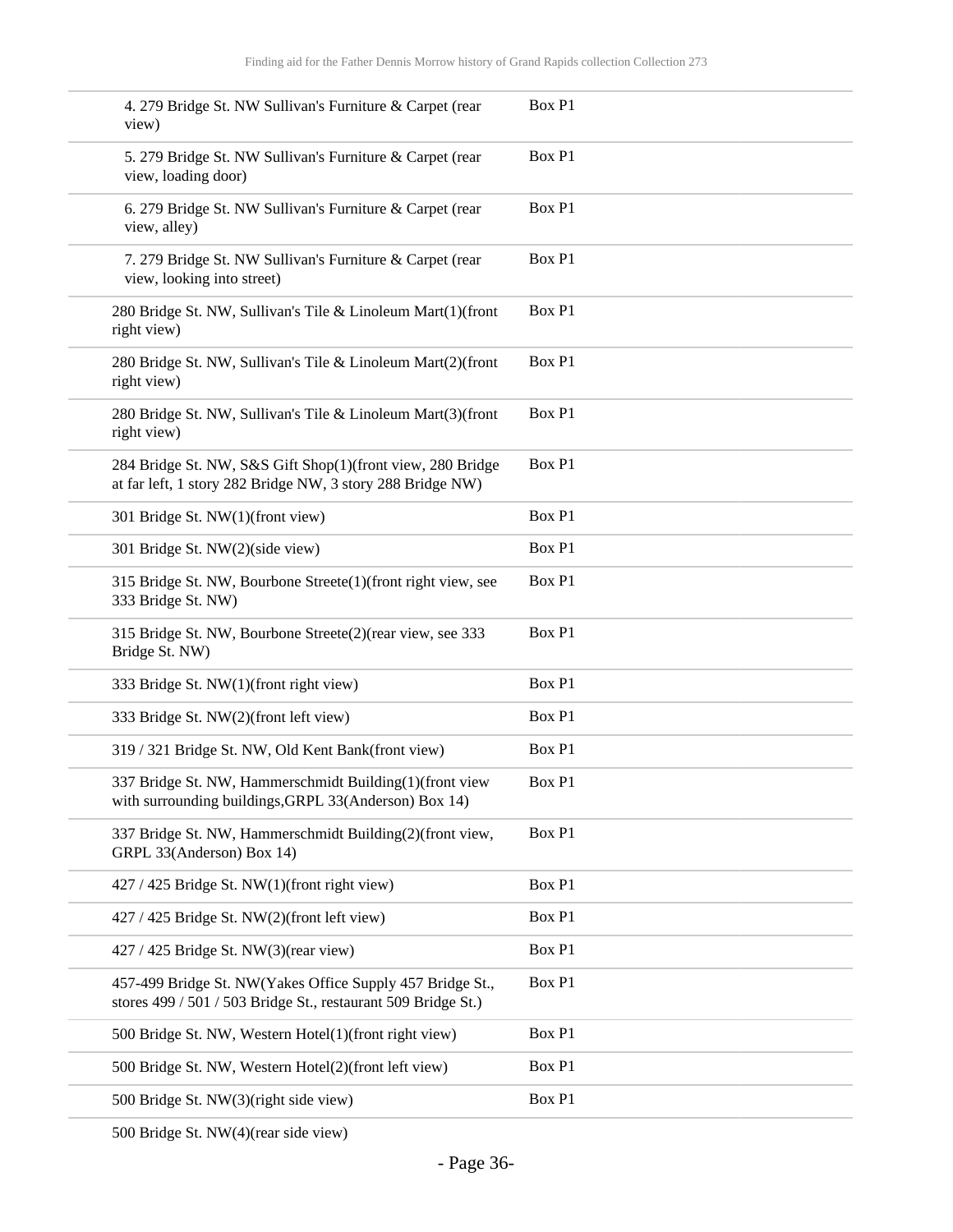|                                                                                      | Box P1 |
|--------------------------------------------------------------------------------------|--------|
| 500 Bridge St. NW, Western Hotel(5)(rear view)                                       | Box P1 |
| 527 Bridge St. NW(1)(front right view)                                               | Box P1 |
| 527 Bridge St. NW(2)(front left view)                                                | Box P1 |
| 527 Bridge St. NW(3)(C.&O. Railroad Tower, building<br>demolished)                   | Box P1 |
| 612 Bridge St. NW(storefront view)                                                   | Box P1 |
| 618 Bridge St. NW(front left view, gas station, see 356<br>Lexington Ave. NW)        | Box P1 |
| 625 Bridge St. NW(looking south east on Stocking Ave. at<br>Bridge St., 625 at left) | Box P1 |
| 655 Bridge St. NW(1)(front right view)                                               | Box P1 |
| 655 Bridge St. NW(2)(front left view)                                                | Box P1 |
| 655 Bridge St. NW(3)(side view, east side of building)                               | Box P1 |
| 655 Bridge St. NW(4)(side view, west side of building)                               | Box P1 |
| 921 Bridge St. NW(1)(front right view)                                               | Box P1 |
| 921 Bridge St. NW(2)(front left view)                                                | Box P1 |
| 921 Bridge St. NW(3)(rear view)                                                      | Box P1 |
| 1515 Bridge St. NW(1)(front view)                                                    | Box P1 |
| 1515 Bridge St. NW(2)(loading docks)                                                 | Box P1 |
| 1515 Bridge St. NW(3)(smokestack, loading dock)                                      | Box P1 |

# **Broadway Ave. NW**

| <b>Title/Description</b>                                                            | <b>Instances</b> |
|-------------------------------------------------------------------------------------|------------------|
| Broadway Ave. Bridge(1)(looking west)                                               | Box P1           |
| Broadway Ave. Bridge(2)(looking east)                                               | Box P1           |
| 716-718 Broadway Ave. NW(1)(front right view)                                       | Box P1           |
| 716-718 Broadway Ave. NE(2)(front left view)                                        | Box P1           |
| 716-718 Broadway Ave. NW(3)(rear view)                                              | Box P1           |
| 722 Broadway Ave. NW(1)(front view)                                                 | Box P1           |
| 722 Broadway Ave. NW(2)(front left view)                                            | Box P1           |
| 724 Broadway Ave. NW(1)(front right view)                                           | Box P1           |
| 724 Broadway Ave. NW(2)(rear, side view)                                            | Box P1           |
| 901 Broadway Ave. NW, American Seating Company(1)<br>(demolition, Ninth and Seward) | Box P1           |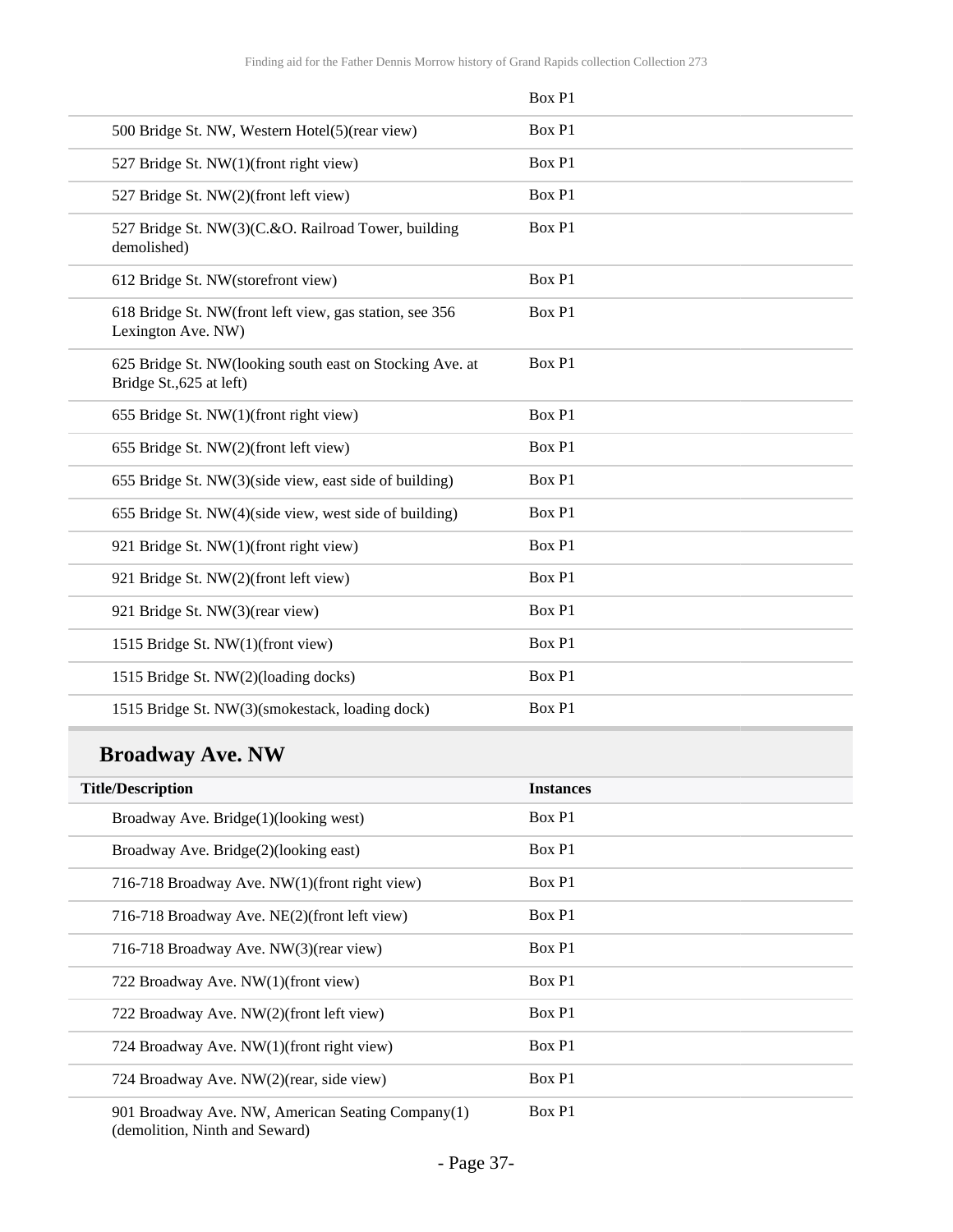| 901 Broadway Ave. NW, American Seating Company(2)<br>(demolition, fence in foreground) | Box P1 |
|----------------------------------------------------------------------------------------|--------|
| 901 Broadway Ave. NW, American Seating Company(3)<br>(demolition, side view)           | Box P1 |
| 940 Broadway Ave. NW(1)(front view)                                                    | Box P1 |
| 940 Broadway Ave. NW(2)(side view)                                                     | Box P1 |
| 1150 Broadway Ave. NW(1)(Ritzema Department Store fire,<br>front right view)           | Box P1 |
| 1150 Broadway Ave. NW(2)(Ritzema Department Store fire,<br>side view)                  | Box P1 |
| 1633 Broadway Ave. NW(1)(front left view)                                              | Box P1 |
| 1633 Broadway Ave. NW(2)(front right view)                                             | Box P1 |
| 1639 Broadway Ave. NW(1)(front left view)                                              | Box P1 |
| 1639 Broadway Ave. NW(2)(front right view)                                             | Box P1 |
| 1643 Broadway Ave. NW(1)(front left view)                                              | Box P1 |
| 1643 Broadway Ave. NW(2)(front right view)                                             | Box P1 |
| 1643 Broadway Ave. NW(3)(rear view)                                                    | Box P1 |
| 1647 Broadway Ave. NW(1)(front left view)                                              | Box P1 |
| 1647 Broadway Ave. NW(2)(front right view)                                             | Box P1 |
| 1647 Broadway Ave. NW(3)(rear view)                                                    | Box P1 |
| 1651 Broadway Ave. NW(1)(front view)                                                   | Box P1 |
| 1651 Broadway Ave. NW(2)(right side view)                                              | Box P1 |
|                                                                                        |        |

#### **Brown St. SE**

| <b>Title/Description</b> |                                                   | <b>Instances</b> |
|--------------------------|---------------------------------------------------|------------------|
|                          | 214 Brown St. SE(front right view)                | Box P1           |
| 218 Brown St. $SE(1)$    |                                                   | Box P1           |
|                          | 218 Brown St. SE(2)(rear view)                    | Box P1           |
| foreground)              | 218 Brown St. SE(3)(house in background, women in | Box P1           |
|                          | $218 / 222 / 226$ Brown St. SE(4)(rear of houses) | Box P1           |

### **Buchanan St. SW**

| <b>Title/Description</b>                        | <i><u><b>Instances</b></u></i> |
|-------------------------------------------------|--------------------------------|
| 825 Buchanan St. SW(1)(rubble, railroad tracks) | Box P1                         |

825 Buchanan St. SW(2)(building demolished, railroad tracks)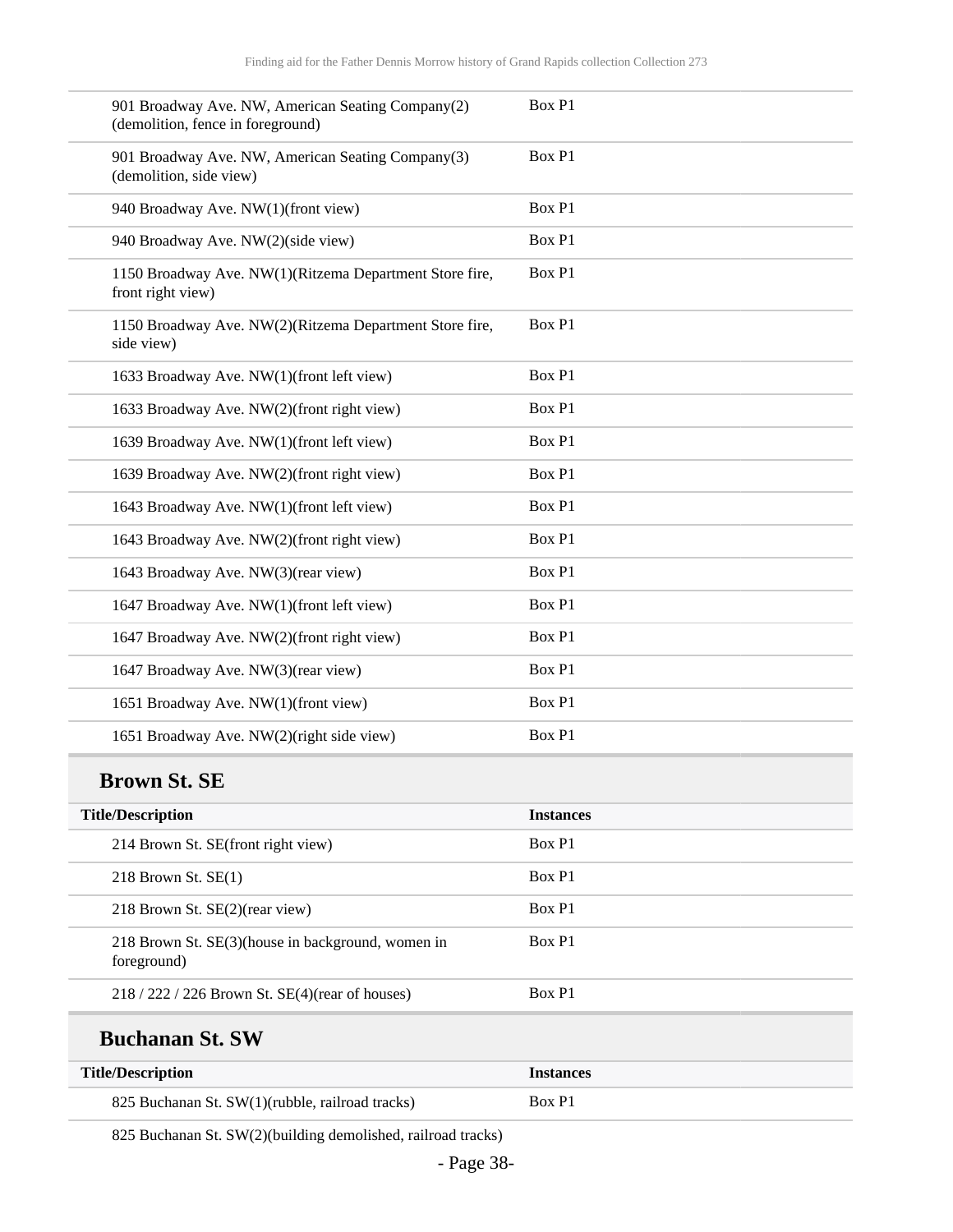|                                                                                            | Box P1 |
|--------------------------------------------------------------------------------------------|--------|
| 825 Buchanan St. SW(3)(demolished building, overpass in<br>background)                     | Box P1 |
| 1201 Buchanan St. SW, Standard Station (1221 / 1215 / 1211)<br>Buchanan St. in background) | Box P1 |
| 1724 Buchanan St. SW(1)(front view)                                                        | Box P1 |
| 1724 Buchanan St. SW(2)(rear view)                                                         | Box P1 |
| 1839 Buchanan St. SW(1)(front right view)                                                  | Box P1 |
| 1839 Buchanan St. SW(2)(front left view)                                                   | Box P1 |
| 1949 Buchanan St. SW(1)(front right, side view)                                            | Box P1 |
| 1949 Buchanan St. SW(2)(front left view)                                                   | Box P1 |
| 1949 Buchanan St. SW(3)(rear view)                                                         | Box P1 |

## **Buckley St. SE**

| <b>Title/Description</b>                                 | <b>Instances</b> |
|----------------------------------------------------------|------------------|
| 28 Buckley St. SE(1)(front right view)                   | Box P1           |
| 28 Buckley St. SE(2)(front left view)                    | Box P1           |
| 122-124 Buckley St. SE(1)(front right view)              | Box P1           |
| 122-124 Buckley St. SE(2)(front left view)               | Box P1           |
| 122-124 / 126-126½ Buckley St. SE(3)(rear view)          | Box P1           |
| 126 Buckley St. SE(1)(front view, after fire)            | Box P1           |
| 126 Buckley St. SE(2)(front left, side view, after fire) | Box P1           |
| 126 Buckley St. SE(3) (rear view, after fire)            | Box P1           |
| 126½ Buckley St. SE(4)(side view, after fire)            | Box P1           |
| 126½ Buckley St. SE(5)(front left view, after fire)      | Box P1           |
| 126½ Buckley St. SE(6)(front view)                       | Box P1           |

## **Burton St. SE**

| <b>Title/Description</b>                          | <b>Instances</b> |
|---------------------------------------------------|------------------|
| 200 Burton St. SE(1)(front right view)            | Box P1           |
| 200 Burton St. SE(2)(front left view)             | Box P1           |
| 351 Burton St. SE, Sinclair Gasoline (front view) | Box P1           |
| 1337 Burton St. SE(1)(front view)                 | Box P1           |
| 1337 Burton St. SE(2)(front right view)           | Box P1           |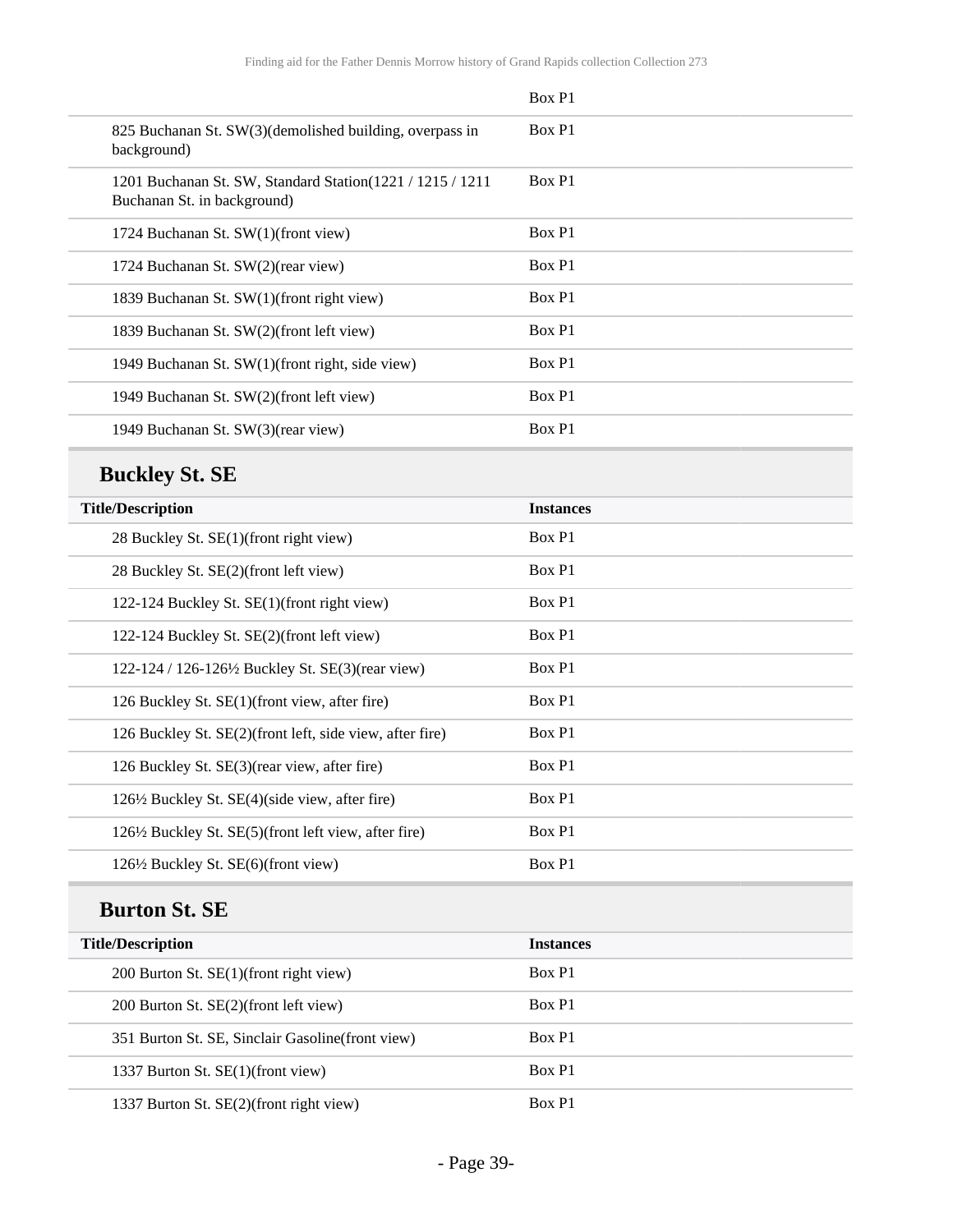| 1337 Burton St. SE(3)(side view)                                   | Box P1 |
|--------------------------------------------------------------------|--------|
| 2465 Burton St. SE, Old Kent Bank(1)(front left view)              | Box P1 |
| 2465 Burton St. SE, Old Kent Bank(2)(front right view)             | Box P1 |
| 2465 Burton St. SE, Old Kent Bank(3)(sign, drive-through<br>lanes) | Box P1 |
| 2706 Burton St. SE(1)(front right view)                            | Box P1 |
| 2706 Burton St. SE(2)(front left view)                             | Box P1 |
| 2706 Burton St. SE(3)(rear view)                                   | Box P1 |
| 3190 Burton St. SE(1)(front right view)                            | Box P1 |
| 3190 Burton St. SE(2)(front left view)                             | Box P1 |
| 3190 Burton St. SE(3)(rear view)                                   | Box P1 |
| 3194 Burton St. SE(1)(front view)                                  | Box P1 |
| 3194 Burton St. SE(2)(side view)                                   | Box P1 |
| 3930 Burton St. SE(1)(front view, being moved)                     | Box P1 |
| 3930 Burton St. SE(2)(front left view, being moved)                | Box P1 |
| 3930 Burton St. SE(3)(side view, being moved)                      | Box P1 |

### **Burton St. SW**

| <b>Title/Description</b>                                                                                                                    | <b>Instances</b> |
|---------------------------------------------------------------------------------------------------------------------------------------------|------------------|
| Burton St. SW(1)(street scape, at rail road looking east)                                                                                   | Box P1           |
| Burton St. SW(1)(street scape, at rail road looking east)                                                                                   | Box P1           |
| Burton St. SW(1)(bridge over Plaster Creek, looking south<br>east, McKee Ave. at right)                                                     | Box P1           |
| Burton St. SW(2)(bridge over Plaster Creek, looking north)                                                                                  | Box P1           |
| Burton St. SW, Penn Railroad Bridge(1)(over Plaster Creek,<br>south of Burton St. SW)                                                       | Box P1           |
| Burton St. SW, Penn Railroad Bridge(2)(over Plaster Creek,<br>looking north west)                                                           | Box P1           |
| Burton St. SW, Penn Railroad Bridge(3)(over Plaster Creek,<br>looking south east)                                                           | Box P1           |
| Burton St. SW, Penn Railroad Bridge(4)(over Plaster Creek,<br>looking west)                                                                 | Box P1           |
| Burton St. SW, Penn Railroad Bridge(5)(over Plaster Creek,<br>looking north west)                                                           | Box P1           |
| Burton St. SW, Penn Railroad Bridge(6)(over Plaster Creek,<br>plate on underside of trestle: American Bridge Company,<br>N.Y., U.S.A. 1910) | Box P1           |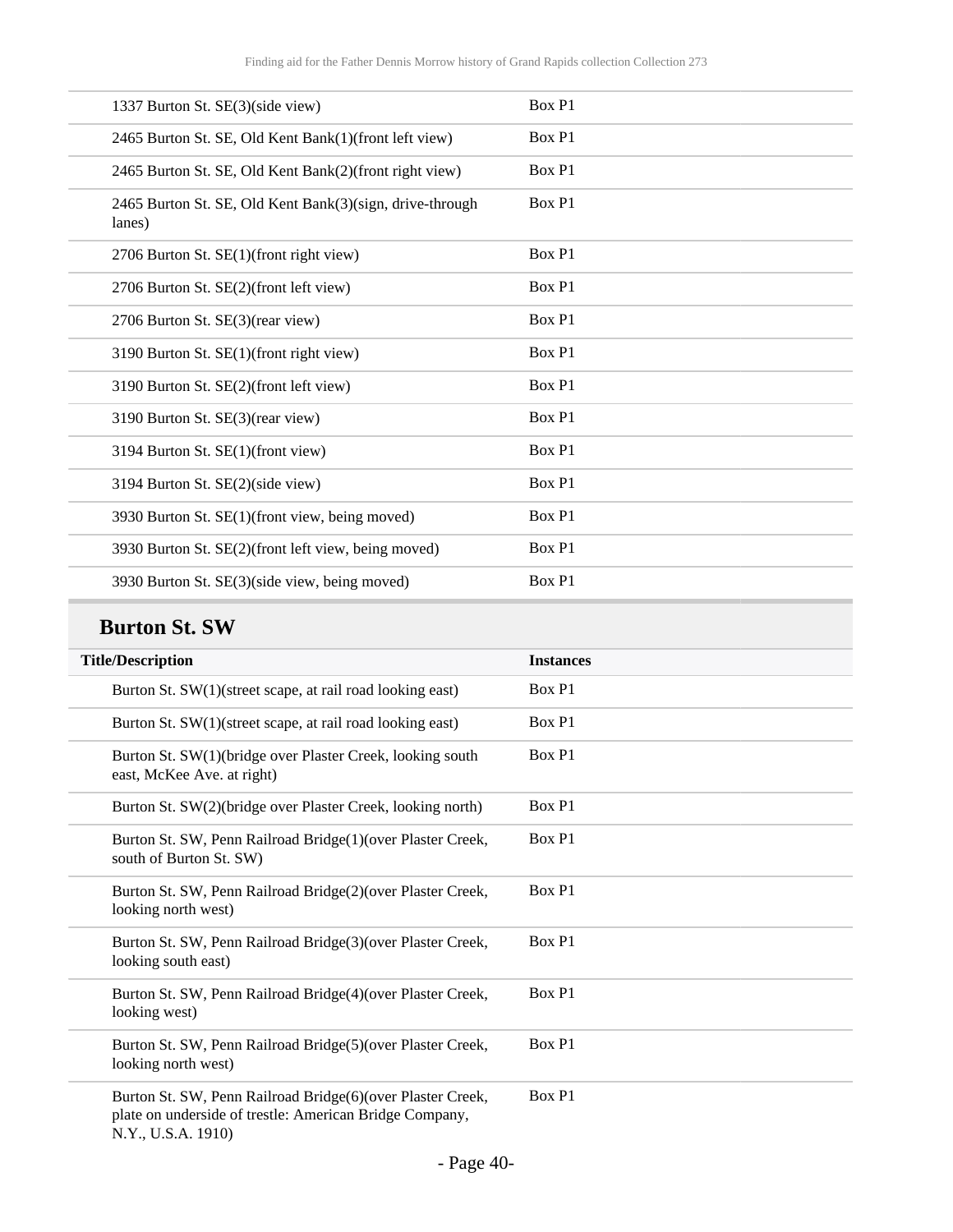| 33 Burton St. SE(1)(front right view, after fire)                                                  | Box P1 |
|----------------------------------------------------------------------------------------------------|--------|
| 33 Burton St. SE(2)(front left view, after fire)                                                   | Box P1 |
| 33 Burton St. SE(3)(rear view, after fire)                                                         | Box P1 |
| 42 Burton St. SE(1)(front left view, after fire)                                                   | Box P1 |
| 42 Burton St. SE(2)(front right view, after fire)                                                  | Box P1 |
| 42 Burton St. SE(3)(rear view, after fire)                                                         | Box P1 |
| 335 Burton St. SE, 76 Gas Station(1)(front right view)                                             | Box P1 |
| 335 Burton St. SE, 76 Gas Station(2)(front left view)                                              | Box P1 |
| 349 Burton St. SE(1)(front right view)                                                             | Box P1 |
| 349 Burton St. SE(2)(front left view)                                                              | Box P1 |
| 353 Burton St. SE(1)(front right view)                                                             | Box P1 |
| 353 Burton St. SE(2)(front left view)                                                              | Box P1 |
| 353 Burton St. SE(3)(rear view)                                                                    | Box P1 |
| 563 Burton St. SW(1)(Burton St. Crossing)                                                          | Box P1 |
| Burton St. Crossing SW, N.Y.C. Railroad(1)(looking<br>south, M.C.R.R. At left, Penn R.R. At right) | Box P1 |
| Burton St. Crossing SW, N.Y.C. Railroad(2)(looking<br>south, M.C.R.R. At left, Penn R.R. At right) | Box P1 |
| 623 Burton St. SW, Elenbaas Bros. Coal(front view)                                                 | Box P1 |
| 647 Burton St. SW(1)(front right view)                                                             | Box P1 |
| 647 Burton St. SW(2)(front left view)                                                              | Box P1 |
| 647 Burton St. SW(3)(rear view)                                                                    | Box P1 |

# **701 Burton St. SW Grand Rapids Dowel Works**

| <b>Title/Description</b>                                                                      | <b>Instances</b> |
|-----------------------------------------------------------------------------------------------|------------------|
| 1.701 Burton St. SW Grand Rapids Dowel Works (front<br>view)                                  | Box P1           |
| 2. 701 Burton St. SW Grand Rapids Dowel Works (side<br>view, smoke stack and alley)           | Box P1           |
| 3.701 Burton St. SW Grand Rapids Dowel Works (rear)<br>view from alley)                       | Box P1           |
| 4. 701 Burton St. SW Grand Rapids Dowel Works (rear,<br>side view from alley)                 | Box P1           |
| 5. 701 Burton St. SW Grand Rapids Dowel Works (rear<br>view, trees in foreground, from field) | Box P1           |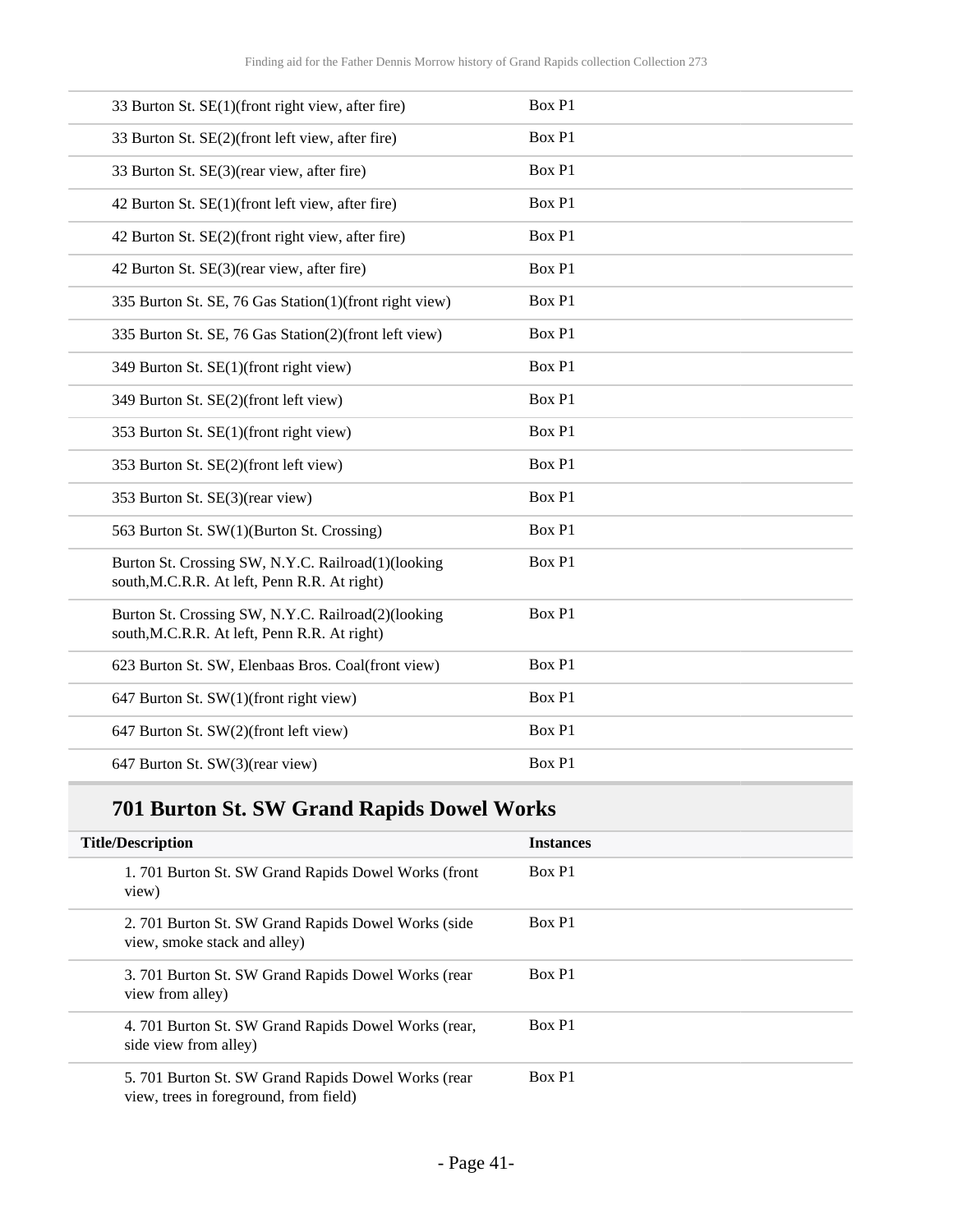| 6. 701 Burton St. SW Grand Rapids Dowel Works (rear<br>view from wooded area)                 | Box P1           |
|-----------------------------------------------------------------------------------------------|------------------|
| 7. 701 Burton St. SW Grand Rapids Dowel Works (rear,<br>side view, wooded area in foreground) | Box P1           |
| 8. 701 Burton St. SW Grand Rapids Dowel Works (rear<br>view, from wooded area)                | Box P1           |
| 9. 701 Burton St. SW Grand Rapids Dowel Works (rear,<br>side view, from wooded area)          | Box P1           |
| <b>Butler St. SE</b>                                                                          |                  |
| <b>Title/Description</b>                                                                      | <b>Instances</b> |
| 2101 Butler St. SE(1)(front right view)                                                       | Box P1           |
| 2102 Butler St. SE(2)(side view)                                                              | Box P1           |
| 2102 Butler St. SE(3)(side view)                                                              | Box P1           |
| 2102 Butler St. SE(4)(front left view)                                                        | Box P1           |
| 1313 E. Butler St. SE(1)(front right view, from Hancock and<br>Butler St.)                    | Box P1           |
| 1313 E. Butler St. SE(2)(front left view, from Butler and<br>Temple St.)                      | Box P1           |
| 1313 E. Butler St. SE(3)(rear, side view, from Temple St.)                                    | Box P1           |
| 1313 E. Butler St. SE(4)(rear view, from Butler St.)                                          | Box P1           |
| 1313 E. Butler St. SE(5)(rear view, from Hancock and Butler<br>St.)                           | Box P1           |
| 1327 E. Butler St. SE(1)(front view)                                                          | Box P1           |
| 1327 E. Butler St. SE(2)(side, rear view)                                                     | Box P1           |
| 1327 E. Butler St. SE(3)(side view)                                                           | Box P1           |
| 1308 W. Butler St. SE(1)(front view)                                                          | Box P1           |
| 1308 W. Butler St. SE(2)(front right view)                                                    | Box P1           |
| 1308 W. Butler St. SE(3)(rear view)                                                           | Box P1           |
| 1326 W. Butler St. SE(1)(front left view)                                                     | Box P1           |
| 1326 W. Butler St. SE(2)(front right view)                                                    | Box P1           |
| 1326 W. Butler St. SE(3)(rear view)                                                           | Box P1           |

| <b>Title/Description</b>                                                                       | <b>Instances</b> |  |
|------------------------------------------------------------------------------------------------|------------------|--|
| 617 Butterworth St. SW, Kent Foundry Co. (1) (front right<br>view, taken from railroad tracks) | Box P2           |  |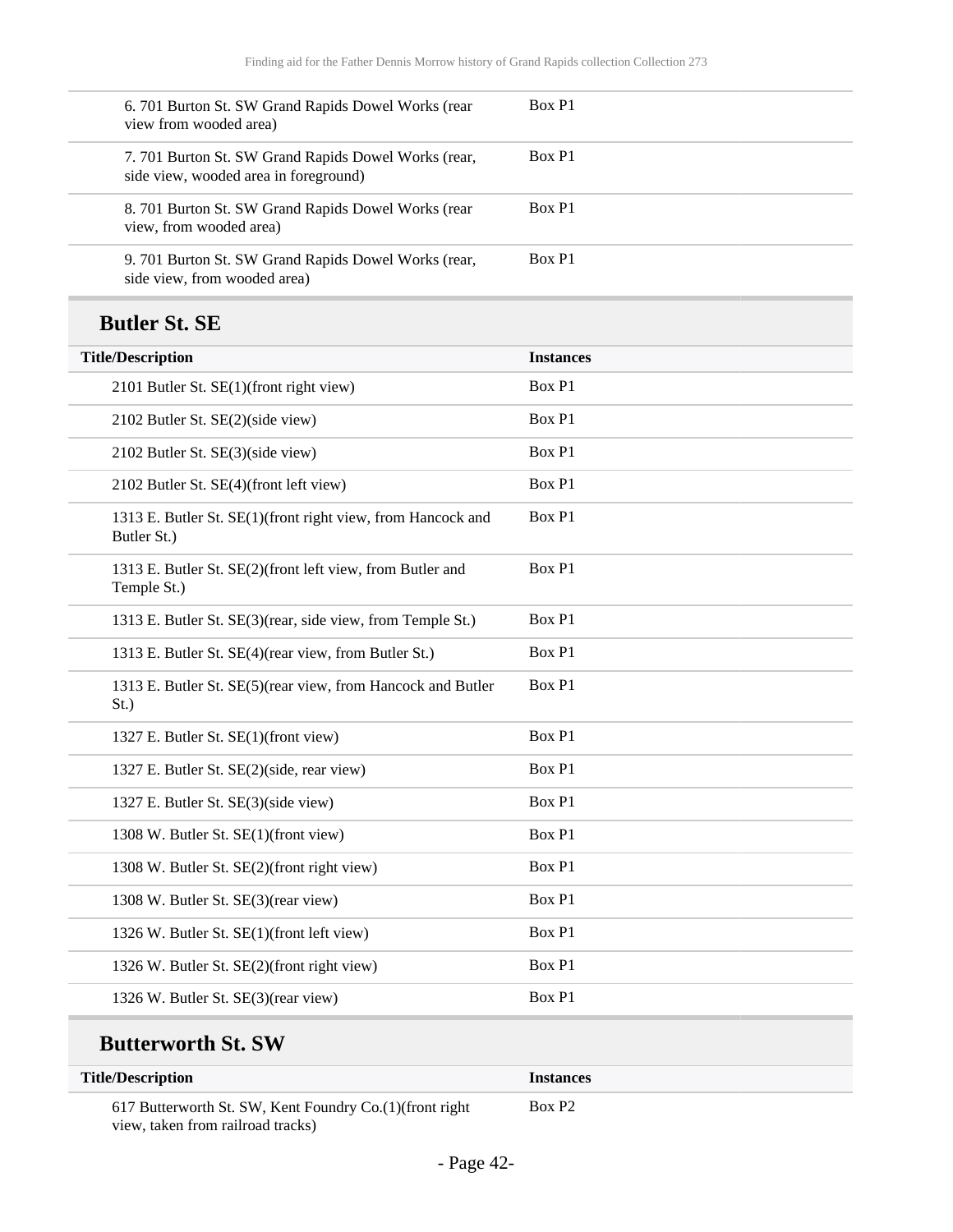| 617 Butterworth St. SW, Kent Foundry Co.(2)(front left view,<br>taken from railroad tracks) | Box P <sub>2</sub> |
|---------------------------------------------------------------------------------------------|--------------------|
| 617 Butterworth St. SW, Kent Foundry Co.(3)(side view)                                      | Box P <sub>2</sub> |
| 617 Butterworth St. SW, Kent Foundry Co.(4)(rear view)                                      | Box P2             |
| 706 Butterworth St. SW(1)(front view)                                                       | Box P2             |
| 706 Butterworth St. SW(2)(front view)                                                       | Box P <sub>2</sub> |
| 706 Butterworth St. SW(3)(front view)                                                       | Box P2             |
| 706 Butterworth St. SW(4)(front left view)                                                  | Box P2             |
| 807 Butterworth St. SW(1)(front right view)                                                 | Box P2             |
| 807 Butterworth St. SW(2)(front left view)                                                  | Box P <sub>2</sub> |
| 838 Butterworth St. SW(1)(front left view, after fire)                                      | Box P <sub>2</sub> |
| 838 Butterworth St. SW(2)(front right view, after fire)                                     | Box P <sub>2</sub> |
| 869 Butterworth St. SW(1)(front right view, after fire)                                     | Box P <sub>2</sub> |
| 869 Butterworth St. SW(2)(front left view, after fire)                                      | Box P <sub>2</sub> |
| 1101-1107 Butterworth St. SW(1)(front right view)                                           | Box P <sub>2</sub> |
| 1101-1107 Butterworth St. SW(2)(front right, side view)                                     | Box P <sub>2</sub> |
| 1101-1107 Butterworth St. SW(3)(rear view)                                                  | Box P2             |
| 1140 Butterworth St. SW(1)(front view)                                                      | Box P <sub>2</sub> |
| 1140 Butterworth St. SW(2)(front right view)                                                | Box P <sub>2</sub> |
| 1140 Butterworth St. SW(3)(rear view)                                                       | Box P2             |
| 1140 Butterworth St. SW(4)(rear view, fence in foreground)                                  | Box P2             |
| 1200 Butterworth St. SW(1)(front view)                                                      | Box P <sub>2</sub> |
| 1200 Butterworth St. SW(2)(side, rear view)                                                 | Box P2             |
| 1200 Butterworth St. SW(3)(view behind 1200 Butterworth<br>$St.$ )                          | Box P2             |
| 1210 Butterworth St. SW(rear view)                                                          | Box P2             |
| 1220-1222 Butterworth St. SW(1)(main entrance)                                              | Box P <sub>2</sub> |
| 1220-1222 Butterworth St. SW(2)(side view)                                                  | Box P <sub>2</sub> |
| 1224-1226-1228 Butterworth St. SW(loading docks)                                            | Box P <sub>2</sub> |
| 1230-1232-1234 Butterworth St.SW(1)(side view, looking<br>east)                             | Box P <sub>2</sub> |
| 1230-1232-1234 Butterworth St. SW(2)(loading docks,<br>looking west)                        | Box P <sub>2</sub> |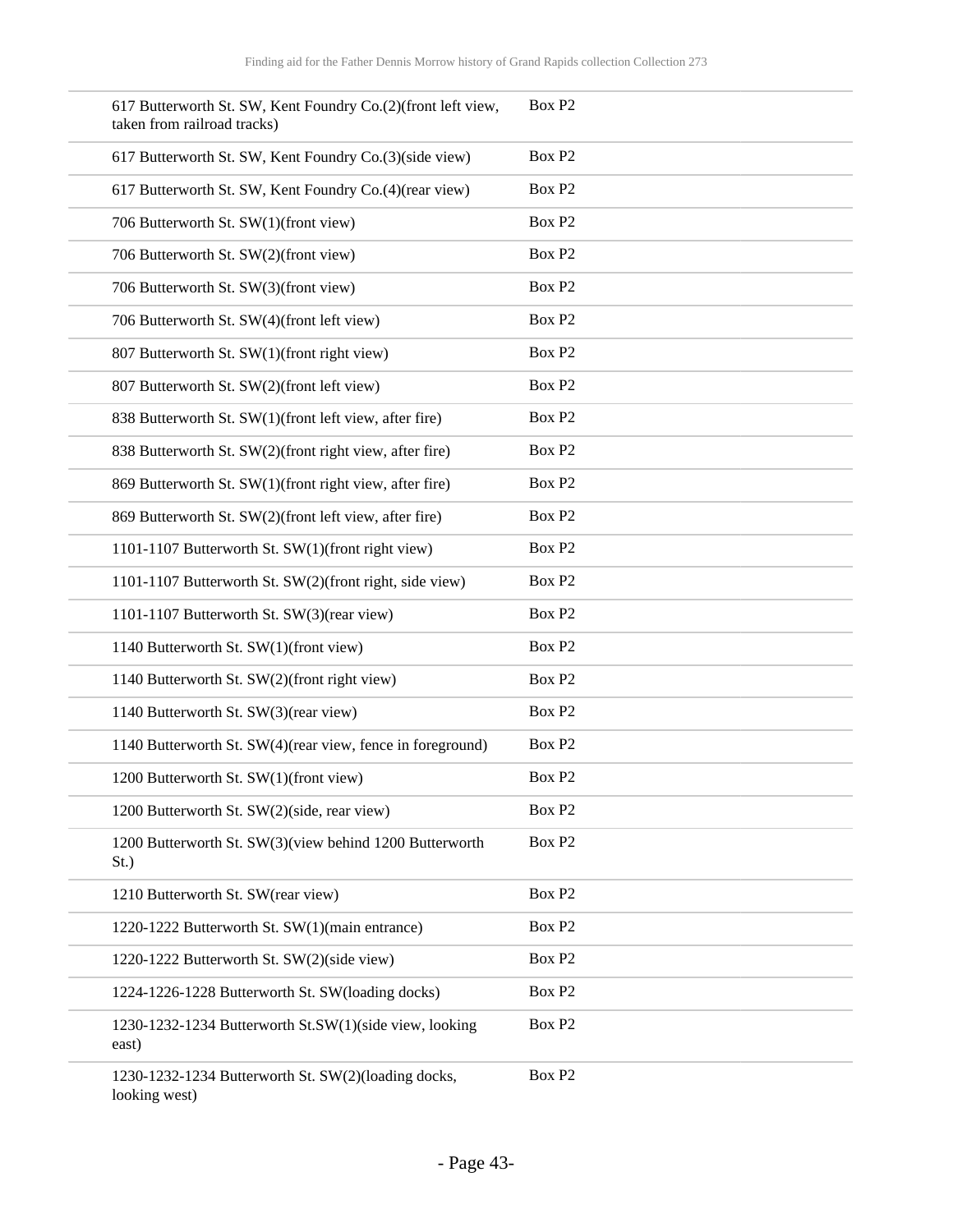| 1230-1232-1234 Butterworth St. SW(3)(old N.Y.C. Railroad<br>grade at rear of 1230 Butterworth St.) | Box P <sub>2</sub> |
|----------------------------------------------------------------------------------------------------|--------------------|
| 1250 Butterworth St. SW(1)(main entrance)                                                          | Box P <sub>2</sub> |
| 1250 Butterworth St. SW(2)(rear view)                                                              | Box P <sub>2</sub> |
| 1250 Butterworth St. SW(3)(rear entrance)                                                          | Box P <sub>2</sub> |
| 1260 Butterworth St. SW(1)(main entrance)                                                          | Box P <sub>2</sub> |
| 1260 Butterworth St. SW(2)(east side view)                                                         | Box P <sub>2</sub> |
| 1260 Butterworth St. SW(3) (west side view)                                                        | Box P <sub>2</sub> |
| 1260 Butterworth St. SW(4)(rear view, west side)                                                   | Box P <sub>2</sub> |
| 1358 / 1404 Butterworth St. SW(1)(front right view)                                                | Box P <sub>2</sub> |
| 1404 Butterworth St. SW(2)(side view)                                                              | Box P <sub>2</sub> |

| <b>Title/Description</b>                                                                                                      | <b>Instances</b>   |
|-------------------------------------------------------------------------------------------------------------------------------|--------------------|
| 1.1700 Butterworth St. SW (looking south west on<br>Butterworth St.)                                                          | Box P <sub>2</sub> |
| 2. 1700 Butterworth St. SW (mill silos)                                                                                       | Box P <sub>2</sub> |
| 3. 1700 Butterworth St. SW (board plant)                                                                                      | Box P <sub>2</sub> |
| 4. 1700 Butterworth St. SW (board plant, silos)                                                                               | Box P <sub>2</sub> |
| 5. 1700 Butterworth St. SW (looking east, receiving area,<br>warehouse)                                                       | Box P <sub>2</sub> |
| 6. 1700 Butterworth St. SW (administration offices,<br>receiving area, mill)                                                  | Box P <sub>2</sub> |
| 7. 1700 Butterworth St. SW (employee lockerroom,<br>administration building, looking south west along old<br>N.Y.C. Railroad) | Box P <sub>2</sub> |
| 8. 1700 Butterworth St. SW (employee lockerroom at left,<br>administration, mechanical receiving at right)                    | Box P <sub>2</sub> |
| 9. 1700 Butterworth St. SW (front view of mill)                                                                               | Box P <sub>2</sub> |
| 10. 1700 Butterworth St. SW (south side of warehouse)                                                                         | Box P <sub>2</sub> |
| 11. 1700 Butterworth St. SW (looking south along board<br>plant)                                                              | Box P2             |
| 12. 1700 Butterworth St. SW (oven, rollers)                                                                                   | Box P <sub>2</sub> |
| 13. 1700 Butterworth St. SW (side view, rubble)                                                                               | Box P <sub>2</sub> |
| 14. 1700 Butterworth St. SW (paper, ingredients receiving<br>area, south west end of plant)                                   | Box P <sub>2</sub> |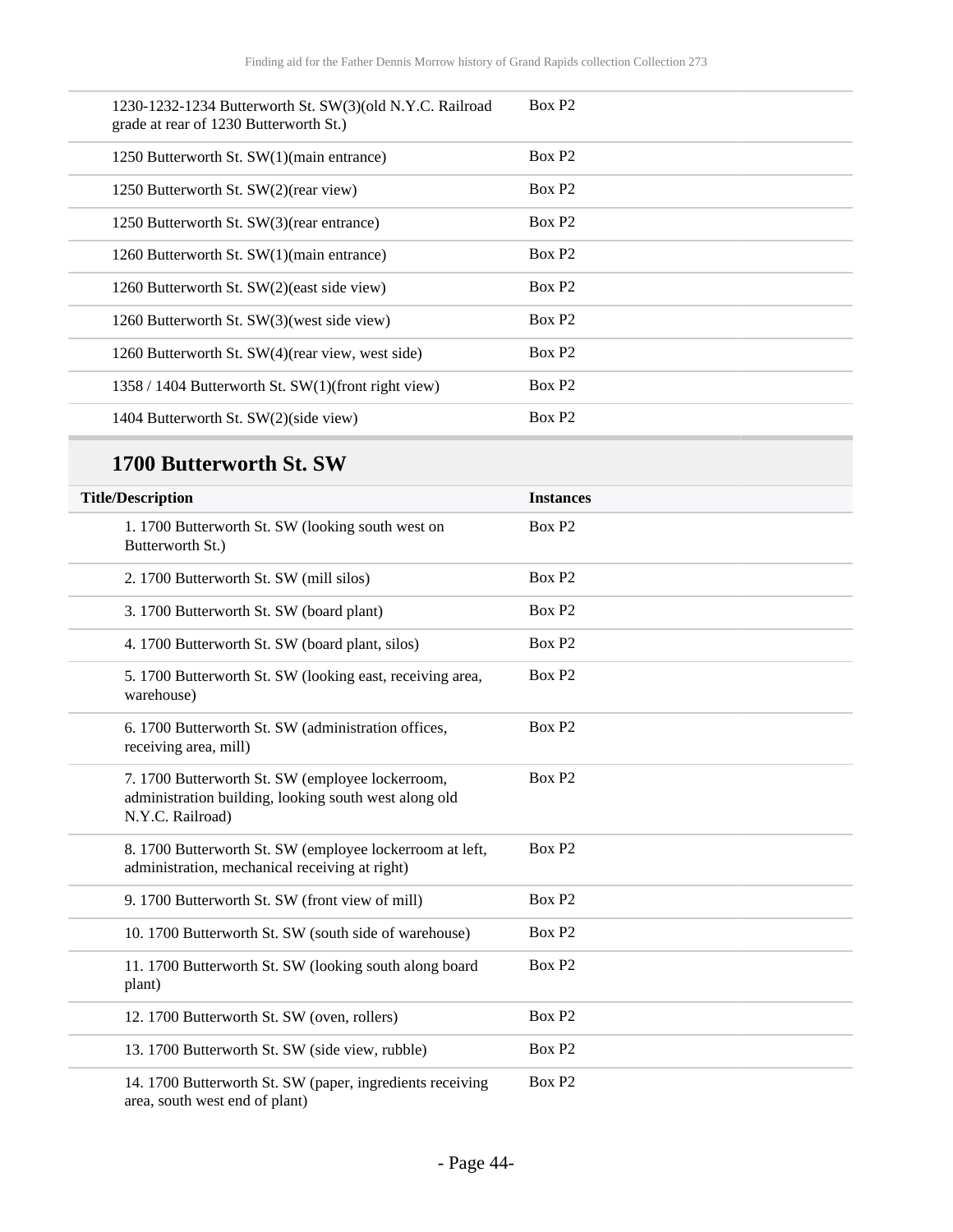Box P2

15. 1700 Butterworth St. SW (employee locker room, administration)

#### **California St. NW**

| Camulma Divitivi                           |                    |
|--------------------------------------------|--------------------|
| <b>Title/Description</b>                   | <b>Instances</b>   |
| 608 California St. NW(1)(front left view)  | Box P <sub>2</sub> |
| 608 California St. NW(2)(front right view) | Box P <sub>2</sub> |
| 608 California St. NW(3)(rear view)        | Box P <sub>2</sub> |
| 612 California St. NW(1)(front left view)  | Box P <sub>2</sub> |
| 612 California St. NW(2)(front right view) | Box P <sub>2</sub> |
| 612 California St. NW(3)(rear view)        | Box P <sub>2</sub> |

#### **Calvin St. SE**

| <b>Title/Description</b>                               | <b>Instances</b>   |
|--------------------------------------------------------|--------------------|
| 1457-1459 Calvin St. SE(1)(front right view)           | Box P <sub>2</sub> |
| 1457-1459 Calvin St. SE(2)(front left view)            | Box P <sub>2</sub> |
| 1465 Calvin St. SE(1)(front right view)                | Box P <sub>2</sub> |
| 1465 Calvin St. SE(2)(front left view)                 | Box P <sub>2</sub> |
| 1471 Calvin St. SE(1)(front right view)                | Box P <sub>2</sub> |
| 1471 Calvin St. SE(2)(front left view)                 | Box P <sub>2</sub> |
| 1471 Calvin St. SE(3)(rear view)                       | Box P <sub>2</sub> |
| 2053 Calvin St. SE(1)(front right view, main entrance) | Box P <sub>2</sub> |
| 2053 Calvin St. SE(2)(front left view, main entrance)  | Box P <sub>2</sub> |
| 2053 Calvin St. SE(3)(loading dock)                    | Box P <sub>2</sub> |
| 2053 Calvin St. SE(4)(loading dock)                    | Box P <sub>2</sub> |
| 2053 Calvin St. SE(5)(entrance with gate)              | Box P <sub>2</sub> |
| 2053 Calvin St. SE(6)(loading docks, side view)        | Box P <sub>2</sub> |
| 2053 Calvin St. SE(7)(loading docks, side view)        | Box P <sub>2</sub> |

### **Campau Square**

Related Materials: **Related Materials**

see Monroe Center NW

### **Campbell St. NE**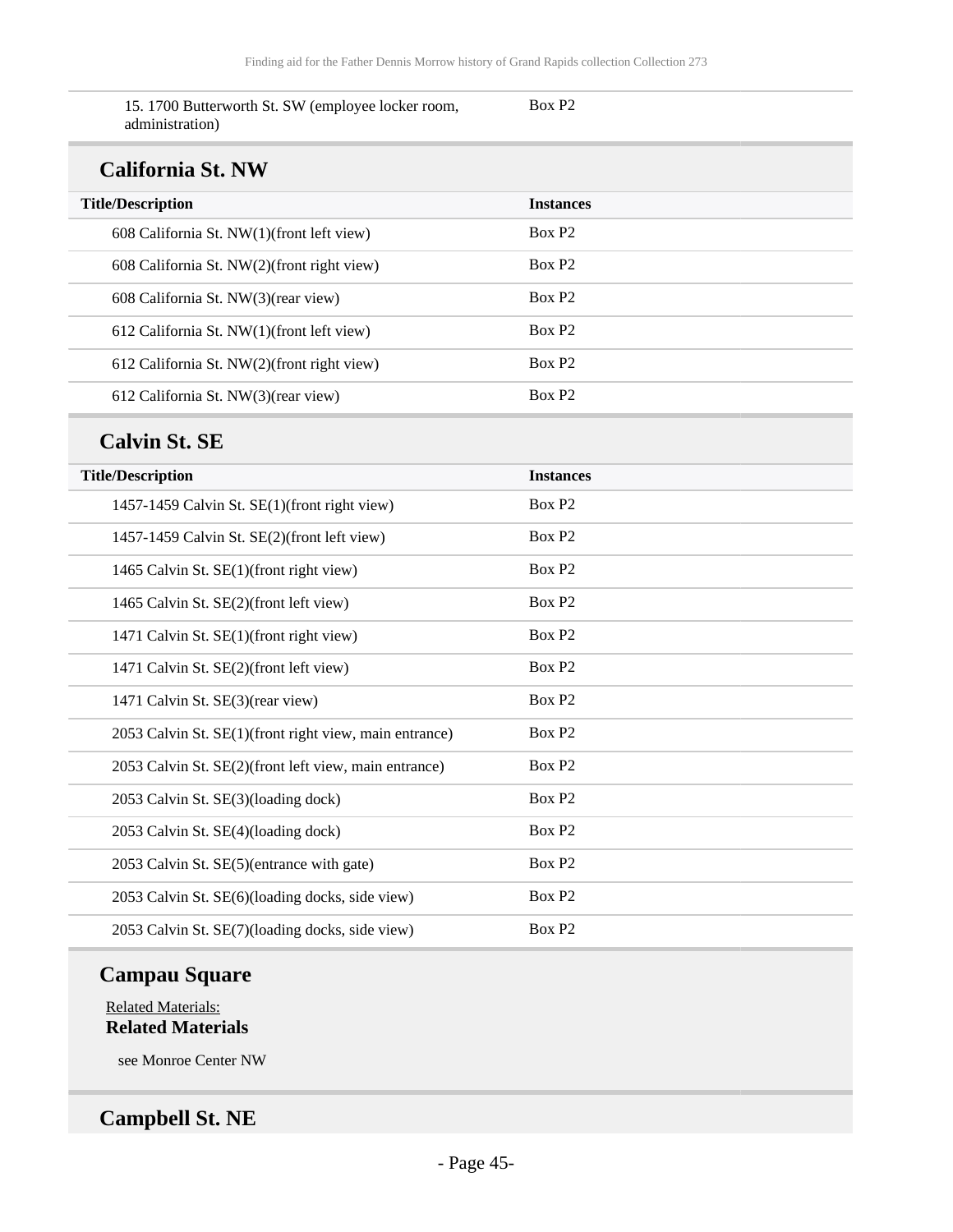| <b>Title/Description</b>                      | <b>Instances</b>   |
|-----------------------------------------------|--------------------|
| 146 Campbell St. NE(1)(front right view)      | Box P <sub>2</sub> |
| 146 Campbell St. NE(2)(front left view)       | Box P <sub>2</sub> |
| 146 Campbell St. NE(3)(side view, bay window) | Box P <sub>2</sub> |
| 146 Campbell St. NE(4)(rear view)             | Box P <sub>2</sub> |

### **Canton St. SW**

| <b>Title/Description</b>                                                         | <b>Instances</b>   |
|----------------------------------------------------------------------------------|--------------------|
| Canton St. crossing(1)(looking west, Buchanan Ave. at center)                    | Box P <sub>2</sub> |
| Canton St. crossing(2)(looking west)                                             | Box P <sub>2</sub> |
| Canton St. crossing(3)(looking south west toward Hall and<br>Buchanan St.)       | Box P <sub>2</sub> |
| Canton St. crossing(looking south, Hall St. at center,<br>Buchanan St. at right) | Box P <sub>2</sub> |
| Canton St. crossing(4)(looking east from Buchanan Ave.)                          | Box P <sub>2</sub> |
| 32 Canton St. SW(1)(front left view, after fire)                                 | Box P <sub>2</sub> |
| 32 Canton St. SW(2)(front right view, after fire)                                | Box P <sub>2</sub> |
| 32 Canton St. SW(3)(rear view, after fire)                                       | Box P <sub>2</sub> |
| 36 Canton St. SW(front view)                                                     | Box P <sub>2</sub> |
| 39 Canton St. SW(1)(front right view, after fire)                                | Box P <sub>2</sub> |
| 39 Canton St. SW(2)(front left view, after fire)                                 | Box P <sub>2</sub> |
| 39 Canton St. SW(3)(rear view, after fire)                                       | Box P <sub>2</sub> |
| 110 Canton St. SW(1)(front left view, after fire)                                | Box P <sub>2</sub> |
| 110 Canton St. SW(2)(front right view, after fire)                               | Box P <sub>2</sub> |
| 110 Canton St. SW(3)(rear view, after fire)                                      | Box P <sub>2</sub> |
| 126 Canton St. SW(1)(front left view, after fire)                                | Box P <sub>2</sub> |
| 126 Canton St. SW(2)(front right view, after fire)                               | Box P <sub>2</sub> |
| 126 Canton St. SW(3)(rear view, after fire)                                      | Box P <sub>2</sub> |
| 131 Canton St. SW(1)(front right view)                                           | Box P <sub>2</sub> |
| 131 Canton St. SW(2)(front view)                                                 | Box P <sub>2</sub> |
| 131 Canton St. SW(3)(rear view)                                                  | Box P2             |
| 219 Canton St. SW(1)(front right view)                                           | Box P <sub>2</sub> |
| 219 Canton St. SW(2)(front left view)                                            | Box P <sub>2</sub> |
| 219 Canton St. SW(3)(rear view, loading docks)                                   | Box P2             |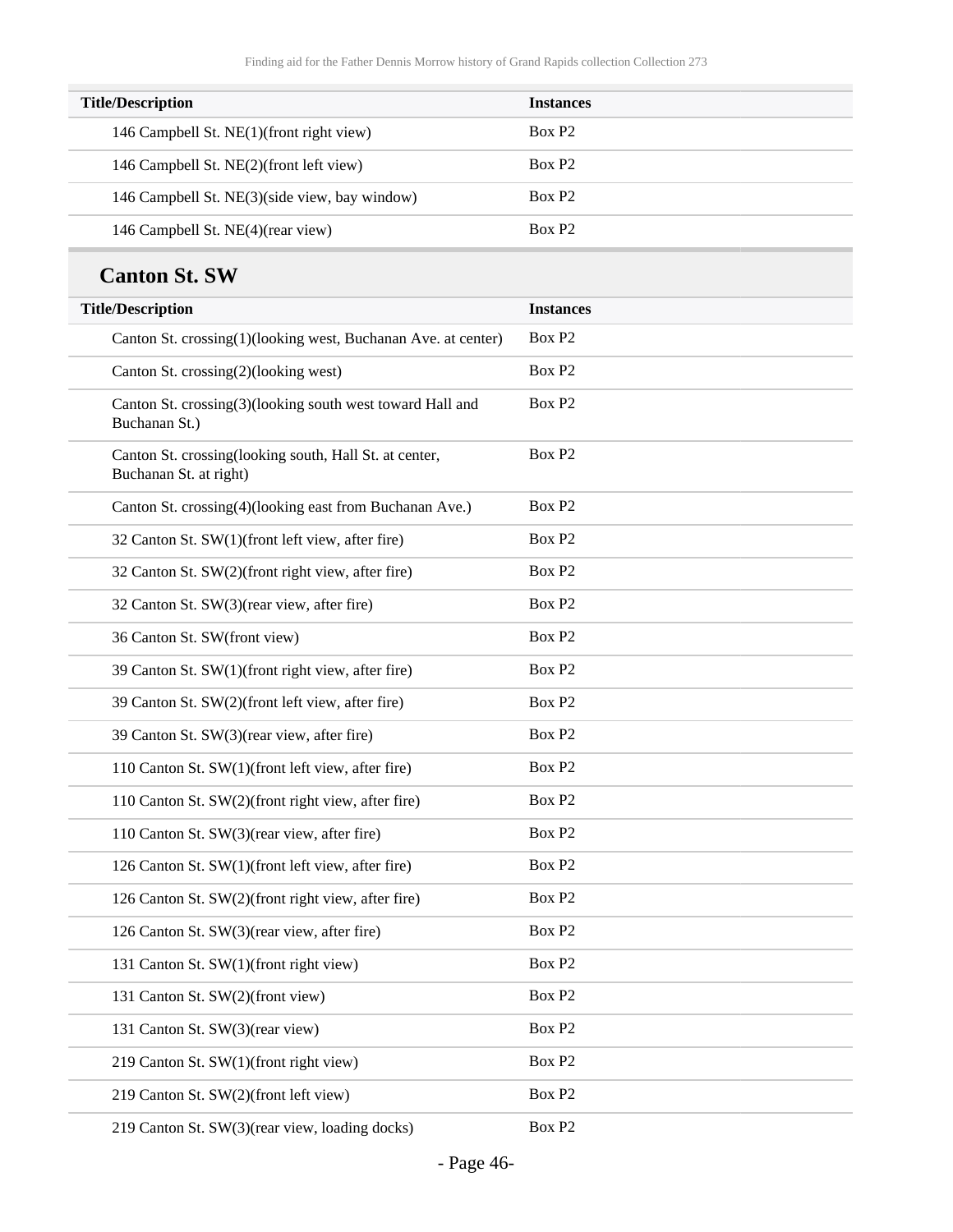| 219 Canton St. SW(4)(side view)  | Box P <sub>2</sub> |
|----------------------------------|--------------------|
| 320 Canton St. SW(1)(front view) | Box P <sub>2</sub> |
| 320 Canton St. SW(2)(rear view)  | Box P <sub>2</sub> |

### **Carlton St. SE**

| <b>Title/Description</b>                                    | <b>Instances</b>   |
|-------------------------------------------------------------|--------------------|
| 1 Carlton St. SE(1)(front view, after fire)                 | Box P <sub>2</sub> |
| 1 Carlton St. SE(2)(side view, after fire)                  | Box P <sub>2</sub> |
| 1 Carlton St. SE(4)(side view, Fulton St. side, after fire) | Box P <sub>2</sub> |
| 1 Carton St. SE(3)(rear view, after fire)                   | Box P <sub>2</sub> |
| 34 Carton St. SE(1)(front view)                             | Box P <sub>2</sub> |
| 38 Carlton St. SE(1)(front view)                            | Box P <sub>2</sub> |
| 42 Carlton St. SE(1)(front view)                            | Box P <sub>2</sub> |
| 46 Carlton St. SE(1)(front view)                            | Box P <sub>2</sub> |

## **Carman Ave. NE**

#### **1311 Carman Ave. NE**

| <b>Title/Description</b>                                                              | <b>Instances</b>   |
|---------------------------------------------------------------------------------------|--------------------|
| 1. 1311 Carman Ave. 1311 Carman Ave. (main entrance)                                  | Box P <sub>2</sub> |
| 2. 1311 Carman Ave. 1311 Carman Ave. (side, covered<br>entrance)                      | Box P <sub>2</sub> |
| 3. 1311 Carman Ave. 1311 Carman Ave. (side view,<br>covered entrance)                 | Box P <sub>2</sub> |
| 4. 1311 Carman Ave. 1311 Carman Ave. (side, rear<br>entrance)                         | Box P <sub>2</sub> |
| 5. 1311 Carman Ave. 1311 Carman Ave. (side entrance, two<br>doors)                    | Box P <sub>2</sub> |
| 6. 1311 Carman Ave. 1311 Carman Ave. (covered entrance,<br>window details)            | Box P <sub>2</sub> |
| 7. 1311 Carman Ave. 1311 Carman Ave. (first level,<br>window details)                 | Box P <sub>2</sub> |
| 8. 1311 Carman Ave. 1311 Carman Ave. (first level,<br>window details)                 | Box P <sub>2</sub> |
| 9. 1311 Carman Ave. 1311 Carman Ave. (second level<br>window details, chimney, gable) | Box P <sub>2</sub> |
| 10. 1311 Carman Ave. 1311 Carman Ave. (second level<br>window details)                | Box P <sub>2</sub> |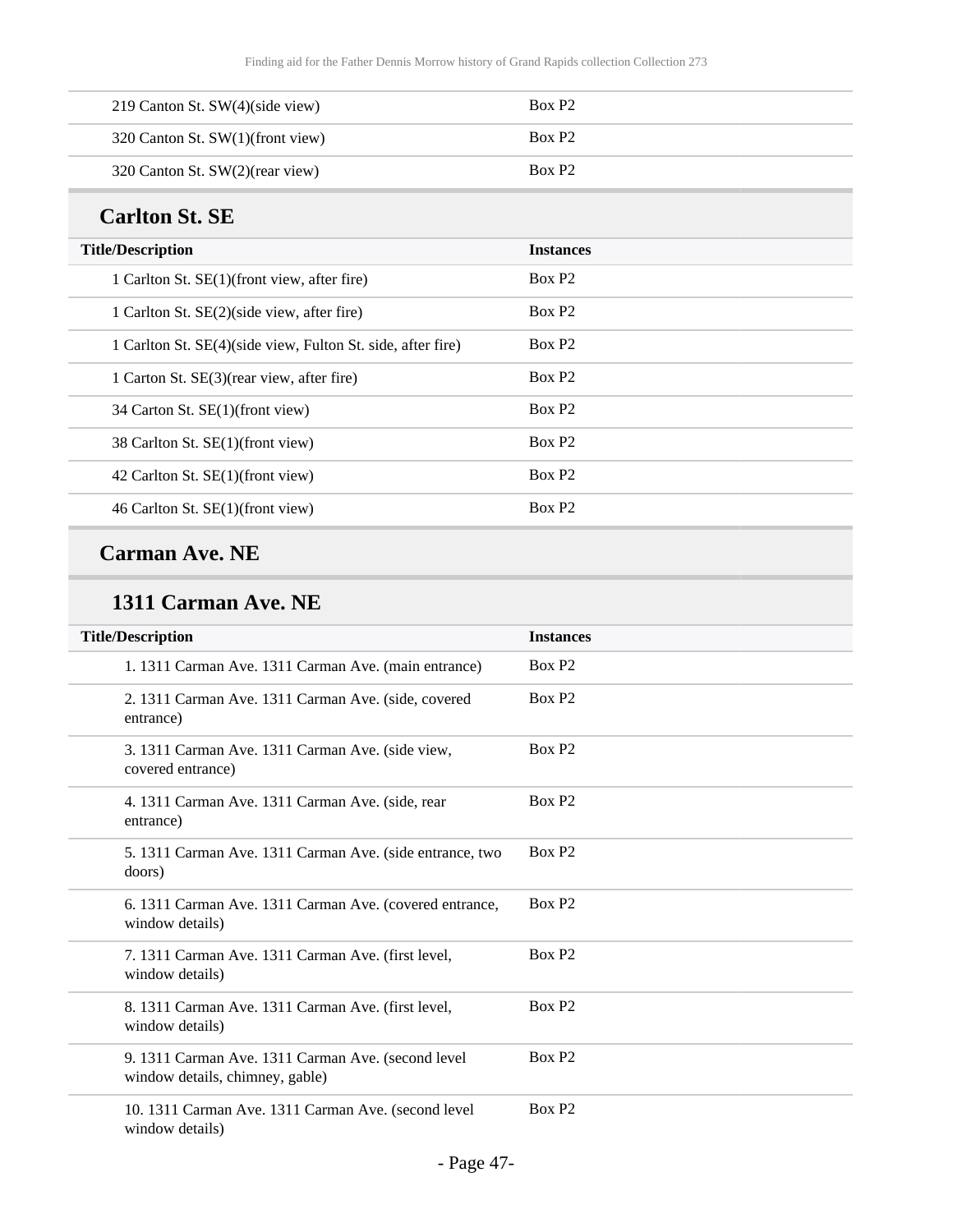| 11. 1311 Carman Ave. 1311 Carman Ave. (tower view)                                  | Box P <sub>2</sub> |
|-------------------------------------------------------------------------------------|--------------------|
| 12. 1311 Carman Ave. 1311 Carman Ave. (light post)                                  | Box P <sub>2</sub> |
| 13. 1311 Carman Ave. 1311 Carman Ave. (carriage house,<br>west elevation)           | Box P <sub>2</sub> |
| 14. 1311 Carman Ave. 1311 Carman Ave. (carriage house,<br>east and north elevation) | Box P <sub>2</sub> |
| 15. 1311 Carman Ave. 1311 Carman Ave. (carriage house,<br>south elevation)          | Box P <sub>2</sub> |
| 1319 Carman Ave. NE(1)(front view)                                                  | Box P <sub>2</sub> |
| 1319 Carman Ave. NE(2)(side view)                                                   | Box P <sub>2</sub> |
| <b>Caroline St. NE</b>                                                              |                    |
| <b>Title/Description</b>                                                            | <b>Instances</b>   |
| 35 Caroline St. NE(1)(front view, after fire)                                       | Box P <sub>2</sub> |
| 35 Caroline St. NE(2)(front right view, after fire)                                 | Box P2             |
| <b>Carrier St. NE</b>                                                               |                    |
| <b>Title/Description</b>                                                            | <b>Instances</b>   |
| 159 Carrier St. NE(1)(front right view, after moved)                                | Box P <sub>2</sub> |
| <b>Cass St. SE</b>                                                                  |                    |
| <b>Title/Description</b>                                                            | <b>Instances</b>   |
| 328 Cass St. SE, St. Nicholas Orthodox Church(1)(front left<br>view)                | Box P <sub>2</sub> |
| 328 Cass St. SE, St. Nicholas Orthodox Church(2)(front right<br>view)               | Box P <sub>2</sub> |
| 425 Cass St. SE(1)(front view)                                                      | Box P <sub>2</sub> |
| 425 Cass St. SE(2)(side, rear view)                                                 | Box P <sub>2</sub> |
| 425 Cass St. SE(3)(rear view, loading docks)                                        | Box P <sub>2</sub> |
| 512 Cass St. SE(1)(front, side view)                                                | Box P <sub>2</sub> |
| 512 Cass St. SE(2)(front right view)                                                | Box P <sub>2</sub> |
| 570 Cass St. SE(1)(front left view)                                                 | Box P <sub>2</sub> |
| 570 Cass St. SE(2)(front right view)                                                | Box P <sub>2</sub> |
| 570 Cass St. SE(3)(rear view)                                                       | Box P <sub>2</sub> |
| 592 Cass St. SE(1)(front left view)                                                 | Box P <sub>2</sub> |
| 592 Cass St. SE(2)(front right view)                                                | Box P2             |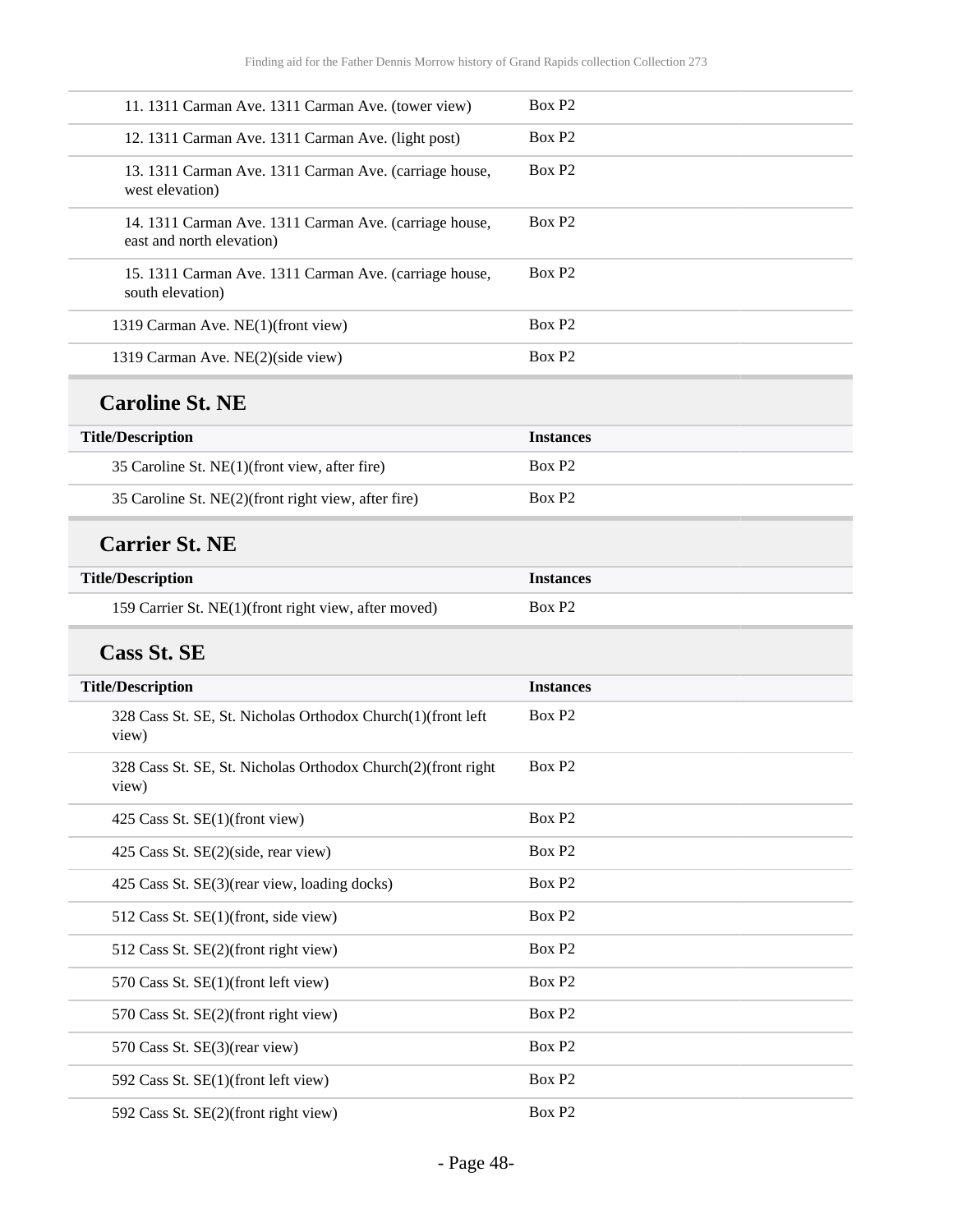| 592 Cass St. SE(3)(rear view)                     | Box P <sub>2</sub> |
|---------------------------------------------------|--------------------|
| 707 Cass St. SE(1)(front right view, after fire)  | Box P <sub>2</sub> |
| 707 Cass St. SE(2)(front left view, after fire)   | Box P <sub>2</sub> |
| 707 Cass St. SE(3)(rear view, after fire)         | Box P <sub>2</sub> |
| 717 Cass St. SE(1)(front right view)              | Box P <sub>2</sub> |
| 717 Cass St. SE(2)(front left view)               | Box P <sub>2</sub> |
| 717 Cass St. SE(3)(rear view)                     | Box P2             |
| 728 Cass St. SE(1)(front left view)               | Box P <sub>2</sub> |
| 728 Cass St. SE(2)(front right view)              | Box P <sub>2</sub> |
| 736-738 Cass St. SE(1)(front view)                | Box P <sub>2</sub> |
| 736-738 Cass St. SE(2)(front left view)           | Box P <sub>2</sub> |
| 910 Cass St. SE(1)(front left view, after fire)   | Box P <sub>2</sub> |
| 910 Cass St. SE(2)(front right view, after fire)  | Box P <sub>2</sub> |
| 910 Cass St. SE(3)(rear left view, after fire)    | Box P <sub>2</sub> |
| 910 Cass St. SE(4)(rear right view, after fire)   | Box P <sub>2</sub> |
| 915 Cass St. SE(1)(front right view)              | Box P <sub>2</sub> |
| 915 Cass St. SE(2)(front left view)               | Box P <sub>2</sub> |
| 915 Cass St. SE(3)(rear view)                     | Box P <sub>2</sub> |
| 920 Cass St. SE(1)(front left view)               | Box P <sub>2</sub> |
| 920 Cass St. SE(2)(front right view)              | Box P <sub>2</sub> |
| 920 Cass St. SE(3)(rear view)                     | Box P2             |
| 925 Cass St. SE(1)(front right view)              | Box P <sub>2</sub> |
| 925 Cass St. SE(2)(front left view)               | Box P <sub>2</sub> |
| 925 Cass St. SE(3)(rear view)                     | Box P <sub>2</sub> |
| 1014 Cass St. SE(1)(front left view, after fire)  | Box P <sub>2</sub> |
| 1014 Cass St. SE(2)(front right view, after fire) | Box P <sub>2</sub> |
| 1014 Cass St. SE(3)(rear view, after fire)        | Box P <sub>2</sub> |
| 1024-1026 Cass St. SE(1)(front left view)         | Box P <sub>2</sub> |
| 1024-1026 Cass St. SE(2)(front right view)        | Box P <sub>2</sub> |
| 1024-1026 Cass St. Se(3)(rear view)               | Box P2             |
| 1034 Cass St. SE(1)(front left view)              | Box P <sub>2</sub> |
| 1034 Cass St. SE(2)(front right view)             | Box P <sub>2</sub> |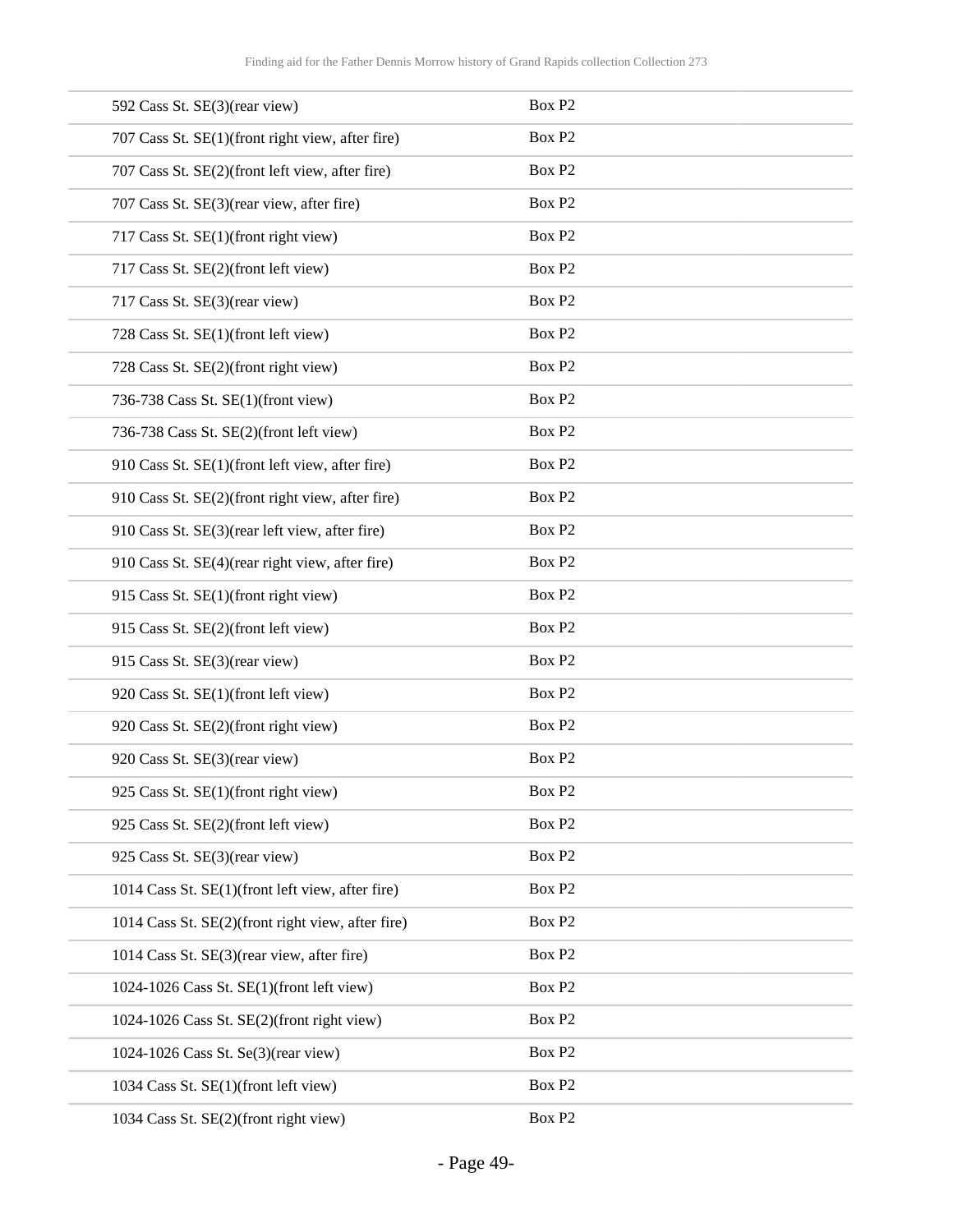### **Catherine Pl. NE**

| <b>Title/Description</b>                                                   | <b>Instances</b>   |
|----------------------------------------------------------------------------|--------------------|
| Catherine Pl. NE(1)(looking north on Catherine Pl. from<br>Michigan St.)   | Box P <sub>2</sub> |
| 424 Catherine Pl. NE(1)(front view)                                        | Box P <sub>2</sub> |
| 424 Catherine Pl. NE(2)(side view)                                         | Box P <sub>2</sub> |
| 424 Catherine Pl. NE(3)(rear view)                                         | Box P <sub>2</sub> |
| 428 Catherine Pl. NE(1)(front left view)                                   | Box P <sub>2</sub> |
| 428 Catherine Pl. NE(2)(front right view)                                  | Box P <sub>2</sub> |
| 428 Catherine Pl. NE(3)(rear view)                                         | Box P <sub>2</sub> |
| 428 Catherine Pl. NE(4)(looking south on Catherine Pl. from<br>$I-196$ NE) | Box P <sub>2</sub> |

### **Caulfield St. SW**

| <b>Title/Description</b>                  | <b>Instances</b>   |
|-------------------------------------------|--------------------|
| 867 Caulfield St. SW(1)(front right view) | Box P <sub>2</sub> |
| 867 Caulfield St. SW(2)(front left view)  | Box P <sub>2</sub> |
| 867 Caulfield St. SW(3)(rear view)        | Box P2             |
| 871 Caulfield St. SW(1)(front view)       | Box P <sub>2</sub> |
| 871 Caulfield St. SW(2)(side view)        | Box P <sub>2</sub> |
| 871 Caulfield St. SW(3)(rear view)        | Box P <sub>2</sub> |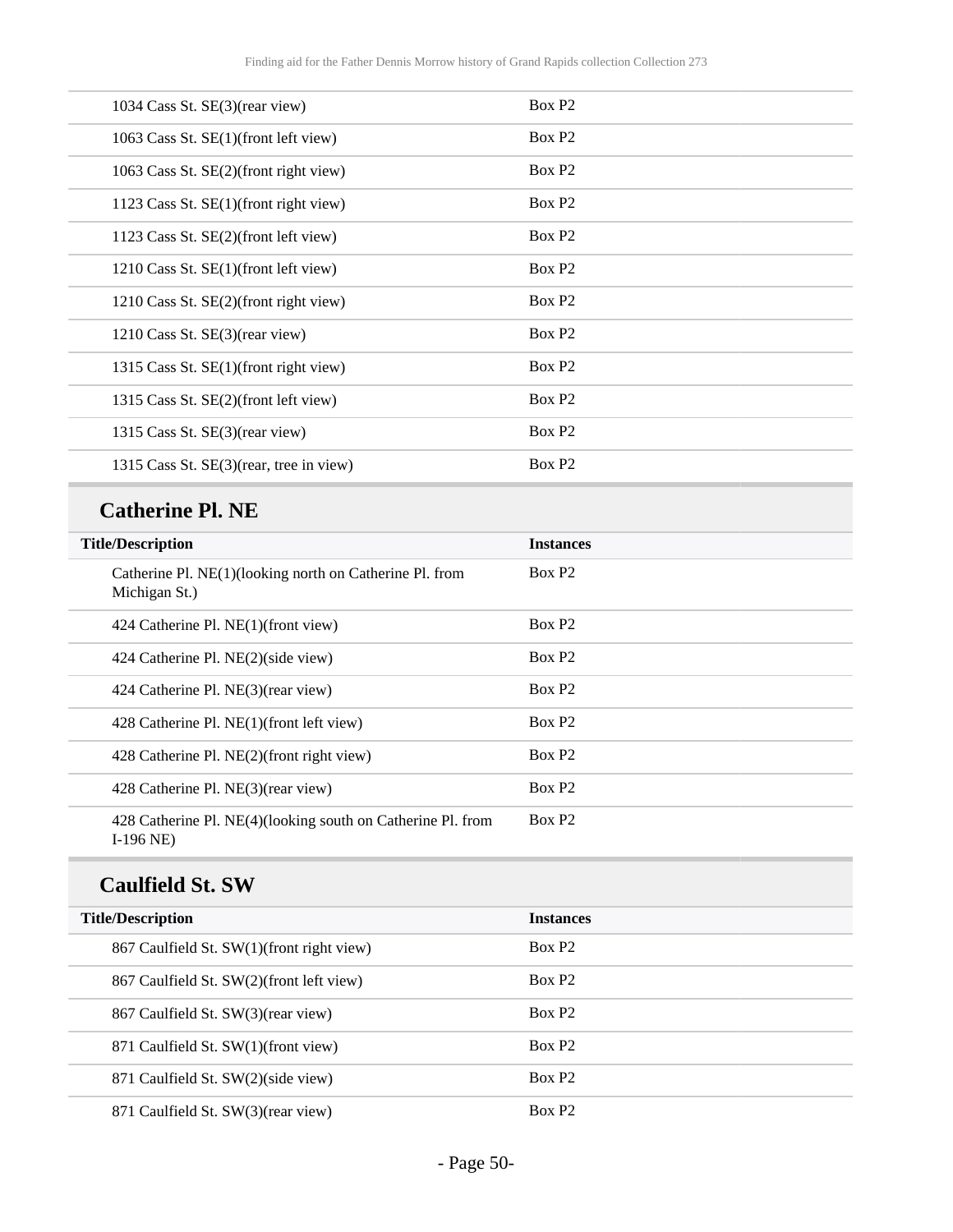| 900 Caulfield St. SW(1)(front left view)                                          | Box P <sub>2</sub> |
|-----------------------------------------------------------------------------------|--------------------|
| 900 Cauldfield St. SW(2)(front right view)                                        | Box P <sub>2</sub> |
| 900 Caulfield St. SW(3)(rear view)                                                | Box P <sub>2</sub> |
| 1010 Caulfield St. SW(1)(front left view)                                         | Box P <sub>2</sub> |
| 1010 Caulfield St. SW(2)(front right view)                                        | Box P <sub>2</sub> |
| 1024 Caulfield St. SW(1)(front view, tree and house in<br>foreground, after fire) | Box P <sub>2</sub> |
| 1024 Caulfield St. SW(2)(front view, after fire)                                  | Box P <sub>2</sub> |
| 1024 Caulfield St. SW(3)(front, side view)                                        | Box P <sub>2</sub> |
| 1024 Caulfield St. SW(4)(side view)                                               | Box P <sub>2</sub> |
| 1024 Caulfield St. SW(5)(rear view)                                               | Box P <sub>2</sub> |
| 1054 Caulfield St. SW(1)(front view)                                              | Box P <sub>2</sub> |
| 1054 Caulfield St. SW(2)(front left view)                                         | Box P <sub>2</sub> |
| 1054 Caulfield St. SW(3)(rear view)                                               | Box P <sub>2</sub> |
| 1057 Caulfield St. SW(1)(front right view)                                        | Box P <sub>2</sub> |
| 1057 Caulfield St. SW(2)(front left view)                                         | Box P <sub>2</sub> |
| 1122 Caulfield St. SW(1)(front view)                                              | Box P <sub>2</sub> |
| 1122 Caulfield St. SW(2)(side view)                                               | Box P2             |
| 1139 Caulfield St. SW(1)(front right view)                                        | Box P <sub>2</sub> |
| 1139 Caulfield St. SW(2)(front left view)                                         | Box P <sub>2</sub> |
| 1139 Caulfield St. SW(3)(front left view)                                         | Box P <sub>2</sub> |
| 1139 Caulfield St. SW(4)(rear view)                                               | Box P <sub>2</sub> |
|                                                                                   |                    |

### **Cedar St. NE**

| <b>Title/Description</b>              | <b>Instances</b>   |
|---------------------------------------|--------------------|
|                                       |                    |
| 257 Cedar St. NE(1)(front right view) | Box P <sub>2</sub> |
| 257 Cedar St. NE(2)(rear view)        | Box P <sub>2</sub> |
| 302 Cedar St. NE(1)(front right view) | Box P <sub>2</sub> |
| 302 Cedar St. NE(2)(front view)       | Box P <sub>2</sub> |
| 302 Cedar st. NE(3)(side view)        | Box P <sub>2</sub> |
| 316 Cedar St. NE(1)(front right view) | Box P <sub>2</sub> |
| 316 Cedar St. NE(2)(front left view)  | Box P <sub>2</sub> |
| 316 Cedar St. NE(3)(front left view)  | Box P <sub>2</sub> |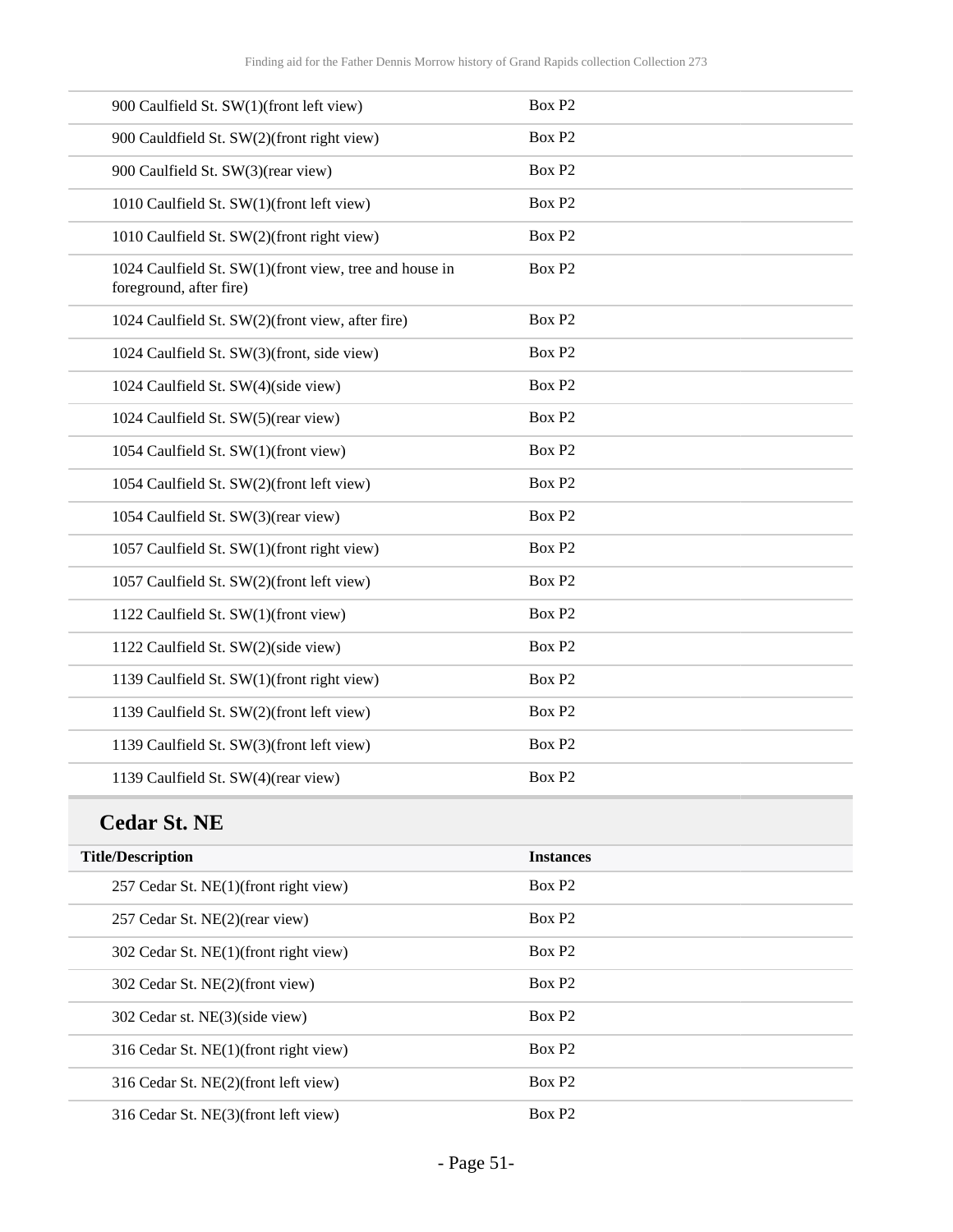## **Century Ave. SW**

| <b>Title/Description</b>                                                           | <b>Instances</b>   |
|------------------------------------------------------------------------------------|--------------------|
| Century Ave. SW(1)(corner of Century Ave. and Wealthy St.)                         | Box P <sub>2</sub> |
| Century Ave. SW(2)(Century Ave. crossing at Buckley St.<br>SW, looking south)      | Box P <sub>2</sub> |
| Century Ave. SW(3)(Century Ave. crossing at Buckley St.<br>SW, looking north east) | Box P <sub>2</sub> |
| Century Ave. SW(4)(Century Ave. crossing at Buckley St.<br>SW, looking north)      | Box P <sub>2</sub> |
| 607 Century Ave. SW(1)(front view)                                                 | Box P <sub>2</sub> |
| 607 Century Ave. SW(2)(loading docks, telephone poles in<br>foreground)            | Box P <sub>2</sub> |
| 607 Century Ave. SW(3)(loading docks)                                              | Box P <sub>2</sub> |
| 607 Century Ave. SW(4)(two bays of loading docks)                                  | Box P <sub>2</sub> |
| 1400 Century Ave. SW(1)(at Slope St. looking south)                                | Box P <sub>2</sub> |
| 1400 Century Ave. SW(2)(at Slope St. looking south)                                | Box P <sub>2</sub> |
| 1400 Century Ave. SW(3)(at Slope St. looking east)                                 | Box P <sub>2</sub> |
| 1400 Century Ave. SW(4)(looking east on Slope St. at<br>Century Ave. SW)           | Box P <sub>2</sub> |
| 1400 Century Ave. SW(5)(at Slope St. looking north east)                           | Box P <sub>2</sub> |
| 1400 Century Ave. SW(6)(at Slope St. looking north east)                           | Box P <sub>2</sub> |
|                                                                                    |                    |

### **Charles St. SE**

| <b>Title/Description</b>                                  | <b>Instances</b>   |
|-----------------------------------------------------------|--------------------|
| 209 Charles St. SE(1)(front view)                         | Box P <sub>2</sub> |
| 209 Charles St. SE(2)(porch close-up)                     | Box P <sub>2</sub> |
| 209 Charles St. SE(3)(porch detail)                       | Box P <sub>2</sub> |
| 209 Charles St. SE(4)(second level, porch close-up)       | Box P <sub>2</sub> |
| 209 Charles St. SE(5)(second level, porch entry close-up) | Box P <sub>2</sub> |
| 209 Charles St. SE(6)(third story tower)                  | Box P <sub>2</sub> |
| 209 Charles St. SE(7)(porch railing close-up)             | Box P <sub>2</sub> |
| 209 Charles St. SE(8)(porch railing, entry close-up)      | Box P <sub>2</sub> |
| 211 Charles St. SE(1)(front right view)                   | Box P <sub>2</sub> |
| 211 Charles St. SE(2)(front left view)                    | Box P <sub>2</sub> |

211 Charles St. SE(3)(side view, covered driveway)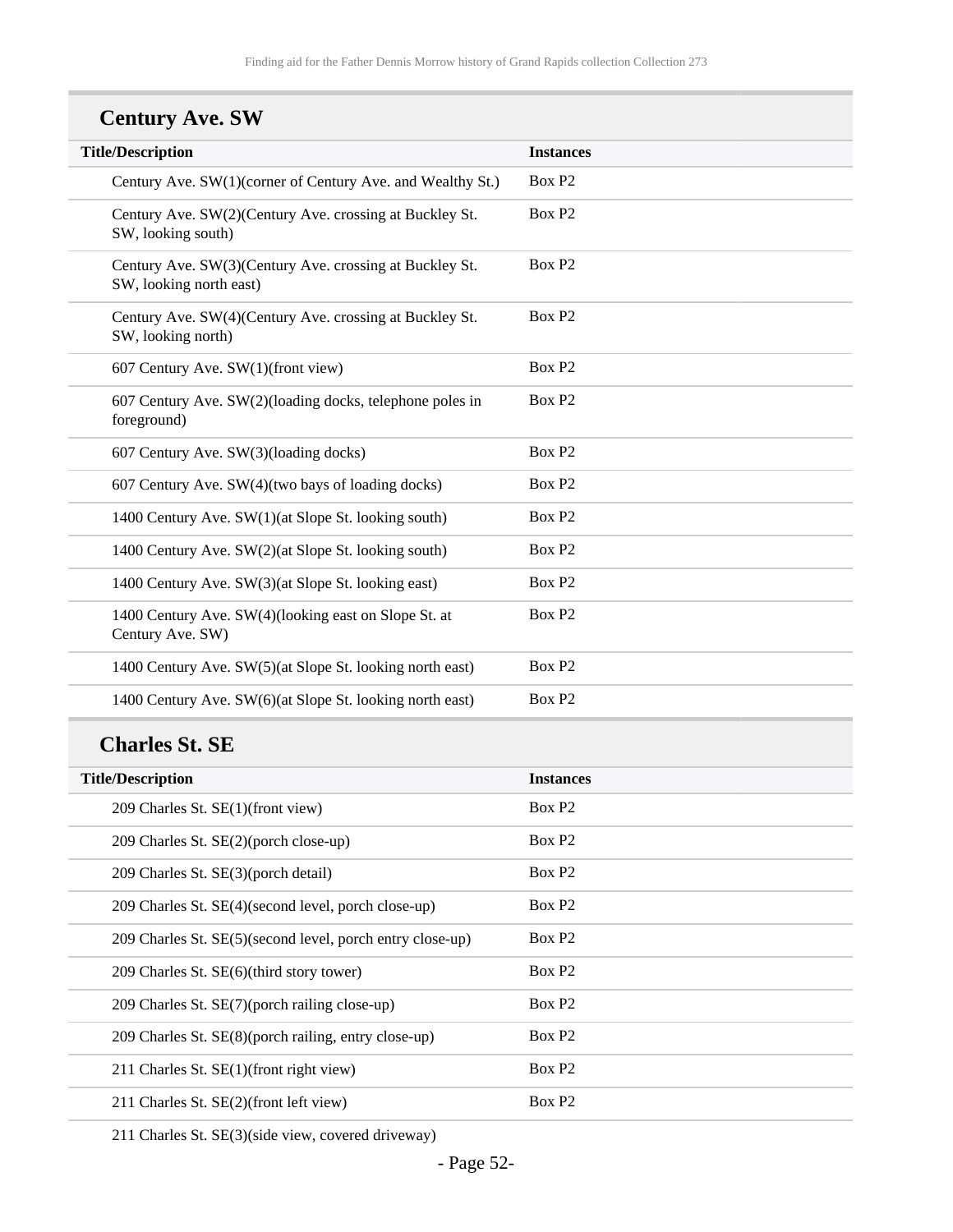|                                                     | Box P <sub>2</sub> |  |
|-----------------------------------------------------|--------------------|--|
| 211 Charles St. SE(4)(side view)                    | Box P <sub>2</sub> |  |
| 211 Charles St. SE(5)(rear view)                    | Box P2             |  |
| 215-217 Charles St. SE(1)(front view)               | Box P2             |  |
| 215 Charles St. SE(2)(side view)                    | Box P <sub>2</sub> |  |
| 215 Charles St. SE(3)(rear view)                    | Box P <sub>2</sub> |  |
| 217 Charles St. SE(1)(front right view)             | Box P2             |  |
| 231 Charles St. SE(1)(front right view, after fire) | Box P <sub>2</sub> |  |
| 231 Charles St. SE(2)(front left view, after fire)  | Box P <sub>2</sub> |  |
| 240 Charles St. SE(1)(front view)                   | Box P <sub>2</sub> |  |
| 240 Charles St. SE(2)(front left view)              | Box P2             |  |
| 240 Charles St. SE(3)(front right view)             | Box P2             |  |
| 240 Charles St. SE(4)(rear view)                    | Box P <sub>2</sub> |  |
| 240 Charles St. SE(5)(rear entry)                   | Box P2             |  |
| 241 Charles St. SE(1)(front view)                   | Box P2             |  |
| 241 Charles St. SE(2)(rear view)                    | Box P <sub>2</sub> |  |
| 241 Charles St. SE(3)(rear cellar door)             | Box P2             |  |
| 241 Charles St. SE(4)(rear cellar door, entry)      | Box P <sub>2</sub> |  |
| 301 Charles St. SE(1)(front right view)             | Box P2             |  |
| 301 Charles St. SE(2)(front left view)              | Box P <sub>2</sub> |  |
| 301 Charles St. SE(3)(front left view)              | Box P2             |  |
| 304 Charles St. SE(1)(front left view)              | Box P2             |  |
| 304 Charles St. SE(2)(front right view)             | Box P <sub>2</sub> |  |
| 325 Charles St. SE(1)(rear, right view)             | Box P2             |  |
| 325 Charles St. SE(2)(rear, left view)              | Box P2             |  |
| 340 Charles St. SE(1)(front left view)              | Box P2             |  |
| 340 Charles St. SE(2)(front right view)             | Box P2             |  |
| 355 Charles St. SE(1)(front left view)              | Box P2             |  |
| 355 Charles St. SE(2)(front right view)             | Box P2             |  |
| 409 Charles St. SE(1)(front right view)             | Box P2             |  |
| 409 Charles St. SE(2)(front left view)              | Box P2             |  |
| 409 Charles St. SE(3)(rear view)                    | Box P2             |  |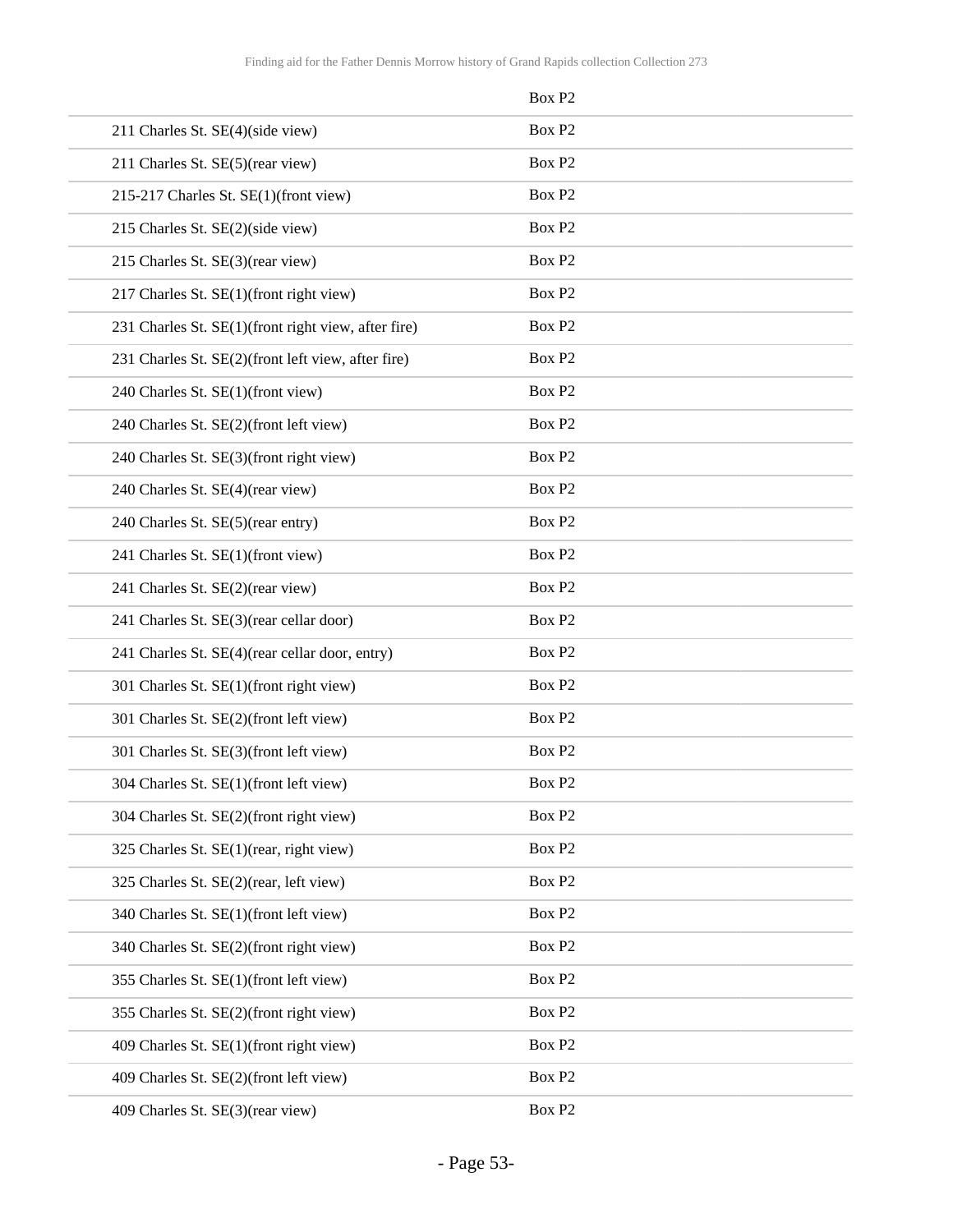| 410 Charles St. SE(1)(front left view, after fire)  | Box P <sub>2</sub> |
|-----------------------------------------------------|--------------------|
| 410 Charles St. SE(2)(front right view, after fire) | Box P <sub>2</sub> |
| 410 Charles St. SE(3)(rear, after fire)             | Box P <sub>2</sub> |
| 417 Charles St. SE(1)(front right view)             | Box P <sub>2</sub> |
| 417 Charles St. SE(2)(front left view)              | Box P <sub>2</sub> |
| 417 Charles St. SE(3)(rear view)                    | Box P2             |
| 437 Charles St. SE(1)(front right view)             | Box P <sub>2</sub> |
| 437 Charles St. SE(2)(front left view)              | Box P <sub>2</sub> |
| 442 Charles St. SE(1)(front left view)              | Box P <sub>2</sub> |
| 442 Charles St. SE(2)(front right view)             | Box P <sub>2</sub> |
| 627 Charles St. SE(1)(front right view, after fire) | Box P2             |
| 627 Charles St. SE(2)(front left view, after fire)  | Box P <sub>2</sub> |
| 639 Charles St. SE(1)(front right view)             | Box P <sub>2</sub> |
| 639 Charles St. SE(2)(front left view)              | Box P <sub>2</sub> |
| 646 Charles St. SE(1)(front left view)              | Box P <sub>2</sub> |
| 646 Charles St. SE(2)(front right view)             | Box P2             |
|                                                     |                    |

### **Charlotte St. NW**

| <b>Title/Description</b>                | <b>Instances</b>   |
|-----------------------------------------|--------------------|
| 839 Charles St. NW(1)(front left view)  | Box P <sub>2</sub> |
| 839 Charles St. NW(2)(front right view) | Box P <sub>2</sub> |
| 839 Charles St. NW(3)(rear view)        | Box P <sub>2</sub> |

### **Chatham St. NW**

L

| <b>Title/Description</b>                               | <b>Instances</b>   |
|--------------------------------------------------------|--------------------|
| 812 Chatham St. NW(1)(front left view)                 | Box P <sub>2</sub> |
| 812 Chatham St. NW(2)(rear view)                       | Box P <sub>2</sub> |
| 812 Chatham St. NW(3)(front view, from Jackson St. NW) | Box P <sub>2</sub> |

## **Cherry St. SE**

| <b>Title/Description</b>                                                                                       | <b>Instances</b>   |
|----------------------------------------------------------------------------------------------------------------|--------------------|
| 220 Cherry St. SE(1)("Former Nurses Homes of Mercy<br>Central School of Nursing" plaque, see 218 Rochester SE) | Box P <sub>2</sub> |
| 220 Cherry St. SE(2)(Elmwood Nurses Home, see 215<br>Rochester SE)                                             | Box P <sub>2</sub> |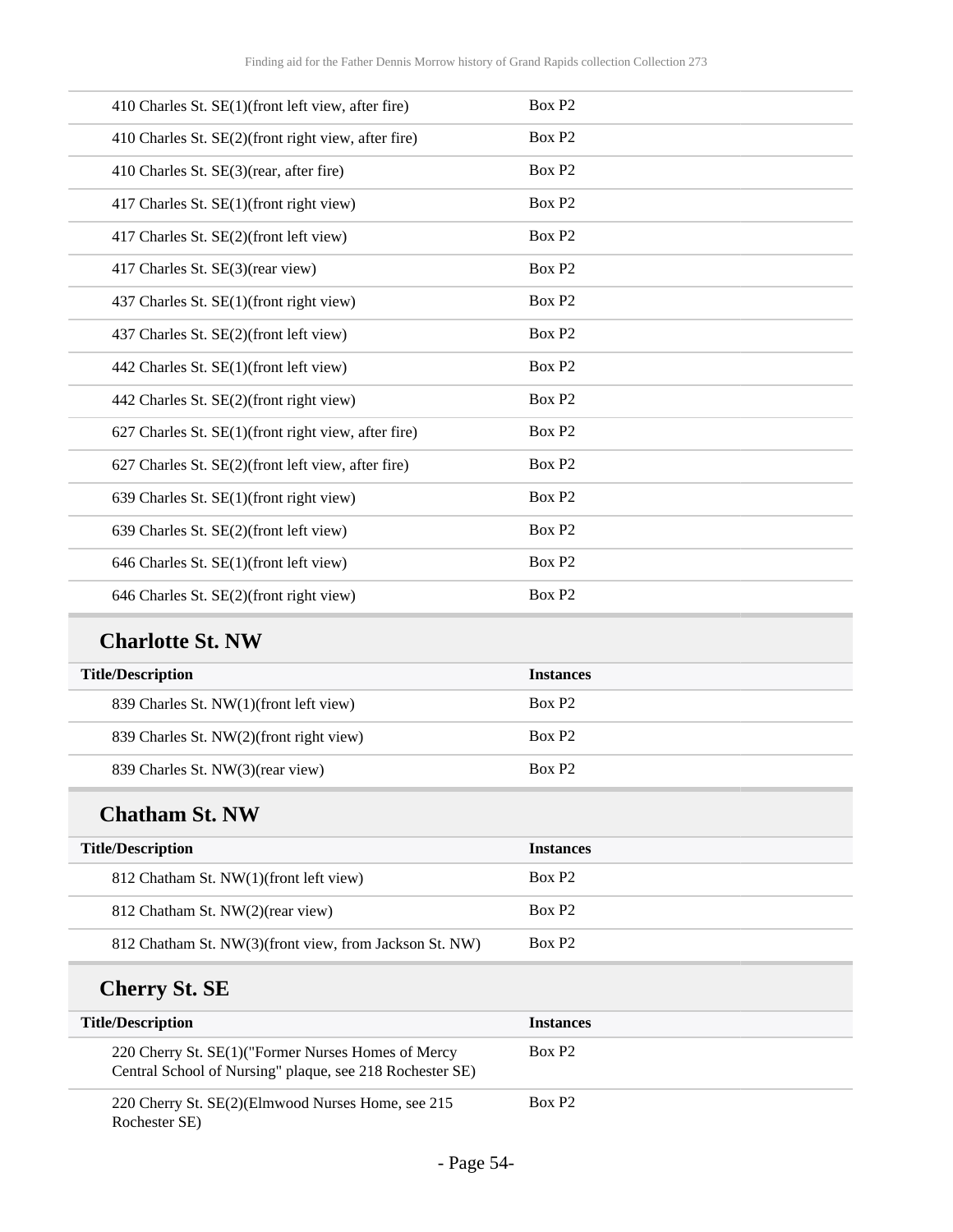| 230 Cherry St. SE(3)(front view)                                                                                          | Box P <sub>2</sub> |
|---------------------------------------------------------------------------------------------------------------------------|--------------------|
| 230 Cherry St. SE(4)(McAuley Hall)                                                                                        | Box P <sub>2</sub> |
| 245 Cherry St. SE(5)(Mercy Hall)                                                                                          | Box P <sub>2</sub> |
| 248 Cherry St. SE(6)(Mercy Covenant)                                                                                      | Box P <sub>2</sub> |
| 248 Cherry St. SE(7)(Mercy Covenant, right view)                                                                          | Box P <sub>2</sub> |
| 250 Cherry St. SE / 201 Lafayette St. SE (1)(St. Mary's<br>Hospital)                                                      | Box P <sub>2</sub> |
| 250 Cherry St. SE / 201 Lafayette St. SE (2)(St. Mary's<br>Hospital, parking lot in foreground)                           | Box P <sub>2</sub> |
| 441 Cherry St. SE(1)(front view)                                                                                          | Box P <sub>2</sub> |
| 441 Cherry St. SE(2)(side view)                                                                                           | Box P <sub>2</sub> |
| 455 Cherry St. SE(1)(front right view)                                                                                    | Box P <sub>2</sub> |
| 455 Cherry St. SE(2)(front right view)                                                                                    | Box P <sub>2</sub> |
| 540 Cherry St. SE(1)(front view)                                                                                          | Box P <sub>2</sub> |
| 547 Cherry St. SE(1)(front right view)                                                                                    | Box P <sub>2</sub> |
| 601 Cherry St. SE(1)(porch, walkway)                                                                                      | Box P <sub>2</sub> |
| 601 Cherry St. SE(2)(walkway)                                                                                             | Box P <sub>2</sub> |
| 724 Cherry St. SE(1)(rear view)                                                                                           | Box P <sub>2</sub> |
| 817 Cherry St. SE, Cherry Hill Child Care(1)(front view)                                                                  | Box P <sub>2</sub> |
| 817 Cherry St. SE, Cherry Hill Child Care(2)(front right view)                                                            | Box P <sub>2</sub> |
| 817 Cherry St. SE, Cherry Hill Child Care(3)(rear view)                                                                   | Box P <sub>2</sub> |
| 823 Cherry St. SE(1)(front right view)                                                                                    | Box P <sub>2</sub> |
| <b>Cherry St. SW</b>                                                                                                      |                    |
| <b>Title/Description</b>                                                                                                  | <b>Instances</b>   |
| Cherry St. SW(1)(looking west on Cherry St. from Division<br>Ave.)                                                        | Box P <sub>2</sub> |
| Cherry St. SW(1)(taking up railroad tracks in downtown<br>Grand Rapids, looking south from east of Grandville Ave.<br>SW) | Box P <sub>2</sub> |
|                                                                                                                           |                    |

| Cherry St. SW(2)(looking east on Cherry St. from Grandville<br>Ave. | Box P <sub>2</sub> |
|---------------------------------------------------------------------|--------------------|
| 11 Cherry St. SW(1)(front right view)                               | Box P <sub>2</sub> |
| 11 Cherry St. SW(2)(front left view)                                | Box P <sub>2</sub> |
| 11 Cherry St. SW(3)(side view, demolition)                          | Box P <sub>2</sub> |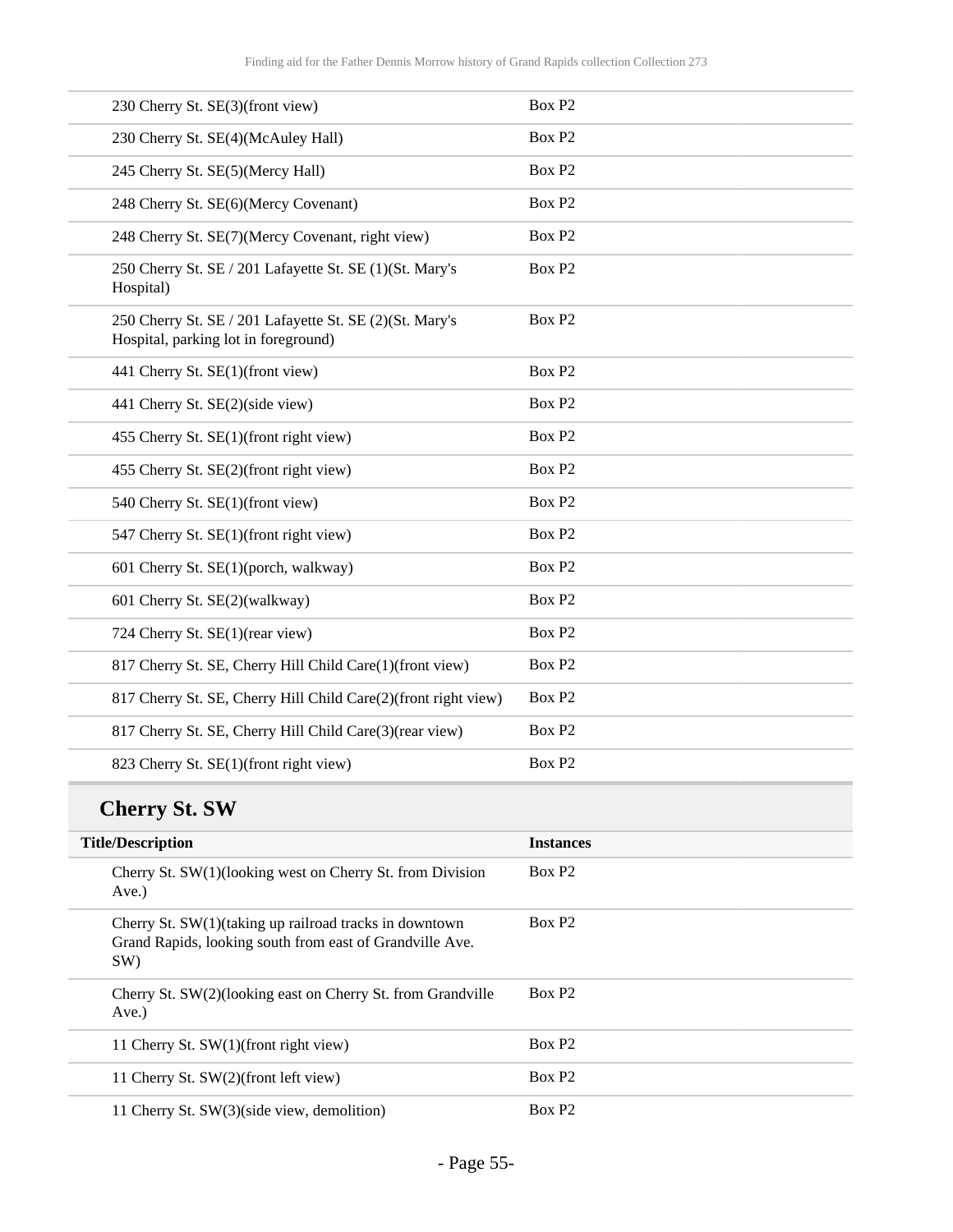| 11 Cherry St. SW(4)(rear view, demolished)       | Box P <sub>2</sub> |
|--------------------------------------------------|--------------------|
| 11 Cherry St. SW(5)(rear, left view, demolished) | Box P <sub>2</sub> |
| 11 Cherry St. SW(6)(rear view, demolished)       | Box P <sub>2</sub> |

## **25 Cherry St. SW Old United States Post Office**

| <b>Title/Description</b>                                                                                | <b>Instances</b>   |
|---------------------------------------------------------------------------------------------------------|--------------------|
| 1. 25 Cherry St. SW Old United States Post Office. (front<br>left view)                                 | Box P <sub>2</sub> |
| 2. 25 Cherry St. SW Old United States Post Office. (U.S.<br>Post Office sign)                           | Box P <sub>2</sub> |
| 3. 25 Cherry St. SW Old United States Post Office. (front<br>view, portion of south elevation)          | Box P <sub>2</sub> |
| 4. 25 Cherry St. SW Old United States Post Office. (side<br>view)                                       | Box P <sub>2</sub> |
| 5. 25 Cherry St. SW Old United States Post Office. (south<br>west corner of Cherry)                     | Box P <sub>2</sub> |
| 6. 25 Cherry St. SW Old United States Post Office.<br>(window, north elevation)                         | Box P <sub>2</sub> |
| 7. 25 Cherry St. SW Old United States Post Office.<br>(decorative crest)                                | Box P <sub>2</sub> |
| 8. 25 Cherry St. SW Old United States Post Office. (west<br>elevation)                                  | Box P <sub>2</sub> |
| 9. 25 Cherry St. SW Old United States Post Office. (taken<br>from Cherry St. looking north on commerce) | Box P <sub>2</sub> |
| 10. 25 Cherry St. SW Old United States Post Office. north<br>elevation)                                 | Box P <sub>2</sub> |
| 11. 25 Cherry St. SW Old United States Post Office.<br>(loading dock)                                   | Box P <sub>2</sub> |
| 12. 25 Cherry St. SW Old United States Post Office. (east<br>elevation)                                 | Box P <sub>2</sub> |
| 13. 25 Cherry St. SW Old United States Post Office. (east<br>elevation)                                 | Box P <sub>2</sub> |
| 37 Cherry St. SW / 131 Commerce St. SW(1)(front left view)                                              | Box P <sub>2</sub> |
| 37 Cherry St. SW / 131 Commerce St. SW(2)(front right<br>view)                                          | Box P <sub>2</sub> |
| 37 Cherry St. SW / 131 Commerce St. SW(3)(rear view)                                                    | Box P <sub>2</sub> |
| 136 Cherry St. SW / 135 Williams St. SW(1)(old cold storage<br>building, during demolition)             | Box P <sub>2</sub> |
| 200-block of Cherry St. SW(1)(looking east to Grandville<br>Ave.)                                       | Box P <sub>2</sub> |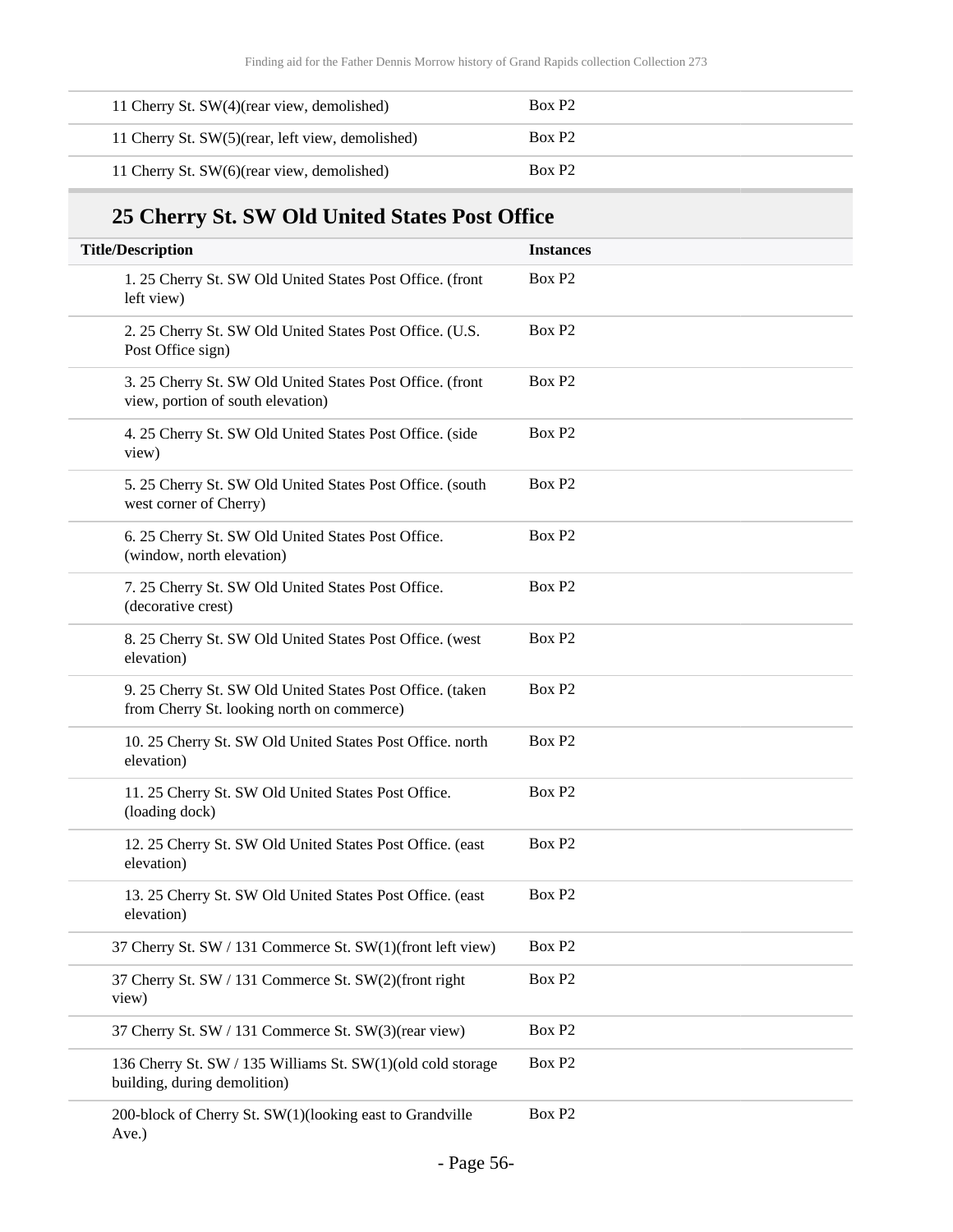| 200-block of Cherry St. SW(1)(looking east to Grandville<br>Ave.)                  | Box P <sub>2</sub> |
|------------------------------------------------------------------------------------|--------------------|
| 228 / 232 Chery St. SW(1)(front right view)                                        | Box P <sub>2</sub> |
| 228 Cherry St. SW(2)(front right view)                                             | Box P <sub>2</sub> |
| 228 Cherry St. SW(3)(rear view)                                                    | Box P <sub>2</sub> |
| 232 Cherry St. SW(1)(front view)                                                   | Box P <sub>2</sub> |
| 232 Cherry St. SW(2)(side view, west side)                                         | Box P <sub>2</sub> |
| 232 Cherry St. SW(3)(rear view, garage)                                            | Box P <sub>2</sub> |
| 232 Cherry St. SW(4)(rear view)                                                    | Box P <sub>2</sub> |
| 232 Cherry St. SW(5)(outbuildings)                                                 | Box P <sub>2</sub> |
| 232 Cherry St. SW(6)(looking north)                                                | Box P <sub>2</sub> |
| 232 Cherry St. SW(7)(looking north west)                                           | Box P <sub>2</sub> |
| 248 Cherry St. SW, Downtown Truck and Auto Service(1)<br>(front view, garage door) | Box P <sub>2</sub> |
| 248 Cherry St. SW, Downtown Truck and Auto Service(2)<br>(side view)               | Box P <sub>2</sub> |

#### **Chester St. SE**

| <b>Title/Description</b>                                             | <b>Instances</b>   |
|----------------------------------------------------------------------|--------------------|
| 1002 Chester St. SE, Engine House #11(1)(front view)                 | Box P <sub>2</sub> |
| 1002 Chester St. SE, Engine House #11(2)(right side view)            | Box P <sub>2</sub> |
| 1002 Chester St. SE, Engine House #11(3)(left side view)             | Box P <sub>2</sub> |
| 1002 Chester St. SE, Engine House #11(4)(left side view)             | Box P <sub>2</sub> |
| 1002 Chester St. SE, Engine House #11(5) (rear view, garage<br>door) | Box P <sub>2</sub> |
| 1002 Chester St. SE, Engine House #11(6)(rear, side view)            | Box P <sub>2</sub> |

### **Chestnut St. SW**

| <b>Title/Description</b>                                                              | <b>Instances</b>   |
|---------------------------------------------------------------------------------------|--------------------|
| Chestnut St. SW(1)(looking west on Chestnut St., removal of<br>old interurban bridge) | Box P <sub>2</sub> |
| 661 Chestnut St. $SW(1)$ (front view)                                                 | Box P <sub>2</sub> |
| 661 Chestnut St. SW(2)(front left view)                                               | Box P <sub>2</sub> |
| 661 Chestnut St. SW(3)(west side view)                                                | Box P <sub>2</sub> |
| 661 Chestnut St. SW(4)(north side view)                                               | Box P <sub>2</sub> |

665 Chestnut St. SW(1)(gated entrance)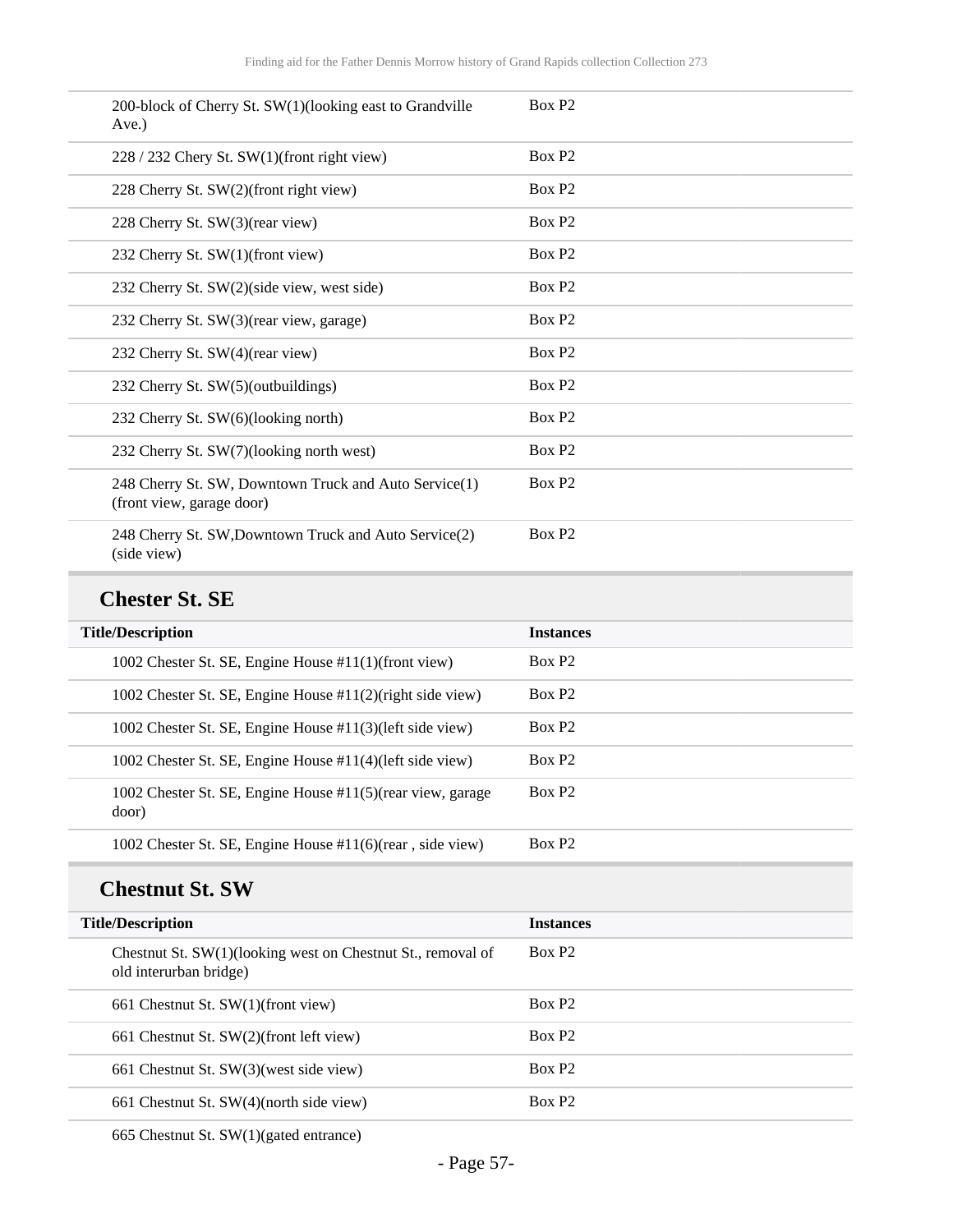|                                                | Box P <sub>2</sub> |
|------------------------------------------------|--------------------|
| 665 Chestnut St. SW(2)(front left of building) | Box P <sub>2</sub> |
| 665 Chestnut St. SW(3)(left rear view)         | Box P <sub>2</sub> |
| 665 Chestnut St. SW(4)(right rear of building) | Box P <sub>2</sub> |

### **Clancy St. NE**

| <b>Title/Description</b>                                                                            | <b>Instances</b>   |
|-----------------------------------------------------------------------------------------------------|--------------------|
| 411 Clancy St. NE(1)(front right view)                                                              | Box P <sub>2</sub> |
| 411 Clancy St. NE(2)(front left view)                                                               | Box P <sub>2</sub> |
| 417 Clancy St. NE(1)(front right view)                                                              | Box P <sub>2</sub> |
| 421 Clancy St. NE(1)(front view)                                                                    | Box P <sub>2</sub> |
| 421 Clancy St. NE(2)(front right view)                                                              | Box P <sub>2</sub> |
| 421 Clancy St. NE(3)(rear view)                                                                     | Box P <sub>2</sub> |
| 421 Clancy St. NE(4)(front, side view)(demolition of 417<br>Clancy St.)                             | Box P <sub>2</sub> |
| 421 Clancy St. NE(5)(demolition of 417 Clancy St.)(front,<br>right side of 421 Clancy St.)          | Box P <sub>2</sub> |
| 421 Clancy St. NE(6)(417 Clancy St. demolished outbuilding)<br>(417 Clancy St. demolition clean-up) | Box P <sub>2</sub> |
| 429 Clancy St. NE(1)(front right view)                                                              | Box P <sub>2</sub> |
| 429 Clancy St. NE(2)(front left view)                                                               | Box P <sub>2</sub> |
| 508 Clancy St. NE(1)(front right view)                                                              | Box P <sub>2</sub> |
| 508 Clancy St. NE(2)(front left view)                                                               | Box P <sub>2</sub> |
| 508 Clancy St. NE(3)(rear view)                                                                     | Box P <sub>2</sub> |
| 526 Clancy St. NE(1)(front right view, after fire)                                                  | Box P <sub>2</sub> |
| 526 Clancy St. NE(2)(front left view, after fire)                                                   | Box P <sub>2</sub> |
| 526 Clancy St. NE(3)(rear view, after fire)                                                         | Box P <sub>2</sub> |
| 618 Clancy St. NE(1)(front right view)                                                              | Box P <sub>2</sub> |
| 618 Clancy St. NE(2)(front left view)                                                               | Box P <sub>2</sub> |
| 618 Clancy St. NE(3)(rear view)                                                                     | Box P <sub>2</sub> |
| 621 Clancy St. NE(1)(front left view)                                                               | Box P <sub>2</sub> |
| 621 Clancy St. NE(2)(front right view)                                                              | Box P <sub>2</sub> |
| 621 Clancy St. NE(3)(rear view)                                                                     | Box P <sub>2</sub> |
| 632 Clancy St. NE(1)(front right view, after fire)                                                  | Box P <sub>2</sub> |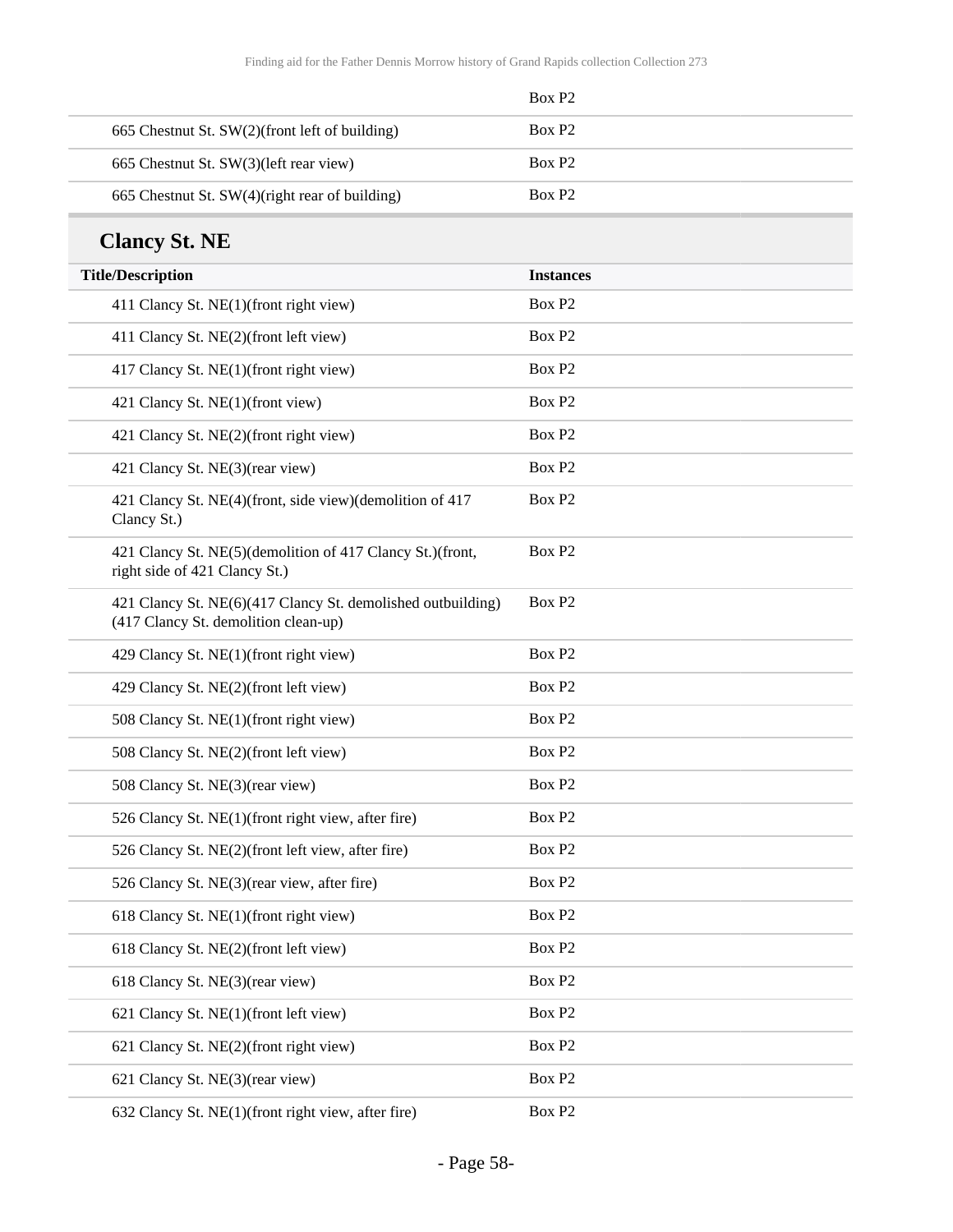| 632 Clancy St. NE(2)(front right view, roof and siding fire<br>damage) | Box P <sub>2</sub> |
|------------------------------------------------------------------------|--------------------|
| 632 Clancy St. NE(3)(front right side, after fire)                     | Box P <sub>2</sub> |
| 632 Clancy St. NE(4)(front left view, surrounding houses)              | Box P <sub>2</sub> |
| 632 Clancy St. NE(5)(left side view)                                   | Box P <sub>2</sub> |
| 632 Clancy St. NE(6)(rear view, after fire)                            | Box P <sub>2</sub> |
| 632 Clancy St. NE(7)(rear view, after fire)                            | Box P <sub>2</sub> |
| 632 Clancy St. NE(8)(rear gable view, after fire)                      | Box P <sub>2</sub> |
| 632 Clancy St. NE(9)(dining room ceiling)                              | Box P <sub>2</sub> |
| 632 Clancy St. NE(10)(second level, storage room ceiling)              | Box P <sub>2</sub> |
| 633 Clancy St. NE(1)(front view)                                       | Box P <sub>2</sub> |
| 637 Clancy St. NE(1)(front left view)                                  | Box P <sub>2</sub> |
| 637 Clancy St. NE(2)(front right view)                                 | Box P <sub>2</sub> |
| 637 Clancy St. NE(3)(rear view)                                        | Box P <sub>2</sub> |
| 637 Clancy St. NE(4)(outbuilding)                                      | Box P <sub>2</sub> |
| 647 Clancy St. NE(1)(front left view)                                  | Box P <sub>2</sub> |
| 647 Clancy St. NE(2)(front right view)                                 | Box P <sub>2</sub> |
| 647 Clancy St. NE(3)(rear view)                                        | Box P <sub>2</sub> |
| 706 Clancy St. NE(1)(front right view)                                 | Box P <sub>2</sub> |
| 706 Clancy St. NE(2)(front left view)                                  | Box P <sub>2</sub> |
| 745-747 Clancy St. NE(1)(front left view)                              | Box P <sub>2</sub> |
| 745-747 Clancy St. NE(2)(front right view)                             | Box P <sub>2</sub> |
| 745-747 Clancy St. NE(3)(rear view)                                    | Box P <sub>2</sub> |
| 746 Clancy St. NE(1)(front right view)                                 | Box P <sub>2</sub> |
| 746 Clancy St. NE(2)(front left view)                                  | Box P <sub>2</sub> |
| 746 Clancy St. NE(3)(rear view)                                        | Box P <sub>2</sub> |
| 821 Clancy St. NE(1)(front right view)                                 | Box P <sub>2</sub> |
| 821 Clancy St. NE(2)(front left view)                                  | Box P <sub>2</sub> |
| <b>Claremont Pl. NE</b>                                                |                    |

| Ciarchiviit 1 is 192                      |                    |  |
|-------------------------------------------|--------------------|--|
| <b>Title/Description</b>                  | <b>Instances</b>   |  |
| 308 Claremont Pl. NE (1)(front left view) | Box P <sub>2</sub> |  |

# **Clyde Park SW**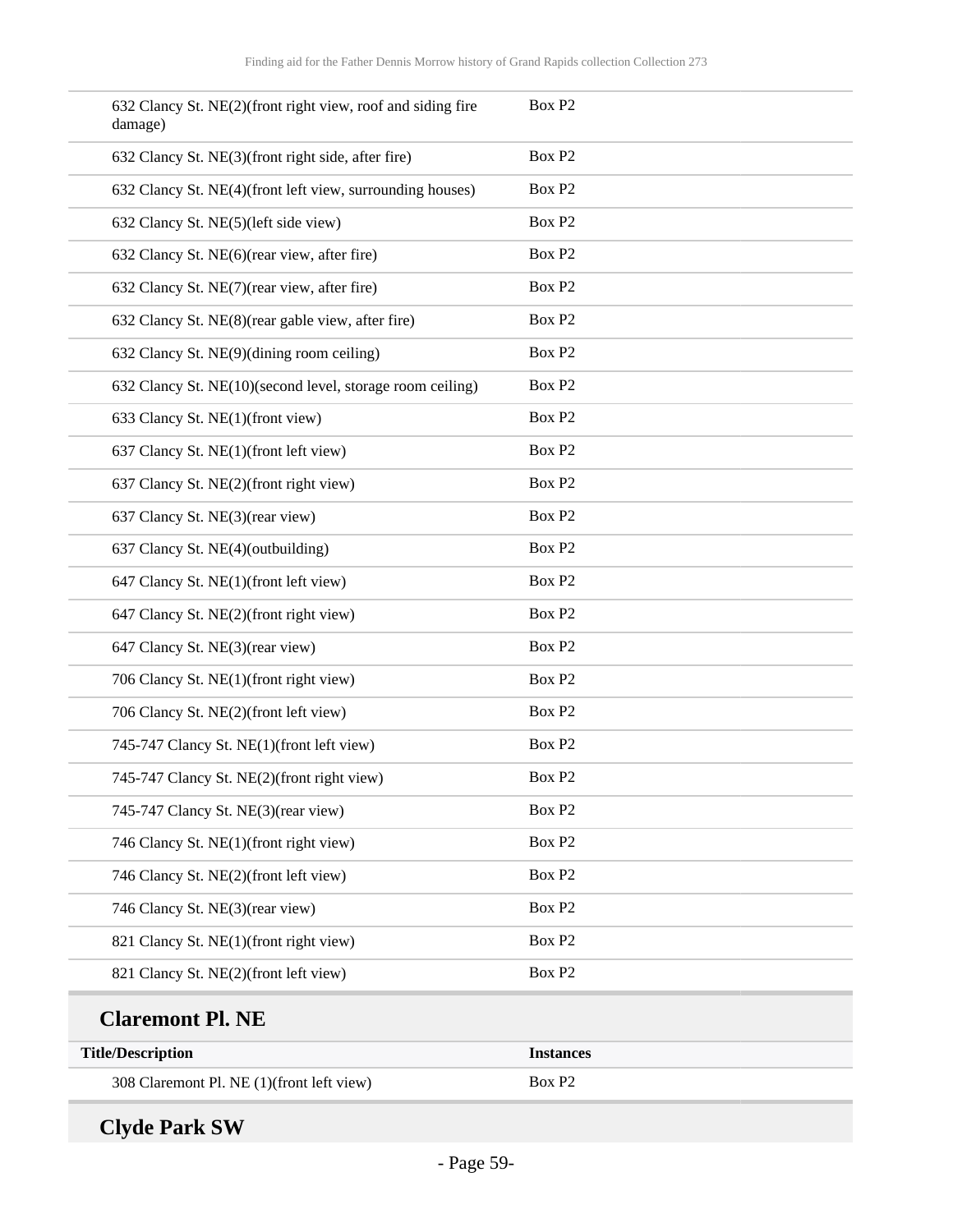| <b>Title/Description</b>                                       | <b>Instances</b>   |
|----------------------------------------------------------------|--------------------|
| 1716 Clyde Park SW / 761 London St. SW(1)(front left view      | Box P <sub>2</sub> |
| 1716 Clyde Park SW / 761 London St. SW(2)(front right<br>view) | Box P <sub>2</sub> |
| 1716 Clyde Park SW / 761 London St. SW(3)(rear view)           | Box P <sub>2</sub> |
| 2026 Clyde Park SW(1)(front left view)                         | Box P <sub>2</sub> |
| 2026 Clyde Park SW(2)(front right view)                        | Box P <sub>2</sub> |
| 2026 Clyde Park SW(3)(rear view)                               | Box P <sub>2</sub> |
| 2312 Clyde Park SW(1)(front left view)                         | Box P <sub>2</sub> |
| 2312 Clyde Park SW(2)(front right view)                        | Box P <sub>2</sub> |
| 2312 Clyde Park SW(3)(front right view)                        | Box P <sub>2</sub> |
| 2312 Clyde Park SW(4)(rear view)                               | Box P <sub>2</sub> |

# **Cody St. SE**

| <b>Title/Description</b>                             | <b>Instances</b>   |
|------------------------------------------------------|--------------------|
| 554 Cody St. SE(1)(front left view)                  | Box P <sub>2</sub> |
| 554 Cody St. SE(2)(front right view)                 | Box P <sub>2</sub> |
| 554 Cody St. SE(3)(rear view)                        | Box P <sub>2</sub> |
| 558 Cody St. SE(1)(front left view)                  | Box P <sub>2</sub> |
| 558 Cody St. SE(2)(front right view)                 | Box P <sub>2</sub> |
| 559 Cody St. SE(1)(front right view)                 | Box P <sub>2</sub> |
| 559 Cody St. SE(2)(front left view)                  | Box P <sub>2</sub> |
| 559 Cody St. SE(3)(rear view)                        | Box P <sub>2</sub> |
| 561-563 Cody St. SE(1)(front right view, after fire) | Box P <sub>2</sub> |
| 561-563 Cody St. SE(2)(front left view, after fire)  | Box P <sub>2</sub> |
| 562 Cody St. SE(1)(front left view)                  | Box P <sub>2</sub> |
| 562 Cody St. SE(2)(front right view)                 | Box P <sub>2</sub> |
| 562 Cody St. SE(3)(rear view)                        | Box P <sub>2</sub> |

### **Coit Ave. NE**

| <b>Title/Description</b>                                                           | <b>Instances</b>   |
|------------------------------------------------------------------------------------|--------------------|
| Coit Ave. NE $(1)$ (rear of 400-block, looking north from<br>Michigan St.)         | Box P <sub>2</sub> |
| Coit Ave. NE(2)(REAR OF 408-410-414 Coit Ave., looking<br>north from Michigan St.) | Box P <sub>2</sub> |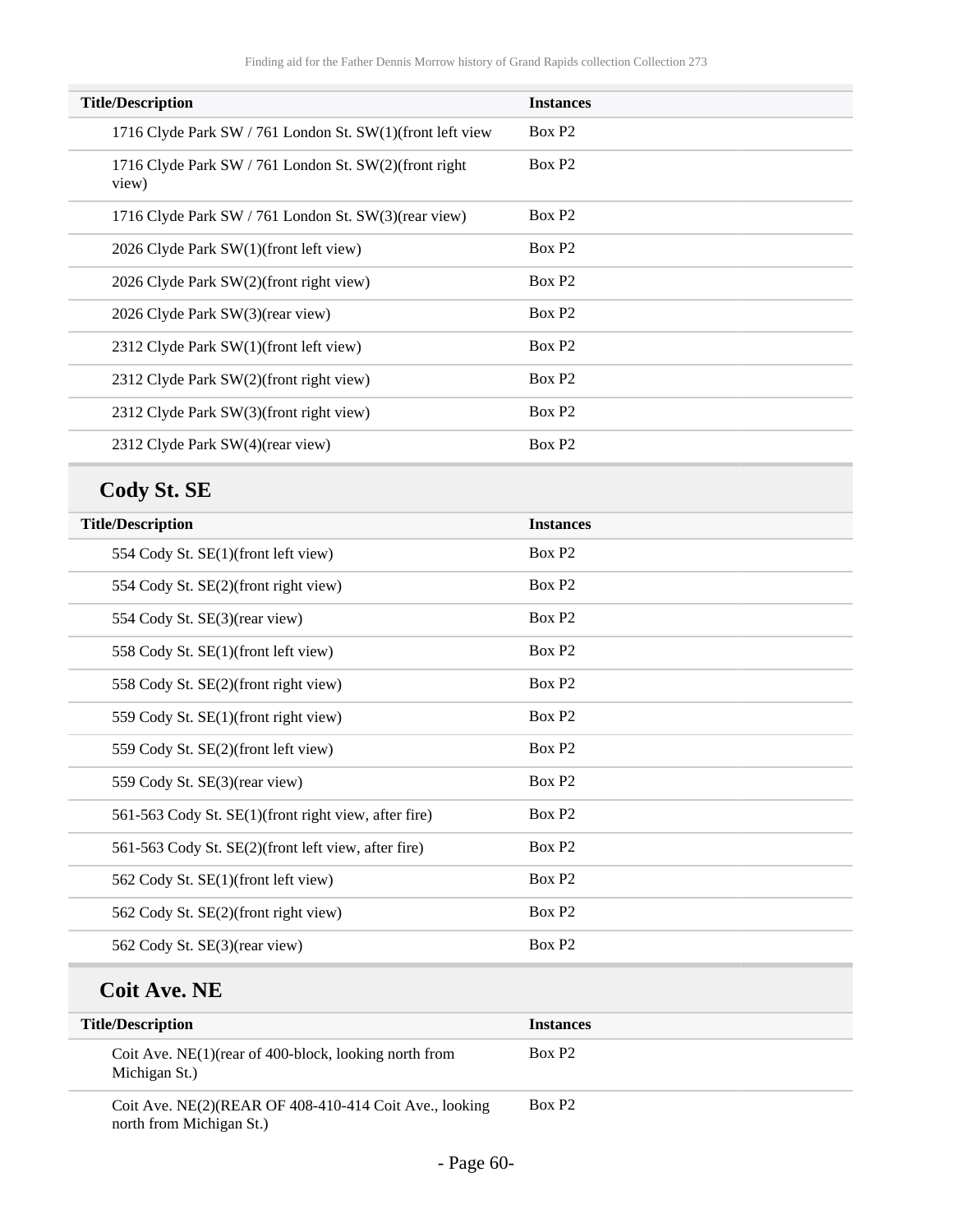| 410 Coit Ave. NE(1)(front right view) | Box P <sub>2</sub> |
|---------------------------------------|--------------------|
| 410 Coit Ave. NE(2)(front left view)  | Box P <sub>2</sub> |
| 412 Coit Ave. NE(1)(front view)       | Box P <sub>2</sub> |
| 414 Coit Ave. NE(1)(front right view) | Box P <sub>2</sub> |
| 414 Coit Ave. NE(2)(front left view)  | Box P <sub>2</sub> |
| 418 Coit Ave. NE(1)(front right view) | Box P <sub>2</sub> |
| 418 Coit Ave. NE(2)(front view)       | Box P <sub>2</sub> |
| 420 Coit Ave. NE(1)(front right view) | Box P <sub>2</sub> |
|                                       |                    |

#### **Coldbrook St. NE**

| <b>Title/Description</b>                 | <b>Instances</b>   |
|------------------------------------------|--------------------|
| 10 Coldbrook St. NE(1)(front view)       | Box P <sub>2</sub> |
| 41 Coldbrook St. NE(1)(front left view)  | Box P <sub>2</sub> |
| 41 Coldbrook St. NE(2)(distant view)     | Box P <sub>2</sub> |
| 41 Coldbrook St. NE(3)(front right view) | Box P <sub>2</sub> |
| 51 Coldbrook St. NE(1)(front right view) | Box P <sub>2</sub> |
| 51 Coldbrook St. NE(2)(side, rear view)  | Box P <sub>2</sub> |
| 131 Coldbrook St. NE(front left view)    | Box P <sub>2</sub> |
| 131 Coldbrook St. NE(front right view)   | Box P <sub>2</sub> |
| 131 Coldbrook St. NE(rear view)          | Box P <sub>2</sub> |

### **Coldbrook St. NW**

| <b>Title/Description</b>                                         | <b>Instances</b>   |
|------------------------------------------------------------------|--------------------|
| 18 Coldbrook St. NW, Hoekstra Truck Equipment(1) (front<br>view) | Box P <sub>2</sub> |

## **College Ave. NE**

| <b>Title/Description</b>                | <b>Instances</b>   |
|-----------------------------------------|--------------------|
| 20 College Ave. NE(1)(front right view) | Box P <sub>2</sub> |
| 20 College Ave. NE(2)(front left view)  | Box P2             |
| 40 College Ave. NE(1)(front view)       | Box P <sub>2</sub> |
| 40 College Ave. NE(2)(front left view)  | Box P <sub>2</sub> |
| 40 College Ave. NE(3)(front right view) | Box P <sub>2</sub> |
| 40 College Ave. NE(4)(rear view)        | Box P <sub>2</sub> |
|                                         |                    |

40 College Ave. NE(5)(rear view)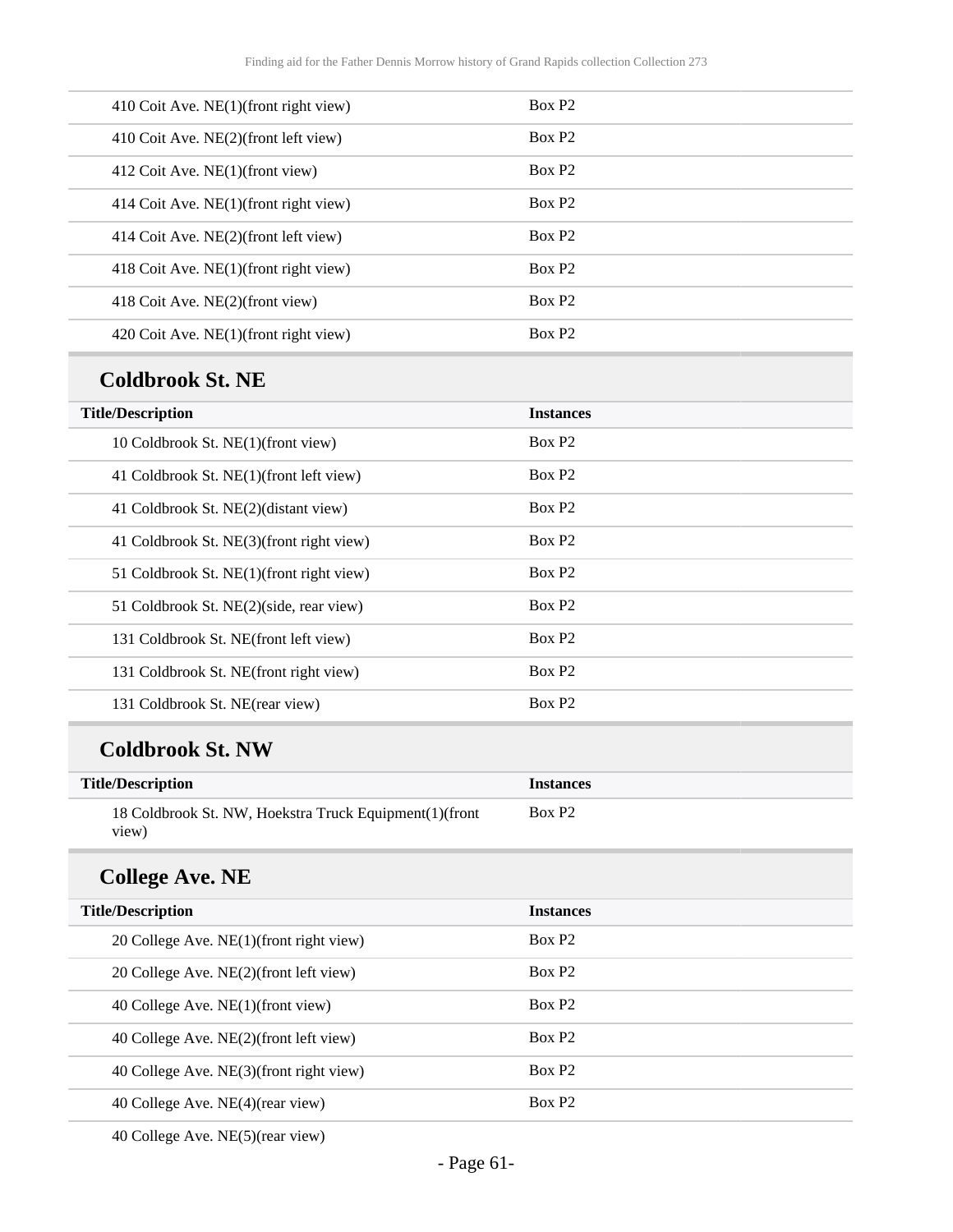|                                                      | Box P <sub>2</sub> |
|------------------------------------------------------|--------------------|
| 57 College Ave. NE(1)(front right view, during fire) | Box P <sub>2</sub> |
| 57 College Ave. NE(2)(roof line during fire)         | Box P <sub>2</sub> |
| 57 College Ave. NE(3)(roof line during fire)         | Box P <sub>2</sub> |
| 57 College Ave. NE(4)(rear porch during fire)        | Box P <sub>2</sub> |
| 57 College Ave. NE(5)(rear roof line during fire)    | Box P <sub>2</sub> |
| 57 College Ave. NE(6)(side roof line during fire)    | Box P <sub>2</sub> |
| 57 College Ave. NE(7)(front right view, after fire)  | Box P <sub>2</sub> |
| 57 College Ave. NE(8)(front left view, after fire)   | Box P <sub>2</sub> |
| 121-133 College Ave. NE(1)(street scape)             | Box P <sub>2</sub> |
| 129 College Ave. NE(1)(front left view)              | Box P <sub>2</sub> |
| 129 College Ave. NE(2)(front right view)             | Box P <sub>2</sub> |
| 201 College Ave. NE(1)(front view)                   | Box P <sub>2</sub> |
| 201 College Ave. NE(2)(side view)                    | Box P <sub>2</sub> |
| 209 College Ave. NE(1)(front right view)             | Box P <sub>2</sub> |
| 209 College Ave. NE(2)(front left view)              | Box P <sub>2</sub> |
| 209 College Ave. NE(3)(rear view)                    | Box P <sub>2</sub> |
| 209 College Ave. NE(4)(carriage house)               | Box P <sub>2</sub> |
| 329 College Ave. NE(1)(front left view)              | Box P <sub>2</sub> |
| 329 College Ave. NE(2)(front right view)             | Box P <sub>2</sub> |
| 329 College Ave. NE(3)(rear view)                    | Box P <sub>2</sub> |
| 743 College Ave. NE(1)(front right view)             | Box P <sub>2</sub> |
| 743 College Ave. NE(2)(front left view)              | Box P2             |
| 743 College Ave. NE(3)(rear view)                    | Box P2             |
| 1020 College Ave. NE(1)(front right view)            | Box P2             |
| 1020 College Ave. NE(2)(front left view)             | Box P2             |
| 1020 College Ave. NE(3)(main entry view)             | Box P2             |
|                                                      |                    |

# **College Ave. SE**

| <b>Title/Description</b>                   | <b>Instances</b>   |
|--------------------------------------------|--------------------|
| 125 College Ave. $SE(1)$ (main entry view) | Box P <sub>2</sub> |
| 125 College Ave. SE(2)(main entry detail)  | Box P <sub>2</sub> |
| 125 College Ave. SE(3)(door detail)        | Box P <sub>2</sub> |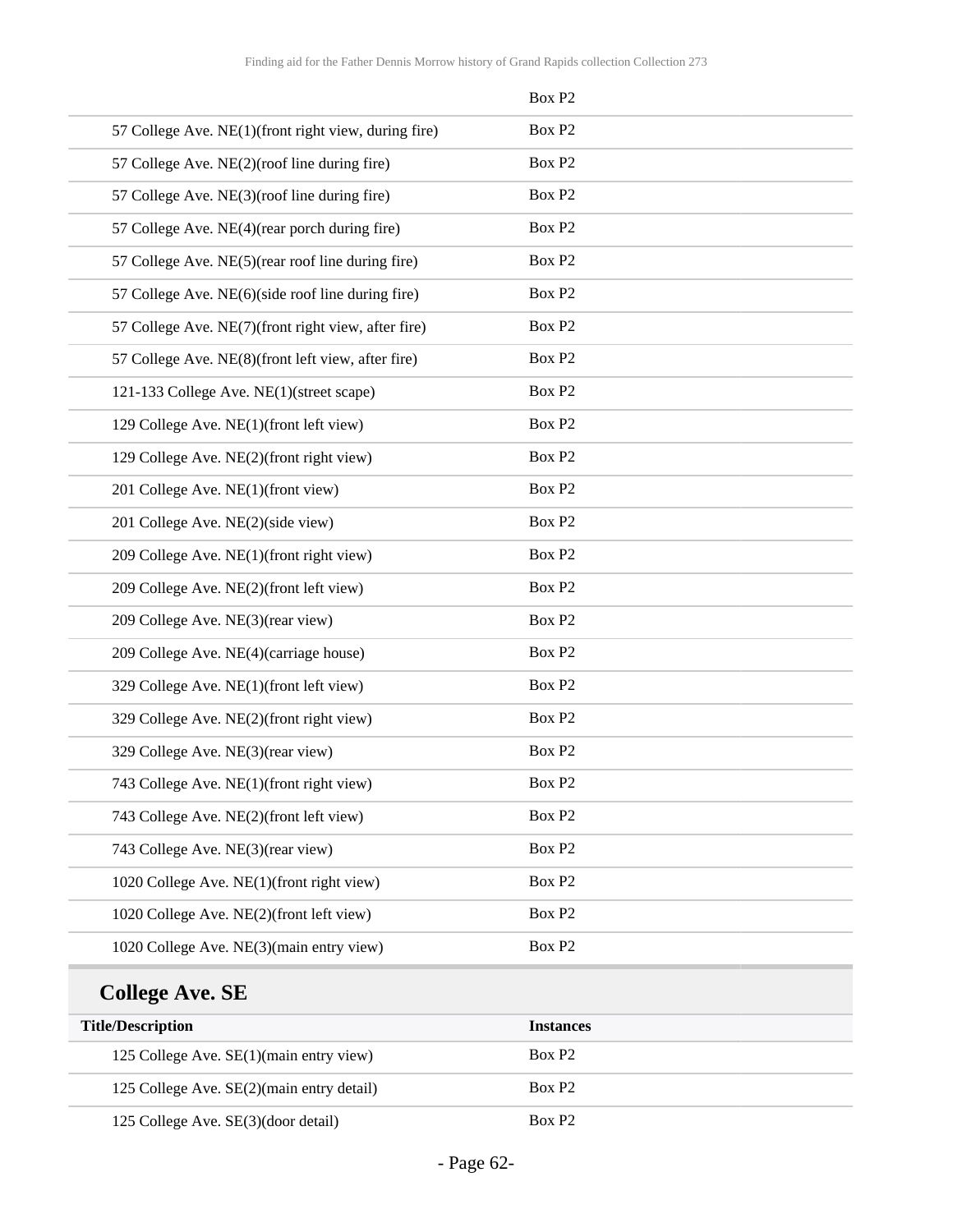| 125 College Ave. SE(4)(window detail)                                          | Box P <sub>2</sub> |
|--------------------------------------------------------------------------------|--------------------|
| 125 College Ave. SE(5)(decorative window)                                      | Box P <sub>2</sub> |
| 135 College Ave. SE(1)(front view)                                             | Box P <sub>2</sub> |
| 135 College Ave. SE(2)(front left view)                                        | Box P <sub>2</sub> |
| 135 College Ave. SE(3)(side view)                                              | Box P <sub>2</sub> |
| 135 College Ave. SE(4)(window detail)                                          | Box P <sub>2</sub> |
| 135 College Ave. SE(5)(second level window)                                    | Box P <sub>2</sub> |
| 313 College Ave. SE(1)(door detail)                                            | Box P <sub>2</sub> |
| 313 College Ave. SE(2)(front right view)                                       | Box P <sub>2</sub> |
| 313 College Ave. SE(3)(side view)                                              | Box P <sub>2</sub> |
| 313 College Ave. SE(4)(rear view)                                              | Box P <sub>2</sub> |
| 313 College Ave. SE(5)(second level side view)                                 | Box P <sub>2</sub> |
| 319 College Ave. SE(1)(front view)                                             | Box P <sub>2</sub> |
| 340 College Ave. SE(1)(front left view)                                        | Box P <sub>2</sub> |
| 340 College Ave. SE(2)(front right view)                                       | Box P <sub>2</sub> |
| 352 College Ave. SE(1)(front left view)                                        | Box P <sub>2</sub> |
| 352 College Ave. SE(2)(front right view)                                       | Box P <sub>2</sub> |
| 352 College Ave. SE(3)(side view)                                              | Box P <sub>2</sub> |
| 352 College Ave. SE(4)(corner view)                                            | Box P <sub>2</sub> |
| 352 College Ave. SE(5)(side view)                                              | Box P <sub>2</sub> |
| <b>Collins St. SE</b>                                                          |                    |
| <b>Title/Description</b>                                                       | <b>Instances</b>   |
| 1926 Collins St. SE(1)(front view)                                             | Box P <sub>2</sub> |
| <b>Commerce Ave. NW</b>                                                        |                    |
| <b>Title/Description</b>                                                       | <b>Instances</b>   |
| 11-17 Commerce Ave. NW(1)(parking lot)                                         | Box P <sub>2</sub> |
| 11-17 Commerce Ave. NW(2)(parking lot, surrounding<br>buildings)               | Box P <sub>2</sub> |
| 11-17 Commerce Ave. NW(3)(parking lot, surrounding<br>buildings, "Norge" sign) | Box P <sub>2</sub> |
| 11-17 Commerce Ave. NW(4)(road construction, "Norge"<br>sign, "United" Sign)   | Box P <sub>2</sub> |
| 11-17 Commerce Ave. NW(5)(store front view)                                    | Box P <sub>2</sub> |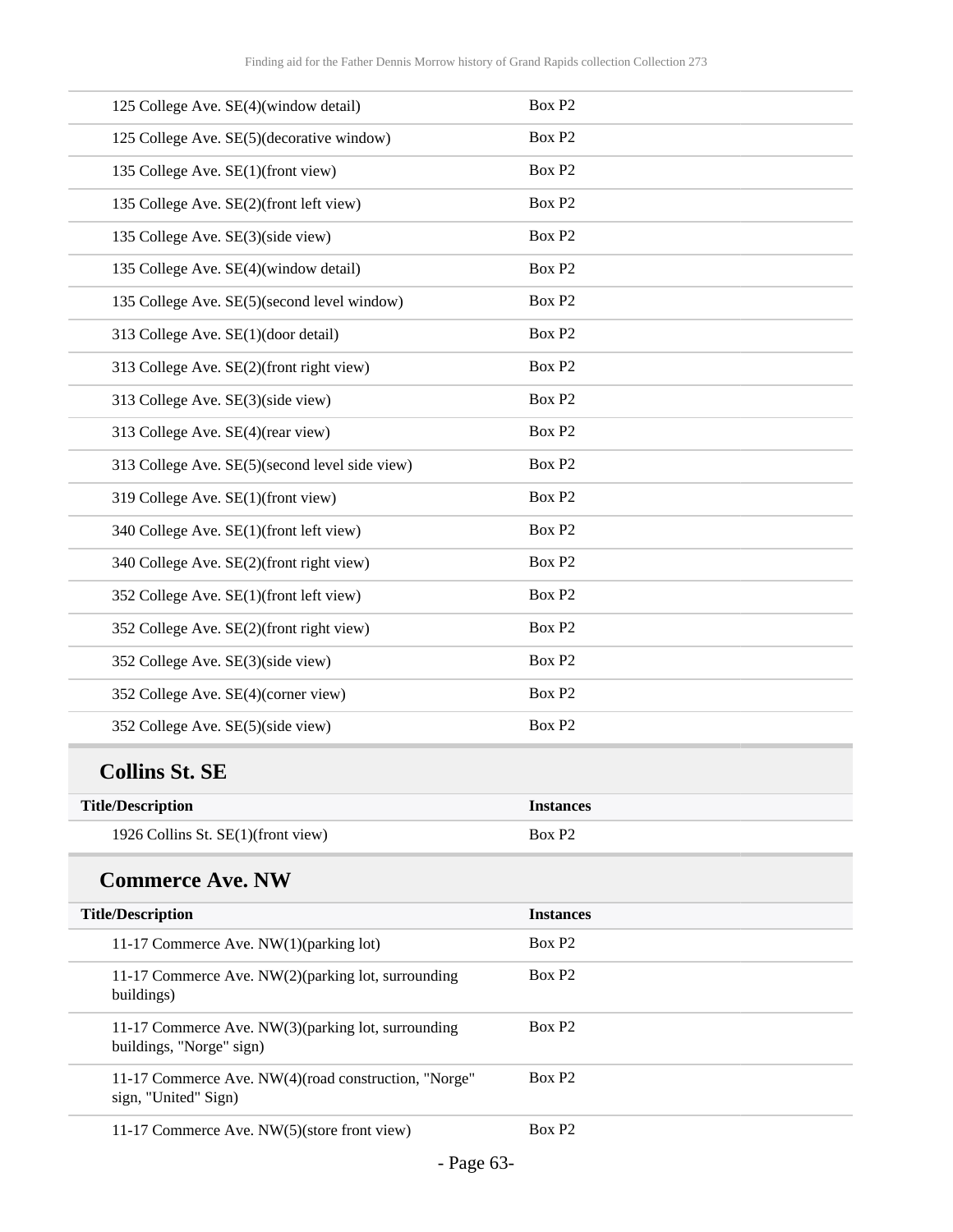| 11-17 Commerce Ave. NW(6)(store fronts, construction)             | Box P2 |  |
|-------------------------------------------------------------------|--------|--|
| 11-17 Commerce Ave. NW(7)(construction, surrounding<br>buildings) | Box P2 |  |

#### **Commerce Ave. SW**

| <b>Title/Description</b>                              | <b>Instances</b>   |
|-------------------------------------------------------|--------------------|
| 61 Commerce Ave. SW(1)(front right view)              | Box P2             |
| 61 Commerce Ave. SW(2)(upper levels view)             | Box P <sub>2</sub> |
| 61 Commerce Ave. SW(3)(side view)                     | Box P <sub>2</sub> |
| 67 Commerce Ave. SW(1)(front left view)               | Box P <sub>2</sub> |
| 67 Commerce Ave. SW(2)(front left view)               | Box P <sub>2</sub> |
| 67 Commerce Ave. SW(3)(rear view)                     | Box P2             |
| 67 Commerce Ave. SW(4)(rear view)                     | Box P <sub>2</sub> |
| 121 Commerce Ave. SW(1)(front right view)             | Box P <sub>2</sub> |
| 121 Commerce Ave. SW(2)(front left view)              | Box P2             |
| 121 Commerce Ave. SW(3)(side view)                    | Box P <sub>2</sub> |
| 121 Commerce Ave. SW(4)(rear view)                    | Box P <sub>2</sub> |
| 243 Commerce Ave. SW(1)(front right view, after fire) | Box P2             |
| 243 Commerce Ave. SW(2)(front left view, after fire)  | Box P <sub>2</sub> |
| 243 Commerce Ave. SW(3)(side view)                    | Box P2             |
| 243 Commerce Ave. SW(4)(rear view)                    | Box P <sub>2</sub> |
| 349 Commerce Ave. SW(1)(front right view)             | Box P2             |
| 349 Commerce Ave. SW(2)(front left view)              | Box P <sub>2</sub> |
| 349 Commerce Ave. SW(3)(rear view)                    | Box P2             |
| <b>Conklin St. SW</b>                                 |                    |
| <b>Title/Description</b>                              | <b>Instances</b>   |
| 12 Conklin St. SW(1)(front left view)                 | Box P <sub>2</sub> |
| <b>Cordelia St. SW</b>                                |                    |
| <b>Title/Description</b>                              | <b>Instances</b>   |
| 509 Cordelia St. SW(1)(front right view)              | Box P <sub>2</sub> |
| 509 Cordelia St. SW(2)(front left view)               | Box P <sub>2</sub> |
|                                                       |                    |

## **Corinne St. SW**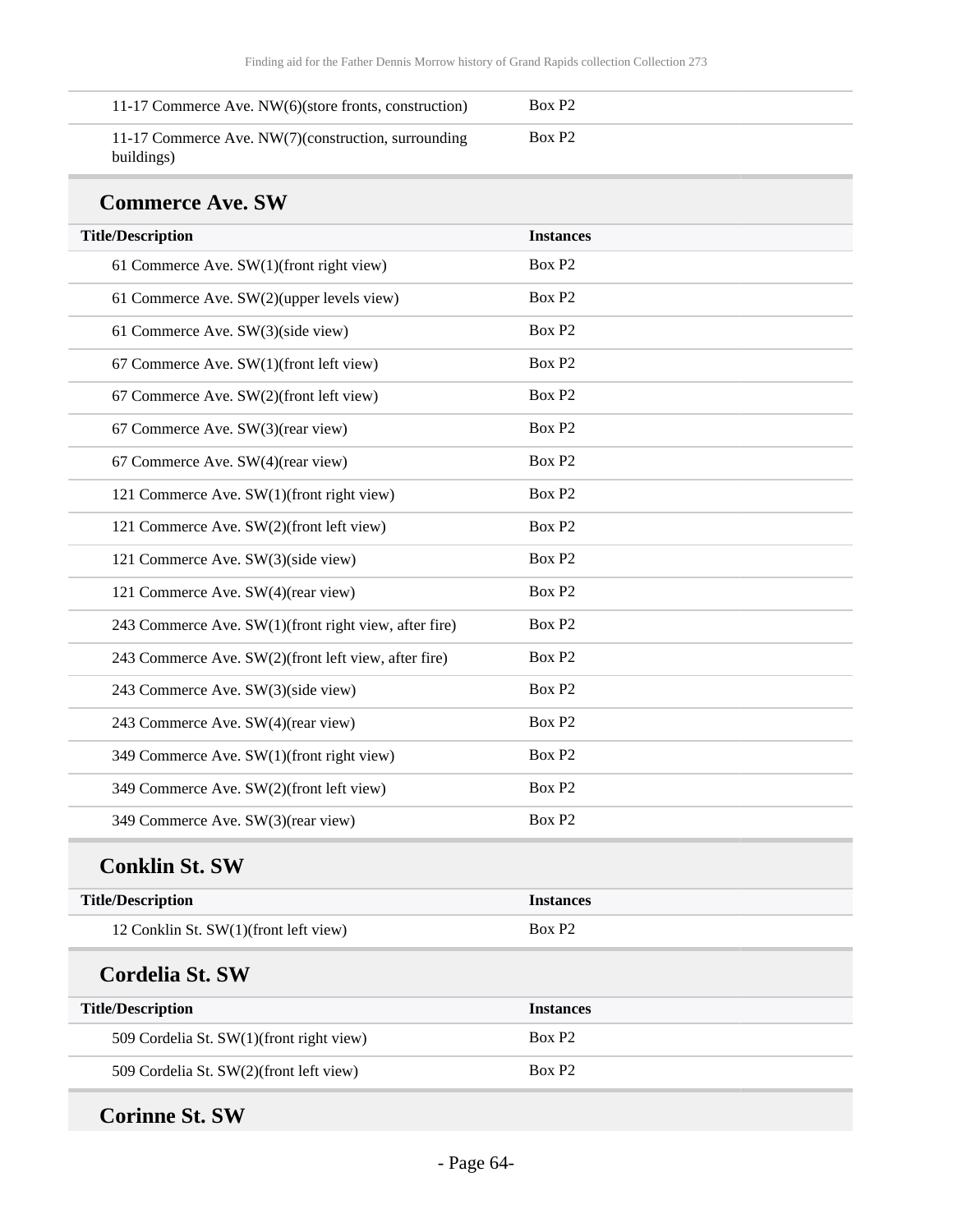| <b>Title/Description</b>                   | <b>Instances</b>   |
|--------------------------------------------|--------------------|
| 63 Corinne St. $SW(1)$ (front right view)  | Box P <sub>2</sub> |
| 63 Corinne St. SW(2)(front left view)      | Box P <sub>2</sub> |
| 215 Corinne St. $SW(1)$ (front right view) | Box P <sub>2</sub> |
| 215 Corinne St. SW(2)(front left view)     | Box P <sub>2</sub> |

### **Cornwall Ave. SE**

| <b>Title/Description</b>                  | <b>Instances</b>   |
|-------------------------------------------|--------------------|
| 608 Cornwall Ave. SE(1)(front left view)  | Box P <sub>2</sub> |
| 608 Cornwall Ave. SE(2)(front right view) | Box P <sub>2</sub> |
| 608 Cornwall Ave. SE(3)(side, rear view)  | Box P <sub>2</sub> |
| 710 Cornwall Ave. SE(1)(front left view)  | Box P <sub>2</sub> |
| 710 Cornwall Ave. SE(2)(front right view) | Box P <sub>2</sub> |
| 710 Cornwall Ave. SE(3) (rear view)       | Box P <sub>2</sub> |
| 736 Cornwall Ave. SE(1)(front left view)  | Box P <sub>2</sub> |
| 736 Cornwall Ave. SE(2)(front left view)  | Box P <sub>2</sub> |
| 736 Cornwall Ave. SE(3)(front right view) | Box P <sub>2</sub> |
| 736 Cornwall Ave. SE(4)(rear view)        | Box P <sub>2</sub> |

# **Cottage Grove SE**

| <b>Title/Description</b>                  | <b>Instances</b>   |
|-------------------------------------------|--------------------|
| 108 Cottage Grove SE(1)(front view)       | Box P <sub>2</sub> |
| 108 Cottage Grove SE(2)(front right view) | Box P <sub>2</sub> |
| 108 Cottage Grove SE(3)(front left view)  | Box P <sub>2</sub> |
| 656 Cottage Grove SE(1)(front right view) | Box P <sub>2</sub> |
| 656 Cottage Grove SE(2)(front left view)  | Box P <sub>2</sub> |
| 656 Cottage Grove SE(3)(rear view)        | Box P <sub>2</sub> |
| 112 Cottage Grove SE(1)(front left view)  | Box P <sub>2</sub> |
| 112 Cottage Grove SE(2)(front right view) | Box P <sub>2</sub> |
| 112 Cottage Grove SE(3)(rear view)        | Box P <sub>2</sub> |
| <b>Crescent St.</b>                       |                    |
| <b>Title/Description</b>                  | <b>Instances</b>   |

110 Crescent St. NE(1)(front right view) Box P3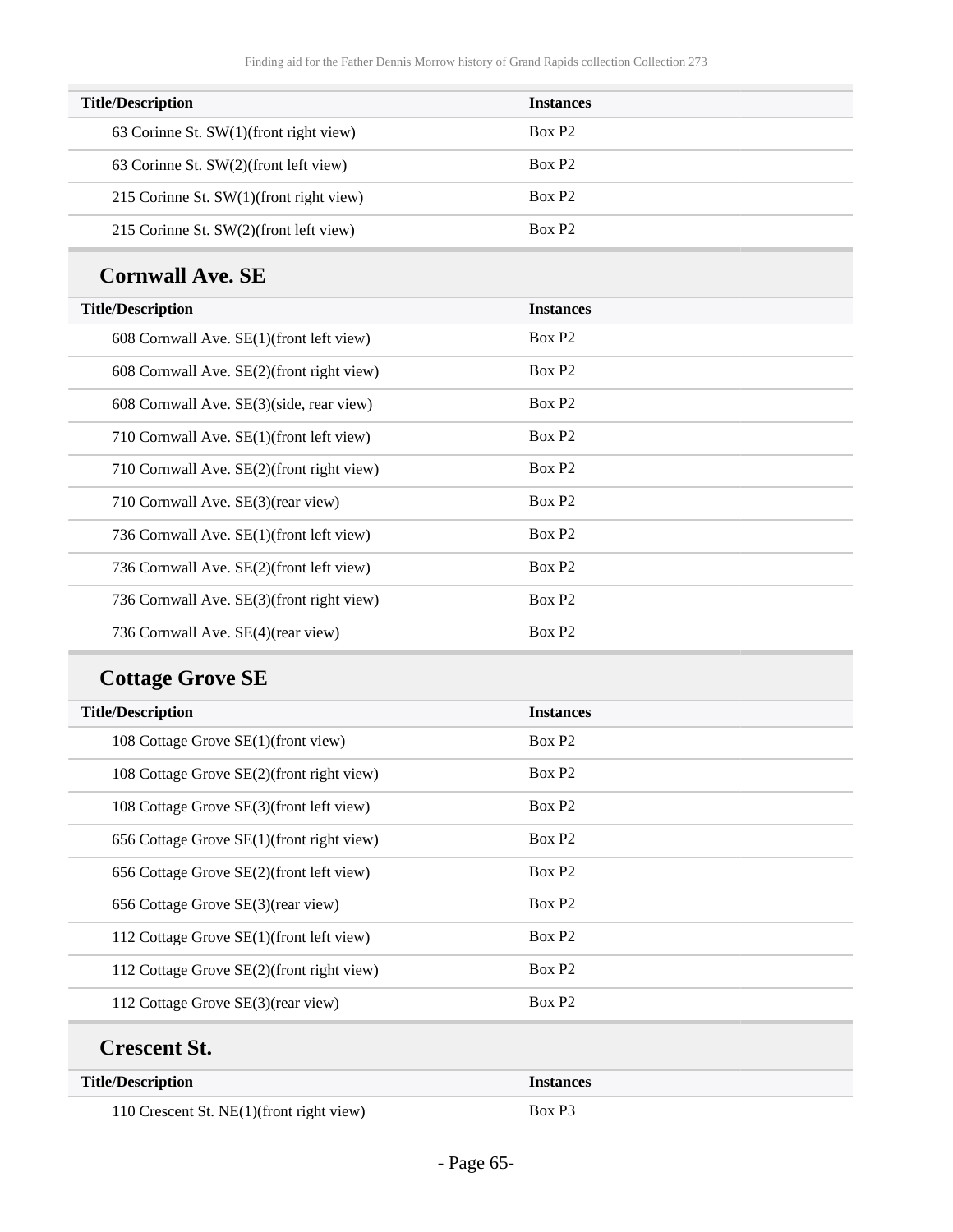| 110 Crescent St. NE(2)(front left view)                                                                | Box P3             |
|--------------------------------------------------------------------------------------------------------|--------------------|
| 110 Crescent St. NE(3)(side view)                                                                      | Box P3             |
| 110 Crescent St. NE(4)(rear view)                                                                      | Box P3             |
| 300 Crescent St. NE(1)(garage)                                                                         | Box P3             |
| 330 Crescent St. NE, Bethlehem Lutheran Church(1)(front<br>right view, front doors face Prospect Ave.) | Box P3             |
| 330 Crescent St. NE, Bethlehem Lutheran Church(2)(front<br>right view)                                 | Box P3             |
| 330 Crescent St. NE, Bethlehem Lutheran Church(3)(front left<br>view)                                  | Box P3             |
| 416 Crescent St. NE(1)(front view)                                                                     | Box P3             |
| 416 Crescent St. NE(2)(front left view)                                                                | Box P3             |
| 416 Crescent St. NE(3)(side view)                                                                      | Box P3             |
| 416 Crescent St. NE(4)(front right view)                                                               | Box P3             |
| 416 Crescent St. NE(5)(left side rear view)                                                            | Box P3             |
| 416 Crescent St. NE(6)(rear view)                                                                      | Box P3             |
| 441 Crescent St. NE(1)(front view)                                                                     | Box P3             |
| 509 Crescent St. NE(1)(front view)                                                                     | Box P3             |
| 509 Crescent St. NE(2)(front right view)                                                               | Box P3             |
| 513 Crescent St. NE(1)(front left view)                                                                | Box P3             |
| 513 Crescent St. NE(2)(front right view)                                                               | Box P3             |
| 513 Crescent St. NE(3)(side view)                                                                      | Box P3             |
| 513 Crescent St. NE(4)(rear view)                                                                      | Box P <sub>3</sub> |
| 513 Crescent St. NE(5)(lower west windows)                                                             | Box P3             |
| 520 Crescent St. NE(1)(front right view)                                                               | Box P3             |
| 520 Crescent St. NE(2)(front left, side view)                                                          | Box P3             |
| 520 Crescent St. NE(3)(rear left, side view)                                                           | Box P3             |
| 520 Crescent St. NE(4)(rear view)                                                                      | Box P3             |
| 520 Crescent St. NE(5)(window detail)                                                                  | Box P3             |
| <b>Crescent St. NW</b>                                                                                 |                    |
| <b>Title/Description</b>                                                                               | <b>Instances</b>   |
| 128 / 130 / 132 Crescent St. NW(1)(street scape)                                                       | Box P3             |

**Crosby St.**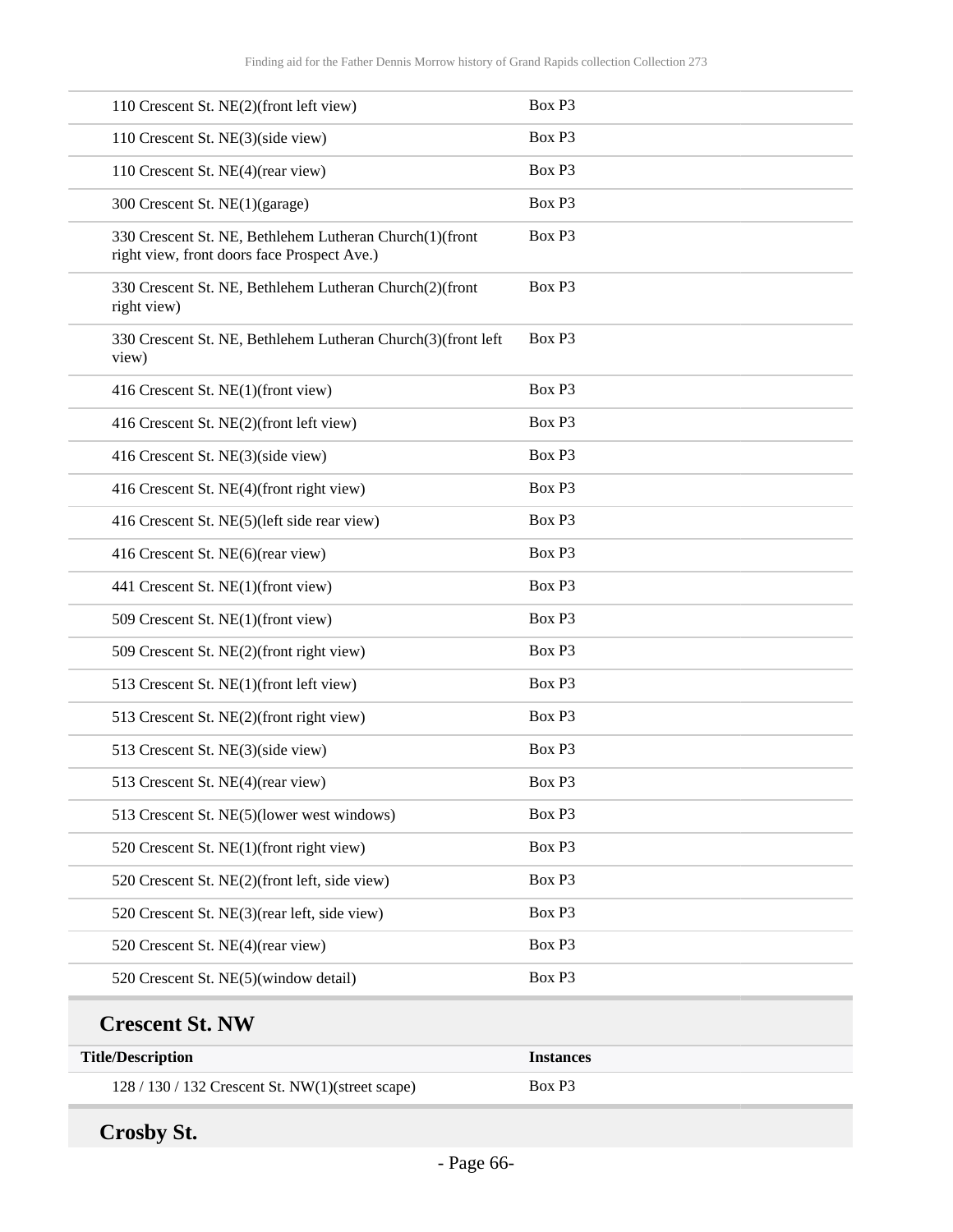| <b>Title/Description</b>                                              | <b>Instances</b>   |
|-----------------------------------------------------------------------|--------------------|
| 311 Crosby St. NW(1)(house in background)                             | Box P3             |
| 341 Crosby St. NW, First Wesleyan Methodist Church(1)<br>(front view) | Box P3             |
| 341 Crosby St. NW, First Wesleyan Methodist Church(2)<br>(front view) | Box P3             |
| 341 Crosby St. NW, First Wesleyan Methodist Church(3)<br>(front view) | Box P <sub>3</sub> |
| <b>Cutler St. SW</b>                                                  |                    |
| <b>Title/Description</b>                                              | <b>Instances</b>   |
| 432 Cutler St. SW(1)(front left view, after fire)                     | Box P <sub>3</sub> |
| 432 Cutler St. SW(2)(front right view, after fire)                    | Box P3             |
| 432 Cutler St. SW(3)(rear view, after fire)                           | Box P3             |
| Dale St. NW                                                           |                    |
| <b>Title/Description</b>                                              | <b>Instances</b>   |
| 6 Dale St. NW(1)(front left view)                                     | Box P3             |
| 6 Dale St. NW(2)(front right view)                                    | Box P3             |
| 14 Dale St. NW(1)(front left view)                                    | Box P3             |
| 14 Dale St. NW(2)(front right view)                                   | Box P3             |
| 22 Dale St. NW(1)(front view)                                         | Box P3             |
| 22 Dale St. NW(2)(front right view)                                   | Box P3             |
| 27 Dale St. NW(1)(front right view)                                   | Box P3             |
| 27 Dale St. NW(2)(side view)                                          | Box P3             |
| 27 Dale St. NW(3)(rear view)                                          | Box P3             |
| <b>Dallas St. SE</b>                                                  |                    |
| <b>Title/Description</b>                                              | <b>Instances</b>   |
| 1140 Dallas St. SE(1)(front left view, after fire)                    | Box P3             |
| 1440 Dallas St. SE(2)(front right view, after fire)                   | Box P3             |
| Darwin St. SW                                                         |                    |
| <b>Title/Description</b>                                              | <b>Instances</b>   |
| 1859 Darwin St. SW(1)(front right view, after fire)                   | Box P3             |
| 1859 Darwin St. SW(2)(front left view, after fire)                    | Box P3             |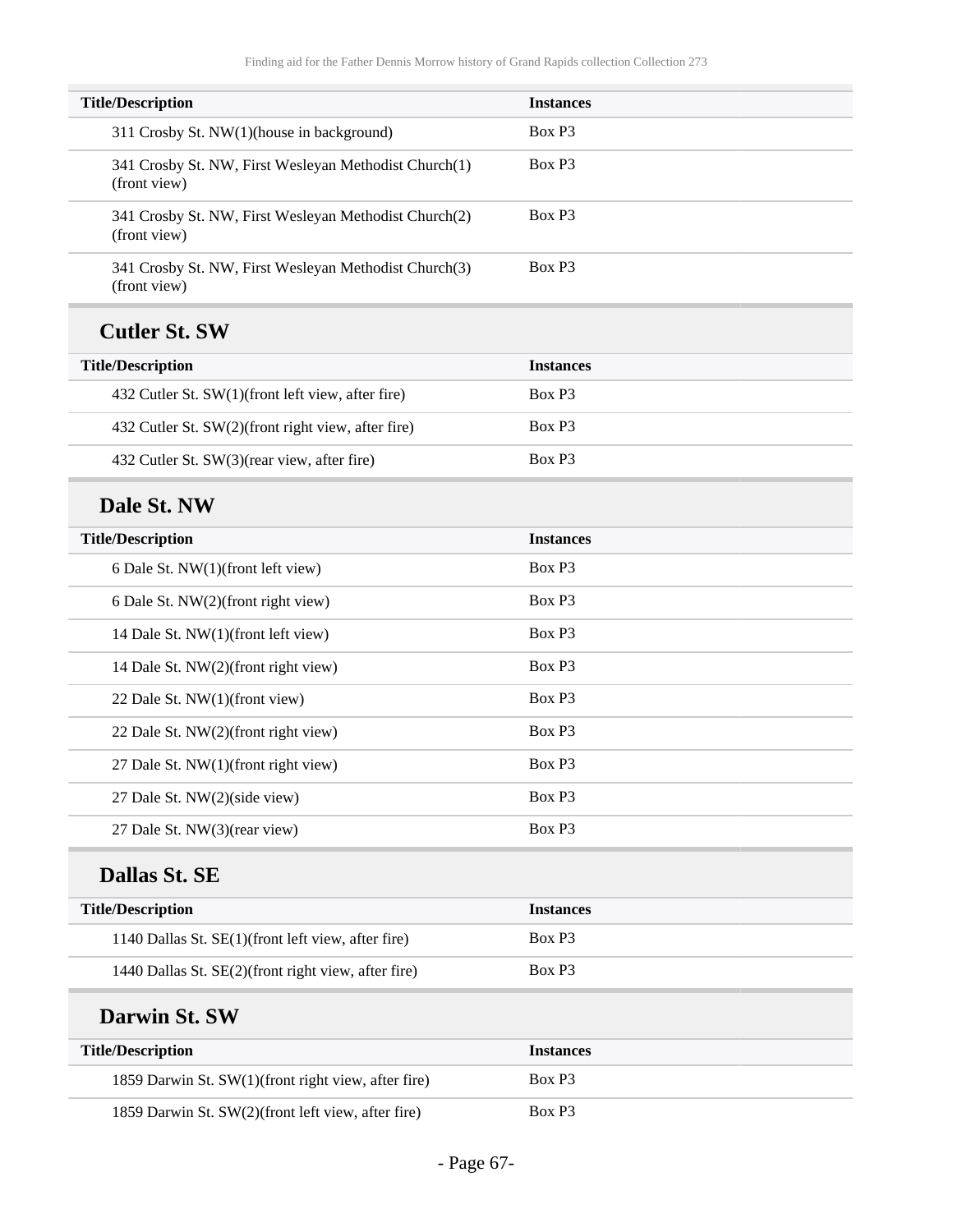| 1859 Darwin St. SW(3)(rear view)                      | Box P3           |
|-------------------------------------------------------|------------------|
| Davis St. NW                                          |                  |
| <b>Title/Description</b>                              | <b>Instances</b> |
| 649 Davis St. NW(1)(front left view)                  | Box P3           |
| 649 Davis St. NW(2)(front right view)                 | Box P3           |
| 659 Davis St. NW(1)(front left view)                  | Box P3           |
| 659 Davis St. NW(2)(front right view)                 | Box P3           |
| 659 Davis St. NW(3)(rear view)                        | Box P3           |
| 823 Davis St. NW(1)(front left view)                  | Box P3           |
| 823 Davis St. NW(2)(front right view)                 | Box P3           |
| 823 Davis St. NW(3)(rear view)                        | Box P3           |
| 832 Davis St. NW(1)(front view)                       | Box P3           |
| 832 Davis St. NW(2)(front right, side view)           | Box P3           |
| 832 Davis St. NW(3)(front left view)                  | Box P3           |
| 832 / 834 / 838 / 842 Davis St. NW(1)(rear view)      | Box P3           |
| 834 Davis St. NW(1)(front right view)                 | Box P3           |
| 834 Davis St. NW(2)(front view)                       | Box P3           |
| 834 Davis St. NW(3)(front left view)                  | Box P3           |
| 838 Davis St. NW(1)(front right view)                 | Box P3           |
| 838 Davis St. NW(2)(front right view, partial siding) | Box P3           |
| 838 Davis St. NW(3)(front left view)                  | Box P3           |
| 842 Davis St. NW(1)(front right view)                 | Box P3           |
| 842 Davis St. NW(2)(front right view)                 | Box P3           |
| 842 Davis St. NW(3)(front left view)                  | Box P3           |
| 842 / 844 / 850 Davis St. NW(1)(rear view)            | Box P3           |
| 844 Davis St. NW(1)(front right view)                 | Box P3           |
| 844 Davis St. NW(2)(front view)                       | Box P3           |
| 844 Davis St. NW(3)(front left view)                  | Box P3           |
| 850 Davis St. NW(1)(front right view)                 | Box P3           |
| 850 Davis St. NW(2)(front right view)                 | Box P3           |
| 850 Davis St. NW(3)(front left view)                  | Box P3           |
| 854 Davis St. NW(1)(front right view)                 | Box P3           |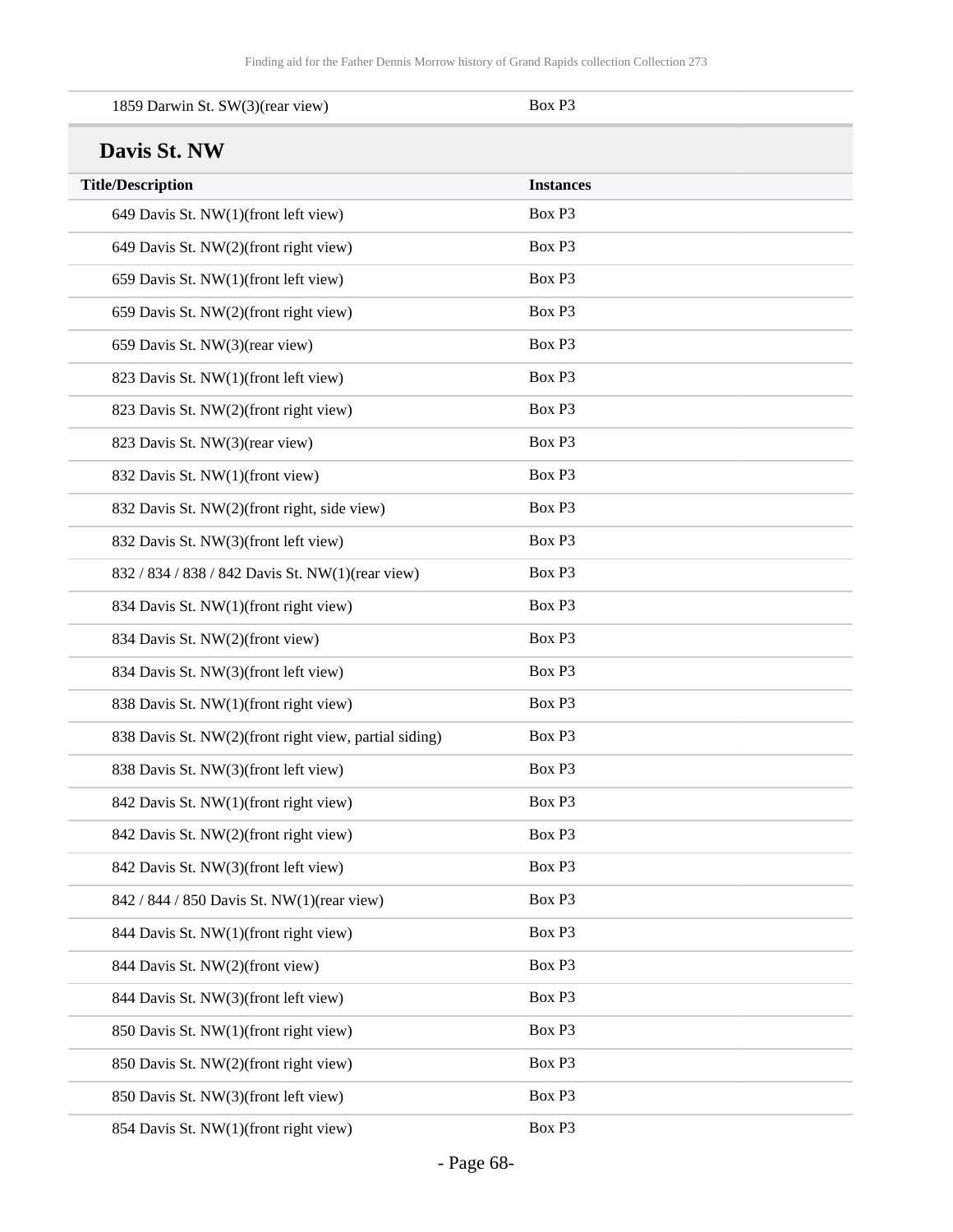| 854 Davis St. NW(2)(front left view)        | Box P3           |
|---------------------------------------------|------------------|
| 854 Davis St. NW(3)(front left view)        | Box P3           |
| 854 Davis St. NW(1)(rear view)              | Box P3           |
| 1212 Davis St. NW(1)(front right view)      | Box P3           |
| 1212 Davis St. NW(2)(front left view)       | Box P3           |
| 1225 Davis St. NW(1)(front left view)       | Box P3           |
| 1225 Davis St. NW(2)(front right view)      | Box P3           |
| 1225 Davis St. NW(3)(rear view)             | Box P3           |
| 1231-1233 Davis St. NW(1)(front left view)  | Box P3           |
| 1231-1233 Davis St. NW(2)(front right view) | Box P3           |
| 1231-1233 Davis St. NW(3)(rear view)        | Box P3           |
| 1235 Davis St. NW(1)(front right view)      | Box P3           |
| 1235 Davis St. NW(2)(front left view)       | Box P3           |
| 1235 Davis St. NW(3)(rear view)             | Box P3           |
| 1239 Davis St. NW(1)(front view)            | Box P3           |
| 1239 Davis St. NW(2)(side view)             | Box P3           |
| 1239 Davis St. NW(3)(rear view)             | Box P3           |
| 1241 Davis St. NW(1)(front left view)       | Box P3           |
| 1241 Davis St. NW(2)(front right view)      | Box P3           |
| 1241 Davis St. NW(3)(rear view)             | Box P3           |
| 1245 Davis St. NW(1)(front left view)       | Box P3           |
| 1245 Davis St. NW(2)(front right view)      | Box P3           |
| 1245 Davis St. NW(3)(rear view)             | Box P3           |
| <b>Dean Lake NE</b>                         |                  |
| <b>Title/Description</b>                    | <b>Instances</b> |
| 2331 Dean Lake NE(1)(front left view)       | Box P3           |
| 2331 Dean Lake NE(2)(front right view)      | Box P3           |
| 2331 Dean Lake NE(3)(rear view)             | Box P3           |
| 2331 Dean Lake NE(4)(barn)                  | Box P3           |
| <b>Delaware St. SE</b>                      |                  |
| <b>Title/Description</b>                    | <b>Instances</b> |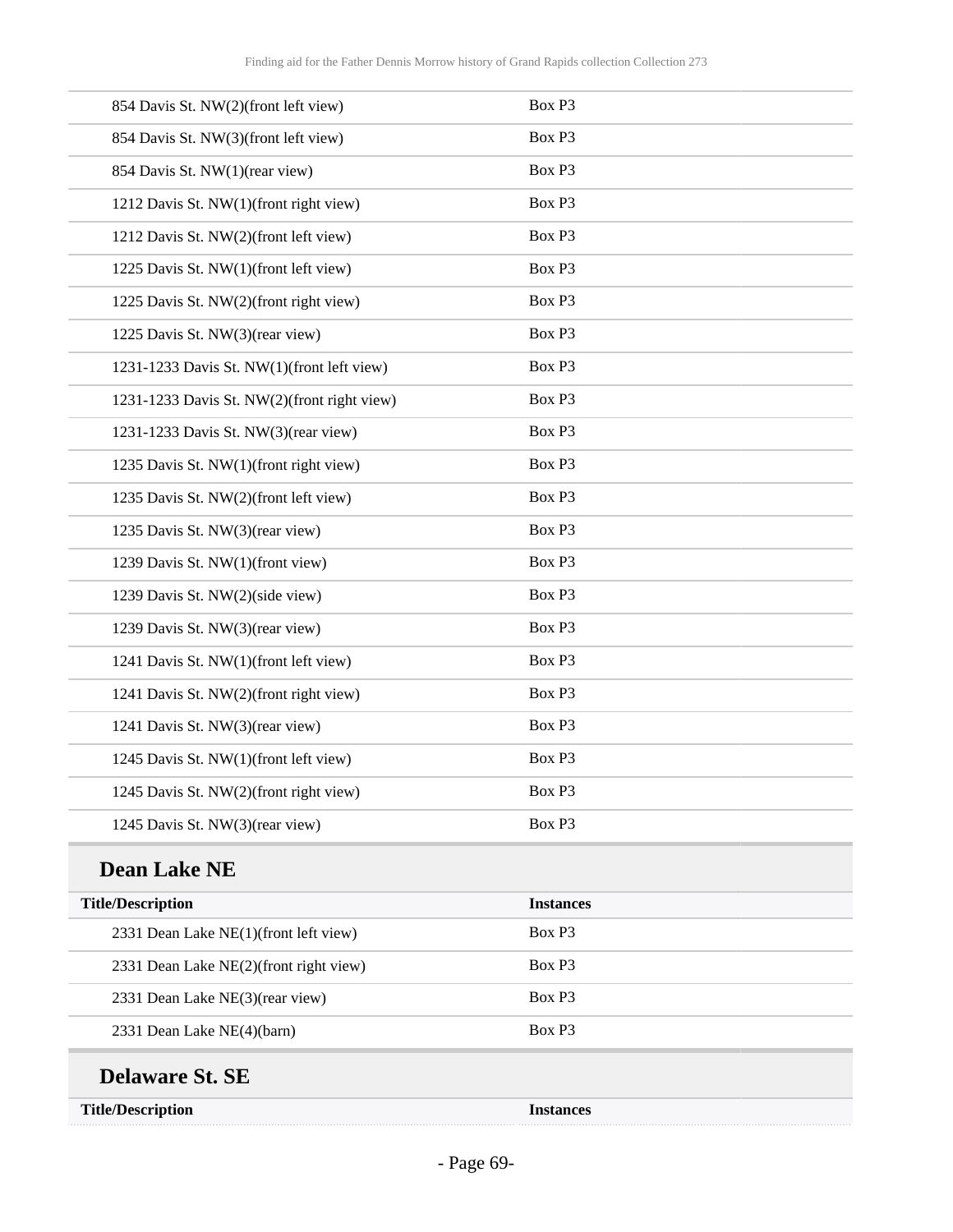| 23 Delaware St. SE(1)(front left view)                                               | Box P3           |
|--------------------------------------------------------------------------------------|------------------|
| 23 Delaware St. SE(2)(front right view)                                              | Box P3           |
| 23 Delaware St. SE(3)(rear view)                                                     | Box P3           |
| 25 Delaware St. SE(1)(front left view)                                               | Box P3           |
| 25 Delaware St. SE(2)(front right view)                                              | Box P3           |
| 25 Delaware St. SE(3)(rear view)                                                     | Box P3           |
| 33 Delaware St. SE(1)(front right view, see 939 Sheldon SE)                          | Box P3           |
| 220 Delaware St. SE(1)(front right view, after fire)                                 | Box P3           |
| 220 Delaware St. SE(2)(front left view, after fire)                                  | Box P3           |
| 220 Delaware St. SE(3)(rear view, after fire)                                        | Box P3           |
| <b>Deloney St. SW</b>                                                                |                  |
| <b>Title/Description</b>                                                             | <b>Instances</b> |
| 11 Deloney St. SW(1)(front right view)                                               | Box P3           |
| 11 Deloney St. SW(2)(front left view)                                                | Box P3           |
| <b>Dennis St. SE</b>                                                                 |                  |
| <b>Title/Description</b>                                                             | <b>Instances</b> |
| 11 Dennis St. SE(1)(front right view)                                                | Box P3           |
| 11 Dennis St. SE(2)(front left view)                                                 | Box P3           |
| 11 Dennis St. SE(3)(rear view)                                                       | Box P3           |
| <b>Dewey St. NW</b>                                                                  |                  |
| <b>Title/Description</b>                                                             | <b>Instances</b> |
| $622 / 620 / 618$ Dewey St. NW(1)(front right view)                                  | Box P3           |
| <b>Diamond St. NE</b>                                                                |                  |
| <b>Title/Description</b>                                                             | <b>Instances</b> |
| 107 / 157 / 205 / 211 / 215 / 219 Diamond St. NE(1)(Diamond<br>School, street scape) | Box P3           |
| 219 Diamond St. NE(1)(front view)                                                    | Box P3           |
| 602 Diamond St. NE, St. Isidore's Rectory(1)(front view)                             | Box P3           |
| 1065 Diamond St. NE(1)(front left view, after fire)                                  | Box P3           |
| 1065 Diamond St. NE(2)(front right view, after fire)                                 | Box P3           |
| 1542 Diamond St. NE(1)(front right view, after fire)                                 | Box P3           |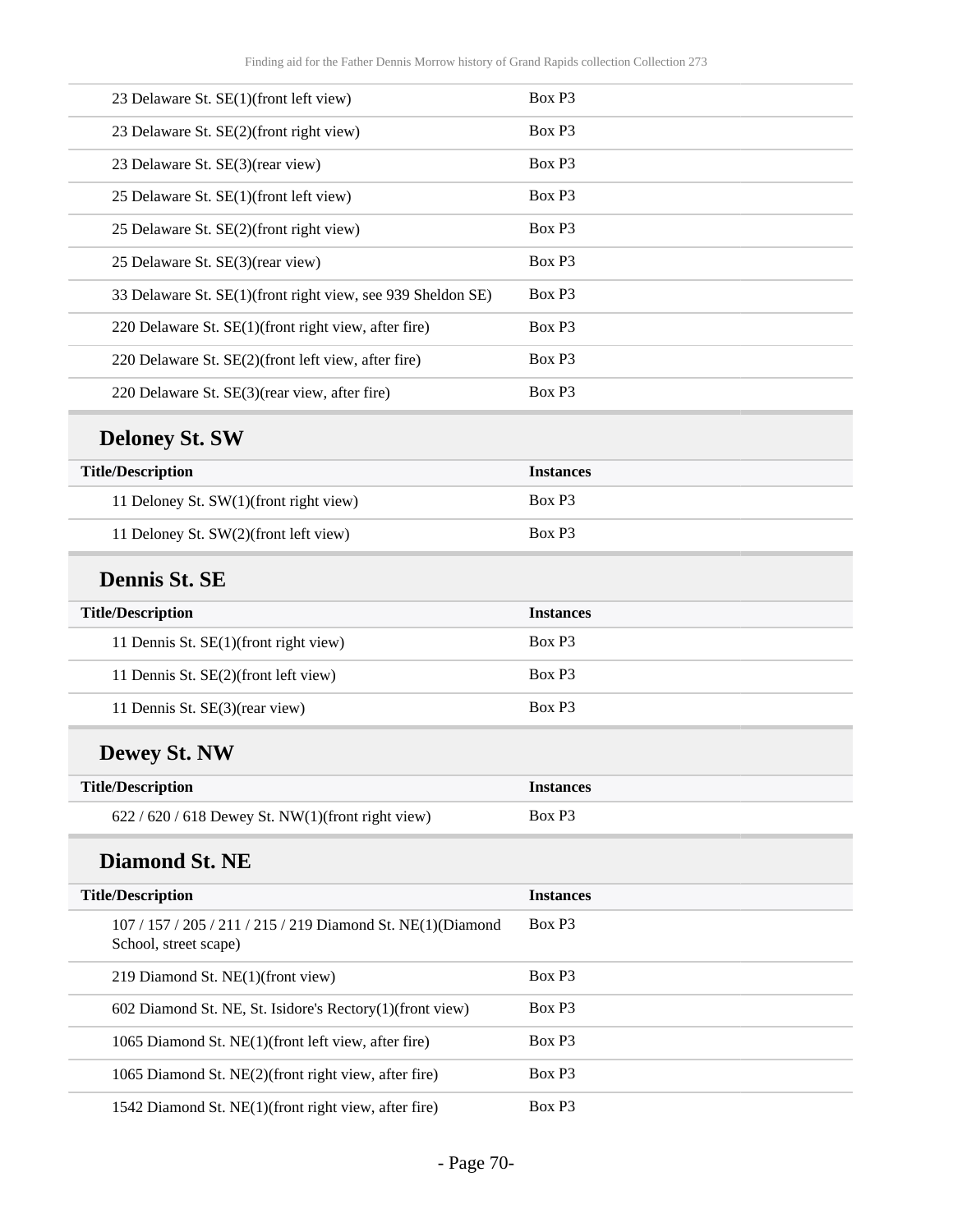| 1542 Diamond St. NE(2)(front left view, after fire)  | Box P <sub>3</sub> |
|------------------------------------------------------|--------------------|
| 1542 Diamond St. NE(3) (rear, side view, after fire) | Box P <sub>3</sub> |
| 1542 Diamond St. NE(4) (rear view, after fire)       | Box P <sub>3</sub> |

### **Diamond St. SE**

| <b>Title/Description</b>                | <b>Instances</b>   |
|-----------------------------------------|--------------------|
| 14 Diamond St. SE(1)(front view)        | Box P <sub>3</sub> |
| 20 Diamond St. SE(1)(front view)        | Box P <sub>3</sub> |
| 26 Diamond St. SE(1)(front left view)   | Box P <sub>3</sub> |
| 26 Diamond St. SE(2)(front right view)  | Box P3             |
| 354 Diamond St. SE(1)(front left view)  | Box P <sub>3</sub> |
| 354 Diamond St. SE(2)(front right view) | Box P3             |
| 452 Diamond St. SE(1)(front left view)  | Box P <sub>3</sub> |
| 452 Diamond St. SE(2)(front right view) | Box P <sub>3</sub> |
| 452 Diamond St. SE(3)(rear view)        | Box P <sub>3</sub> |

### **Dickinson St. SE**

| <b>Title/Description</b>                               | <b>Instances</b>   |
|--------------------------------------------------------|--------------------|
| 145 Dickinson St. SE(1)(front left view, after fire)   | Box P <sub>3</sub> |
| 145 Dickinson St. SE(2)(front right view, after fire)  | Box P3             |
| 145 Dickinson St. SE(3) (rear view, after fire)        | Box P3             |
| 410 Dickinson St. SE(1)(front right view, after fire)  | Box P3             |
| 410 Dickinson St. SE(2)(front left view, after fire)   | Box P <sub>3</sub> |
| 410 Dickinson St. SE(3)(front left view, after fire)   | Box P3             |
| 1003 Dickinson St. SE(1)(front left view, after fire)  | Box P3             |
| 1003 Dickinson St. SE(2)(front right view, after fire) | Box P3             |
| 1003 Dickinson St. SE(3)(rear, side view, after fire)  | Box P3             |

## **Dickinson St. SW**

| <b>Title/Description</b>                  | <b>Instances</b> |
|-------------------------------------------|------------------|
| 50 Dickinson St. SW(1)(front left view)   | Box P3           |
| 50 Dickinson St. SW(2)(front right view)  | Box P3           |
| 144 Dickinson St. SW(1)(front left view)  | Box P3           |
| 144 Dickinson St. SW(2)(front right view) | Box P3           |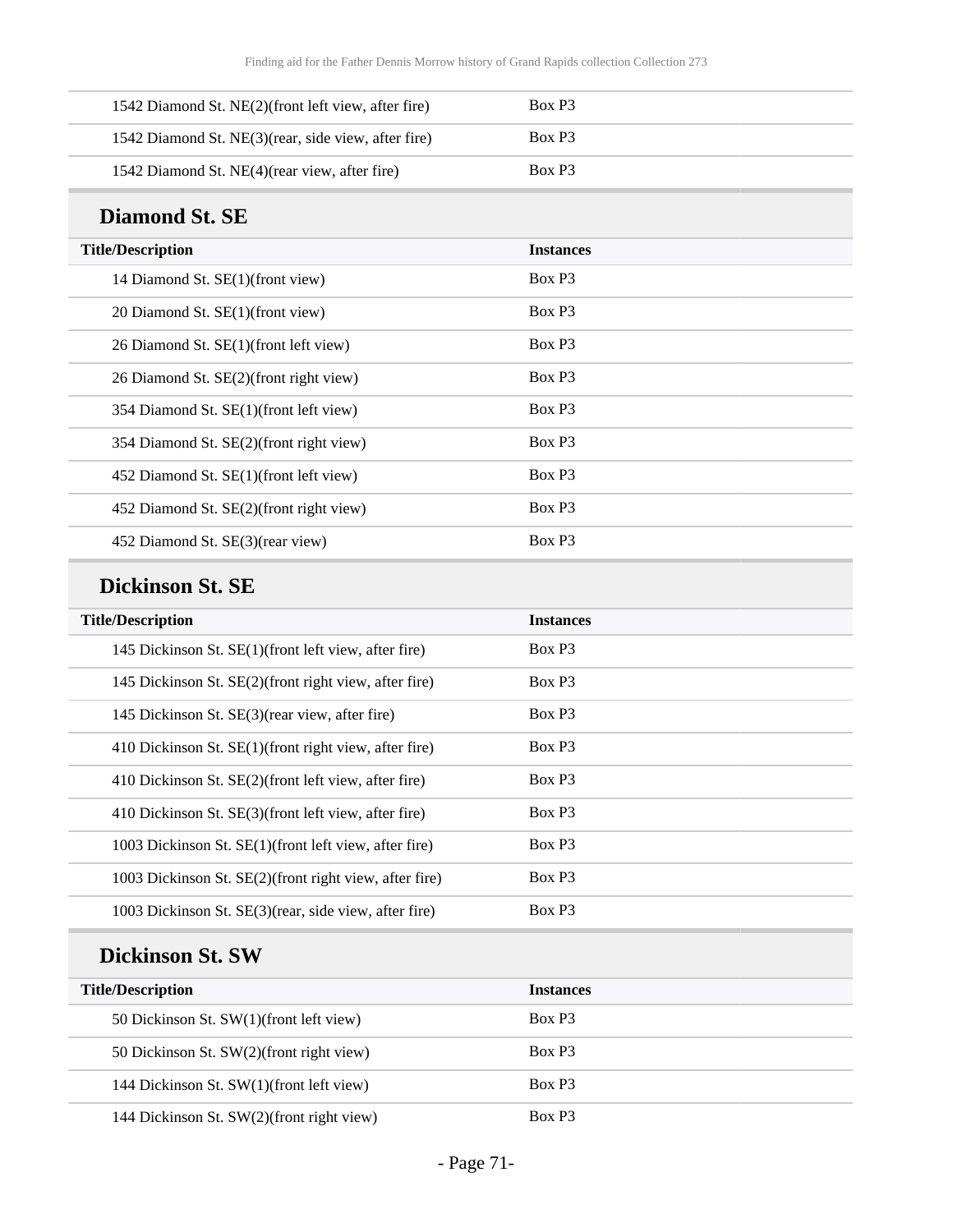| 144 Dickinson St. SW(3)(rear view)                                                                                        | Box P3           |
|---------------------------------------------------------------------------------------------------------------------------|------------------|
| <b>Division Ave. N</b>                                                                                                    |                  |
| <b>Title/Description</b>                                                                                                  | <b>Instances</b> |
| Division Ave. N(1)(street scape, looking south at Library St,<br>Majestic Theater at left)                                | Box P3           |
| 34 Division Ave. N, Majestic Theater(1)(front view)                                                                       | Box P3           |
| 43-47 Division Ave. N(1)(front left view)                                                                                 | Box P3           |
| 47 Division Ave. N(1)(front left view)                                                                                    | Box P3           |
| 50 Division Ave. N(1)(front view)                                                                                         | Box P3           |
| 51-53 Division Ave. N(1)(front view)                                                                                      | Box P3           |
| 56 Division Ave. N(1)(front right view)                                                                                   | Box P3           |
| 56 Division Ave. N(2)(Division Ave. entrance)                                                                             | Box P3           |
| 56 Division Ave. N(3)(front left view)                                                                                    | Box P3           |
| 56 Division Ave. N(4)(south and east view)                                                                                | Box P3           |
| 56 Division Ave. N(5)(Fountain St. entrance)                                                                              | Box P3           |
| 56 Division Ave. N(6)(alley to east of building)                                                                          | Box P3           |
| 100 Division Ave. N(1)(front view)                                                                                        | Box P3           |
| 123-125 Division Ave. N(1)(building in background)                                                                        | Box P3           |
| 136-144 Division Ave. N(1)(front right view, lamp post in<br>foreground)                                                  | Box P3           |
| 136-144 Division Ave. N(2)(front right view)                                                                              | Box P3           |
| 136-144 Division Ave. N(3)(Division Ave. entrance)                                                                        | Box P3           |
| 156-158 Division Ave. N(1)(front left view, side entrance is 6<br>Lyon NE, also shows 8 / 10 / 12 Lyon NE and 16 Lyon NE) | Box P3           |
| 200 Division Ave. N(1)(front right corner, building collapse)                                                             | Box P3           |
| 216 Division Ave. N(1)(front right view)                                                                                  | Box P3           |
| 216 Division Ave. N(2)(front left view)                                                                                   | Box P3           |
| 216 Division Ave. N(3)(side, rear view)                                                                                   | Box P3           |
| 216 Division Ave. N(4)(rear view)                                                                                         | Box P3           |
| 234 Division Ave. N(1)(front right view)                                                                                  | Box P3           |
| 234 Division Ave. N(2)(side view)                                                                                         | Box P3           |
| 234 Division Ave. N(3)(front left view)                                                                                   | Box P3           |
| 234 Division Ave. N(4)(side, rear view)                                                                                   | Box P3           |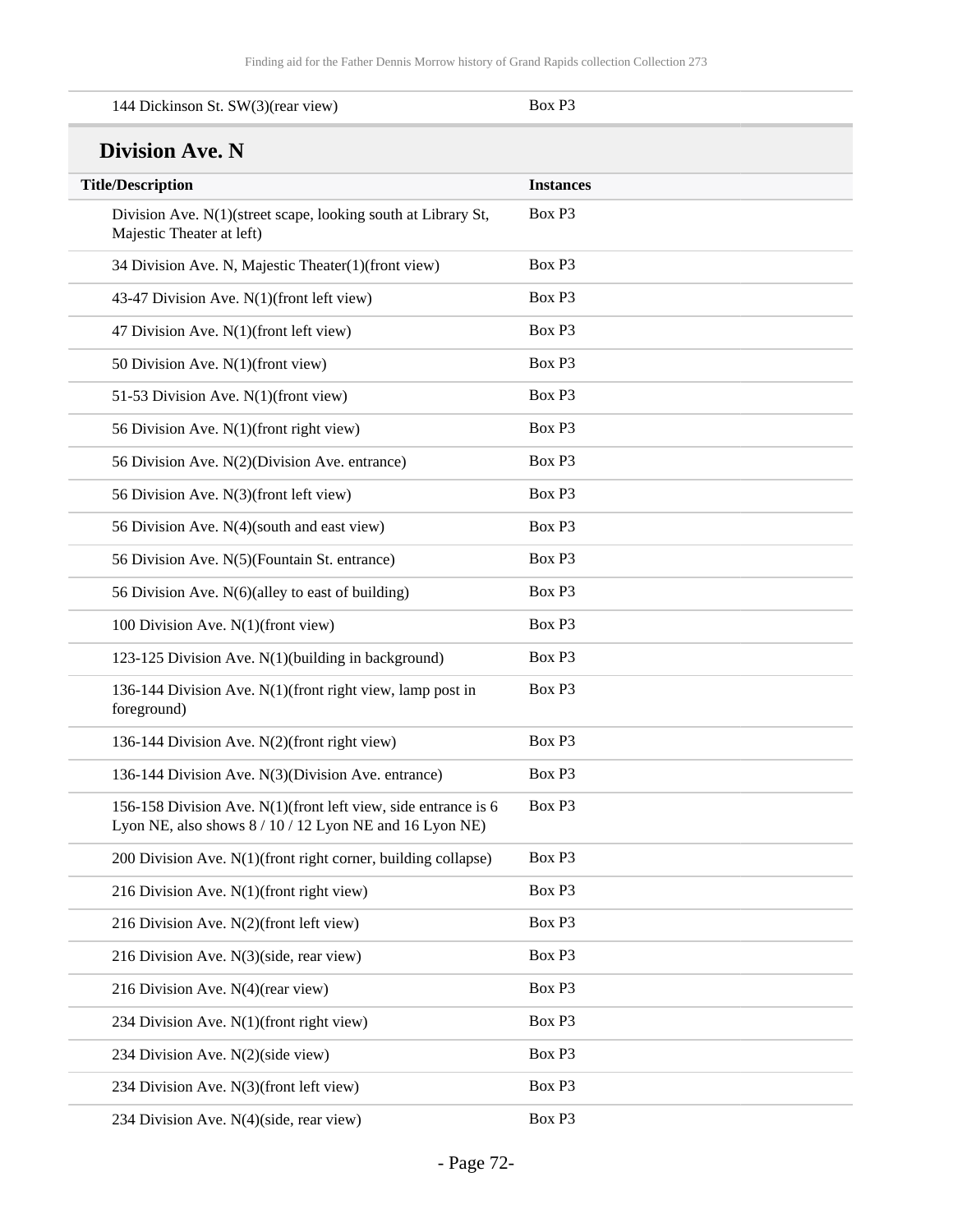| 234 Division Ave. N(5)(rear view)                      | Box P3             |
|--------------------------------------------------------|--------------------|
| 245 Division Ave. $N(1)$ (front right view)            | Box P3             |
| 245 Division Ave. $N(2)$ (front right view)            | Box P3             |
| 246 Division Ave. $N(1)$ (front view)                  | Box P3             |
| 246 Division Ave. $N(2)$ (side view)                   | Box P <sub>3</sub> |
| 246 Division Ave. $N(3)$ (rear building, street scape) | Box P <sub>3</sub> |
| 331 Division Ave. $N(1)$ (front right view)            | Box P3             |
| 331 Division Ave. N(2)(entrance, horse heads)          | Box P <sub>3</sub> |
|                                                        |                    |

# **Division Ave. S**

| <b>Title/Description</b>                                                            | <b>Instances</b> |
|-------------------------------------------------------------------------------------|------------------|
| Division Ave. S(1)(looking south from just north of Hall St.,<br>street scape)      | Box P3           |
| Division Ave. S(2)(looking north from just south of Hall St.,<br>street scape)      | Box P3           |
| Division Ave. S(1)(at Fair St. south east)                                          | Box P3           |
| 1 Division Ave. S(1)(front right view, street scape, negative<br>#060804-23)        | Box P3           |
| 9 Division Ave. S(1)(front right view)                                              | Box P3           |
| 9 Division Ave. S(2)(front right view)                                              | Box P3           |
| 9 Division Ave. S(3)(front left view)                                               | Box P3           |
| 9 Division Ave. S(4)(side view, from Weston St.)                                    | Box P3           |
| 9 Division Ave. S(5)(west and south elevations)                                     | Box P3           |
| 9 Division Ave. S(6)(north and west elevations)                                     | Box P3           |
| 15 Division Ave. S(1)(rear view)                                                    | Box P3           |
| 17 Division Ave. S(1)(rear view)                                                    | Box P3           |
| 21 Division Ave. S, Club 21(1)(front view)                                          | Box P3           |
| 25 Division Ave. S(1)(rear view)                                                    | Box P3           |
| $107 / 115$ Division Ave. S(1)(front view)                                          | Box P3           |
| 115 / 117 Division Ave. S(1)(right side Elite Cafe, left side<br>117 Division Ave.) | Box P3           |
| 115 / 117 / 121 / 123 Division Ave S(2)(front left view)                            | Box P3           |
| 127 Division Ave S(1)(former Page's Hardware, front view)                           | Box P3           |
| 131 / 133 / 135 Division Ave. S(1)(Big D's, front right view)                       | Box P3           |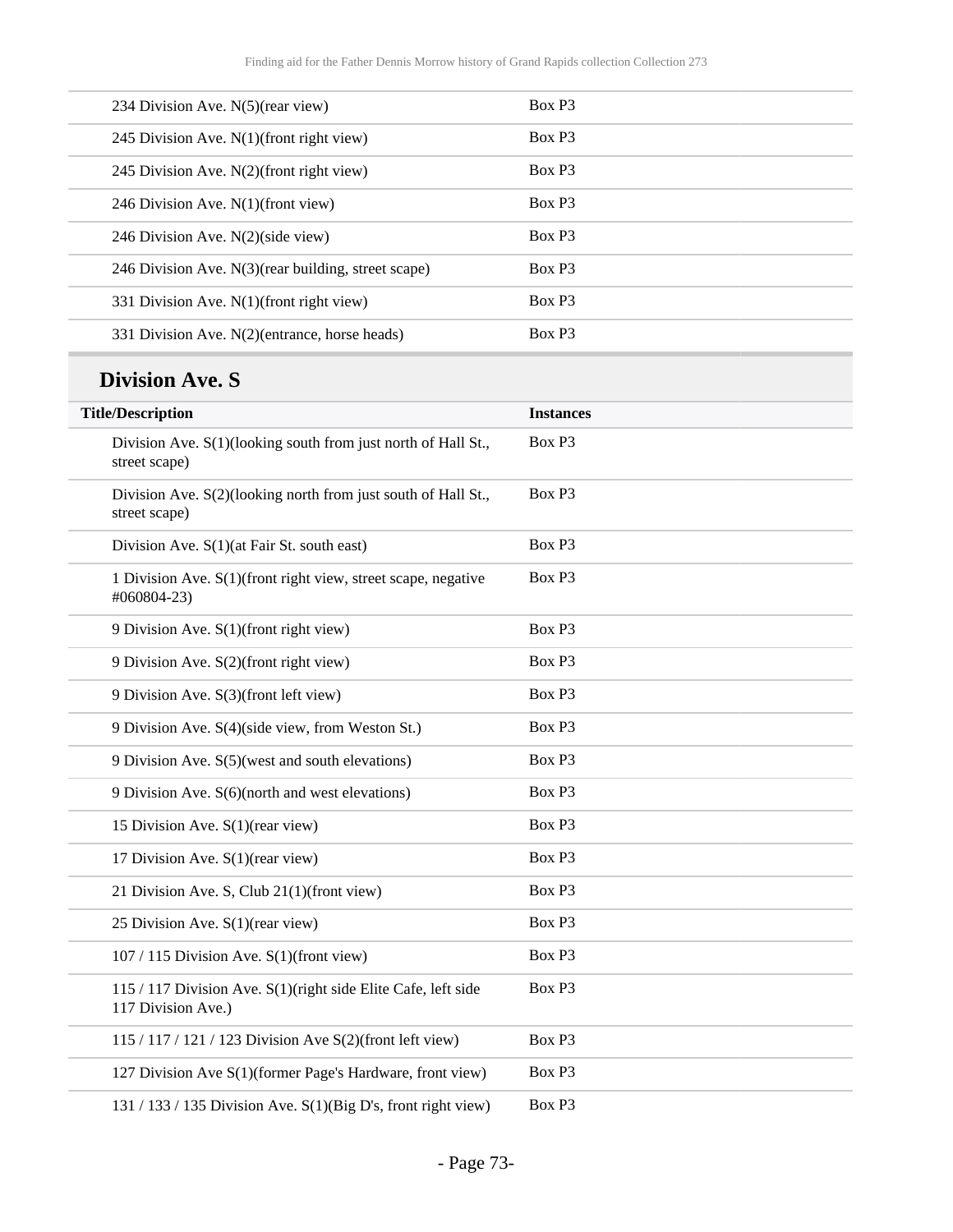| 201-205 Division Ave. S(1)(front right view, during fire)      | Box P3 |
|----------------------------------------------------------------|--------|
| 201-205 Division Ave. S(2)(front view, during fire)            | Box P3 |
| 201-205 Division Ave. S(3)(front left view, during fire)       | Box P3 |
| 201-205 Division Ave. S(4)(side, rear view, during fire)       | Box P3 |
| 201-205 Division Ave. S(5)(rear, side view, during fire)       | Box P3 |
| 201-205 Division Ave. S(6)(rear view, during fire)             | Box P3 |
| 205 Division Ave. $S(1)$ (front right view)                    | Box P3 |
| 205 Division Ave. S(2)(east elevation)                         | Box P3 |
| 205 Division Ave. S(3)(north and west elevation)               | Box P3 |
| 205 Division Ave. $S(4)$ (west and portion of south elevation) | Box P3 |
| 205 Division Ave. S(5)(west elevation)                         | Box P3 |
| 205 Division Ave. S(6)(south elevation)                        | Box P3 |
| 217 Division Ave. $S(1)$ (east elevation)                      | Box P3 |
| 217 Division Ave. S(2)(west elevation)                         | Box P3 |

# **Jenks Building, 323 Division Ave.**

| <b>Title/Description</b>                                                                                      | <b>Instances</b>   |
|---------------------------------------------------------------------------------------------------------------|--------------------|
| 1. Jenks Building, 323 Division Ave. (front right view).,<br>1993                                             | Box P3             |
| Date: 1993                                                                                                    |                    |
| 2. Jenks Building, 323 Division Ave. (north and portion of<br>east elevation)., 1993                          | Box P3             |
| Date: 1993                                                                                                    |                    |
| 3. Jenks Building, 323 Division Ave. (north elevation).,<br>1993                                              | Box P3             |
| Date: 1993                                                                                                    |                    |
| 4. Jenks Building, 323 Division Ave. (portion of north<br>elevation)., 1993                                   | Box P <sub>3</sub> |
| Date: 1993                                                                                                    |                    |
| 5. Jenks Building, 323 Division Ave. (portion of north<br>elevation, at north east corner of building)., 1993 | Box P3             |
| Date: 1993                                                                                                    |                    |
| 6. Jenks Building, 323 Division Ave. (portion of north<br>elevation)., 1993                                   | Box P3             |
| Date: 1993                                                                                                    |                    |
| 7. Jenks Building, 323 Division Ave. (south west<br>elevation)., 1993                                         | Box P3             |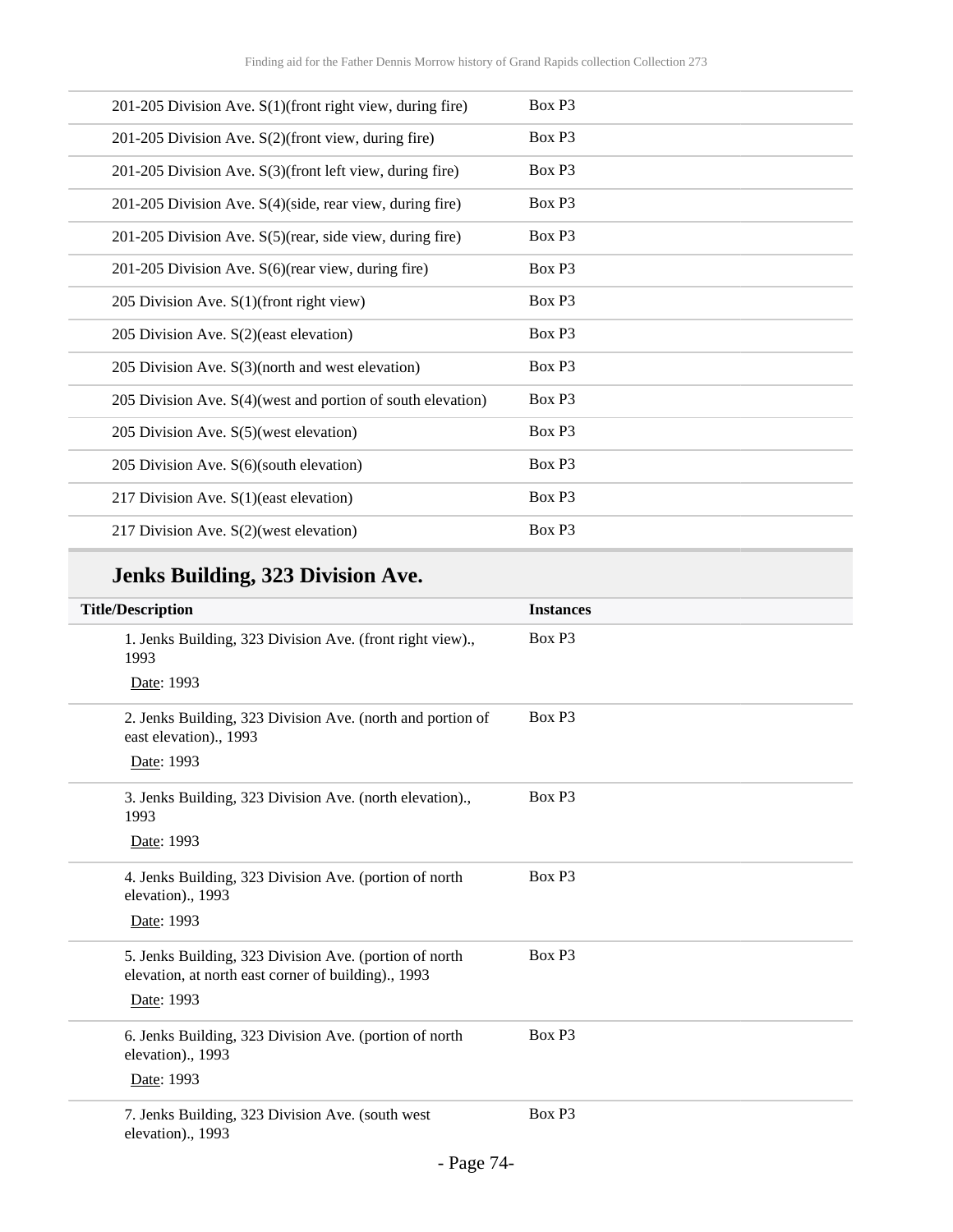| Date: 1993                                                                                      |        |
|-------------------------------------------------------------------------------------------------|--------|
| 8. Jenks Building, 323 Division Ave. (south elevation).,<br>1993                                | Box P3 |
| Date: 1993                                                                                      |        |
| 9. Jenks Building, 323 Division Ave. (entrance on south<br>side, west of court entrance)., 1993 | Box P3 |
| Date: 1993                                                                                      |        |
| 10. Jenks Building, 323 Division Ave. (entrance to<br>courtyard)., 1993                         | Box P3 |
| Date: 1993                                                                                      |        |
| 11. Jenks Building, 323 Division Ave. (south fire escape).,<br>1993                             | Box P3 |
| Date: 1993                                                                                      |        |
| 12. Jenks Building, 323 Division Ave. (interior courtyard,<br>second and third levels)., 1993   | Box P3 |
| Date: 1993                                                                                      |        |
| 13. Jenks Building, 323 Division Ave. (interior courtyard).,<br>1993                            | Box P3 |
| Date: 1993                                                                                      |        |
| 14. Jenks Building, 323 Division Ave. (interior courtyard).,<br>1993                            | Box P3 |
| Date: 1993                                                                                      |        |
| 15. Jenks Building, 323 Division Ave. (fire escape, interior<br>courtyard)., 1993               | Box P3 |
| Date: 1993                                                                                      |        |
| 16. Jenks Building, 323 Division Ave. (west and north<br>elevation)., 1993                      | Box P3 |
| Date: 1993                                                                                      |        |
| 17. Jenks Building, 323 Division Ave. (portion of west<br>elevation)., 1993                     | Box P3 |
| Date: 1993                                                                                      |        |
| 18. Jenks Building, 323 Division Ave. (west fire escape).,<br>1993                              | Box P3 |
| Date: 1993                                                                                      |        |
| 19. Jenks Building, 323 Division Ave. (portion of west fire<br>escape)., 1993                   | Box P3 |
| Date: 1993                                                                                      |        |
| 333 Division Ave. S(1)(front right view)                                                        | Box P3 |
| 333 Division Ave. S(2)(front view)                                                              | Box P3 |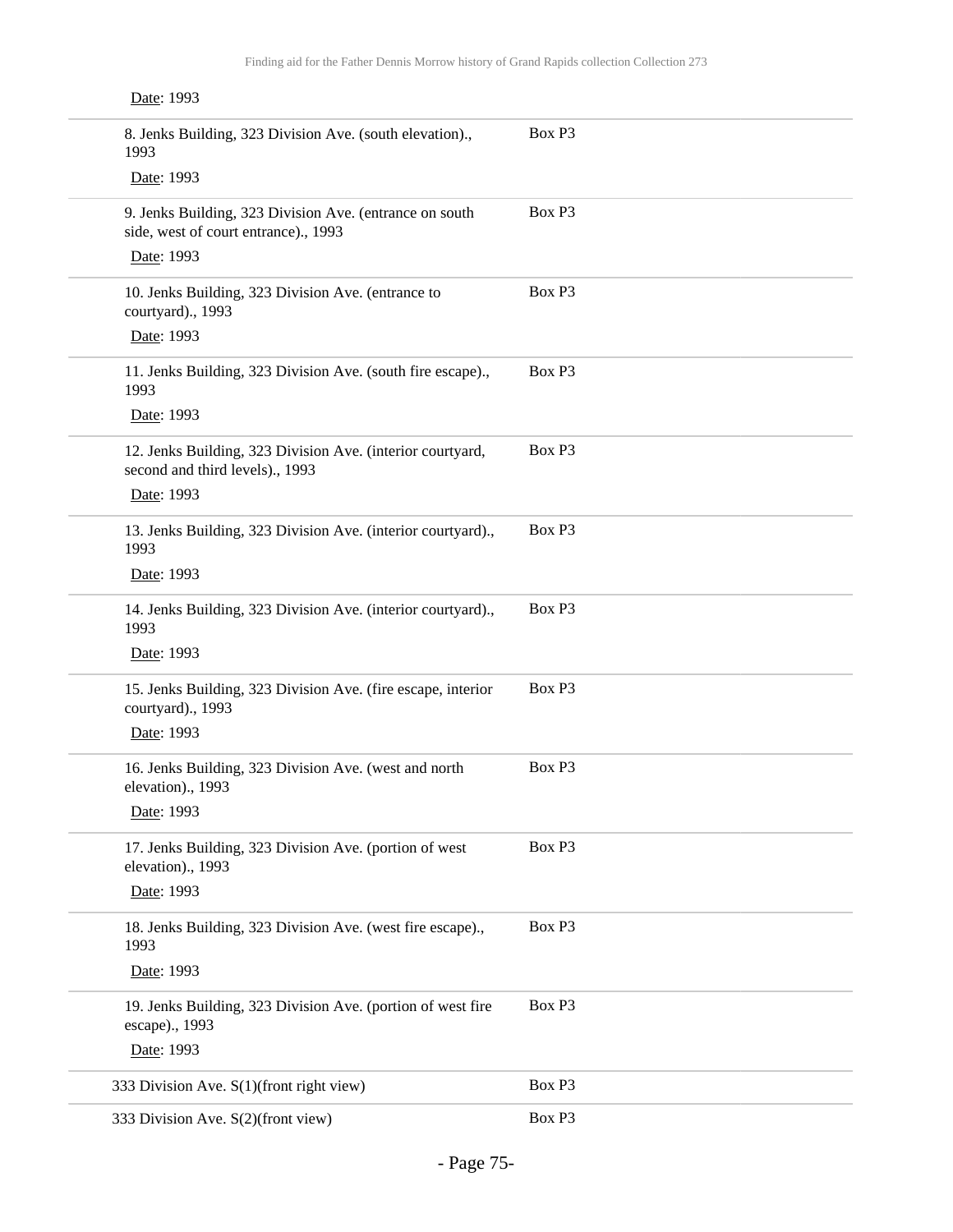| 333 Division Ave. S(3)(front view)                            | Box P3 |
|---------------------------------------------------------------|--------|
| 333 Division Ave. S(4)(rear view)                             | Box P3 |
| 339 Division Ave. S(1)(front view)                            | Box P3 |
| 339 Division Ave. S(2)(rear view)                             | Box P3 |
| 339 Division Ave. S(3)(rear view)                             | Box P3 |
| 339 Division Ave. S(4)(rear view, during construction)        | Box P3 |
| 339 Division Ave. S(5)(interior view, taken from third level) | Box P3 |
| 339 Division Ave. S(6)(interior view, stairway railing)       | Box P3 |
| 339 Division Ave. S(7)(stairway from second to third floor)   | Box P3 |
| 343 Division Ave. S(1)(front view)                            | Box P3 |
| 343 Division Ave. S(2)(front view)                            | Box P3 |
| 401-411 Division Ave. S, Barth Rexall Drugs(1)(front view)    | Box P3 |
| 401-411 Division Ave. S, Barth Rexall Drugs(2)(front view)    | Box P3 |
| 401-411 Division Ave. S, Barth Rexall Drugs(3)(front view)    | Box P3 |
| 433 Division Ave. S(1)(front right view)                      | Box P3 |
| 433 Division Ave. S(2)(front left view)                       | Box P3 |
| 433 Division Ave. S(3)(rear view)                             | Box P3 |
| 517 Division Ave. S(1)(front view, empty lot, construction)   | Box P3 |
| 517 Division Ave. S(2)(construction)                          | Box P3 |
| 538 / 540 / 548 Division Ave. $S(1)$ (front left view)        | Box P3 |
| 538 / 540 Division Ave. S(1)(front left view)                 | Box P3 |
| 538 / 540 Division Ave. S(2)(front right view)                | Box P3 |
| 538 Division Ave. S(1)(side, rear view)                       | Box P3 |
| 538 / 542 Division Ave. S(1)(rear, side view)                 | Box P3 |
| 548 Division Ave. S(1)(front left view, during fire)          | Box P3 |
| 548 Division Ave. S(2)(front view, during fire)               | Box P3 |
| 548 Division Ave. S(3)(front right view, during fire)         | Box P3 |
| 548 Division Ave. S(4)(front right view, during fire)         | Box P3 |
| 548 Division Ave. S(5)(side view, during fire)                | Box P3 |
| 548 Division Ave. S(6)(rear view, during fire)                | Box P3 |
| 548 Division Ave. S(7)(rear view, alley, during fire)         | Box P3 |
| 548 Division Ave. S(8)(front view, after fire)                | Box P3 |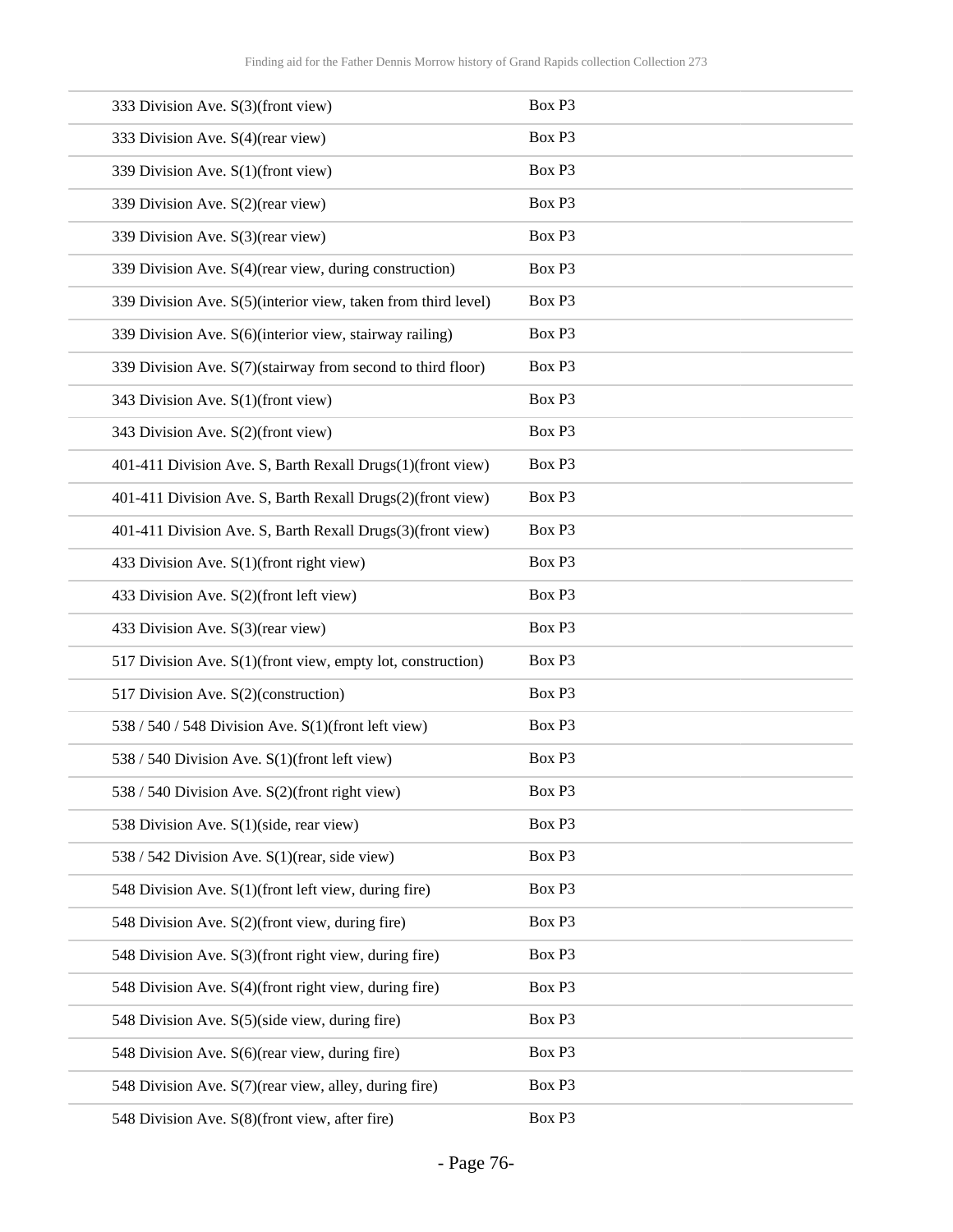| 548 Division Ave. S(9)(rear view, after fire)                                    | Box P3             |
|----------------------------------------------------------------------------------|--------------------|
| 558 Division Ave. S(1)(front right view)                                         | Box P3             |
| 558 Division Ave. S(2)9front left view)                                          | Box P3             |
| 558 Division Ave. S(3)(side, rear view)                                          | Box P3             |
| 558 Division Ave. S(4)(rear view)                                                | Box P <sub>3</sub> |
| $624-626$ Division Ave. $S(1)$ (front left view)                                 | Box P3             |
| $624-626$ Division Ave. $S(2)$ (front right view)                                | Box P3             |
| 624-626 Division Ave. S(3)(side, rear view)                                      | Box P3             |
| 624-626 Division Ave. S(4)(rear view)                                            | Box P3             |
| 624-626 Division Ave. S(5)(rear view)                                            | Box P3             |
| 624-626 Division Ave. S(6)(rear, side view)                                      | Box P3             |
| 625 Division Ave. S, God's Garage(1)(front right view)                           | Box P3             |
| 625 Division Ave. S, God's Garage(2)(front left view)                            | Box P3             |
| 625 Division Ave. S, God's Garage(3)(rear view)                                  | Box P3             |
| 332 / 334 / 334 1/2 Division Ave. S, Our Lady of Mercy<br>Academy(1)(front view) | Box P3             |

# **634 Division Ave. S American Laundry Dry Cleaners**

| <b>Title/Description</b>                                                                                      | <b>Instances</b>   |
|---------------------------------------------------------------------------------------------------------------|--------------------|
| 1.634 Division Ave. S American Laundry Dry Cleaners.<br>(American Laundry Dry Cleaners sign)                  | Box P <sub>3</sub> |
| 2. 634 Division Ave. S American Laundry Dry Cleaners.<br>(front left view)                                    | Box P <sub>3</sub> |
| 3. 634 Division Ave. S American Laundry Dry Cleaners.<br>(Division Ave. entrance)                             | Box P <sub>3</sub> |
| 4. 634 Division Ave. S American Laundry Dry Cleaners.<br>(American Laundry sign above Division Ave. entrance) | Box P <sub>3</sub> |
| 5. 634 Division Ave. S American Laundry Dry Cleaners.<br>(corner, upper two stories)                          | Box P <sub>3</sub> |
| 6. 634 Division Ave. S American Laundry Dry Cleaners.<br>(upper level window detail)                          | Box P <sub>3</sub> |
| 7. 634 Division Ave. S American Laundry Dry Cleaners.<br>(lower level)                                        | Box P <sub>3</sub> |
| 8. 634 Division Ave. S American Laundry Dry Cleaners.<br>(front left view)                                    | Box P <sub>3</sub> |
| 9. 634 Division Ave. S American Laundry Dry Cleaners.<br>(front right view)                                   | Box P <sub>3</sub> |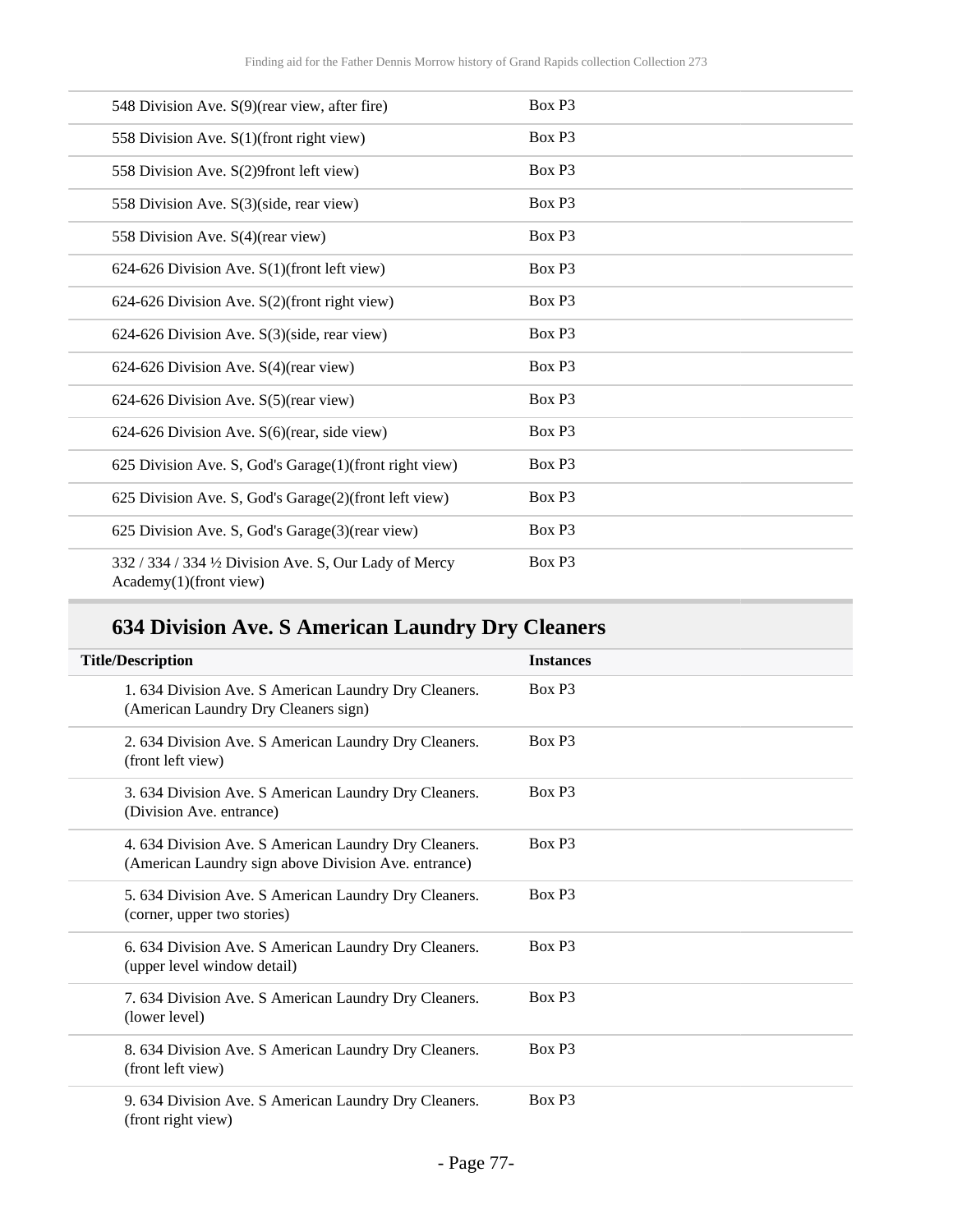| 10. 634 Division Ave. S American Laundry Dry Cleaners.<br>(side, rear view, smokestack) | Box P3 |
|-----------------------------------------------------------------------------------------|--------|
| 11. 634 Division Ave. S American Laundry Dry Cleaners.<br>(side view)                   | Box P3 |
| 12. 634 Division Ave. S American Laundry Dry Cleaners.<br>(rear view)                   | Box P3 |
| 13. 634 Division Ave. S American Laundry Dry Cleaners.<br>(rear entry, gate)            | Box P3 |
| 14. 634 Division Ave. S American Laundry Dry Cleaners.<br>(side, rear view)             | Box P3 |
| 715 Division Ave. S(1)(front view)                                                      | Box P3 |
| 715 Division Ave. S(2)(front left view)                                                 | Box P3 |
| 715 Division Ave. S(3)(rear view)                                                       | Box P3 |
| 746-754 Division Ave. S(1)(front left view)                                             | Box P3 |
| 746-754 Division Ave. S(2)(front right view)                                            | Box P3 |
| 746-754 Division Ave. S(3)(Roma Hall, entryway)                                         | Box P3 |
| 746-754 Division Ave. S(4)(G.B. RU550, entryway)                                        | Box P3 |
| 746-754 Division Ave. S(5)(front right, side view)                                      | Box P3 |
| 746-754 Division Ave. S(6)(rear view)                                                   | Box P3 |
| 749 / 747 Division Ave. S(1)(front left view)                                           | Box P3 |
| 749 Division Ave. S(1)(rear view)                                                       | Box P3 |
| 800 Division Ave. S(1)(front left view)                                                 | Box P3 |
| 800 Division Ave. S(2)(front right view)                                                | Box P3 |
| 800 Division Ave. S(3)(side, rear view)                                                 | Box P3 |
| 812 / 814 Division Ave. S(1)(front left view)                                           | Box P3 |
| 814 Division Ave. S(1)(front right view)                                                | Box P3 |
| 814 Division Ave. S(2)(rear view)                                                       | Box P3 |
| 835 Division Ave. S, Old Kent Bank (1)(front right view)                                | Box P3 |
| 856 Division Ave. S(1)(front view)                                                      | Box P3 |
| 857 Division Ave. S, Auto Speed Wash(1)(front left view)                                | Box P3 |
| 950 Division Ave. S(1)(front left view)                                                 | Box P3 |
| 1008 / 1012 / 1014 Division Ave. S(1)(front left view)                                  | Box P3 |
| 1008-1010 Division Ave. S(2)(front view)                                                | Box P3 |
| 1008-1010 Division Ave. S(3)(front, left entry)                                         | Box P3 |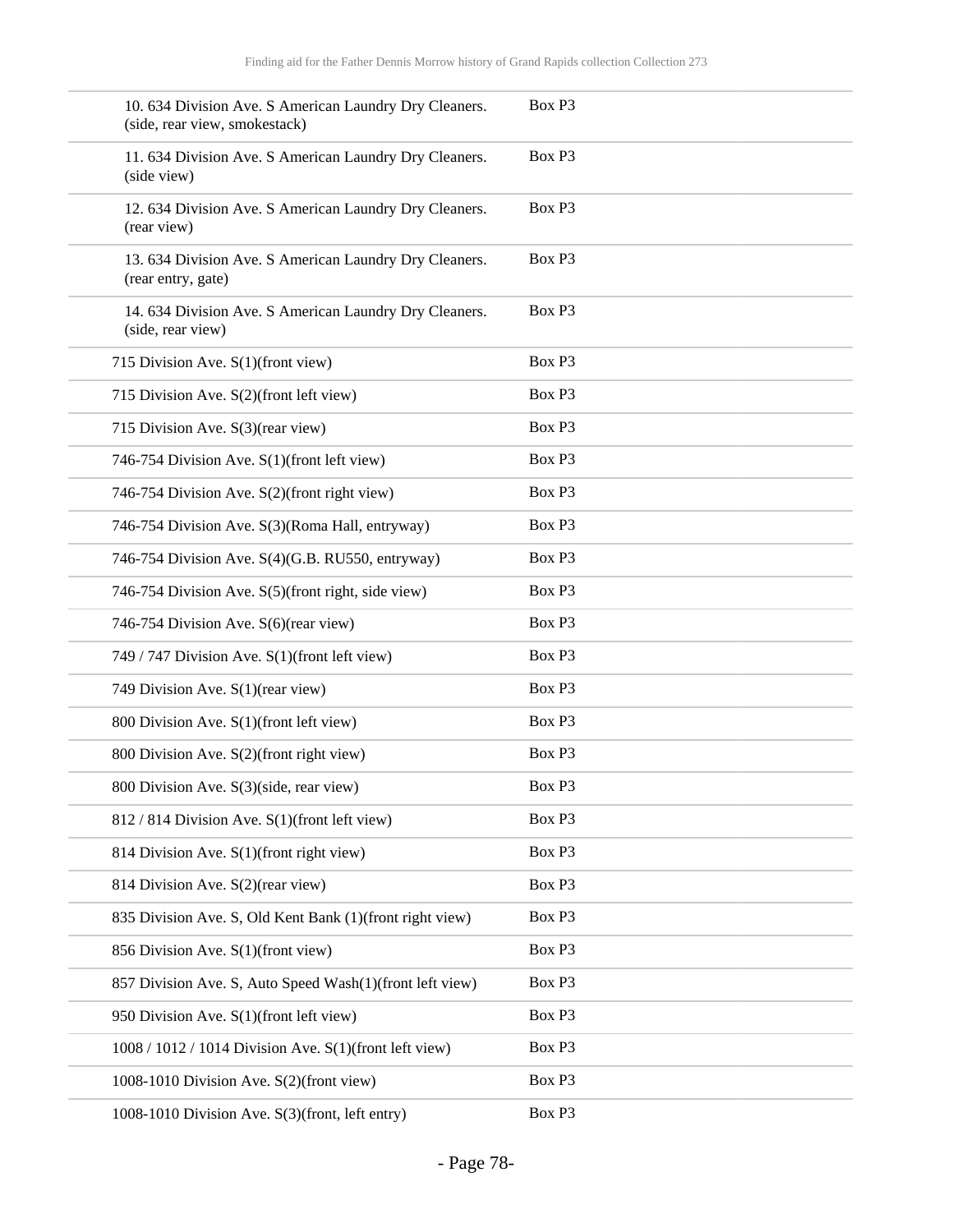| 1008-1010 Division Ave. S(4)(front right view)                         | Box P3 |
|------------------------------------------------------------------------|--------|
| 1008-1010 Division Ave. S(5)(front, right entry)                       | Box P3 |
| 1008-1010 Division Ave. S(6)(rear, side view)                          | Box P3 |
| 1008-1010 Division Ave. S(7)(rear view)                                | Box P3 |
| 1012 Division Ave. S(1)(front right view)                              | Box P3 |
| 1012 Division Ave. S(2)(rear view)                                     | Box P3 |
| 1014-1016 Division Ave. S(1)(front left view)                          | Box P3 |
| 1014-1016 Division Ave. S(2)(front left view)                          | Box P3 |
| 1014-1016 Division Ave. S(3)(front view)                               | Box P3 |
| 1014-1016 Division Ave. S(4)(front right view)                         | Box P3 |
| 1014-1016 Division Ave. S(5)(side view)                                | Box P3 |
| 1014-1016 Division Ave. S(6)(rear view)                                | Box P3 |
| 1014 Division Ave. S(7)(side, rear view)                               | Box P3 |
| 1014 Division Ave. S(8)(rear view)                                     | Box P3 |
| 1028 Division Ave. S, Liberty Theater(1)(front right view)             | Box P3 |
| 1063 Division Ave. S, Eddie Matthew's Body Shop(1)(front<br>view)      | Box P3 |
| 1063 Division Ave. S, Eddie Matthew's Body Shop(2)(front<br>left view) | Box P3 |
| 1143 Division Ave. S(1)(front right view)                              | Box P3 |
| 1143 Division Ave. S(2)(front left view)                               | Box P3 |
| 1152 Division Ave. S(1)(front view)                                    | Box P3 |
| 1152 Division Ave. S(2)(front left view)                               | Box P3 |
| 1152 Division Ave. S(3)(front right view)                              | Box P3 |
| 1152-1160 Division Ave. S(1)(front right view)                         | Box P3 |
| 1159 division Ave. S(1)(front view, house at left is 11 Hall<br>St.)   | Box P3 |
| 1210 Division Ave. S(1)(front left view)                               | Box P3 |
| 1210 Division Ave. S(2)(front right view)                              | Box P3 |
| 1210 Division Ave. S(3)(side view)                                     | Box P3 |
| 1210 Division Ave. S(4)(rear view)                                     | Box P3 |
| 1212 Division Ave. S, Shoe Surplus(1)(front left view)                 | Box P3 |
| 1212 Division Ave. S, Shoe Surplus(2)(front right view)                | Box P3 |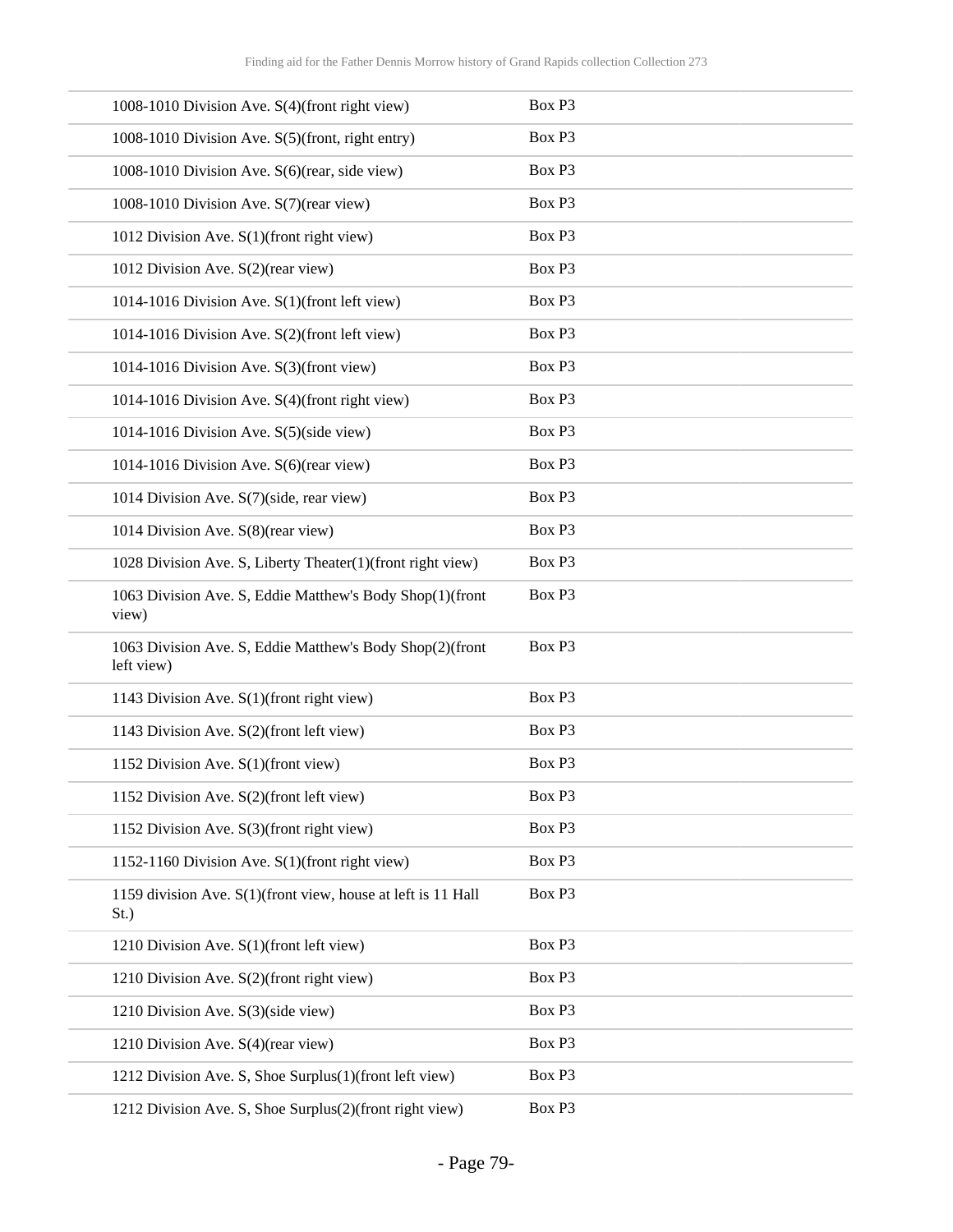| 1212 Division Ave. S, Shoe Surplus(3)(rear view)         | Box P3 |
|----------------------------------------------------------|--------|
| 1212 Division Ave. S, Shoe Surplus(4)(partial rear view) | Box P3 |
| 1224 Division Ave. S(1)(front left view)                 | Box P3 |
| 1224 Division Ave. S(2)(front right view)                | Box P3 |
| 1224 Division Ave. S(3)(rear view)                       | Box P3 |
| 1225 Division Ave. S(1)(front right view)                | Box P3 |
| 1225 Division Ave. S(2)(front right view)                | Box P3 |
| 1225 Division Ave. S(3)(front left view)                 | Box P3 |
| 1225 Division Ave. S(4)(side, rear view)                 | Box P3 |
| 1225 Division Ave. S(5)(rear view)                       | Box P3 |
| 1232-1236 Division Ave. S(1)(front left view)            | Box P3 |
| 1232-1236 Division Ave. S(2)(front right view)           | Box P3 |
| 1240-1242 Division Ave. S(1)(front view)                 | Box P3 |
| 1240-1242 Division Ave. S(2)(front right view)           | Box P3 |
| 1242-1232 Division Ave. S(3)(rear view)                  | Box P3 |
| 1255-1263 Division Ave. S(1)(front right view)           | Box P3 |
| 1255-1263 Division Ave. S(2)(front left view)            | Box P3 |
| 1300 Division Ave. S, Baxter Dry Cleaners(1)(front view) | Box P3 |
| 1304 Division Ave. S(1)(front view)                      | Box P3 |
| 1304 Division Ave. S(2)(side, rear view)                 | Box P3 |
| 1400 Division Ave. S(1)(front view)                      | Box P3 |
| 1400 Division Ave. S(2)(side view)                       | Box P3 |
| 1400 Division Ave. S(3)(rear view)                       | Box P3 |
| 1405 Division Ave. S(1)(front left view)                 | Box P3 |
| 1405 Division Ave. S(2)(front right view)                | Box P3 |
| 1410 / 1420 Division Ave. S(1)(front right view)         | Box P3 |
| 1410 / 1420 Division Ave. S(2)(front right view)         | Box P3 |
| 1420 Division Ave. S(3)(front left view)                 | Box P3 |
| 1491 Division Ave. S(1)(front right view)                | Box P3 |
| 1558 Division Ave. S(1)(front view)                      | Box P3 |
| 1558 Division Ave. S(2)(side view)                       | Box P3 |
| 1558 Division Ave. S(3)(rear view)                       | Box P3 |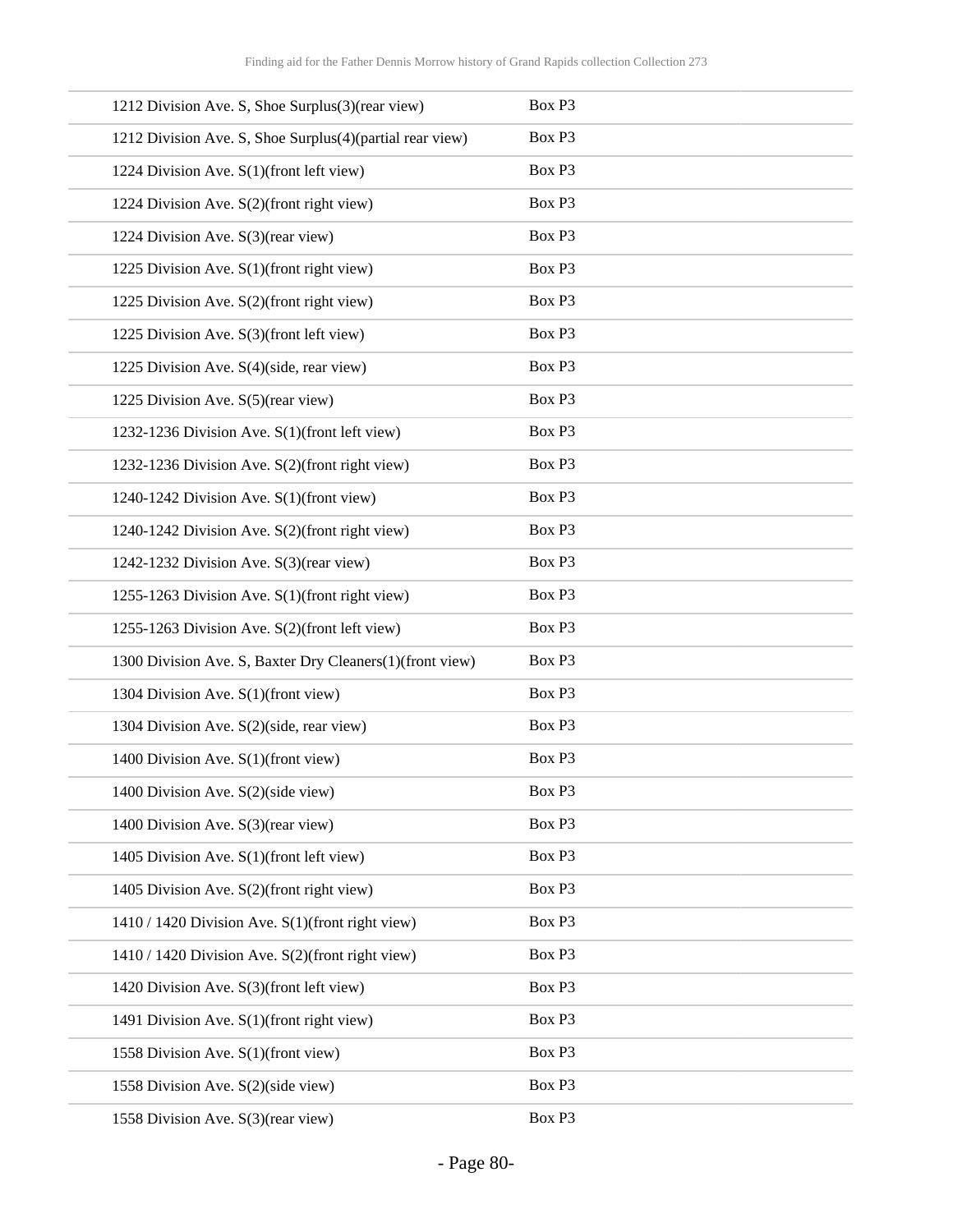| 1575 Division Ave. S, Air Temperature Control Co.(1)(front<br>view) | Box P3 |
|---------------------------------------------------------------------|--------|
| 1622 Division Ave. S(1)(front left view)                            | Box P3 |
| 1622 Division Ave. S(2)(front left view)                            | Box P3 |
| 1622 Division Ave. S(3)(front right view)                           | Box P3 |
| 1622 Division Ave. S(4)(rear, side view)                            | Box P3 |
| 1622 Division Ave. S(5)(rear view)                                  | Box P3 |
| 1634 Division Ave. S(1)(front left view)                            | Box P3 |
| 1634 Division Ave. S(2)(front right view)                           | Box P3 |
| 1634 Division Ave. S(3)(rear view)                                  | Box P3 |
| 1638 Division Ave. S(1)(front left view)                            | Box P3 |
| 1638 Division Ave. S(2)(front right view)                           | Box P3 |
| 1638 Division Ave. S(3)(rear view)                                  | Box P3 |
| 1740 Division Ave. S(1)(front left view)                            | Box P3 |
| 1740 Division Ave. S(2)(front right view)                           | Box P3 |
| 1740 Division Ave. S(3)(rear view)                                  | Box P3 |
| 1904 Division Ave. S(1)(front view)                                 | Box P3 |
| 1904 Division Ave. S(2)(front right view)                           | Box P3 |
| 1904 Division Ave. S(3)(rear view)                                  | Box P3 |
| 1936 Division Ave. S(1)(front left view)                            | Box P3 |
| 1936 Division Ave. S(2)(front right view)                           | Box P3 |
| 1950 Division Ave. S, Four Star Theater(1)(front left view)         | Box P3 |
| 2000-2002 Division Ave. S(1)(front view)                            | Box P3 |
| 2028 Division Ave. S(1)(front left view)                            | Box P3 |
| 2028 Division Ave. S(2)(front right view)                           | Box P3 |
| 2028 Division Ave. S(3)(rear view)                                  | Box P3 |
| 2028 Division Ave. S(4)(side, rear view)                            | Box P3 |
| 2028 Division Ave. S(5)(side, rear view)                            | Box P3 |
| 2143 Division Ave. S, Top Value Stamps(1)(front view)               | Box P3 |
| 2151 Division Ave. S(1)(demolished)                                 | Box P3 |
| 2151 Division Ave. S(2)(front left view, demolished)                | Box P3 |
| 2151 Division Ave. S(3)(close-up, demolished)                       | Box P3 |

2151 Division Ave. S(4)(rear view, demolished)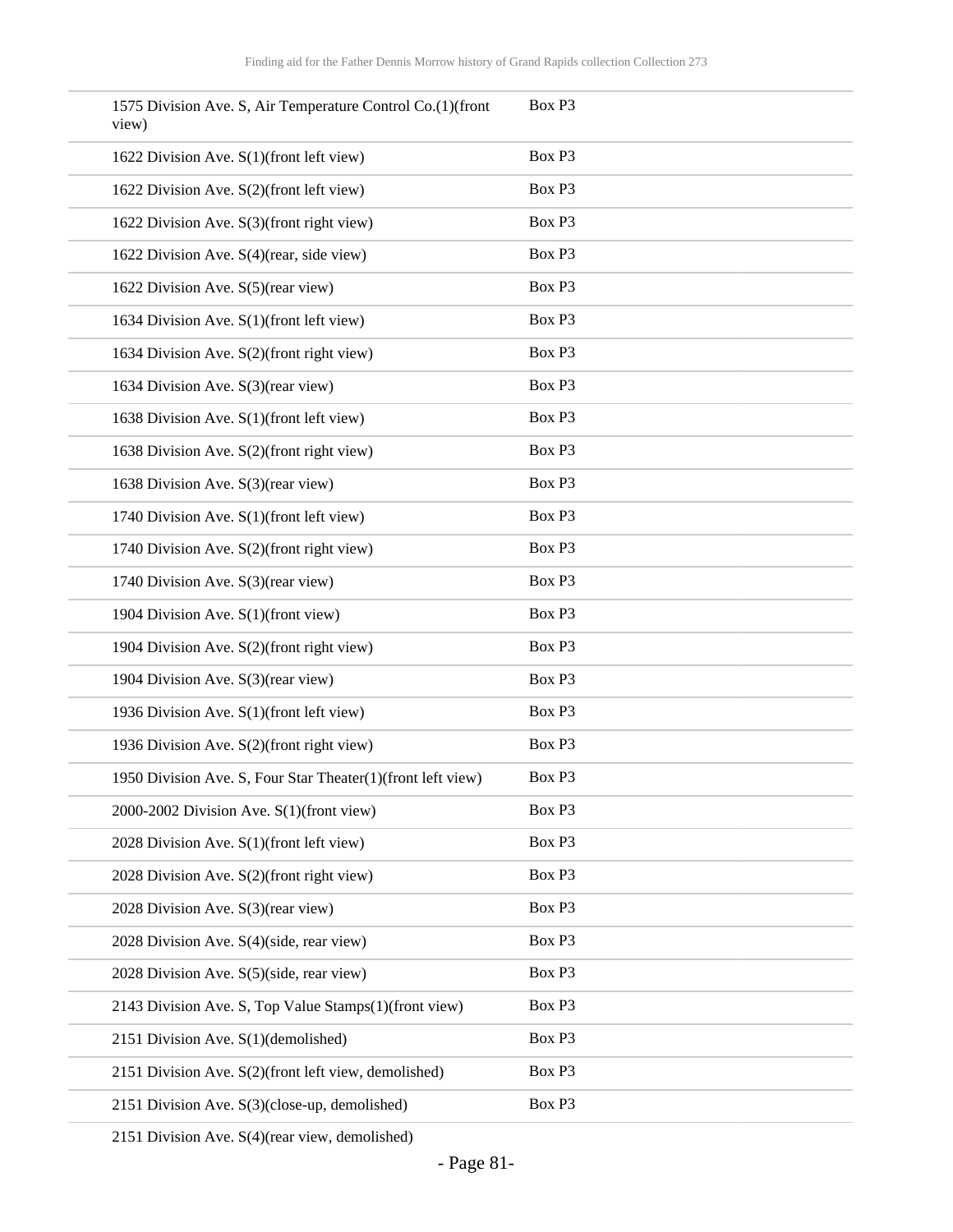|                                                                      | Box P3 |
|----------------------------------------------------------------------|--------|
| 2157 Division Ave. S(1)(front right view)                            | Box P3 |
| 2157 Division Ave. S(2)(front left view)                             | Box P3 |
| 2157 Division Ave. S(3)(side, rear view)                             | Box P3 |
| 2157 Division Ave. S(4)(side, rear view)                             | Box P3 |
| 2224 Division Ave. S(1)(front view)                                  | Box P3 |
| 2224 Division Ave. S(2)(front right view)                            | Box P3 |
| 2224 Division Ave. S(3)(rear view)                                   | Box P3 |
| 2340 Division Ave. S, Joppe's Dairy Products(1)(front view)          | Box P3 |
| 2340 Division Ave. S, Joppe's Dairy Products(2)(front right<br>view) | Box P3 |
| 2360 Division Ave. S(1)(front view)                                  | Box P3 |
| 2360 Division Ave. S(2)(front right view)                            | Box P3 |
| 2400 Division Ave. S(1)(front view)                                  | Box P3 |
| 2400 Division Ave. S(2)(front right view)                            | Box P3 |
| 2400 Division Ave. S(3)(front right view)                            | Box P3 |
| 2400 Division Ave. S(4)(side view)                                   | Box P3 |

## **Dolbee St. SE**

| <b>Title/Description</b>                    | <b>Instances</b> |  |
|---------------------------------------------|------------------|--|
| $608$ Dolbee St. $SE(1)$ (front left view)  | <b>Box P3.5</b>  |  |
| 608 Dolbee St. SE(2)(front right view)      | <b>Box P3.5</b>  |  |
| $612$ Dolbee St. SE $(1)$ (front left view) | <b>Box P3.5</b>  |  |
| $612$ Dolbee St. $SE(2)$ (front right view) | <b>Box P3.5</b>  |  |
| 612 Dolbee St. SE(3)(rear view)             | <b>Box P3.5</b>  |  |

## **Donald St. SE**

| <b>Title/Description</b>                           | <b>Instances</b> |  |
|----------------------------------------------------|------------------|--|
| 302 Donald St. SE(1)(front left view, after fire)  | <b>Box P3.5</b>  |  |
| 302 Donald St. SE(2)(front right view, after fire) | <b>Box P3.5</b>  |  |
| 302 Donald St. SE(3)(side view, after fire)        | <b>Box P3.5</b>  |  |
| 302 Donald St. SE(4)(side, rear view)              | <b>Box P3.5</b>  |  |
| 305 Donald St. SE(1)(front right view)             | <b>Box P3.5</b>  |  |
| 305 Donald St. SE(2)(front left view)              | <b>Box P3.5</b>  |  |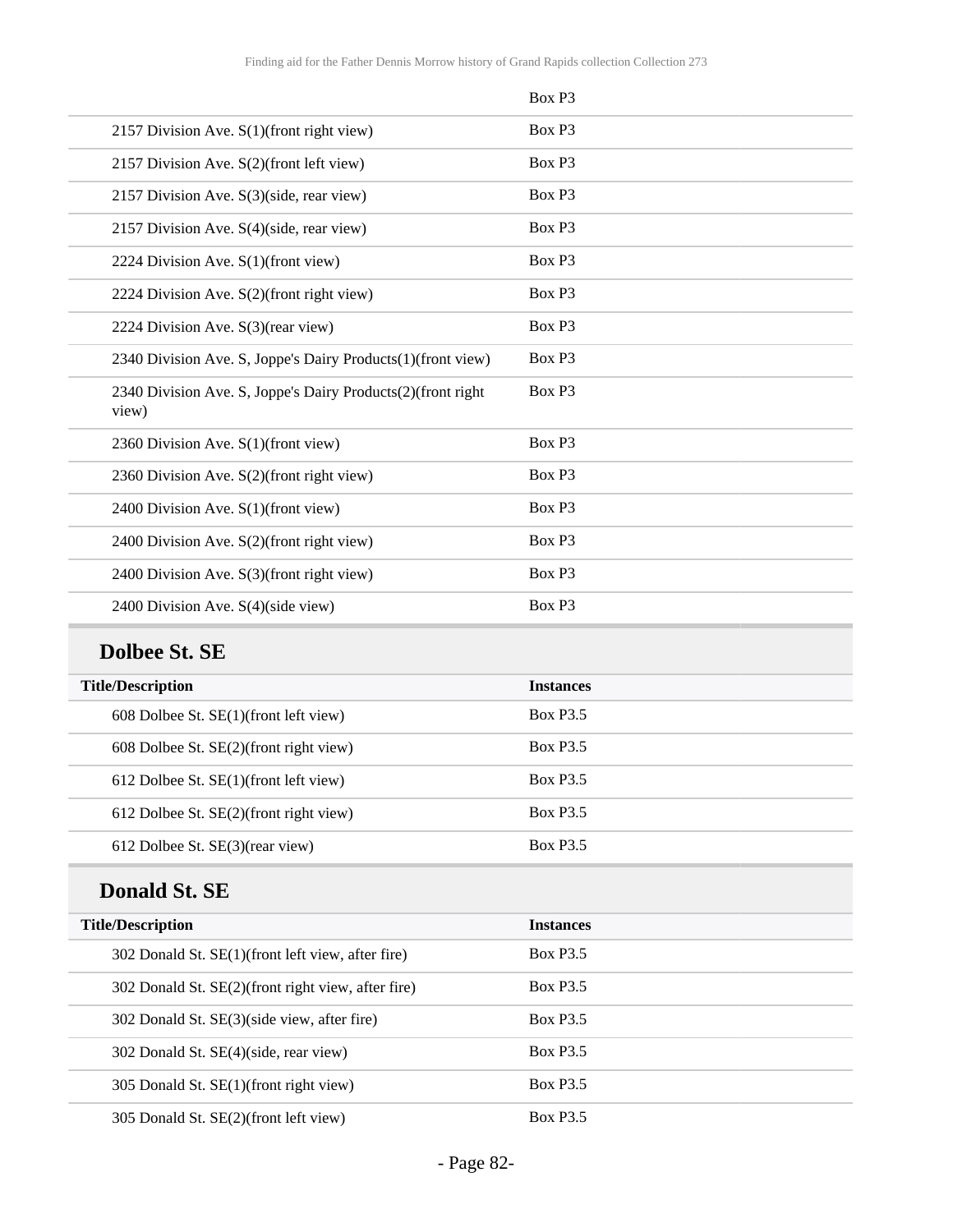| <b>Donovan St. SE</b>                               |                  |  |
|-----------------------------------------------------|------------------|--|
| <b>Title/Description</b>                            | <b>Instances</b> |  |
| 651 Donovan St. SE(1)(front left view, after fire)  | <b>Box P3.5</b>  |  |
| 651 Donovan St. SE(2)(front right view, after fire) | <b>Box P3.5</b>  |  |
| 651 Donovan St. SE(3)(rear view, after fire)        | <b>Box P3.5</b>  |  |
| <b>Douglas St. NW</b>                               |                  |  |
| <b>Title/Description</b>                            | <b>Instances</b> |  |
| 412 Douglas St. NW(1)(front left view)              | <b>Box P3.5</b>  |  |
| 412 Douglas St. NW(2)(front right, side view)       | <b>Box P3.5</b>  |  |
| 412 Douglas St. NW(3)(east side view)               | <b>Box P3.5</b>  |  |
| 412 Douglas St. NW(4)(south and east side view)     | <b>Box P3.5</b>  |  |
| 617 Douglas St. NW(1)(front right view)             | <b>Box P3.5</b>  |  |
| 617 Douglas St. NW(2)(front left view)              | <b>Box P3.5</b>  |  |
| 707-709 Douglas St. NW(1)(front right view)         | <b>Box P3.5</b>  |  |
| 707-709 Douglas St. NW(2)(front left view)          | <b>Box P3.5</b>  |  |
| 707-709 Douglas St. NW(3)(rear view)                | <b>Box P3.5</b>  |  |
| 954 Douglas St. NW(1)(front view)                   | <b>Box P3.5</b>  |  |
| 954 Douglas St. NW(2)(front right view)             | <b>Box P3.5</b>  |  |
| 960 Douglas St. NW(1)(front left view)              | <b>Box P3.5</b>  |  |
| 960 Douglas St. NW(2)(front right view)             | <b>Box P3.5</b>  |  |
| 960 Douglas St. NW(3)(rear view)                    | <b>Box P3.5</b>  |  |
| <b>Dudley St. NE</b>                                |                  |  |
| <b>Title/Description</b>                            | <b>Instances</b> |  |

| THE DESCRIPTION                                                                 | THSTATICES      |
|---------------------------------------------------------------------------------|-----------------|
| Dudley St. NE(1) (looking north east from Michigan St., west<br>side of street) | <b>Box P3.5</b> |
| Dudley St. NE(2)(looking north east from Michigan St., east<br>side of street)  | <b>Box P3.5</b> |
| Dudley St. NE(1)(looking south from I-196, west side of<br>street)              | <b>Box P3.5</b> |
| Dudley St. NE(2)(looking south from I-196, east side of street)                 | <b>Box P3.5</b> |
| 415 Dudley St. NE(1)(front left view)                                           | <b>Box P3.5</b> |
| 415 Dudley St. NE(2)(front right view)                                          | <b>Box P3.5</b> |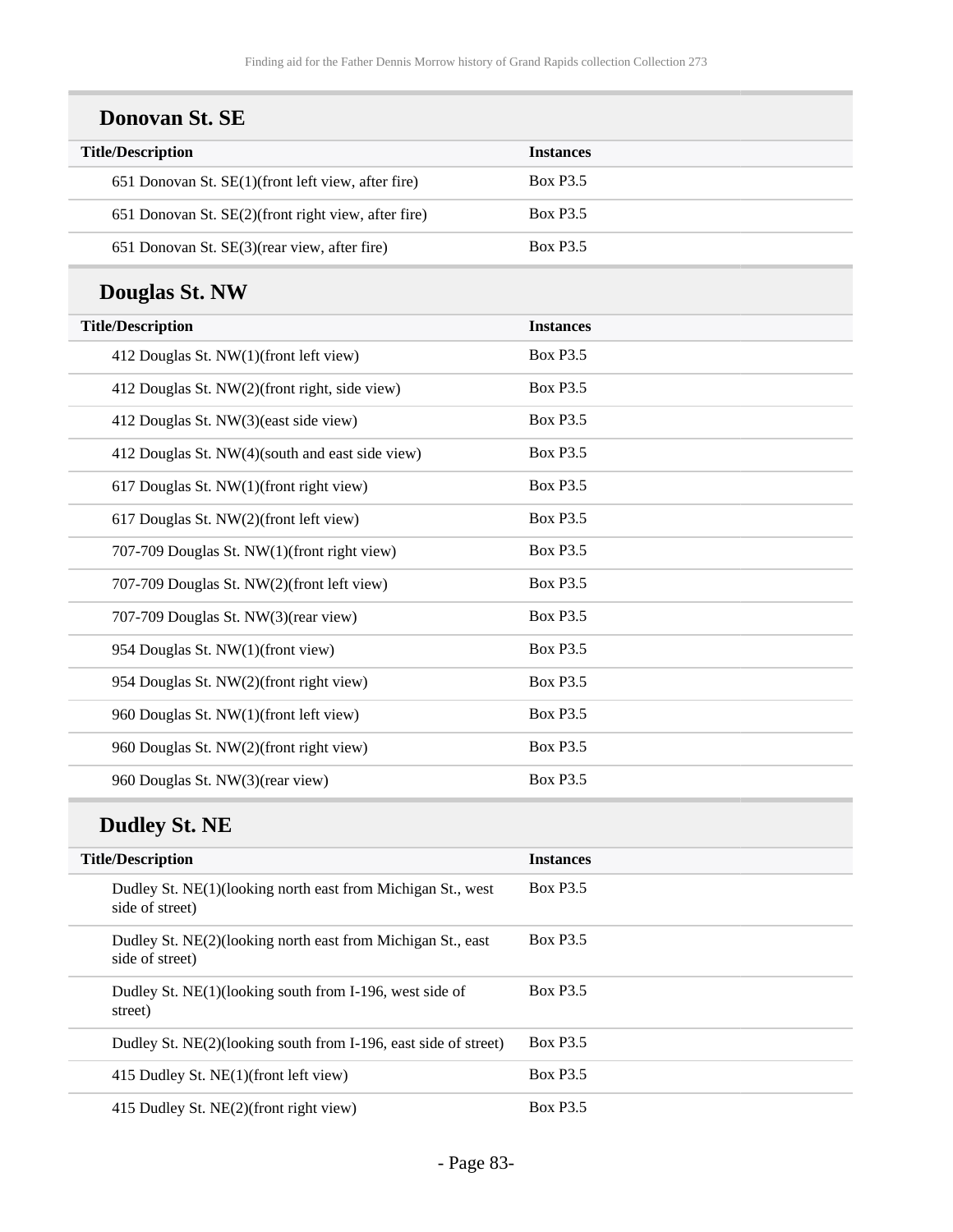| 415 Dudley St. NE(3)(rear view)            | <b>Box P3.5</b>  |
|--------------------------------------------|------------------|
| 419 Dudley St. NE(1)(front left view)      | <b>Box P3.5</b>  |
| 419 Dudley St. NE(2)(front right view)     | <b>Box P3.5</b>  |
| 419 Dudley St. NE(3)(rear view)            | <b>Box P3.5</b>  |
| 421 Dudley St. NE(1)(front left view)      | <b>Box P3.5</b>  |
| 421 Dudley St. NE(2)(front right view)     | <b>Box P3.5</b>  |
| 421 Dudley St. NE(3)(rear view)            | <b>Box P3.5</b>  |
| 425 Dudley St. NE(1)(front left view)      | <b>Box P3.5</b>  |
| 425 Dudley St. NE(2)(front right view)     | <b>Box P3.5</b>  |
| 425 Dudley St. NE(3)(rear view)            | <b>Box P3.5</b>  |
| 429 Dudley St. NE(1)(front left view)      | <b>Box P3.5</b>  |
| 429 Dudley St. NE(2)(front right view)     | <b>Box P3.5</b>  |
| 429 Dudley St. NE(3)(rear view)            | <b>Box P3.5</b>  |
| 435 Dudley St. NE(1)(front left view)      | <b>Box P3.5</b>  |
| 435 Dudley St. NE(2)(front right view)     | <b>Box P3.5</b>  |
| 435 Dudley St. NE(3)(rear view)            | <b>Box P3.5</b>  |
| 441 Dudley St. NE(1)(front left view)      | <b>Box P3.5</b>  |
| 441 Dudley St. NE(2)(front view)           | <b>Box P3.5</b>  |
| 441 Dudley St. NE(3)(rear view)            | <b>Box P3.5</b>  |
| 442-444 Dudley St. NE(1)(front right view) | <b>Box P3.5</b>  |
| 442-444 Dudley St. NE(2)(front left view)  | <b>Box P3.5</b>  |
| 442-444 Dudley St. NE(3)(rear view)        | <b>Box P3.5</b>  |
| 443 Dudley St. NE(1)(front left view)      | <b>Box P3.5</b>  |
| 443 Dudley St. NE(2)(front right view)     | <b>Box P3.5</b>  |
| 443 Dudley St. NE(3)(rear view)            | <b>Box P3.5</b>  |
| Dunham St. SE                              |                  |
| <b>Title/Description</b>                   | <b>Instances</b> |
| 1110 Dunham St. SE(1)(front right view)    | <b>Box P3.5</b>  |
| 1110 Dunham St. SE(2)(front left view)     | <b>Box P3.5</b>  |
| <b>East Beltline Ave. NE</b>               |                  |

**Title/Description Instances**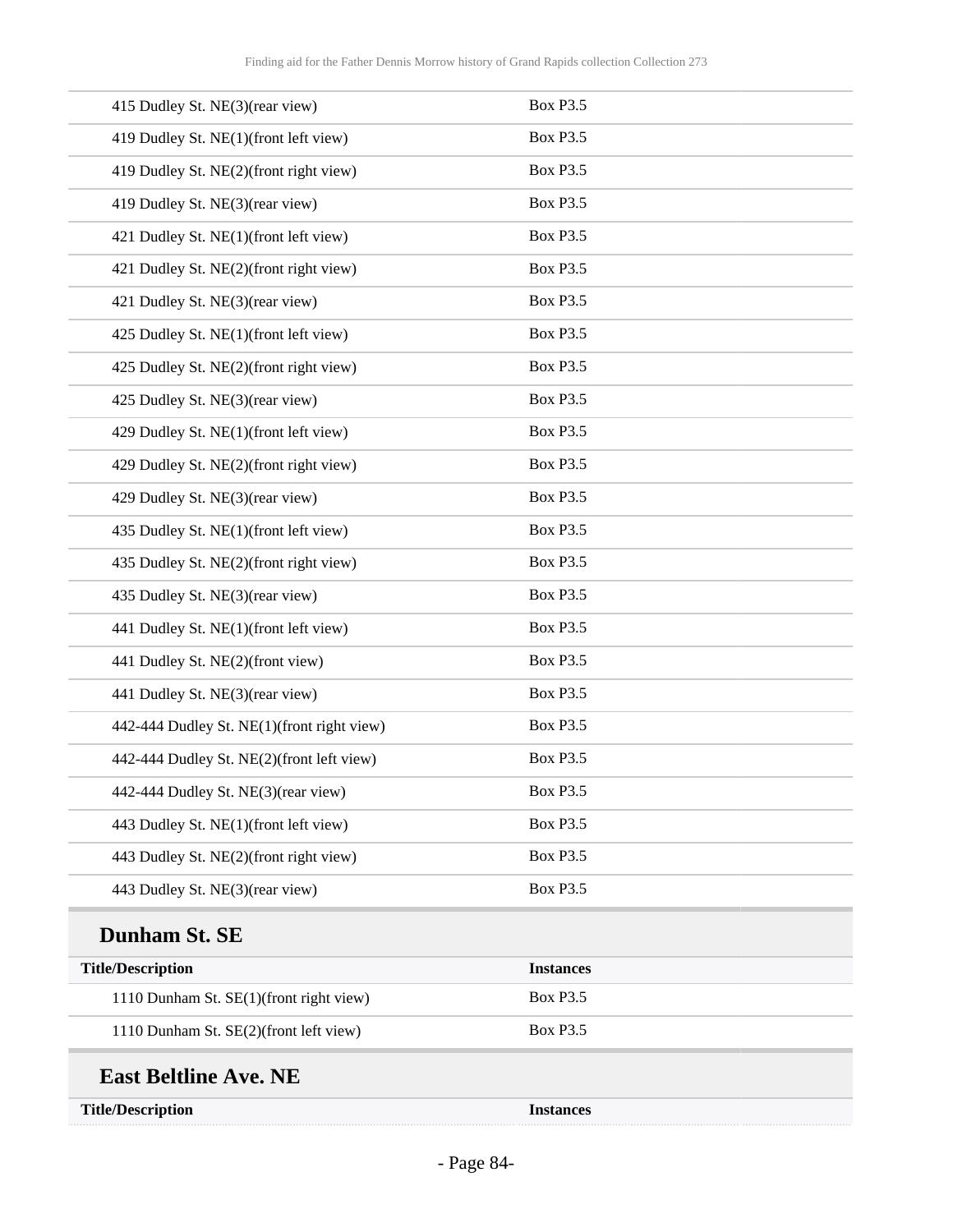| 1289 East Beltline NE(1)(front view)            | <b>Box P3.5</b> |
|-------------------------------------------------|-----------------|
| 1289 East Beltline NE(2)(front right view)      | <b>Box P3.5</b> |
| 1321 East Beltline Ave. NE(1)(front left view)  | <b>Box P3.5</b> |
| 1343 East Beltline Ave. NE(1)(front view)       | <b>Box P3.5</b> |
| 1703 East Beltline Ave. NE(1)(front left view)  | <b>Box P3.5</b> |
| 1703 East Beltline Ave. NE(2)(front right view) | <b>Box P3.5</b> |
| 1703 East Beltline Ave. NE(3)(side, rear view)  | <b>Box P3.5</b> |
| 1725 East Beltline Ave. NE(1)(front left view)  | <b>Box P3.5</b> |
| 1725 East Beltline Ave. NE(2)(front right view) | <b>Box P3.5</b> |
| 1725 East Beltline Ave. NE(3)(rear view)        | <b>Box P3.5</b> |
| 1743 East Beltline Ave. NE(1)(front view)       | <b>Box P3.5</b> |
| 1743 East Beltline Ave. NE(2)(side view)        | <b>Box P3.5</b> |
| 1743 East Beltline Ave. NE(3)(rear view)        | <b>Box P3.5</b> |
| 1757 East Beltline Ave. NE(1)(front view)       | <b>Box P3.5</b> |
| 1757 East Beltline Ave. NE(2)(rear view)        | <b>Box P3.5</b> |
| 1757 East Beltline Ave. NE(3)(side view)        | <b>Box P3.5</b> |
| 1950 East Beltline Ave. NE(1)(front left view)  | <b>Box P3.5</b> |
| 1950 East Beltline Ave. NE(2)(front right view) | <b>Box P3.5</b> |
| 1950 East Beltline Ave. NE(3)(rear view)        | <b>Box P3.5</b> |
| 2071 East Beltline Ave. NE(1)(front left view)  | <b>Box P3.5</b> |
| 2071 East Beltline Ave. NE(2)(rear view)        | <b>Box P3.5</b> |
| 2071 East Beltline Ave. NE(3)(side view)        | <b>Box P3.5</b> |

#### **East Paris St. SE**

| <b>Title/Description</b>                                  | <b>Instances</b> |
|-----------------------------------------------------------|------------------|
| 2211 East Paris St. SE(1) (front right view, being moved) | <b>Box P3.5</b>  |
| 2211 East Paris St. SE(2)(front left view, being moved)   | <b>Box P3.5</b>  |
| 2211 East Paris St. SE(3) (rear view, being moved)        | <b>Box P3.5</b>  |
| 2307 East Paris St. SE(1)(front right view)               | <b>Box P3.5</b>  |
| 2307 East Paris St. SE(2)(front view)                     | <b>Box P3.5</b>  |
| 2307 East Paris St. SE(3)(front left view)                | <b>Box P3.5</b>  |

## **Eastern Ave. NE**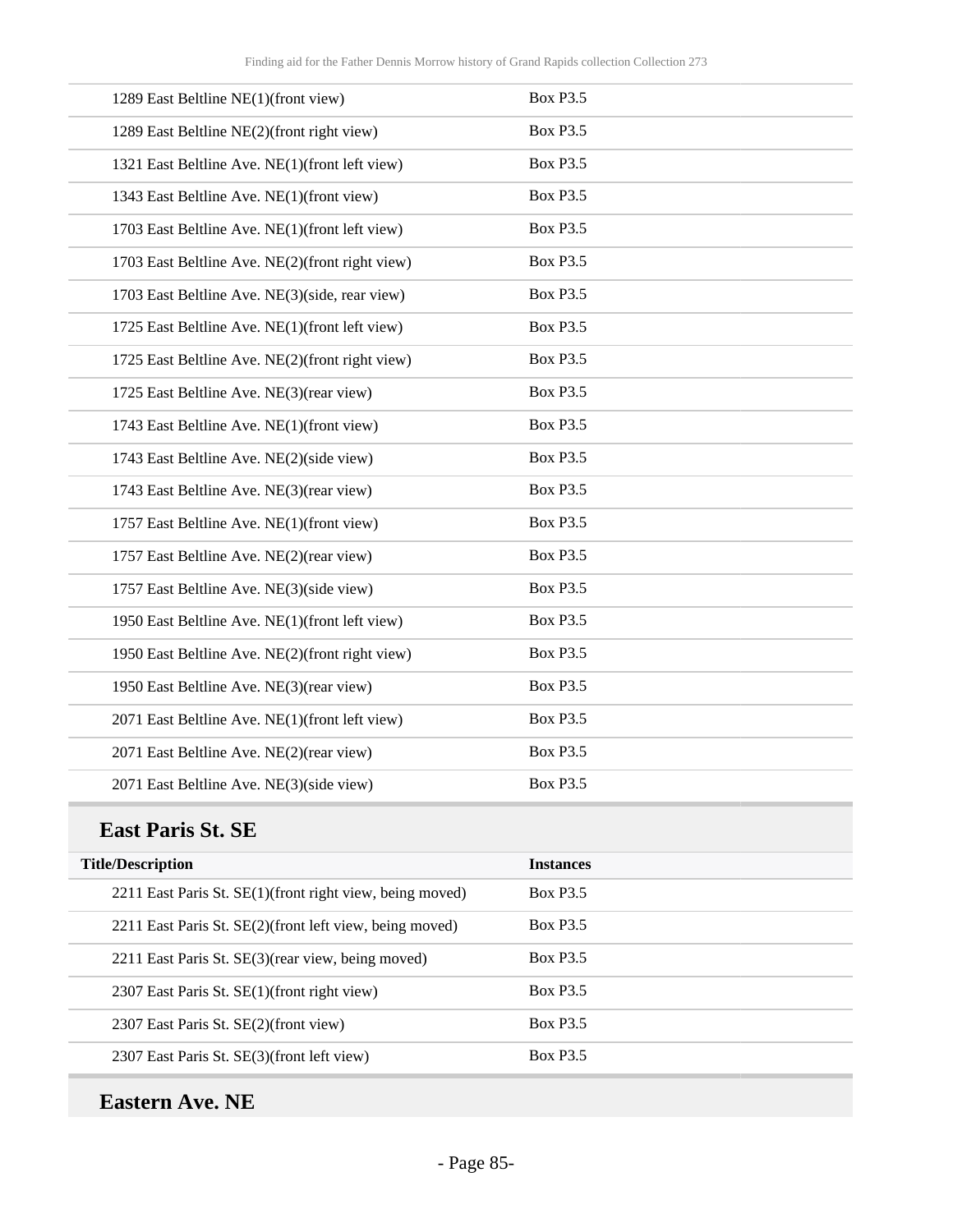| <b>Title/Description</b>                                                 | <b>Instances</b> |
|--------------------------------------------------------------------------|------------------|
| 225 Eastern Ave. NE(1)(front view, being moved to 900<br>Wealthy St.)    | <b>Box P3.5</b>  |
| 225 Eastern Ave. NE $(2)$ (rear view, being moved to 900<br>Wealthy St.) | <b>Box P3.5</b>  |
| 348 Eastern Ave. NE(1)(front right view)                                 | <b>Box P3.5</b>  |
| 348 Eastern Ave. NE(2)(front left view)                                  | <b>Box P3.5</b>  |
| 348 Eastern Ave. NE(3)(rear view)                                        | <b>Box P3.5</b>  |
| 352 Eastern Ave. NE(1)(front view, also 800 Michigan St.)                | <b>Box P3.5</b>  |
| 353 Eastern Ave. NE(1) (front left view, also 756 Michigan<br>$St.$ )    | <b>Box P3.5</b>  |

#### **Eastern Ave. SE**

| <b>Title/Description</b>                              | <b>Instances</b> |
|-------------------------------------------------------|------------------|
| 427 Eastern Ave. SE(1)(front right view, after fire)  | <b>Box P3.5</b>  |
| 427 Eastern Ave. SE(2)(front left view, after fire)   | <b>Box P3.5</b>  |
| 427 Eastern Ave. SE(3)(side, rear view, after fire)   | <b>Box P3.5</b>  |
| 501 Eastern Ave. SE(1)(front right view)              | <b>Box P3.5</b>  |
| 501 Eastern Ave. SE(2)(front left view)               | <b>Box P3.5</b>  |
| 501 Eastern Ave. SE(3)(side, rear view)               | <b>Box P3.5</b>  |
| 501 Eastern Ave. SE(4)(side, rear view)               | <b>Box P3.5</b>  |
| 506 Eastern Ave. SE(1)(front left view, being moved)  | <b>Box P3.5</b>  |
| 506 Eastern Ave. SE(2)(front right view, being moved) | <b>Box P3.5</b>  |
| 506 Eastern Ave. SE(3)(side, rear view, being moved)  | <b>Box P3.5</b>  |
| 530 Eastern Ave. SE(1)(front left view)               | <b>Box P3.5</b>  |
| 530 Eastern Ave. SE(2)(front right view)              | <b>Box P3.5</b>  |
| 530 Eastern Ave. SE(3)(rear view)                     | <b>Box P3.5</b>  |
| 538 Eastern Ave. SE(1)(front left view)               | <b>Box P3.5</b>  |
| 538 Eastern Ave. SE(2)(front right view)              | <b>Box P3.5</b>  |
| 538 Eastern Ave. SE(3)(rear view)                     | <b>Box P3.5</b>  |
| 542 Eastern Ave. SE(1)(front left view)               | <b>Box P3.5</b>  |
| 542 Eastern Ave. SE(2)(front right view)              | <b>Box P3.5</b>  |
| 548 Eastern Ave. SE(1)(front right view)              | <b>Box P3.5</b>  |
| 548 Eastern Ave. SE(2)(front left view)               | <b>Box P3.5</b>  |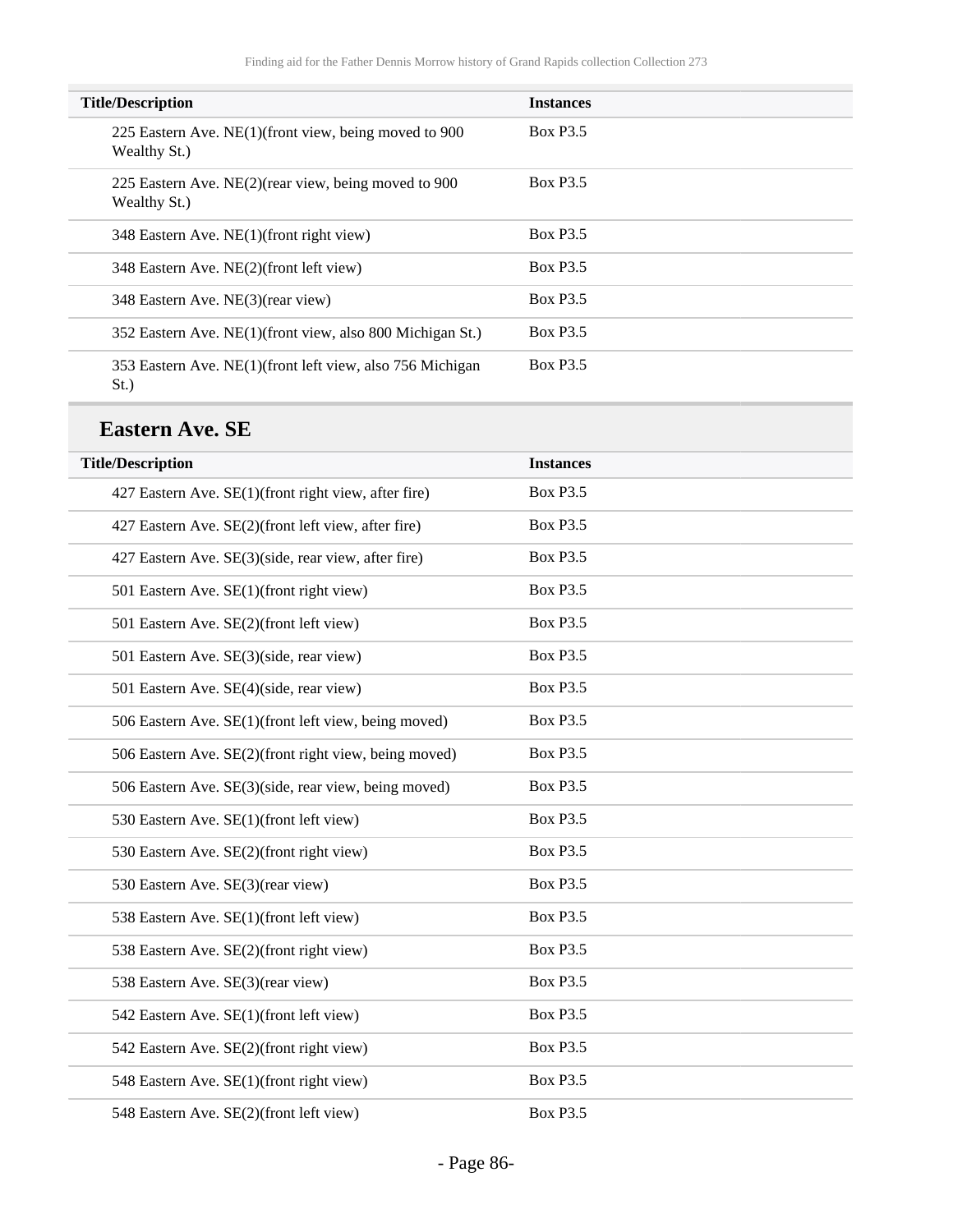| 548 Eastern Ave. SE(3)(rear view)                       | <b>Box P3.5</b>  |
|---------------------------------------------------------|------------------|
| 600 Eastern Ave. SE(1)(front left view)                 | <b>Box P3.5</b>  |
| 600 Eastern Ave. SE(2)(front right view)                | <b>Box P3.5</b>  |
| 635 Eastern Ave. SE(1)(front right view)                | <b>Box P3.5</b>  |
| 635 Eastern Ave. SE(2)(front left view)                 | <b>Box P3.5</b>  |
| 647 Eastern Ave. SE(1)(front view)                      | <b>Box P3.5</b>  |
| 647 Eastern Ave. SE(2)(front right, side view)          | <b>Box P3.5</b>  |
| 919 Eastern Ave. SE(1)(front right view)                | <b>Box P3.5</b>  |
| 919 Eastern Ave. SE(2)(front left view)                 | <b>Box P3.5</b>  |
| 919 Eastern Ave. SE(3)(side, rear view)                 | <b>Box P3.5</b>  |
| 1541 Eastern Ave. SE(1)(front view)                     | <b>Box P3.5</b>  |
| 1951-1953 Eastern Ave. SE, Kroger(1)(front view)        | <b>Box P3.5</b>  |
| 2021 Eastern Ave. SE, Old Kent Bank(1)(front left view) | <b>Box P3.5</b>  |
| 2021 Eastern Ave. SE, Old Kent Bank(2)(rear view)       | <b>Box P3.5</b>  |
| 2029 Eastern Ave. SE(1)(front right view)               | <b>Box P3.5</b>  |
| 2029 Eastern Ave. SE(2)(front left view)                | <b>Box P3.5</b>  |
| 2336 Eastern Ave. SE(1)(front left view)                | <b>Box P3.5</b>  |
| 2336 Eastern Ave. SE(2)(front right view)               | <b>Box P3.5</b>  |
| 2336 Eastern Ave. SE(3)(side view)                      | <b>Box P3.5</b>  |
| 2336 Eastern Ave. SE(4)(rear view)                      | <b>Box P3.5</b>  |
| 2350 Eastern Ave. SE(1)(front left view)                | <b>Box P3.5</b>  |
| 2350 Eastern Ave. SE(2)(front right view)               | <b>Box P3.5</b>  |
| 2350 Eastern Ave. SE(3)(rear view)                      | <b>Box P3.5</b>  |
| 2355 Eastern Ave. SE(1)(front view)                     | <b>Box P3.5</b>  |
| 3042 Eastern Ave. SE(1)(front left view)                | <b>Box P3.5</b>  |
| 3042 Eastern Ave. SE(2)(front right view)               | <b>Box P3.5</b>  |
| <b>Edgewood St. NE</b>                                  |                  |
| <b>Title/Description</b>                                | <b>Instances</b> |
| 2145 Edgewood St. NE(1)(front right view)               | <b>Box P3.5</b>  |
| <b>Edison St. NW</b>                                    |                  |
| <b>Title/Description</b>                                | <b>Instances</b> |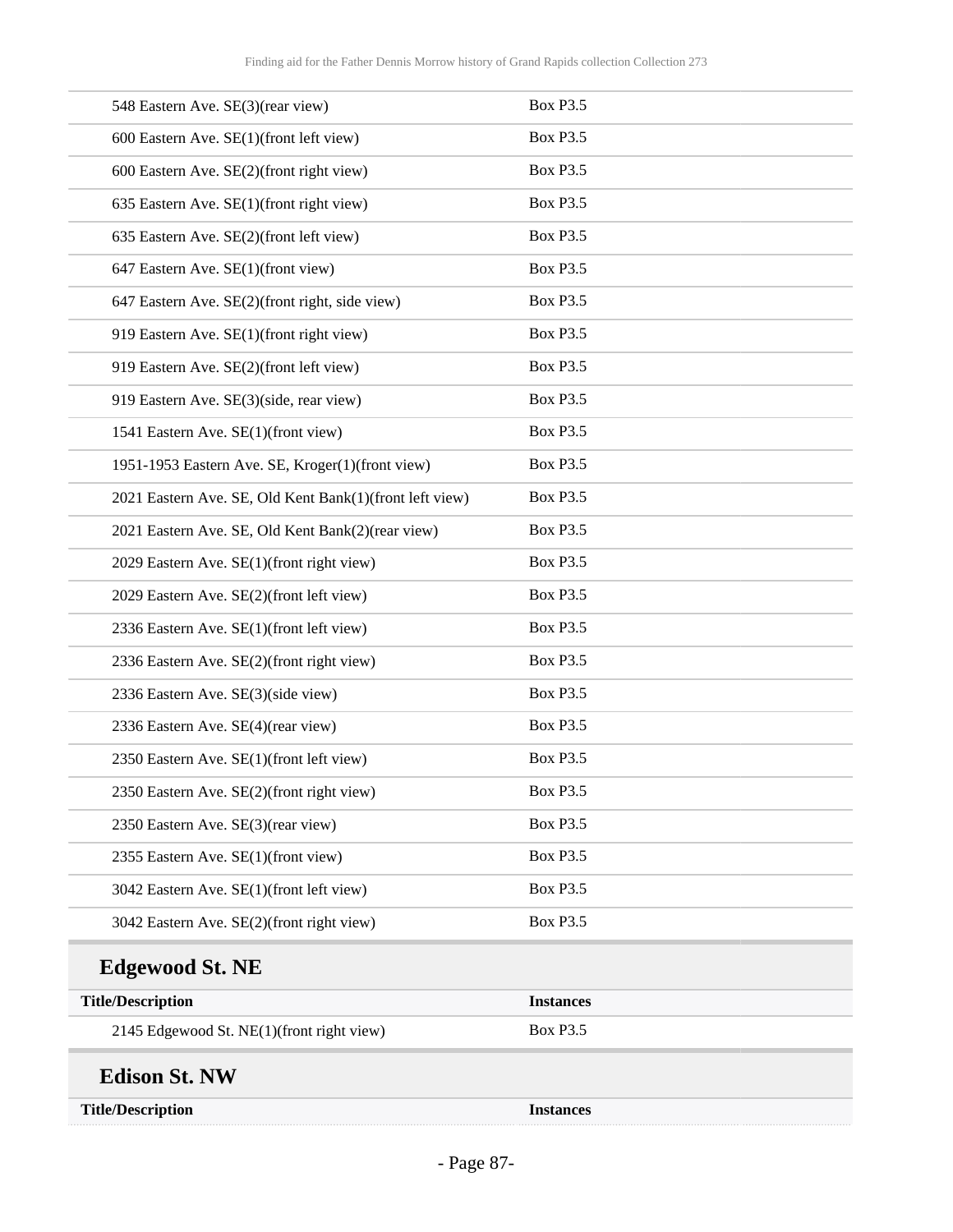| 1010 Edison St. NW(1)(front right view)              | <b>Box P3.5</b>  |  |
|------------------------------------------------------|------------------|--|
| 1010 Edison St. NW(2)(front left view)               | <b>Box P3.5</b>  |  |
| 1010 Edison St. NW(3)(rear view)                     | <b>Box P3.5</b>  |  |
| <b>Eleanor St. NE</b>                                |                  |  |
| <b>Title/Description</b>                             | <b>Instances</b> |  |
| 721 Eleanor St. NE(1)(front left view)               | <b>Box P3.5</b>  |  |
| 721 Eleanor St. NE(2)(front right view)              | <b>Box P3.5</b>  |  |
| <b>Elliott St. SE</b>                                |                  |  |
| <b>Title/Description</b>                             | <b>Instances</b> |  |
| 2350 Elliot St. SE(1)(front view, being moved)       | <b>Box P3.5</b>  |  |
| Elm St. SW                                           |                  |  |
| <b>Title/Description</b>                             | <b>Instances</b> |  |
| 35 Elm St. SW(1)(front right view, after fire)       | <b>Box P3.5</b>  |  |
| 35 Elm St. SW(2)(front left view, after fire)        | <b>Box P3.5</b>  |  |
| <b>Emerald St. NE</b>                                |                  |  |
| <b>Title/Description</b>                             | <b>Instances</b> |  |
| 1004 Emerald St. NE(1)(front right view, after fire) | <b>Box P3.5</b>  |  |
| 1004 Emerald St. NE(2)(front left view, after fire)  | <b>Box P3.5</b>  |  |
| 1004 Emerald St. NE(3)(rear view, after fire)        | <b>Box P3.5</b>  |  |
| 1139 Emerald St. NE(1)(front left view)              | <b>Box P3.5</b>  |  |
| 1139 Emerald St. NE(2)(front right view)             | <b>Box P3.5</b>  |  |
| <b>Emerson St. NW</b>                                |                  |  |
| <b>Title/Description</b>                             | <b>Instances</b> |  |
| 1526 Emerson St. NW(1)(front right view, after fire) | <b>Box P3.5</b>  |  |
| 1526 Emerson St. NW(2)(front left view, after fire)  | <b>Box P3.5</b>  |  |
| 1526 Emerson St. NW(3)(rear view, after fire)        | <b>Box P3.5</b>  |  |
| <b>Emperor St. SW</b>                                |                  |  |
| <b>Title/Description</b>                             | <b>Instances</b> |  |
| 725 Emperor St. SW(1)(front view)                    | <b>Box P3.5</b>  |  |
| 725 Emperor St. SW(2)(side view)                     | <b>Box P3.5</b>  |  |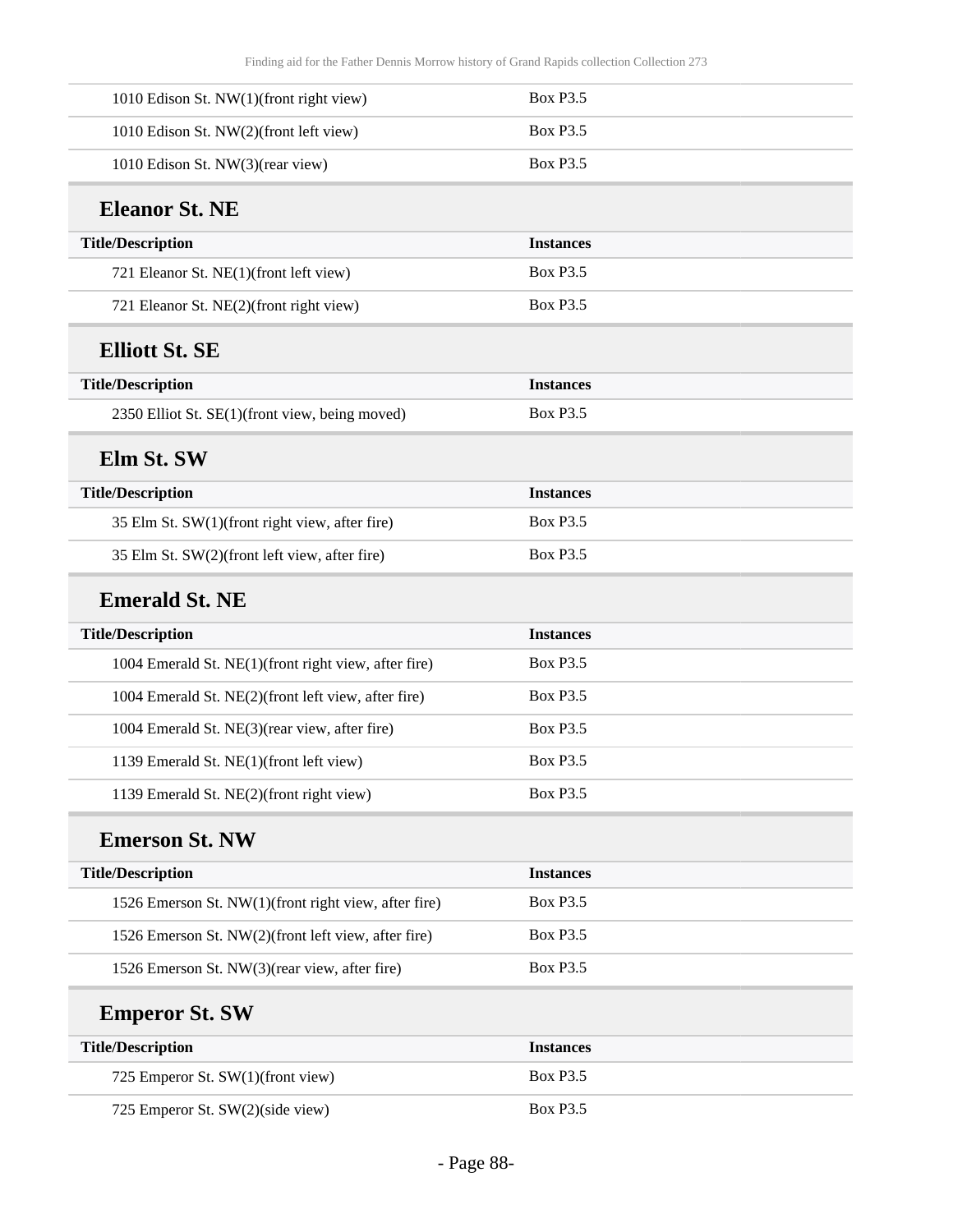740 Emperor St. SW(1)(front left view) Box P3.5

#### **Erie St. N.W.**

# **218-220 Erie St. NW, Bissell Building**

| <b>Title/Description</b>                                                                                              | <b>Instances</b> |
|-----------------------------------------------------------------------------------------------------------------------|------------------|
| 1. 218-220 Erie St. NW, Bissell Building. (looking west on<br>Erie, Leitelt 305 Mill north west, Bissell building #8) | <b>Box P3.5</b>  |
| 2. 218-220 Erie St. NW, Bissell Building. (looking south<br>west from rear of parking lot)                            | <b>Box P3.5</b>  |
| 3. 218-220 Erie St. NW, Bissell Building. (looking south<br>west from rear of parking lot)                            | <b>Box P3.5</b>  |
| 4. 218-220 Erie St. NW, Bissell Building. (looking south<br>west from rear of parking lot)                            | <b>Box P3.5</b>  |
| 5. 218-220 Erie St. NW, Bissell Building. (looking south<br>west from north side of Bissel building #3)               | <b>Box P3.5</b>  |
| 6. 218-220 Erie St. NW, Bissell Building. (looking south on<br>Mill Ave.)                                             | <b>Box P3.5</b>  |
| 7. 218-220 Erie St. NW, Bissell Building. (looking north<br>from east side of Civic Auditorium)                       | <b>Box P3.5</b>  |
| 8. 218-220 Erie St. NW, Bissell Building. (looking north<br>from east side of Civic Auditorium)                       | <b>Box P3.5</b>  |
| 9. 218-220 Erie St. NW, Bissell Building. (looking north<br>west from north east corner of Civic Auditorium)          | <b>Box P3.5</b>  |
| 10. 218-220 Erie St. NW, Bissell Building. (looking north<br>east from rear of Civic Auditorium)                      | <b>Box P3.5</b>  |
| 11. 218-220 Erie St. NW, Bissell Building. (Looking north<br>on Mill Ave.)                                            | <b>Box P3.5</b>  |
| 12. 218-220 Erie St. NW, Bissell Building. (looking east on<br>Erie St., 302-304 Monroe NW at center)                 | <b>Box P3.5</b>  |
| <b>Ethel St. SE</b>                                                                                                   |                  |
| <b>Title/Description</b>                                                                                              | <b>Instances</b> |
| 710 Ethel St. SE(1)(front left view, after fire)                                                                      | <b>Box P3.5</b>  |
| 710 / 706 Ethel St. SE(2)(front right view, after fire)                                                               | <b>Box P3.5</b>  |
| 710 Ethel St. SE(3)(side view, after fire, rubble)                                                                    | <b>Box P3.5</b>  |
| 710 Ethel St. SE(4)(side, rear view, after fire)                                                                      | <b>Box P3.5</b>  |
| 710 Ethel St. SE(5)(rear view, after fire)                                                                            | <b>Box P3.5</b>  |
| 712 Ethel St. SE(1)(front left view)                                                                                  | <b>Box P3.5</b>  |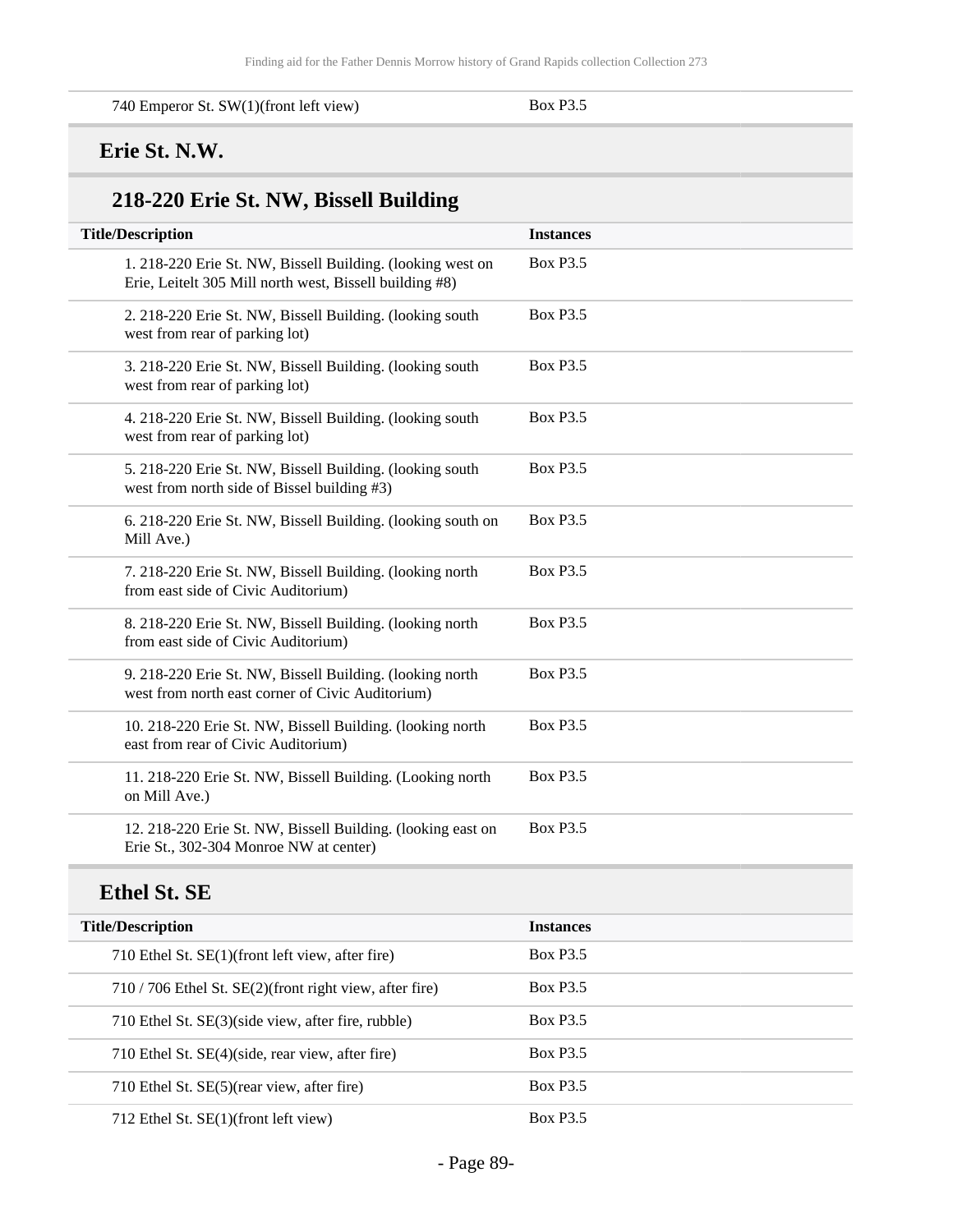| 712 Ethel St. SE(2)(front right view)                  | <b>Box P3.5</b>  |  |
|--------------------------------------------------------|------------------|--|
| 712 Ethel St. SE(3)(rear view)                         | <b>Box P3.5</b>  |  |
| <b>Euclid St. SE</b>                                   |                  |  |
| <b>Title/Description</b>                               | <b>Instances</b> |  |
| 1129 Euclid St. SE(1)(front right view)                | <b>Box P3.5</b>  |  |
| 1129 Euclid St. SE(2)(side, rear view)                 | <b>Box P3.5</b>  |  |
| 1238 Euclid St. Se(1)(front left view)                 | <b>Box P3.5</b>  |  |
| 1238 Euclid St. SE(2)(front right view)                | <b>Box P3.5</b>  |  |
| 1238 Euclid St. SE(3)(rear view)                       | <b>Box P3.5</b>  |  |
| 1240 Euclid St. SE(1)(front left view)                 | <b>Box P3.5</b>  |  |
| 1240 Euclid St. SE(2)(front right view)                | <b>Box P3.5</b>  |  |
| 1240 Euclid St. SE(3)(rear view)                       | <b>Box P3.5</b>  |  |
| Eureka St. SE                                          |                  |  |
| <b>Title/Description</b>                               | <b>Instances</b> |  |
| 447 Eureka St. SE(1)(front right view, after fire)     | <b>Box P3.5</b>  |  |
| 447 Eureka St. Se(2)(front left view, after fire)      | <b>Box P3.5</b>  |  |
| <b>Evergreen St. SE</b>                                |                  |  |
| <b>Title/Description</b>                               | <b>Instances</b> |  |
| 740 Evergreen St. SE(1)(front right view)              | <b>Box P3.5</b>  |  |
| 1111 Evergreen St. SE(1)(front right view, after fire) | <b>Box P3.5</b>  |  |
| 1111 Evergreen St. S2(2)(front right view, after fire) | <b>Box P3.5</b>  |  |
| 1111 Evergreen St. SE(3)(front left view, after fire)  | <b>Box P3.5</b>  |  |
| 1942 Evergreen St. SE(1)(front left view)              | <b>Box P3.5</b>  |  |
| 1946 Evergreen St. SE(1)(front right view)             | <b>Box P3.5</b>  |  |
| 1946 Evergreen St. SE(2)(front left view)              | <b>Box P3.5</b>  |  |
| 1950 Evergreen St. SE(1)(front right view)             |                  |  |
|                                                        | <b>Box P3.5</b>  |  |
| 1950 Evergreen St. SE(2)(front left view)              | <b>Box P3.5</b>  |  |
| 1956 Evergreen St. SE(1)(front right view)             | <b>Box P3.5</b>  |  |

### **Fair St. SE**

**Title/Description Instances**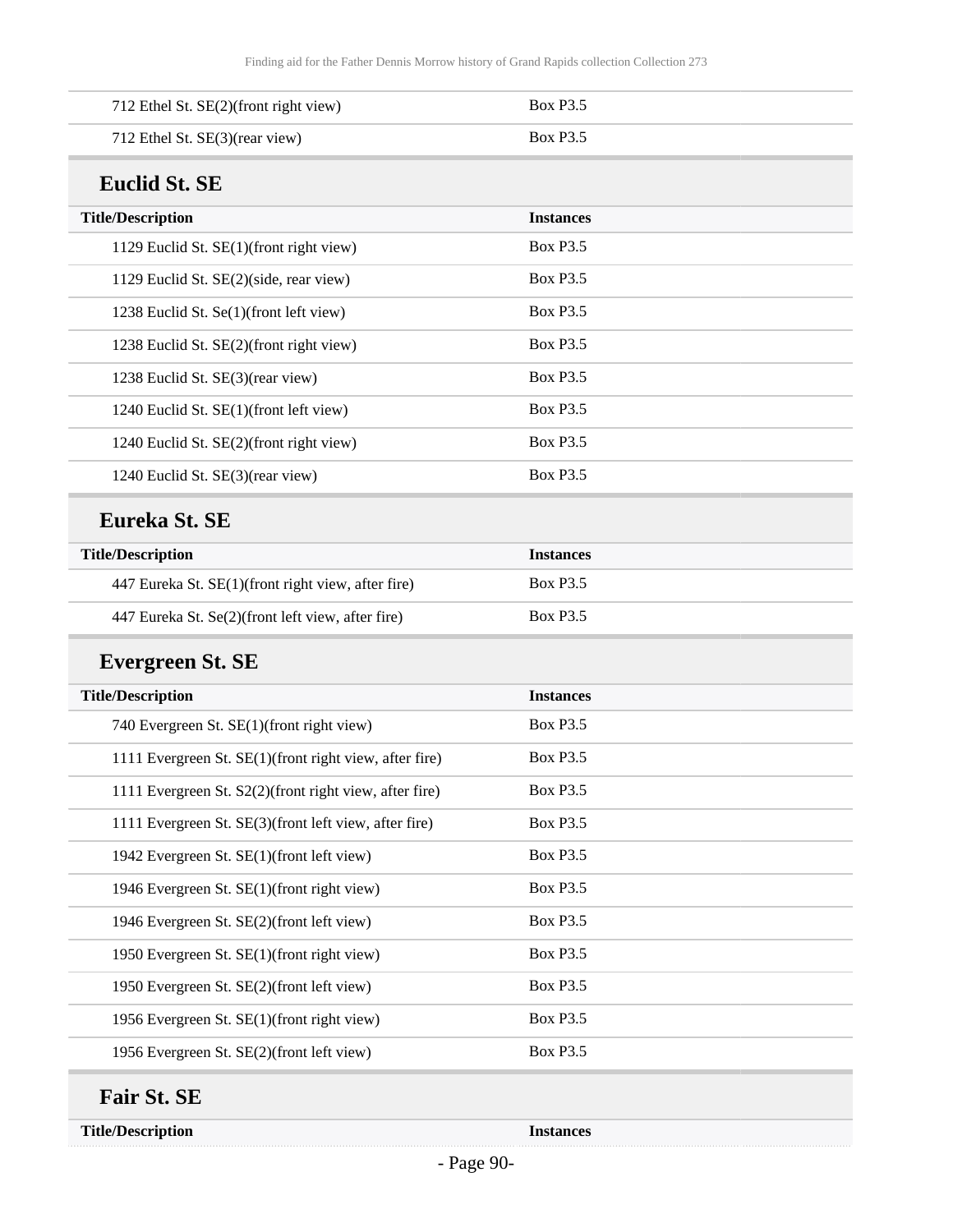| 20 Fair St. SE(1)(front right view)                       | Box P4           |
|-----------------------------------------------------------|------------------|
| 20 Fair St. SE(2)(front left view)                        | Box P4           |
| 20 Fair St. SE(3)(rear view)                              | Box P4           |
| 21 Fair St. SE(1)(front left view)                        | Box P4           |
| 21 Fair St. SE(2)(front right view)                       | Box P4           |
| 21 Fair St. SE(3)(rear view)                              | Box P4           |
| <b>Fairbanks St. NW</b>                                   |                  |
| <b>Title/Description</b>                                  | <b>Instances</b> |
| 34 Fairbanks St. NW(1)(front right view)                  | Box P4           |
| <b>Finney Ave. SW</b>                                     |                  |
| <b>Title/Description</b>                                  | <b>Instances</b> |
| Finney Ave. SW(1)(looking south from Goodrich St.)        | Box P4           |
| 235 / 237 / 239 / 241 Finney Ave. SW(1)(front right view) | Box P4           |
| 300 Finney Ave. SW(1)(front left view)                    | Box P4           |
| 300 Finney Ave. SW(2)(side, rear view)                    | Box P4           |
| 300 / 306 Finney St. SW(1)(front right view)              | Box P4           |
| 306 Finney Ave. SW(2)(front view)                         | Box P4           |
| 306 Finney Ave. SW(3)(front right view)                   | Box P4           |
| 306 Finney Ave. SW(4)(side view)                          | Box P4           |
| 306 Finney Ave. SW(6)(rear view)                          | Box P4           |
| 316 Finney Ave. SW(1)(front left view)                    | Box P4           |
| 316 Finney Ave. SW(2)(front right view)                   | Box P4           |
| 316 Finney Ave. SW(3)(rear view)                          | Box P4           |
| 322 Finney Ave. SW(1)(front left view)                    | Box P4           |
| 322 Finney Ave. SW(2)(front right view)                   | Box P4           |
| 322 Finney Ave. SW(3)(side, rear view)                    | Box P4           |
| 334 Finney Ave. SW(1)(front left view)                    | Box P4           |
| 334 Finney Ave. SW(2)(side view)                          | Box P4           |
| 334 Finney Ave. SW(3)(front right view)                   | Box P4           |
| <b>Fitch Pl. SE</b>                                       |                  |
| <b>Title/Description</b>                                  | <b>Instances</b> |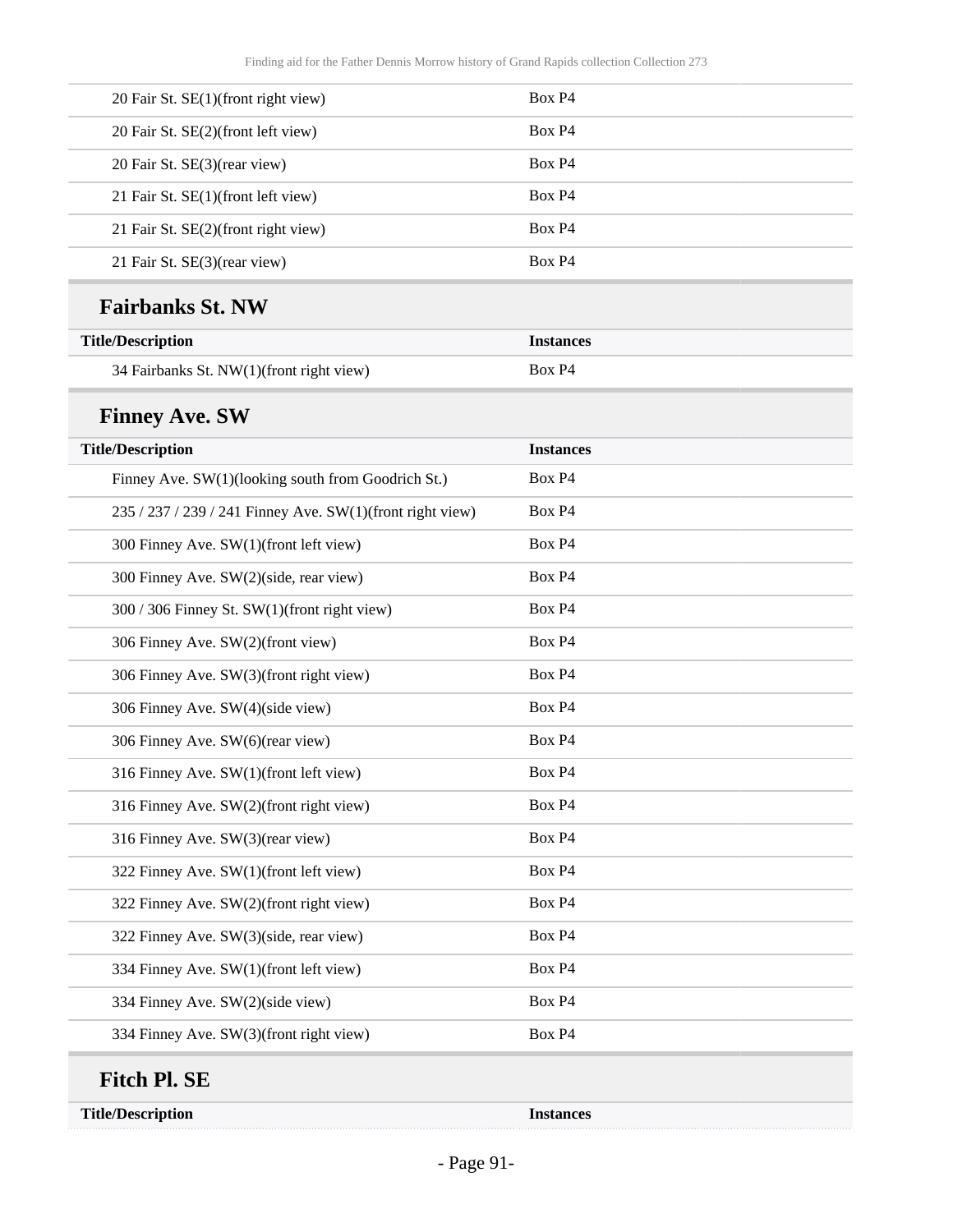| 39 Fitch Pl. SE(1)(front right view)  | Box P4 |
|---------------------------------------|--------|
| 39 Fitch Pl. SE(2)(front left view)   | Box P4 |
| 39 Fitch Pl. SE(3)(rear view)         | Box P4 |
| 39 Fitch Pl. SE(4)(side view, garage) | Box P4 |

#### **Flint St. SE**

| <b>Title/Description</b>                       | <b>Instances</b> |
|------------------------------------------------|------------------|
| 24 Flint St. SE(1)(side view, boarded windows) | Box P4           |
| 24 Flint St. SE(2)(side view)                  | Box P4           |
| 24 Flint St. SE(3)(side view)                  | Box P4           |

## **Fountain St. NE**

| <b>Title/Description</b>                  | <b>Instances</b> |
|-------------------------------------------|------------------|
| 15 Fountain St. NE(1)(front left view)    | Box P4           |
| 550 Fountain St. NE(1) (front right view) | Box P4           |
| 550 Fountain St. NE(2)(front left view)   | Box P4           |
| 550 Fountain St. NE(3)(side view)         | Box P4           |
| 1129 Fountain St. NE(1)(front left view)  | Box P4           |
| 1129 Fountain St. NE(2)(front right view) | Box P4           |
| 1129 Fountain St. NE(3)(side view)        | Box P4           |
| 1129 Fountain St. NE(4)(side view)        | Box P4           |
| 1129 Fountain St. NE(5)(side view)        | Box P4           |
| 1129 Fountain St. NE(5)(rear view)        | Box P4           |

### **Fountain St. NW**

| <b>Title/Description</b>                | <b>Instances</b> |
|-----------------------------------------|------------------|
| 17 Fountain St. NW(1)(front right view) | Box P4           |
| 17 Fountain St. NW(2)(front left view)  | Box P4           |
| 17 Fountain St. NW(3)(side view)        | Box P4           |

#### **Fox St. SW**

| <b>Title/Description</b>                               | <b>Instances</b> |
|--------------------------------------------------------|------------------|
| 255 Fox St. SW(1)(front right, side view, during fire) | Box P4           |
| 255 Fox St. SW(2)(front right view, during fire)       | Box P4           |
| 255 Fox St. SW(3)(front left view, during fire)        | Box P4           |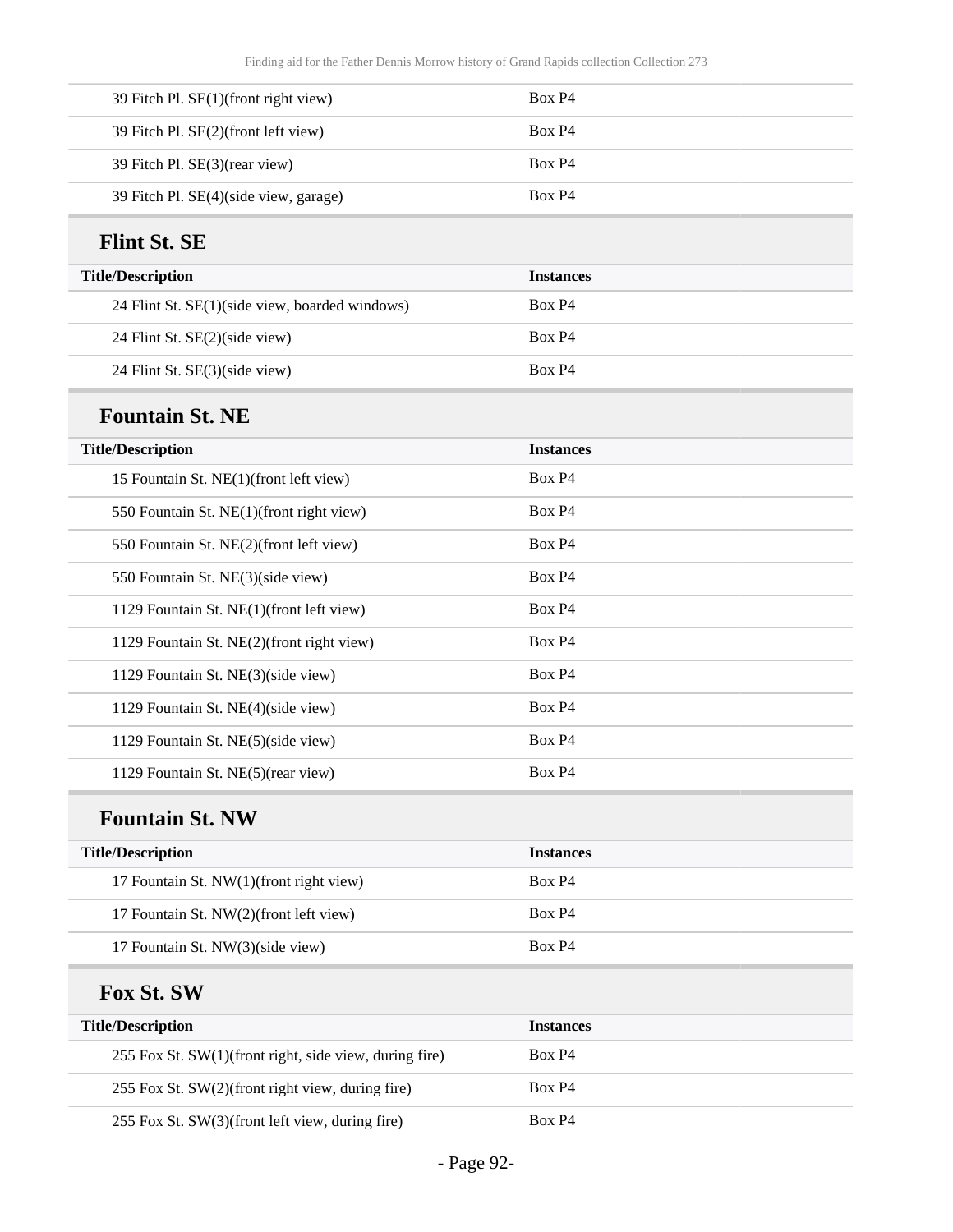| 255 Fox St. SW(4)(rear view, during fire) | Box P4           |
|-------------------------------------------|------------------|
| 310 Fox St. SW(1)(front left view)        | Box P4           |
| 310 Fox St. SW(2)(front right view)       | Box P4           |
| 310 Fox St. SW(3)(rear view)              | Box P4           |
| <b>Francis St. SE</b>                     |                  |
| <b>Title/Description</b>                  | <b>Instances</b> |
| 1745 Francis St. SE(1)(front right view)  | Box P4           |
| 1745 Francis St. SE(2)(front left view)   | Box P4           |
| 1745 Francis St. SE(3)(rear view)         | Box P4           |
| <b>Franklin St. SE</b>                    |                  |
| <b>Title/Description</b>                  | <b>Instances</b> |
| 9-11 Franklin St. SE(1)(front left view)  | Box P4           |
| 9-11 Franklin St. SE(2)(front view)       | Box P4           |
| 9-11 Franklin St. SE(3)(front right view) | Box P4           |
| 17 Franklin St. SE(1)(front right view)   | Box P4           |
| 17-11 Franklin St. SE(2)(rear view)       | Box P4           |
| 17-11 Franklin St. SE(3)(rear view)       | Box P4           |
| 24 Franklin St. SE(1)(front right view)   | Box P4           |
| 24 Franklin St. SE(2)(front left view)    | Box P4           |
| 24 Franklin St. SE(3)(rear view)          | Box P4           |
| 27 Franklin St. SE(1)(front left view)    | Box P4           |
| 27 Franklin St. SE(2)(front right view)   | Box P4           |
| 27 Franklin St. SE(3)(rear view)          | Box P4           |
| 40 Franklin St. SE(1)(front left view)    | Box P4           |
| 40 Franklin St. SE(1)(front right view)   | Box P4           |
| 110 Franklin St. SE(1)(front right view)  | Box P4           |
| 110 Franklin St. SE(2)(front left view)   | Box P4           |
| 110 Franklin St. SE(3)(rear view)         | Box P4           |
| 217 Franklin St. SE(1)(front left view)   | Box P4           |
| 217 Franklin St. SE(2)(front right view)  | Box P4           |
| 217 Franklin St. SE(3)(rear view)         | Box P4           |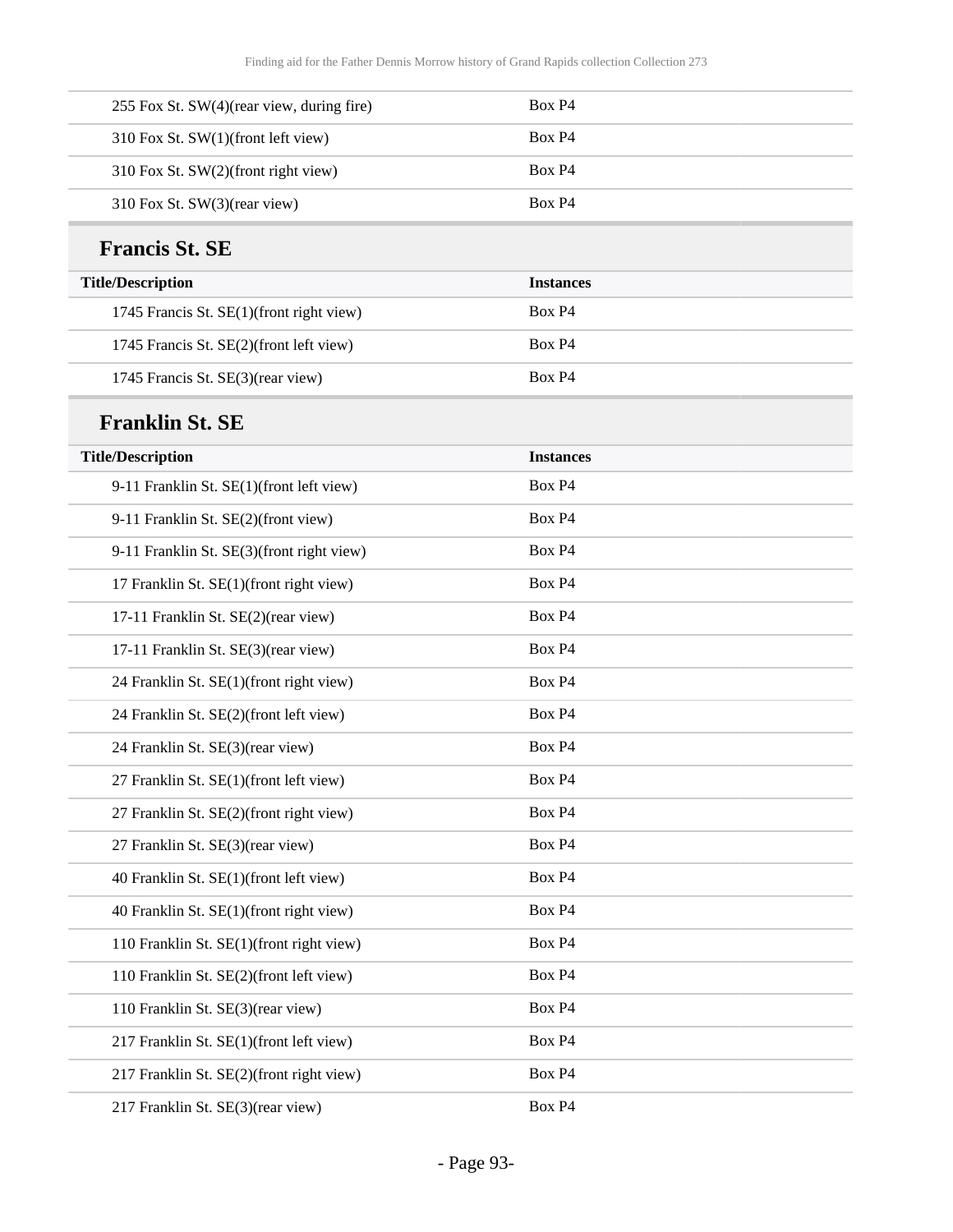| 259 Franklin St. SE(1)(front right view)                              | Box P4 |
|-----------------------------------------------------------------------|--------|
| 436 Franklin St. SE(1)(front right view, after fire)                  | Box P4 |
| 436 Franklin St. SE(2)(front left view, after fire)                   | Box P4 |
| 462 Franklin St. SE(1)(front left view)                               | Box P4 |
| 801 Franklin St. SE(1)(front right view)                              | Box P4 |
| 814 Franklin St. SE(1)(front right view)                              | Box P4 |
| 814 Franklin St. SE(2)(front left view)                               | Box P4 |
| 814 Franklin St. SE(3)(rear view)                                     | Box P4 |
| 821 Franklin St. SE(1)(front left view)                               | Box P4 |
| 821 Franklin St. SE(2)(front right view)                              | Box P4 |
| 824 Franklin St. SE(1)(front right view, after fire)                  | Box P4 |
| 824 Franklin St. SE(2)(front left view, after fire)                   | Box P4 |
| 824 Franklin St. SE(3)(side view, after fire)                         | Box P4 |
| 834 Franklin St. SE(1)(front left view)                               | Box P4 |
| 834 Franklin St. SE(2)(front left view)                               | Box P4 |
| 834 Franklin St. SE(3)(front right view)                              | Box P4 |
| 854 Franklin St. SE(1)(front right view)                              | Box P4 |
| 854 Franklin St. SE(2)(front left view)                               | Box P4 |
| 854 Franklin St. SE(3)(rear view)                                     | Box P4 |
| 875 Franklin St. SE(1)(front left view)                               | Box P4 |
| 875 Franklin St. SE(2)(front right view)                              | Box P4 |
| 875 Franklin St. SE(3)(rear view)                                     | Box P4 |
| 909 Franklin St. SE(1)(rear view, during fire)                        | Box P4 |
| 909 Franklin St. SE(2)(side view, during fire)                        | Box P4 |
| 909 Franklin St. SE(3)(front right, side view, during fire)           | Box P4 |
| 909 Franklin St. SE(4)(front left view, during fire)                  | Box P4 |
| 909 Franklin St. SE(5)(side view, during fire)                        | Box P4 |
| 909 Franklin St. SE(6)(side, rear view, during fire)                  | Box P4 |
| 909 Franklin St. SE(7)(side rear view, fire trucks in<br>foreground)  | Box P4 |
| 909 Franklin St. SE(8)(front left view, fire ladder in<br>foreground) | Box P4 |

909 Franklin St. SE(9)(front right view, house in foreground) Box P4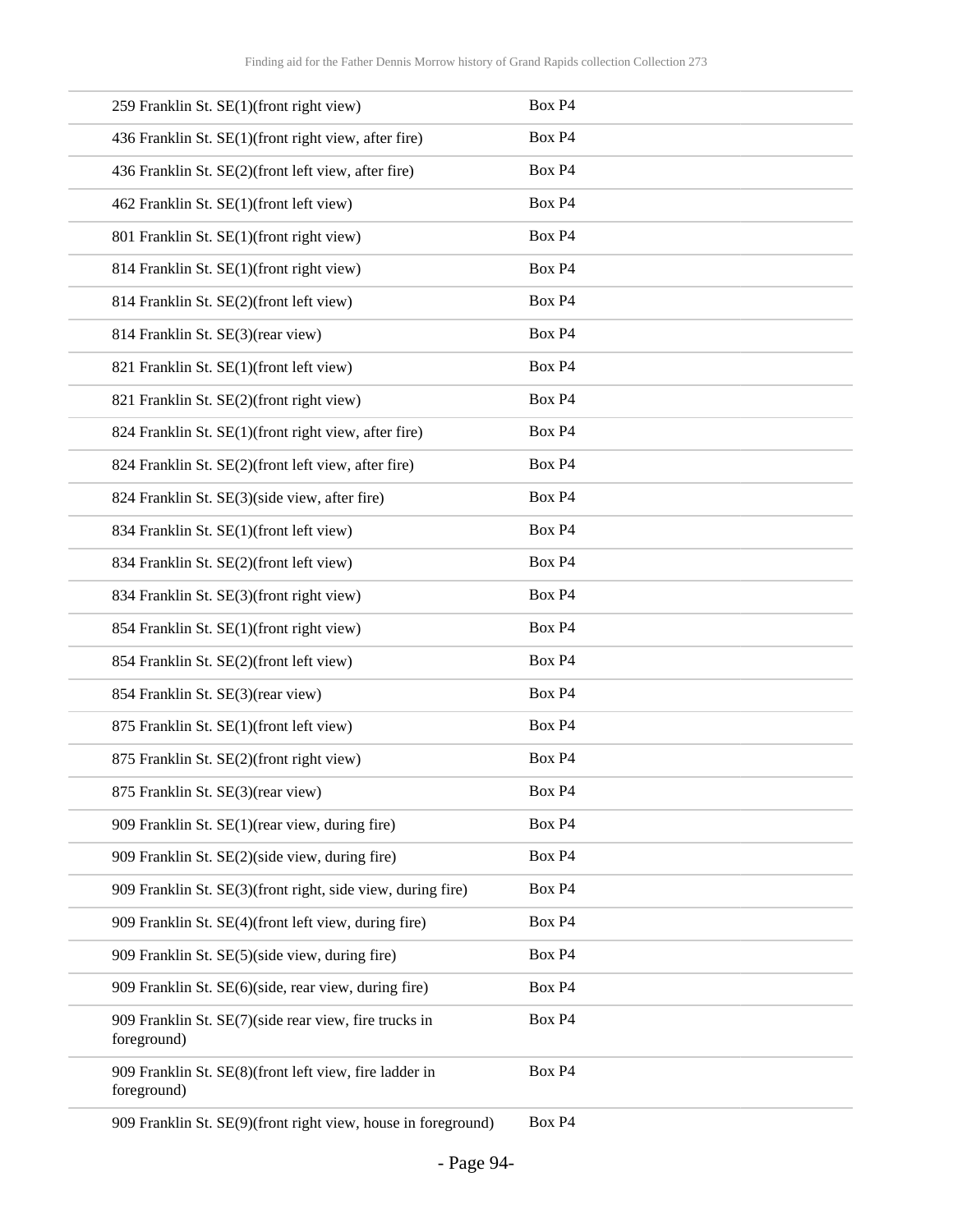Box P4

|             | 909 Franklin St. SE(10)(front left view, fire truck in |  |  |
|-------------|--------------------------------------------------------|--|--|
| foreground) |                                                        |  |  |

### $\mathbf{F}$

| Franklin St. SW                          |                    |  |  |  |
|------------------------------------------|--------------------|--|--|--|
| <b>Title/Description</b>                 | <b>Instances</b>   |  |  |  |
| 145 Franklin St. SW(1)(side view)        | Box P4             |  |  |  |
| 145 Franklin St. SW(2)(rear view)        | Box P4             |  |  |  |
| 400 Franklin St. SW(1)(front left view)  | Box P4             |  |  |  |
| 400 Franklin St. SW(2)(front right view) | Box P4             |  |  |  |
| 400 Franklin St. SW(3)(side, rear view)  | Box P4             |  |  |  |
| 400 Franklin St. SW(4)(rear view)        | Box P4             |  |  |  |
| 405 Franklin St. SW(1)(front right view) | Box P4             |  |  |  |
| 405 Franklin St. SW(2)(front left view)  | Box P4             |  |  |  |
| 405 Franklin St. SW(3)(side view)        | Box P4             |  |  |  |
| 405 Franklin St. SW(4)(outbuilding)      | Box P <sub>4</sub> |  |  |  |

#### **Fransman St. SW**

| <b>Title/Description</b>                 | <b>Instances</b> |
|------------------------------------------|------------------|
| 330 Fransman St. SW(1)(front left view)  | Box P4           |
| 330 Fransman St. SW(2)(front right view) | Box P4           |
| 330 Fransman St. SW(3)(side, rear view)  | Box P4           |

#### **Freeman St. SW**

| <b>Title/Description</b>                 | <b>Instances</b> |
|------------------------------------------|------------------|
| 1122 Freeman St. SW(1)(front left view)  | Box P4           |
| 1122 Freeman St. SW(2)(front right view) | Box P4           |
| 1122 Freeman St. SW(3)(rear view)        | Box P4           |

#### **Fremont St. NW**

| <b>Title/Description</b>                | <i><u><b>Instances</b></u></i> |
|-----------------------------------------|--------------------------------|
| 420 Fremont St. NW(1)(front left view)  | Box P4                         |
| 420 Fremont St. NW(2)(front right view) | Box P4                         |

#### **Front St. NW**

| <b>Title/Description</b>                            | <b>Instances</b> |
|-----------------------------------------------------|------------------|
| $414 / 412 / 408$ Front St. NW(1)(front right view) | Box P4           |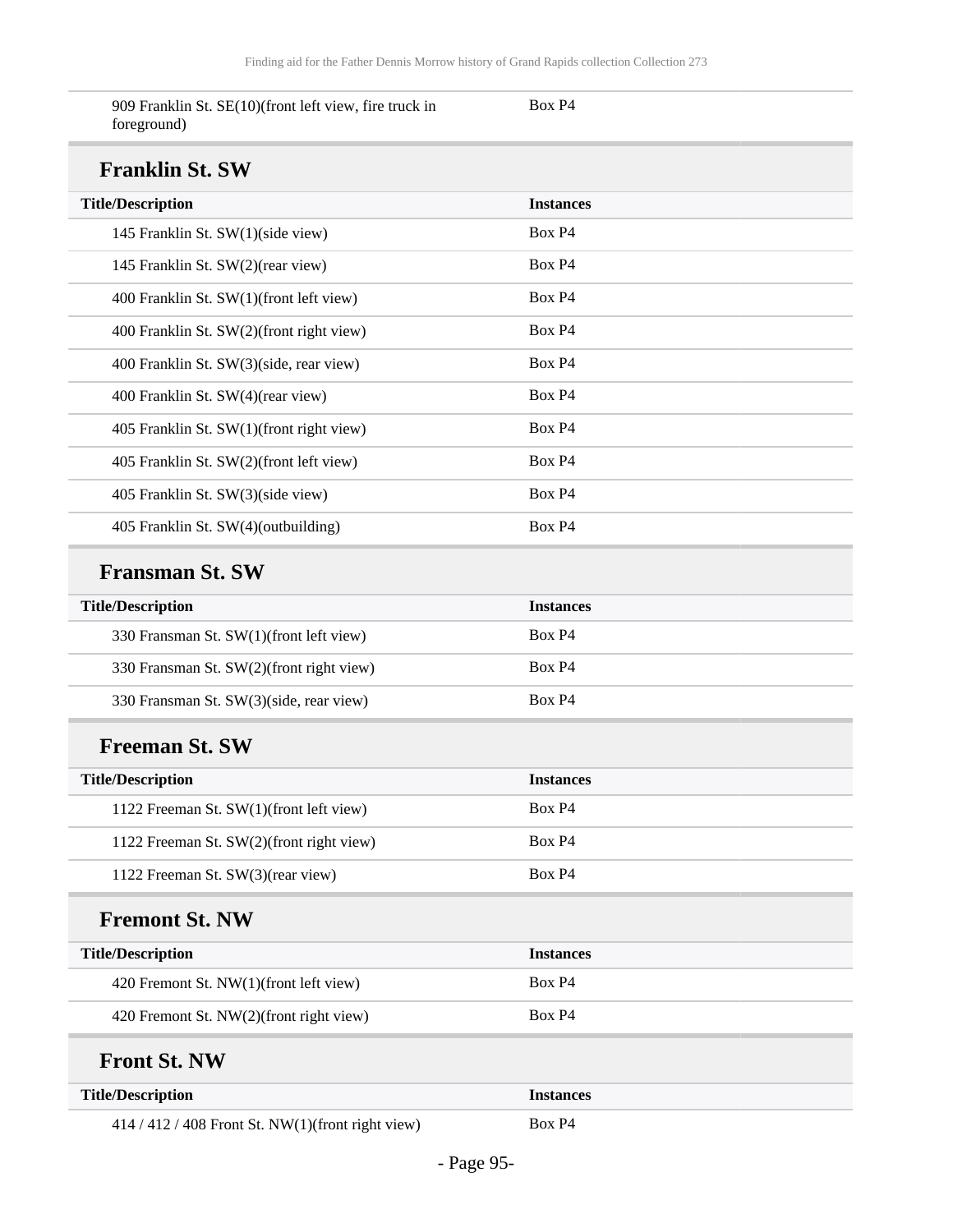| 414 / 412 / 408 Front St. NW(2)(front left view)             | Box P4                        |
|--------------------------------------------------------------|-------------------------------|
| 414 / 412 / 408 Front St. NW(3)(rear view)                   | Box P4                        |
| 414 / 412 Front St. NW(1)(front right view)                  | Box P4                        |
| 417 Front St. NW(1)(front view, during demolition)           | Box P4                        |
| 417 Front St. NW(2)(front right view)                        | Box P4                        |
| 417 Front St. NW(3)(side, rear view)                         | Box P4                        |
| 421 Front St. NW(1)(front view)                              | Box P4                        |
| 421 Front St. NW(2)(rear view)                               | Box P4                        |
| 423 Front St. NW(1)(front view)                              | Box P4                        |
| 430 Front St. NW(1)(front right view)                        | Box P4                        |
| 430 Front St. NW(2)(front left view)                         | Box P4                        |
| 430 Front St. NW(3)(main entry)                              | Box P4                        |
| 430 Front St. NW(4)(rear view)                               | Box P4                        |
| 430 Front St. NW(5)(looking west, basement of 430 Front St.) | Box P4                        |
| 523 Front St. NW(1)(front right view)                        | Box P4                        |
| 537 Front St. NW(1)(front view)                              | Box P4                        |
| 611 Front St. NW(1)(front view)                              | Box P4                        |
| 640-660 Front St. NW(1)(front right view)                    | Box P4                        |
| 641 Front St. NW(1)(front left view)                         | Box P4                        |
| 641 Front St. NW(2)(front right view)                        | Box P4                        |
| 671 Front St. NW(1)(front left view)                         | Box P4                        |
| 671 Front St. NW(2)(front left view)                         | Box P4                        |
| 731 Front St. NW(1)(front right view)                        | Box P4                        |
| 731 Front St. NW(2)(front view)                              | Box P4                        |
| 731 Front St. NW(3)(front view)                              | Box P4                        |
| 731 Front St. NW(4)(main entry)                              | Box P4                        |
| 731 Front St. NW(5)(side view)                               | Box P4                        |
| 731 Front St. NW(6)(window close-up)                         | Box P4                        |
| 763 Front St. NW(1)(front right view)                        | Box P4                        |
| 763 Front St. NW(2)(front right view)                        | Box P4                        |
| 827 Front St. NW(1)(front left view)                         | Box P4                        |
| $0.27$ Example $\Gamma$ MW/(2)(magnitude and a               | $D_{\alpha v}$ D <sub>A</sub> |

827 Front St. NW(2)(partial side view, 1st grade class from Turner School) Box P4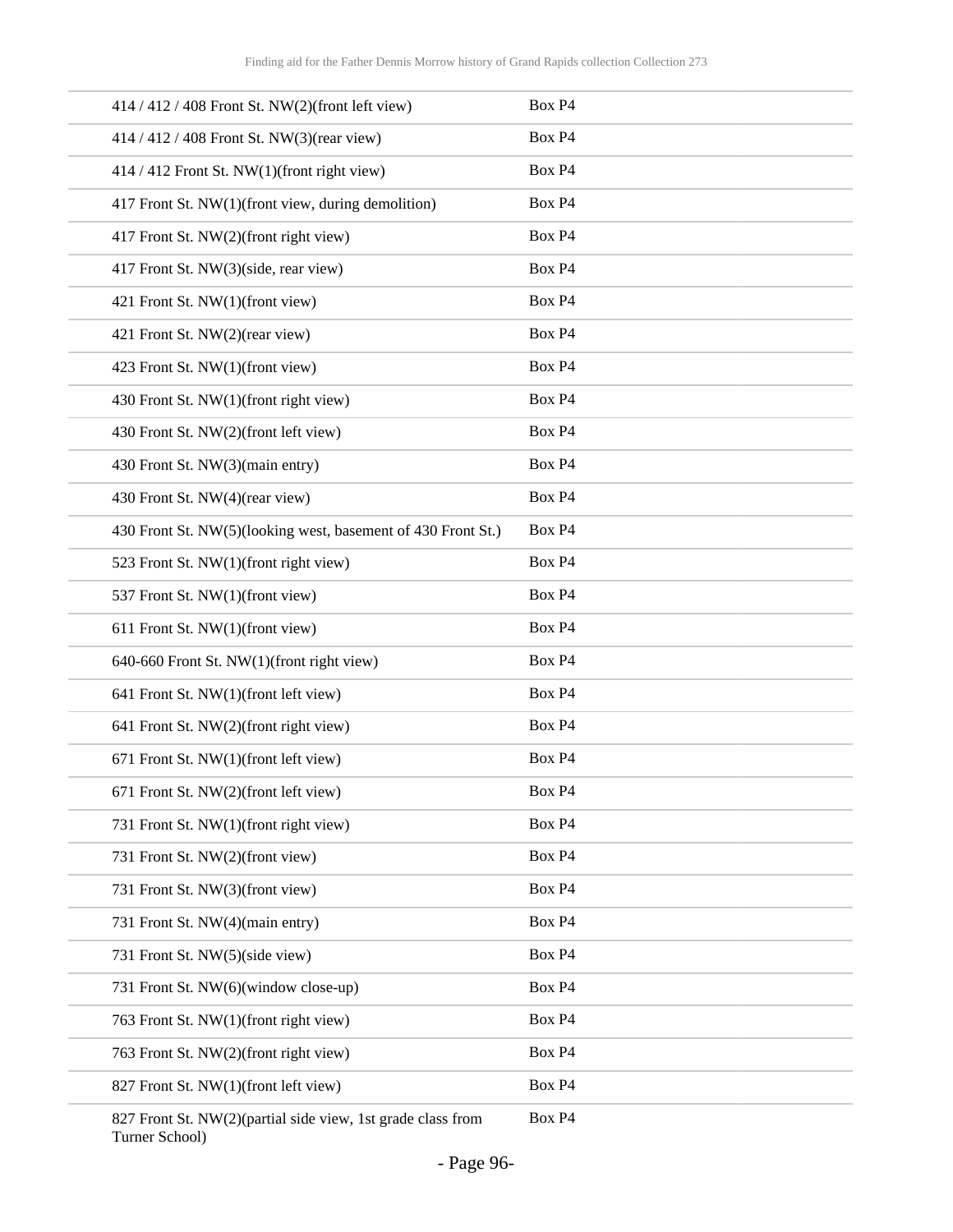| 923 Front St. NW(1) (front view)                                    | Box P4             |
|---------------------------------------------------------------------|--------------------|
| 950 Front St. NW(1)(front right view)                               | Box P4             |
| 950 Front St. NW(2)(front right view)                               | Box P4             |
| 950 Front St. NW(3)(front left view)                                | Box P4             |
| 950 Front St. NW(4)(front left view)                                | Box P4             |
| 954-960 Front St. NW(1)(front right view)                           | Box P4             |
| 954-960 Front St. NW(2)(front left view)                            | Box P4             |
| 954-960 Front St. NW(3)(side view)                                  | Box P4             |
| 954-960 Front St. NW(4)(side view)                                  | Box P4             |
| 954-960 Front St. NW(5)(rear view)                                  | Box P4             |
| 1118 Front St. NW(1)(front right view)                              | Box P4             |
| 1118 Front St. NW(2)(front left view)                               | Box P <sub>4</sub> |
| 1118 Front St. NW(3)(side, rear view)                               | Box P4             |
| 1118 Front St. NW(4)(outbuildings, telephone pole in<br>foreground) | Box P4             |
| 1118 Front St. NW(5)(right, rear view, riverside)                   | Box P4             |
| 1118 Front St. NW(6)(rear view, from across river)                  | Box P4             |

# **Front St. SW**

| <b>Title/Description</b>                       | <b>Instances</b>   |
|------------------------------------------------|--------------------|
| 39 Front St. SW(1)(front left view)            | Box P <sub>4</sub> |
| 39 Front St. SW(2)(front right view)           | Box P4             |
| 39 Front St. SW(3)(rear view)                  | Box P <sub>4</sub> |
| 86 Front St. SW(1)(front left view)            | Box P4             |
| 86 Front St. SW(2)(front right view)           | Box P <sub>4</sub> |
| 86 Front St. SW(3)(rear view)                  | Box P4             |
| 322 Front St. SW(1)(front left view)           | Box P4             |
| 322 Front St. SW(2)(front right view)          | Box P4             |
| 322 Front St. SW(3)(side view)                 | Box P4             |
| 322 Front St. SW(4)(rear view)                 | Box P4             |
| 322 Front St. SW(5)(rear view, from riverside) | Box P4             |

## **Fuller Ave. NE**

**Title/Description Instances**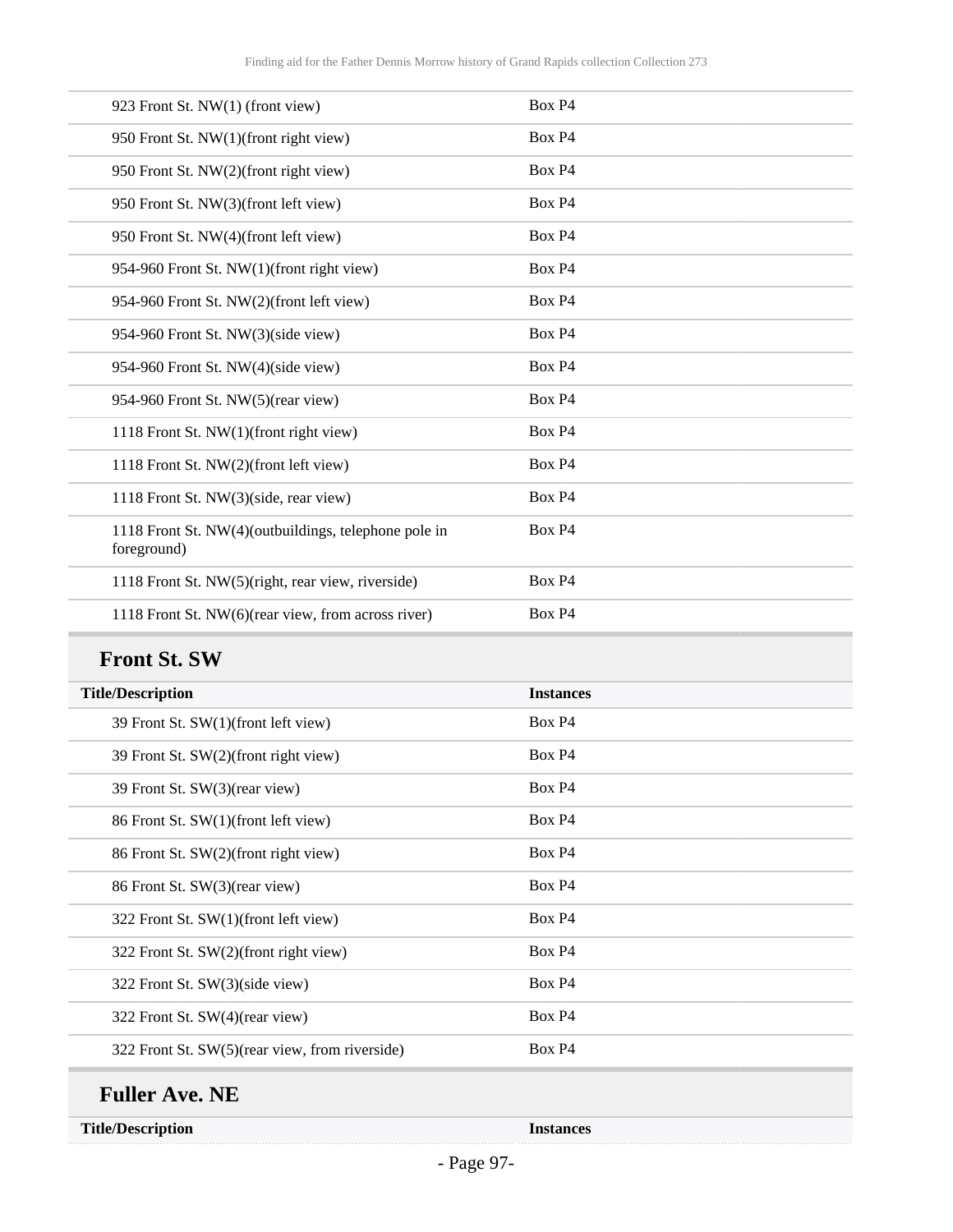| 412 Fuller Ave. NE(1)(front right view)                         | Box P4 |
|-----------------------------------------------------------------|--------|
| 412 Fuller Ave. NE(2)(front left view)                          | Box P4 |
| 412 Fuller Ave. NE(3)(rear view)                                | Box P4 |
| 836 Fuller Ave. NE(1)(front left view)                          | Box P4 |
| 836 Fuller Ave. NE(2)(rear view)                                | Box P4 |
| 854 Fuller Ave. NE(1)(front right view)                         | Box P4 |
| 854 Fuller Ave. NE(2)(front left view)                          | Box P4 |
| 854 Fuller Ave. NE(3)(rear view)                                | Box P4 |
| 861 Fuller Ave. NE(1)(front right view)                         | Box P4 |
| 861 Fuller Ave. NE(2)(front left view)                          | Box P4 |
| 861 Fuller Ave. NE(3)(rear view)                                | Box P4 |
| 868 Fuller Ave. NE(1)(front right view)                         | Box P4 |
| 868 Fuller Ave. NE(2)(front left view)                          | Box P4 |
| 868 Fuller Ave. NE(3)(rear view)                                | Box P4 |
| 1112 Fuller Ave. NE(1)(front left view)                         | Box P4 |
| 1119 Fuller Ave. NE(1)(front left view)                         | Box P4 |
| 1119 Fuller Ave. NE(2)(front right view)                        | Box P4 |
| 1121-1123 Fuller Ave. NE(1)(front left view)                    | Box P4 |
| 1121 Fuller Ave. NE(1)(front right view)                        | Box P4 |
| 1123 Fuller Ave. NE(1)(Front left view)                         | Box P4 |
| 1123 Fuller Ave. NE(2)(front left view)                         | Box P4 |
| 1147 Fuller Ave. NE(1)(front left view)                         | Box P4 |
| 1147 Fuller Ave. NE(2)(front right view)                        | Box P4 |
| 1147 Fuller Ave. NE(3)(side view)                               | Box P4 |
| 1147 Fuller Ave. NE(4)(side, rear view)                         | Box P4 |
| 1155 Fuller Ave. NE(1)(front left view)                         | Box P4 |
| 1155 Fuller Ave. NE(2)(front right view)                        | Box P4 |
| 1155 Fuller Ave. NE(3)(rear view)                               | Box P4 |
| 1238 Fuller Ave. NE(1)(front right view)                        | Box P4 |
| 1238 Fuller Ave. NE(2)(front left view)                         | Box P4 |
| 1238 Fuller Ave. NE, Bestway Auto(3)(outbuilding)               | Box P4 |
| 1238 Fuller Ave. NE, Bestway Auto(4)(side view,<br>outbuilding) | Box P4 |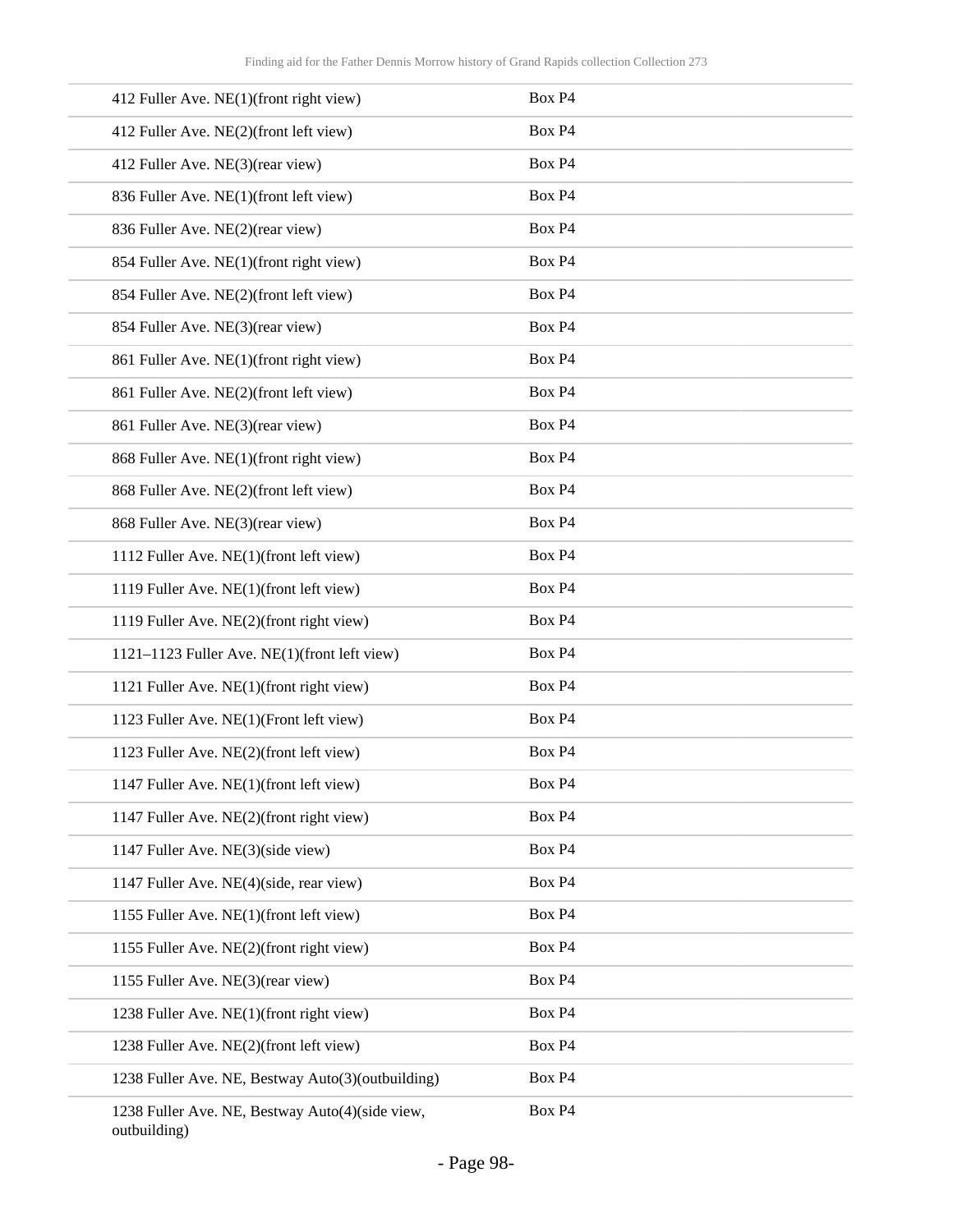| <b>Fuller Ave. SE</b>                    |                  |  |
|------------------------------------------|------------------|--|
| <b>Title/Description</b>                 | <b>Instances</b> |  |
| 451 Fuller Ave. SE(1)(front right view)  | Box P4           |  |
| 451 Fuller Ave. SE(2)(front left view)   | Box P4           |  |
| 518 Fuller Ave. SE(1)(front left view)   | Box P4           |  |
| 518 Fuller Ave. SE(2)(front right view)  | Box P4           |  |
| 518 Fuller Ave. SE(3)(rear view)         | Box P4           |  |
| 1225 Fuller Ave. SE(1)(front right view) | Box P4           |  |
| 1225 Fuller Ave. SE(2)(front left view)  | Box P4           |  |
| 1225 Fuller Ave. SE(3)(rear view)        | Box P4           |  |
| 1431 Fuller Ave. SE(1)(front right view) | Box P4           |  |
| 1431 Fuller Ave. SE(2)(front left view)  | Box P4           |  |

# **Fulton St. E**

| <b>Title/Description</b>                                      | <b>Instances</b> |
|---------------------------------------------------------------|------------------|
| Fulton St. E(1)(looking west on Fulton from east of Division) | Box P4           |
| 8–12 Fulton St. E, The Herald(1)(front view)                  | Box P4           |
| 135 Fulton St. E(1)(front left view)                          | Box P4           |
| 135 Fulton St. E(2)(front right view)                         | Box P4           |
| 135 Fulton St. E(3)(side view)                                | Box P4           |
| 135 Fulton St. E(4)(rear view)                                | Box P4           |
| 230 / 220 - 222 / 214 Fulton St. E(1)(front left view)        | Box P4           |
| 326 Fulton St. E(1)(front view)                               | Box P4           |
| 326 Fulton St. E(2)(front view)                               | Box P4           |
| 326 Fulton St. E(3)(front view)                               | Box P4           |
| 326 Fulton St. E(4)(front right view)                         | Box P4           |
| 326 Fulton St. E(5)(portion of west elevation)                | Box P4           |
| 326 Fulton St. E(6)(portion of east elevation)                | Box P4           |
| 440 Fulton St. E(7)(rear view)                                | Box P4           |
| 535 Fulton St. E(1)(front right view)                         | Box P4           |
| 834 Fulton St. E(1)(front right view)                         | Box P4           |
| 834 Fulton St. E(2)(front left view)                          | Box P4           |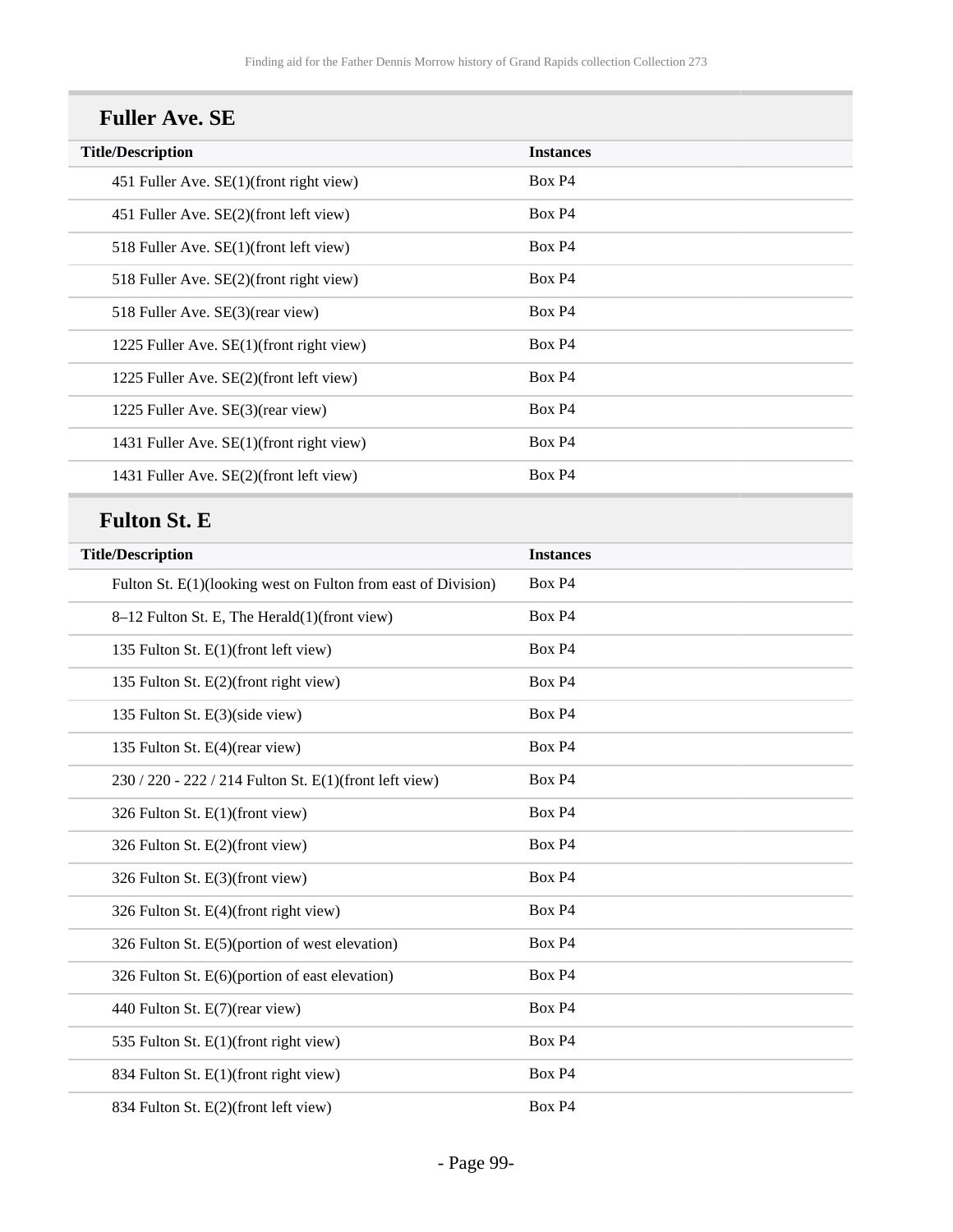| 834 Fulton St. E(3)(front left view)                                                            | Box P4           |
|-------------------------------------------------------------------------------------------------|------------------|
| 834 Fulton St. E(4)(rear view)                                                                  | Box P4           |
| 903 Fulton St. E(1)(front left view)                                                            | Box P4           |
| 903 Fulton St. E(2)(front right view)                                                           | Box P4           |
| 906 Fulton St. E(1)(garage of 906 Fulton St., Pierce Place SE<br>looking south from Fulton St.) | Box P4           |
| 910 Fulton St. E(1)(front right view)                                                           | Box P4           |
| 910 Fulton St. E(2)(front right view)                                                           | Box P4           |
| 910 Fulton St. E(3)(outbuilding)                                                                | Box P4           |
| 910 Fulton St. E(4)(side of outbuilding)                                                        | Box P4           |
| 918 Fulton St. E(1)(front right view)                                                           | Box P4           |
| 918 Fulton St. E(2)(front view)                                                                 | Box P4           |
| 918 Fulton St. E(3)(side, rear view)                                                            | Box P4           |
| 1028 Fulton St. E(1)(front right view)                                                          | Box P4           |
| 1028 Fulton St. E(2)(front left view)                                                           | Box P4           |
| 1033-1035 Fulton St. E(1)(front left view)                                                      | Box P4           |
| 1033-1035 Fulton St. E(2)(front right view)                                                     | Box P4           |
| 1033-1035 Fulton St. E(3)(front right view)                                                     | Box P4           |
| 1033-1035 Fulton St. E(4)(front right view)                                                     | Box P4           |
| 1034 Fulton St. E(1)(front right view)                                                          | Box P4           |
| 1034 Fulton St. E(2)(front left view)                                                           | Box P4           |
| 1036 Fulton St. E(1)(front right view)                                                          | Box P4           |
| 1036 Fulton St. E(2)(front left view)                                                           | Box P4           |
| 1241 Fulton St. E(1)(front left view)                                                           | Box P4           |
| 1241 Fulton St. E(2)(front right view)                                                          | Box P4           |
| 1241 Fulton St. E(3)(rear view)                                                                 | Box P4           |
| 1304 Fulton St. E(1)(front right view)                                                          | Box P4           |
| 1331 Fulton St. E(1)(front left view)                                                           | Box P4           |
| 1331 Fulton St. E(2)(front right view)                                                          | Box P4           |
| 1331 Fulton St. E(3)(rear view)                                                                 | Box P4           |
| <b>Fulton St. NE</b>                                                                            |                  |
| <b>Title/Description</b>                                                                        | <b>Instances</b> |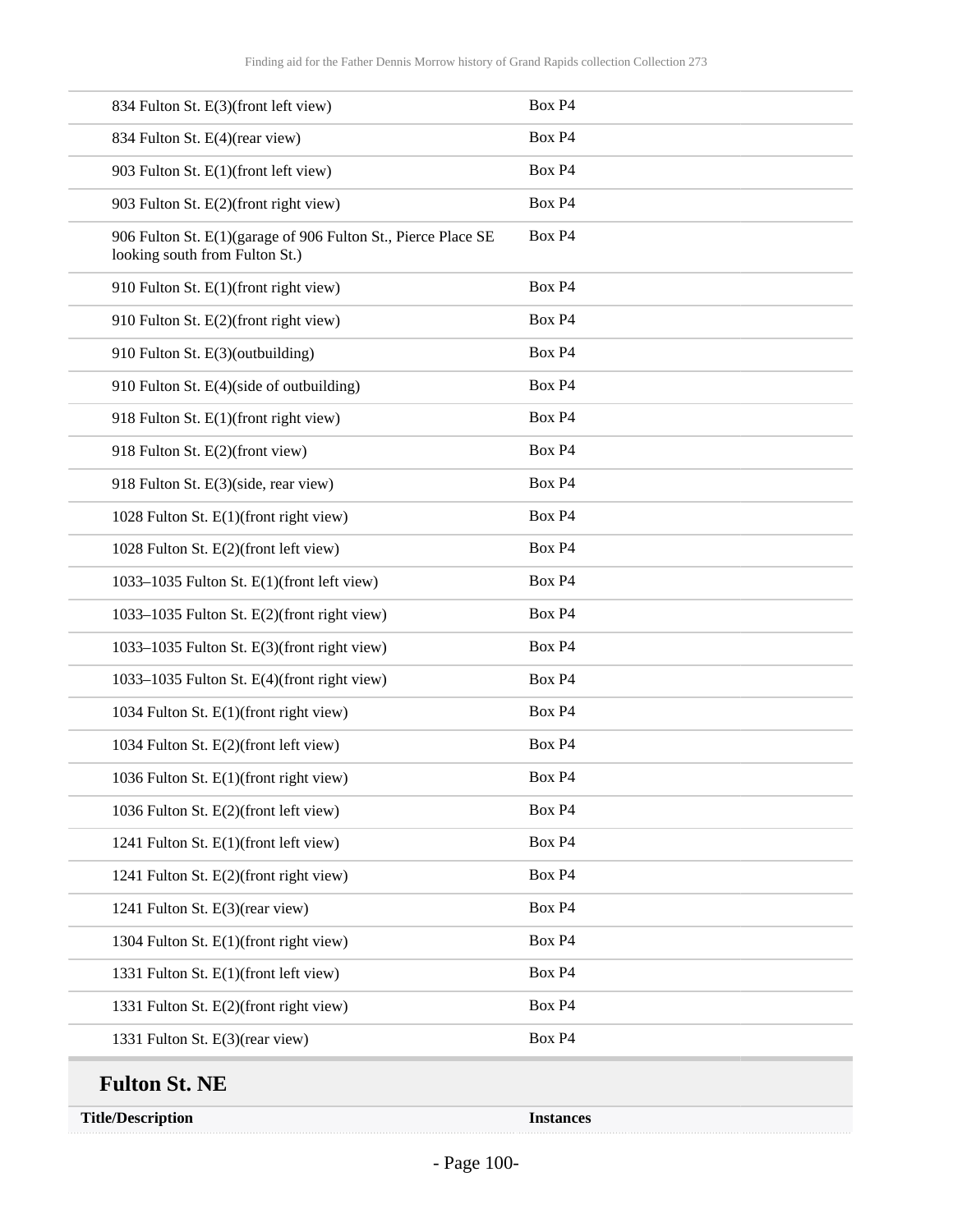| 1441 Fulton St. NE(1)(front right view) | Box P4 |
|-----------------------------------------|--------|
| 1800 Fulton St. NE(1)(front view)       | Box P4 |
| 1800 Fulton St. NE(2)(front right view) | Box P4 |
| 1800 Fulton St. NE(3)(front left view)  | Box P4 |

#### **Fulton St. W**

| <b>Fulton St. W</b>                                                                          |                  |
|----------------------------------------------------------------------------------------------|------------------|
| <b>Title/Description</b>                                                                     | <b>Instances</b> |
| Fulton St. W(1)(Fulton St., Front St., Scribner St. looking<br>west)                         | Box P4           |
| Fulton St. W, Walker & Co.(2)(Fulton St., Front St., Scribner<br>St. looking west on Fulton) | Box P4           |
| 48 Fulton St. W(1)(front right view)                                                         | Box P4           |
| 420 Fulton St. W(1)(front view)                                                              | Box P4           |
| 420 Fulton St. W(2)(front left, side view)                                                   | Box P4           |
| 420 Fulton St. W(3)(front right, side view)                                                  | Box P4           |
| 420 Fulton St. W(4)(side view)                                                               | Box P4           |
| 420 Fulton St. W(5)(side, rear view)                                                         | Box P4           |
| 420 Fulton St. W(6)(rear view)                                                               | Box P4           |
| 420 Fulton St. W(7)(rear view)                                                               | Box P4           |
| 420 Fulton St. W(8)(rear view)                                                               | Box P4           |
| 421 Fulton St. W / 2 Summer St. NW, G&B Transportation,<br>$Inc.(1)$ (front left view)       | Box P4           |
| 421 Fulton St. W / 2 Summer St. NW, G&B Transportation,<br>$Inc.(2)$ (front right view)      | Box P4           |
| 421 Fulton St. W / 2 Summer St. NW, G&B Transportation,<br>Inc.(3)(side, rear view)          | Box P4           |
| 511 Fulton St. W(1)(front left view)                                                         | Box P4           |
| 511 Fulton St. W(2)(side view)                                                               | Box P4           |
| 511 Fulton St. W(3)(looking south on Winter Ave.)                                            | Box P4           |
| 511 Fulton St. W(4)(looking south on Seward Ave.)                                            | Box P4           |
| 523 Fulton St. W(1)(front, side view)                                                        | Box P4           |
| 523 Fulton St. W(2)(rear, side view)                                                         | Box P4           |
| 605 Fulton St. W(1)(front right view, demolished)                                            | Box P4           |
| 605 Fulton St. W(2)(rear view, demolished)                                                   | Box P4           |
| 612 Fulton St. W, Adobe(1)(front left view)                                                  | Box P4           |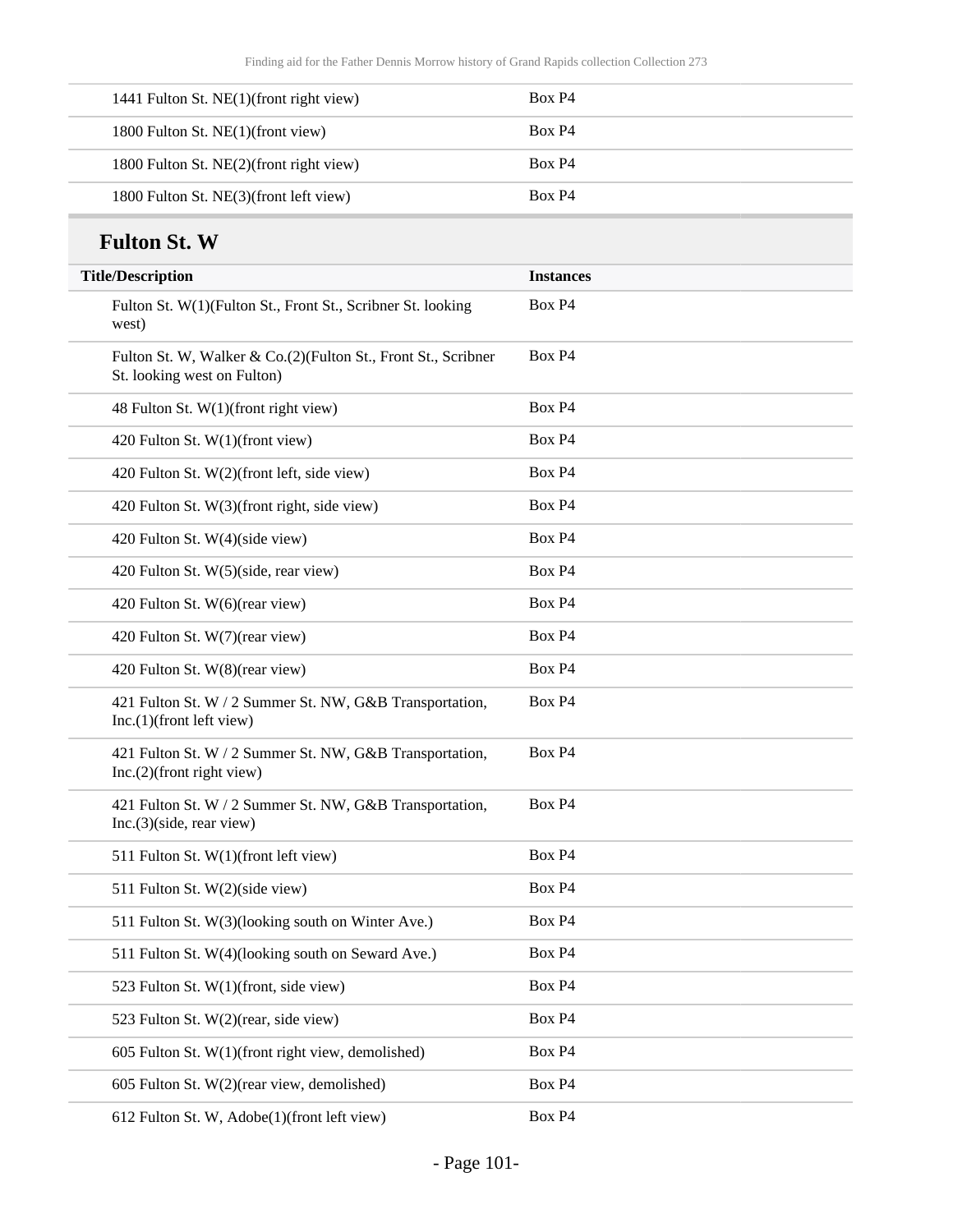| 612 Fulton St. W, Adobe(2)(front right view)      | Box P4 |
|---------------------------------------------------|--------|
| 612 Fulton St. W, Adobe(3)(side, rear view)       | Box P4 |
| 612 Fulton St. W, Adobe(4)(rear view)             | Box P4 |
| 617 Fulton St. W(1)(front left view)              | Box P4 |
| 617 Fulton St. W(2)(front right view)             | Box P4 |
| 617 Fulton St. W(3)(side, rear view)              | Box P4 |
| 644 Fulton St. W(1)(front view)                   | Box P4 |
| 644 Fulton St. W(2)(front right view)             | Box P4 |
| 644 Fuller St. W(3)(rear view)                    | Box P4 |
| 650 Fulton St. W(1)(front left view, after fire)  | Box P4 |
| 650 Fulton St. W(2)(front right view, after fire) | Box P4 |
| 650 Fulton St. W(3)(front right view, after fire) | Box P4 |
| 715 Fulton St. W(1)(front right view)             | Box P4 |
| 715 Fulton St. W(2)(front left view)              | Box P4 |
| 715 Fulton St. W(3)(rear view)                    | Box P4 |
| 719 Fulton St. W(1)(front right view)             | Box P4 |
| 719 Fulton St. W(2)(front left view)              | Box P4 |
| 719 Fulton St. W(3)(rear view)                    | Box P4 |
| 735 Fulton St. W(1)(front view)                   | Box P4 |
| 735 Fulton St. W(2)(side view)                    | Box P4 |
| 735 Fulton St. W(3)(rear view)                    | Box P4 |
| 743 Fulton St. W(1)(front right view)             | Box P4 |
| 743 Fulton St. W(2)(front left view)              | Box P4 |
| 743 Fulton St. W(3)(front left view)              | Box P4 |
| 810 Fulton St. W(1)(front left view)              | Box P4 |
| 810 Fulton St. W(2)(front right view)             | Box P4 |
| 810 Fulton St. W(3)(rear view)                    | Box P4 |
| 816 Fulton St. W(1)(front left view)              | Box P4 |
| 816 Fulton St. W(2)(front right view)             | Box P4 |
| 816 Fulton St. W(3)(rear view)                    | Box P4 |
| 859 Fulton St. W(1)(front right view)             | Box P4 |
| 859 Fulton St. W(2)(front left view)              | Box P4 |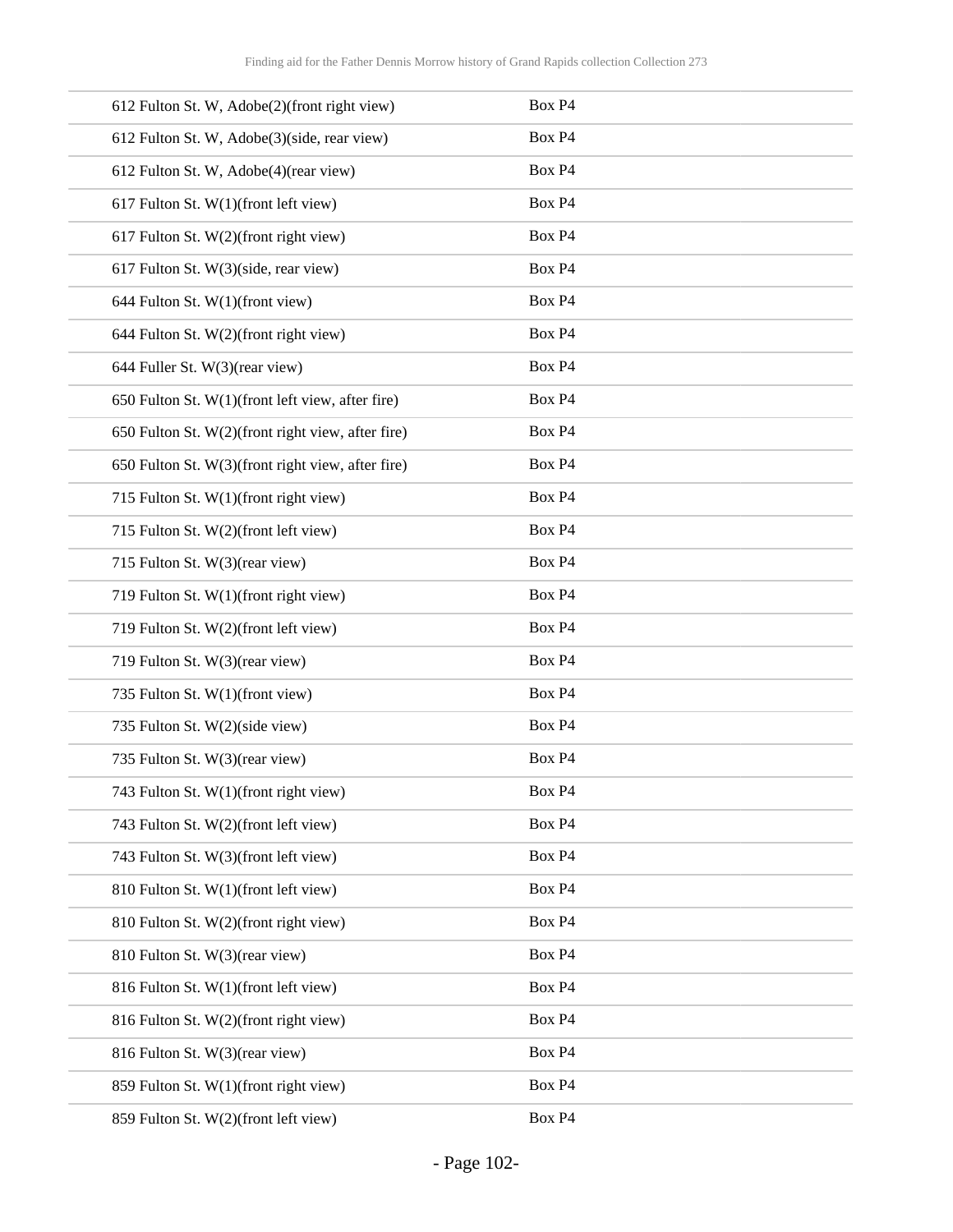| 900 Fulton St. W(1)(front left view)                        | Box P4             |
|-------------------------------------------------------------|--------------------|
| 900 Fulton St. W(2)(front right view)                       | Box P4             |
| 900 Fulton St. W(3)(side, rear view)                        | Box P4             |
| 910 Fulton St. W(1)(front left view)                        | Box P4             |
| 941 Fulton St. W(1)(front right view, after fire)           | Box P4             |
| 941 Fulton St. W(2)(front left view, after fire)            | Box P4             |
| 941 Fulton St. W(3) (rear view, after fire)                 | Box P4             |
| 946 Fulton St. W(1)(front left view)                        | Box P4             |
| 946 Fulton St. W(2)(front right view)                       | Box P4             |
| 946 Fulton St. W(3)(rear view)                              | Box P <sub>4</sub> |
| 957 Fulton St. W, Polish Falcons Social Club(1)(front view) | Box P <sub>4</sub> |

# **Gay Ave. SE**

| <b>Title/Description</b><br><b>Instances</b><br>Box P4<br>21 Gay Ave. SE(1)(front left view)<br>Box P4<br>21 Gay Ave. SE(2)(front right view)<br>Box P4<br>21 Gay Ave. SE(3)(front entry)<br>Box P4<br>29 Gay Ave. SE(1)(front right view)<br>Box P4<br>29 Gay Ave. SE(2)(front left view) |  |
|--------------------------------------------------------------------------------------------------------------------------------------------------------------------------------------------------------------------------------------------------------------------------------------------|--|
|                                                                                                                                                                                                                                                                                            |  |
|                                                                                                                                                                                                                                                                                            |  |
|                                                                                                                                                                                                                                                                                            |  |
|                                                                                                                                                                                                                                                                                            |  |
|                                                                                                                                                                                                                                                                                            |  |
|                                                                                                                                                                                                                                                                                            |  |
| Box P4<br>29 Gay Ave. SE(3)(front left corner, sign)                                                                                                                                                                                                                                       |  |

## **Gelock Pl. SW**

| <b>Title/Description</b>                                | <b>Instances</b> |
|---------------------------------------------------------|------------------|
| Gelock Pl. $SW(1)(\text{looking north})$                | Box P4           |
| Gelock Pl. SW(1)(looking south from Butterworth St. SW) | Box P4           |
| 219 Gelock Pl. SW(1)(front right view)                  | Box P4           |
| 219 Gelock Pl. SW(2)(front left view)                   | Box P4           |
| 219 Gelock Pl. SW(3)(rear view)                         | Box P4           |

## **Genessee St. SE**

| <b>Title/Description</b>                       | <b>Instances</b> |
|------------------------------------------------|------------------|
| 1433–1435 Genessee St. SE(1)(front left view)  | Box P4           |
| 1433-1435 Genessee St. SE(2)(front right view) | Box P4           |
| 1433-1435 Genessee St. SE(3)(front right view) | Box P4           |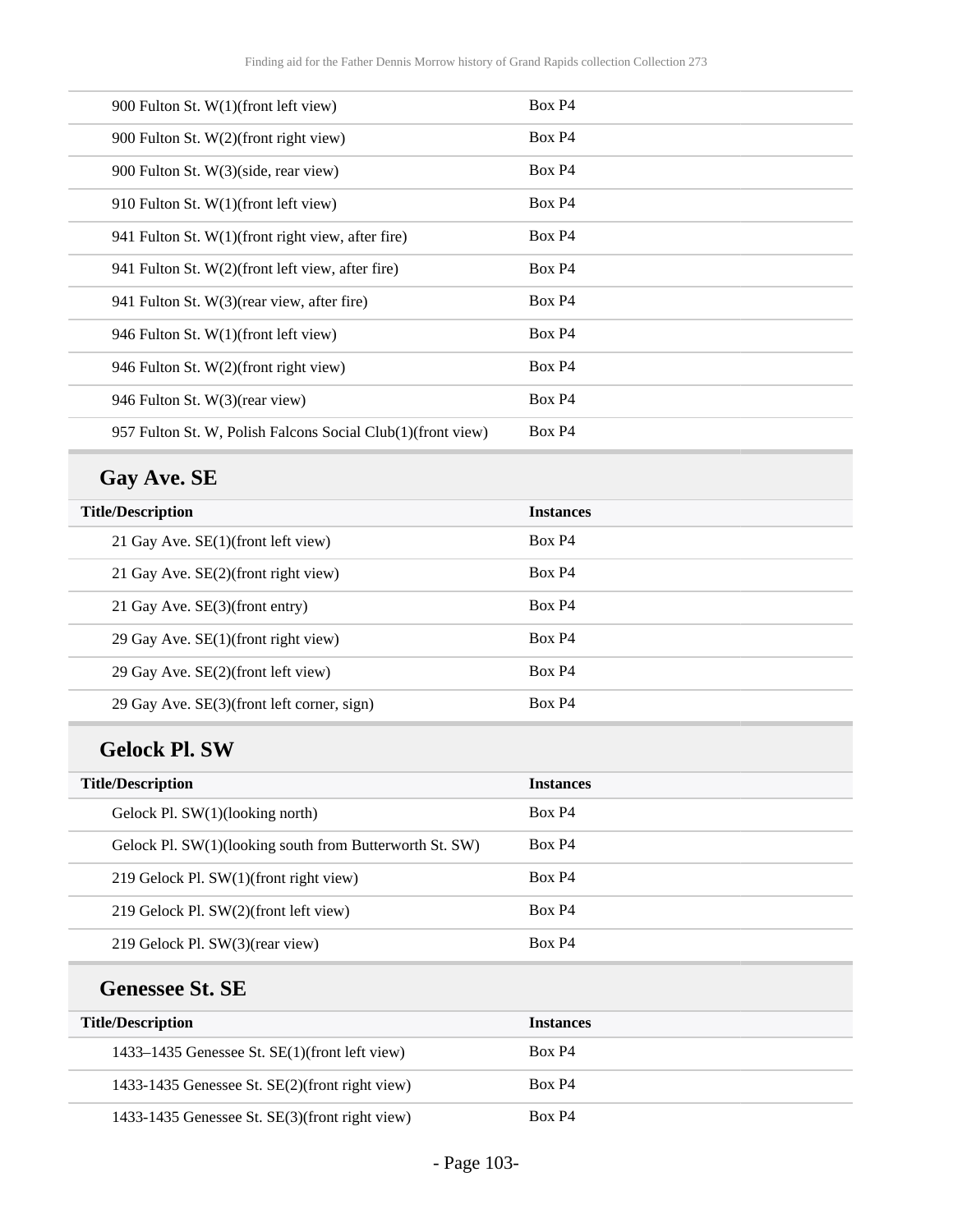| <b>Title/Description</b>                            | <b>Instances</b> |
|-----------------------------------------------------|------------------|
|                                                     | Box P4           |
| 1211 Gezon St. NW(1)(front left view)               |                  |
| 1211 Gezon St. NW(2)(front right view)              | Box P4           |
| 1211 Gezon St. NW(3)(rear view)                     | Box P4           |
| <b>Gibson St. SE</b>                                |                  |
| <b>Title/Description</b>                            | <b>Instances</b> |
| 1019 Gibson St. SE(1)(front right view)             | Box P4           |
| 1019 Gibson St. SE(2)(front left view)              | Box P4           |
| 1019 Gibson St. SE(3)(rear view)                    | Box P4           |
| <b>Gilbert St. SE</b>                               |                  |
| <b>Title/Description</b>                            | <b>Instances</b> |
| 409 Gilbert St. SE(1)(front view)                   | Box P4           |
| 443 Gilbert St. SE(1)(front left view, after fire)  | Box P4           |
| 443 Gilbert St. SE(2)(front right view, after fire) | Box P4           |
| 451 Gilbert St. SE(1)(front left view, after fire)  | Box P4           |
| 451 Gilbert St. SE(2)(front right view, after fire) | Box P4           |
| 451 Gilbert St. SE(3)(rear view, after fire)        | Box P4           |
| 533 Gilbert St. SE(1)(front right view, after fire) | Box P4           |
| 533 Gilbert St. SE(2)(rear view, after fire)        | Box P4           |
| <b>Godfrey Ave. SW</b>                              |                  |
| <b>Title/Description</b>                            | <b>Instances</b> |
| 573 Godfrey Ave. SW(1)(front right view)            | Box P4           |
| 573 Godfrey Ave. SW(2)(side, rear view)             | Box P4           |
| 573 Godfrey Ave. SW(3)(rear view)                   | Box P4           |
| 908 Godfrey Ave. SW(1)(front left view)             | Box P4           |
| 908 Godfrey Ave. SW(2)(front right view)            | Box P4           |
| <b>Gold St. NW</b>                                  |                  |
| <b>Title/Description</b>                            | <b>Instances</b> |
| 144 Gold St. NW(1)(front right view, after fire)    | Box P4           |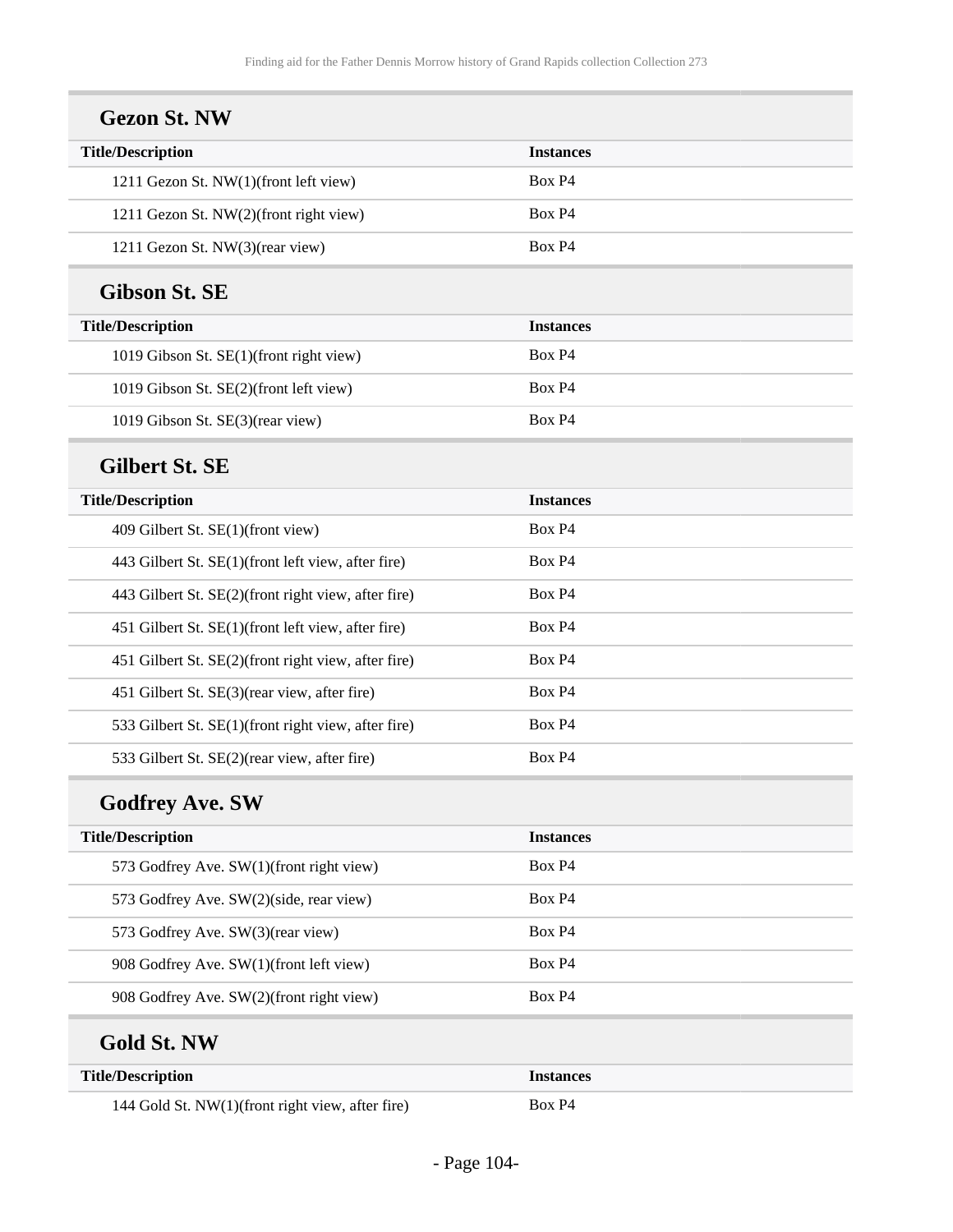| 144 Gold St. NW(2)(front left view, after fire)                               | Box P4           |
|-------------------------------------------------------------------------------|------------------|
| 144 Gold St. NW(3)(rear view, after fire)                                     | Box P4           |
| 144 Gold St. NW(4)(front view of rear building, after fire)                   | Box P4           |
| 144 Gold St. NW(5)(side view of rear building, after fire)                    | Box P4           |
| 144 Gold St. NW(6)(side, rear view of rear building, after fire)              | Box P4           |
| 146 Gold St. NW(1)(front right view, after fire)                              | Box P4           |
| 146 Gold St. NW(2)(front left view, after fire)                               | Box P4           |
| 146 Gold St. NW(3)(rear view, after fire)                                     | Box P4           |
| <b>Gold St. SW</b>                                                            |                  |
| <b>Title/Description</b>                                                      | <b>Instances</b> |
| 141-143 Gold St. SW(1)(front right view)                                      | Box P4           |
| 141-143 Gold St. SW(2)(front left view)                                       | Box P4           |
| 141-143 Gold St. SW(3)(rear view)                                             | Box P4           |
| <b>Goodrich St. SW</b>                                                        |                  |
| <b>Title/Description</b>                                                      | <b>Instances</b> |
| Goodrich St. SW(1)(looking west from Division Ave.)                           | Box P4           |
| Goodrich St. SW(1)(Goodrich St. crossing looking west)                        | Box P4           |
| Goodrich St. SW(2)(Goodrich St. crossing looking south)                       | Box P4           |
| Goodrich St. SW(3)(Goodrich St. crossing looking east from<br>Ellsworth Ave.) | Box P4           |
| Goodrich St. SW(4)(looking east from Ellsworth Ave.)                          | Box P4           |
| Goodrich St. SW(1)(looking east from Finney St.)                              | Box P4           |
| 238 Goodrich St. SW(1)(front left view, after fire)                           | Box P4           |
| 238 Goodrich St. SW(2)(front left view, after fire)                           | Box P4           |
| 238 Goodrich St. SW(3)(front right view, after fire)                          | Box P4           |
| 241 Goodrich St. SW(1)(front right view)                                      | Box P4           |
| 241 Goodrich St. SW(2)(front right view)                                      | Box P4           |
| 241 Goodrich St. SW(3)(front left view)                                       | Box P4           |
| 241 Goodrich St. SW(4)(rear view)                                             | Box P4           |
| 242 Goodrich St. SW(1)(front left view, after fire)                           | Box P4           |
| 242 Goodrich St. SW(2)(front right view, after fire)                          | Box P4           |
|                                                                               |                  |

242 Goodrich St. SW(3)(rear view) Box P4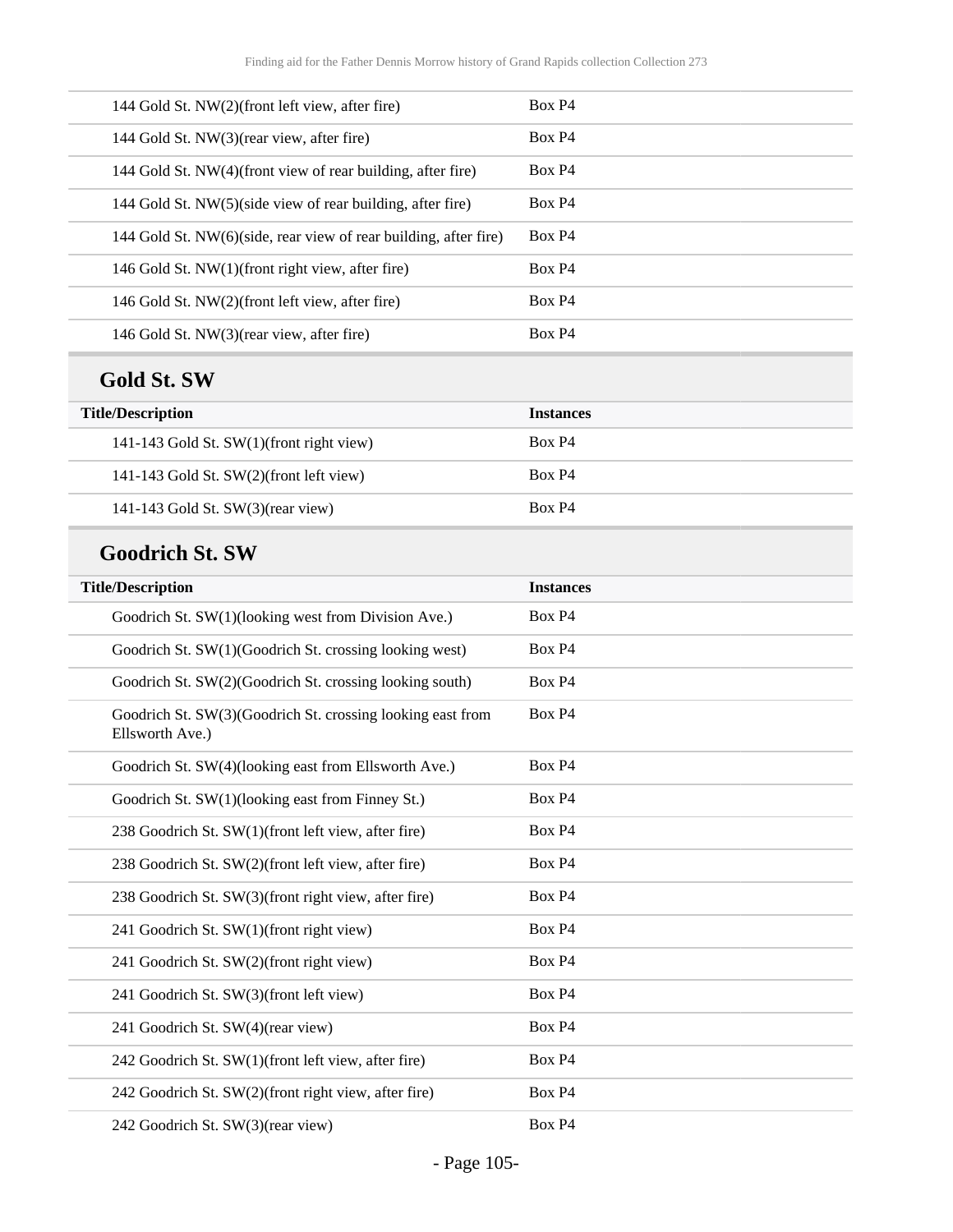| 245 Goodrich St. SW(1)(front right view)                                                   | Box P4 |
|--------------------------------------------------------------------------------------------|--------|
| 249 Goodrich St. SW(1)(front left view)                                                    | Box P4 |
| 249 Goodrich St. SW(2)(front left view)                                                    | Box P4 |
| 249 Goodrich St. SW(3)(side, rear view)                                                    | Box P4 |
| 327 / 323 / 321 / 319 / 317 / 313 / 311 / 309 / 307 Goodrich St.<br>$SW(1)$ (street scape) | Box P4 |

#### **Grab Corners**

#### Related Materials: **Related Materials**

See Monroe Center NW

#### **Graceland St. NE**

| <b>Title/Description</b>                              | <b>Instances</b> |
|-------------------------------------------------------|------------------|
| 221 Graceland St. NE(1) (front left view, after fire) | Box P4           |
| 221 Graceland St. NE(2)(front right view)             | Box P4           |
| 221 Graceland St. NE(3) (rear view, after fire)       | Box P4           |
| 427 Graceland St. NE(1)(front left view)              | Box P4           |
| 427 Graceland St. NE(2)(front right view)             | Box P4           |
| 427 Graceland St. NE(3)(side, rear view)              | Box P4           |

#### **Graham St. SW**

| <b>Title/Description</b>                                                                | <b>Instances</b>   |
|-----------------------------------------------------------------------------------------|--------------------|
| Graham St. SW(1)(looking west across Buchanan Ave.)                                     | Box P <sub>4</sub> |
| Graham St. SW(2)(looking east across Buchanan)                                          | Box P4             |
| Graham St. SW(3)(looking north west from Franklin Fuel)                                 | Box P4             |
| 155 / 157 Graham St. SW(1)(front right view)                                            | Box P <sub>4</sub> |
| 319 Graham St. SW(1)(front right view)                                                  | Box P <sub>4</sub> |
| 319 Graham St. SW(2)(front left view)                                                   | Box P <sub>4</sub> |
| 319 Graham St. SW(3)(rear view)                                                         | Box P <sub>4</sub> |
| 323 Graham St. SW(1)(front right view)                                                  | Box P <sub>4</sub> |
| 323 Graham St. SW(2)(front left view)                                                   | Box P <sub>4</sub> |
| 323 Graham St. SW(3)(side view of 319 ½, foundation of 323<br>$\frac{1}{2}$ Graham St.) | Box P <sub>4</sub> |
| 323 Graham St. SW(4)(rear view)                                                         | Box P4             |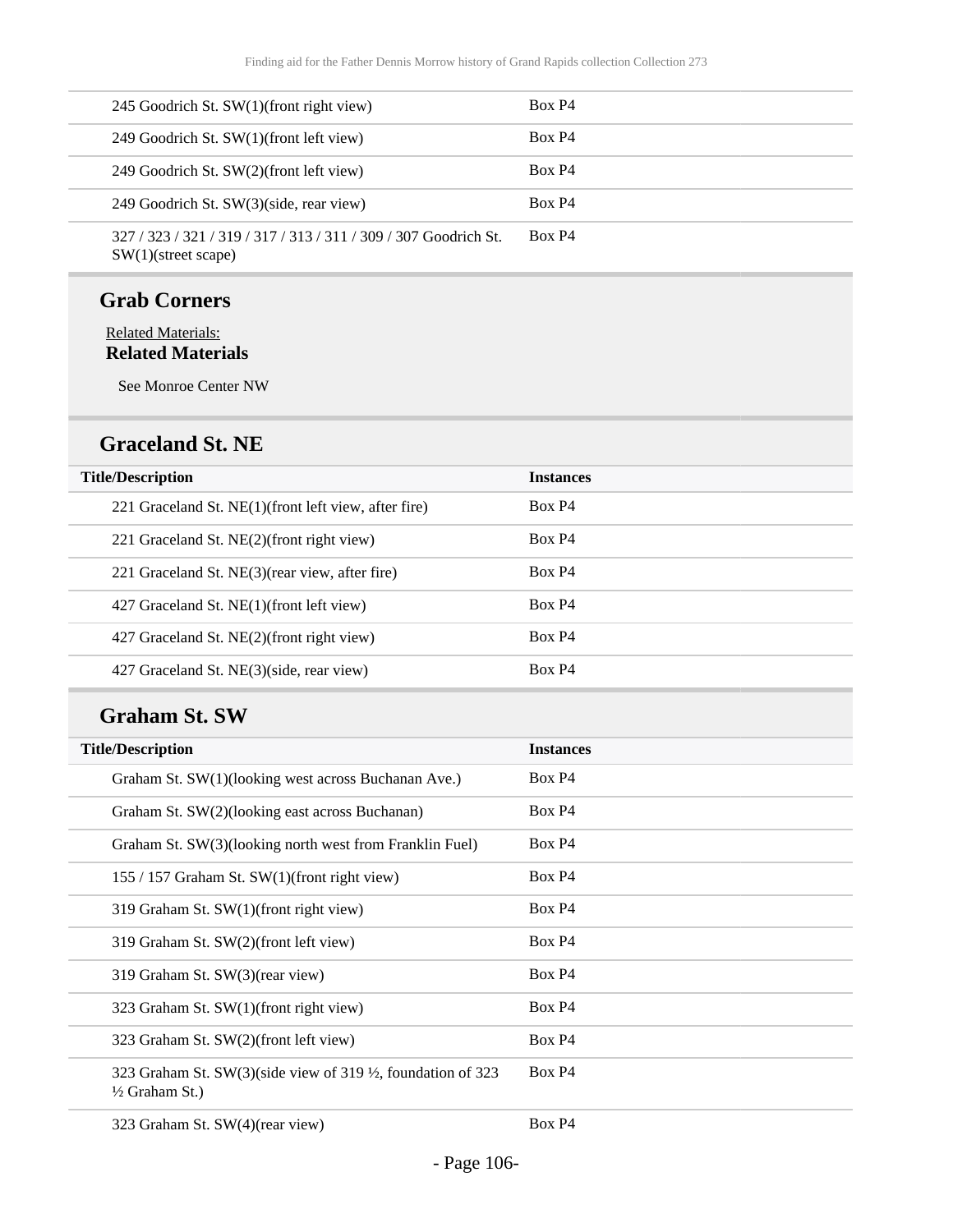| 325-329 Graham St. SW(1)(front view)                                          | Box P4 |
|-------------------------------------------------------------------------------|--------|
| 325-329 Graham St. SW(2)(outbuilding)                                         | Box P4 |
| 325-329 Graham St. SW(3)(foundation of old Palazzolo<br>Dairy, looking north) | Box P4 |
| 323 Graham St. SW(4)(foundation of old Palazzolo Dairy)                       | Box P4 |
| 325 Graham St. SW(5)(front right view)                                        | Box P4 |
| 325 Graham St. SW(6)(front left view)                                         | Box P4 |
| 325 Graham St. SW(7)(rear view)                                               | Box P4 |
| 329 Graham St. SW(1)(front right view)                                        | Box P4 |
| 329-323 Graham St. SW(2)(front left view)                                     | Box P4 |
| 329 Graham St. SW(3)(rear view)                                               | Box P4 |
| 341 Graham St. SW(1)(front right view)                                        | Box P4 |
| 341 Graham St. SW(2)(front left view)                                         | Box P4 |
| 341 Graham St. SW(3)(rear view)                                               | Box P4 |
| 346 Graham St. SW(1)(front left view)                                         | Box P4 |
| 346 Graham St. SW(2)(front right view)                                        | Box P4 |
| 346 Graham St. SW(3)(front right view)                                        | Box P4 |
| 347 Graham St. SW(1)(front right view)                                        | Box P4 |
| 347 Graham St. SW(2)(front left view)                                         | Box P4 |
| 347 Graham St. SW(3)(rear view)                                               | Box P4 |

## **Graham St. SW**

| <b>Title/Description</b>                           | <b>Instances</b>   |
|----------------------------------------------------|--------------------|
| 414 Graham St. SW(1)(front left view)              | Box P4             |
| 414 Graham St. SW(2)(front right view)             | Box P <sub>4</sub> |
| 414 Graham St. SW(3)(rear view)                    | Box P4             |
| 432 Graham St. SW(1)(front left view)              | Box P <sub>4</sub> |
| 432 Graham St. SW(2)(front right view)             | Box P <sub>4</sub> |
| 436 Graham St. SW(1)(front left view, after fire)  | Box P <sub>4</sub> |
| 436 Graham St. SW(2)(front right view, after fire) | Box P4             |

# **Grand Ave. NE**

| <b>Title/Description</b>              | Instances |
|---------------------------------------|-----------|
| 441 Grand Ave. NE(1)(front left view) | Box P4    |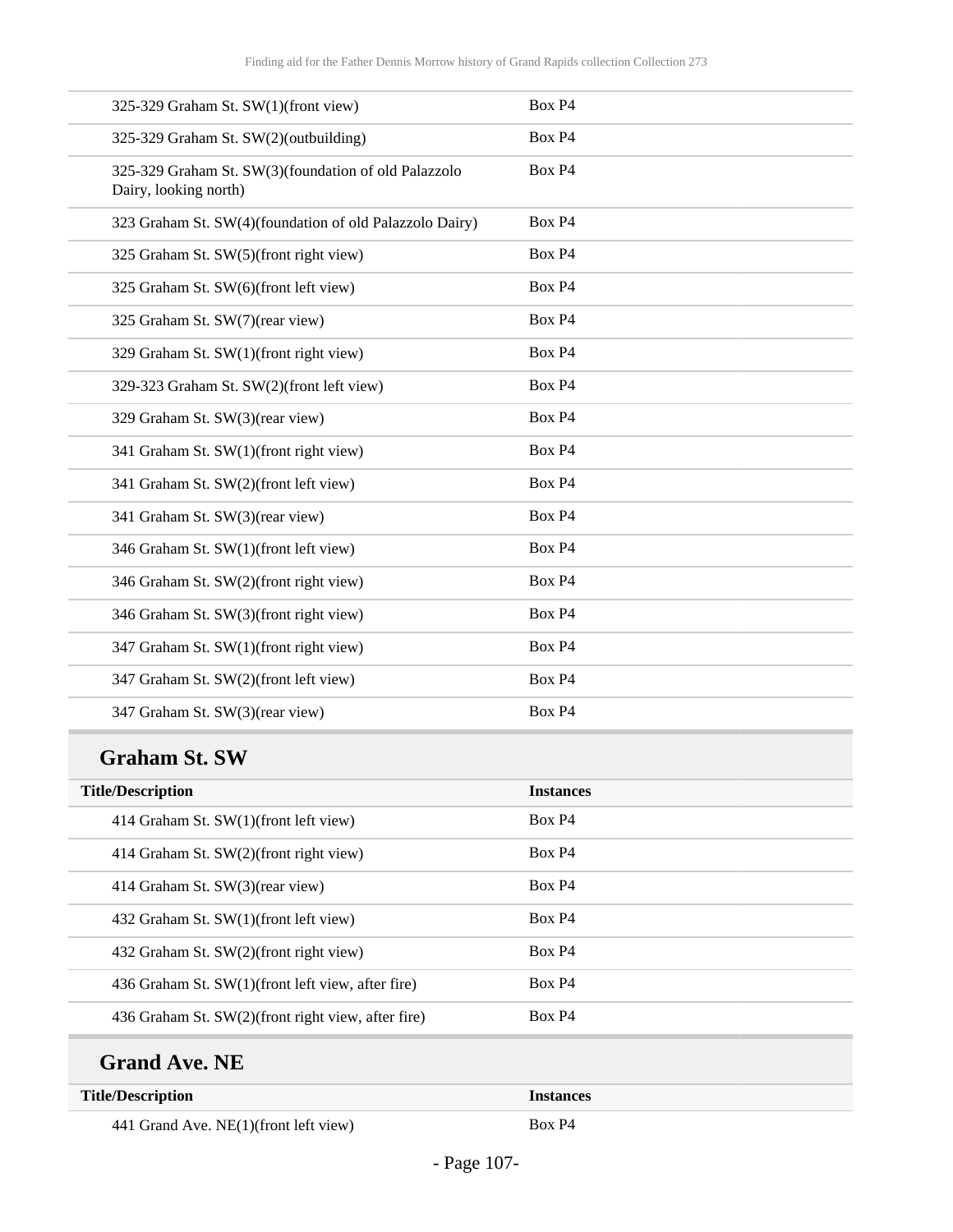| 441 Grand Ave. NE(2)(front right view)                                          | Box P <sub>4</sub> |
|---------------------------------------------------------------------------------|--------------------|
| 441 Grand Ave. NE(3)(side view)                                                 | Box P4             |
| <b>Grand Trunk Rail Road</b>                                                    |                    |
| <b>Title/Description</b>                                                        | <b>Instances</b>   |
| G.T.R.R.(1)(looking east from Alpine Ave. NW)                                   | Box P4             |
| G.T.R.R.(2)(looking west from Alpine Ave. NW)                                   | Box P4             |
| G.T.R.R.(3)(looking west from CSX R.R. At Ann St.)                              | Box P4             |
| <b>Grandville Ave. SW</b>                                                       |                    |
| <b>Title/Description</b>                                                        | <b>Instances</b>   |
| Grandville Ave. SW(1)(street scape, looking south from<br>Oakes St.)            | Box P4             |
| Grandville Ave. SW(2)(street scape, looking north from<br>Williams St.)         | Box P4             |
| Grandville Ave. Crossing SW(1)(street scape, looking north)                     | Box P4             |
| Grandville Ave. Crossing SW(2)(street scape, looking east)                      | Box P <sub>4</sub> |
| 53 Grandville Ave. SW, Grand Rapids Wood Finishing Co.(1)<br>(front right view) | Box P4             |
| 53 Grandville Ave. SW, Grand Rapids Wood Finishing Co.(2)<br>(front left view)  | Box P4             |
| 53 Grandville Ave. SW, Grand Rapids Wood Finishing Co.(3)<br>(side view)        | Box P4             |
| 53 Grandville Ave. SW, Grand Rapids Wood Finishing Co.(4)<br>(rear view)        | Box P4             |
| 56 Grandville Ave. SW(1)(front left view)                                       | Box P4             |
| 56 Grandville Ave. SW(2)(front right view)                                      | Box P4             |
| 56 Grandville Ave. SW(3)(rear view)                                             | Box P4             |
| 134 Grandville Ave. SW(1)(front left view)                                      | Box P4             |
| 134 Grandville Ave. SW(2)(front left view)                                      | Box P4             |
| 134 Grandville Ave. SW(3)(front right view)                                     | Box P4             |
| 134 Grandville Ave. SW(4)(side view)                                            | Box P4             |
| 134 Grandville Ave. SW(5)(rear view)                                            | Box P4             |
| 201 Grandville Ave. SW(1)(front right view)                                     | Box P4             |
| 201 Grandville Ave. SW(2)(front left view)                                      | Box P4             |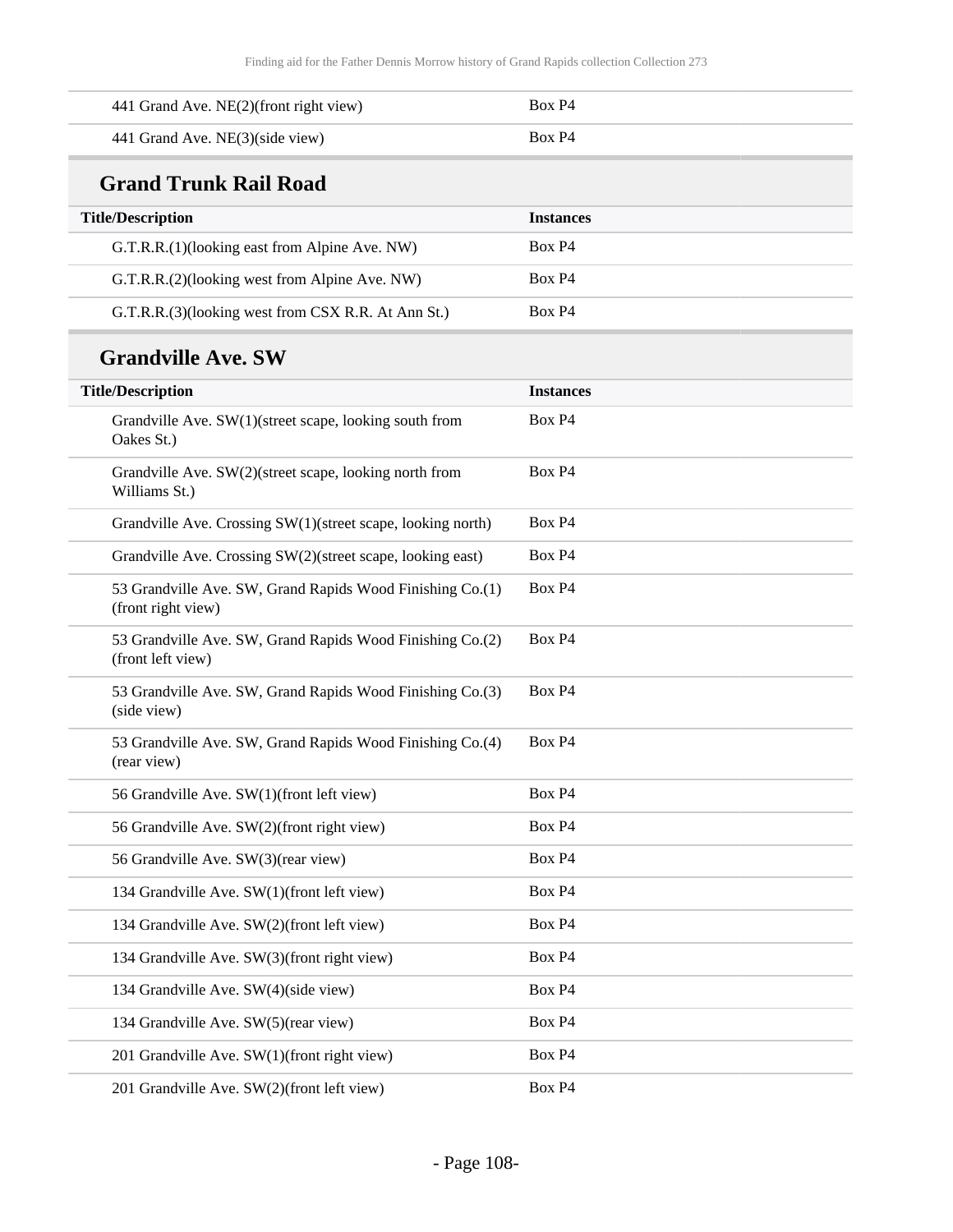| 201 Grandville Ave. SW(3)(side view, looking at 204 Cherry<br>St. SW, north side door)    | Box P4 |
|-------------------------------------------------------------------------------------------|--------|
| 312 Grandville Ave. SW, Engine House No. 6(1)(view of<br>sign)                            | Box P4 |
| 312 Grandville Ave. SW, Engine House No. 6(2)(upper half<br>view)                         | Box P4 |
| 312 Grandville Ave. SW, Engine House No. 6(3)(side view)                                  | Box P4 |
| 312 Grandville Ave. SW, Engine House No. 6(4)(portion of<br>rear view)                    | Box P4 |
| 333 Grandville Ave. SW(1)(front left view)                                                | Box P4 |
| 451 / 447 / 449 Grandville Ave. SW(1)(brick office, gas<br>station, cement block storage) | Box P4 |
| 447-449 Grandville Ave. SW(2)(front view of cement block<br>storage)                      | Box P4 |
| 447-449 Grandville Ave. SW(3)(front view of gas station)                                  | Box P4 |
| 451 Grandville Ave. SW(1)(front right view)                                               | Box P4 |
| 451 / 447 Grandville Ave. SW(2)(front left view)                                          | Box P4 |
| 451 Grandville Ave. SW(3)(rear view)                                                      | Box P4 |
| 521 Grandville Ave. SW(1)(front right view)                                               | Box P4 |
| 521 Grandville Ave. SW(2)(front left view)                                                | Box P4 |
| 521 Grandville Ave. SW(3)(side, rear view)                                                | Box P4 |
| 645 Grandville Ave. SW(1)(front right view)                                               | Box P4 |
| 645 Grandville Ave. SW(2)(front left view)                                                | Box P4 |
| 661 Grandville Ave. SW(1)(front right view)                                               | Box P4 |
| 661 Grandville Ave. SW(2)(front left view)                                                | Box P4 |
| 661 Grandville Ave. SW(3)(rear view)                                                      | Box P4 |
| 664 Grandville Ave. SW(1)(front left view)                                                | Box P4 |
| 664 Grandville Ave. SW(2)(front right, side view)                                         | Box P4 |
| 701-703 Grandville Ave. SW(1)(front view)                                                 | Box P4 |
| 701-703 Grandville Ave. SW(2)(front left view)                                            | Box P4 |
| 701-703 Grandville Ave. SW(3)(rear view)                                                  | Box P4 |
| 748-750 Grandville Ave. SW(1)(Roberts Bros., John Barkema<br>Boot and Shoe Store)         | Box P4 |
| 819 Grandville Ave. SW(1)(front right view, after fire)                                   | Box P4 |
| 819 Grandville Ave. SW(2)(front left view, after fire)                                    | Box P4 |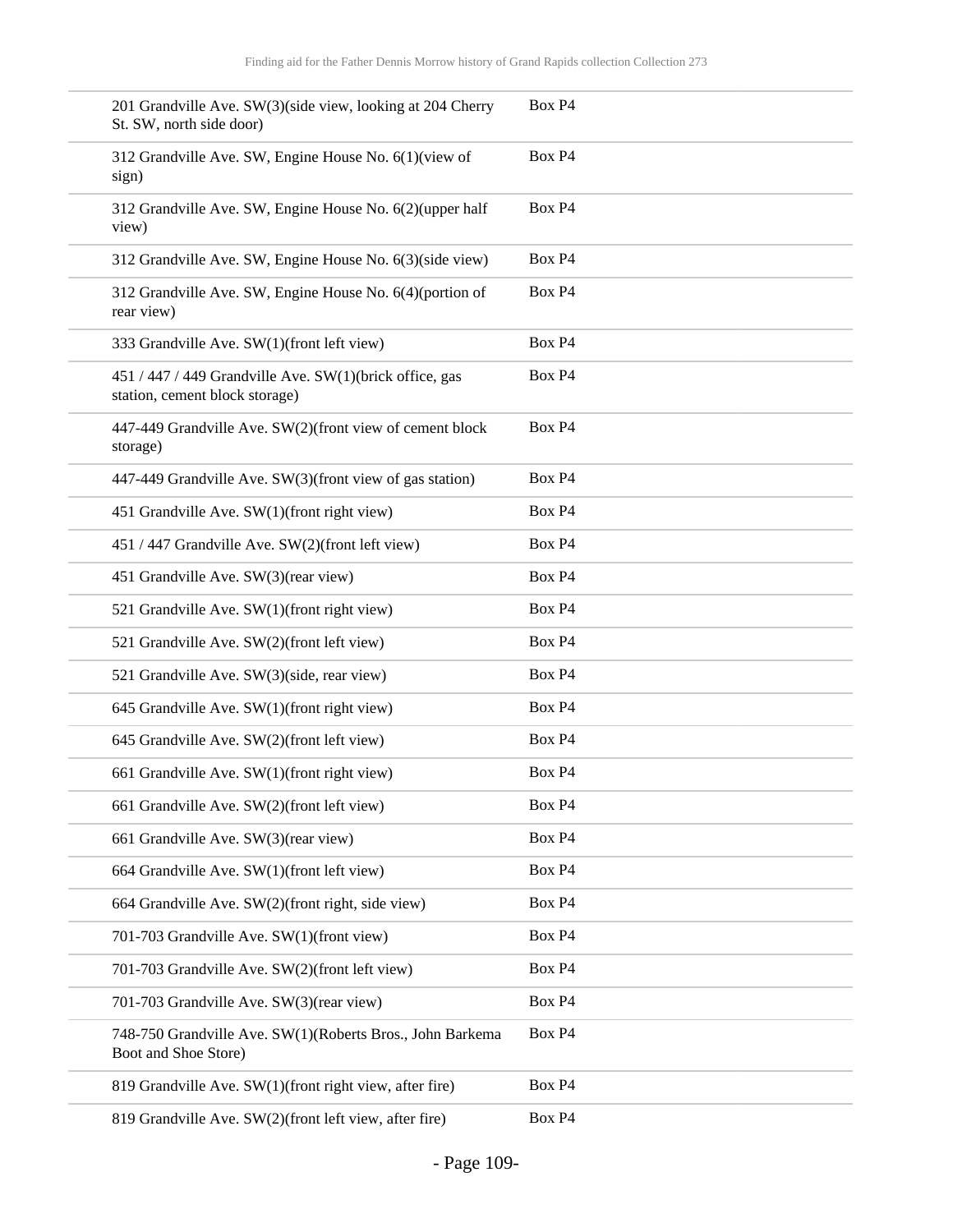| 819 Grandville Ave. SW(3)(rear view, after fire)         | Box P4             |
|----------------------------------------------------------|--------------------|
| 819 Grandville Ave. SW(4)(rear view, after fire)         | Box P4             |
| 861 Grandville Ave. SW(1)(front right view, during fire) | Box P4             |
| 933 Grandville Ave. SW(1)(front right view after fire)   | Box P4             |
| 933 Grandville Ave. SW(2)(front left view, after fire)   | Box P4             |
| 1013-1015 Grandville Ave. SW(1)(front view)              | Box P4             |
| 1013-1015 Grandville Ave. SW(2)(front left view)         | Box P4             |
| 1013-1015 Grandville Ave. SW(3)(side view)               | Box P4             |
| 1013-1015 Grandville Ave. SW(4)(side, rear view)         | Box P4             |
| 1063 Grandville Ave. SW(1)(front right view, after fire) | Box P4             |
| 1063 Grandville Ave. SW(2)(front left view, after fire)  | Box P4             |
| 1075 Grandville Ave. SW(1)(front right view)             | Box P4             |
| 1075 Grandville Ave. SW(2)(front left view)              | Box P4             |
| 1075 Grandville Ave. SW(3)(rear view)                    | Box P4             |
| 1100 Grandville Ave. SW(1)(front left view, after fire)  | Box P4             |
| 1100 Grandville Ave. SW(2)(front right view, after fire) | Box P4             |
| 1100 Grandville Ave. SW(3)(rear view, after fire)        | Box P4             |
| 1127 Grandville Ave. SW(1)(front left view)              | Box P4             |
| 1127 Grandville Ave. SW(2)(rear view)                    | Box P4             |
| 1210-1212 Grandville Ave. SW(1)(front right view)        | Box P4             |
| 1210-1212 Grandville Ave. SW(2)(front left view)         | Box P4             |
| 1214-1216 Grandville Ave. SW(3)(front right view)        | Box P <sub>4</sub> |
| 1214-1216 Grandville Ave. SW(4)(front left view)         | Box P4             |
| 1214-1216 Grandville Ave. SW(5)(side, rear view)         | Box P4             |
| 1267 Grandville Ave. SW(1)(front right view, after fire) | Box P4             |
| 1267 Grandville Ave. SW(2)(front left view, after fire)  | Box P4             |
| 1267 Grandville Ave. SW(3)(rear view)                    | Box P4             |
| 1269 Grandville Ave. SW(1)(front right view)             | Box P4             |
| 1269 Grandville Ave. SW(2)(front left view)              | Box P4             |
| 1269 Grandville Ave. SW(3)(side, rear view)              | Box P4             |
| 1324 Grandville Ave. SW(1)(front left view)              | Box P4             |
| 1324 Grandville Ave. SW(2)(front right view)             | Box P4             |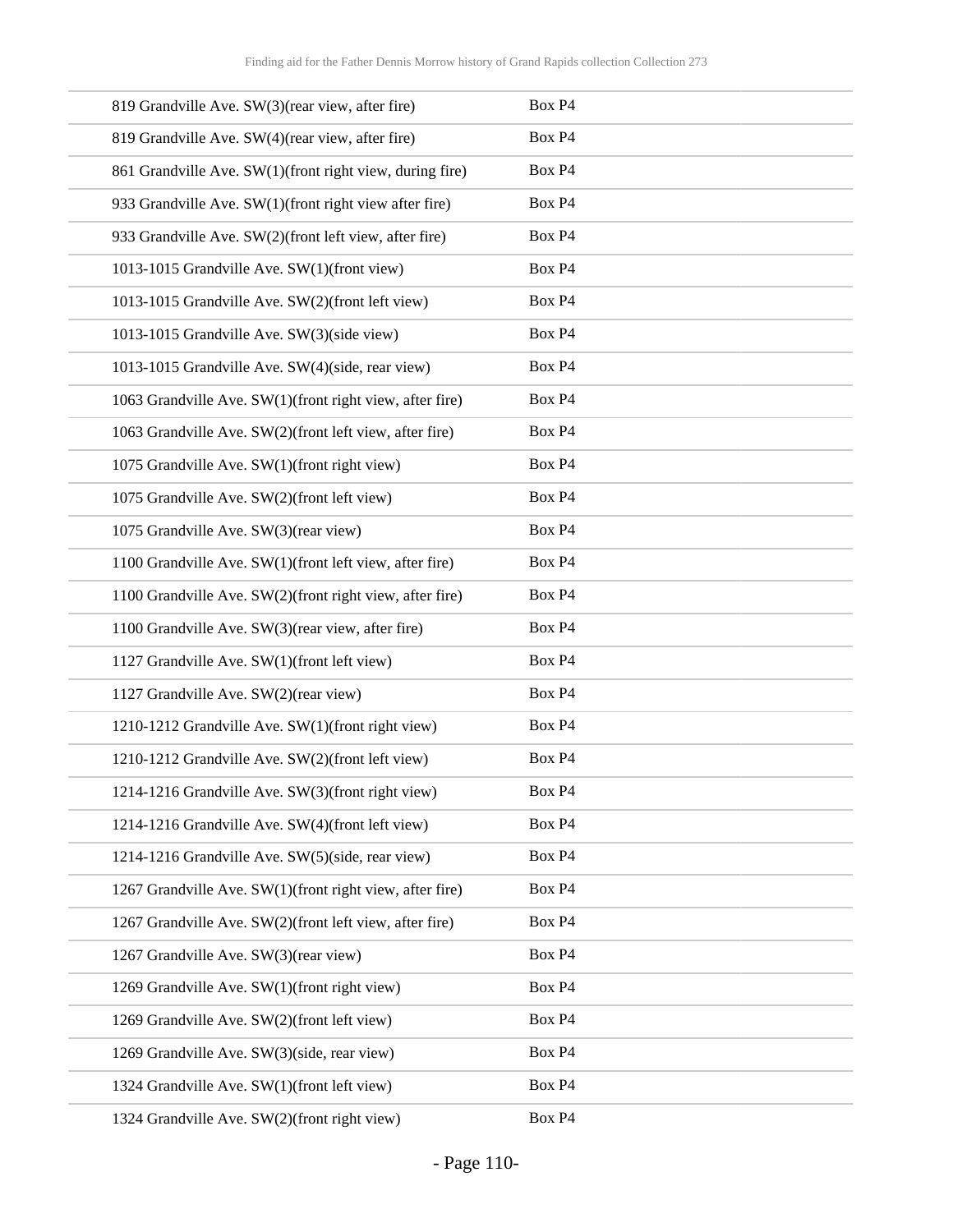#### **Grant St. SW**

| <b>Instances</b> |
|------------------|
| Box P5           |
| Box P5           |
| Box P5           |
| Box P5           |
| Box P5           |
| Box P5           |
| Box P5           |
| Box P5           |
| Box P5           |
| Box P5           |
| Box P5           |
| Box P5           |
| Box P5           |
| Box P5           |
| Box P5           |
| Box P5           |
|                  |

#### **Green St. SE**

| <b>Title/Description</b>                                           | <b>Instances</b>   |
|--------------------------------------------------------------------|--------------------|
| 20 Green St. SE(1)(front right view)                               | Box P5             |
| 20 Green St. SE(2)(front right view)                               | Box P <sub>5</sub> |
| 116 Green St. SE(1)(front right view, house in background)         | Box P <sub>5</sub> |
| 116 Green St. $SE(2)$ (porch)                                      | Box P <sub>5</sub> |
| $120/116/110$ Green St.(3)(houses in background, left to<br>right) | Box P <sub>5</sub> |

## **Griggs St. SE**

| <b>Title/Description</b>                               | <b>Instances</b>   |
|--------------------------------------------------------|--------------------|
| 115-117 Griggs St. SE(1)(front left view, after fire)  | Box P <sub>5</sub> |
| 115-117 Griggs St. SE(2)(front right view, after fire) | Box P <sub>5</sub> |
| 115-117 Griggs St. SE(3)(rear view, after fire)        | Box P <sub>5</sub> |

211 Griggs St. SE(1)(front left view)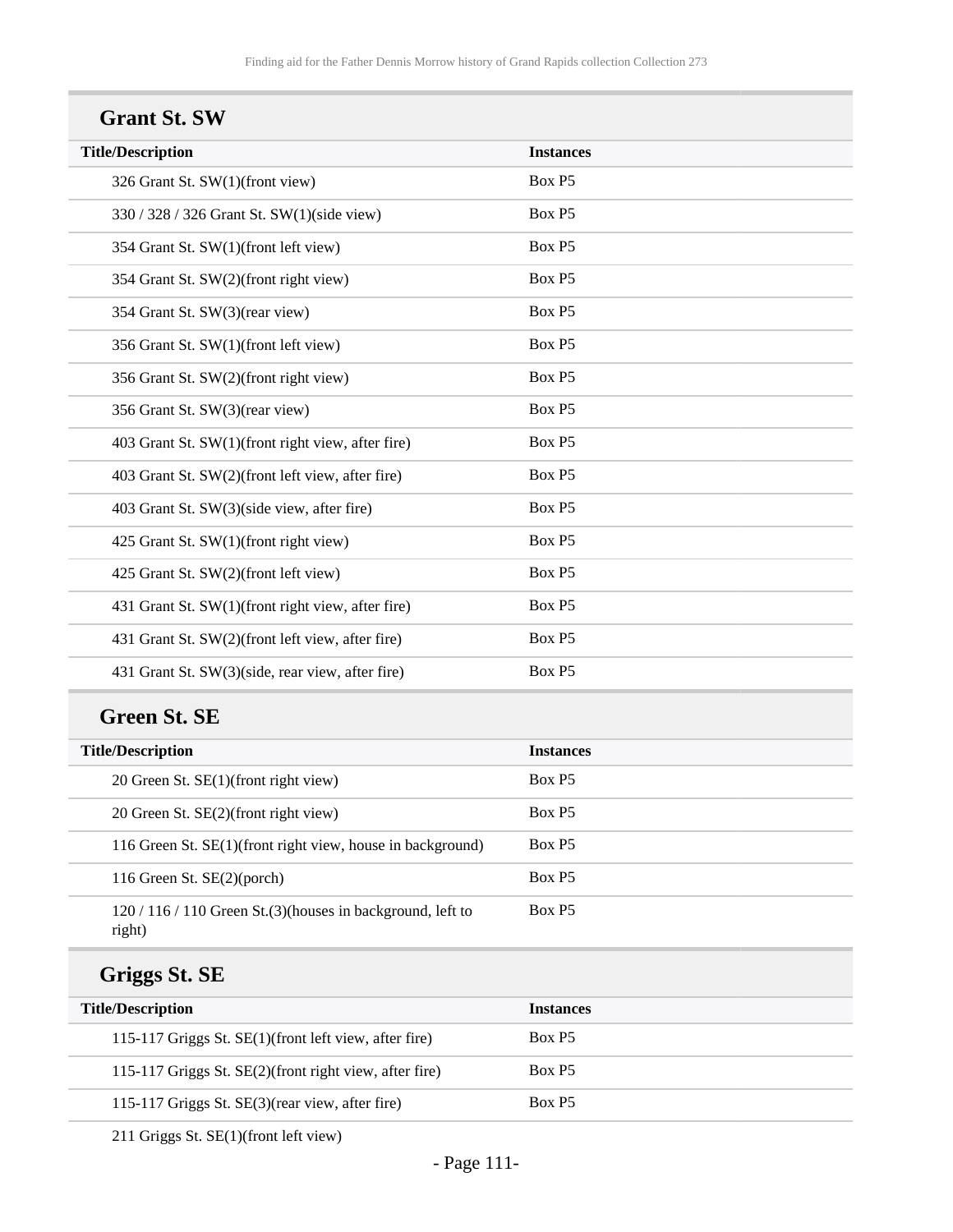|                                          | Box P5           |
|------------------------------------------|------------------|
| 211 Griggs St. SE(2)(front right view)   | Box P5           |
| 211 Griggs St. SE(3)(rear view)          | Box P5           |
| 219 Griggs St. SE(1)(front left view)    | Box P5           |
| 219 Griggs St. SE(2)(front right view)   | Box P5           |
| 219 Griggs St. SE(3)(rear view)          | Box P5           |
| 223 Griggs St. SE(1)(front left view)    | Box P5           |
| 223 Griggs St. SE(2)(front right view)   | Box P5           |
| 223 Griggs St. SE(3)(rear view)          | Box P5           |
| 227 Griggs St. SE(1)(front left view)    | Box P5           |
| 227 Griggs St. SE(2)(front right view)   | Box P5           |
| 227 Griggs St. SE(3)(rear view)          | Box P5           |
| 1257 Griggs St. SE(1)(front left view)   | Box P5           |
| 1257 Griggs St. SE(2)(front right view)  | Box P5           |
| <b>Griggs St. SW</b>                     |                  |
|                                          |                  |
| <b>Title/Description</b>                 | <b>Instances</b> |
| 148 Griggs St. SW(1)(front left view)    | Box P5           |
| 148 Griggs St. SW(2)(front right view)   | Box P5           |
| 148 Griggs St. SW(3)(side, rear view)    | Box P5           |
| 216 Griggs St. SW(1)(front left view)    | Box P5           |
| 216 Griggs St. SW(2)(side view)          | Box P5           |
| <b>Grove Ct. NE</b>                      |                  |
| <b>Title/Description</b>                 | <b>Instances</b> |
| 19 Grove Ct. NE(1)(front left view)      | Box P5           |
| 19 Grove Ct. NE(2)(front right view)     | Box P5           |
| 19 Grove Ct. NE(3)(side, rear view)      | Box P5           |
| <b>Gunnison Ave. SW</b>                  |                  |
| <b>Title/Description</b>                 | <b>Instances</b> |
| 12 Gunnison Ave. SW(1)(front left view)  | Box P5           |
| 12 Gunnison Ave. SW(2)(front right view) | Box P5           |

# **Haines St. NW**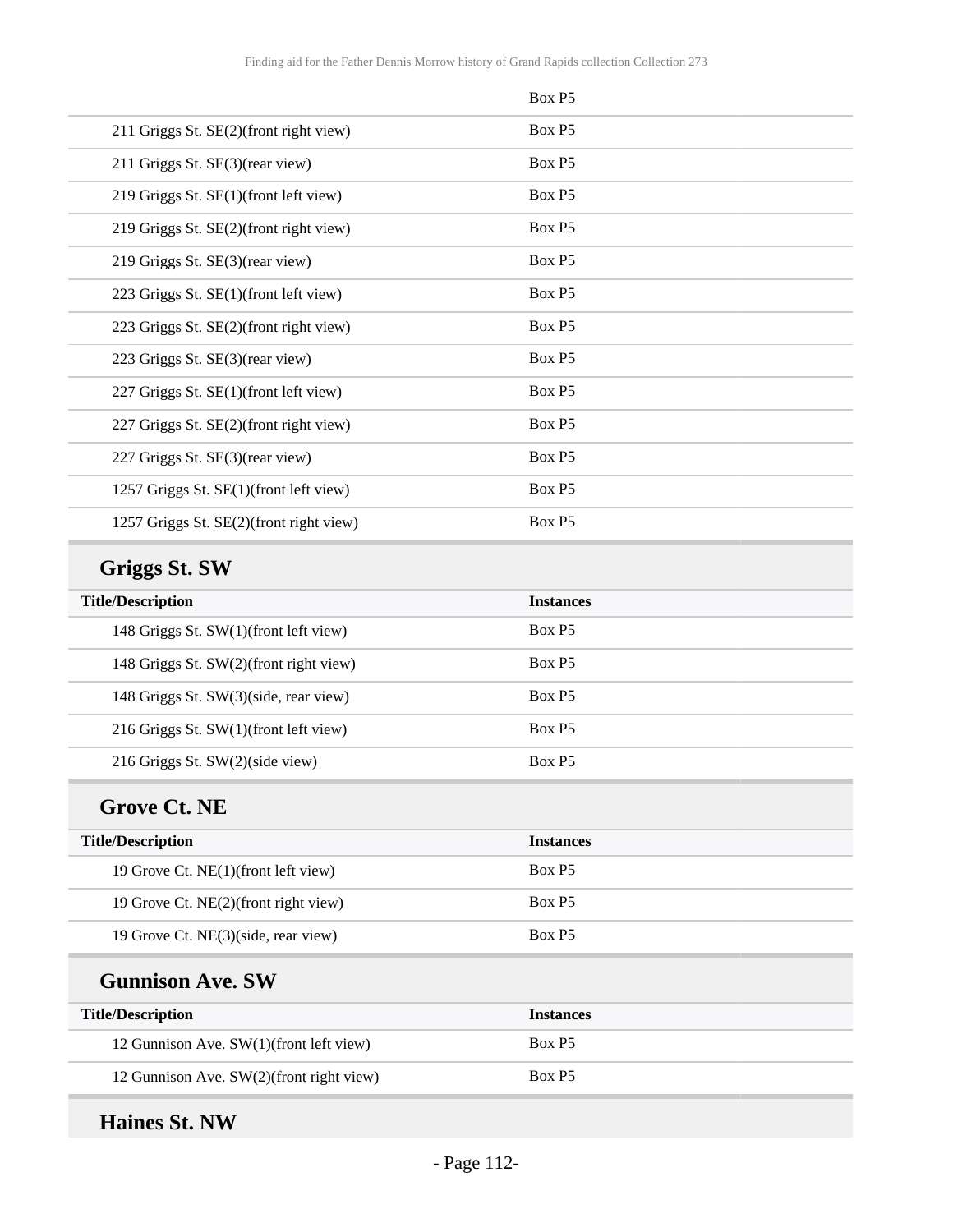| <b>Title/Description</b>           | <b>Instances</b> |
|------------------------------------|------------------|
| 1105 Haines St. $NW(1)(side view)$ | Box P5           |
| 1105 Haines St. NW(2)(rear view)   | Box P5           |

### **Hall St. SE**

| <b>Title/Description</b>                                                                                                     | <b>Instances</b> |
|------------------------------------------------------------------------------------------------------------------------------|------------------|
| 42 Hall St. SE(1)(front right view)                                                                                          | Box P5           |
| 42 Hall St. SE(2)(rear view)                                                                                                 | Box P5           |
| 101 Hall St. SE, Our Lady of Sorrows Church(1)(aerial view<br>of church and neighborhood, located in series VI, subseries A) | Box P5           |
| 101 Hall St. SE, Our Lady of Sorrows Church(1)(aerial view<br>of church and neighborhood, located in series VI, subseries B) | Box P5           |
| 123 Hall St. SE(1)(side, rear view)                                                                                          | Box P5           |
| 129-131 Hall St. SE(1)(front left view)                                                                                      | Box P5           |
| 129-131 Hall St. SE(2)(front right view)                                                                                     | Box P5           |
| 129-131 Hall St. SE(3)(side, rear view)                                                                                      | Box P5           |
| 211 Hall St. SE(1)(front left view)                                                                                          | Box P5           |
| 211 Hall St. SE(2)(front right view)                                                                                         | Box P5           |
| 258 Hall St. SE(1)(front right view)                                                                                         | Box P5           |
| 258 Hall St. SE(2)(front left view)                                                                                          | Box P5           |
| 258 Hall St. SE(3)(side, rear view)                                                                                          | Box P5           |
| 311 Hall St. SE(1)(front left view)                                                                                          | Box P5           |
| 311 Hall St. SE(2)(front right view)                                                                                         | Box P5           |
| 311 Hall St. SE(3)(rear view)                                                                                                | Box P5           |
| 406-410 Hall St. SE(1)(front left view)                                                                                      | Box P5           |
| 406-410 Hall St. SE(2)(front left view)                                                                                      | Box P5           |
| 406-410 Hall St. SE(3)(side, rear view)                                                                                      | Box P5           |
| 406-410 Hall St. SE(4)(side, rear view)                                                                                      | Box P5           |
| 420 Hall St. SE(1)(front right view)                                                                                         | Box P5           |
| 420 Hall St. SE(2)(front left view)                                                                                          | Box P5           |
| 420-424 Hall St. SE(3)(rear view)                                                                                            | Box P5           |
| 424 Hall St. SE(1)(front right view)                                                                                         | Box P5           |
| 424 Hall St. SE(2)(front left view)                                                                                          | Box P5           |
| 428-430 Hall St. SE(1)(front right view)                                                                                     | Box P5           |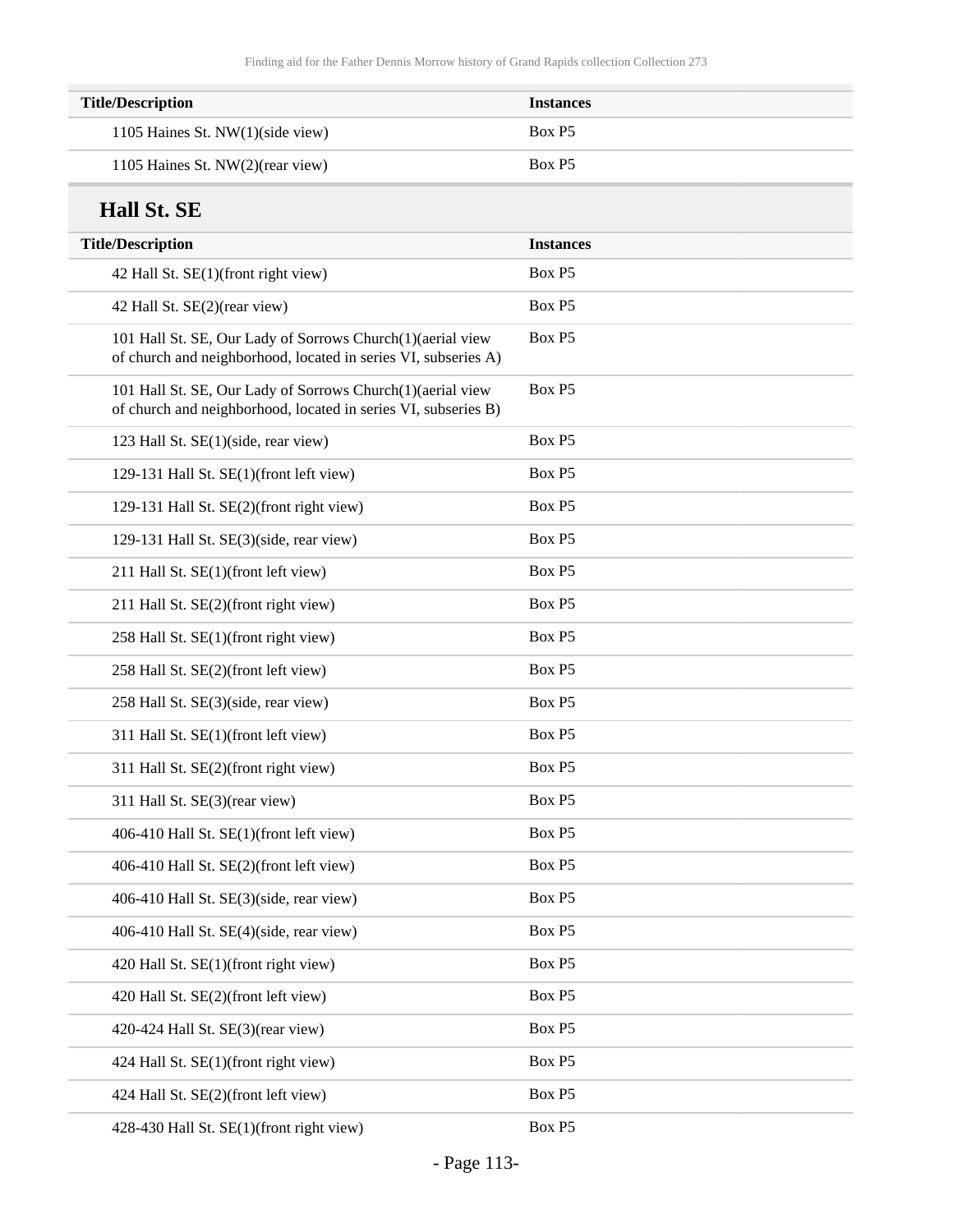| 428-430 Hall St. SE(2)(front left view) | Box P <sub>5</sub> |
|-----------------------------------------|--------------------|
| 428-430 Hall St. $SE(3)$ (rear view)    | Box P <sub>5</sub> |
| 434 Hall St. SE(1)(front right view)    | Box P5             |
| 434 Hall St. SE(2)(front left view)     | Box P5             |
| 801 Hall St. SE(1)(front left view)     | Box P5             |
| 801 Hall St. SE(2)(front right view)    | Box P5             |
| 939 Hall St. SE(1)(front left view)     | Box P5             |
| 939 Hall St. SE(2)(front right view)    | Box P5             |
| 939 Hall St. SE(3)(side, rear view)     | Box P5             |
|                                         |                    |

## **Hall St. SW**

| <b>Title/Description</b>                                                      | <b>Instances</b> |
|-------------------------------------------------------------------------------|------------------|
| Hall St. SW(1)(Hall and Buchanan Ave. crossing street scape,<br>looking west) | Box P5           |
| Hall St. SW(2)(street scape, looking east across Buchanan<br>Ave.)            | Box P5           |
| Hall St. SW(3)(Hall and Buchanan crossing street scape,<br>looking east)      | Box P5           |
| 25 Hall St. SW(1)(front right view, after fire)                               | Box P5           |
| 25 Hall St. SW(2)(front left view, after fire)                                | Box P5           |
| 25 Hall St. SW(3)(side, rear view, after fire)                                | Box P5           |
| 114 Hall St. SW(1)(front left view, after fire)                               | Box P5           |
| 114 Hall St. SW(2)(front right view, after fire)                              | Box P5           |
| 118 Hall St. SW(1)(front left view)                                           | Box P5           |
| 118 Hall St. SW(2)(side, rear view)                                           | Box P5           |
| 400 / 404 Hall St. SW(1)(looking south, houses on right)                      | Box P5           |
| $400 / 404 / 408$ Hall St. SW(2)(looking west, houses on left)                | Box P5           |
| 401 Hall St. SW(1)(front left view, old Steelcase)                            | Box P5           |
| 401 Hall St. SW(2)(front left view, old Steelcase)                            | Box P5           |
| 500 Hall St. SW(1)(front right view, rear building)                           | Box P5           |
| 500 Hall St. SW(2)(front left view, rear building)                            | Box P5           |
| 502 Hall St. SW(1)(front left view)                                           | Box P5           |
| 502 Hall St. SW(2)(front right view)                                          | Box P5           |

## **Hamilton Ave. NW**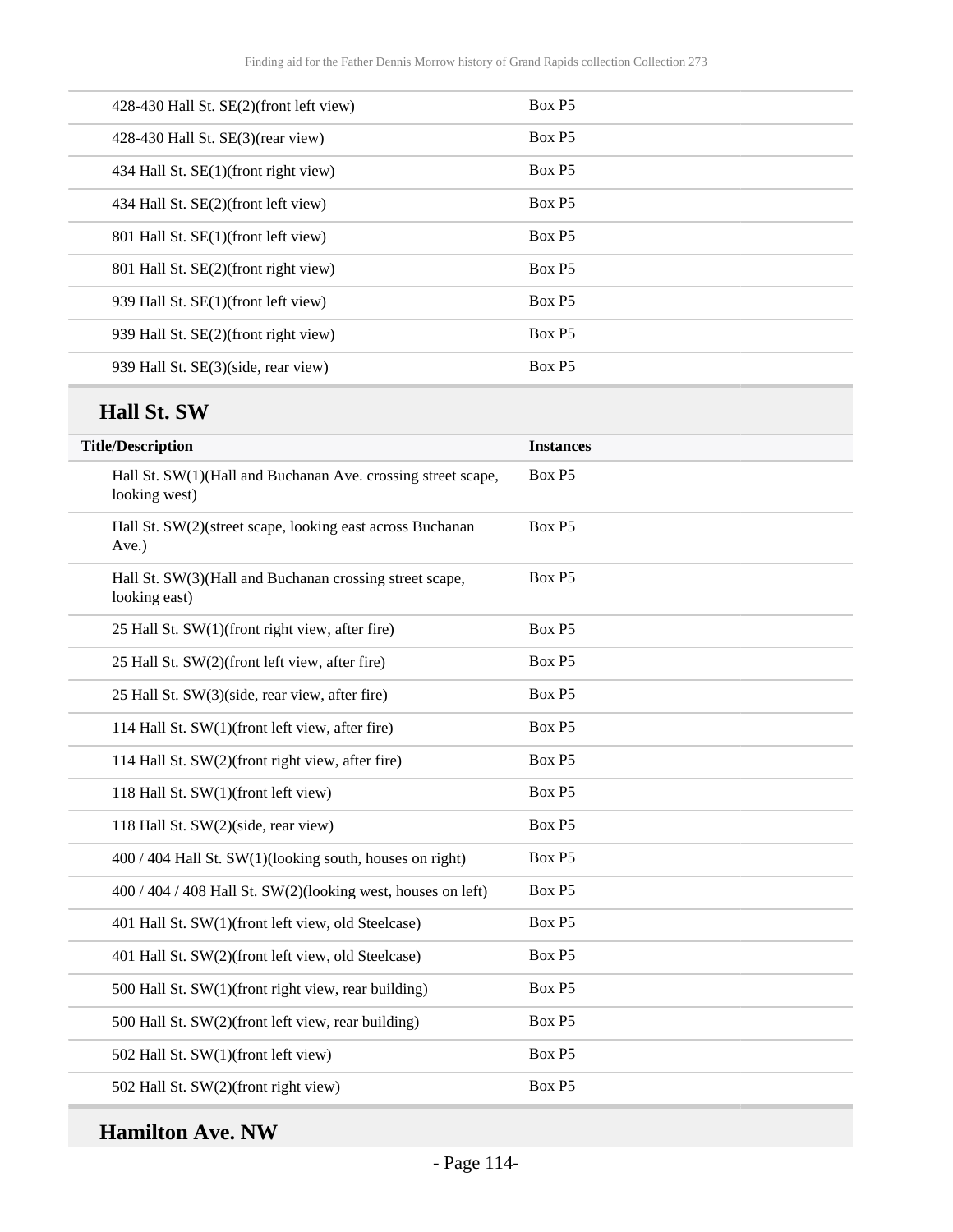| <b>Title/Description</b>                               | <b>Instances</b> |
|--------------------------------------------------------|------------------|
| 1227 Hamilton Ave. NW(1)(front left view)              | Box P5           |
| 1227 Hamilton Ave. NW(2)(front right view)             | Box P5           |
| 1227 Hamilton Ave. NW(3)(rear view)                    | Box P5           |
| 1611 Hamilton Ave. NW(1)(front left view)              | Box P5           |
| 1611 Hamilton Ave. NW(2)(front right view)             | Box P5           |
| 1611 Hamilton Ave. NW(3)(rear view)                    | Box P5           |
| 1619 Hamilton Ave. NW(1)(front left view, after fire)  | Box P5           |
| 1619 Hamilton Ave. NW(2)(front right view, after fire) | Box P5           |
| 1619 Hamilton Ave. NW(3)(rear view, after fire)        | Box P5           |
| 1636 Hamilton Ave. NW(1)(front right view)             | Box P5           |
| 1636 Hamilton Ave. NW(2)(front left view)              | Box P5           |
| 1636 Hamilton Ave. NW(3)(rear view)                    | Box P5           |
| 1642 Hamilton Ave. NW(1)(front right view)             | Box P5           |
| 1642 Hamilton Ave. NW(2)(front left view)              | Box P5           |
| 1642 Hamilton Ave. NW(3)(rear view)                    | Box P5           |
| 1646 Hamilton Ave. NW(1)(front right view)             | Box P5           |
| 1646 Hamilton Ave. NW(2)(front left view)              | Box P5           |
| 1646 Hamilton Ave. NW(3)(rear view)                    | Box P5           |
| 1650 Hamilton Ave. NW(1)(front right view)             | Box P5           |
| 1650 Hamilton Ave. NW(2)(front left view)              | Box P5           |
| 1650 Hamilton Ave. NW(3)(rear view)                    | Box P5           |

#### **Hancock St. SE**

| <b>Title/Description</b>                 | <b>Instances</b>   |
|------------------------------------------|--------------------|
| 921 Hancock St. SE(1)(front left view)   | Box P <sub>5</sub> |
| 921 Hancock St. SE(2)(front right view)  | Box P <sub>5</sub> |
| 921 Hancock St. SE(3)(rear view)         | Box P <sub>5</sub> |
| 1024 Hancock St. SE(1)(front right view) | Box P <sub>5</sub> |
| 1024 Hancock St. SE(2)(front left view)  | Box P5             |
| 1024 Hancock St. SE(3)(rear view)        | Box P <sub>5</sub> |

## **Harlan Ave. NE**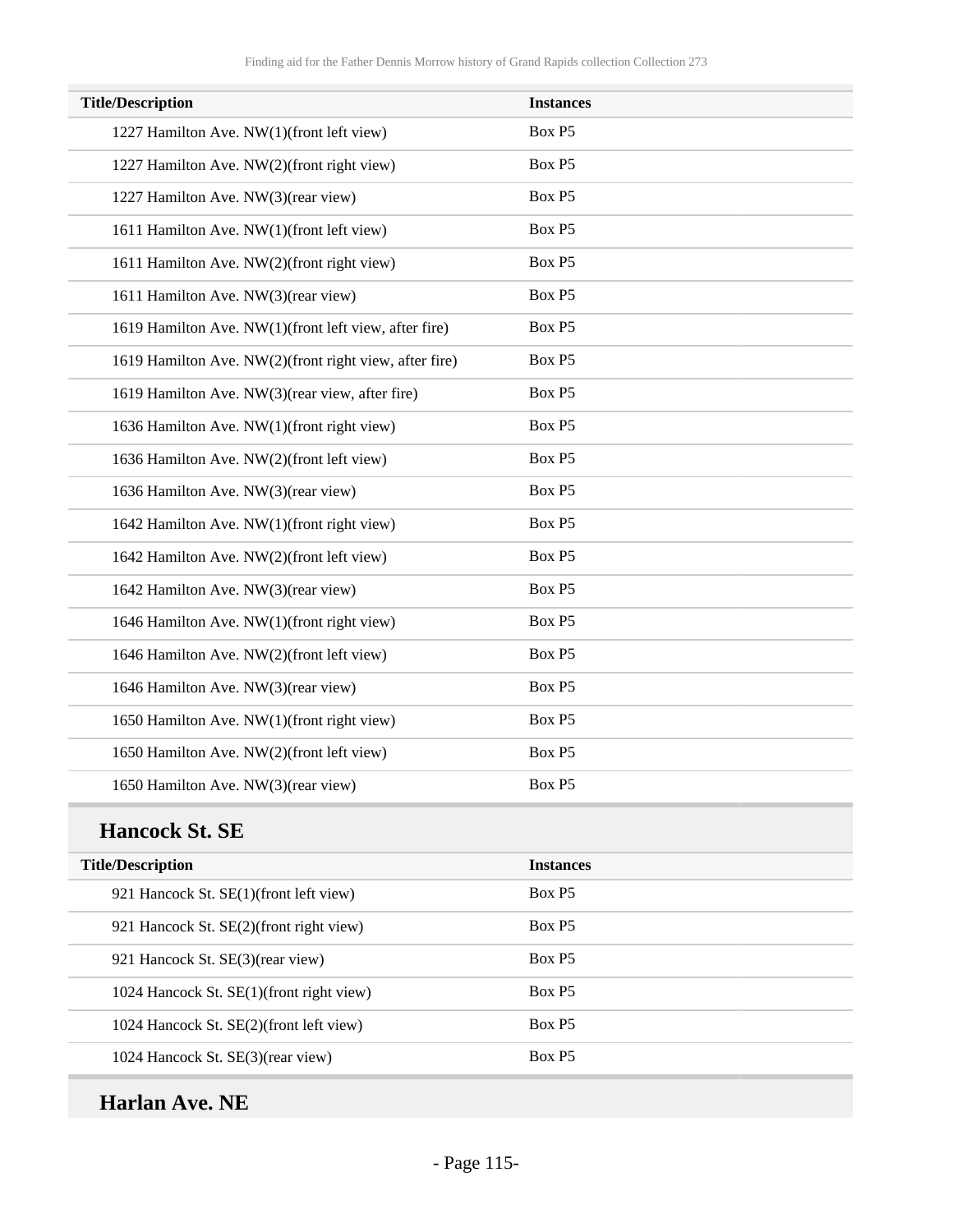| <b>Title/Description</b>                     | <b>Instances</b> |  |
|----------------------------------------------|------------------|--|
| 437 Harlan St. NE(see 1412 Bradford St. NE)  | Box P5           |  |
| 640 Harlan Ave. NE(1)(front right view)      | Box P5           |  |
| 640 Harlan Ave. NE(2)(storefront view)       | Box P5           |  |
| 640 Harlan Ave. NE(3)(front left view)       | Box P5           |  |
| 640 Harlan Ave. NE(4)(front entry)           | Box P5           |  |
| 640 Harlan Ave. NE(5)(side, rear view)       | Box P5           |  |
| 640 Harlan Ave. NE(6)(front right view)      | Box P5           |  |
| 640 Harlan Ave. NE(7)(front left view)       | Box P5           |  |
| 640 Harlan Ave. NE(8)(side, rear view)       | Box P5           |  |
| <b>Hastings St. NE</b>                       |                  |  |
| <b>Title/Description</b>                     | <b>Instances</b> |  |
| 311 Hastings St. NE(1)(front left view)      | Box P5           |  |
| 311 Hastings St. NE(2)(front right view)     | Box P5           |  |
| 311 Hastings St. NE(3)(side, rear view)      | Box P5           |  |
| <b>Helen St. NE</b>                          |                  |  |
| <b>Title/Description</b>                     | <b>Instances</b> |  |
| 1049 Helen St. NE(1)(front left view)        | Box P5           |  |
| 1049 Helen St. NE(2)(front right view)       | Box P5           |  |
| <b>Henry Ave. SE</b>                         |                  |  |
| <b>Title/Description</b>                     | <b>Instances</b> |  |
| 316 Henry Ave. SE(1)(front right view)       | Box P5           |  |
| 320 Henry Ave. SE(1)(front left view)        | Box P5           |  |
| 320 Henry Ave. SE(2)(front view)             | Box P5           |  |
| 320 Henry Ave. SE(3)(front entry)            | Box P5           |  |
| 320 Henry Ave. SE(4)(rear view)              | Box P5           |  |
| 320 Henry Ave. SE(5)(side view)              | Box P5           |  |
| 320 Henry Ave. SE(6)("Stop Order" on window) | Box P5           |  |
| 424 Henry Ave. SE(1)(front left view)        | Box P5           |  |
| 424 Henry Ave. SE(2)(front right view)       | Box P5           |  |
| 424 Henry Ave. SE(3)(rear view)              | Box P5           |  |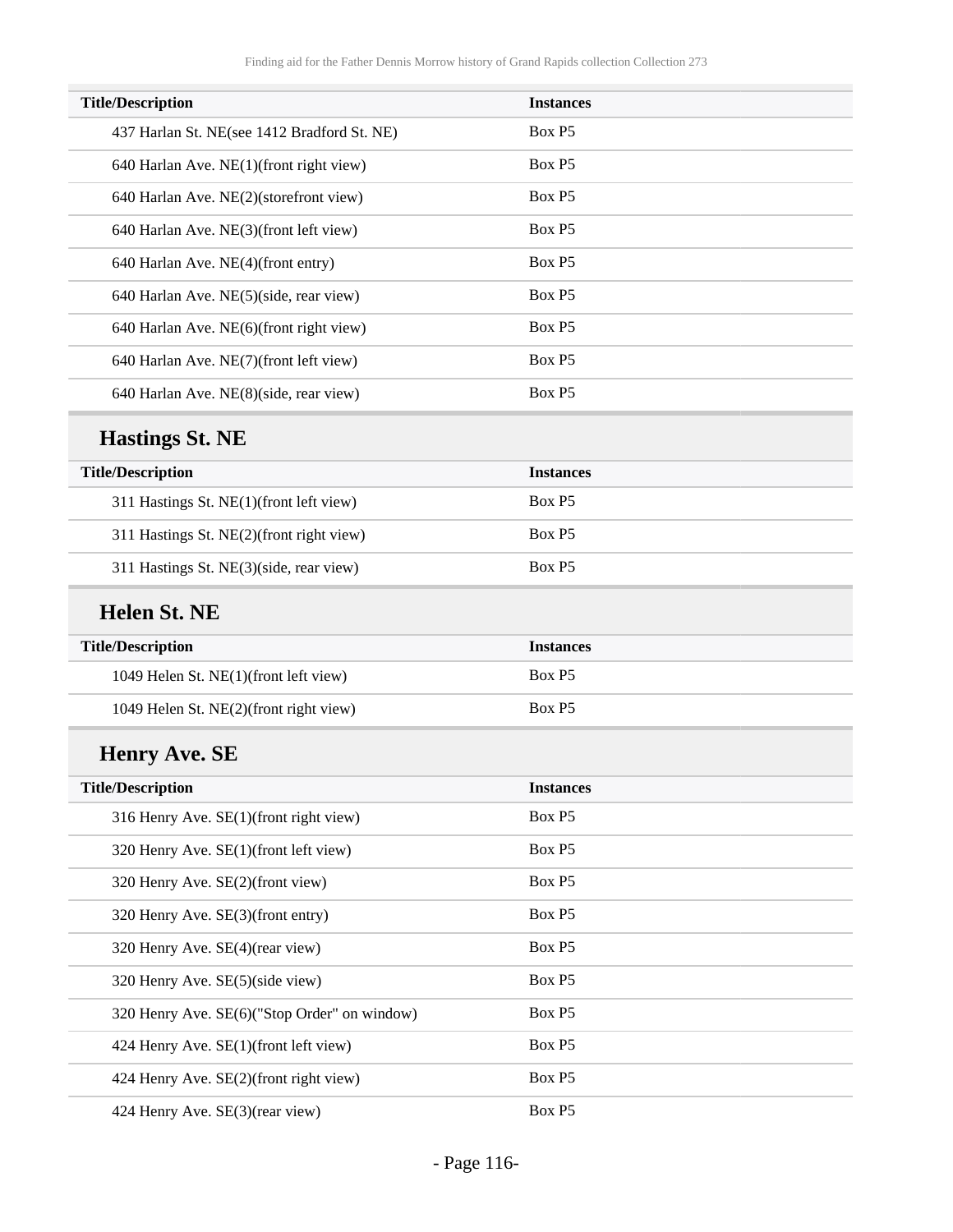| 442 Henry Ave. SE(1)(front left view)              | Box P5 |
|----------------------------------------------------|--------|
| 442 Henry Ave. SE(2)(front right view)             | Box P5 |
| 442 Henry Ave. SE(3)(rear view)                    | Box P5 |
| 524 Henry Ave. SE(1)(front left view, after fire)  | Box P5 |
| 524 Henry Ave. SE(2)(front right view, after fire) | Box P5 |
| 532 Henry Ave. SE(1)(front left view)              | Box P5 |
| 532 Henry Ave. SE(2)(front right view)             | Box P5 |
| 532 Henry Ave. SE(3)(side, rear view)              | Box P5 |
| 546 Henry Ave. SE(1)(front left view)              | Box P5 |
| 546 / 550 Henry Ave. SE(2)(front right view)       | Box P5 |
| 550 Henry Ave. SE(1)(front left view)              | Box P5 |
| 550 Henry Ave. SE(2)(front right view)             | Box P5 |
| 550 Henry Ave. SE(3)(side, rear view)              | Box P5 |
| 610 Henry Ave. SE(1)(front left view, after fire)  | Box P5 |
| 610 Henry Ave. SE(2)(front right view, after fire) | Box P5 |
| 638 Henry Ave. SE(1)(front left view)              | Box P5 |
| 638 Henry Ave. SE(2)(front right view)             | Box P5 |
| 638 Henry Ave. SE(3)(rear view)                    | Box P5 |
| 718 Henry Ave. SE(1)(front left view)              | Box P5 |
| 718 Henry Ave. SE(2)(front right view)             | Box P5 |
| 718 Henry Ave. SE(3)(front view)                   | Box P5 |
| 843 Henry Ave. SE(1)(front right view)             | Box P5 |
| 843 Henry Ave. SE(2)(front left view)              | Box P5 |
| 843 Henry Ave. SE(3)(rear view)                    | Box P5 |

## **High St. SW**

| <b>Title/Description</b>             | <b>Instances</b>   |
|--------------------------------------|--------------------|
| 520 High St. SW(1)(front left view)  | Box P <sub>5</sub> |
| 520 High St. SW(2)(front right view) | Box P <sub>5</sub> |
| 668 High St. SW(1)(front left view)  | Box P <sub>5</sub> |
| 668 High St. SW(2)(front right view) | Box P <sub>5</sub> |
| 668 High St. SW(3)(side, rear view)  | Box P <sub>5</sub> |
| 668 High St. SW(4)(rear view)        | Box P <sub>5</sub> |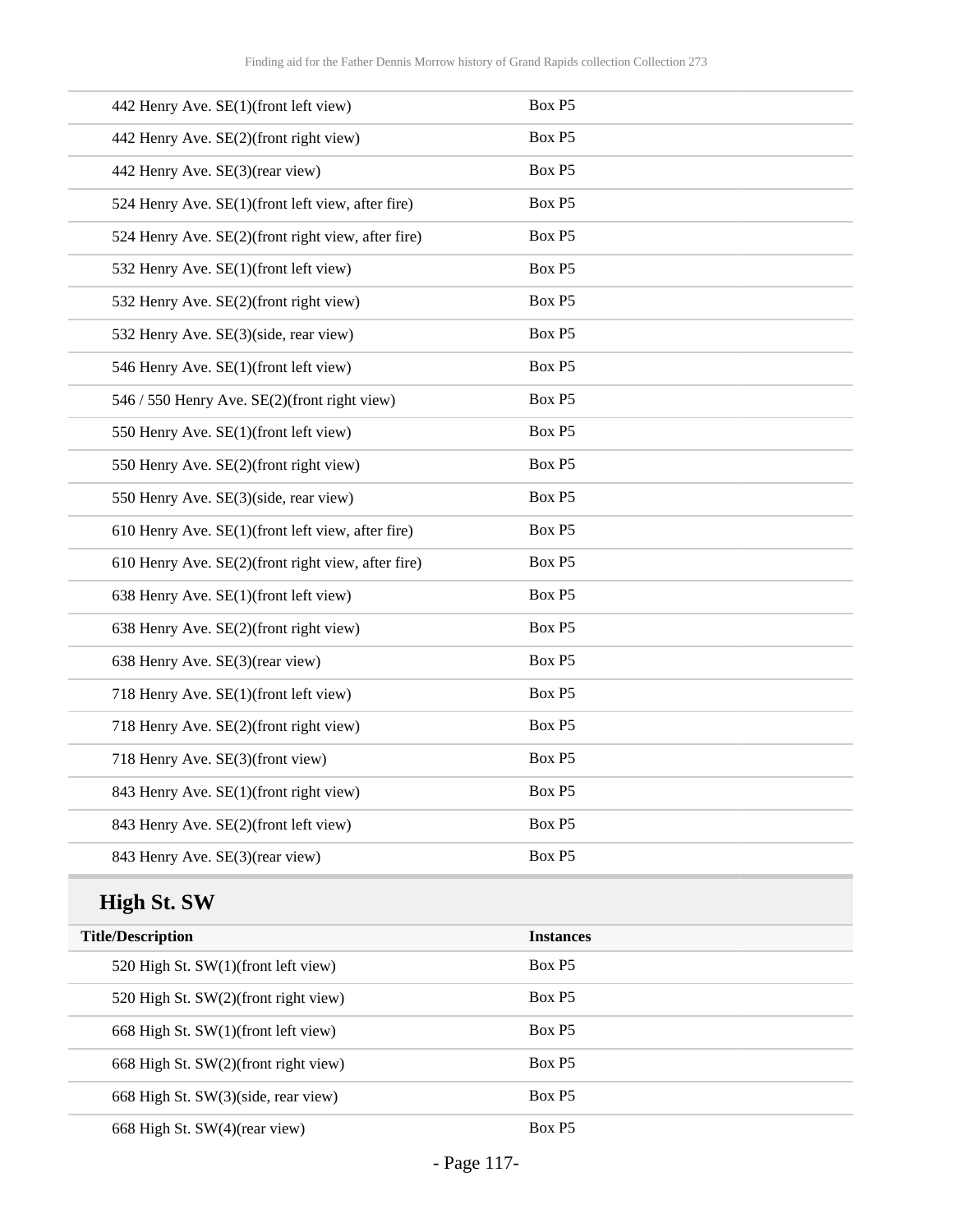| 668 High St. SW(5)(rear view, taken from Cordelia St.) | Box P5           |
|--------------------------------------------------------|------------------|
| <b>Highland St. SE</b>                                 |                  |
| <b>Title/Description</b>                               | <b>Instances</b> |
| 235 Highland St. SE(1)(front left view, after fire)    | Box P5           |
| 235 Highland St. SE(2)(front right view, after fire)   | Box P5           |
| 235 Highland St. SE(3)(side view, after fire)          | Box P5           |
| 235 Highland St. SE(4)(rear view)                      | Box P5           |
| 243 Highland St. SE(1)(front left view)                | Box P5           |
| 243 Highland St. SE(2)(front right view)               | Box P5           |
| 332 Highland St. SE(1)(front right view)               | Box P5           |
| 332 Highland St. SE(2)(front view)                     | Box P5           |
| 332 / 338 Highland St. SE(3)(side, rear view)          | Box P5           |
| 332 / 338 Highland St. SE(4)(rear view)                | Box P5           |
| 340 Highland St. SE(1)(front right view)               | Box P5           |
| 340 Highland St. SE(2)(front left view)                | Box P5           |
| 340 Highland St. SE(3)(rear view)                      | Box P5           |
| 437 Highland St. SE(1)(front left view, after fire)    | Box P5           |
| 437 Highland St. SE(2)(front right view, after fire)   | Box P5           |
| 451 Highland St. SE(1)(front right view)               | Box P5           |
| 451 Highland St. SE(2)(front left view)                | Box P5           |
| 451 Highland St. SE(3)(side, rear view)                | Box P5           |
| 521 Highland St. SE(1)(front view)                     | Box P5           |
| 521 Highland St. SE(2)(front right view)               | Box P5           |
| 553 Highland St. SE(1)(front view)                     | Box P5           |
| 556 / 560 Highland St. SE(1)(front left view)          | Box P5           |
| 557 Highland St. SE(1)(side view)                      | Box P5           |
| 557 Highland St. SE(2)(front right view)               | Box P5           |
|                                                        |                  |

# **Hogan St. SW**

| <b>Title/Description</b>                | <i>Instances</i>   |
|-----------------------------------------|--------------------|
| 615 Hogan St. SW(1)(front right view)   | Box P <sub>5</sub> |
| 615 Hogan St. $SW(2)$ (front left view) | Box P <sub>5</sub> |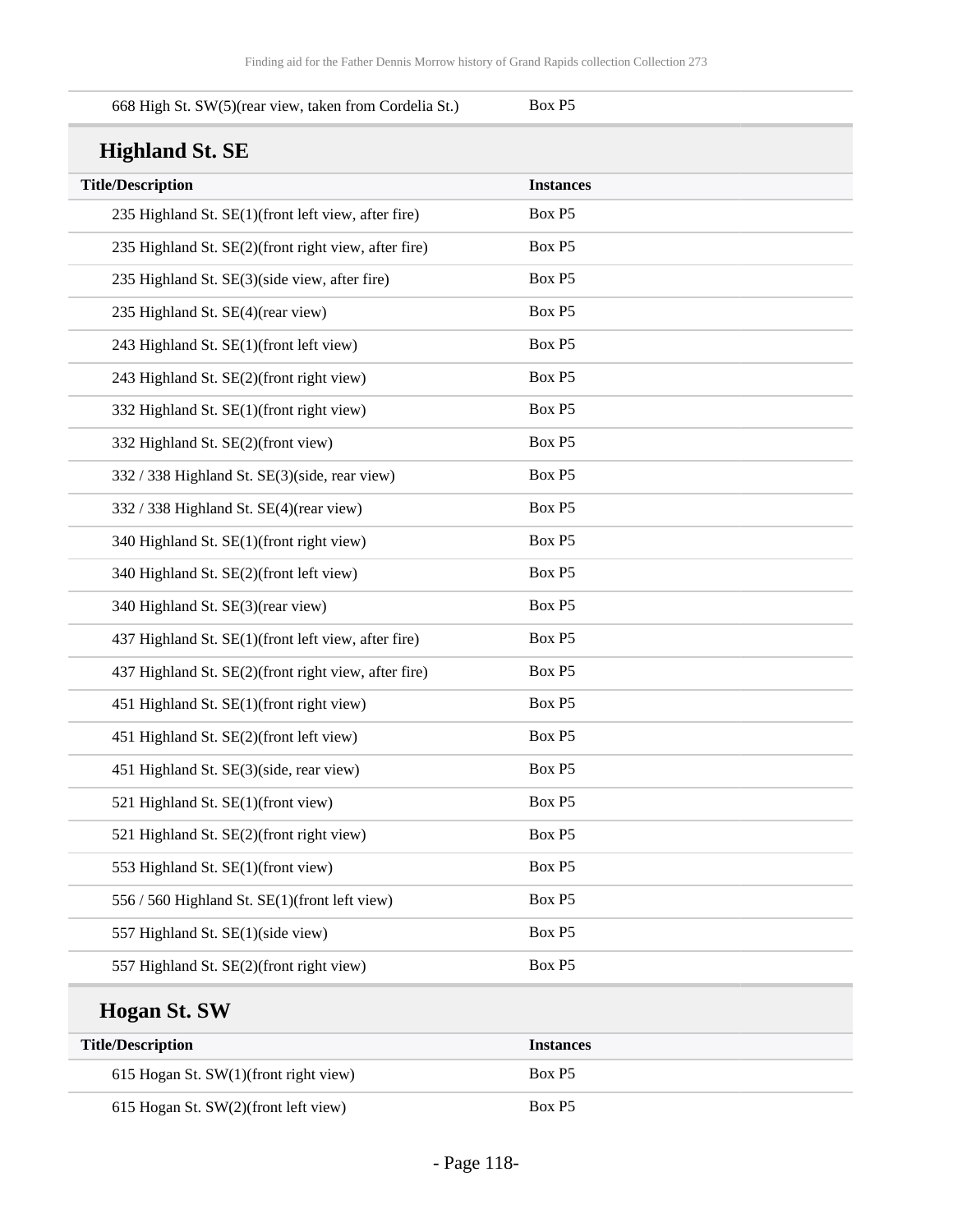| 618 Hogan St. $SW(1)$ (front left view, after fire) | Box P5             |
|-----------------------------------------------------|--------------------|
| 618 Hogan St. SW(2)(front right view, after fire)   | Box P <sub>5</sub> |
| $618$ Hogan St. SW $(3)$ (rear view, after fire)    | Box P <sub>5</sub> |

# **Hollywood St. NE**

| <b>Title/Description</b>                               | <b>Instances</b>   |
|--------------------------------------------------------|--------------------|
| 1314 Hollywood St. NE(1)(front right view, after fire) | Box P <sub>5</sub> |
| 1314 Hollywood St. NE(2)(front left view, after fire)  | Box P <sub>5</sub> |
| 1314 Hollywood St. NE(3) (rear view, after fire)       | Box P <sub>5</sub> |
| 1314 Hollywood St. NE(4)(garage view)                  | Box P <sub>5</sub> |

## **Home St. SE**

| <b>Title/Description</b>            | <b>Instances</b>   |
|-------------------------------------|--------------------|
| 39 Home St. SE(1)(front left view)  | Box P <sub>5</sub> |
| 39 Home St. SE(2)(front right view) | Box P <sub>5</sub> |
| 39 Home St. SE(3)(side, rear view)  | Box P <sub>5</sub> |

#### **Home St. SW**

| <b>Title/Description</b>            | <b>Instances</b>   |
|-------------------------------------|--------------------|
| 20 Home St. SW(1)(front left view)  | Box P5             |
| 20 Home St. SW(2)(front right view) | Box P5             |
| 20 Home St. SW(3)(rear view)        | Box P5             |
| 20 Home St. SW(4)(garage view)      | Box P5             |
| 24 Home St. SW(1)(front left view)  | Box P5             |
| 24 Home St. SW(2)(front right view) | Box P5             |
| 48 Home St. SW(1)(front left view)  | Box P <sub>5</sub> |
| 48 Home St. SW(2)(front right view) | Box P5             |
| 48 Home St. SW(3)(rear view)        | Box P5             |

## **Hopson St. NE**

| <b>Title/Description</b>              | <b>Instances</b>   |
|---------------------------------------|--------------------|
| 409 Hopson St. NE(1)(front left view) | Box P <sub>5</sub> |
| 409 Hopson St. NE(2)(side view)       | Box P5             |
| 409 Hopson St. NE(3)(rear view)       | Box P <sub>5</sub> |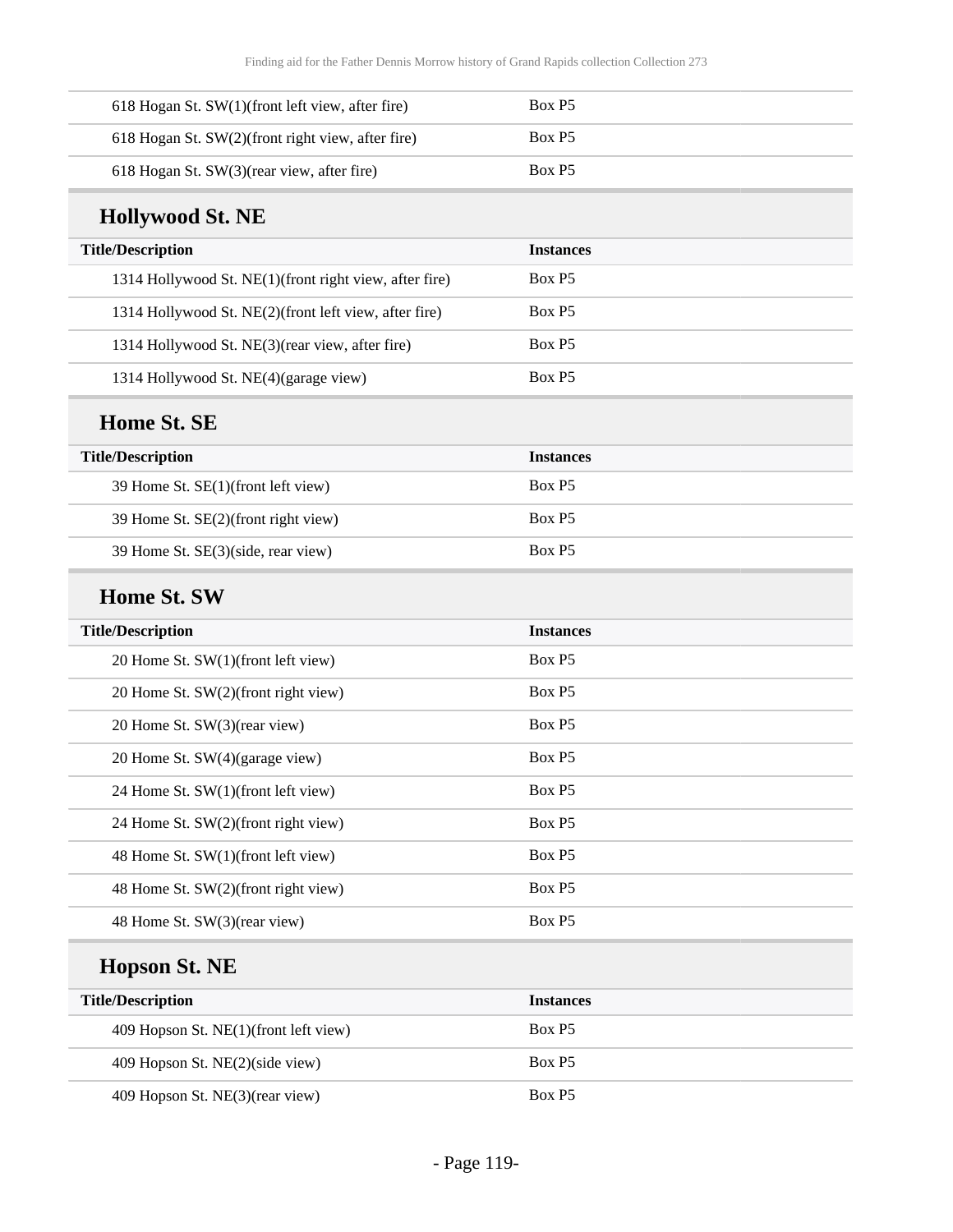| <b>Horton St. SE</b>                                      |                  |
|-----------------------------------------------------------|------------------|
| <b>Title/Description</b>                                  | <b>Instances</b> |
| 1830 Horton St. SE(1)(front left view, after fire)        | Box P5           |
| 1830 Horton St. SE(2)(front right view, after fire)       | Box P5           |
| 1830 Horton St. SE(3)(rear view, after fire)              | Box P5           |
| 1849 Horton St. SE(1)(front right view, after fire)       | Box P5           |
| 1849 Horton St. SE(2)(front left view, after fire)        | Box P5           |
| 1849 Horton St. SE(3)(rear view, after fire)              | Box P5           |
| <b>Houseman Ave. NE</b>                                   |                  |
| <b>Title/Description</b>                                  | <b>Instances</b> |
| 715 Houseman Ave. NE(1)(front left view, after fire)      | Box P5           |
| 715 Houseman Ave. NE(2)(front right view, after fire)     | Box P5           |
| 715 Houseman Ave. NE(3)(rear view, after fire)            | Box P5           |
| <b>Hovey St. SW</b>                                       |                  |
| <b>Title/Description</b>                                  | <b>Instances</b> |
| 951 Hovey St. SW(1)(front right view, after fire)         | Box P5           |
| 951 Hovey St. SW(2)(front left view, after fire)          | Box P5           |
| 951 Hovey St. SW(3)(rear view, after fire)                | Box P5           |
| <b>Hynes Ave. SW</b>                                      |                  |
| <b>Title/Description</b>                                  | <b>Instances</b> |
| 900-1100 Hynes Ave. SW(1)(front left view, loading docks) | Box P5           |
| 900-1100 Hynes Ave. SW(2)(front right view)               | Box P5           |
| 900-1100 Hynes Ave. SW(3)(side, rear view)                | Box P5           |
| 900-1100 Hynes Ave. SW(4)(side, rear view, loading docks) | Box P5           |
| 900-1100 Hynes Ave. SW(5)(railroad tracks)                | Box P5           |
| <b>Indiana Ave. NW</b>                                    |                  |
| <b>Title/Description</b>                                  | <b>Instances</b> |
| 252 Indiana Ave. NW(1)(front right view)                  | Box P5           |
| 252 Indiana Ave. NW(2)(front left view)                   | Box P5           |
| 252 Indiana Ave. NW(3)(side view)                         | Box P5           |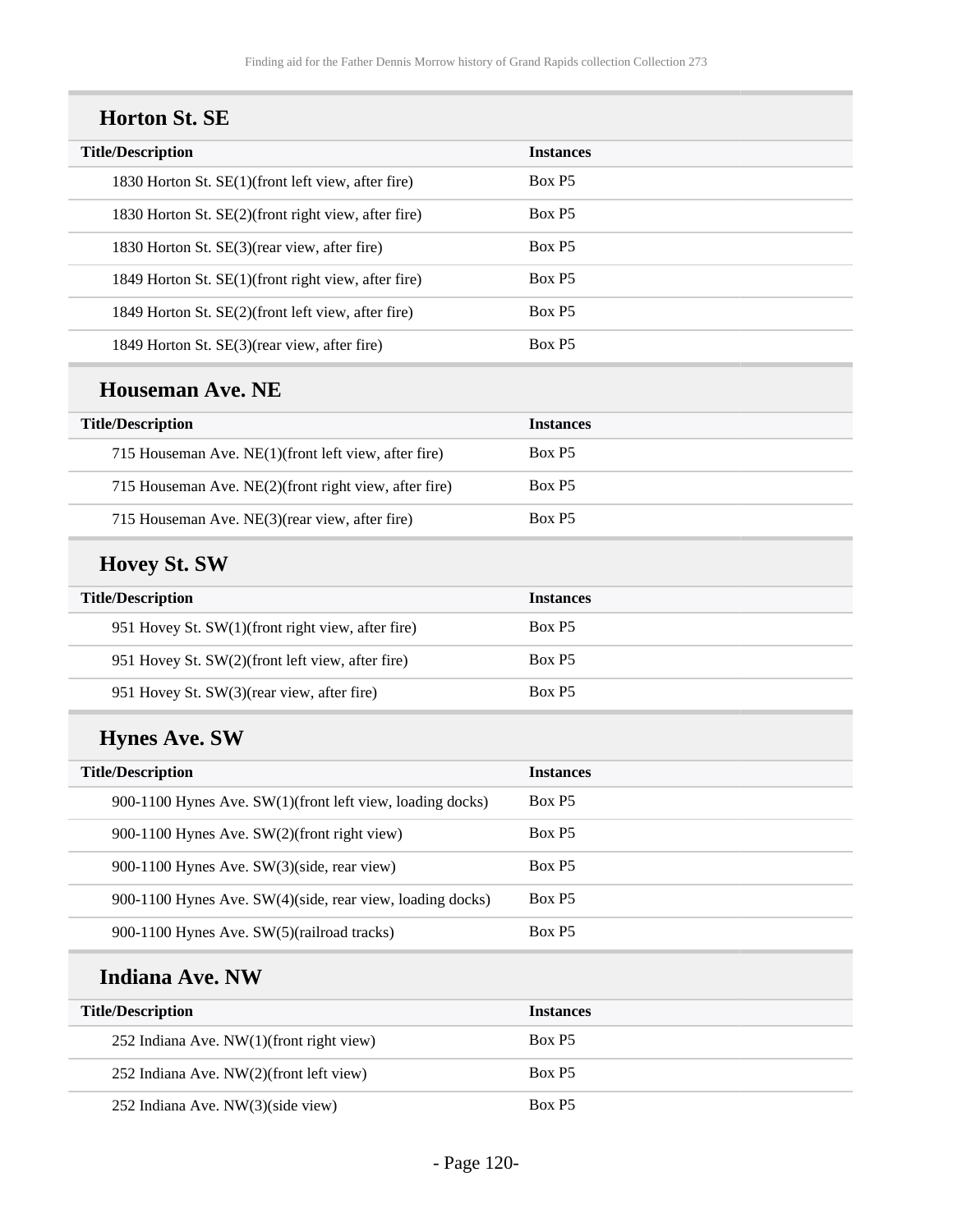| 252 Indiana Ave. NW(4)(rear view, gymnasium) | Box P <sub>5</sub> |
|----------------------------------------------|--------------------|
| Inlet Pl. NE                                 |                    |
| <b>Title/Description</b>                     | <b>Instances</b>   |
| 17 Inlet Pl. NE(1)(front left view)          | Box P <sub>5</sub> |
| 17 Inlet Pl. NE(2)(front right view)         | Box P <sub>5</sub> |
| 17 Inlet Pl. NE(3)(rear view)                | Box P <sub>5</sub> |

# **Interurban Bridge**

| <b>Title/Description</b> |                                                                                                                  | <b>Instances</b>   |
|--------------------------|------------------------------------------------------------------------------------------------------------------|--------------------|
|                          | Interurban Bridge(1)(looking north west from Chestnut St.,<br>over CSX railroad tracks)                          | Box P <sub>5</sub> |
|                          | Interurban Bridge(2)(looking north over CSX railroad tracks,<br>near Market Ave. SW, Grand River at left center) | Box P <sub>5</sub> |
|                          | Interurban Bridge(3)(looking east from trestle, Godfrey Ave.<br>at crossing)                                     | Box P5             |
|                          | Interurban Bridge(4)(looking north on trestle, over Market<br>Ave. SW and Grand River)                           | Box P <sub>5</sub> |
|                          | Interurban Bridge(5)(looking south across trestle, west of<br>Godfrey Ave. SW)                                   | Box P5             |

#### **Ionia Ave. NW**

| <b>Instances</b> |
|------------------|
| Box P5           |
| Box P5           |
| Box P5           |
| Box P5           |
| Box P5           |
| Box P5           |
| Box P5           |
| Box P5           |
| Box P5           |
| Box P5           |
| Box P5           |
| Box P5           |
| Box P5           |
|                  |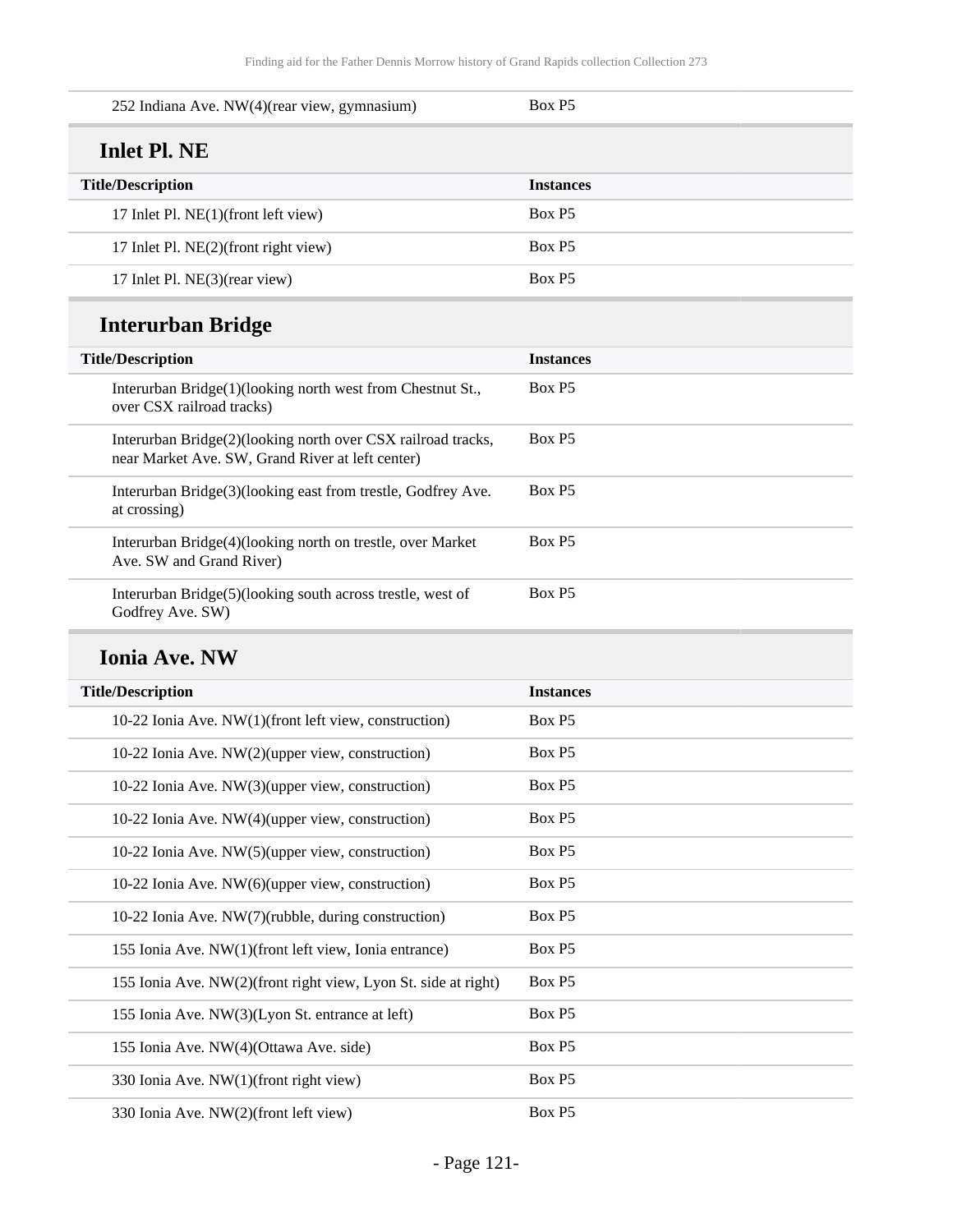| 330 Ionia Ave. NW(3)(side, rear view)               | Box P5 |
|-----------------------------------------------------|--------|
| 330 Ionia Ave. NW(4)(side, rear view)               | Box P5 |
| 330 Ionia Ave. NW(5)(side, rear view)               | Box P5 |
| 330 Ionia Ave. NW(6)(rear of 331 Division Ave. N)   | Box P5 |
| 637 Ionia Ave. NW(1)(front left view)               | Box P5 |
| 637 Ionia Ave. NW(2)(front right view)              | Box P5 |
| 637 Ionia Ave. NW(3)(rear view)                     | Box P5 |
| 649 Ionia Ave. NW(1)(front left view)               | Box P5 |
| 649 Ionia Ave. NW(2)(front right view)              | Box P5 |
| 649 Ionia Ave. NW(3)(rear view)                     | Box P5 |
| 1108 Ionia Ave. NW(1)(front right view)             | Box P5 |
| 1108 Ionia Ave. NW(2)(front left view)              | Box P5 |
| 1121 Ionia Ave. NW(1)(front right view)             | Box P5 |
| 1121 Ionia Ave. NW(2)(right view, Monroe Ave. side) | Box P5 |
| 1121 Ionia Ave. NW(3)(left view, Monroe Ave. side)  | Box P5 |

#### **Ionia Ave. SW**

| <b>Title/Description</b>                                    | <b>Instances</b> |
|-------------------------------------------------------------|------------------|
| 60 Ionia Ave. $SW(1)$ (front right view)                    | Box P5           |
| $60/64/74$ Ionia Ave. SW(2)(front left view, left to right) | Box P5           |
| 60 Ionia Ave. SW(3)(front entrance)                         | Box P5           |
| 60 Ionia Ave. $SW(4)$ (upper portion of building)           | Box P5           |
| 64 Ionia Ave. $SW(1)$ (front view)                          | Box P5           |
| 70-74 Ionia Ave. SW(1)(front left view)                     | Box P5           |
| 70-74 Ionia Ave. SW(2)(front right view)                    | Box P5           |
| 70-74 Ionia Ave. SW(3)(looking south down alley at rear)    | Box P5           |
| 70-74 Ionia Ave. SW(4)(south elevation)                     | Box P5           |
| 74 Ionia Ave. SW(1)(front left view)                        | Box P5           |
| 124-130 Ionia Ave. SW(1)(front left view)                   | Box P5           |
| 124-130 Ionia Ave. SW(2)(front right view)                  | Box P5           |
| 124-130 Ionia Ave. $SW(3)$ (rear view)                      | Box P5           |

## **250 Ionia Ave. SW. The Brothers Forslund Manufactory**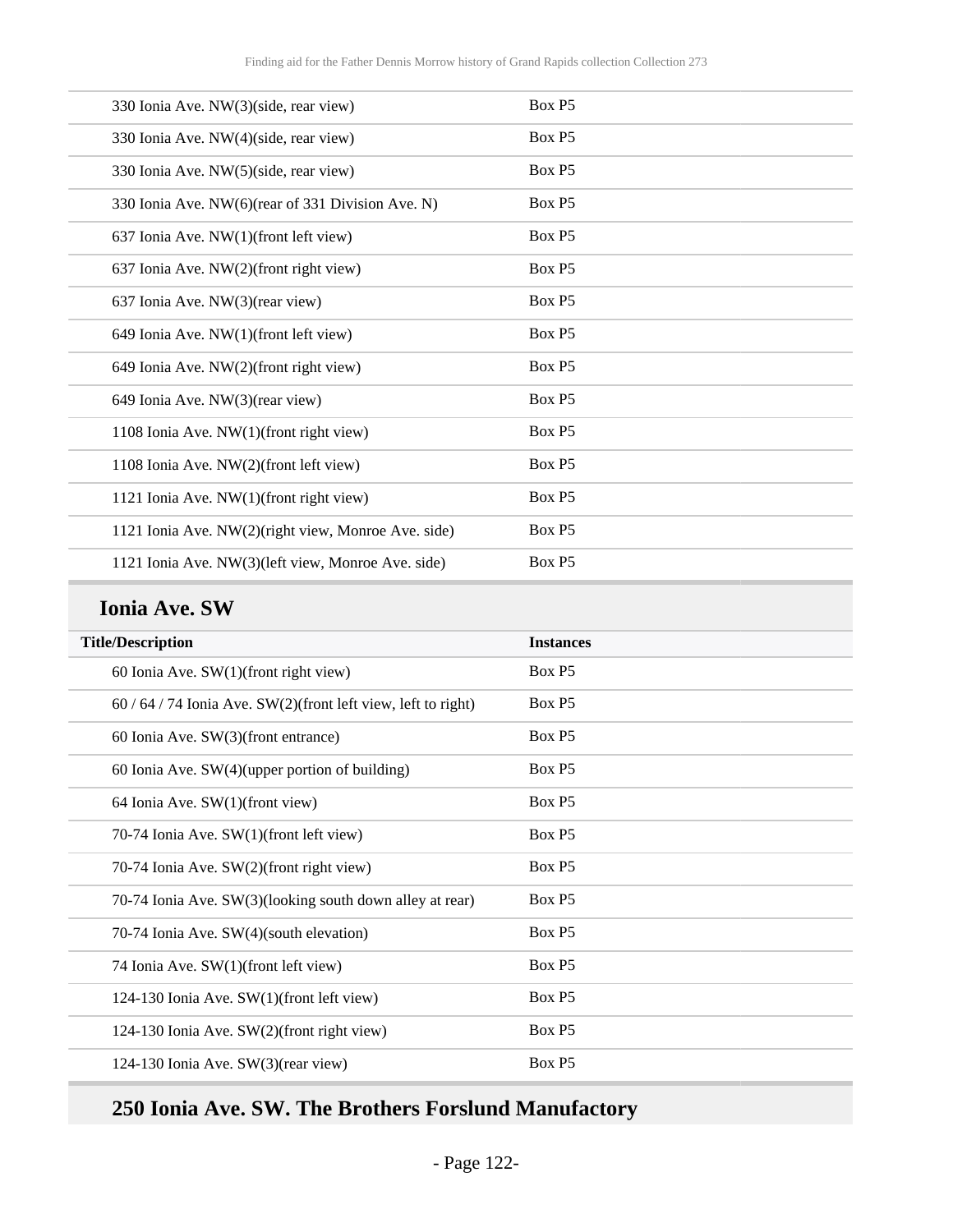| 1996                                                                    |                  |
|-------------------------------------------------------------------------|------------------|
| <b>Title/Description</b>                                                | <b>Instances</b> |
| 1. The Brothers Forslund Manufactory(front left view),<br>1996          | Box P5           |
| Date: 1996                                                              |                  |
| 2. The Brothers Forslund Manufactory(front left view),<br>1996          | Box P5           |
| Date: 1996                                                              |                  |
| 3. The Brothers Forslund Manufactory(front right view),<br>1996         | Box P5           |
| Date: 1996                                                              |                  |
| 4. The Brothers Forslund Manufactory(side view), 1996                   | Box P5           |
| Date: 1996                                                              |                  |
| 5. The Brothers Forslund Manufactory(side view), 1996                   | Box P5           |
| Date: 1996                                                              |                  |
| 6. The Brothers Forslund Manufactory (rear view, loading<br>dock), 1996 | Box P5           |
| Date: 1996                                                              |                  |

## **2000**

| <b>Title/Description</b>                                         | <b>Instances</b> |
|------------------------------------------------------------------|------------------|
| 7. The Brothers Forslund Manufactory (front left view),<br>2000  | Box P5           |
| Date: 2000                                                       |                  |
| 8. The Brothers Forslund Manufactory(front right view),<br>2000  | Box P5           |
| Date: 2000                                                       |                  |
| 9. The Brothers Forslund Manufactory (side view), 2000           | Box P5           |
| Date: 2000                                                       |                  |
| 10. The Brothers Forslund Manufactory (side, rear view),<br>2000 | Box P5           |
| Date: 2000                                                       |                  |
| 11. The Brothers Forslund Manufactory(rear view), 2000           | Box P5           |
| Date: 2000                                                       |                  |
| 1021 Ionia Ave. SW(1)(front right view)                          | Box P5           |
| 1021 Ionia Ave. SW(2)(front left view)                           | Box P5           |
| 1021 Ionia Ave. SW(3)(rear view)                                 | Box P5           |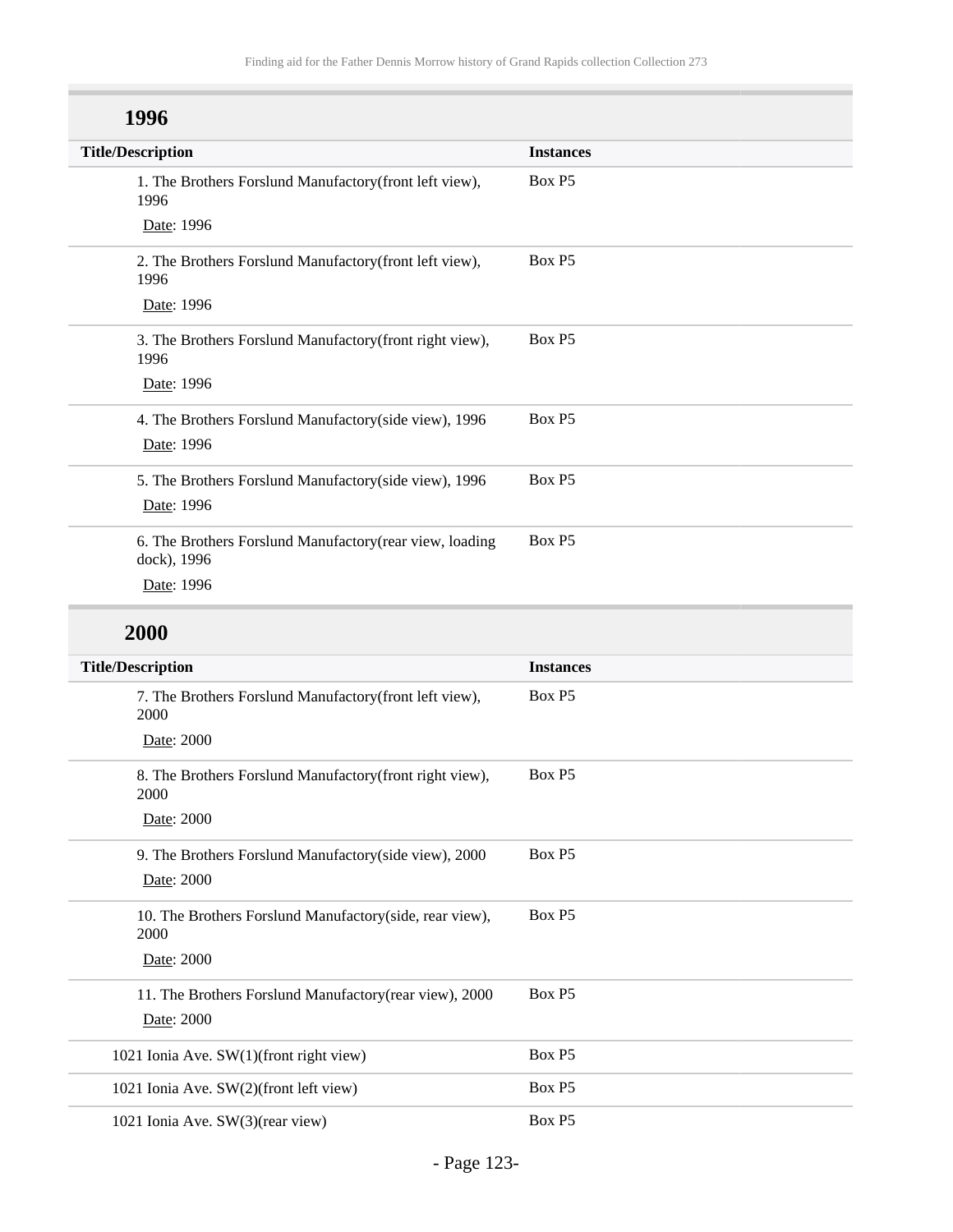| 1025 Ionia Ave. SW(1)(front right view) | Box P5 |
|-----------------------------------------|--------|
| 1025 Ionia Ave. SW(2)(front left view)  | Box P5 |
| 1025 Ionia Ave. SW(3)(side, rear view)  | Box P5 |
| 1035 Ionia Ave. SW(1)(front right view) | Box P5 |
| 1035 Ionia Ave. SW(2)(front left view)  | Box P5 |
| 1035 Ionia Ave. SW(3)(side, rear view)  | Box P5 |
| 1101 Ionia Ave. SW(1)(front right view) | Box P5 |
| 1101 Ionia Ave. SW(2)(front left view)  | Box P5 |
| 1101 Ionia Ave. SW(3)(side, rear view)  | Box P5 |
| 1106 Ionia Ave. SW(1)(front left view)  | Box P5 |
| 1106 Ionia Ave. SW(2)(front right view) | Box P5 |
| 1140 Ionia Ave. SW(1)(rear view)        | Box P5 |
| 1141 Ionia Ave. SW(2)(rear view)        | Box P5 |
| 1308 Ionia Ave. SW(1)(front left view)  | Box P5 |
| 1308 Ionia Ave. SW(2)(front right view) | Box P5 |
| 1308 Ionia Ave. SW(3)(rear view)        | Box P5 |
|                                         |        |

## **Jackson St. NW**

| <b>Title/Description</b>                            | <b>Instances</b>   |
|-----------------------------------------------------|--------------------|
| 711 Jackson St. NW(1)(front right view, after fire) | Box P <sub>5</sub> |
| 711 Jackson St. NW(2)(front left view, after fire)  | Box P <sub>5</sub> |
| 711 Jackson St. NW(3)(rear view, after fire)        | Box P <sub>5</sub> |

#### **James Ave. SE**

| <b>Title/Description</b>                       | <b>Instances</b>   |
|------------------------------------------------|--------------------|
| 216 James Ave. $SE(1)$ (front left view)       | Box P5             |
| 216 James Ave. SE(2)(side view)                | Box P <sub>5</sub> |
| 315 James Ave. SE(1)(front right view)         | Box P5             |
| 315 James Ave. SE(2)(front view)               | Box P5             |
| 315 James Ave. SE(3)(front left, side view)    | Box P5             |
| 315 James Ave. SE(4)(window, chimney close-up) | Box P5             |
| 507 James Ave. SE(1)(front right view)         | Box P5             |
| 507 James Ave. SE(2)(front left view)          | Box P <sub>5</sub> |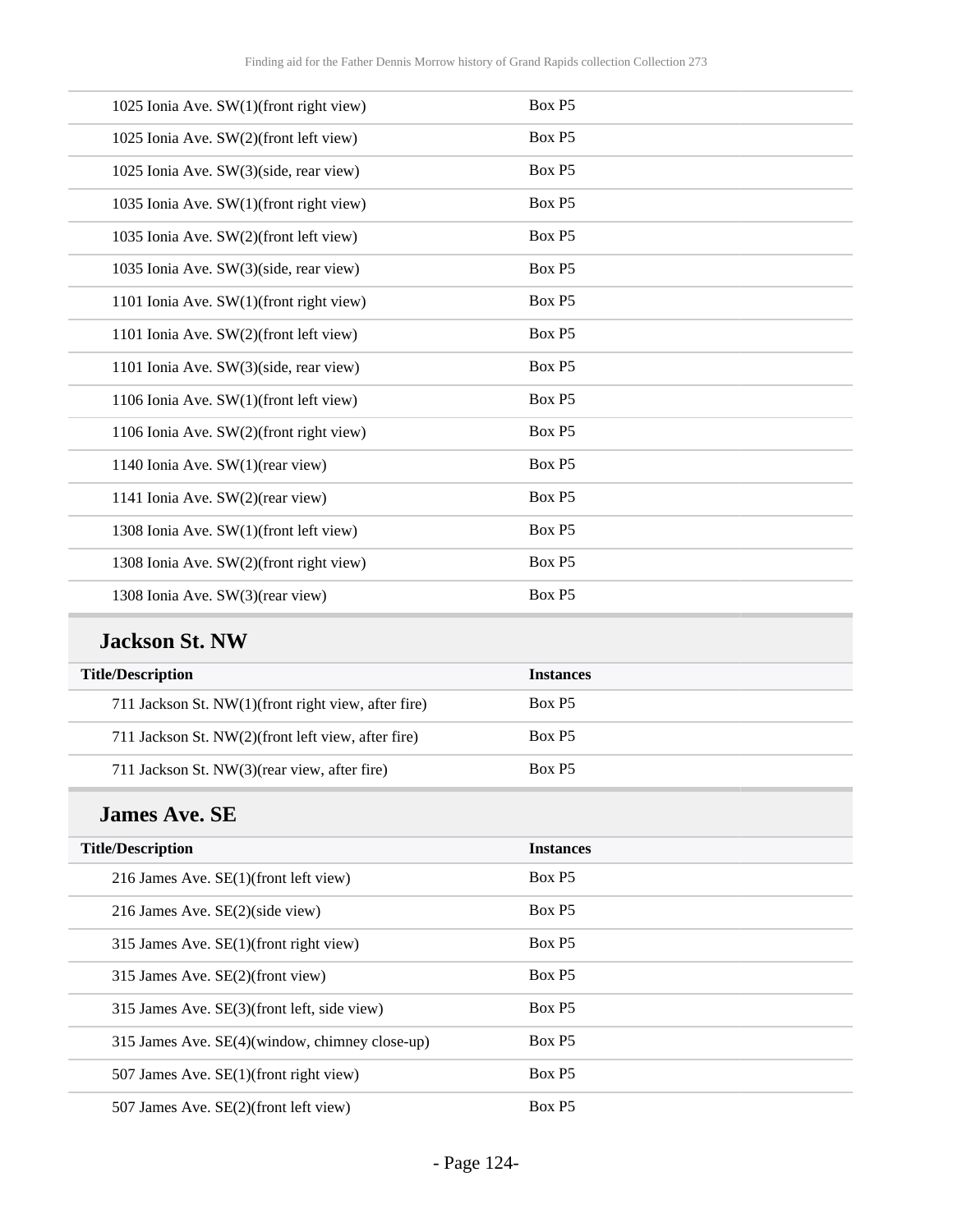| 507 James Ave. SE(3)(rear view)        | Box P5 |
|----------------------------------------|--------|
| 517 James Ave. SE(1)(front right view) | Box P5 |
| 517 James Ave. SE(2)(front left view)  | Box P5 |
| 517 James Ave. SE(3)(side, rear view)  | Box P5 |
| 521 James Ave. SE(1)(front right view) | Box P5 |
| 521 James Ave. SE(2)(front left view)  | Box P5 |
| 521 James Ave. SE(3)(rear view)        | Box P5 |
| 522 James Ave. SE(1)(front left view)  | Box P5 |
| 522 James Ave. SE(2)(front right view) | Box P5 |
| 526 James Ave. SE(1)(front left view)  | Box P5 |
| 526 James Ave. SE(2)(front right view) | Box P5 |
| 526 James Ave. SE(3)(side, rear view)  | Box P5 |
| 542 James Ave. SE(1)(front left view)  | Box P5 |
| 542 James Ave. SE(2)(front right view) | Box P5 |
| 550 James Ave. SE(1)(front left view)  | Box P5 |
| 550 James Ave. SE(2)(front view)       | Box P5 |
| 558 James Ave. SE(1)(front left view)  | Box P5 |
| 558 James Ave. SE(2)(front left view)  | Box P5 |

#### **Jefferson Ave. SE**

| <b>Instances</b> |
|------------------|
| Box P5           |
| Box P5           |
| Box P5           |
| Box P5           |
| Box P5           |
| Box P5           |
| Box P5           |
| Box P5           |
| Box P5           |
| Box P5           |
|                  |

400-414 Jefferson Ave. SE(2)(front right view)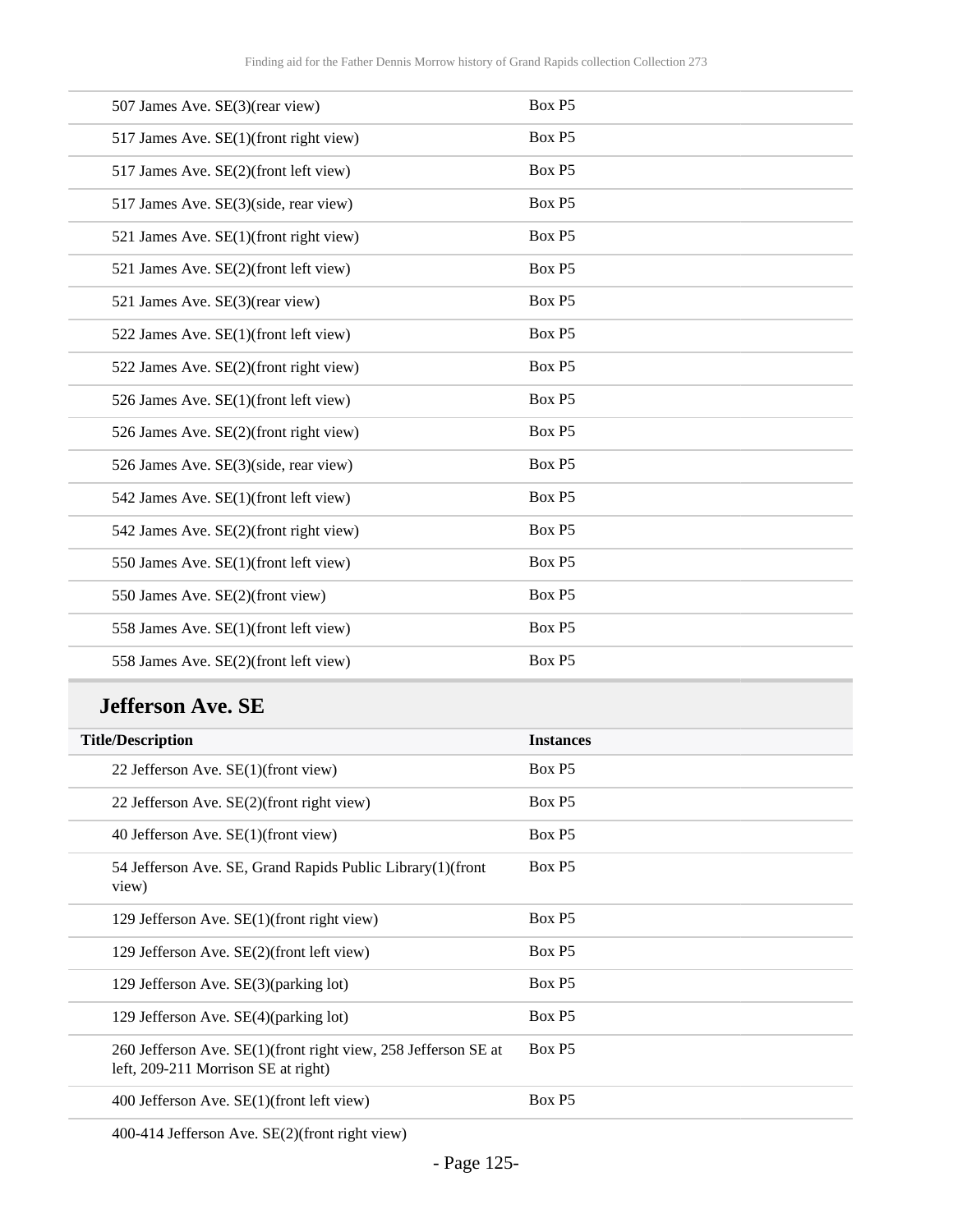|                                                 | Box P5 |
|-------------------------------------------------|--------|
| 400 Jefferson Ave. SE(3)(rear view)             | Box P5 |
| 416-418 Jefferson Ave. SE(1)(front right view)  | Box P5 |
| 416-418 Jefferson Ave. SE(2)(rear view)         | Box P5 |
| 422-424 Jefferson Ave. SE(1)(front right view)  | Box P5 |
| 422-428 Jefferson Ave. SE(2)(front right view)  | Box P5 |
| 426-428 Jefferson Ave. SE(1)(front right view)  | Box P5 |
| 432-434 Jefferson Ave. SE(1)(front right view)  | Box P5 |
| 432-434 Jefferson Ave. SE(2)(front right view)  | Box P5 |
| 437 Jefferson Ave. SE(1)(front right view)      | Box P5 |
| 437 Jefferson Ave. SE(2)(front view)            | Box P5 |
| 437 Jefferson Ave. SE(3)(rear view)             | Box P5 |
| 438 Jefferson Ave. SE(1)(front right view)      | Box P5 |
| 438 Jefferson Ave. SE(2)(rear view)             | Box P5 |
| 441 / 437 Jefferson Ave. SE(1)(front left view) | Box P5 |
| 449-451 Jefferson Ave. SE(1)(front right view)  | Box P5 |
| 449-451 Jefferson Ave. SE(2)(front left view)   | Box P5 |
| 449-451 Jefferson Ave. SE(3)(side, rear view)   | Box P5 |
| 563 Jefferson Ave. SE(1)(front right view)      | Box P5 |
| 563 Jefferson Ave. SE(2)(front left view)       | Box P5 |
| 570 Jefferson Ave. SE(1)(front left view)       | Box P5 |
| 570 Jefferson Ave. SE(2)(front right view)      | Box P5 |
| 570 Jefferson Ave. SE(3)(rear view)             | Box P5 |
| 581-583 Jefferson Ave. SE(1)(front right view)  | Box P5 |
| 581-583 Jefferson Ave. SE(2)(front left view)   | Box P5 |
| 581-583 Jefferson Ave. SE(3)(side, rear view)   | Box P5 |
| 604 Jefferson Ave. SE(1)(front left view)       | Box P5 |
| 604 Jefferson Ave. SE(2)(front right view)      | Box P5 |
| 604 Jefferson Ave. SE(3)(rear view)             | Box P5 |
| 704-706 Jefferson Ave. SE(1)(front left view)   | Box P5 |
| 704-706 Jefferson Ave. SE(2)(front right view)  | Box P5 |
| 704-706 Jefferson Ave. SE(3)(side view)         | Box P5 |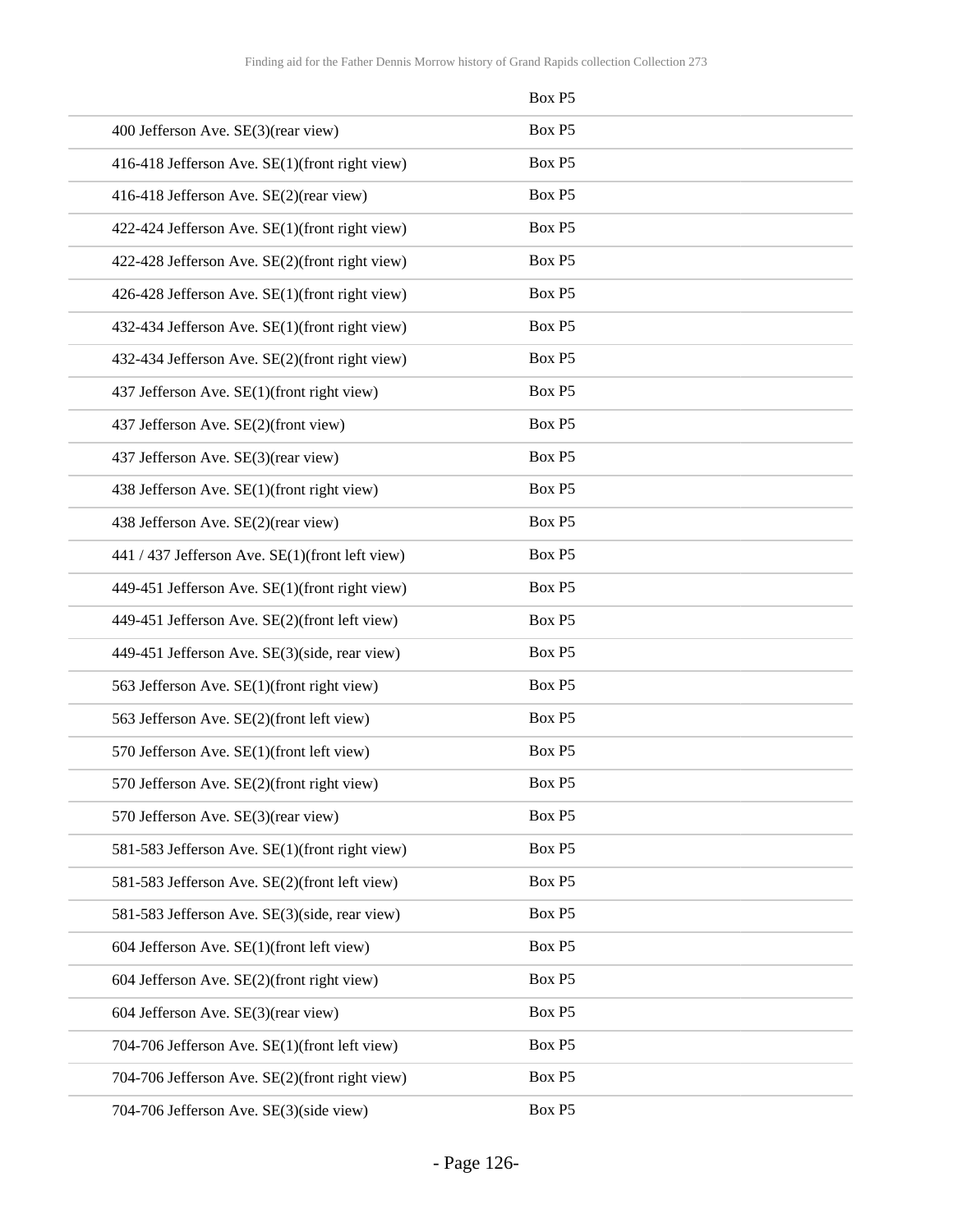| 704-706 Jefferson Ave. SE(4)(rear view)                      | Box P5 |
|--------------------------------------------------------------|--------|
| 710-712 Jefferson Ave. SE(1)(front left view)                | Box P5 |
| 710 Jefferson Ave. SE(2)(front right view)                   | Box P5 |
| 710 Jefferson Ave. SE(3)(side, rear view)                    | Box P5 |
| 712 Jefferson Ave. SE(1)(front left view)                    | Box P5 |
| 712 Jefferson Ave. SE(2)(front right view)                   | Box P5 |
| 712 Jefferson Ave. SE(3)(rear view)                          | Box P5 |
| 742 Jefferson Ave. SE(1)(front left view)                    | Box P5 |
| 742 Jefferson Ave. SE(2)(front right view)                   | Box P5 |
| 742 Jefferson Ave. SE(3)(side, rear view)                    | Box P5 |
| 742 Jefferson Ave. SE(4)(rear view)                          | Box P5 |
| 818 Jefferson Ave. SE(1)(front left view, after fire)        | Box P5 |
| 818 Jefferson Ave. SE(2)(front right view, after fire)       | Box P5 |
| 929 Jefferson Ave. SE(1)(front right view, after fire)       | Box P5 |
| 929 Jefferson Ave. SE(2)(front left view, after fire)        | Box P5 |
| 929 Jefferson Ave. SE(3)(barn at rear of house)              | Box P5 |
| 1010 Jefferson Ave. SE(1)(front left view)                   | Box P5 |
| 1010 Jefferson Ave. SE(2)(side view)                         | Box P5 |
| 1010 Jefferson Ave. SE(3)(building at rear of house)         | Box P5 |
| 1062 Jefferson Ave. SE(1)(front left view)                   | Box P5 |
| 1062 Jefferson Ave. SE(2)(rear view)                         | Box P5 |
| 1129 Jefferson Ave. SE(1)(front right view)                  | Box P5 |
| 1129 Jefferson Ave. SE(2)(front left view)                   | Box P5 |
| 1129 Jefferson Ave. SE(3)(side view)                         | Box P5 |
| 1129 Jefferson Ave. SE(4)(side, rear view, 135 Green St. SE) | Box P5 |
| 1200 Jefferson Ave. SE(1)(front view)                        | Box P5 |
| 1200 Jefferson Ave. SE(2)(front view)                        | Box P5 |
| 1401 Jefferson Ave. SE(1)(front right view, after fire)      | Box P5 |
| 1401 Jefferson Ave. SE(2)(front left view, after fire)       | Box P5 |
| 1401 Jefferson Ave. SE(3)(side, rear view, after fire)       | Box P5 |
| 1741 Jefferson Ave. SE(1)(front right view, after fire)      | Box P5 |
| 1741 Jefferson Ave. SE(2)(front left view, after fire)       | Box P5 |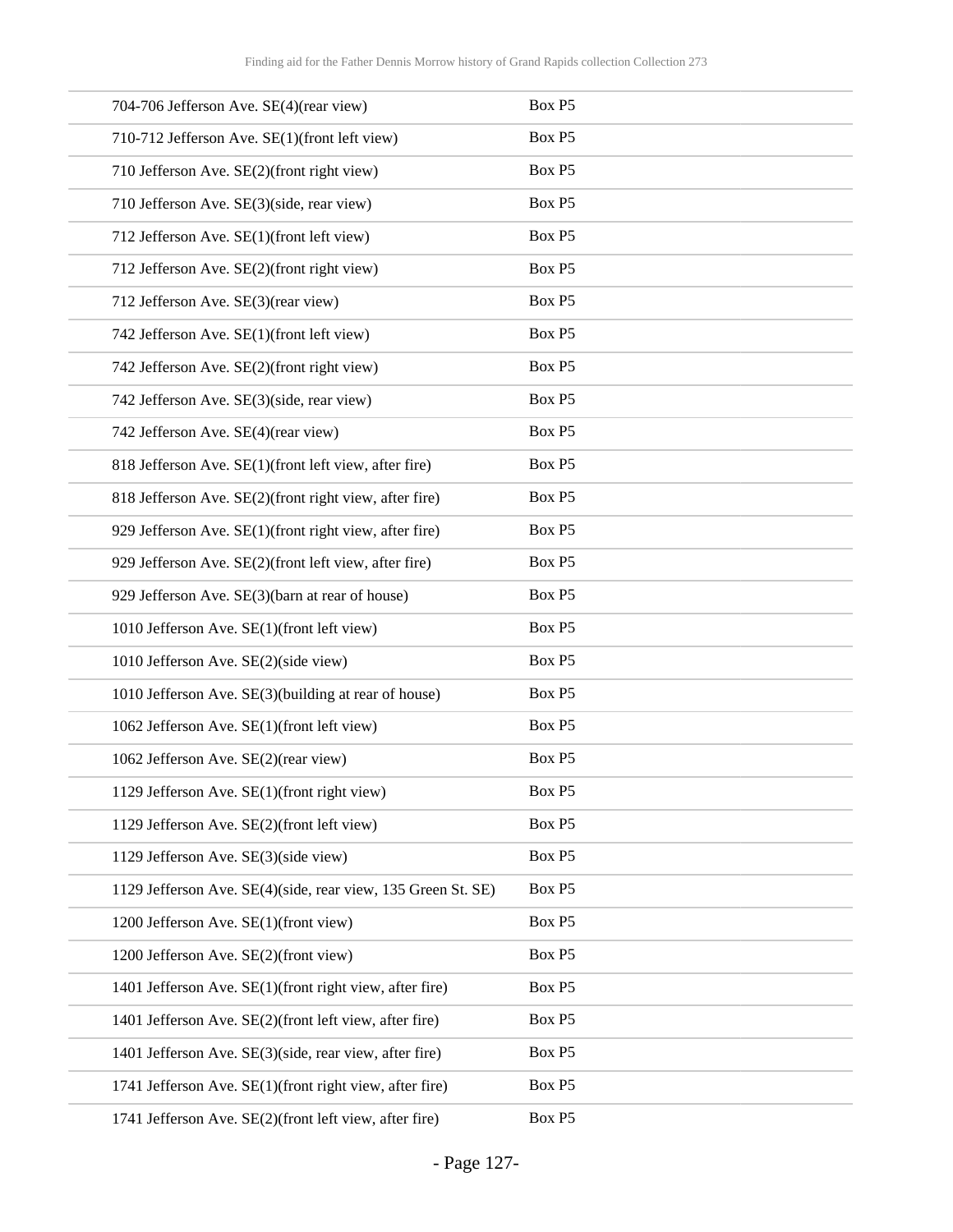| <b>Title/Description</b>                                  | <b>Instances</b> |
|-----------------------------------------------------------|------------------|
| 2022 Jerome Ave. SW(1)(front left view, after fire)       | Box P5           |
| 2022 Jerome Ave. SW(2)(front right view, after fire)      | Box P5           |
| 2022 Jerome Ave. SW(3)(rear view, after fire)             | Box P5           |
|                                                           |                  |
| Julia St. NE                                              |                  |
| <b>Title/Description</b>                                  | <b>Instances</b> |
| 418 Julia St. NE(1)(front right view, after fire)         | Box P5           |
| 418 Julia St. NE(2)(front left view, after fire)          | Box P5           |
| 418 Julia St. NE(3)(rear view, after fire)                | Box P5           |
| Kalamazoo Ave. SE                                         |                  |
| <b>Title/Description</b>                                  | <b>Instances</b> |
| 957-959 Kalamazoo Ave. SE(1)(front view, after fire)      | Box P5           |
| 957-959 Kalamazoo Ave. SE(2)(side, rear view, after fire) | Box P5           |
| 957-959 Kalamazoo Ave. SE(3)(rear view, after fire)       | Box P5           |
| 1024 Kalamazoo Ave. SE(1)(front left view, after fire)    | Box P5           |
| 1024 Kalamazoo Ave. SE(2)(front right view, after fire)   | Box P5           |
| 1024 Kalamazoo Ave. SE(3)(rear view, after fire)          | Box P5           |
| 1601 Kalamazoo Ave. SE(1)(front right view)               | Box P5           |
| 1601 Kalamazoo Ave. SE(2)(front left view)                | Box P5           |
| 1601 Kalamazoo Ave. SE(3)(side, rear view)                | Box P5           |
| 1601 Kalamazoo Ave. SE(4)(side, rear view)                | Box P5           |
| 2321 Kalamazoo Ave. SE(1)(front right view)               | Box P5           |
| 2323 Kalamazoo Ave. SE(1)(front right view)               | Box P5           |
| 2323 Kalamazoo Ave. SE(2)(front right view)               | Box P5           |
| 2323 Kalamazoo Ave. SE(3)(front left view)                | Box P5           |
| 2323 Kalamazoo Ave. SE(4)(front left view)                | Box P5           |
| 2323 Kalamazoo Ave. SE(5)(front left view)                | Box P5           |
| 2323 Kalamazoo Ave. SE(6)(side rear view)                 | Box P5           |
| 2323 Kalamazoo Ave. SE(7)(side, rear view)                | Box P5           |
| 3549 Kalamazoo Ave. SE(1)(front right view, after fire)   | Box P5           |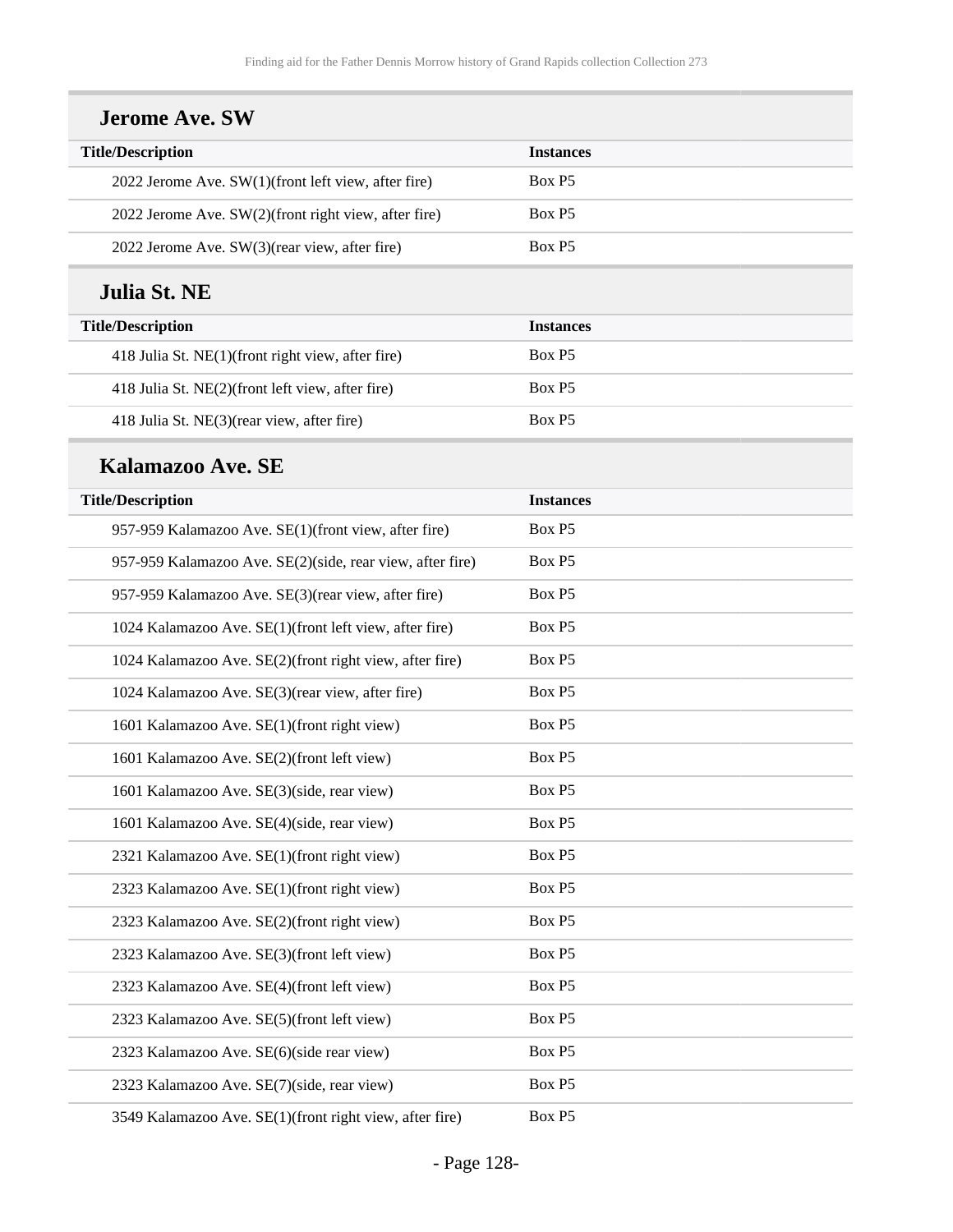| 3549 Kalamazoo Ave. SE(2)(front left view, after fire) | Box P5             |
|--------------------------------------------------------|--------------------|
| 3549 Kalamazoo Ave. SE(3)(side, rear view, after fire) | Box P <sub>5</sub> |
| 3549 Kalamazoo Ave. SE(4) (rear view, after fire)      | Box P5             |
| 4140 Kalamazoo Ave. SE(1)(front left view)             | Box P5             |
| 4140 Kalamazoo Ave. SE(2)(front right view)            | Box P <sub>5</sub> |

# **King Court Ct. SW**

| <b>Title/Description</b>                                                                                                                                            | <b>Instances</b>   |
|---------------------------------------------------------------------------------------------------------------------------------------------------------------------|--------------------|
| King Court Ct. SW(1) (Grandville Ave. Crossing, 320 at<br>center, 330 partially blocked by 320 King Court Ct., north side<br>left to right 337, 333, 329, 323, 321) | Box P <sub>5</sub> |

#### **Kirtland St. SW**

| <b>Title/Description</b>                             | <b>Instances</b>   |
|------------------------------------------------------|--------------------|
| 348 Kirtland St. SW(1)(front left view, after fire)  | Box P <sub>5</sub> |
| 348 Kitrland St. SW(2)(front right view, after fire) | Box P <sub>5</sub> |
| 348 Kirtland St. SW(3) (rear view, after fire)       | Box P <sub>5</sub> |
| 763 Kirtland St. SW(1)(front right view)             | Box P5             |
| 763 Kirtland St. SW(2)(front left view)              | Box P5             |
| 763 Kirtland St. SW(3)(side, rear view)              | Box P5             |
| 763 Kirtland St. SW(4)(front right garage view)      | Box P5             |
| 763 Kirtland St. SW(5)(front left garage view)       | Box P5             |

## **Knapp St. NE**

| <b>Title/Description</b>                              | <b>Instances</b> |
|-------------------------------------------------------|------------------|
| 2037 Knapp St. NE(1)(front right view)                | Box P5           |
| 2037 Knapp St. NE(2)(front right view)                | Box P5           |
| 2037 Knapp St. NE(3)(front right view)                | Box P5           |
| 2037 Knapp St. NE(4)(front left view)                 | Box P5           |
| 2037 Knapp St. NE(5)(rear view)                       | Box P5           |
| 2365 Knapp St. NE(1)(front left view)                 | Box P5           |
| 2365 Knapp St. NE(2)(front right view)                | Box P5           |
| 2365 Knapp St. NE(3)(side, rear view)                 | Box P5           |
| 2365 Knapp St. NE(4)(front right view of outbuilding) | Box P5           |
| 2365 Knapp St. NE(5)(rear view of outbuilding)        | Box P5           |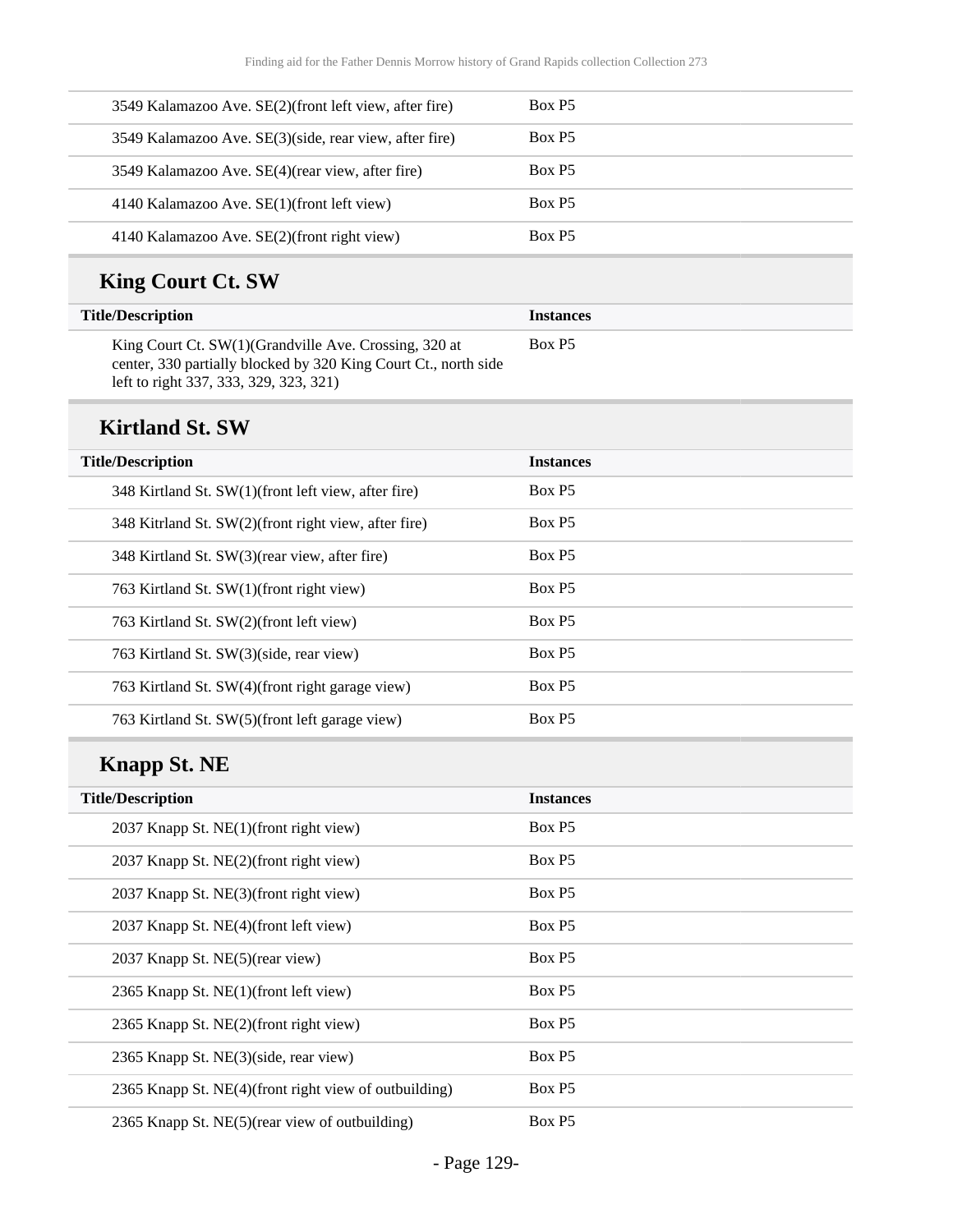| 2956 Knapp St. NE(1)(front right view) | Box P5 |
|----------------------------------------|--------|
| 2956 Knapp St. NE(2)(front left view)  | Box P5 |
| 2956 Knapp St. NE(3)(side, rear view)  | Box P5 |
| 2956 Knapp St. NE(4)(outbuilding)      | Box P5 |
| 3046 Knapp St. NE(1)(front right view) | Box P5 |
| 3046 Knapp St. NE(2)(front left view)  | Box P5 |
| 3046 Knapp St. NE(3)(side, rear view)  | Box P5 |
| 3096 Knapp St. NE(1)(front right view) | Box P5 |
| 3096 Knapp St. NE(2)(front left view)  | Box P5 |
| 3096 Knapp St. NE(3)(side, rear view)  | Box P5 |
| 3096 Knapp St. NE(4)(outbuildings)     | Box P5 |
| 3110 Knapp St. NE(1)(front right view) | Box P5 |
| 3110 Knapp St. NE(2)(front left view)  | Box P5 |
| 3110 Knapp St. NE(3)(rear view)        | Box P5 |
| 3110 Knapp St. NE(4)(outbuilding)      | Box P5 |
| 3184 Knapp St. NE(1)(front right view) | Box P5 |
| 3136 Knapp St. NE(1)(front right view) | Box P5 |
| 3136 Knapp St. NE(2)(front left view)  | Box P5 |
| 3136 Knapp St. NE(3)(side, rear view)  | Box P5 |
| 3162 Knapp St. NE(1)(front right view) | Box P5 |
| 3136 Knapp St. NE(2)(front left view)  | Box P5 |
| 3136 Knapp St. NE(3)(rear view)        | Box P5 |
| 3184 Knapp St. NE(1)(front left view)  | Box P5 |
| 3184 Knapp St. NE(2)(side, rear view)  | Box P5 |
|                                        |        |

## **Labelle SE**

| <b>Title/Description</b>           | <b>Instances</b>   |
|------------------------------------|--------------------|
| 18 LaBelle SE(1)(front right view) | Box P <sub>5</sub> |
| 18 LaBelle SE(2)(front left view)  | Box P <sub>5</sub> |
| 18 LaBelle SE(3)(side, rear view)  | Box P <sub>5</sub> |
| 18 LaBelle SE(4)(rear view)        | Box P5             |
| 33 LaBelle SE(1)(front left view)  | Box P5             |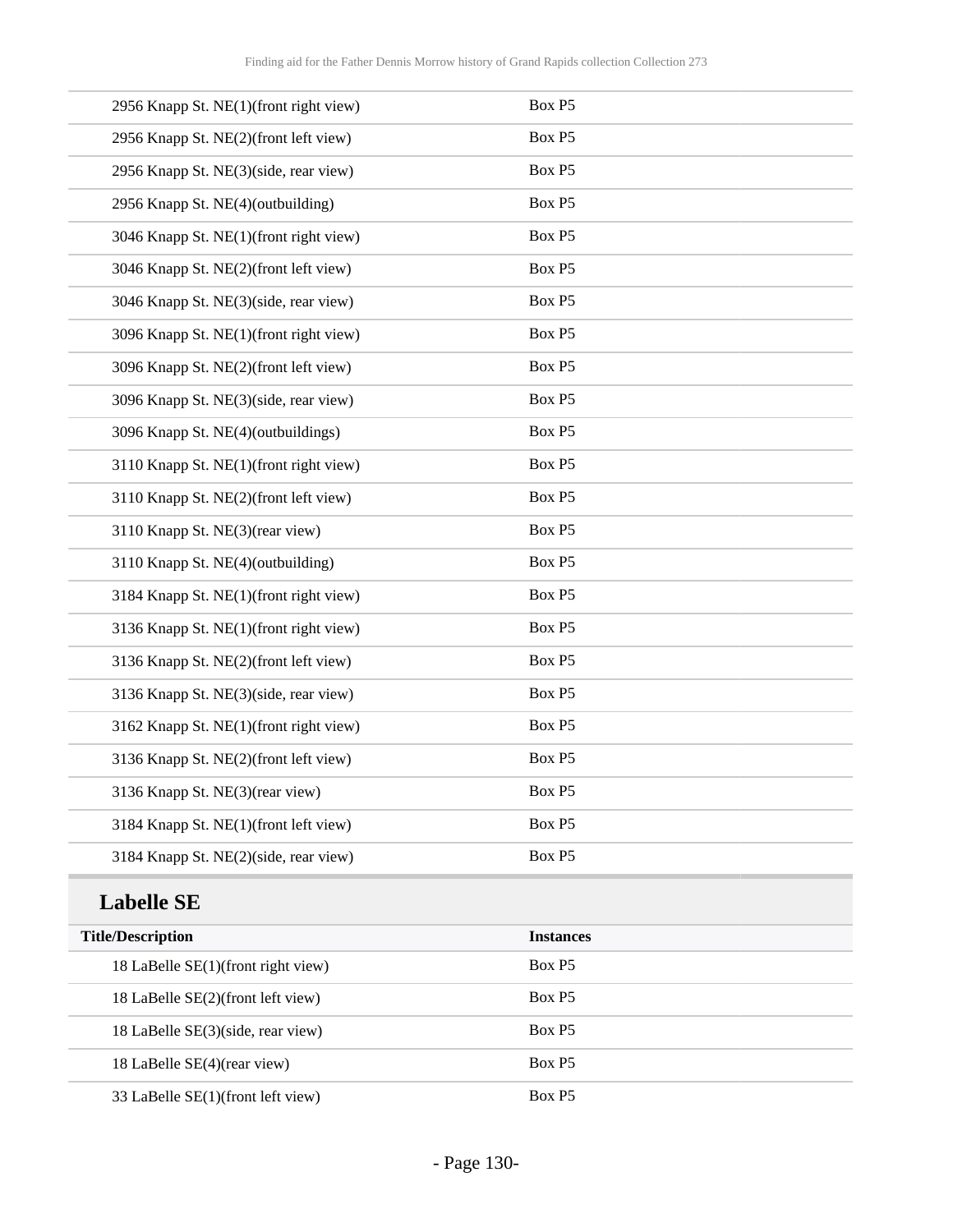# **Lafayette Ave. NE**

| <b>Title/Description</b>                                     | <b>Instances</b> |
|--------------------------------------------------------------|------------------|
| 74 Lafayette Ave. NE(1)(front view)                          | Box P6           |
| 74 Lafayette Ave. NE(2)(front entry)                         | Box P6           |
| 74 Lafayette Ave. NE(3)(south east porch)                    | Box P6           |
| 74 Lafayette Ave. NE(4)(south east porch)                    | Box P6           |
| 74 Lafayette Ave. NE(5)(south east porch)                    | Box P6           |
| 74 Lafayette Ave. NE(6)(south east porch, structural damage) | Box P6           |
| 74 Lafayette Ave. NE(6)(posts from south east porch)         | Box P6           |
| 74 Lafayette Ave. NE(7)(railing from south east porch)       | Box P6           |
| 126 Lafayette Ave. NE(1)(front right view)                   | Box P6           |
| 126 Lafayette Ave. NE(2)(front right view)                   | Box P6           |
| 126 Lafayette Ave. NE(3)(side, rear view)                    | Box P6           |
| 148 Lafayette Ave. NE(1)(front view)                         | Box P6           |
| 148 Lafayette Ave. NE(2)(front left view)                    | Box P6           |
| 211 Lafayette Ave. NE(1)(front right view)                   | Box P6           |
| 211 Lafayette Ave. NE(2)(front entry)                        | Box P6           |
| 211 Lafayette Ave. NE(3)(side view)                          | Box P6           |
| 238 Lafayette Ave. NE(1)(front view)                         | Box P6           |
| 238 Lafayette Ave. NE(2)(front right view)                   | Box P6           |
| 238 Lafayette Ave. NE(3)(front entry)                        | Box P6           |
| 238 Lafayette Ave. NE(4)(rear view)                          | Box P6           |
| 238 Lafayette Ave. NE(5)(rear view)                          | Box P6           |
| 238 Lafayette Ave. Ne(6)(side view)                          | Box P6           |
| 246 Lafayette Ave. NE(1)(front left view)                    | Box P6           |
| 246 Lafayette Ave. NE(2)(front left view)                    | Box P6           |
| 332 Lafayette Ave. NE(1)(front right view)                   | Box P6           |
| 332 Lafayette Ave. NE(2)(front left view)                    | Box P6           |
| 332 Lafayette Ave. NE(3)(rear view)                          | Box P6           |
| 422 Lafayette Ave. NE(1)(front right view)                   | Box P6           |
| 422 Lafayette Ave. NE(2)(front left view)                    | Box P6           |
| 424 Lafayette Ave. NE(1)(side, rear view)                    | Box P6           |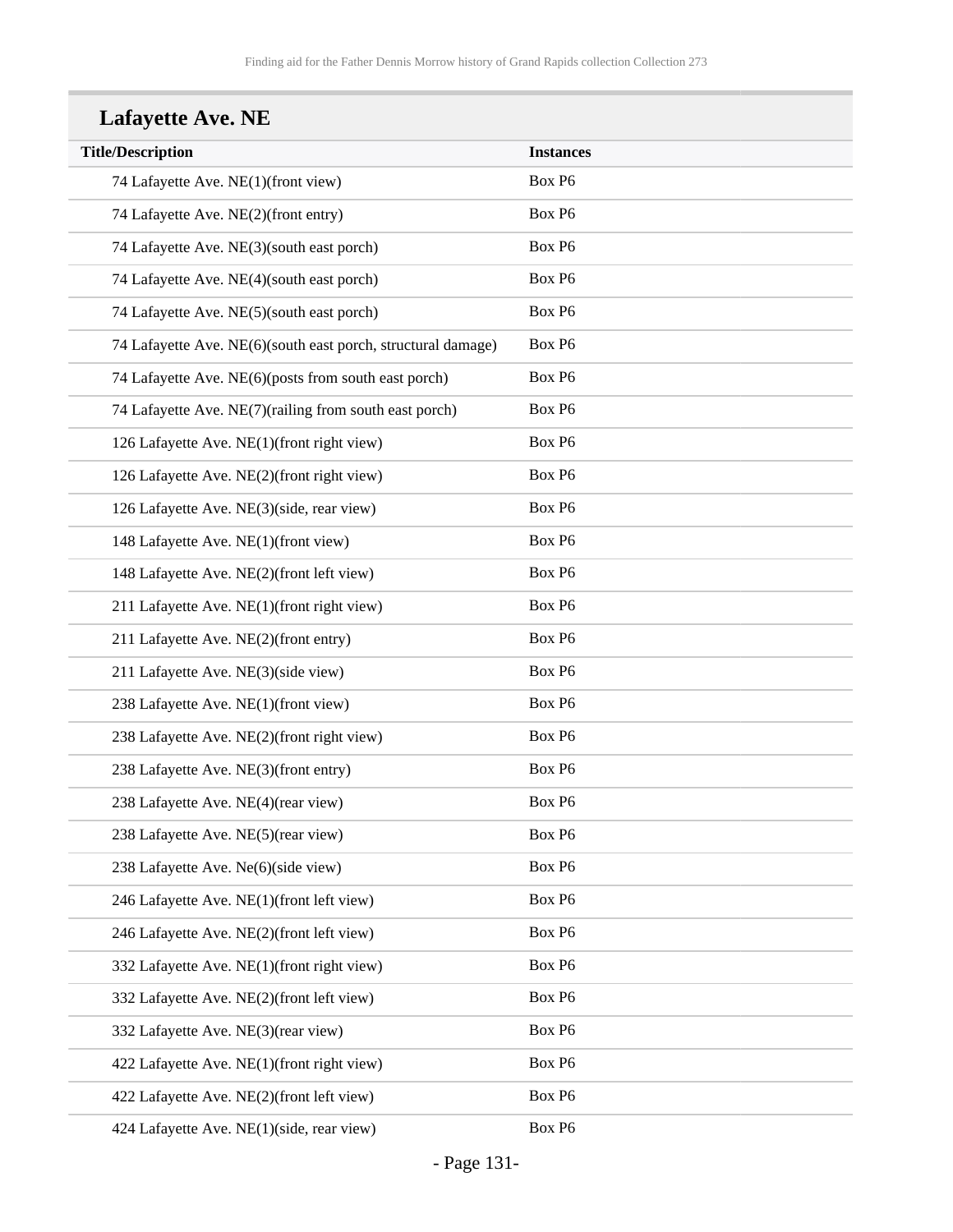| 428 Lafayette Ave. NE(1)(front right view)              | Box P6 |
|---------------------------------------------------------|--------|
| 428 Lafayette Ave. NE(2)(front left view)               | Box P6 |
| 428 Lafayette Ave. NE(3)(rear view)                     | Box P6 |
| 537 Lafayette Ave. NE(1)(front left view)               | Box P6 |
| 537 Lafayette Ave. NE(2)(front right view)              | Box P6 |
| 537 Lafayette Ave. NE(3)(rear view)                     | Box P6 |
| 761 Lafayette Ave. NE(1)(front left view)               | Box P6 |
| 761 Lafayette Ave. NE(2)(front right view)              | Box P6 |
| 761 Lafayette Ave. NE(3)(rear view)                     | Box P6 |
| 769-771 Lafayette Ave. NE(1)(front left view)           | Box P6 |
| 769-771 Lafayette Ave. NE(2)(front right view)          | Box P6 |
| 769-771 Lafayette Ave. NE(3)(rear view)                 | Box P6 |
| 813 Lafayette Ave. NE(1)(front left view)               | Box P6 |
| 813 Lafayette Ave. NE(2)(front right view)              | Box P6 |
| 813 Lafayette Ave. NE(3)(rear view)                     | Box P6 |
| 813 / 817 / 823 Lafayette Ave. NE(1)(front left view)   | Box P6 |
| 910 Lafayette St. NE(1)(see 159 Carrier St. NE)         | Box P6 |
| 1255 Lafayette Ave. NE(1)(front left view, after fire)  | Box P6 |
| 1255 Lafayette Ave. NE(2)(front right view, after fire) | Box P6 |
| 1255 Lafayette Ave. NE(3)(rear view)                    | Box P6 |
| 1314 Lafayette ave. NE(1)(front right view)             | Box P6 |
| 1314 Lafayette Ave. NE(2)(front left view, after fire)  | Box P6 |

## **Lafayette Ave. SE**

| <b>Title/Description</b>                                          | <b>Instances</b>   |
|-------------------------------------------------------------------|--------------------|
| 16 Lafayette Ave. SE(1)(front view)                               | Box P <sub>6</sub> |
| 137-139 Lafayette Ave. SE(1)(front view)                          | Box P <sub>6</sub> |
| 137-139 Lafayette Ave. SE(2)(front right view)                    | Box P <sub>6</sub> |
| 201 Lafayette Ave. SE(1)(front left view)                         | Box P <sub>6</sub> |
| 201 Lafayette Ave. SE(2)(from 200 Jefferson SE)                   | Box P <sub>6</sub> |
| 409 Lafayette Ave. SE, Vandenberg School(1) (front right<br>view) | Box P <sub>6</sub> |
|                                                                   |                    |

409 Lafayette Ave. SE, Vandenberg School(2)(front left view) Box P6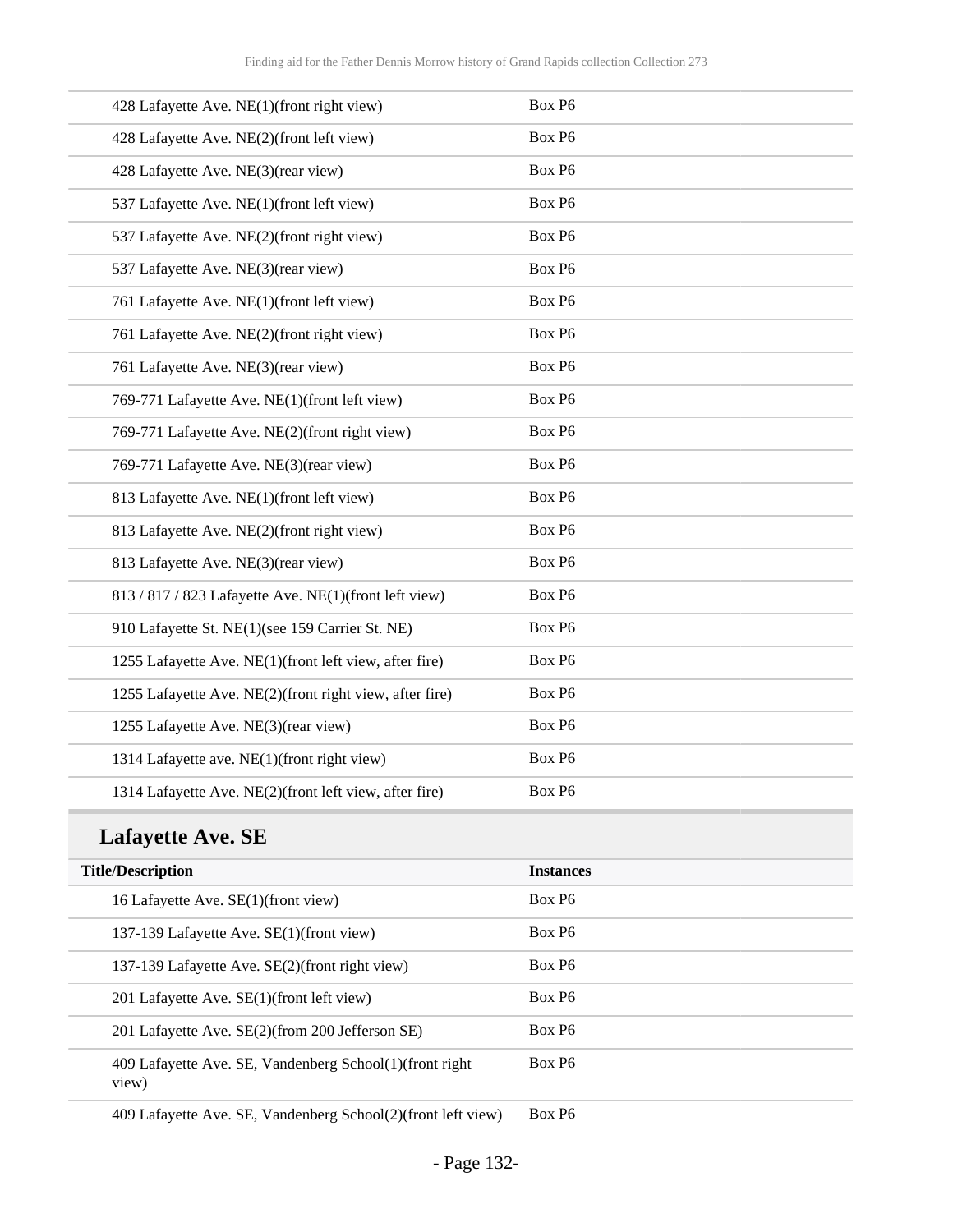| 409 Lafayette Ave. SE, Vandenberg School(3)(front entry)                                   | Box P6             |
|--------------------------------------------------------------------------------------------|--------------------|
| 409 Lafayette Ave. SE, Vandenberg School(4)(front entry)                                   | Box P6             |
| 409 Lafayette Ave. SE, Vandenberg School(5)(east front<br>entry, south elevation)          | Box P6             |
| 409 Lafayette Ave. SE, Vandenberg School(6)(north<br>elevation)                            | Box P6             |
| 409 Lafayette Ave. SE, Vandenberg School(7)(west elevation,<br>rear view)                  | Box P6             |
| 409 Lafayette Ave. SE, Vandenberg School(8)(south portion<br>of west elevation, rear view) | Box P6             |
| 409 Lafayette Ave. SE, Vandenberg School(9)(rear entry,<br>southern doors)                 | Box P6             |
| 409 Lafayette Ave. SE, Vandenberg School(10)(middle entry,<br>rear view)                   | Box P6             |
| 409 Lafayette Ave. SE, Vandenberg School(11)(northern<br>doors, rear view)                 | Box P6             |
| 409 Lafayette Ave. SE, Vandenberg School(12)(windows on<br>south elevation)                | Box P6             |
| 420-424 Lafayette Ave. SE(1)(front view)                                                   | Box P6             |
| 625 Lafayette Ave. SE(1)(front right view)                                                 | Box P6             |
| 625 Lafayette Ave. SE(2)(front left view)                                                  | Box P6             |
| 625 Lafayette Ave. SE(3)(rear view)                                                        | Box P6             |
| 830 Lafayette Ave. SE(1)(front left view)                                                  | Box P6             |
| 830 Lafayette Ave. SE(2)(front right view)                                                 | Box P6             |
| 1075 Lafayette Ave. SE(1)(front right view, after fire)                                    | Box P <sub>6</sub> |
| 1075 Lafayette Ave. SE(2)(front left view, after fire)                                     | Box P6             |
| 1075 Lafayette Ave. SE(3)(side, rear view, after fire)                                     | Box P6             |
| 1075 Lafayette Ave. SE(4)(rear view, after fire)                                           | Box P6             |
| 1105 Lafayette Ave. SE(1)(front right view)                                                | Box P6             |
| 1105 Lafayette Ave. SE(2)(front left view)                                                 | Box P6             |
| 1105 Lafayette Ave. SE(3)(rear view)                                                       | Box P6             |
| 1109 Lafayette Ave. SE(1)(front right view, after fire)                                    | Box P6             |
| 1109 Lafayette Ave. SE(2)(front left view, after fire)                                     | Box P6             |
| 1109 Lafayette Ave. SE(3)(rear view, after fire)                                           | Box P6             |
| 1114 Lafayette Ave. SE(1)(front left view)                                                 | Box P6             |
|                                                                                            |                    |

1114 Lafayette Ave. SE(2)(front right view)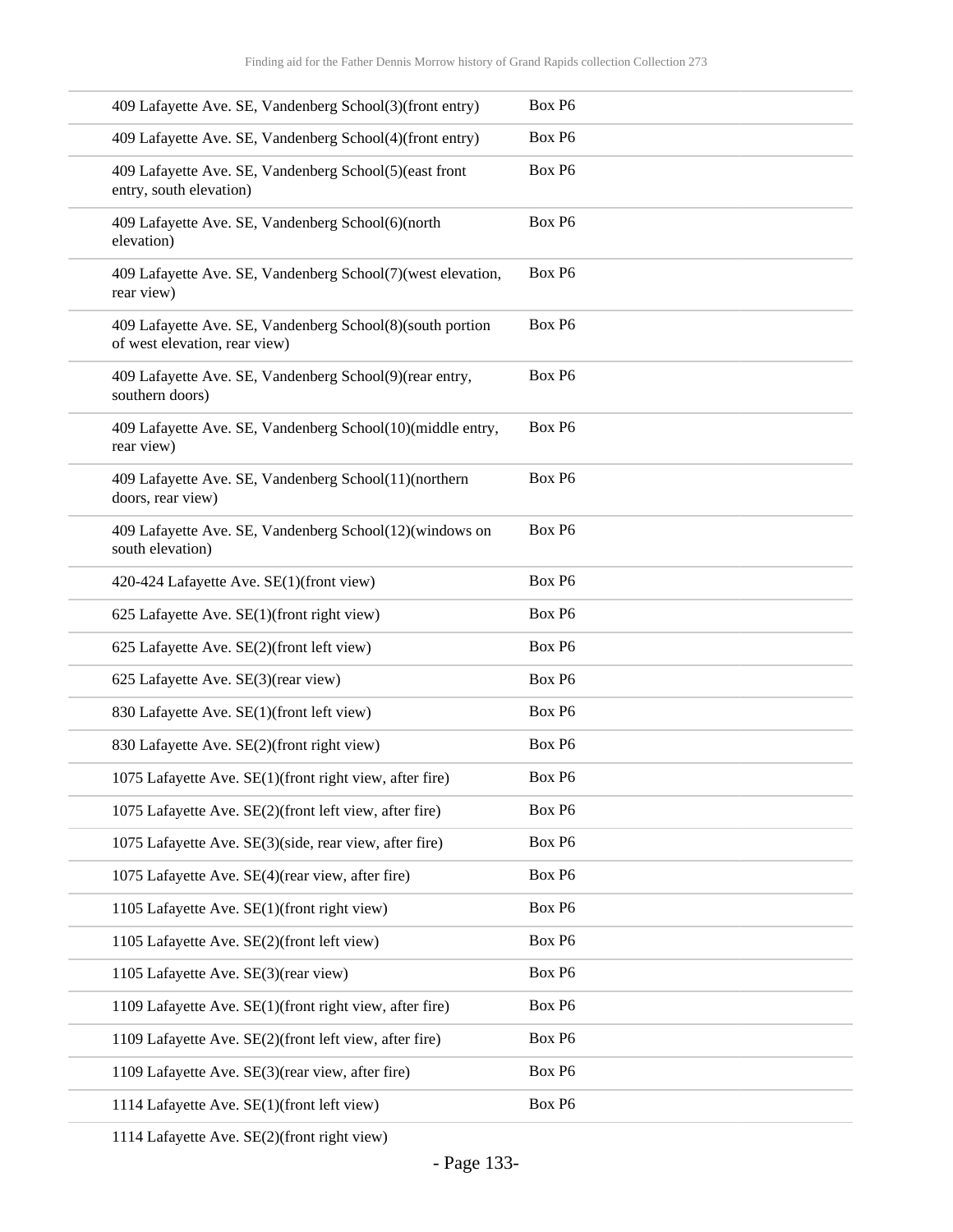| Box P <sub>6</sub> |
|--------------------|
| Box P6             |
| Box P6             |
| Box P <sub>6</sub> |
| Box P <sub>6</sub> |
| Box P <sub>6</sub> |
| Box P <sub>6</sub> |
| Box P6             |
| Box P <sub>6</sub> |
| Box P <sub>6</sub> |
| Box P <sub>6</sub> |
| Box P6             |
| Box P <sub>6</sub> |
| Box P6             |
| Box P <sub>6</sub> |
|                    |

# **Lago Lane NE**

| <b>Title/Description</b>           | <b>Instances</b>   |
|------------------------------------|--------------------|
| 200 Lago Lane $NE(1)$ (front view) | Box P <sub>6</sub> |
| 200 Lago Lane $NE(2)$ (rear view)  | Box P <sub>6</sub> |
| 200 Lago Lane NE(3)(rear view)     | Box P <sub>6</sub> |

## **LaGrave Ave. SE**

| <b>Title/Description</b>                   | <b>Instances</b>   |
|--------------------------------------------|--------------------|
| 8 LaGrave Ave. SE(1)(front left view)      | Box P <sub>6</sub> |
| 58 LaGrave Ave. SE(1)(front entry)         | Box P <sub>6</sub> |
| 78 LaGrave Ave. SE(1)(front left view)     | Box P <sub>6</sub> |
| 78 LaGrave Ave. SE(2)(front right view)    | Box P <sub>6</sub> |
| 78 LaGrave Ave. SE(3)(side, rear view)     | Box P <sub>6</sub> |
| 101 LaGrave Ave. SE(1)(front view)         | Box P <sub>6</sub> |
| 107 LaGrave Ave. SE(1)(front right view)   | Box P <sub>6</sub> |
| 107 LaGrave Ave. SE(2)(front left view)    | Box P <sub>6</sub> |
| 107 LaGrave Ave. $SE(3)$ (side, rear view) | Box P <sub>6</sub> |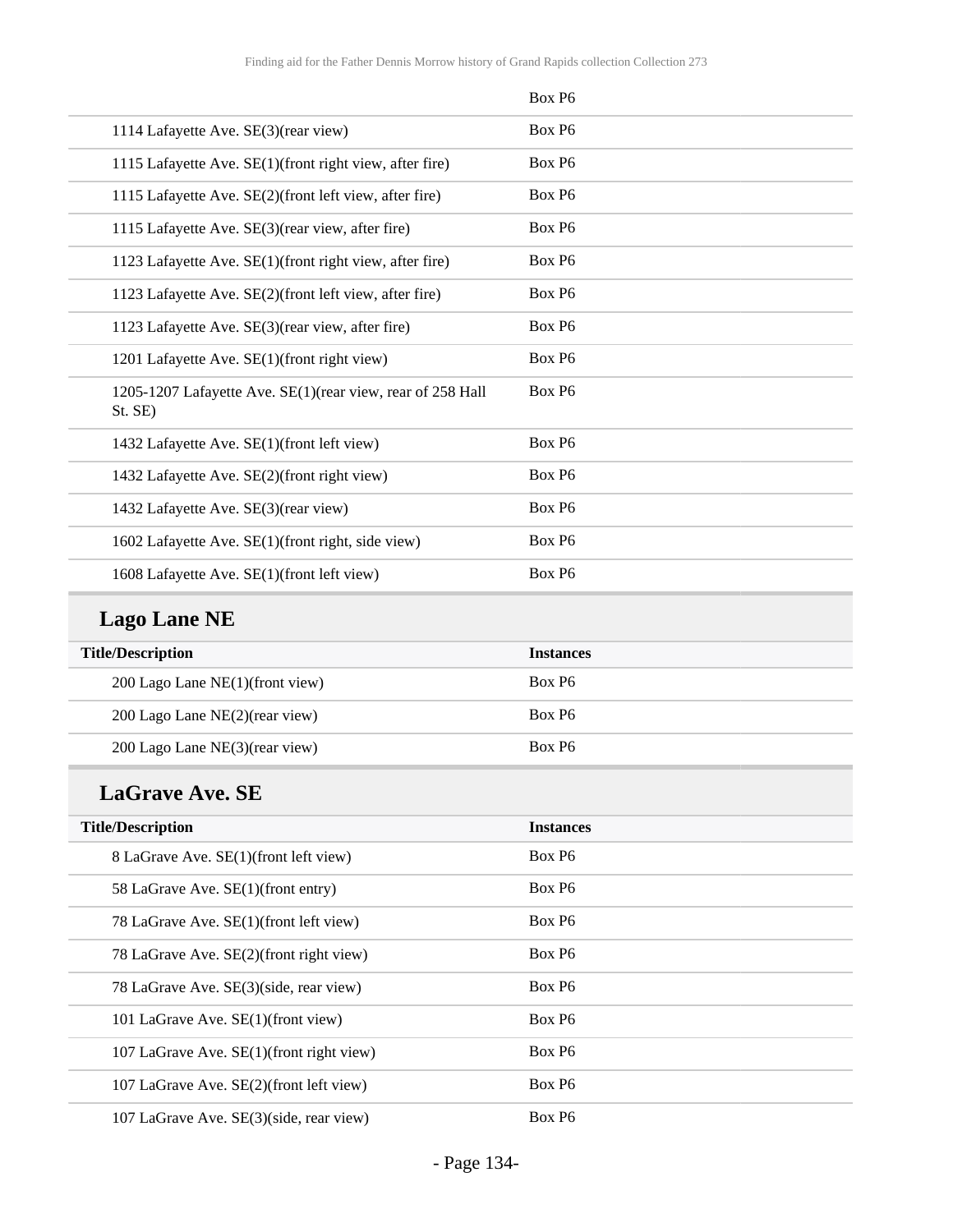| 107 LaGrave Ave. SE(4)(rear view)                                      | Box P6 |
|------------------------------------------------------------------------|--------|
| 116 LaGrave Ave. SE(1)(front left view)                                | Box P6 |
| 116 LaGrave Ave. SE(2)(front right view)                               | Box P6 |
| 222 LaGrave Ave. SE(1)(front left view)                                | Box P6 |
| 222 LaGrave Ave. SE(2)(front right view)                               | Box P6 |
| 222 LaGrave Ave. SE(3)(side, rear view)                                | Box P6 |
| 222 LaGrave Ave. SE(4)(rear view)                                      | Box P6 |
| 233 LaGrave Ave. SE, St. Andrew's Rectory(1)(front left<br>view)       | Box P6 |
| 307 LaGrave Ave. SE, Mexican Apostolate Chapel(1)(front<br>right view) | Box P6 |
| 415 LaGrave Ave. SE(1)(front right view)                               | Box P6 |
| 415 LaGrave Ave. SE(2)(front left view)                                | Box P6 |
| 415 LaGrave Ave. SE(3)(rear view)                                      | Box P6 |
| 434 LaGrave Ave. SE(1)(front left view)                                | Box P6 |
| 434 LaGrave Ave. SE(2)(front right, side view)                         | Box P6 |
| 506 LaGrave Ave. SE(1)(front left view)                                | Box P6 |
| 506 LaGrave Ave. SE(2)(front right view)                               | Box P6 |
| 514 LaGrave Ave. SE(1)(front left view)                                | Box P6 |
| 514 LaGrave Ave. SE(2)(front right view)                               | Box P6 |
| 514 LaGrave Ave. SE(3)(rear view)                                      | Box P6 |
| 515 LaGrave Ave. SE(1)(front right view)                               | Box P6 |
| 515 LaGrave Ave. SE(2)(front left view)                                | Box P6 |
| 515 LaGrave Ave. SE(3)(rear view)                                      | Box P6 |
| 538 LaGrave Ave. SE(1)(front left view)                                | Box P6 |
| 538 LaGrave Ave. SE(2)(front right view)                               | Box P6 |
| 538 LaGrave Ave. SE(3)(side, rear view)                                | Box P6 |
|                                                                        |        |

#### **Lake Drive SE**

| <b>Title/Description</b>                | <b>Instances</b>   |
|-----------------------------------------|--------------------|
| 1001 Lake Drive SE(1)(front left view)  | Box P <sub>6</sub> |
| 1001 Lake Drive SE(2)(front right view) | Box P <sub>6</sub> |
| 1428 Lake Drive SE(1)(front right view) | Box P <sub>6</sub> |

1428 Lake Drive SE(2)(front view)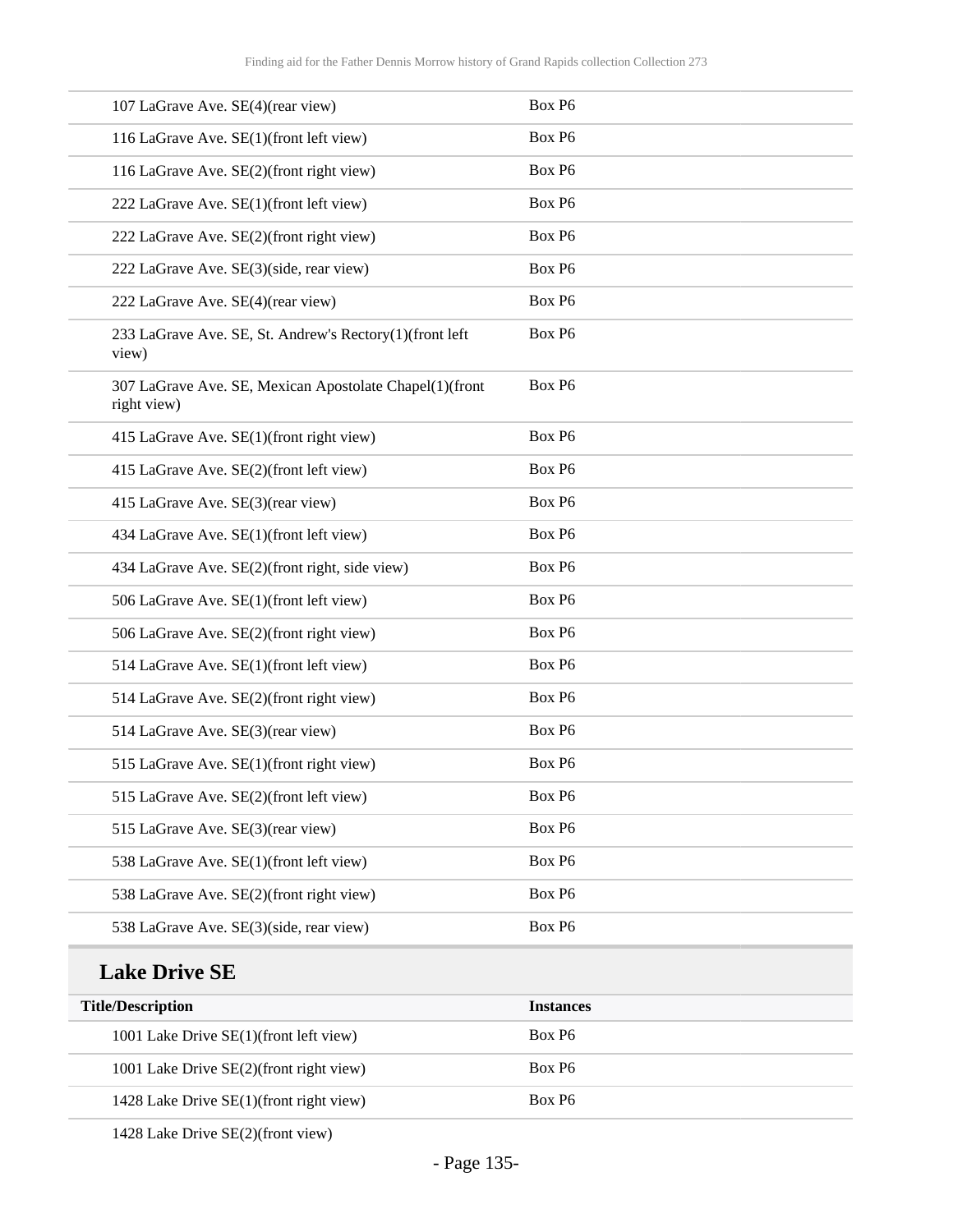|                                                         | Box P <sub>6</sub> |
|---------------------------------------------------------|--------------------|
| 1430 Lake Drive SE(1)(front right view)                 | Box P <sub>6</sub> |
| 1430 Lake Drive SE(2)(front left view)                  | Box P <sub>6</sub> |
| 1430 Lake Drive SE(3)(rear view)                        | Box P6             |
| 1470 Lake Drive SE, Eastown Theatre(1)(front left view) | Box P <sub>6</sub> |
| 1470 Lake Drive SE, Eastown Theatre(2)(front left view) | Box P <sub>6</sub> |
| 1485 Lake Drive SE(1)(front left view)                  | Box P <sub>6</sub> |
| 1485 Lake Drive SE(2)(front right view)                 | Box P <sub>6</sub> |
| 1550 Lake Drive SE(1)(front right view)                 | Box P <sub>6</sub> |
| 1550 Lake Drive SE(2)(front left view)                  | Box P <sub>6</sub> |
| 1550 Lake Drive SE(3)(rear view)                        | Box P <sub>6</sub> |
| 1955 Lake Drive $SE(1)$ (front left view)               | Box P <sub>6</sub> |
| 2025 Lake Drive SE(1)(front view)                       | Box P <sub>6</sub> |

# **Lake Michigan Dr. NW**

| <b>Title/Description</b>                                                         | <b>Instances</b>   |
|----------------------------------------------------------------------------------|--------------------|
| 326-328 Lake Michigan Dr. NW(1)(front right view,<br>cityscape)                  | Box P <sub>6</sub> |
| 326-328 Lake Michigan Dr. NW(2)(front right view,<br>cityscape)                  | Box P <sub>6</sub> |
| 346 Lake Michigan Dr. NW(1)(front view, house at left is 82<br>Mt. Vernon NW)    | Box P <sub>6</sub> |
| 346 Lake Michigan Dr. NW(2)(front right view)                                    | Box P6             |
| 430-440 Lake Michigan Dr. NW(1)(front left view)                                 | Box P6             |
| 430-440 Lake Michigan Dr. NW(2)(front right view)                                | Box P6             |
| 430-440 Lake Michigan Dr. NW(3)(side view)                                       | Box P <sub>6</sub> |
| 430-440 Lake Michigan Sr. NW(4)(side, rear view)                                 | Box P6             |
| 433 Lake Michigan Dr. NW(1)(front right view)                                    | Box P <sub>6</sub> |
| 433 Lake Michigan Dr. NW(2)(front left view)                                     | Box P6             |
| 433 Lake Michigan Dr. NW(3)(side view)                                           | Box P6             |
| 433 Lake Michigan Dr. NW(4)(side, rear view)                                     | Box P6             |
| 441-449 Lake Michigan Dr. NW / 100-108 Winter Ave.<br>$NW(1)$ (front right view) | Box P6             |
| 441-449 Lake Michigan Dr. NW / 100-108 Winter Ave.<br>$NW(2)(\text{rear view})$  | Box P6             |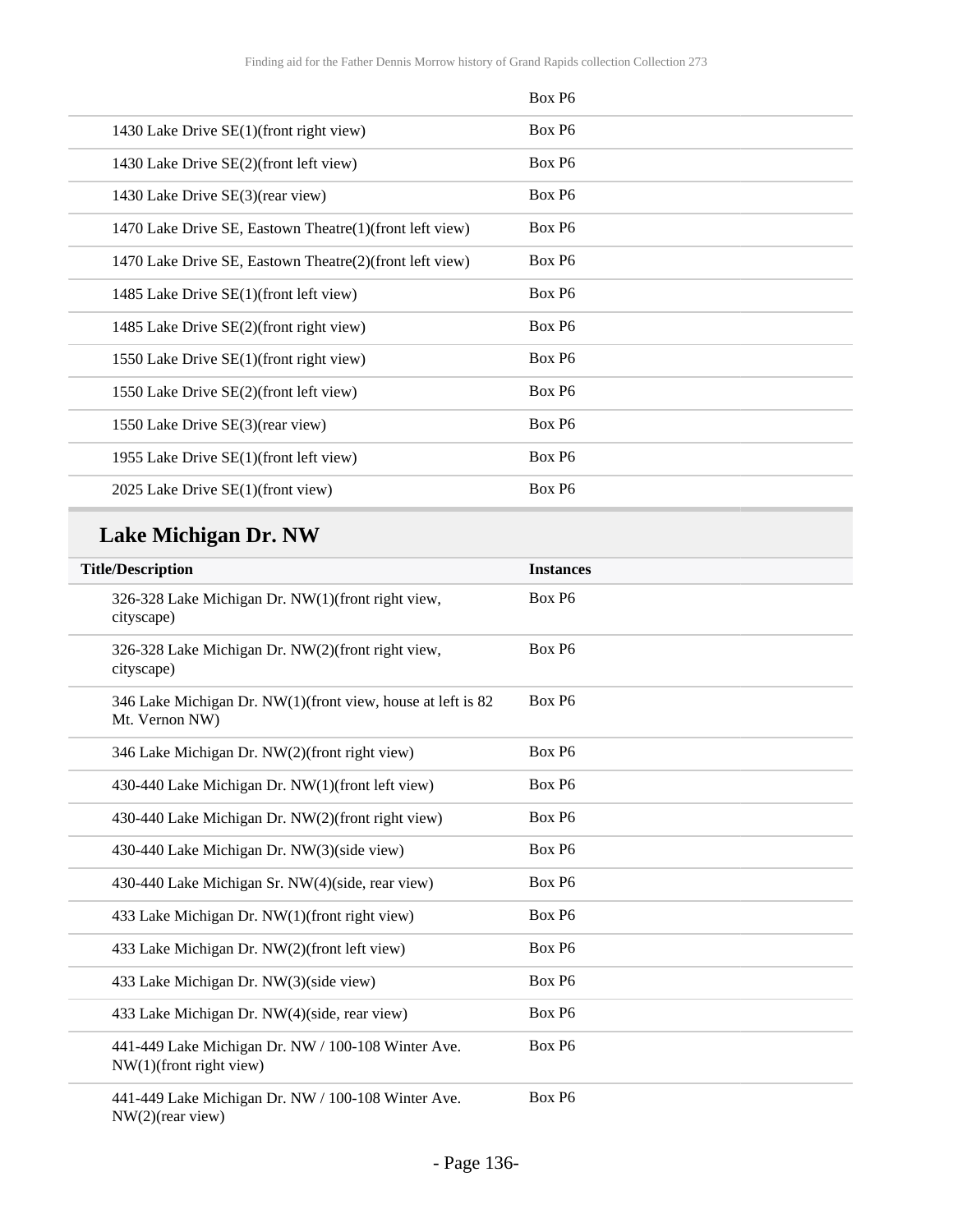| 500 Lake Michigan Dr. NW(1)(front left view)   | Box P6 |
|------------------------------------------------|--------|
| 500 Lake Michigan Dr. NW(2)(front right view)  | Box P6 |
| 500 Lake Michigan Dr. NW(3)(side, rear view)   | Box P6 |
| 611 Lake Michigan Dr. NW(1)(front right view)  | Box P6 |
| 611 Lake Michigan Dr. NW(2)(front left view)   | Box P6 |
| 611 Lake Michigan Dr. NW(3)(rear view)         | Box P6 |
| 615 Lake Michigan Dr. NW(1)(front right view)  | Box P6 |
| 615 Lake Michigan Dr. NW(2)(front left view)   | Box P6 |
| 615 Lake Michigan Dr. NW(3)(rear view)         | Box P6 |
| 621 Lake Michigan Dr. NW(1)(front right view)  | Box P6 |
| 621 Lake Michigan Dr. NW(2)(front left view)   | Box P6 |
| 621 Lake Michigan Dr. NW(3)(rear view)         | Box P6 |
| 2514 Lake Michigan Dr. NW(1)(front left view)  | Box P6 |
| 2514 Lake Michigan Dr. NW(2)(side, rear view)  | Box P6 |
| 2514 Lake Michigan Dr. NW(3)(rear view)        | Box P6 |
| 2550 Lake Michigan Dr. NW(1)(front left view)  | Box P6 |
| 2550 Lake Michigan Dr. NW(2)(front right view) | Box P6 |
| 2550 Lake Michigan Dr. NW(3)(side, rear view)  | Box P6 |
| 2720 Lake Michigan Dr. NW(1)(front left view)  | Box P6 |
| 2720 Lake Michigan Dr. NW(2)(front right view) | Box P6 |
| 2720 Lake Michigan Dr. NW(3)(side, rear view)  | Box P6 |
| 2911 Lake Michigan Dr. NW(1)(front right view) | Box P6 |
| 2911 Lake Michigan Dr. NW(2)(front left view)  | Box P6 |
| 2943 Lake Michigan Dr. NW(1)(front right view) | Box P6 |
| 2943 Lake Michigan Dr. NW(2)(front left view)  | Box P6 |
| 2943 Lake Michigan Dr. NW(3)(rear view)        | Box P6 |
|                                                |        |

## **Lane Ave. NW**

| <b>Title/Description</b>              | <b>Instances</b>   |
|---------------------------------------|--------------------|
| 348 Lane Ave. NW(1)(front right view) | Box P <sub>6</sub> |
| 348 Lane Ave. NW(2)(front left view)  | Box P <sub>6</sub> |

## **Lane Ave. SW**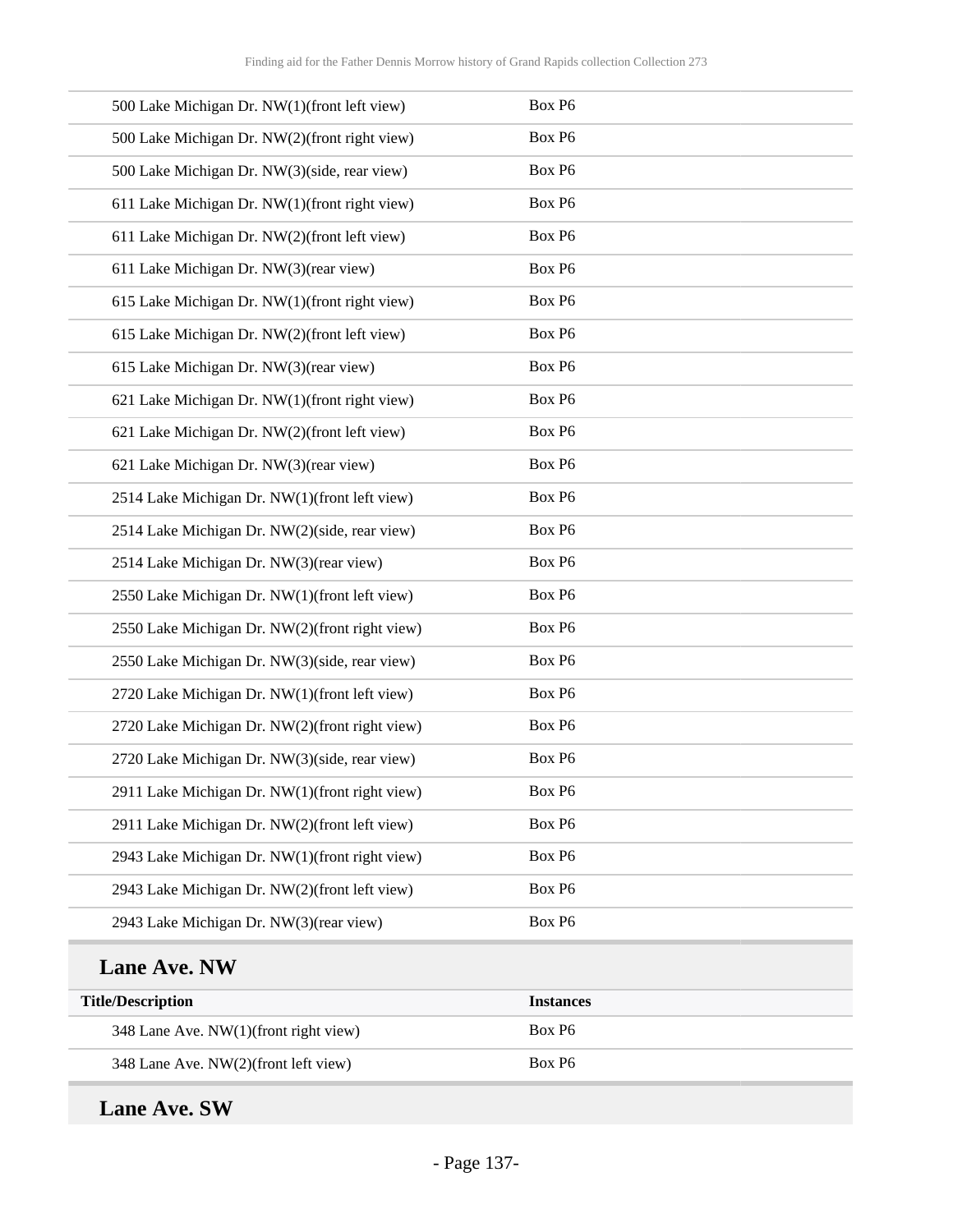| <b>Title/Description</b>                           | <b>Instances</b>   |
|----------------------------------------------------|--------------------|
| 245 Lane Ave. $SW(1)$ (front right view)           | Box P <sub>6</sub> |
| 245 Lane Ave. SW(2)(front left view)               | Box P <sub>6</sub> |
| 245 Lane Ave. SW(3)(rear view)                     | Box P <sub>6</sub> |
| 365 Lane Ave. SW(1)(front left view, main entry)   | Box P <sub>6</sub> |
| 365 Lane Ave. SW(2)(main entry)                    | Box P <sub>6</sub> |
| 365 Lane Ave. SW(3)(side view)                     | Box P <sub>6</sub> |
| 365 Lane Ave. SW(4)(loading docks)                 | Box P <sub>6</sub> |
| 365 Lane Ave. SW(5)(west side)                     | Box P <sub>6</sub> |
| 365 Lane Ave. SW(6)(west loading dock, south side) | Box P <sub>6</sub> |
| 365 Lane Ave. SW(7)(south side)                    | Box P <sub>6</sub> |
| 365 Lane Ave. SW(8)(south east corner)             | Box P <sub>6</sub> |
|                                                    |                    |

#### **Laurel Ave. SW**

| <b>Title/Description</b>                | <b>Instances</b>   |
|-----------------------------------------|--------------------|
| 417 Laurel Ave. SW(1)(front right view) | Box P <sub>6</sub> |
| 417 Laurel Ave. SW(2)(front left view)  | Box P <sub>6</sub> |
| 417 Laurel Ave. SW(3)(rear view)        | Box P <sub>6</sub> |

# **Leffingwell Ave. NE**

| <b>Title/Description</b>                      | <b>Instances</b>   |
|-----------------------------------------------|--------------------|
| 1085 Leffingwell Ave. NE(1)(front left view)  | Box P <sub>6</sub> |
| 1085 Leffingwell Ave. NE(2)(front right view) | Box P <sub>6</sub> |
| 1085 Leffingwell Ave. NE(3)(rear view)        | Box P <sub>6</sub> |

### **Leonard St. NE**

| <b>Title/Description</b>                 | <b>Instances</b>   |
|------------------------------------------|--------------------|
| 509 Leonard St. NE(1)(front left view)   | Box P <sub>6</sub> |
| 509 Leonard St. NE(2)(front right view)  | Box P <sub>6</sub> |
| 509 Leonard St. NE(3)(rear view)         | Box P <sub>6</sub> |
| 1216 Leonard St. NE(1)(front right view) | Box P <sub>6</sub> |
| 1216 Leonard St. NE(2)(front left view)  | Box P <sub>6</sub> |
| 1216 Leonard St. NE(3)(rear view)        | Box P <sub>6</sub> |
| 1228 Leonard St. NE(1)(front right view) | Box P <sub>6</sub> |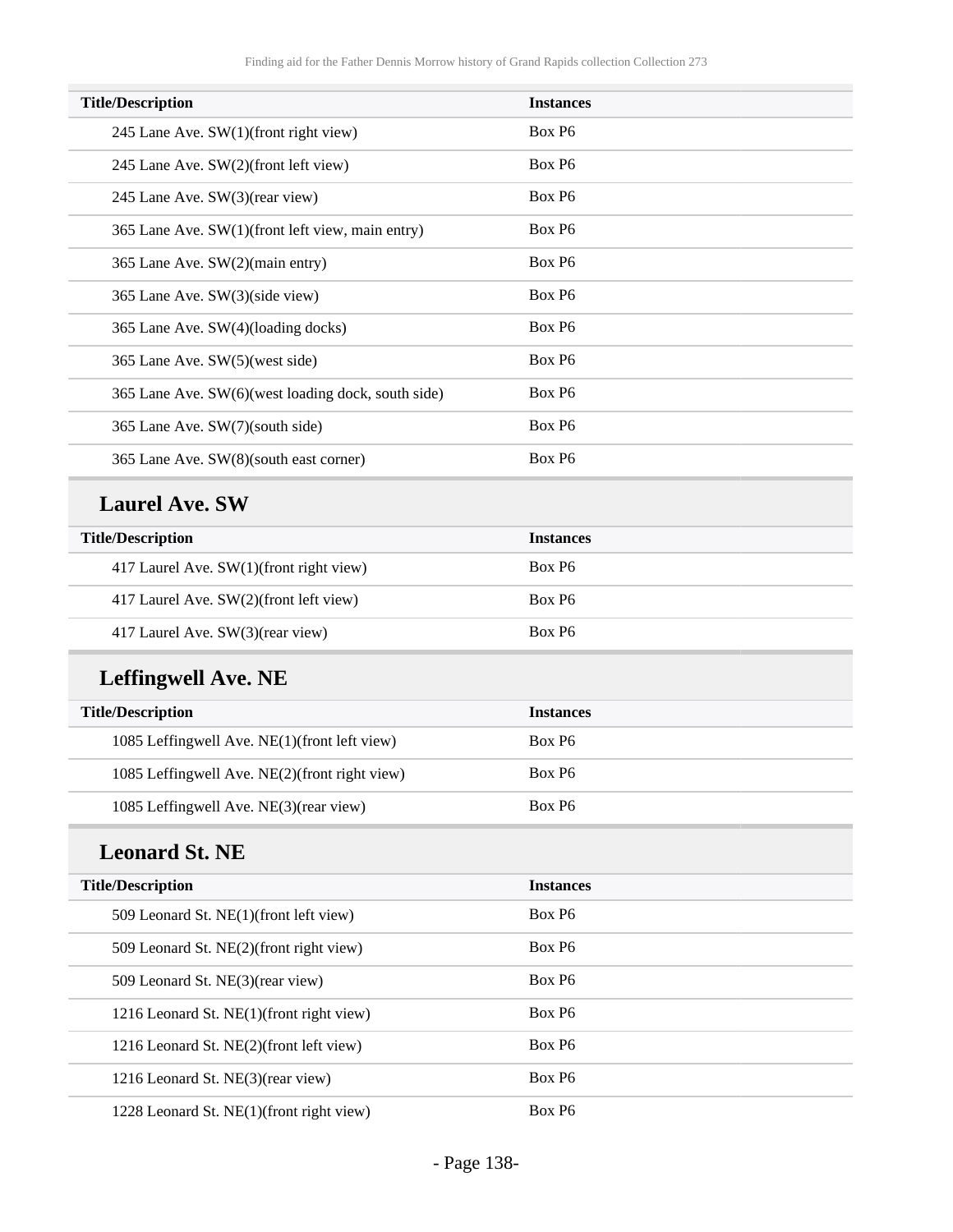| 1228 Leonard St. NE(2)(front left view)                  | Box P6             |
|----------------------------------------------------------|--------------------|
| 1228 Leonard St. NE(3)(rear view)                        | Box P6             |
| 1230 Leonard St. NE(1)(front right view)                 | Box P6             |
| 1230 Leonard St. NE(2)(front left view)                  | Box P6             |
| 1240 Leonard St. NE(1)(front right view)                 | Box P6             |
| 1240 Leonard St. NE(2)(front left view)                  | Box P6             |
| 1246 Leonard St. NE(1)(front right view)                 | Box P6             |
| 1246 Leonard St. NE(2)(front left view)                  | Box P6             |
| 1246 Leonard St. NE(3)(rear view)                        | Box P6             |
| 1258 Leonard St. NE(1)(front right view)                 | Box P6             |
| 1258 Leonard St. NE(2)(front left view)                  | Box P6             |
| 1258 Leonard St. NE(3)(rear view)                        | Box P6             |
| 1258 Leonard St. NE(4)(outdoor pool)                     | Box P6             |
| 1540 Leonard St. NE, Ritzema Farm(1)(front left view)    | Box P6             |
| 1540 Leonard St. NE, Ritzema Farm(2)(side view)          | Box P6             |
| 1540 Leonard St. NE, Ritzema Farm(3)(side view           | Box P6             |
| 1540 Leonard St. NE, Ritzema Farm(4)(rear view)          | Box P6             |
| 1540 Leonard St. NE, Ritzema Farm(5)(out buildings)      | Box P6             |
| 1540 Leonard St. NE, Ritzema Farm(6)(front view of barn) | Box P6             |
| 1540 Leonard St. NE, Ritzema Farm(7)(side view of barn)  | Box P6             |
| 1540 Leonard St. NE, Ritzema Farm(8)(rear view of barn)  | Box P6             |
| 1702 Leonard St. NE(1)(front left view)                  | Box P <sub>6</sub> |
| 1702 Leonard St. NE(2)(side view)                        | Box P6             |
| 1702 Leonard St. NE(3)(rear view)                        | Box P6             |
| 2737 Leonard St. NE(1)(front left view)                  | Box P6             |
| 2737 Leonard St. NE(2)(front right view)                 | Box P6             |
| 2737 Leonard St. NE(3)(rear view)                        | Box P6             |
| 2761 Leonard St. NE(1)(front left view)                  | Box P6             |
| 2761 Leonard St. NE(2)(front right view)                 | Box P6             |
| 2761 Leonard St. NE(3)(rear view)                        | Box P6             |
|                                                          |                    |

# **Leonard St. NW**

**Title/Description Instances**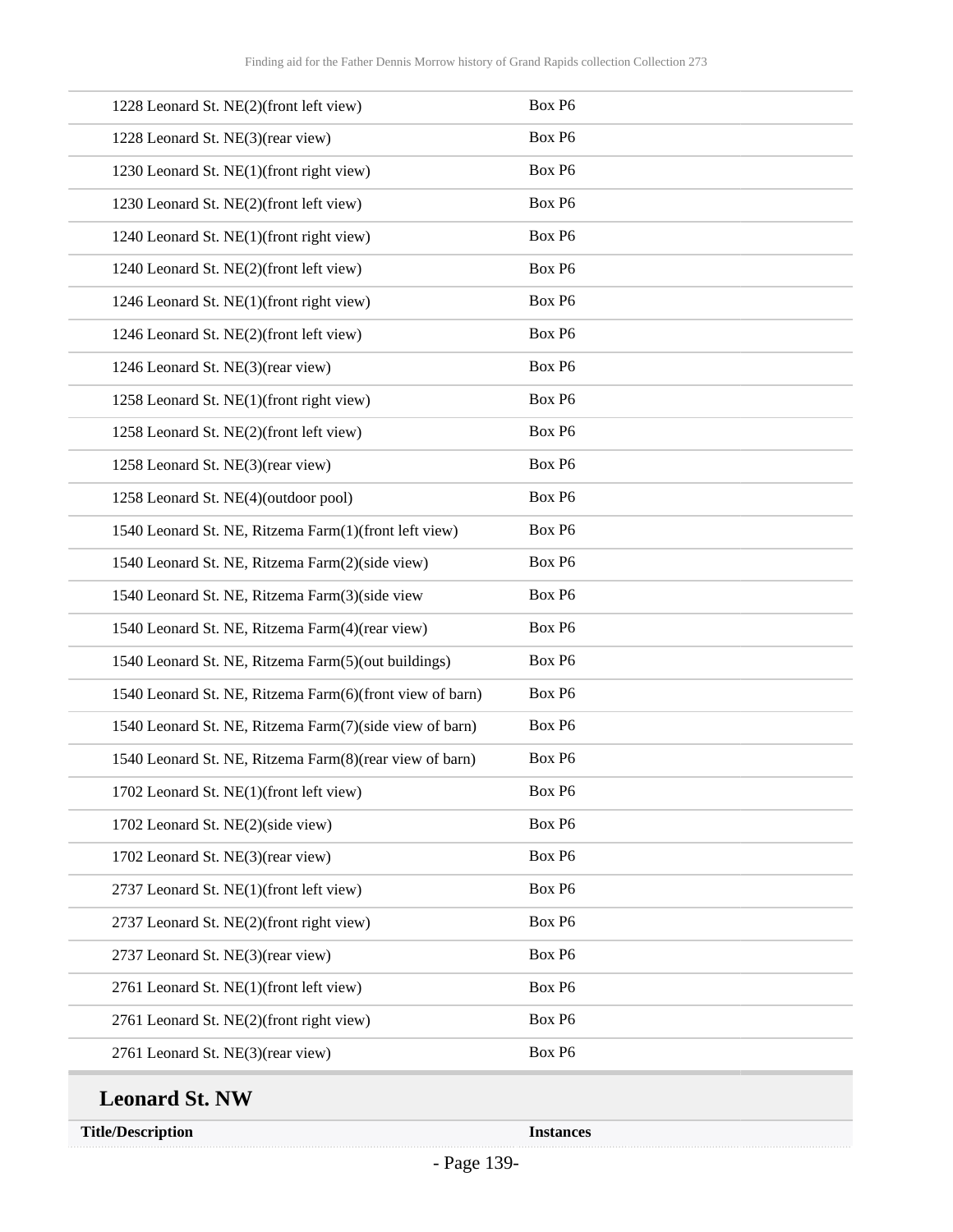| 306-308 Leonard St. NW, Royal Theater(1)(front view)                                  | Box P6 |
|---------------------------------------------------------------------------------------|--------|
| 310 Leonard St. NW(1)(front left view)                                                | Box P6 |
| 310 Leonard St. NW(2)(front right view)                                               | Box P6 |
| 310 Leonard St. NW(3)(front right view, Leonard St. side)                             | Box P6 |
| 310 Leonard St. NW / 1152 Scribner St. NW(4)(side view)                               | Box P6 |
| 310 Leonard St. NW / 1155 Front St. NW(5)(side view)                                  | Box P6 |
| 310 Leonard St. NW(6)(rear view)                                                      | Box P6 |
| 344-346 Leonard St. NW, Decker & Jean(1)(front view)                                  | Box P6 |
| 344-346 Leonard St. NW, First National Bank(2)(front view)                            | Box P6 |
| 344-246 Leonard st. NW, First National Bank(3)(front left<br>view)                    | Box P6 |
| 348 / 350 Leonard St. NW, C.A. Mitts(1)(front right view)                             | Box P6 |
| 348 Leonard St. NW / Turner St.(2)(front right view, street<br>scape)                 | Box P6 |
| 420-424 Leonard St. NW, Ritzema Department Store(1)(front<br>left view, during fire)  | Box P6 |
| 420-424 Leonard St. NW, Ritzema Department Store(2)(front<br>right view, during fire) | Box P6 |
| 432 Leonard St. NW, Old Kent Bank(1)(front left view)                                 | Box P6 |
| 441-443 Leonard St. NW(1)(front right view)                                           | Box P6 |
| 441-443 Leonard St. NW(2)(front left view)                                            | Box P6 |
| 607 Leonard St. NW(1)(front right view)                                               | Box P6 |
| 607 Leonard St. NW(2)(front left view)                                                | Box P6 |
| 607 Leonard St. NW(3)(rear view)                                                      | Box P6 |
| 619 Leonard St. NW(1)(front right view)                                               | Box P6 |
| 619 Leonard St. NW(2)(front left view)                                                | Box P6 |
| 619 Leonard St. NW(3)(side, rear view)                                                | Box P6 |
| 625 Leonard St. NW(1)(front left view)                                                | Box P6 |
| 625 Leonard St. NW(2)(side, rear view)                                                | Box P6 |
| 640 Leonard St. NW(1)(front left view)                                                | Box P6 |
| 640 Leonard St. NW(2)(front right view)                                               | Box P6 |
| 652 Leonard St. NW(1)(front left view)                                                | Box P6 |
| 652 Leonard St. NW(2)(front right view)                                               | Box P6 |
| 652 Leonard St. NW(3)(side, rear view)                                                | Box P6 |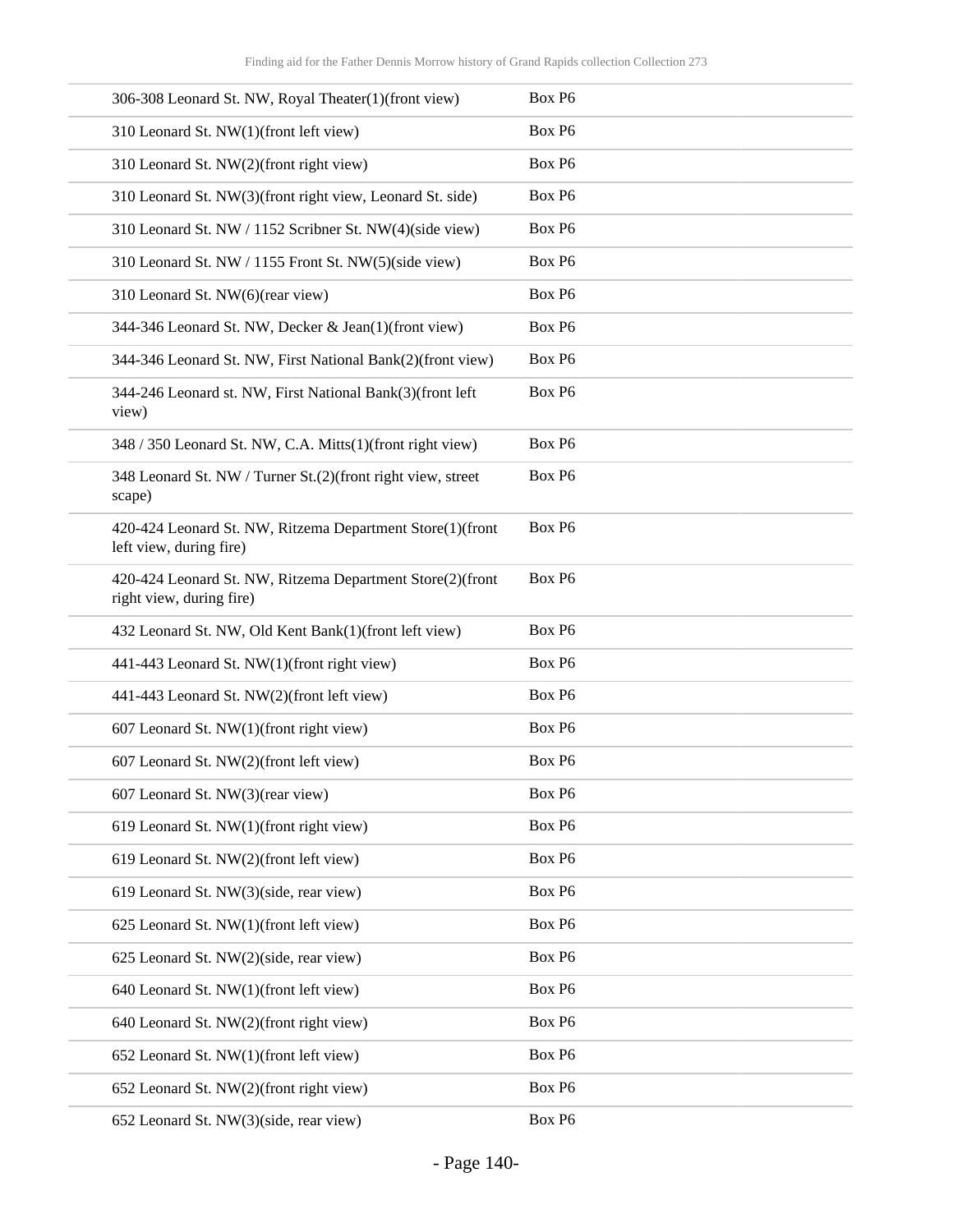| 656 Leonard St. NW(1)(front view)                                          | Box P6             |
|----------------------------------------------------------------------------|--------------------|
| 656 Leonard St. NW(2)(front left view)                                     | Box P6             |
| 656 Leonard St. NW(3)(side, rear view)                                     | Box P6             |
| 737 Leonard St. NW, Our Theater(1)(front view)                             | Box P6             |
| 744 Leonard St. NW(1)(front view)                                          | Box P6             |
| 746 Leonard St. NW(1)(front left view)                                     | Box P6             |
| 750 Leonard St. NW(1)(front right view)                                    | Box P6             |
| 750 Leonard St. NW(2)(side, rear view)                                     | Box P6             |
| 750 Leonard St. NW(3)(rear view)                                           | Box P6             |
| 800 Leonard St. NW, Old Kent Bank(1)(front view)                           | Box P6             |
| 800 Leonard St. NW(2)(front view)                                          | Box P6             |
| 800 Leonard St. NW(3)(front left view)                                     | Box P6             |
| 800-802 Leonard St. NW(4)(front right view)                                | Box P6             |
| 800 / 802 / 804 Leonard St. NW(5)(side, rear view)                         | Box P6             |
| 800 / 802 / 804 Leonard St. NW(6)(rear view)                               | Box P6             |
| 800 / 802 / 804 / 806 / 808 Leonard St. NW(7)(front right<br>view)         | Box P6             |
| 804 / 806 / 808 Leonard St. NW(8)(rear view)                               | Box P6             |
| 808 / 814 / 818 / 820 / 824 Leonard St. NW(9)(rear view, right<br>to left) | Box P6             |
| 814 / 816 / 818 / 820 / 824 Leonard St. NW(1)(front left view)             | Box P <sub>6</sub> |
| 814 / 816 / 818 / 820 / 824 Leonard St. NW(2)(front left view)             | Box P6             |
| 814 / 816 / 818 / 820 / 824 Leonard St. NW(3)(front right<br>view)         | Box P6             |
| 824 Leonard St. NW(1)(side view)                                           | Box P6             |
| 1017 Leonard St. NW(1)(front left view)                                    | Box P6             |
| 1017 Leonard St. NW(2)(front right view)                                   | Box P6             |
| 1017 Leonard St. NW(3)(side, rear view)                                    | Box P6             |
| 1017 Leonard St. NW(4)(rear view)                                          | Box P6             |
| 1100 Leonard St. NW(1)(front right view)                                   | Box P6             |
| 1100 Leonard St. NW(2)(front right view)                                   | Box P6             |
| 1100 Leonard St. NW(3)(front left view)                                    | Box P6             |
| 1100 Leonard St. NW(4)(side, rear view)                                    | Box P6             |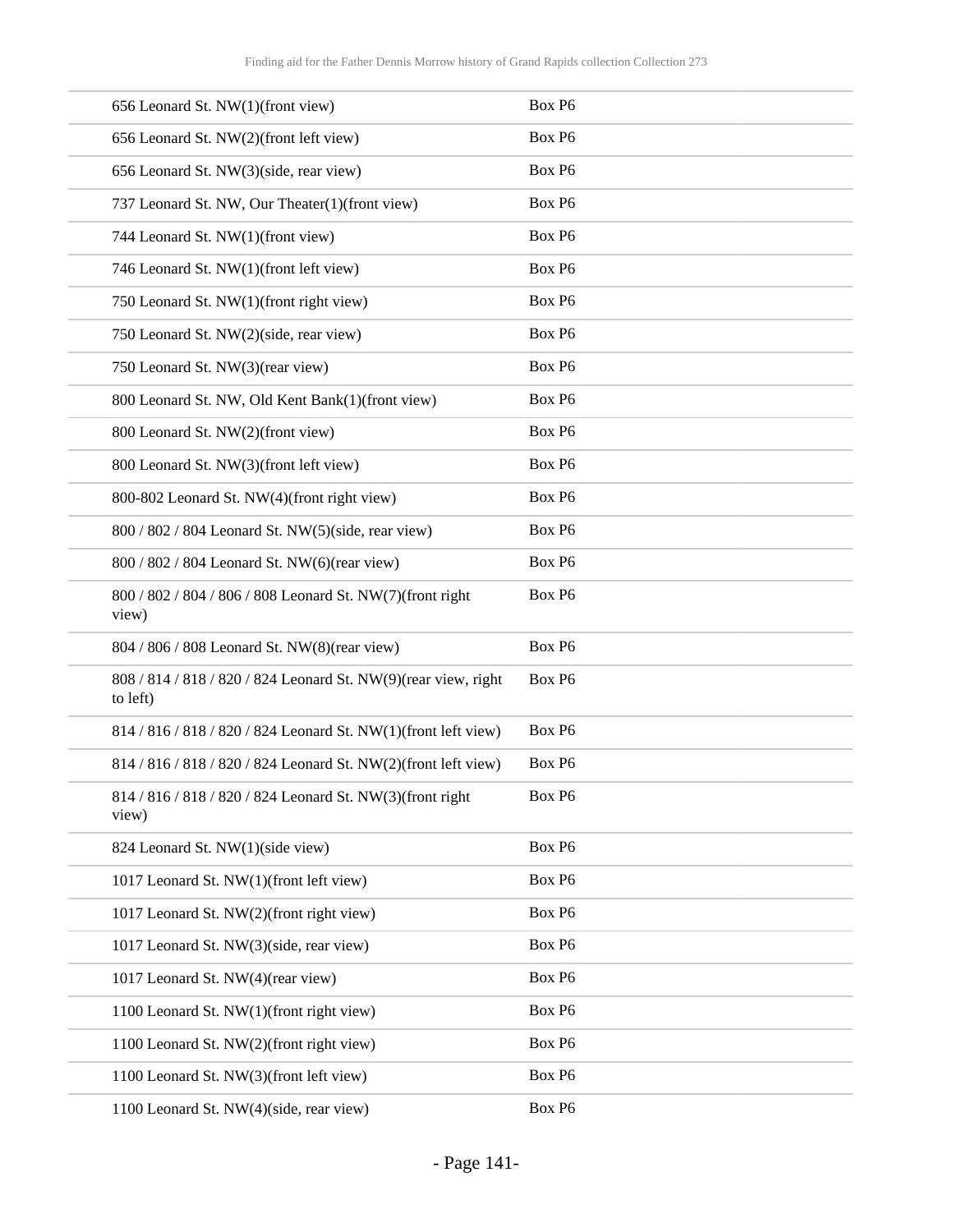| 1100 Leonard St. NW(5)(rear view)                                  | Box P6             |
|--------------------------------------------------------------------|--------------------|
| 1108 Leonard St. NW(6)(front, side view, garage at rear of<br>lot) | Box P6             |
| 1108 Leonard St. NW(7)(side, rear view, garage at rear of lot)     | Box P6             |
| 1118 Leonard St. NW(1)(front left view)                            | Box P6             |
| 1118 Leonard St. NW(2)(front right view)                           | Box P6             |
| 1118 Leonard St. NW(3)(rear view)                                  | Box P6             |
| 1124 Leonard St. NW(1)(front left view)                            | Box P6             |
| 1124 Leonard St. NW(2)(front right view)                           | Box P6             |
| 1124 Leonard St. NW(3)(side, rear view)                            | Box P6             |
| 1144 Leonard St. NW(1)(front view)                                 | Box P6             |
| 1144 Leonard St. NW(2)(front right view)                           | Box P6             |
| 1144 Leonard St. NW(3)(rear view)                                  | Box P6             |
| 1227 Leonard St. NW(1)(front right view)                           | Box P6             |
| 1227 Leonard St. NW(2)(front right view)                           | Box P6             |
| 1227 Leonard St. NW(3)(rear view)                                  | Box P6             |
| 1233 Leonard St. NW(1)(front right view)                           | Box P6             |
| 1233 Leonard St. NW(2)(front left view)                            | Box P6             |
| 1233 Leonard St. NW(3)(rear view)                                  | Box P6             |
| 1233 Leonard St. NW(4)(garage)                                     | Box P6             |
| 1242 Leonard St. NW(1)(front left view)                            | Box P6             |
| 1242 Leonard St. NW(2)(front right view)                           | Box P <sub>6</sub> |
| 1242 Leonard St. NW(3)(side, rear view)                            | Box P6             |
| 1307 Leonard St. NW(1)(front right view)                           | Box P6             |
| 1307 Leonard St. NW(2)(front left view)                            | Box P6             |
| 1317 Leonard St. NW(1)(front right view)                           | Box P6             |
| 1317 Leonard St. NW(2)(front left view)                            | Box P6             |
| 1325 Leonard St. NW(1)(front right view)                           | Box P6             |
| 1325 Leonard St. NW(2)(front left view)                            | Box P6             |
| 1598 Leonard St. NW(1)(front view)                                 | Box P6             |
| <b>Lexington Ave. NW</b>                                           |                    |
| <b>Title/Description</b>                                           | <b>Instances</b>   |

- Page 142-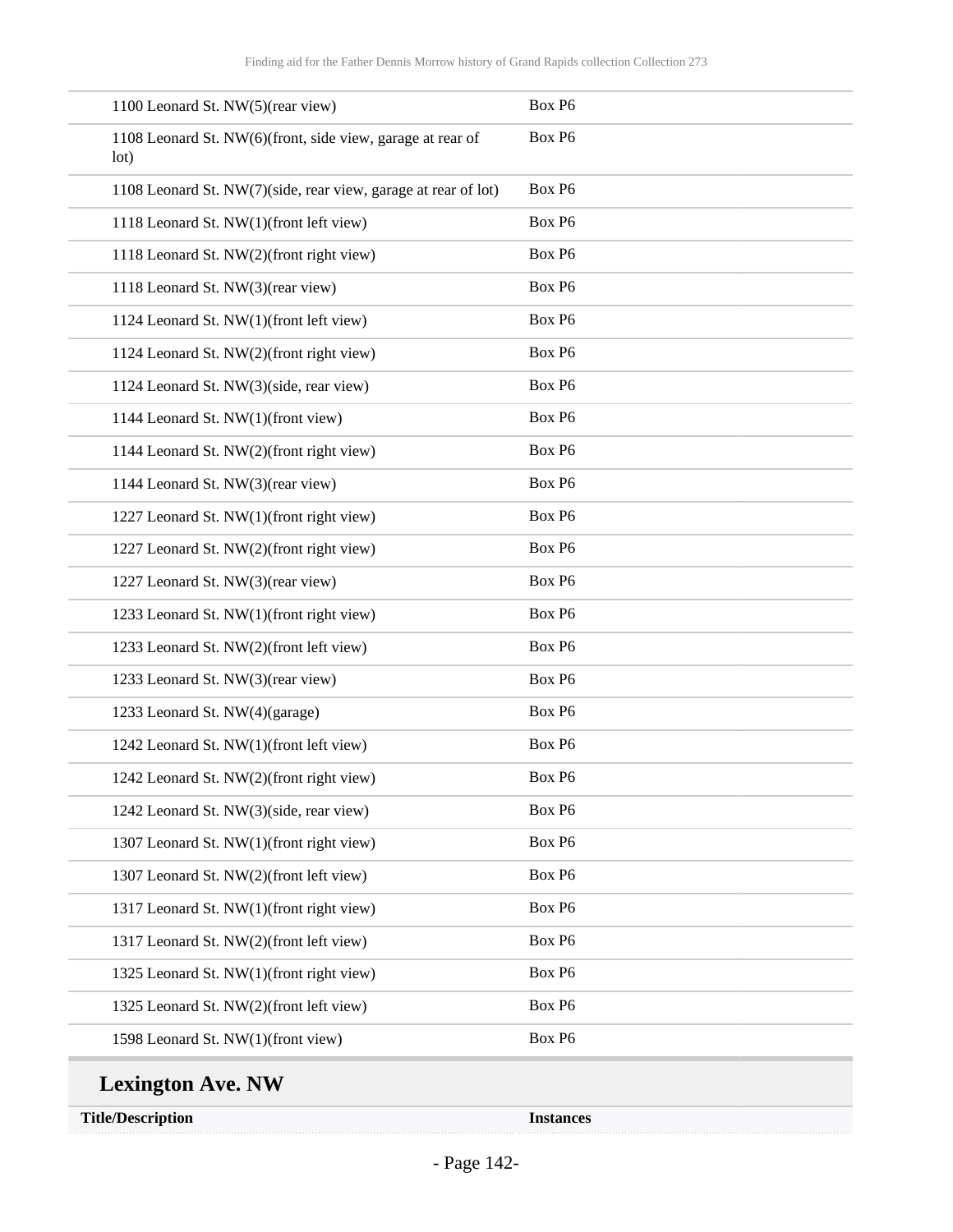| 12 Lexington Ave. NW(1)(front right view)                                        | Box P6 |
|----------------------------------------------------------------------------------|--------|
| 12 Lexington Ave. NW(2)(front left view)                                         | Box P6 |
| 12 Lexington Ave. NW(3)(rear view)                                               | Box P6 |
| 23-25 Lexington Ave. NW(1)(front left view, after fire)                          | Box P6 |
| 23-25 Lexington Ave. NW(2)(front right view, after fire)                         | Box P6 |
| 23-25 Lexington Ave. NW(3)(front right view, after fire)                         | Box P6 |
| 140 Lexington Ave. NW(1)(front right view)                                       | Box P6 |
| 140 Lexington Ave. NW(2)(front left view)                                        | Box P6 |
| 245 Lexington Ave. NW(1)(front left view, after fire)                            | Box P6 |
| 245 Lexington Ave. NW(2)(front right view, after fire)                           | Box P6 |
| 245 Lexington Ave. NW(3)(rear view, after fire)                                  | Box P6 |
| 335 Lexington Ave. NW(1)(front left view)                                        | Box P6 |
| 335 Lexington Ave. NW(2)(front right view)                                       | Box P6 |
| 356 Lexington Ave. NW, Standard Station(1)(front view, see<br>618 Bridge St. NW) | Box P6 |
| 410-414 Lexington Ave. NW(1)(front right view)                                   | Box P6 |
| 410-414 Lexington Ave. NW(2)(front left view)                                    | Box P6 |
| 410-414 Lexington Ave. NW(3)(rear view)                                          | Box P6 |
| 420 Lexington Ave. NW(1)(front right view)                                       | Box P6 |
| 420 Lexington Ave. NW(2)(front left view)                                        | Box P6 |
| 420 Lexington Ave. NW(3)(side, rear view)                                        | Box P6 |

# **Lexington Ave. SW**

| <b>Title/Description</b>                       | <b>Instances</b>   |
|------------------------------------------------|--------------------|
| 7 Lexington Ave. SW(1)(front view)             | Box P <sub>6</sub> |
| 7 Lexington Ave. SW(2)(front left view)        | Box P <sub>6</sub> |
| 7 Lexington Ave. SW(3)(side, rear view)        | Box P <sub>6</sub> |
| 7 Lexington Ave. SW(4)(rear view)              | Box P <sub>6</sub> |
| 8-10 Lexington Ave. SW(1)(front left view)     | Box P <sub>6</sub> |
| 8-10 Lexington Ave. SW(2)(front right view)    | Box P <sub>6</sub> |
| 8-10 Lexington Ave. SW(3)(rear view)           | Box P <sub>6</sub> |
| 12-14 Lexington Ave. $SW(1)$ (front left view) | Box P <sub>6</sub> |
| 12-14 Lexington Ave. SW(2)(front right view)   | Box P <sub>6</sub> |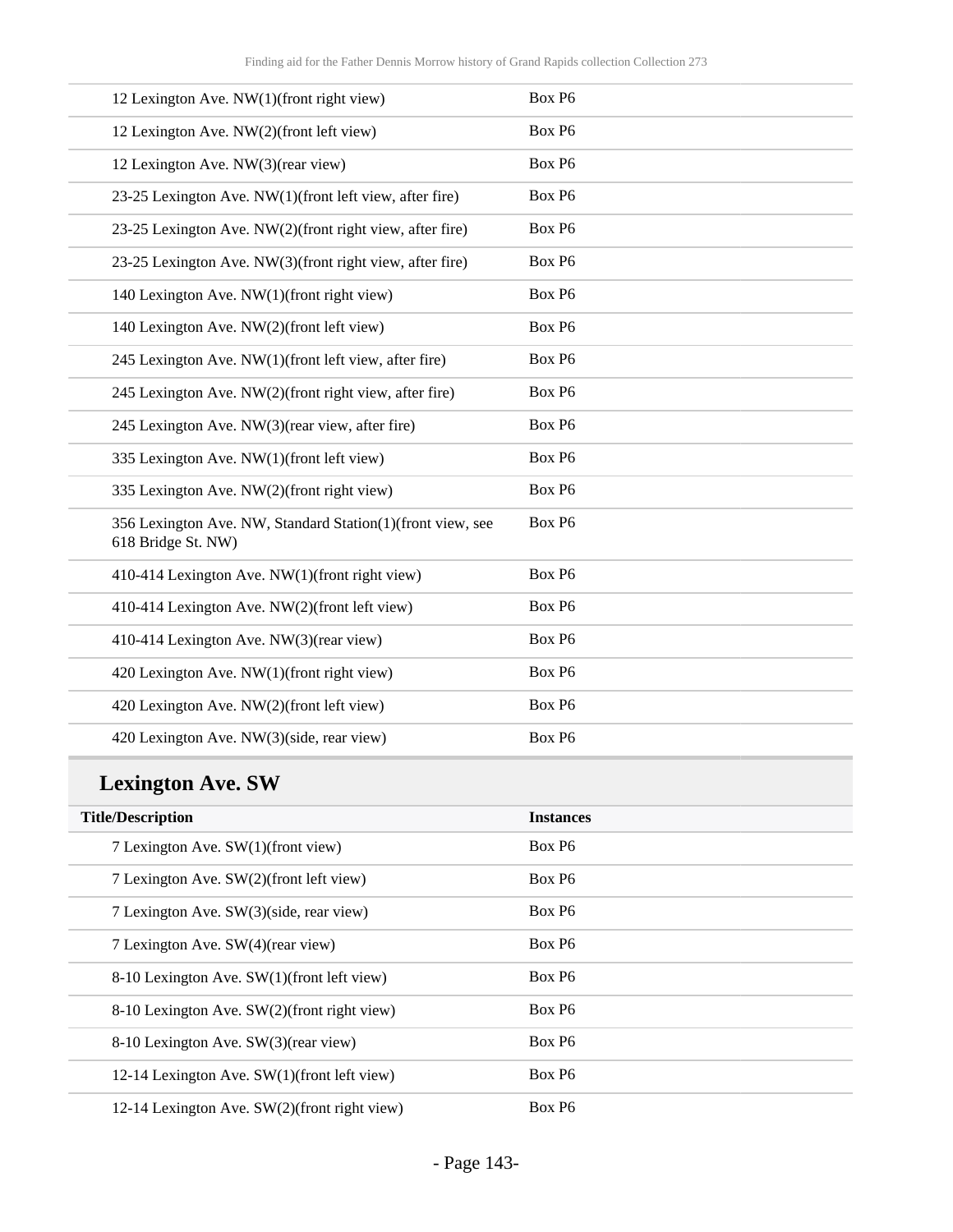| 12-14 Lexington Ave. SW(3)(rear view)           | Box P6           |  |
|-------------------------------------------------|------------------|--|
| 18-20 Lexington Ave. SW(1)(front left view)     | Box P6           |  |
| 18-20 Lexington Ave. SW(2)(front right view)    | Box P6           |  |
| 18-20 Lexington Ave. SW(3)(side, rear view)     | Box P6           |  |
| 18-20 Lexington Ave. SW(4)(rear view)           | Box P6           |  |
| 22-24 Lexington Ave. SW(1)(front left view)     | Box P6           |  |
| 22-24 Lexington Ave. SW(2)(front right view)    | Box P6           |  |
| 22-24 Lexington Ave. SW(3)(rear view)           | Box P6           |  |
| 34 Lexington Ave. SW(1)(front left, side view)  | Box P6           |  |
| 34 Lexington Ave. SW(2)(front right, side view) | Box P6           |  |
| 34 Lexington Ave. SW(3)(rear view)              | Box P6           |  |
| 40 Lexington Ave. SW(1)(front left view)        | Box P6           |  |
| 40 Lexington Ave. SW(2)(front right view)       | Box P6           |  |
| 42 Lexington Ave. SW(1)(front left view)        | Box P6           |  |
| 42 Lexington Ave. SW(2)(front right view)       | Box P6           |  |
| 42 Lexington Ave. SW(3)(rear view)              | Box P6           |  |
| 44 Lexington Ave. SW(1)(front right view)       | Box P6           |  |
| 44 Lexington Ave. SW(2)(front left view)        | Box P6           |  |
| 44 Lexington Ave. SW(3)(rear view)              | Box P6           |  |
| Lilac Ct. SE                                    |                  |  |
| <b>Title/Description</b>                        | <b>Instances</b> |  |
| 1018 Lilac Ct. SE(1)(front right view)          | Box P6           |  |
| 1018 Lilac Ct. SE(2)(front left view)           | Box P6           |  |
| <b>Lincoln St. NW</b>                           |                  |  |
| <b>Title/Description</b>                        | <b>Instances</b> |  |
| 1150 Lincoln St. NW(1)(front right view)        | Box P6           |  |
| 1150 Lincoln St. NW(2)(front left view)         | Box P6           |  |
| 1150 Lincoln St. NW(3)(rear view)               | Box P6           |  |
| <b>Logan St. SE</b>                             |                  |  |
| <b>Title/Description</b>                        | <b>Instances</b> |  |
| 14 Logan St. SE(1)(front right view)            | Box P6           |  |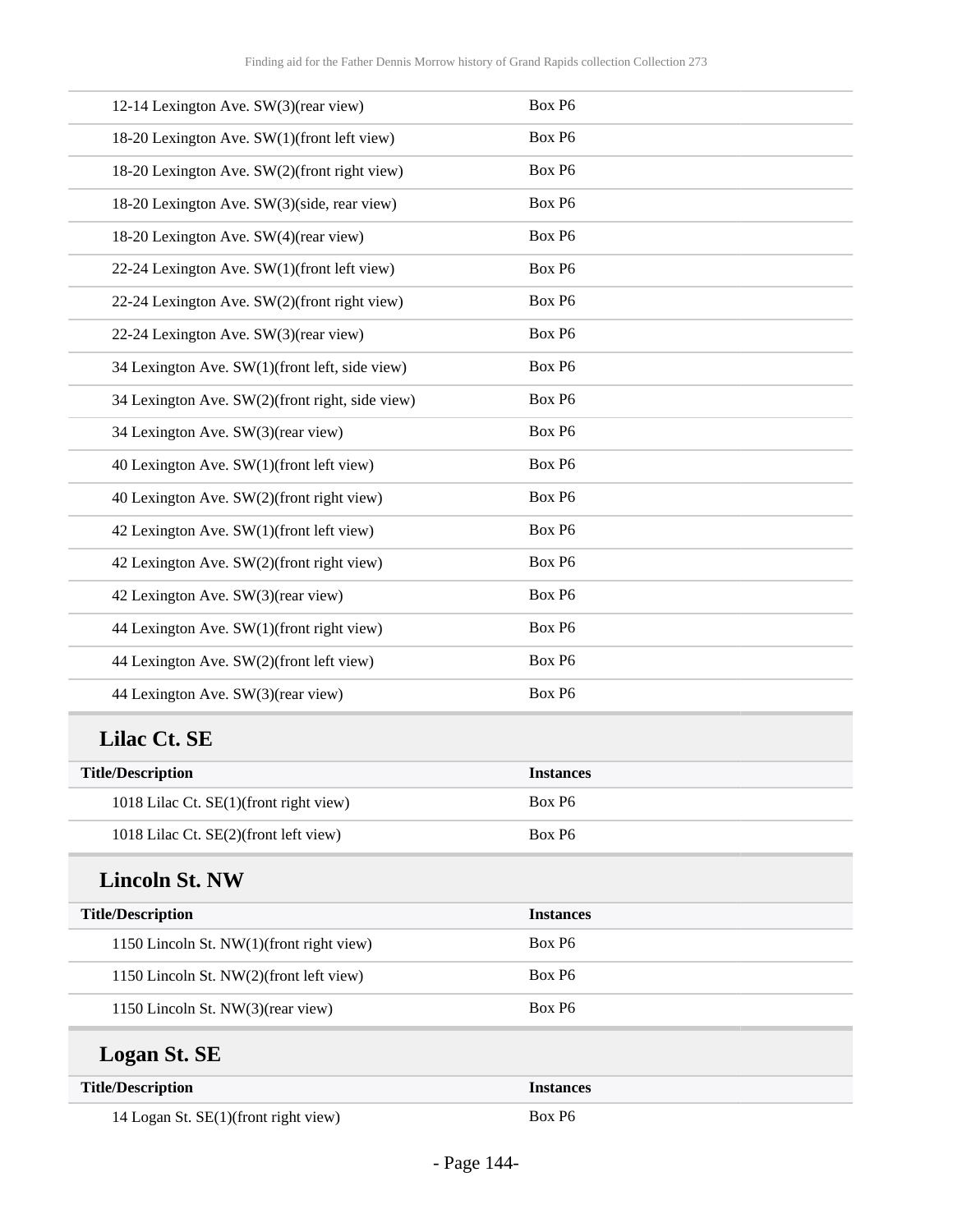| 14 Logan St. SE(2)(front left view)               | Box P6 |
|---------------------------------------------------|--------|
| 14 Logan St. SE(3)(side view)                     | Box P6 |
| 104-106 Logan St. SE(1)(front right view)         | Box P6 |
| 104-106 Logan St. SE(2)(front left view)          | Box P6 |
| 104-106 Logan St. SE(3)(rear view)                | Box P6 |
| 107 Logan St. SE(1)(front left view)              | Box P6 |
| 107 Logan St. SE(2)(front right view)             | Box P6 |
| 107 Logan St. SE(3)(side, rear view)              | Box P6 |
| 111 Logan St. SE(1)(front left view)              | Box P6 |
| 111 Logan St. SE(2)(front right view)             | Box P6 |
| 111 Logan St. SE(3)(side, rear view)              | Box P6 |
| 115 Logan St. SE(1)(front left view)              | Box P6 |
| 116 Logan St. SE(1)(front right view, after fire) | Box P6 |
| 116 Logan St. SE(2)(front left view, after fire)  | Box P6 |
| 116 Logan St. SE(3)(rear view, after fire)        | Box P6 |
| 440 Logan St. SE(1)(front view)                   | Box P6 |
| 440 Logan St. SE(2)(front left view)              | Box P6 |
| 440 Logan St. SE(3)(front right, side view)       | Box P6 |
| 440 Logan St. SE(4)(side, rear view)              | Box P6 |
| 646 Logan St. SE(1)(front left view)              | Box P6 |
| 733 Logan St. SE(1)(front left view)              | Box P6 |
| 733 Logan St. SE(2)(front right view)             | Box P6 |
| 733 Logan St. SE(3)(side, rear view)              | Box P6 |
| 737 Logan St. SE(1)(front left view)              | Box P6 |
| 737 Logan St. SE(2)(front right view)             | Box P6 |
| 745 Logan St. SE(1)(front left view)              | Box P6 |
| 745 Logan St. SE(2)(front left view)              | Box P6 |
| 745 / 747 Logan St. SE(3)(front right view)       | Box P6 |
| 745 Logan St. SE(4)(front right view)             | Box P6 |
| 745 Logan St. SE(5)(rear view)                    | Box P6 |
| 747 Logan St. SE(1)(front view)                   | Box P6 |
| 747 Logan St. SE(2)(front view)                   | Box P6 |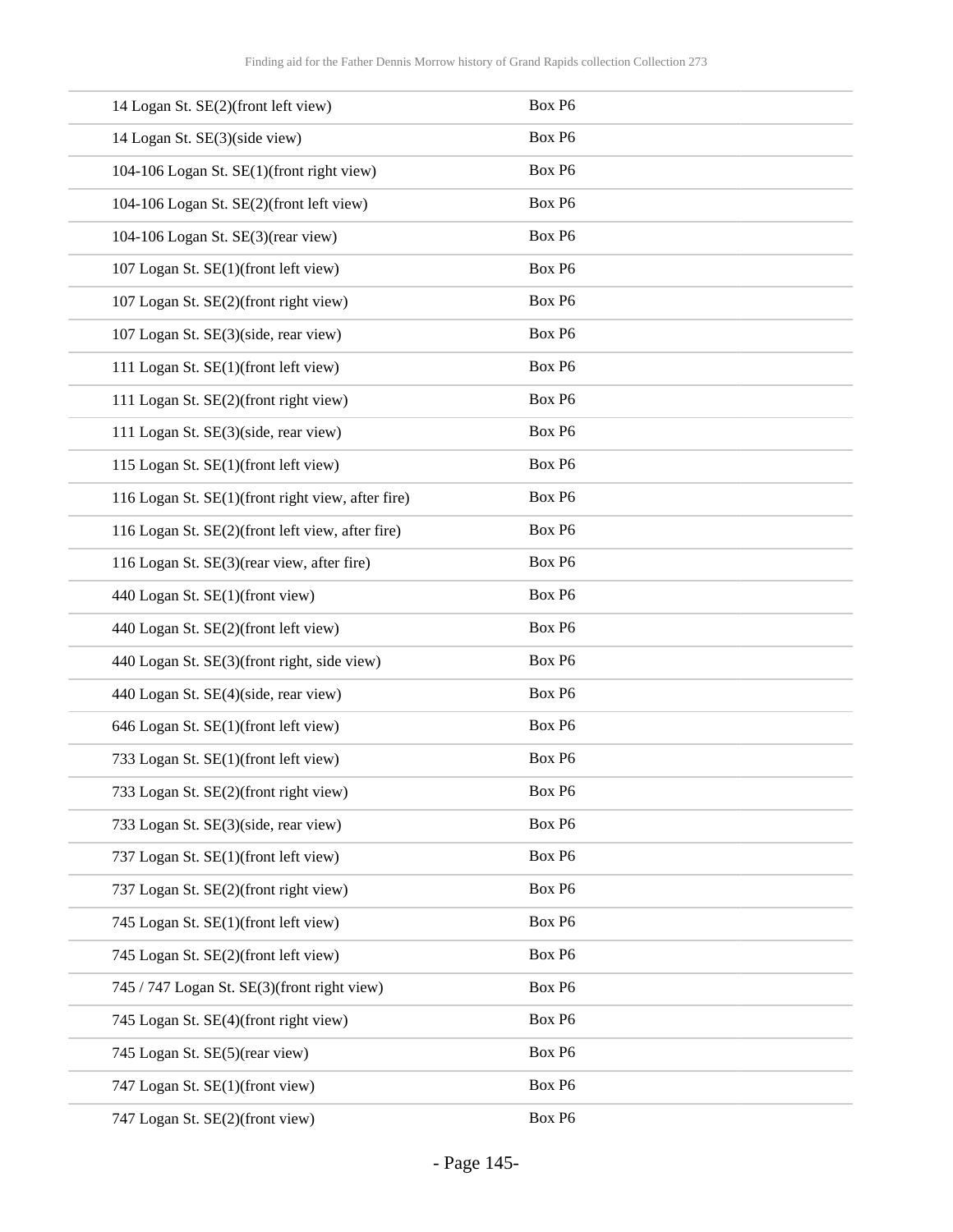| <b>Title/Description</b>                                                   | <b>Instances</b> |
|----------------------------------------------------------------------------|------------------|
| <b>Logan St. SW</b>                                                        |                  |
| 1151 Logan St. SE(3)(rear view)                                            | Box P6           |
| 1151 Logan St. SE(2)(front right view)                                     | Box P6           |
| 1151 Logan St. SE(1)(front left view)                                      | Box P6           |
| 1145 Logan St. SE(3)(rear view)                                            | Box P6           |
| 1145 Logan St. SE(2)(front right view)                                     | Box P6           |
| 1145 Logan St. SE(1)(front left view)                                      | Box P6           |
| 1050 Logan St. SE(2)(front left view)                                      | Box P6           |
| 1050 Logan St. SE(1)(front right view)                                     | Box P6           |
| 1042 Logan St. SE(2)(front left view)                                      | Box P6           |
| 1042 Logan St. SE(1)(front right view)                                     | Box P6           |
| 941 Logan St. SE(2)(front right view)                                      | Box P6           |
| 941 Logan St. SE(1)(front view)                                            | Box P6           |
| 907-909 Logan St. SE(2)(front right view)                                  | Box P6           |
| 907-909 Logan St. SE(1)(front left view, rear view of 905<br>Logan St. SE) | Box P6           |
| 905 Logan St. SE(3)(front right view)                                      | Box P6           |
| 905 Logan St. SE(2)(front left view)                                       | Box P6           |
| 905 Logan St. SE(1)(front left view)                                       | Box P6           |
| 904 Logan St. SE(3)(rear view)                                             | Box P6           |
| 904 Logan St. SE(2)(front left view)                                       | Box P6           |
| 904 Logan St. SE(1)(front right view)                                      | Box P6           |
| 843 Logan St. SE(3)(rear view)                                             | Box P6           |
| 843 Logan St. SE(2)(front right view)                                      | Box P6           |
| 843 Logan St. SE(1)(front left view)                                       | Box P6           |
| 819 Logan St. SE(2)(front right view)                                      | Box P6           |
| 819 Logan St. SE(1)(front left view)                                       | Box P6           |
| 747 Logan St. SE(5)(front right view)                                      | Box P6           |
| 747 Logan St. SE(4)(front left view)                                       | Box P6           |
| 747 Logan St. SE(3)(front left view)                                       | Box P6           |
|                                                                            |                  |

Logan St. SW(1)(at rail road, looking west) Box P6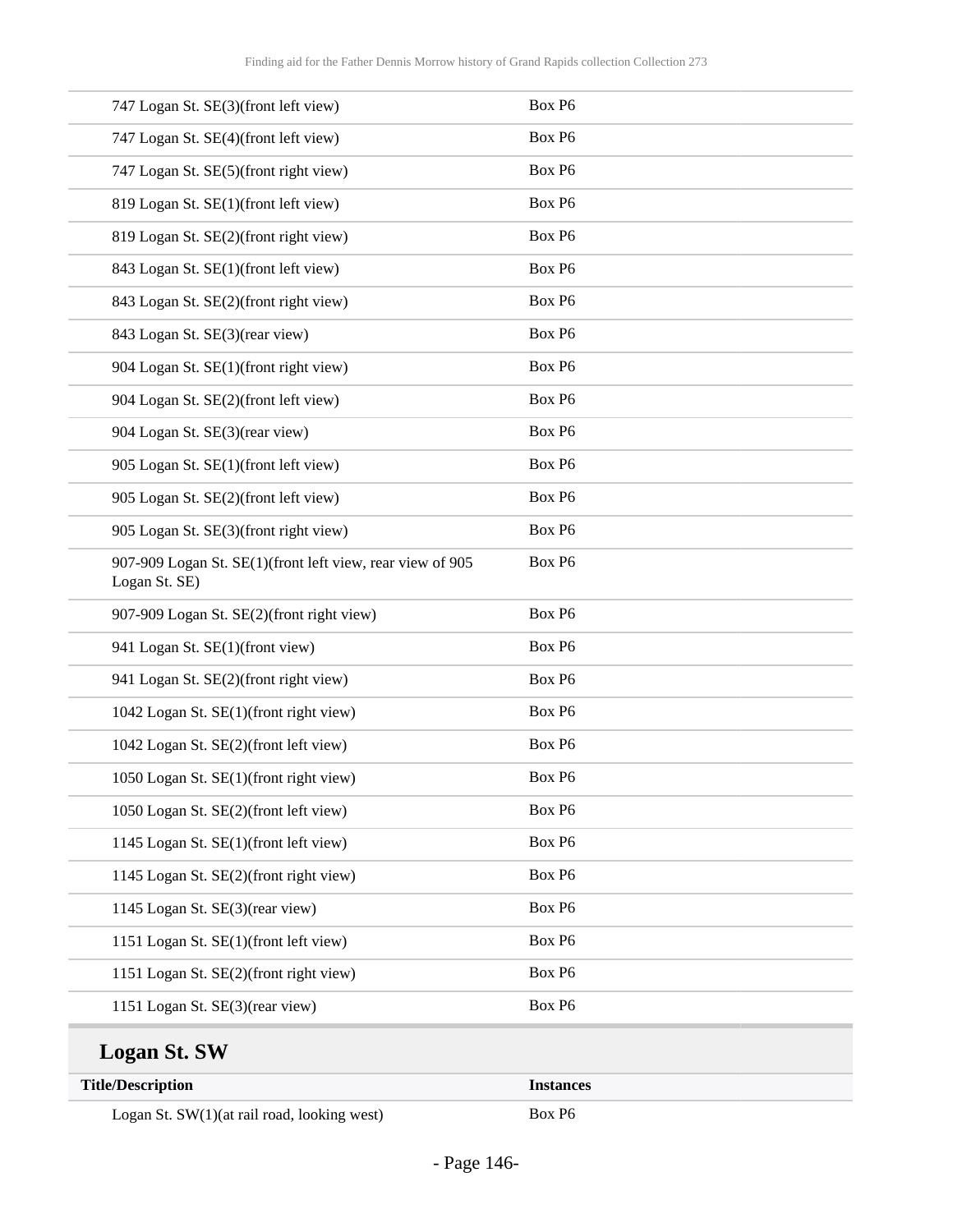| Logan St. SW(2)(at rail road, looking south) | Box P <sub>6</sub> |
|----------------------------------------------|--------------------|
| Logan St. SW(3)(at rail road, looking south) | Box P <sub>6</sub> |
| 57 Logan St. SW(1)(front right view)         | Box P <sub>6</sub> |
| 57 Logan St. SW(2)(front left view)          | Box P <sub>6</sub> |
| 57 Logan St. SW(3)(side, rear view)          | Box P <sub>6</sub> |
| 57 Logan St. SW(4)(rear view)                | Box P <sub>6</sub> |

#### **Louis St. SW**

| <b>Title/Description</b>                         | <b>Instances</b>   |
|--------------------------------------------------|--------------------|
| 50 Louis St. SW(1)(front right view)             | Box P <sub>6</sub> |
| 50 Louis St. SW(2)(front right corner, entrance) | Box P <sub>6</sub> |
| 50 Louis St. SW(3)(front entrance)               | Box P <sub>6</sub> |
| 50 Louis St. SW(4)(window above front entrance)  | Box P <sub>6</sub> |

# **Lynch St. SW**

| <b>Title/Description</b>                          | <b>Instances</b>   |
|---------------------------------------------------|--------------------|
| 648 Lynch St. SW(1)(front left view, after fire)  | Box P <sub>6</sub> |
| 648 Lynch St. SW(2)(front right view, after fire) | Box P <sub>6</sub> |
| 648 Lynch St. SW(3)(rear view, after fire)        | Box P <sub>6</sub> |

# **Lyon St. NE**

| <b>Title/Description</b>                                          | <b>Instances</b>   |
|-------------------------------------------------------------------|--------------------|
| 6 Lyon St. NE(1)(front right view, see 156-158 Division St.<br>N) | Box P <sub>6</sub> |
| 520 Lyon St. NE(1)(front right view)                              | Box P <sub>6</sub> |

### **Lyon St. NW**

| <b>Title/Description</b> | <i>Instances</i> |
|--------------------------|------------------|
| 227 Lyon St. NW          | Box P6           |

### **Civic Auditorium**

| <b>Title/Description</b> | <b>Instances</b>   |
|--------------------------|--------------------|
| 1.(front view)           | Box P <sub>6</sub> |
| 2.(front left view)      | Box P <sub>6</sub> |
| 3.(front left view)      | Box P <sub>6</sub> |
| 4. (front right corner)  | Box P <sub>6</sub> |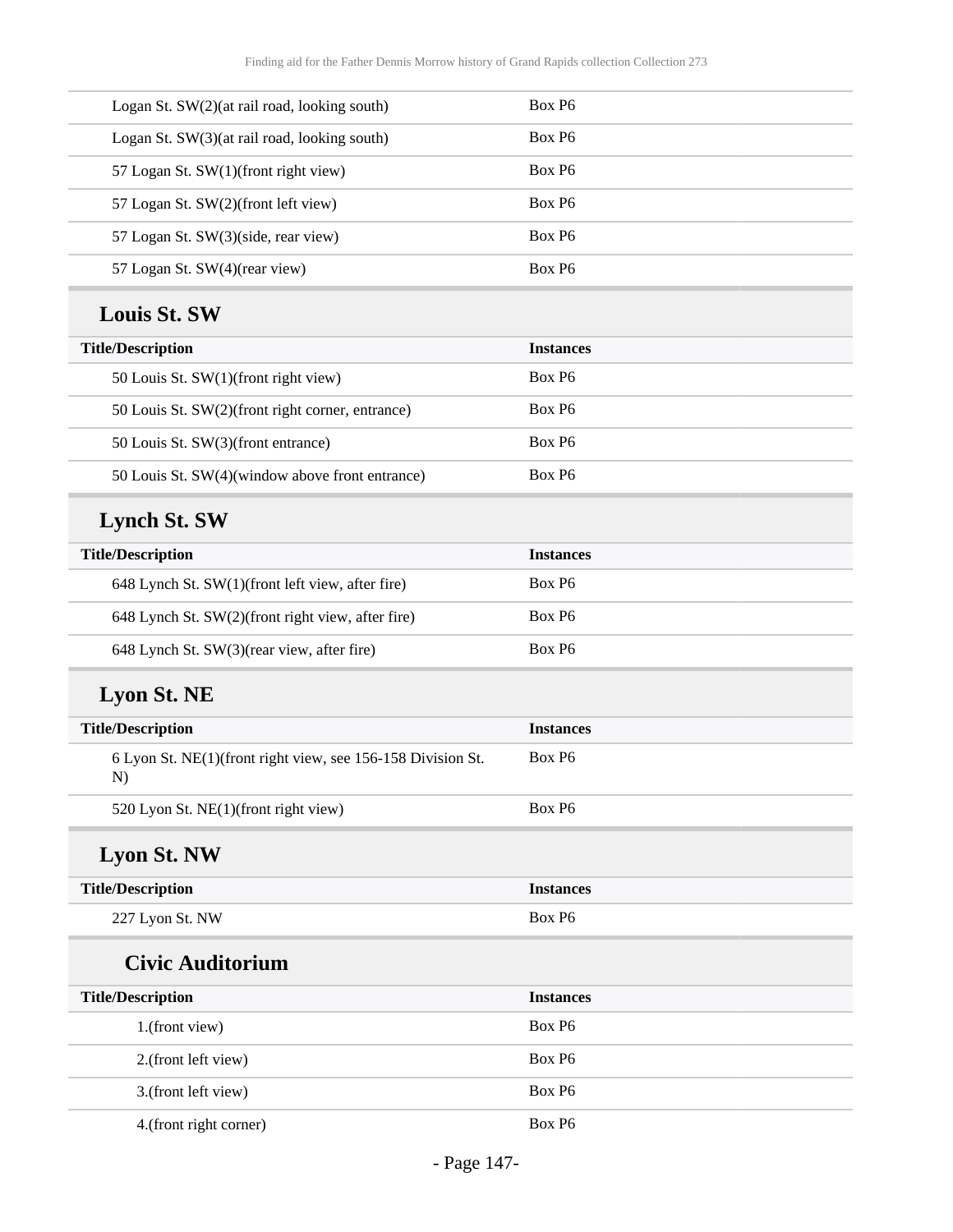| 5.(side view)                                                    | Box P6             |
|------------------------------------------------------------------|--------------------|
| 6.(date plaque)                                                  | Box P6             |
| 7.(windows above main entry)                                     | Box P6             |
| 8.(looking from second level into lobby)                         | Box P <sub>6</sub> |
| 9.(looking from first level into lobby)                          | Box P6             |
| 10.(west wall of lobby)                                          | Box P6             |
| 11.(looking at windows above theater entry from second<br>level) | Box P6             |
| 12.(ticket booth and window above)                               | Box P <sub>6</sub> |
| 13.(from doorway, looking into lobby)                            | Box P6             |
| 14.(from second level looking through window into lobby)         | Box P6             |
| 15.(from second level looking through window into lobby)         | Box P6             |
| 16.(second level lobby)                                          | Box P6             |
| 17.(iron work, looking into first level lobby)                   | Box P6             |
| 18.(second level lobby)                                          | Box P <sub>6</sub> |
| 19. (second level, looking through window above ticket<br>booth) | Box P6             |
| 20.(window)                                                      | Box P <sub>6</sub> |
| 21.(plaque)                                                      | Box P6             |
| <b>Mack Ave. NE</b>                                              |                    |
| <b>Title/Description</b>                                         | <b>Instances</b>   |
| 55 Mack Ave. NE(1)(front left view)                              | Box P <sub>6</sub> |
| 55 Mack Ave. NE(2)(front right view)                             | Box P6             |
| <b>Madison Ave. SE</b>                                           |                    |
| <b>Title/Description</b>                                         | <b>Instances</b>   |
| 329-331 Madison Ave. SE(1)(front right view)                     | Box P6             |
| 329-331 Madison Ave. SE(2)(front left view)                      | Box P6             |
| 340 Madison Ave. SE(1)(front right view)                         | Box P6             |
| 430 Madison Ave. SE(1)(front view)                               | Box P6             |
| 430 Madison Ave. SE(2)(front right view)                         | Box P6             |
| 430 Madison Ave. SE(3)(front entry)                              | Box P6             |
| 438 Madison Ave. SE(1)(front left view)                          | Box P6             |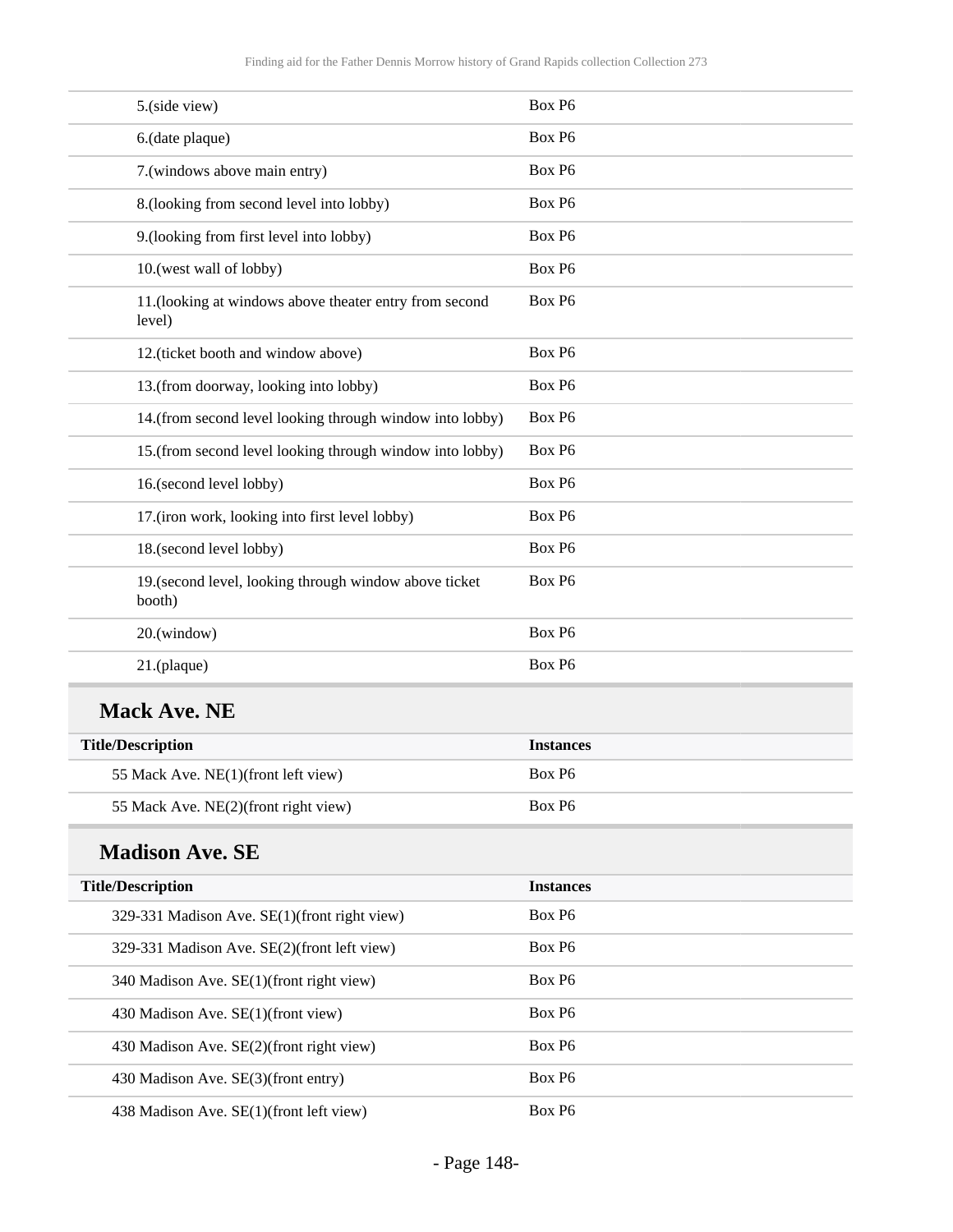| 438 Madison Ave. SE(2)(front right view)                             | Box P6 |
|----------------------------------------------------------------------|--------|
| 438 Madison Ave. SE(3)(front view)                                   | Box P6 |
| 438 Madison Ave. SE(4)(front entry)                                  | Box P6 |
| 438 Madison Ave. SE(5)(portion of east rear elevation)               | Box P6 |
| 438 Madison Ave. SE(6)(portion of east rear elevation,<br>stairways) | Box P6 |
| 438 Madison Ave. SE(7)(second level, rear stairway)                  | Box P6 |
| 438 Madison Ave. SE(8)(window at second level in rear)               | Box P6 |
| 747 Madison Ave. SE(1)(front view)                                   | Box P6 |
| 808-810 Madison Ave. SE(1)(front left view)                          | Box P6 |
| 808-810 Madison Ave. SE(2)(front right view)                         | Box P6 |
| 808-810 Madison Ave. SE(3)(rear view)                                | Box P6 |
| 934 Madison Ave. SE(1)(front left view)                              | Box P6 |
| 934 Madison Ave. SE(2)(front right view)                             | Box P6 |
| 934 Madison Ave. SE(3)(rear view)                                    | Box P6 |
| 1017 Madison Ave. SE(1)(front right view)                            | Box P6 |
| 1017 Madison Ave. SE(2)(front left view)                             | Box P6 |
| 1017 Madison Ave. SE(3)(rear view)                                   | Box P6 |
| 1029 Madison Ave. SE(1)(front right view)                            | Box P6 |
| 1029 Madison Ave. SE(2)(front left view)                             | Box P6 |
| 1029 Madison Ave. SE(3)(rear view)                                   | Box P6 |
| 1121 Madison Ave. SE(1)(front right view, after fire)                | Box P6 |
| 1121 Madison Ave. SE(2)(front left view, after fire)                 | Box P6 |
| 1121 Madison Ave. SE(3)(rear view, after fire)                       | Box P6 |
| 1141 Madison Ave. SE(1)(front right view, after fire)                | Box P6 |
| 1141 Madison Ave. SE(2)(front left view, after fire)                 | Box P6 |
| 1141 Madison Ave. SE(3)(rear view, after fire)                       | Box P6 |
| 1151 Madison Ave. SE(1)(front right view)                            | Box P6 |
| 1151 Madison Ave. SE(2)(front left view)                             | Box P6 |
| 1151 Madison Ave. SE(3)(rear view)                                   | Box P6 |
| 1159 Madison Ave. SE(1)(front right view)                            | Box P6 |
| 1159 Madison Ave. SE(2)(front right view)                            | Box P6 |

1159 Madison Ave. SE(3)(front left view)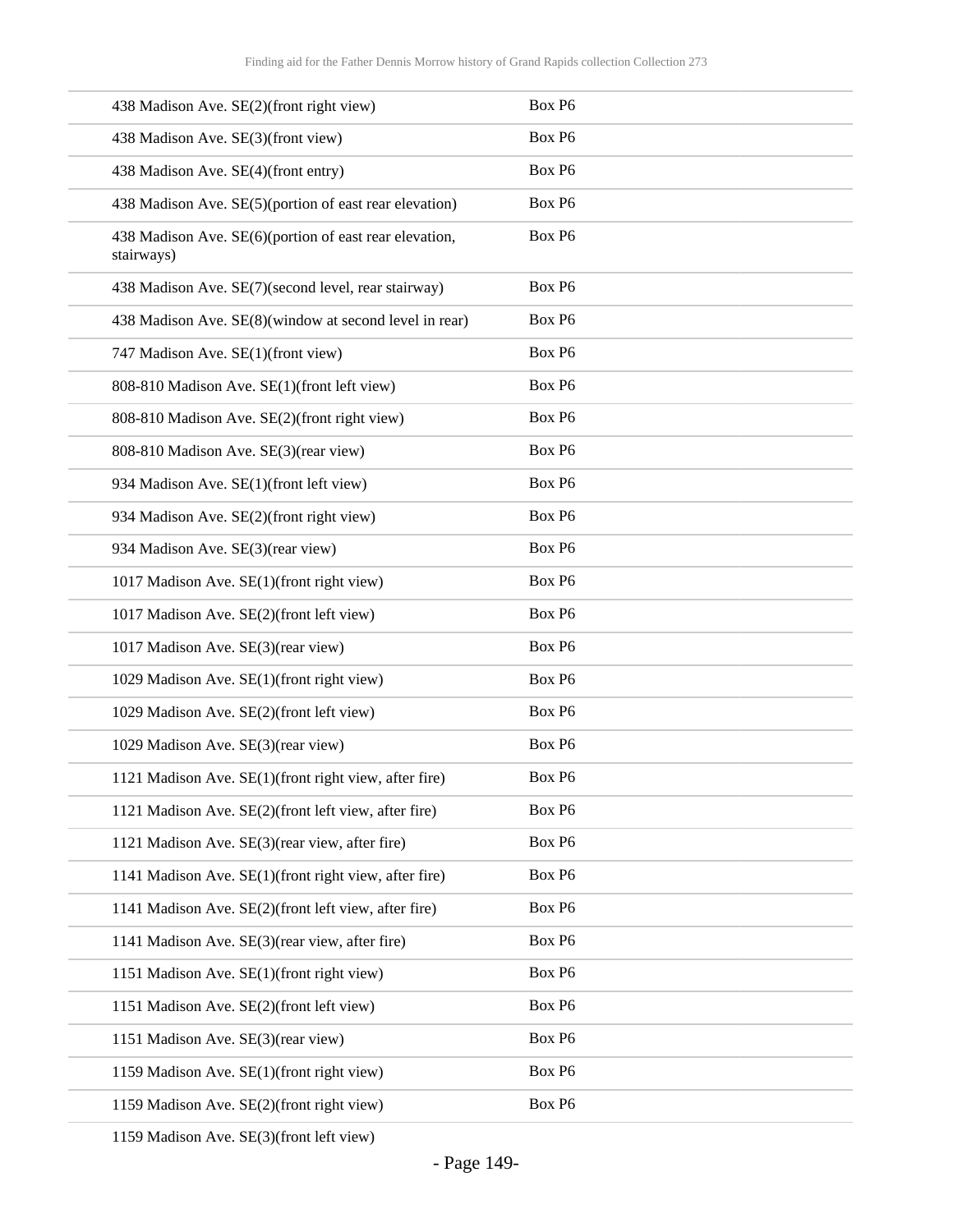|                                                       | Box P6 |
|-------------------------------------------------------|--------|
| 1159 Madison Ave. SE(4)(front left view)              | Box P6 |
| 1159 Madison Ave. SE(5)(side view)                    | Box P6 |
| 1159 Madison Ave. SE(6)(side, rear view)              | Box P6 |
| 1159 Madison Ave. SE(7)(side, rear view)              | Box P6 |
| 1159 Madison Ave. SE(8)(rear view)                    | Box P6 |
| 1162 Madison Ave. SE(1)(front left view)              | Box P6 |
| 1162 Madison Ave. SE(2)(front right view)             | Box P6 |
| 1162 Madison Ave. SE(3)(side, rear view)              | Box P6 |
| 1168-1170 Madison Ave. SE(1)(front left view)         | Box P6 |
| 1168-1170 Madison Ave. SE(2)(front right view)        | Box P6 |
| 1168-1170 Madison Ave. SE(3)(side view)               | Box P6 |
| 1168-1170 Madison Ave. SE(4)(side, rear view)         | Box P6 |
| 1200-block of Madison Ave. SE(1)(west side of street) | Box P6 |
| 1200-1204 Madison Ave. SE(2)(front left view)         | Box P6 |
| 1200-1204 Madison Ave. SE(3)(front right view)        | Box P6 |
| 1200-1204 Madison Ave. SE(4)(front right view)        | Box P6 |
| 1216 Madison Ave. SE(1)(front right view)             | Box P6 |
| 1214 Madison Ave. SE(2)(side, rear view)              | Box P6 |
| 1229 Madison Ave. SE(1)(front right view)             | Box P6 |
| 1229 Madison Ave. SE(2)(rear view)                    | Box P6 |
| 1231 Madison Ave. SE(1)(front right view)             | Box P6 |
| 1231 Madison Ave. SE(2)(front left view)              | Box P6 |
| 1231 Madison Ave. SE(3)(rear view)                    | Box P6 |
| 1250 Madison Ave. SE(1)(front left view)              | Box P6 |
| 1250 Madison Ave. SE(2)(front right view)             | Box P6 |
| 1250 Madison Ave. SE(3)(rear view)                    | Box P6 |
| 1247-1251 Madison Ave. SE(1)(front right view)        | Box P6 |
| 1247-1251 Madison Ave. SE(2)(front left view)         | Box P6 |
| 1247-1251 Madison Ave. SE(3)(side view)               | Box P6 |
| 1247-1251 Madison Ave. SE(4)(rear view)               | Box P6 |
| 1307 Madison Ave. SE(1)(front view, after fire)       | Box P6 |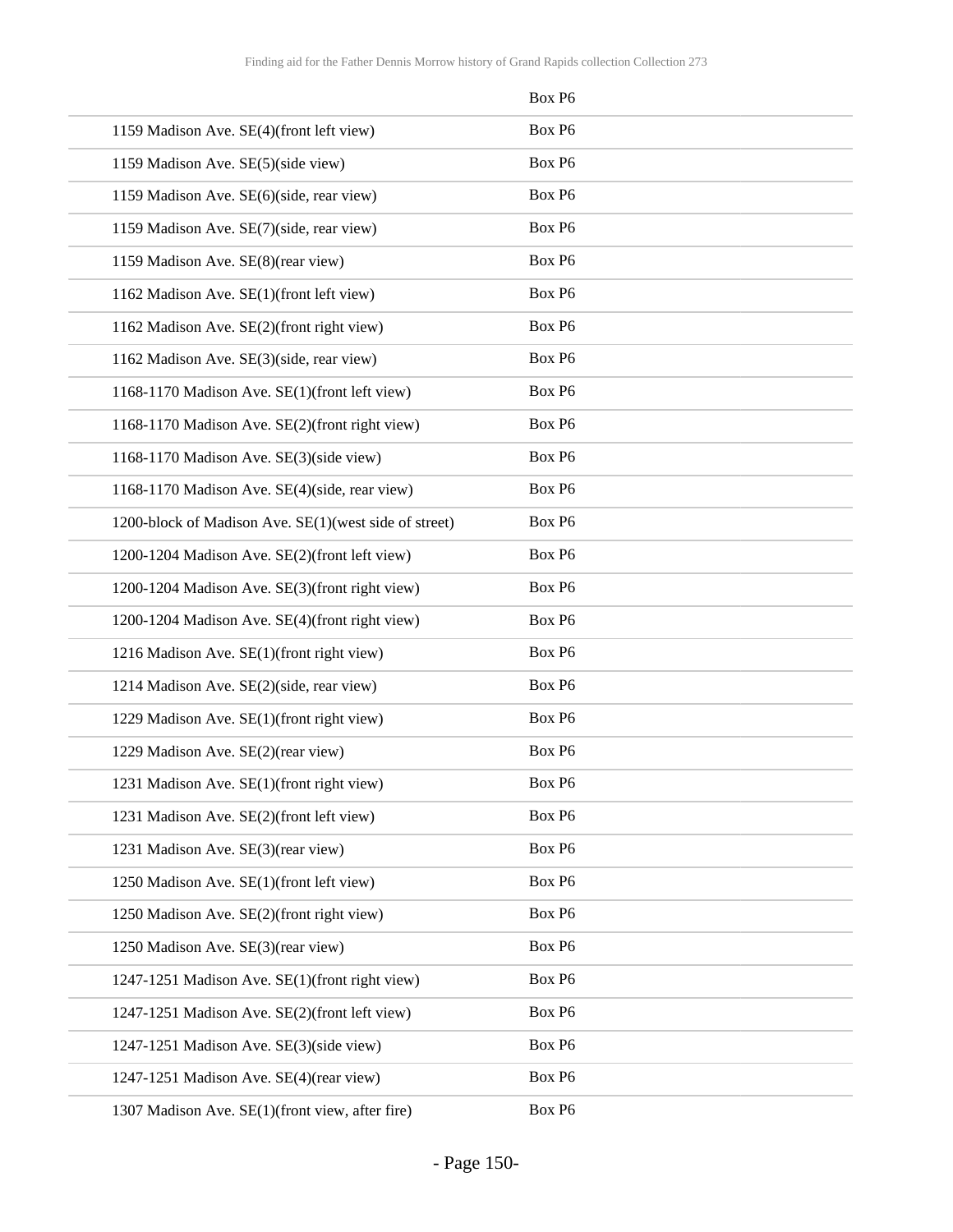| 1307 Madison Ave. SE(2)(front right view, after fire) | Box P <sub>6</sub> |
|-------------------------------------------------------|--------------------|
| 1307 Madison Ave. SE(3) (rear view, after fire)       | Box P <sub>6</sub> |
| 1404-1406 Madison Ave. SE(1)(front left view)         | Box P <sub>6</sub> |
| 1404-1406 Madison Ave. SE(2)(front right view)        | Box P <sub>6</sub> |
| 1404-1406 Madison Ave. $SE(3)$ (rear view)            | Box P <sub>6</sub> |
| 1713 Madison Ave. SE(1)(front view)                   | Box P <sub>6</sub> |

# **Maple Ln. SE**

| <b>Title/Description</b>              | <b>Instances</b>   |
|---------------------------------------|--------------------|
| 117 Maple Ln. SE(1)(front left view)  | Box P <sub>6</sub> |
| 117 Maple Ln. SE(2)(front right view) | Box P <sub>6</sub> |
| 117 Maple Ln. SE(3)(rear view)        | Box P <sub>6</sub> |
| 117 Maple Ln. SE(4)(rear view)        | Box P <sub>6</sub> |

#### **Marcella Ave. NW**

| <b>Title/Description</b>                              | <b>Instances</b>   |
|-------------------------------------------------------|--------------------|
| 313 Marcella Ave. NW(1)(front left view, after fire)  | Box P <sub>6</sub> |
| 313 Marcella Ave. NW(2)(front right view, after fire) | Box P <sub>6</sub> |
| 313 Marcella Ave. NW(3)(rear view, after fire)        | Box P <sub>6</sub> |

#### **Marion Ave. SW**

| <b>Title/Description</b>                | <b>Instances</b>   |
|-----------------------------------------|--------------------|
| 339 Marion Ave. SW(1)(front right view) | Box P <sub>6</sub> |
| 339 Marion Ave. SW(2)(front left view)  | Box P <sub>6</sub> |
| 339 Marion Ave. SW(3)(side, rear view)  | Box P <sub>6</sub> |

### **Market Ave. NW**

| <b>Title/Description</b>                 | <b>Instances</b>   |
|------------------------------------------|--------------------|
| 80 Market Ave. NW(1)(front left view)    | Box P <sub>6</sub> |
| 88 Market Ave. NW(1)(see 88 Monroe Ave.) | Box P <sub>6</sub> |
| 88 Market Ave. NW(2)(see 88 Monroe Ave.) | Box P <sub>6</sub> |
| 88 Market Ave. NW(3)(see 88 Monroe Ave.) | Box P <sub>6</sub> |
| 88 Market Ave. NW(4)(see 88 Monroe Ave.) | Box P <sub>6</sub> |

### **Market Ave. SW**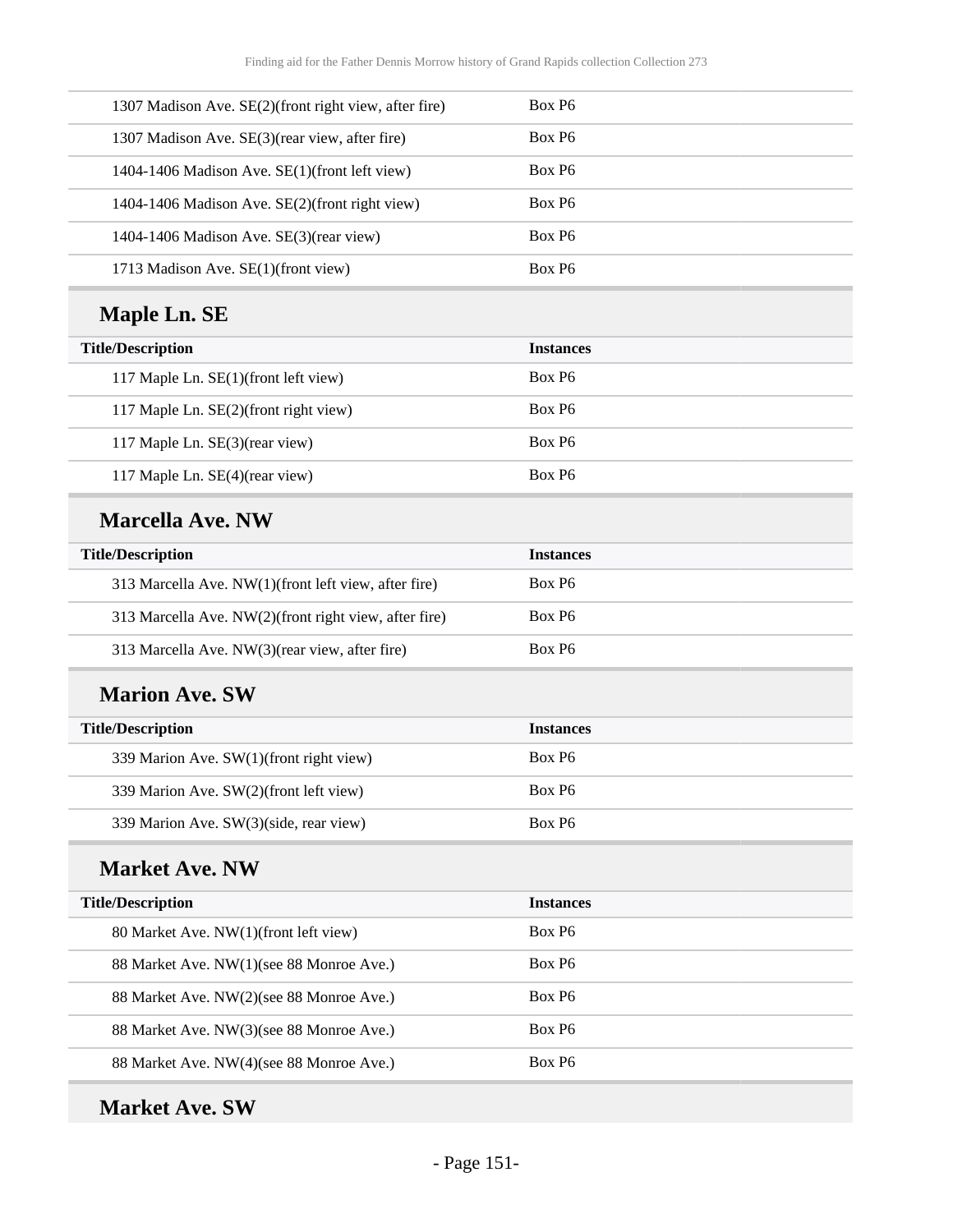| <b>Title/Description</b>                                                            | <b>Instances</b>   |
|-------------------------------------------------------------------------------------|--------------------|
| Market Ave. SW(1)(looking south west on Market Ave. from<br>Old Interurban Trestle) | Box P <sub>6</sub> |
| Market Ave. SW(2)(looking north east on Market Ave. from<br>Old Interurban Trestle) | Box P6             |
| Market Ave. SW(1)(N.Y.C. Rail Road bridge at Market Ave.<br>SW)                     | Box P <sub>6</sub> |
| Market Ave. SW(2)(looking west from N.Y.C. Rail Road<br>bridge at Market Ave. SW)   | Box P6             |
| 41 Market Ave. SW(1)(front right view)                                              | Box P6             |
| 41 Market Ave. SW(2)(front left view)                                               | Box P <sub>6</sub> |
| 41 Market Ave. SW(3)(side, rear view)                                               | Box P <sub>6</sub> |
| 41 Market Ave. SW(4)(side, rear view)                                               | Box P6             |
| 55 Market Ave. SW(1)(front right view)                                              | Box P6             |
| 55 Market Ave. SW(2)(front left view)                                               | Box P6             |
| 55 Market Ave. SW(3)(name plate above garage door)                                  | Box P <sub>6</sub> |
| 55 Market Ave. SW(4)(rear view)                                                     | Box P6             |
| 58 Market Ave. SW                                                                   | Box P <sub>6</sub> |
|                                                                                     |                    |

# **George W. Welsh Co.**

#### **1995**

| <b>Title/Description</b>               | <b>Instances</b> |  |
|----------------------------------------|------------------|--|
| 1.(front right side of building), 1995 | Box P6           |  |
| Date: 1995                             |                  |  |
| 2.(front right view), 1995             | Box P6           |  |
| Date: 1995                             |                  |  |
| 3.(side, rear view), 1995              | Box P6           |  |
| Date: 1995                             |                  |  |
| 1996                                   |                  |  |
| <b>Title/Description</b>               | <b>Instances</b> |  |
| 4.(front left view), 1996              | Box P6           |  |
| Date: 1996                             |                  |  |

5.(front right view), 1996 Date: 1996

6.(side, rear view), 1996

Box P6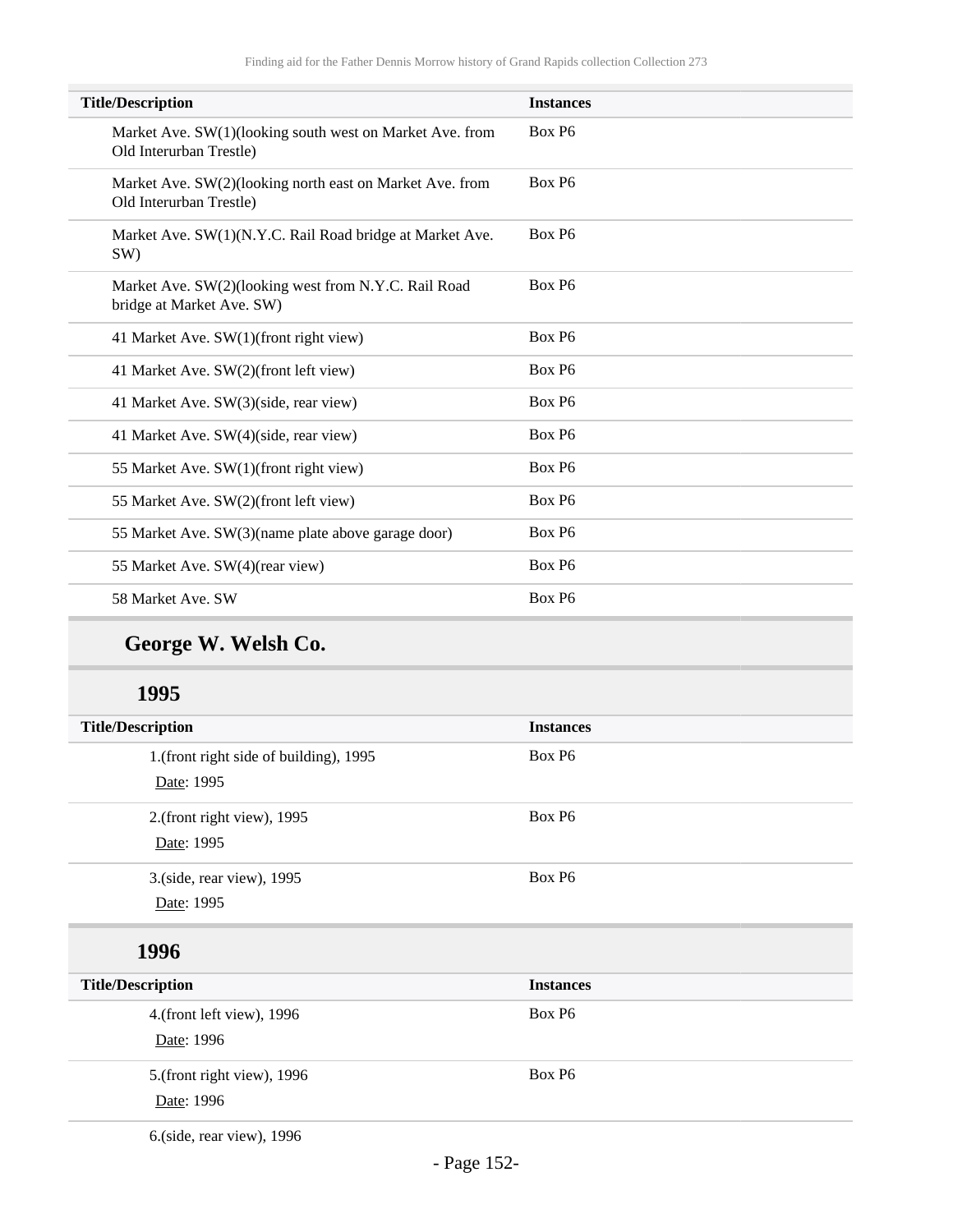| Date: 1996                                                            | Box P6             |
|-----------------------------------------------------------------------|--------------------|
| 7. (rear view, parking lot), 1996                                     | Box P6             |
| Date: 1996                                                            |                    |
| 225 Market Ave. SW(1)(front right view)                               | Box P6             |
| 225 Market Ave. SW(2)(front left view)                                | Box P <sub>6</sub> |
| 225 Market Ave. SW(3)(side, rear view)                                | Box P6             |
| 308 Market Ave. SW(1)(front left view)                                | Box P6             |
| 308 Market Ave. SW(2)(front right view)                               | Box P6             |
| 500 Market Ave. SW(1)(front left view)                                | Box P6             |
| 500 Market Ave. SW(2)(side view, garage door)                         | Box P6             |
| 500 Market Ave. SW(3)(side view)                                      | Box P6             |
| 500 Market Ave. SW(4)(garage door, train tracks in<br>foreground)     | Box P6             |
| 500 Market Ave. SW(5)(side, rear view, train tracks in<br>foreground) | Box P6             |
| 577 Market Ave. SW(1)(front right view)                               | Box P6             |
| 577 Market Ave. SW(2)(front left view)                                | Box P6             |
| <b>Maryland Ave. NE</b>                                               |                    |
| <b>Title/Description</b>                                              | <b>Instances</b>   |
| 988 Maryland Ave. NE(1)(front right view, after fire)                 | Box P7             |
| 988 Maryland Ave. NE(2)(front left view, after fire)                  | Box P7             |
| 988 Maryland Ave. NE(3)(rear view, after fire)                        | Box P7             |
| 988 Maryland Ave. NE(4)(out building)                                 | Box P7             |
| <b>Matilda St. NE</b>                                                 |                    |
| <b>Title/Description</b>                                              | <b>Instances</b>   |
| 321 Matilda St. NE(1)(front left view, after fire)                    | Box P7             |
| 321 Matilda St. NE(2)(front right view, after fire)                   | Box P7             |

### **Maude Ave. NE**

| <b>Title/Description</b>                            | <b>Instances</b> |
|-----------------------------------------------------|------------------|
| 1310 Maude Ave. NE(1)(front right view, after fire) | Box P7           |
| 1310 Maude Ave. NE(2)(front left view, after fire)  | Box P7           |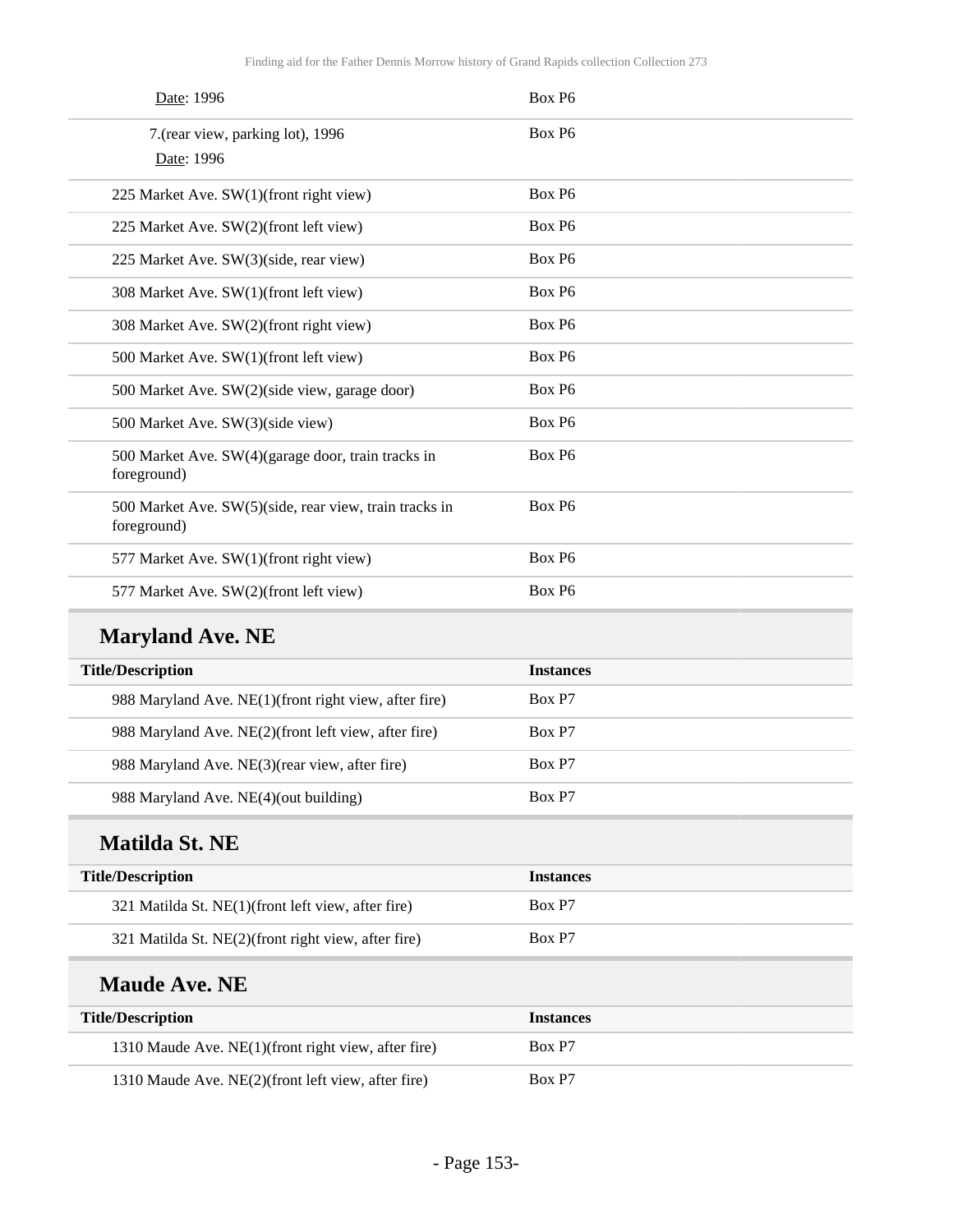| 1310 Maude Ave. NE(3)(rear view, after fire)                | Box P7           |
|-------------------------------------------------------------|------------------|
| May Ave. SE                                                 |                  |
| <b>Title/Description</b>                                    | <b>Instances</b> |
| 2205 May Ave. SW(1)(front right view)                       | Box P7           |
| 2205 May Ave. SW(2)(front left view)                        | Box P7           |
| 2205 May Ave. SW(3)(rear view)                              | Box P7           |
| <b>McConnell St.</b>                                        |                  |
| <b>Title/Description</b>                                    | <b>Instances</b> |
| 26 McConnell St. SW(1)(front left view)                     | Box P7           |
| 26 McConnell St. SW(2)(front right view)                    | Box P7           |
| 26 McConnell St. SW(3)(front entry)                         | Box P7           |
| 26 McConnell St. SW(4)(side, rear view)                     | Box P7           |
| 26 McConnell St. SW(5)(west side of house)                  | Box P7           |
| 26 McConnell St. SW(6)(rear view)                           | Box P7           |
| <b>McDonald St. NW</b>                                      |                  |
| <b>Title/Description</b>                                    | <b>Instances</b> |
| 1627 McDonald St. NW(1)(front right view, after fire)       | Box P7           |
| 1627 McDonald St. NW(2)(front left view, after fire)        | Box P7           |
| 1627 McDonald St. NW(3)(rear view, after fire)              | Box P7           |
| <b>McReynolds Ave. NW</b>                                   |                  |
| <b>Title/Description</b>                                    | <b>Instances</b> |
| 749 McReynolds Ave. NW(1)(front left view)                  | Box P7           |
| 749 McReynolds Ave. NW(2)(front right view)                 | Box P7           |
| 839 McReynolds Ave. NW(1)(front left view)                  | Box P7           |
| 839 McReynolds Ave. NW(2)(front right view)                 | Box P7           |
| 839 McReynolds Ave. NW(3)(side, rear view)                  | Box P7           |
| 942 1/2 McReynolds Ave. NW(1)(front left view, after fire)  | Box P7           |
| 942 1/2 McReynolds Ave. NW(2)(front right view, after fire) | Box P7           |
| 942 1/2 McReynolds Ave. NW(3)(rear view, after fire)        | Box P7           |
| 1138 McReynolds Ave. NW(1)(front right view, after fire)    | Box P7           |
| 1138 McReynolds Ave. NW(2)(front left view, after fire)     | Box P7           |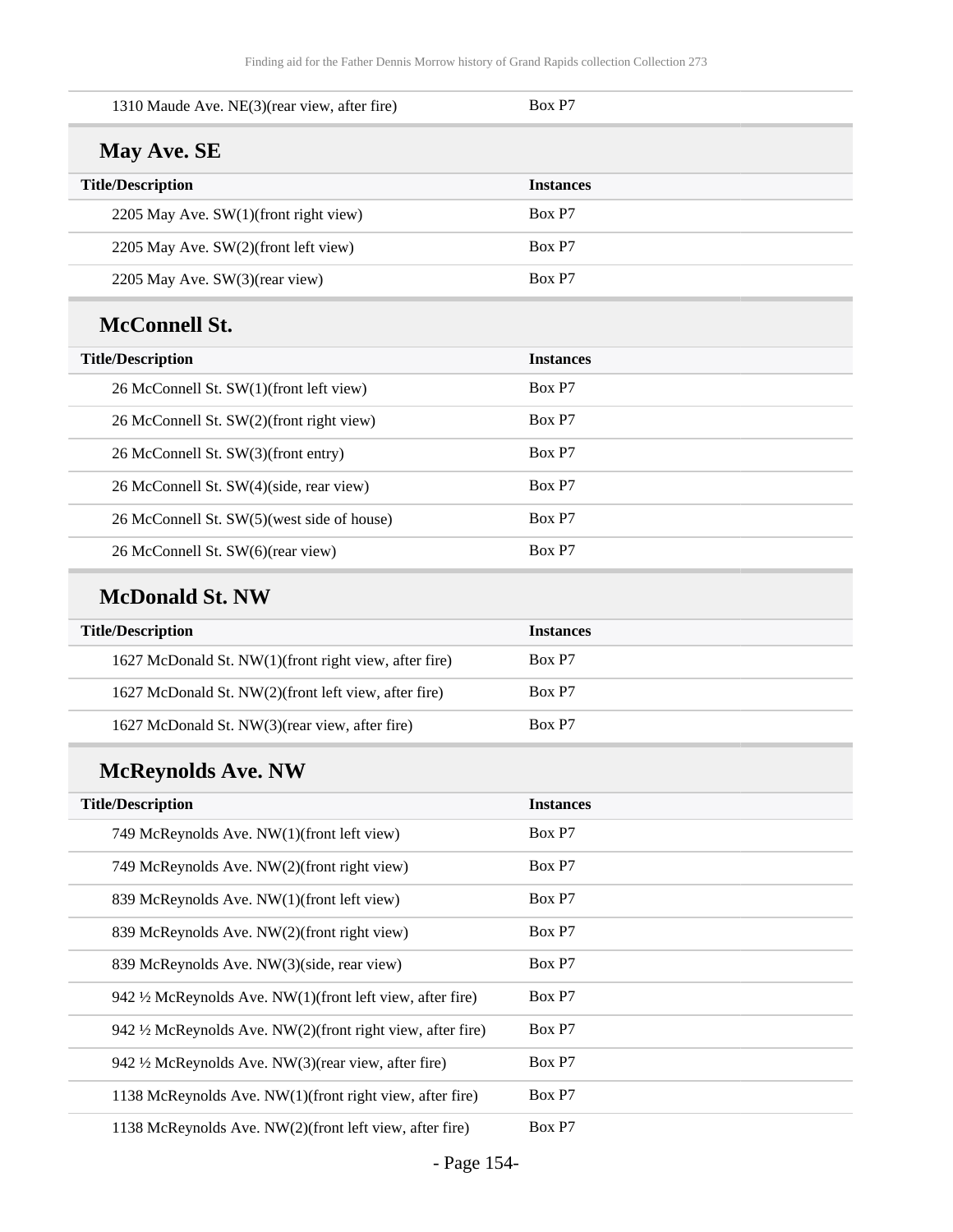| 1144 McReynolds Ave. NW(1)(front right view)   | Box P7 |
|------------------------------------------------|--------|
| 1144 McReynolds Ave. NW(2)(front left view)    | Box P7 |
| 1144 McReynolds Ave. NW(3)(side, rear view)    | Box P7 |
| 1236 McReynolds Ave. NW(1)(front right view)   | Box P7 |
| 1236 McReynolds Ave. NW(2)(front left view)    | Box P7 |
| 1236 McReynolds Ave. NW(3)(rear view)          | Box P7 |
| 1240 McReynolds Ave. NW(1)(front right view)   | Box P7 |
| 1240 McReynolds Ave. NW(2)(front left view)    | Box P7 |
| 1240 McReynolds Ave. NW(3)(rear view)          | Box P7 |
| 1242 McReynolds Ave. NW(1)(front right view)   | Box P7 |
| 1242 McReynolds Ave. NW(2)(front left view)    | Box P7 |
| 1242 McReynolds Ave. NW(3) (rear view, garage) | Box P7 |

# **McReynolds Ave. NW**

| <b>Title/Description</b>                           | <b>Instances</b> |
|----------------------------------------------------|------------------|
| 1244 McReynolds Ave. NW(1)(front right view)       | Box P7           |
| 1244 McReynolds Ave. NW(2)(front left view)        | Box P7           |
| $1244 / 1246$ McReynolds Ave. NW $(3)$ (rear view) | Box P7           |
| 1246 McReynolds Ave. NW(1)(front right view)       | Box P7           |
| 1246 McReynolds Ave. NW(2)(front left view)        | Box P7           |

# **Michigan St. NE**

| <b>Title/Description</b>                                                             | <b>Instances</b> |
|--------------------------------------------------------------------------------------|------------------|
| Michigan St. NE(1)(looking west from Union, north side)                              | Box P7           |
| Michigan St. NE(1)(looking east from Paris Ave., north side)                         | Box P7           |
| 100 Michigan St. NE(1)(side view, sky walk)                                          | Box P7           |
| 100 Michigan St. NE(2)(sky walk, parking ramp)                                       | Box P7           |
| 100 Michigan St. NE(3)(looking south on Barclay from<br>Crescent, parking ramp)      | Box P7           |
| 100 Michigan St. NE(4) (west side of Barclay looking from<br>Lyon St., parking ramp) | Box P7           |
| 100 Michigan St. NE(5)(north side of Lyon St. looking from<br>Barclay, parking ramp) | Box P7           |
| 215 Michigan St. NE(1)(front left view)                                              | Box P7           |
| 219-227 Michigan St. NE(1)(front left view)                                          | Box P7           |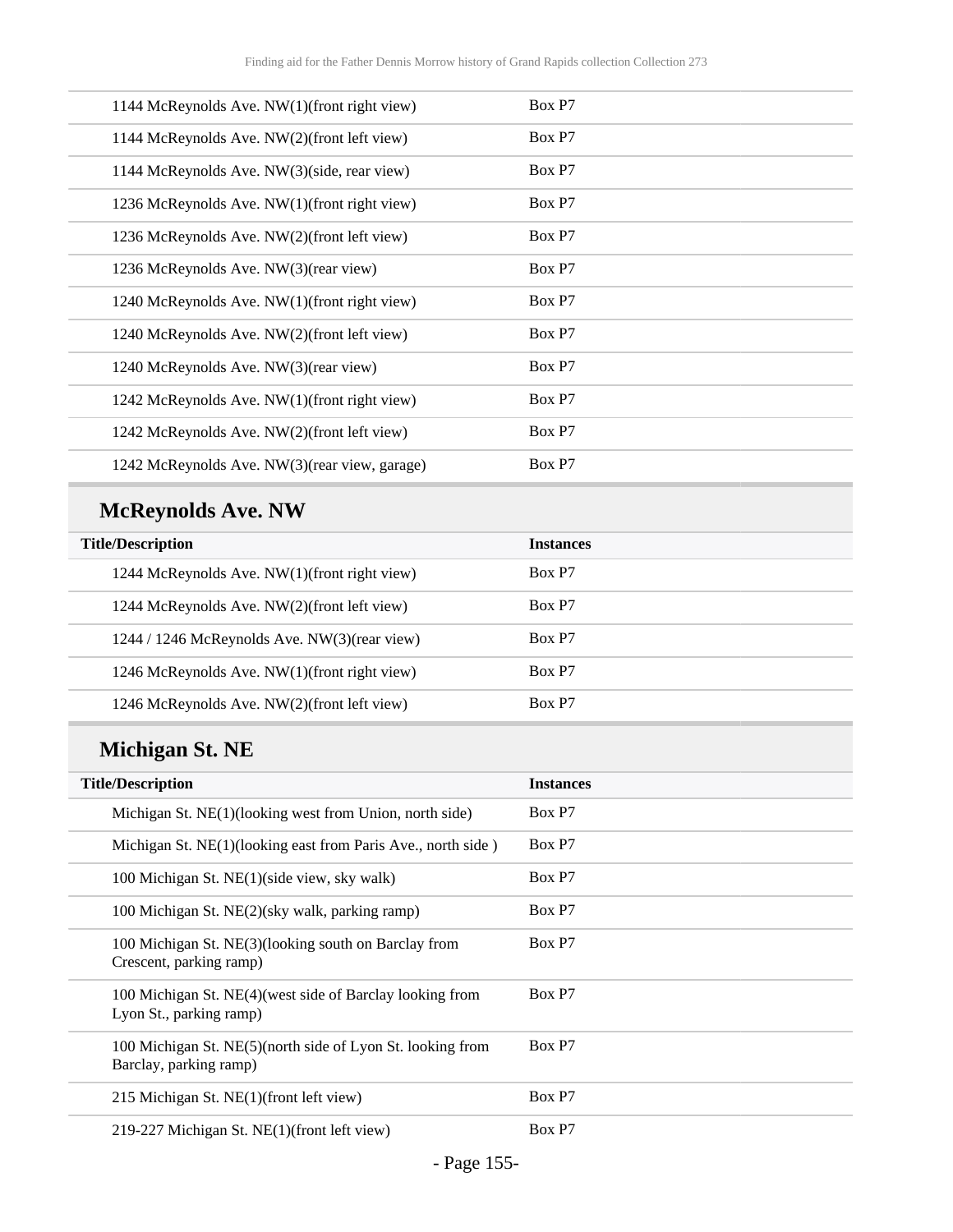| 219-227 Michigan St. NE(2)(front right view)              | Box P7 |
|-----------------------------------------------------------|--------|
| 219-227 Michigan St. NE(3)(rear view)                     | Box P7 |
| 241 Michigan St. NE(1)(front left view)                   | Box P7 |
| 214 Michigan St. NE(2)(side, rear view)                   | Box P7 |
| 243 Michigan St. NE(1)(side, rear view)                   | Box P7 |
| 301 Michigan St. NE, Heritage Market(1)(front right view) | Box P7 |
| 301 Michigan St. NE, Heritage Market(2)(front right view) | Box P7 |
| 301 Michigan St. NE, Heritage Market(3)(side, rear view)  | Box P7 |
| 301 Michigan St. NE, Heritage Market(4)(rear view)        | Box P7 |
| 301-315 Michigan St. NE(5)(side, rear view)               | Box P7 |
| 307-315 Michigan St. NE(1)(front left view)               | Box P7 |
| 307-315 Michigan St. NE(2)(front right view)              | Box P7 |
| 307-315 Michigan St. NE(3)(rear view)                     | Box P7 |
| 317 1/2 Michigan St. NE(1)(front left view)               | Box P7 |
| 317 1/2 Michigan St. NE(2)(side, rear view)               | Box P7 |
| 319 Michigan St. NE(1)(front left view)                   | Box P7 |
| 319 Michigan St. NE(2)(front left view)                   | Box P7 |
| 319 Michigan St. NE(3)(front right view)                  | Box P7 |
| 319 Michigan St. NE(4)(side, rear view)                   | Box P7 |
| 333 Michigan St. NE(1)(front left view)                   | Box P7 |
| 333 Michigan St. NE(2)(front right view)                  | Box P7 |
| 333 Michigan St. NE(3)(side, rear view)                   | Box P7 |
| 333 Michigan St. NE(4)(side, rear view)                   | Box P7 |
| 343 Michigan St. NE(1)(front left view)                   | Box P7 |
| 343 Michigan St. NE(2)(front right view)                  | Box P7 |
| 343 Michigan St. NE(3)(side, rear view)                   | Box P7 |
| 355 Michigan St. NE(1)(front view)                        | Box P7 |
| 355 Michigan St. NE(2)(front right view)                  | Box P7 |
| 355 Michigan St. NE(3)(rear view)                         | Box P7 |
| 501 Michigan St. NE(1)(front right view)                  | Box P7 |
| 535 Michigan St. NE(1)(front left view)                   | Box P7 |
| 535 Michigan St. NE(2)(front right view)                  | Box P7 |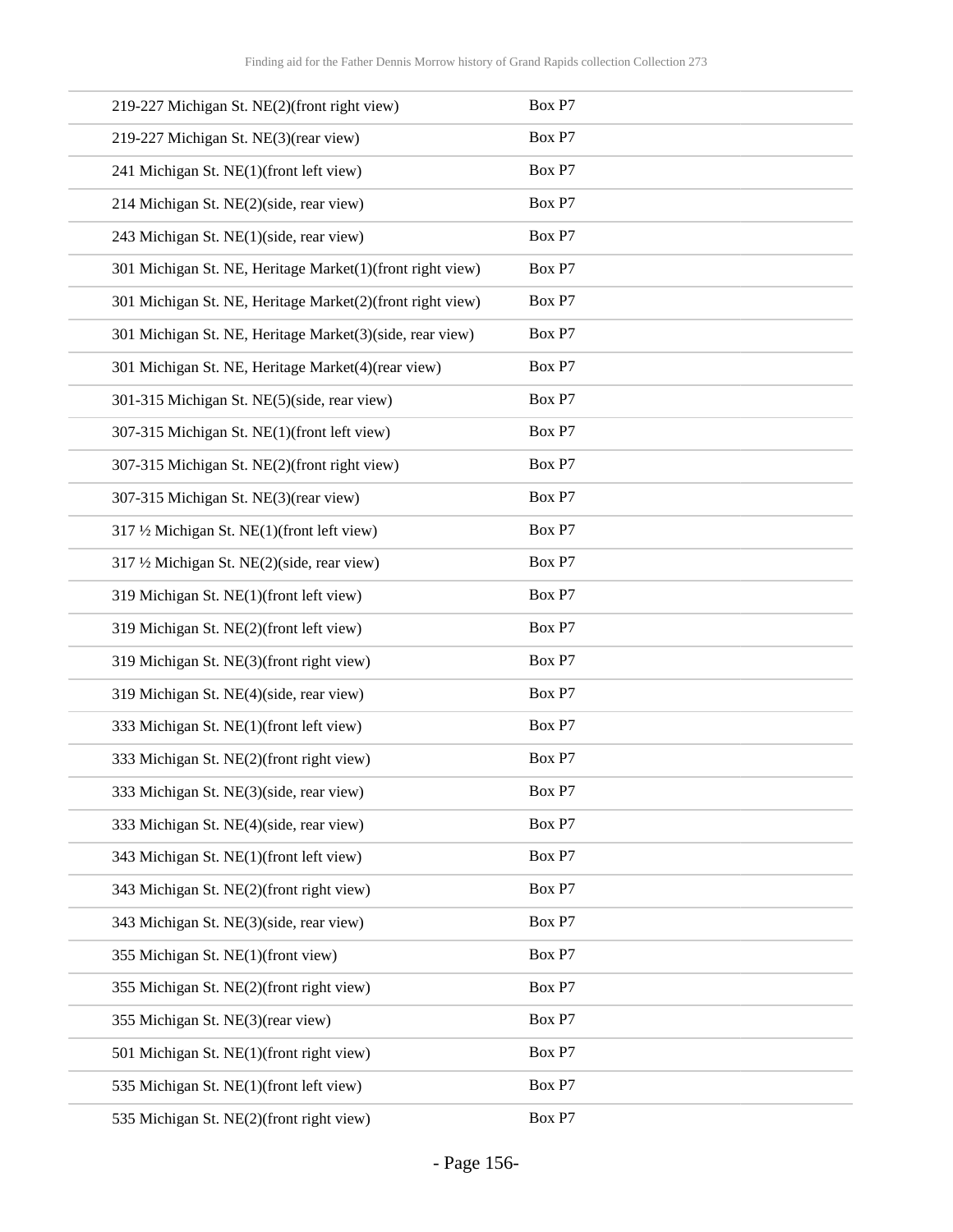| 535 Michigan St. NE(3)(rear view)                                | Box P7 |
|------------------------------------------------------------------|--------|
| 539 Michigan St. NE(1)(front left view)                          | Box P7 |
| 539 Michigan St. NE(2)(front right view)                         | Box P7 |
| 539 Michigan St. NE(3)(side, rear view)                          | Box P7 |
| 721 Michigan St. NE(1)(front left view)                          | Box P7 |
| 721 Michigan St. NE(2)(front right view)                         | Box P7 |
| 721 Michigan St. NE(3)(rear view)                                | Box P7 |
| 756 Michigan St. NE(1)(front right view)                         | Box P7 |
| 756 Michigan St. NE(2)(front left view)                          | Box P7 |
| 756 Michigan St. NE(3)(side, rear view)                          | Box P7 |
| 800 Michigan St. NE(1)(front right view)                         | Box P7 |
| 800 Michigan St. NE(2)(front left view)                          | Box P7 |
| 800 Michigan St. NE(3)(side, rear view)                          | Box P7 |
| 800 Michigan St. NE / 352 Eastern Ave. NE(4)(side, rear<br>view) | Box P7 |
| 800 Michigan St. NE(5)(advertisement)                            | Box P7 |
| 800 Michigan St. NE(6)(advertisement)                            | Box P7 |
| 857 Michigan St. NE(1)(front right view)                         | Box P7 |
| 909 Michigan St. NE(1)(front left view)                          | Box P7 |
| 909 Michigan St. NE(2)(front right view)                         | Box P7 |
| 909 Michigan St. NE(3)(rear view)                                | Box P7 |
| 924 Michigan St. NE(1)(front right view, after fire)             | Box P7 |
| 924 Michigan St. NE(2)(front left view, after fire)              | Box P7 |
| 924 / 928 Michigan St. NE(3)(front left view)                    | Box P7 |
| 928 Michigan St. NE(1)(front right view)                         | Box P7 |
| 928 Michigan St. NE(2)(front left view)                          | Box P7 |
| 928 / 932 Michigan St. NE(3)(rear view)                          | Box P7 |
| 928 / 932 Michigan St. NE(4)(front left view)                    | Box P7 |
| 932 Michigan St. NE(1)(front right view)                         | Box P7 |
| 932 Michigan St. NE(2)(front view)                               | Box P7 |
| 932 / 936 Michigan St. NE(3)(rear view)                          | Box P7 |
| 936 Michigan St. NE(1)(front right view)                         | Box P7 |
|                                                                  |        |

936 Michigan St. NE(2)(front left view)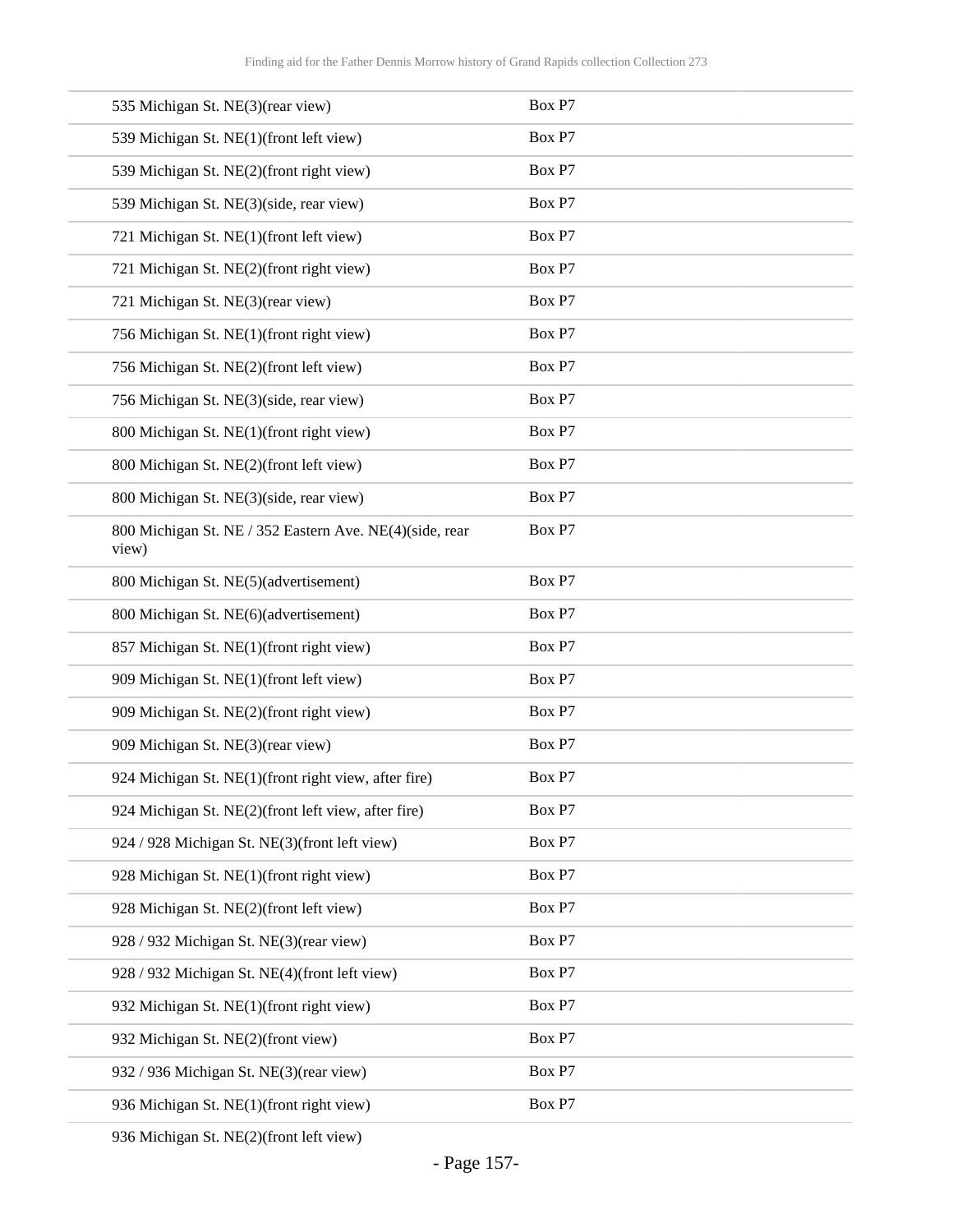|                                                | Box P7 |
|------------------------------------------------|--------|
| 936 Michigan St. NE(3)(front view)             | Box P7 |
| 936 Michigan St. NE(4)(front view)             | Box P7 |
| 936 Michigan St. NE(5)(front right, side view) | Box P7 |
| 936 Michigan St. NE(6)(front right, side view) | Box P7 |
| 936 Michigan St. NE(7)(side view)              | Box P7 |
| 936 Michigan St. NE(8)(side view)              | Box P7 |
| 945 Michigan St. NE(1)(front left view)        | Box P7 |
| 945 Michigan St. NE(2)(front right view)       | Box P7 |
| 945 Michigan St. NE(3)(side view)              | Box P7 |
| 946 Michigan St. NE(1)(front right view)       | Box P7 |
| 946 Michigan St. NE(2)(front left view)        | Box P7 |
| 946 Michigan St. NE(3)(rear view)              | Box P7 |
| 956 Michigan St. NE(1)(front right view)       | Box P7 |
| 956 Michigan St. NE(2)(front left view)        | Box P7 |
| 1014 Michigan St. NE(1)(front right view)      | Box P7 |
| 1014 Michigan St. NE(2)(front left view)       | Box P7 |
| 1014 Michigan St. NE(3)(side view)             | Box P7 |
| 1014 Michigan St. NE(4)(side, rear view)       | Box P7 |
| 1032 Michigan St. NE(1)(front right view)      | Box P7 |
| 1032 Michigan St. NE(2)(front left view)       | Box P7 |
| 1051 Michigan St. NE(1)(front left view)       | Box P7 |
| 1051 Michigan St. NE(2)(front right view)      | Box P7 |
| 1015 Michigan St. NE(3)(rear view)             | Box P7 |
| 1055 Michigan St. NE(1)(front left view)       | Box P7 |
| 1055 Michigan St. NE(2)(front right view)      | Box P7 |
| 1055 Michigan St. NE(3)(rear view)             | Box P7 |
| 1116 Michigan St. NE(1)(front right view)      | Box P7 |
| 1116 Michigan St. NE(2)(front left view)       | Box P7 |
| 1116 Michigan St. NE(3)(side, rear view)       | Box P7 |
| 1527 Michigan St. NE(1)(front view)            | Box P7 |
| 1527 Michigan St. NE(2)(front right view)      | Box P7 |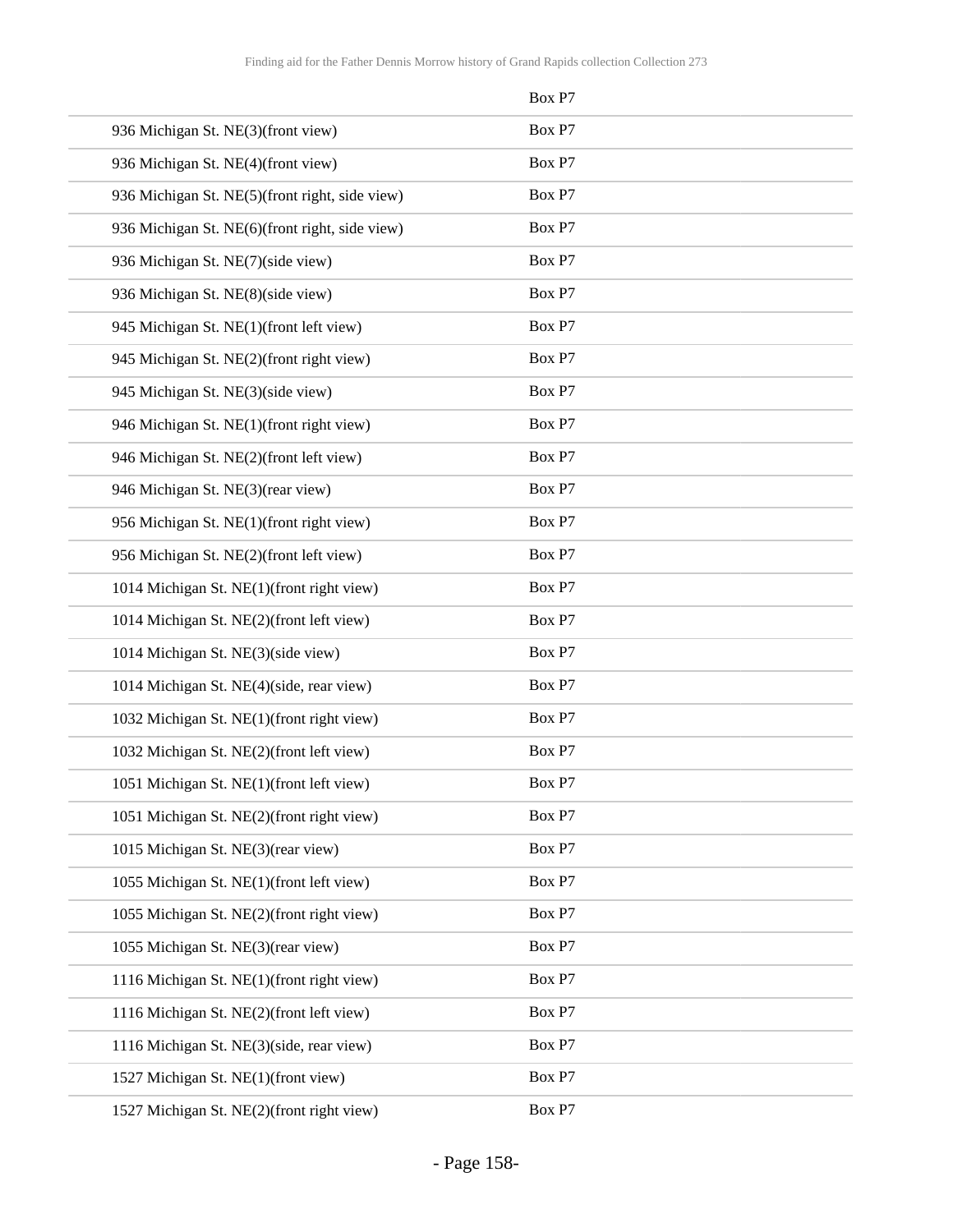| 1527 Michigan St. NE(3)(rear view)             | Box P7 |
|------------------------------------------------|--------|
| 1701 Michigan St. NE(1)(front left view)       | Box P7 |
| 1701 Michigan St. NE(2)(front right view)      | Box P7 |
| 2992 Michigan St. NE(see 3142 Bradford St. NE) | Box P7 |

### **Michigan St. NW**

| <b>Title/Description</b>                                  | <b>Instances</b> |
|-----------------------------------------------------------|------------------|
| 15 Michigan St. NW(1)(front right view)                   | Box P7           |
| 15 Michigan St. NW(2)(front left view)                    | Box P7           |
| 15 Michigan St. NW(3)(side view)                          | Box P7           |
| 239 Michigan St. NW, Grand Trunk Depot(1) (interior view) | Box P7           |

#### **Middleboro Lane NE**

| <b>Title/Description</b>                     | <b>Instances</b> |
|----------------------------------------------|------------------|
| 2633 Middleboro Lane NE(1)(front right view) | Box P7           |
| 2633 Middleboro Lane NE(2)(front left view)  | Box P7           |
| 2633 Middleboro Lane NE(3)(rear view)        | Box P7           |

#### **Milwaukee Ave. NW**

| <b>Title/Description</b>                      | <b>Instances</b> |
|-----------------------------------------------|------------------|
| 554 Milwaukee Ave. NW(1)(front right view)    | Box P7           |
| 554 Milwaukee Ave. NW(2)(front left view)     | Box P7           |
| 554 Milwaukee Ave. NW(3)(rear view)           | Box P7           |
| 620 Milwaukee Ave. $NW(1)$ (front right view) | Box P7           |
| 620 Milwaukee Ave. NW(2)(front left view)     | Box P7           |
| 620 Milwaukee Ave. NW(3)(side, rear view)     | Box P7           |

# **Montgomery St. SE**

| <b>Title/Description</b>                                 | <b>Instances</b> |
|----------------------------------------------------------|------------------|
| 305 / 309 / 311 / 315 Montgomery St. SE(1)(street scape) | Box P7           |

#### **Monroe Ave. NW**

| Title/Description                                      | <b>Instances</b> |
|--------------------------------------------------------|------------------|
| Monroe Ave. $NW(1)(looking$ west from Division Ave. N) | Box P7           |
| Monroe Ave. NW(1)(looking west from Ottawa Ave. NW)    | Box P7           |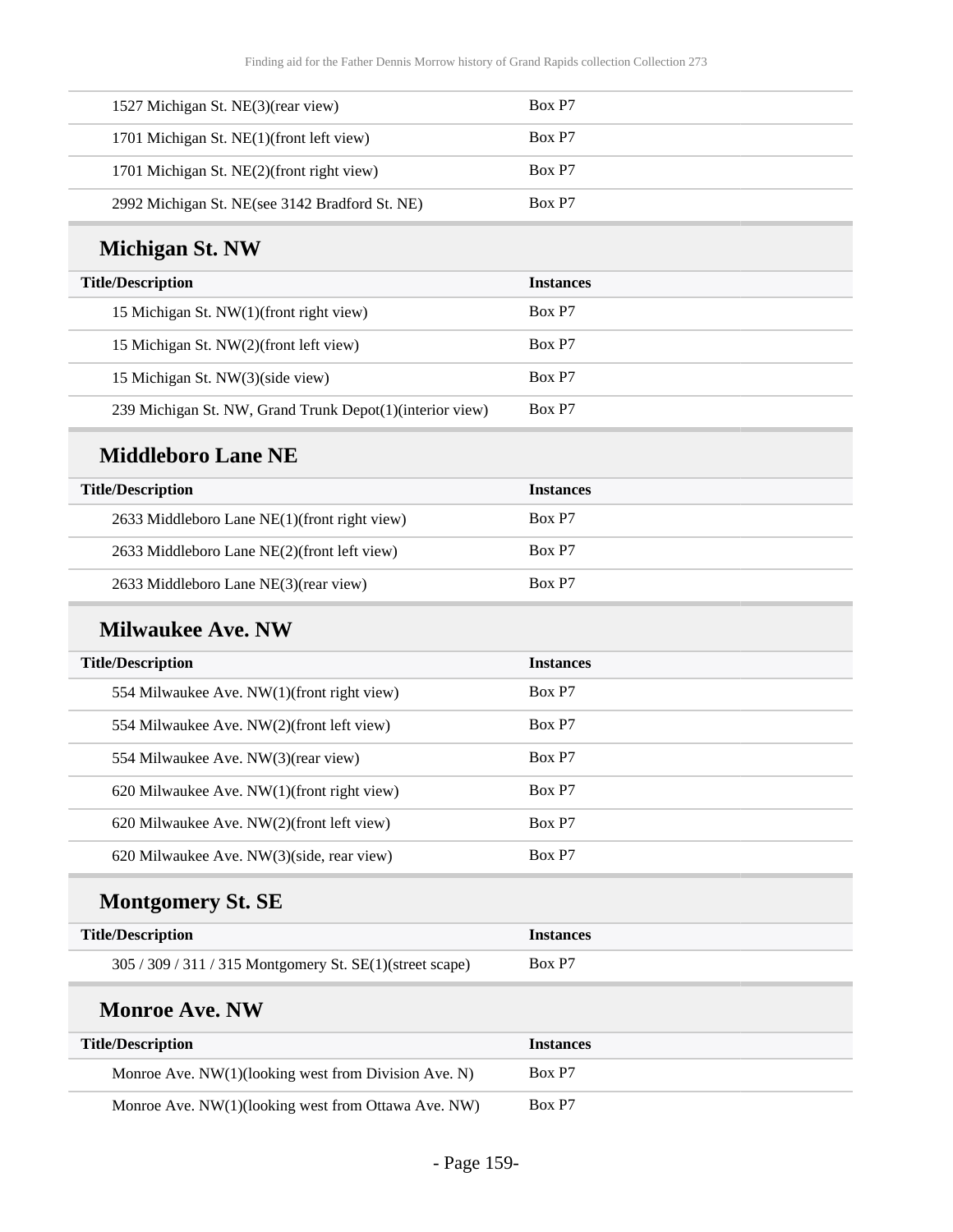| Monroe Ave. NW(1)(looking north from Lyon St.)                                       | Box P7 |
|--------------------------------------------------------------------------------------|--------|
| Monroe Ave. NW(1)(looking south from south of Michigan<br>St., Kent Theater at left) | Box P7 |
| 6 Monroe Ave. NW(1)(front left view)                                                 | Box P7 |
| 6 Monroe Ave. NW(2)(front right view)                                                | Box P7 |
| 12 Monroe Ave. NW(1)(front right view)                                               | Box P7 |
| 12 Monroe Ave. NW(2)(front left view)                                                | Box P7 |
| 12 Monroe Ave. NW(3)(side, rear view)                                                | Box P7 |
| 12 Monroe Ave. NW(4)(rear view, loading dock)                                        | Box P7 |
| 12 Monroe Ave. NW(5)(rear view)                                                      | Box P7 |
| 25 Monroe Ave. NW, old Greyhound Station(1)(front left<br>view)                      | Box P7 |
| 25 Monroe Ave. NW, old Greyhound Station(2)(front right<br>view)                     | Box P7 |
| 25 Monroe Ave. NW, old Greyhound Station(3)(side view)                               | Box P7 |
| 25 Monroe Ave. NW, old Greyhound Station(4)(side view)                               | Box P7 |
| 25 Monroe Ave. NW, old Greyhound Station(5)(side, rear<br>view)                      | Box P7 |
| 88 Monroe Ave. NW(1)(front right view)                                               | Box P7 |
| 88 Monroe Ave. NW(2)(front view)                                                     | Box P7 |
| 88 Monroe Ave. NW(3)(side view)                                                      | Box P7 |
| 88 Monroe Ave. NW / 111 Monroe Center NW(4)(south<br>elevation of 88 Monroe)         | Box P7 |

### **1930**

| <b>Title/Description</b>                              | <b>Instances</b> |
|-------------------------------------------------------|------------------|
| Monroe Center NW(1)(street scape), 1930<br>Date: 1930 | Box P7           |
| Monroe Center NW(2)(street scape), 1930<br>Date: 1930 | Box P7           |
| 2003                                                  |                  |
| <b>Title/Description</b>                              | <b>Instances</b> |

111 Monroe Center NW(1)(front right view), 2003 Box P7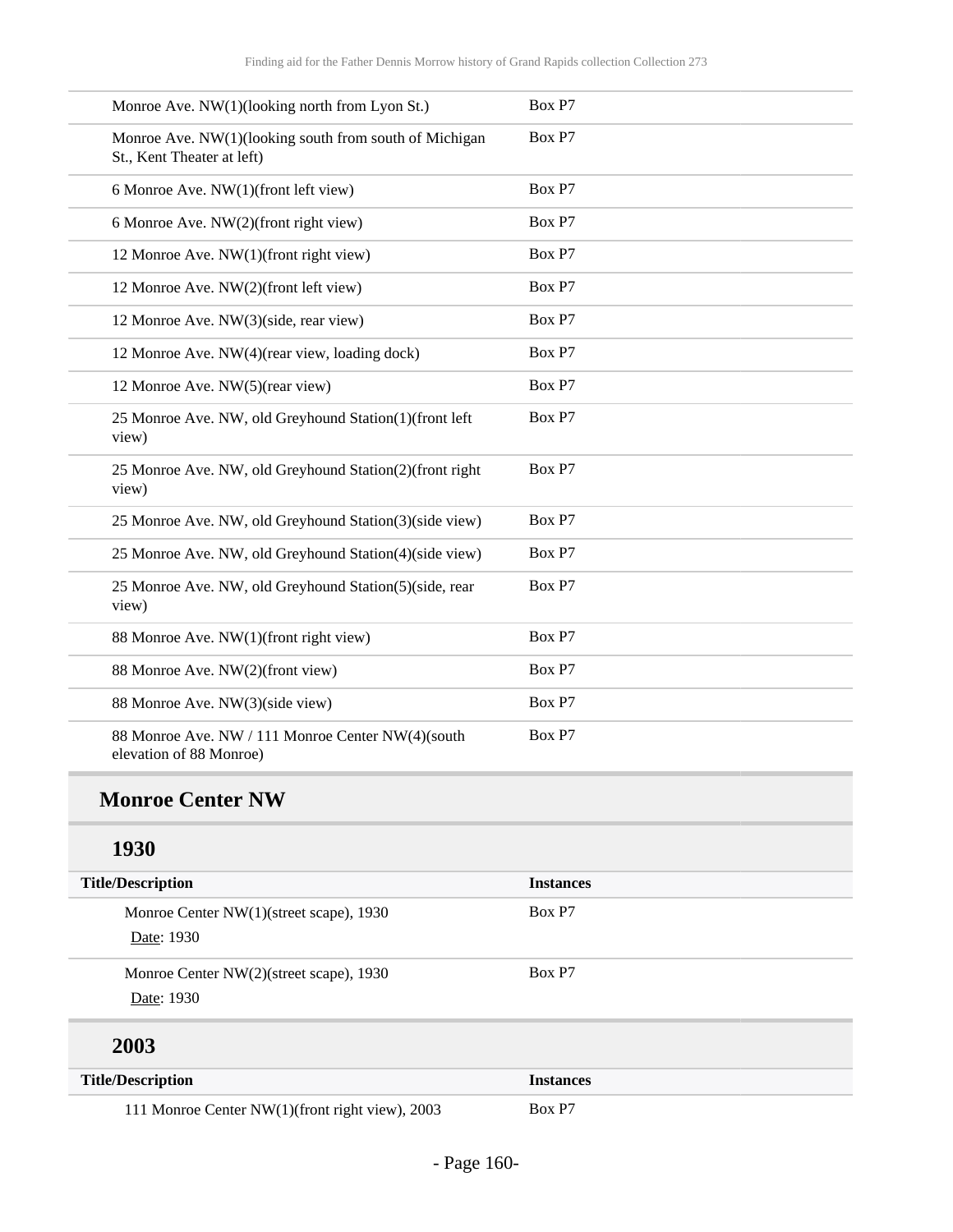| 111 Monroe Center NW(2)(front left view), 2003        | Box P7 |
|-------------------------------------------------------|--------|
| Date: 2003                                            |        |
| 111 Monroe Center NW(3)(side, rear view), 2003        | Box P7 |
| Date: 2003                                            |        |
| 115 Monroe Center NW(1)(front right view), 2003       | Box P7 |
| Date: 2003                                            |        |
| 121 Monroe Center NW(1)(front right view), 2003       | Box P7 |
| Date: 2003                                            |        |
| 125 Monroe Center NW(1)(front right, side view), 2003 | Box P7 |
| Date: 2003                                            |        |

#### Date: 2003

### **Monroe Ave NW**

| <b>Title/Description</b>                                                                       | <b>Instances</b> |
|------------------------------------------------------------------------------------------------|------------------|
| 194 Monroe Ave. NW(1)(front left view)                                                         | Box P7           |
| 194 Monroe Ave. NW(2)(side, rear view)                                                         | Box P7           |
| 240 Monroe Ave. NW, Center Theater(1)(front left view)                                         | Box P7           |
| 240 Monroe Ave. NW, Center Theater(2)(front view)                                              | Box P7           |
| 312 Monroe Ave. NW(1)(front view)                                                              | Box P7           |
| 322 Monroe Ave. NW, Kent Theater(1)(front left view)                                           | Box P7           |
| 322 Monroe Ave. NW, Kent Theater(2)(front view)                                                | Box P7           |
| 333 Monroe Ave. NW(1)(Michigan St. entrance to motor<br>pool)                                  | Box P7           |
| 333 Monroe Ave. NW(2)(Hall of Justice, west elevation)                                         | Box P7           |
| 333 Monroe Ave. NW(3)(courtyard between police<br>department headquarters and Hall of Justice) | Box P7           |
| 333 Monroe Ave. NW(4)(police department parking garage)                                        | Box P7           |
| 400 block of Monroe Ave. NW(1)(street scape)                                                   | Box P7           |
| 420 Monroe Ave. NW(1)(front right view)                                                        | Box P7           |
| 420 Monroe Ave. NW(2)(front left view)                                                         | Box P7           |
| 420 Monroe Ave. NW(3)(side, rear view, garage doors)                                           | Box P7           |
| 525 Monroe Ave. NW(1)(front left view)                                                         | Box P7           |
| 525 Monroe Ave. NW(2)(front right view)                                                        | Box P7           |
| 525 Monroe Ave. NW(3)(side, inner courtyard, during                                            | Box P7           |

demolition)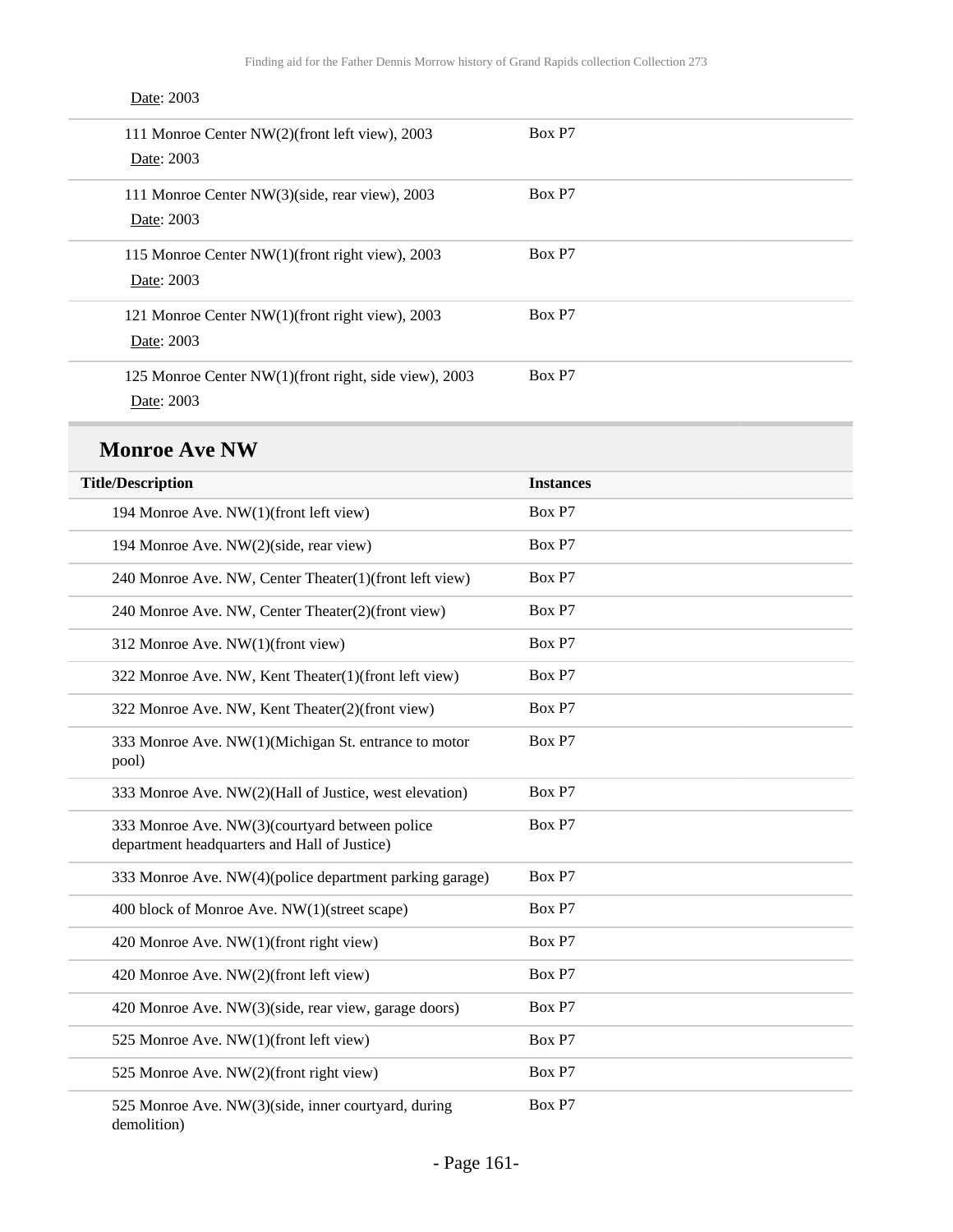| Box P7 |
|--------|
| Box P7 |
| Box P7 |
| Box P7 |
| Box P7 |
| Box P7 |
| Box P7 |
| Box P7 |
| Box P7 |
| Box P7 |
| Box P7 |
| Box P7 |
| Box P7 |
| Box P7 |
| Box P7 |
| Box P7 |
| Box P7 |
| Box P7 |
| Box P7 |
| Box P7 |
| Box P7 |
|        |

### **Morris Ave. SE**

#### **201-213 Morris Ave. SE**

| <b>Title/Description</b>                                              | <b>Instances</b> |
|-----------------------------------------------------------------------|------------------|
| 1. 201-213 Morris Ave. SE. (front entrance)., 1991<br>Date: 1991      | Box P7           |
| 2. 201-213 Morris Ave. SE. (second story, front)., 1991<br>Date: 1991 | Box P7           |
| 3. 201-213 Morris Ave. SE. (front courtyard entrance).,<br>1991       | Box P7           |
| Date: 1991                                                            |                  |

4. 201-213 Morris Ave. SE. (front entrance)., 1991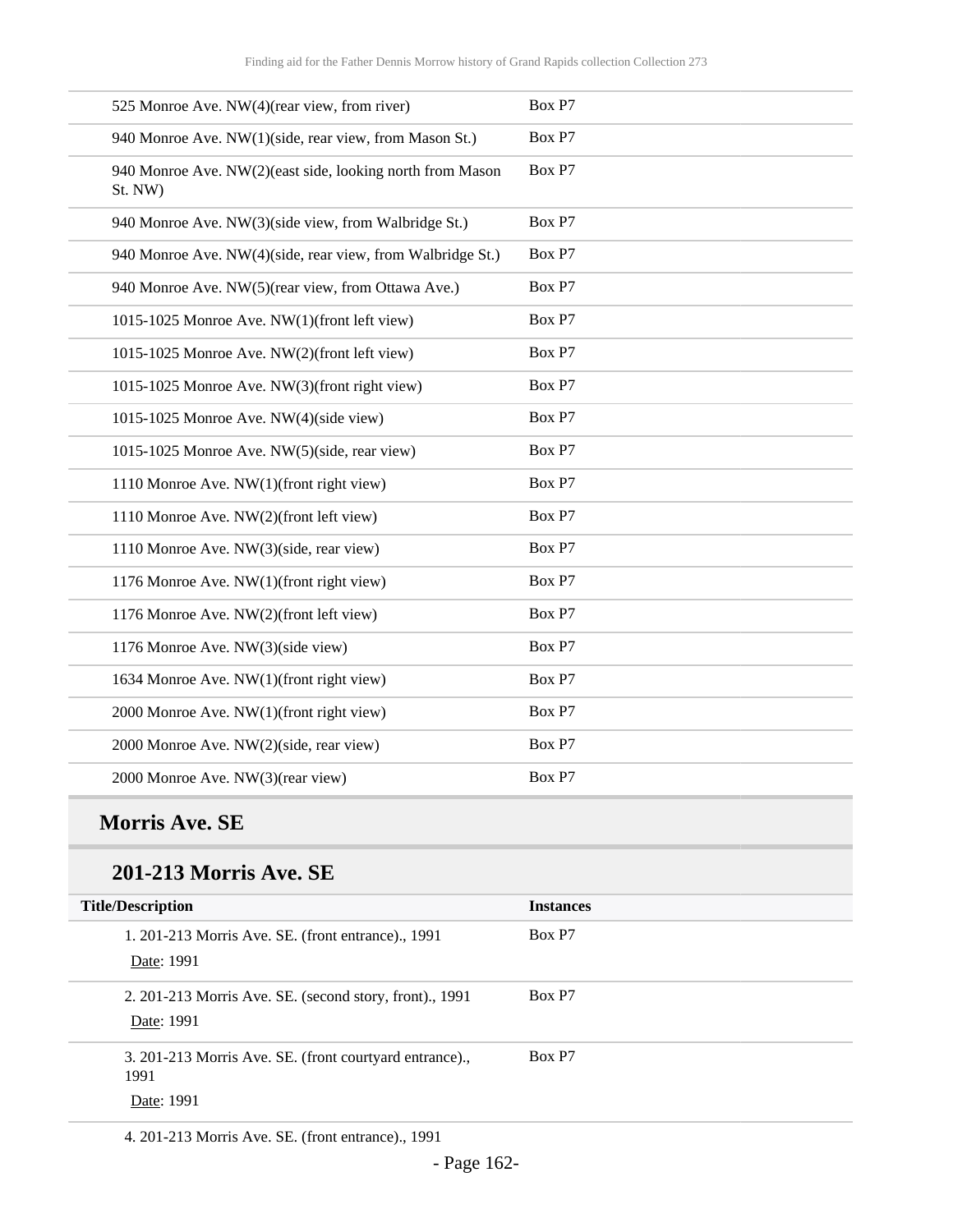| Date: 1991                                                                                          | Box P7 |
|-----------------------------------------------------------------------------------------------------|--------|
| 5. 201-213 Morris Ave. SE. (second story, front)., 1991<br>Date: 1991                               | Box P7 |
| 6. 201-213 Morris Ave. SE. (side view)., 1991<br>Date: 1991                                         | Box P7 |
| 7. 201-213 Morris Ave. SE. (third story windows)., 1991<br>Date: 1991                               | Box P7 |
| 8. 201-213 Morris Ave. SE. (third story windows)., 1991<br>Date: 1991                               | Box P7 |
| 9. 201-213 Morris Ave. SE. (side view)., 1991<br>Date: 1991                                         | Box P7 |
| 10. 201-213 Morris Ave. SE. (fire escape, rear view)., 1991<br>Date: 1991                           | Box P7 |
| 11. 201-213 Morris Ave. SE. (second and third story fire<br>escape, rear view)., 1991<br>Date: 1991 | Box P7 |
| 12. 201-213 Morris Ave. SE. (first story fire escape, rear<br>view)., 1991<br>Date: 1991            | Box P7 |
| 13. 201-213 Morris Ave. SE. (rear view)., 1991<br>Date: 1991                                        | Box P7 |
| 14. 201-213 Morris Ave. SE. (window and fire escape).,<br>1991<br>Date: 1991                        | Box P7 |
| 15. 201-213 Morris Ave. SE. (first and second story<br>windows)., 1991<br>Date: 1991                | Box P7 |
| 16. 201-213 Morris Ave. SE. (unattached building)., 1991<br>Date: 1991                              | Box P7 |
| 300 Morris Ave. SE(1)(front left view)                                                              | Box P7 |
| 300 Morris Ave. SE(2)(front left view)                                                              | Box P7 |
| 300 Morris Ave. SE(3)(front view)                                                                   | Box P7 |
| 300 Morris Ave. SE(4)(side, rear view)                                                              | Box P7 |
| 300 Morris Ave. SE(5)(side, rear view)                                                              | Box P7 |
| 328 Morris Ave. SE(1)(front right view)                                                             | Box P7 |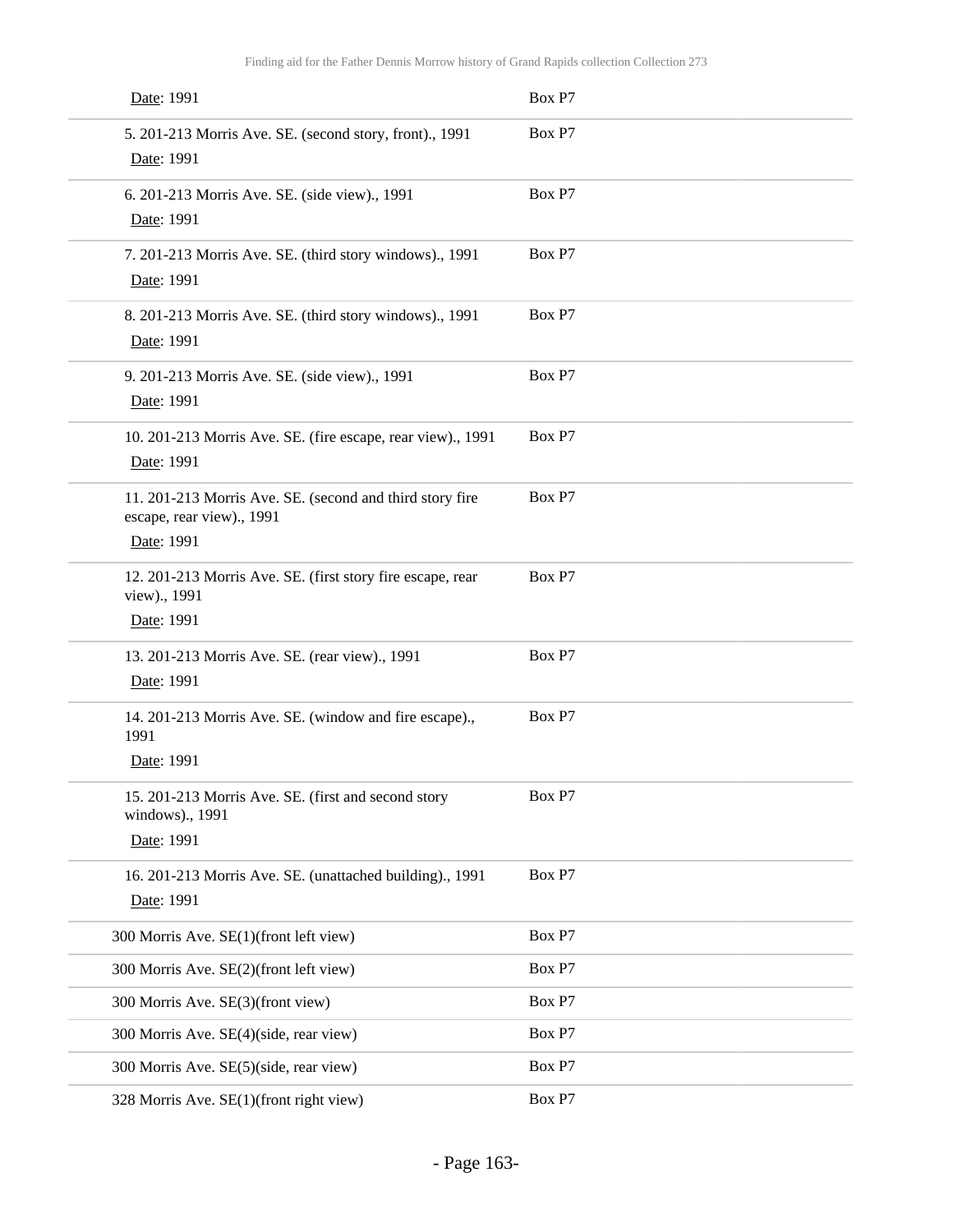| 420 Morris Ave. $SE(1)$ (front left view) | Box P <sub>7</sub> |
|-------------------------------------------|--------------------|
| 420 Morris Ave. SE(2)(front right view)   | Box P7             |
| 420 Morris Ave. SE(3)(garage)             | Box P7             |
| 420 Morris Ave. SE(4)(garage side view)   | Box P7             |
| 534 Morris Ave. SE(1)(front view)         | Box P7             |
| 534 Morris Ave. SE(2)(front right view)   | Box P7             |

### **Mount Vernon Ave. NW**

| <b>Title/Description</b>                                                                                      | <b>Instances</b> |
|---------------------------------------------------------------------------------------------------------------|------------------|
| Mount Vernon Ave. NW(1)(looking north from Allen St.)                                                         | Box P7           |
| 7 Mount Vernon Ave. NW(1)(front right view)                                                                   | Box P7           |
| 7 Mount Vernon Ave. NW(2)(front left view)                                                                    | Box P7           |
| 11 Mount Vernon Ave. NW(1)(front left view, after fire)                                                       | Box P7           |
| 11 Mount Vernon Ave. NW(2)(front right view, after fire)                                                      | Box P7           |
| 15 Mount Vernon Ave. NW(1)(front right view)                                                                  | Box P7           |
| 15 Mount Vernon Ave. NW(2)(front right view)                                                                  | Box P7           |
| 15 Mount Vernon Ave. NW(3)(side view)                                                                         | Box P7           |
| 15 Mount Vernon Ave. NW(4)(side, rear view)                                                                   | Box P7           |
| 15 Mount Vernon Ave. NW(5)(looking north from Fulton St.,<br>alley between Mount Vernon Ave. and Summer Ave.) | Box P7           |
| 37 Mount Vernon Ave. NW(1)(front left view)                                                                   | Box P7           |
| 37 Mount Vernon Ave. NW(2)(front right view)                                                                  | Box P7           |
| 37 Mount Vernon Ave. NW(3)(side, rear view)                                                                   | Box P7           |
| 37 Mount Vernon Ave. NW(4)(rear view)                                                                         | Box P7           |
| 52 Mount Vernon Ave. NW, B & B Distributing Co.(1)(front<br>left view)                                        | Box P7           |
| 82 Mount Vernon Ave. NW(1)(in background)                                                                     | Box P7           |
| 90 Mount Vernon Ave. NW(1)(side view)                                                                         | Box P7           |
| 200 block of Mount Vernon Ave. NW(1)(street scape)                                                            | Box P7           |
| 207 Mount Vernon Ave. NW(1)(front left view)                                                                  | Box P7           |
| 207 Mount Vernon Ave. NW(2)(front right view)                                                                 | Box P7           |
| 207 Mount Vernon Ave. NW(3)(side, rear view)                                                                  | Box P7           |
| 211 Mount Vernon Ave. NW(1)(front left view)                                                                  | Box P7           |
|                                                                                                               |                  |

211 Mount Vernon Ave. NW(2)(front right view)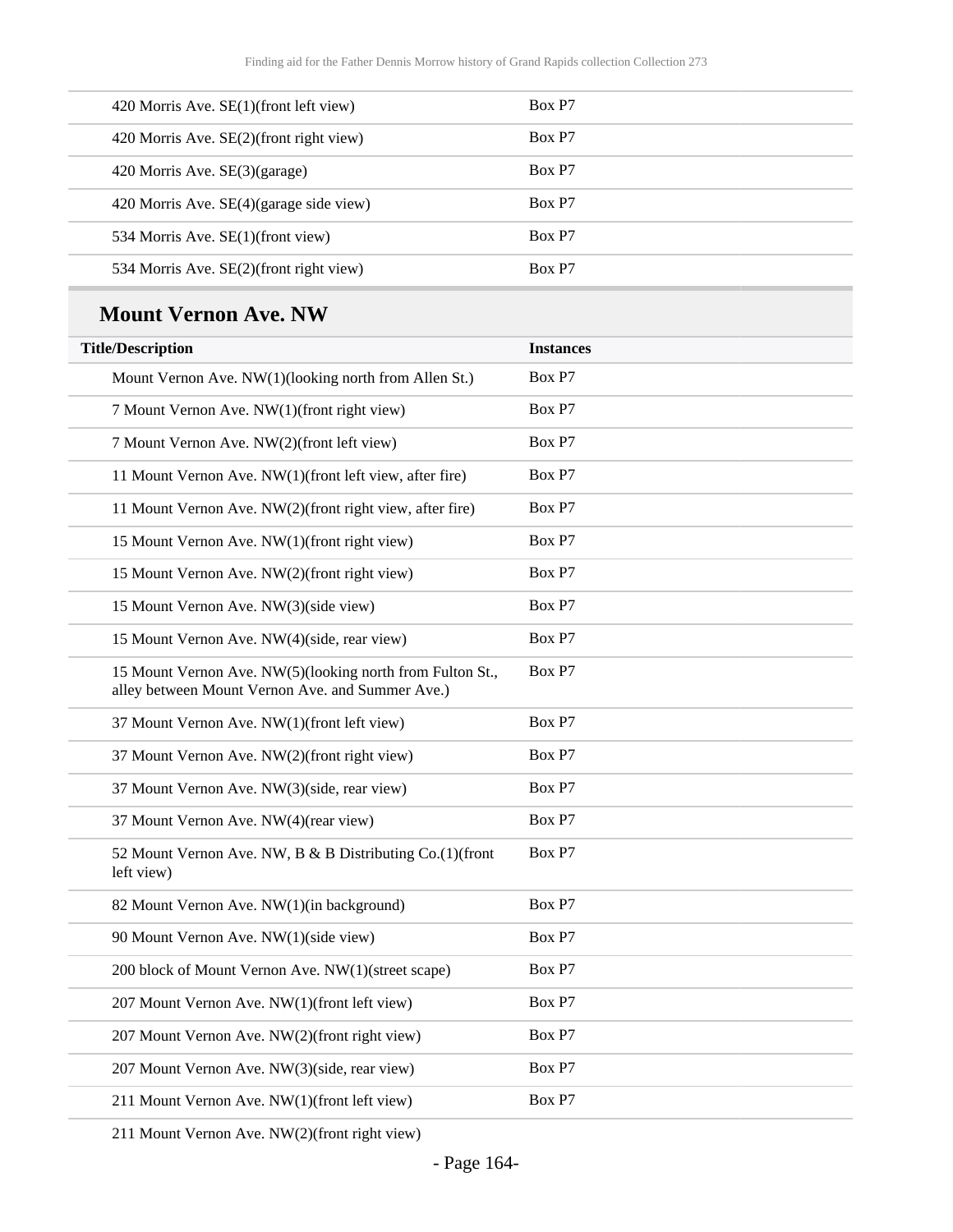|                                                                      | Box P7 |
|----------------------------------------------------------------------|--------|
| 211 Mount Vernon Ave. NW(3)(rear view)                               | Box P7 |
| 217 Mount Vernon Ave. NW(1)(front left view)                         | Box P7 |
| 217 Mount Vernon Ave. NW(2)(front right view)                        | Box P7 |
| 217 Mount Vernon Ave. NW(3)(side, rear view)                         | Box P7 |
| 223 Mount Vernon Ave. NW(1)(front left view)                         | Box P7 |
| 223 Mount Vernon Ave. NW(2)(front right view)                        | Box P7 |
| 223 Mount Vernon Ave. NW(3)(side, rear view)                         | Box P7 |
| 227 Mount Vernon Ave. NW(1)(front left view)                         | Box P7 |
| 227 Mount Vernon Ave. NW(2)(front right view)                        | Box P7 |
| 227 Mount Vernon Ave. NW(3)(side, rear view)                         | Box P7 |
| 229 Mount Vernon Ave. NW(1)(front left view)                         | Box P7 |
| 229 Mount Vernon Ave. NW(2)(side, rear view)                         | Box P7 |
| 239 Mount Vernon Ave. NW(1)(front left view)                         | Box P7 |
| 239 Mount Vernon Ave. NW(2)(front right view)                        | Box P7 |
| 239 Mount Vernon Ave. NW(3)(side, rear view)                         | Box P7 |
| 348 Mount Vernon Ave. NW, Our Lady of Aglona(1)(front<br>right view) | Box P7 |

# **Muskegon Ave. NW**

| <b>Title/Description</b>                     | <b>Instances</b> |
|----------------------------------------------|------------------|
| 938 Muskegon Ave. NW(1)(at rear, after fire) | Box P7           |
| 938 Muskegon Ave. NW(2)(at rear, after fire) | Box P7           |
| 1004 Muskegon Ave. NW(1)(front right view)   | Box P7           |
| 1004 Muskegon Ave. NW(2)(front left view)    | Box P7           |
| 1004 Muskegon Ave. NW(3)(rear view)          | Box P7           |
| 1122 Muskegon Ave. NW(1)(front right view)   | Box P7           |
| 1122 Muskegon Ave. NW(2)(front left view)    | Box P7           |
| 1122 Muskegon Ave. NW(3)(rear view)          | Box P7           |
| 1151 Muskegon Ave. NW(1)(front left view)    | Box P7           |
| 1151 Muskegon Ave. NW(2)(front right view)   | Box P7           |
| 1151 Muskegon Ave. NW(3)(rear view)          | Box P7           |
| 1218 Muskegon Ave. NW(1)(front right view)   | Box P7           |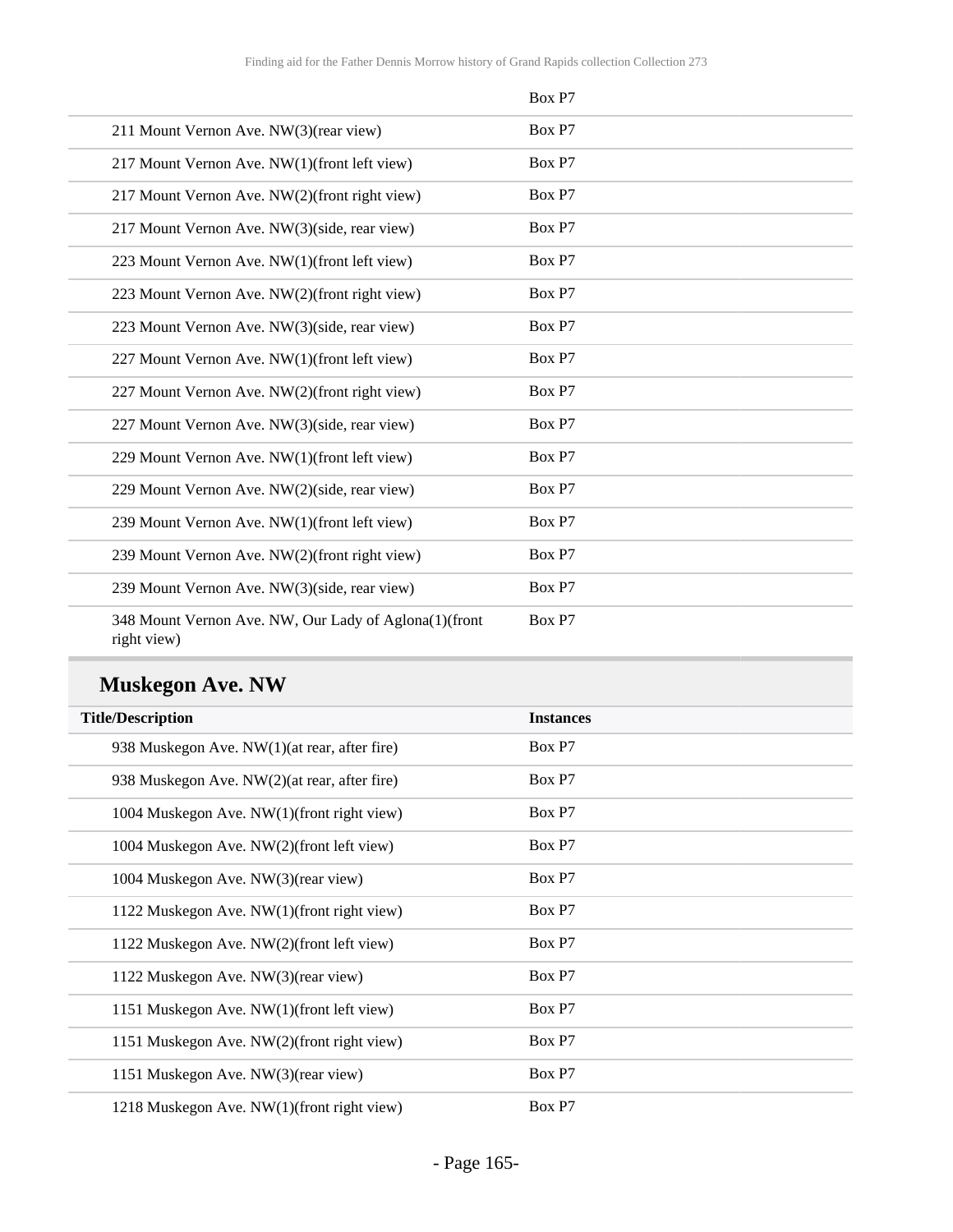| 1218 Muskegon Ave. NW(2)(front left view)  | Box P7 |
|--------------------------------------------|--------|
| 1225 Muskegon Ave. NW(1)(front left view)  | Box P7 |
| 1229 Muskegon Ave. NW(1)(front left view)  | Box P7 |
| 1229 / 1225 Muskegon Ave. NW(2)(rear view) | Box P7 |

# **Myrtle St. NW**

| <b>Title/Description</b>                           | <b>Instances</b> |
|----------------------------------------------------|------------------|
| 520 Myrtle St. NW(1)(demolished)                   | Box P7           |
| 630 Myrtle St. NW(1)(front right view, south side) | Box P7           |
| 630 Myrtle St. NW(2)(side view, south side)        | Box P7           |

#### **Nason St. NW**

| <b>Title/Description</b>               | <b>Instances</b> |
|----------------------------------------|------------------|
| 730 Nason St. NW(1)(front left view)   | Box P7           |
| 730 Nason St. NW(2)(front right view)  | Box P7           |
| 730 Nason St. NW(3)(side, rear view)   | Box P7           |
| 1034 Nason St. NW(1)(front right view) | Box P7           |
| 1036 Nason St. NW(1)(front left view)  | Box P7           |
| 1036 Nason St. NW(2)(front right view) | Box P7           |
| 1038 Nason St. NW(1)(front left view)  | Box P7           |
| 1038 Nason St. NW(2)(front right view) | Box P7           |
| 1038 Nason St. NW(3)(rear view)        | Box P7           |

### **National Ave. NW**

| <b>Title/Description</b>                              | <b>Instances</b> |
|-------------------------------------------------------|------------------|
| 345 National Ave. NW(1)(front left view, after fire)  | Box P7           |
| 345 National Ave. NW(2)(front right view, after fire) | Box P7           |

### **National Ave. SW**

| <b>Title/Description</b>                                     | <b>Instances</b> |
|--------------------------------------------------------------|------------------|
| $26-28$ National Ave. SW $(1)$ (front left view, after fire) | Box P7           |
| 26-28 National Ave. SW(2)(front right view, after fire)      | Box P7           |
| 26-28 National Ave. SW(3)(rear view, after fire)             | Box P7           |
| 45 National Ave. SW(1)(front view)                           | Box P7           |
| 147 National Ave. SW(1)(front right view, after fire)        | Box P7           |

- Page 166-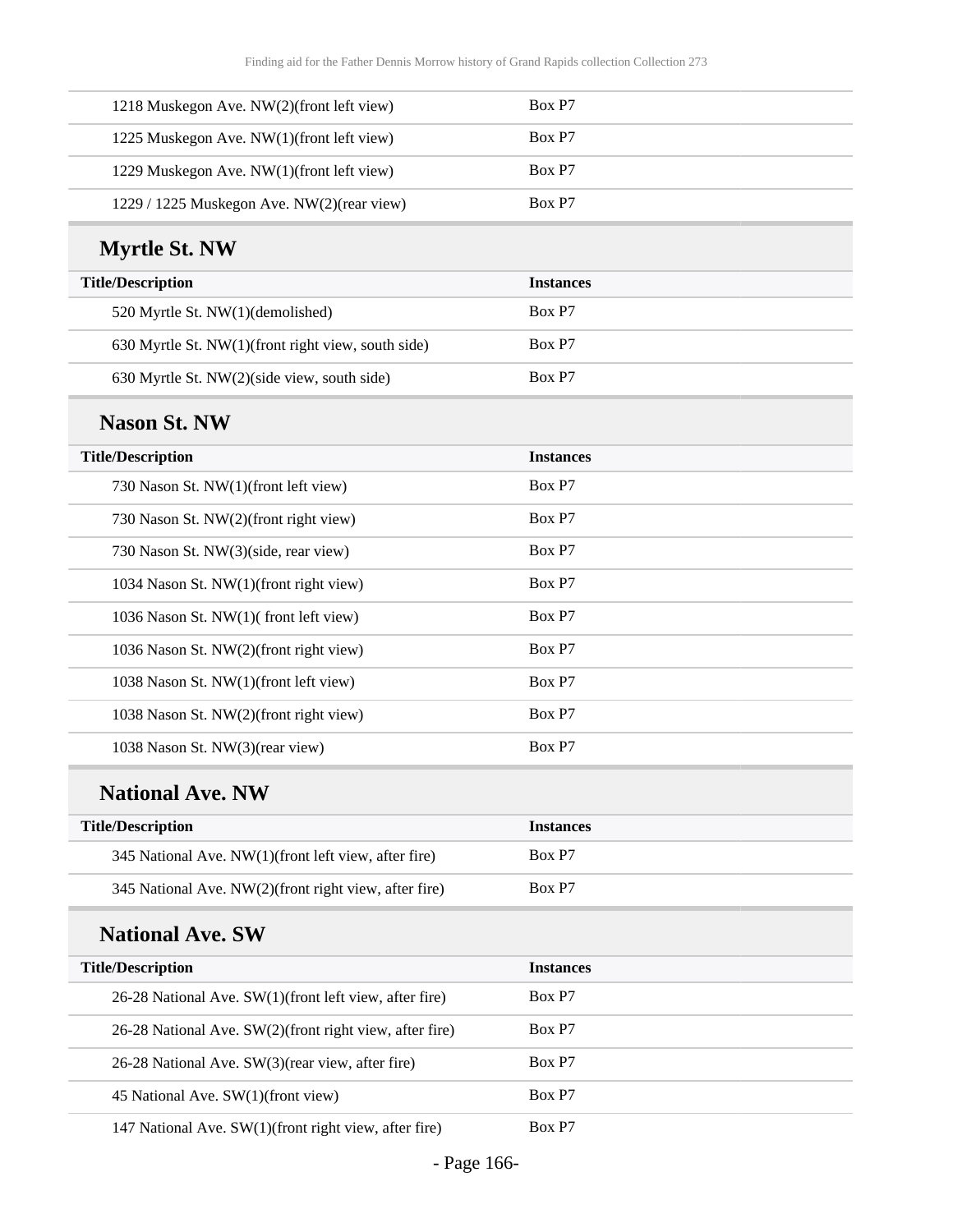| 147 National Ave. SW(2)(side, rear view, after fire) | Box P7           |
|------------------------------------------------------|------------------|
| 147 National Ave. SW(3)(rear view, after fire)       | Box P7           |
| <b>Neland Ave. SE</b>                                |                  |
| <b>Title/Description</b>                             | <b>Instances</b> |
| 944 Neland Ave. SE(1)(front left view)               | Box P7           |
| 944 Neland Ave. SE(2)(front right view)              | Box P7           |
| 944 Neland Ave. SE(3)(rear view)                     | Box P7           |
| <b>Nelson Ave. SE</b>                                |                  |
| <b>Title/Description</b>                             | <b>Instances</b> |
| 2360 Nelson Ave. SE(1)(front left view)              | Box P7           |
| 2360 Nelson Ave. SE(2)(front right view)             | Box P7           |
| 2360 Nelson Ave. SE(3)(rear view)                    | Box P7           |
| <b>New Ave. SW</b>                                   |                  |
| <b>Title/Description</b>                             | <b>Instances</b> |
| 562 New Ave. SW(1)(front left view)                  | Box P7           |
| 562 New Ave. SW(2)(front right view)                 | Box P7           |
| 562 New Ave. SW(3)(rear view)                        | Box P7           |
| <b>Newberry St. NE</b>                               |                  |
| <b>Title/Description</b>                             | <b>Instances</b> |
| 131 Newberry St. NE(1)(front left view, after fire)  | Box P7           |
| 131 Newberry St. NE(2)(front right view, after fire) | Box P7           |
| 131 Newberry St. NE(3)(rear view, after fire)        | Box P7           |
| <b>New York Central Rail Road, 1998</b>              |                  |
| <b>Title/Description</b>                             | <b>Instances</b> |
| 1.(east from Gunnison Ave. SW)                       | Box P7           |
| 2.(at Consumers Power yard, Indiana Ave. SW)         | Box P7           |
| 3.(west from Gunnison Ave. SW)                       | Box P7           |
| 4. (west from Gunnison Ave. SW)                      | Box P7           |
| 5.(east from Krakow Pl. SW)                          | Box P7           |
|                                                      |                  |

# **North Ave. NE**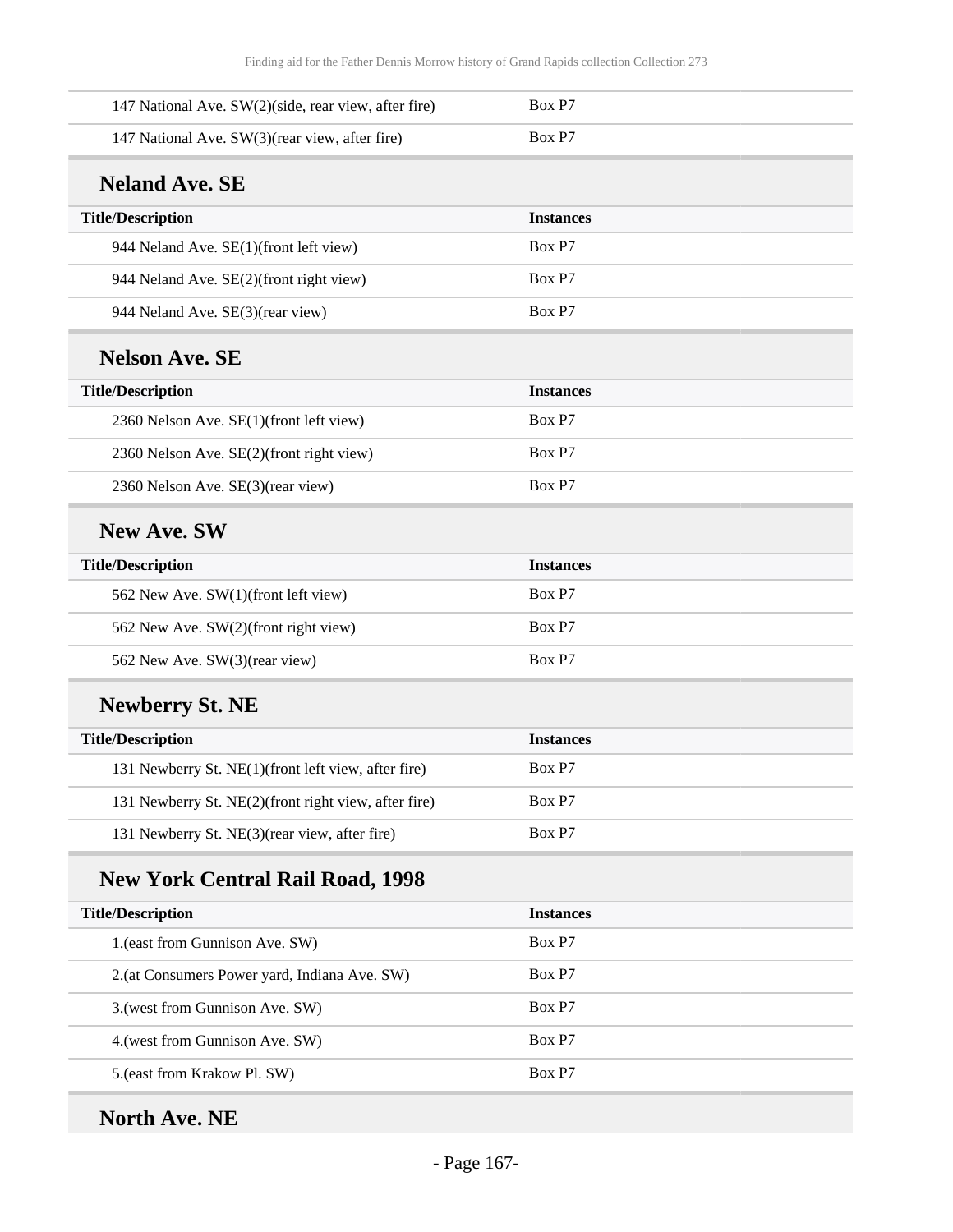| <b>Title/Description</b>                           | <b>Instances</b> |
|----------------------------------------------------|------------------|
| 411 North Ave. NE(1)(front left view)              | Box P7           |
| 411 North Ave. NE(2)(front right view)             | Box P7           |
| 415 North Ave. NE(1)(front left view)              | Box P7           |
| 415 North Ave. NE(2)(front right view)             | Box P7           |
| 419 North Ave. NE(1)(front left view)              | Box P7           |
| 419 North Ave. NE(2)(front right view)             | Box P7           |
| 419 / 415 / 411 North Ave. NE(3)(rear view)        | Box P7           |
| 424 North Ave. NE(1)(front right view)             | Box P7           |
| 424 North Ave. NE(2)(front left view)              | Box P7           |
| 425 North Ave. NE(1)(front left view)              | Box P7           |
| 425 North Ave. NE(2)(front right view)             | Box P7           |
| 426 North Ave. NE(1)(front right view)             | Box P7           |
| 426 North Ave. NE(2)(front left view)              | Box P7           |
| 429 North Ave. NE(1)(front left view)              | Box P7           |
| 429 North Ave. NE(2)(front right view)             | Box P7           |
| 432 North Ave. NE(1)(front right view)             | Box P7           |
| 432 North Ave. NE(2)(front left view)              | Box P7           |
| 433 North Ave. NE(1)(front left view)              | Box P7           |
| 433 North Ave. NE(2)(front right view)             | Box P7           |
| 434 North Ave. NE(1)(front right view)             | Box P7           |
| 550 North Ave. NE(1)(front right view)             | Box P7           |
| 550 North Ave. NE(2)(front left view)              | Box P7           |
| 600 North Ave. NE(1)(front right view)             | Box P7           |
| 600 North Ave. NE(2)(front left view)              | Box P7           |
| 600 North Ave. NE(3)(rear view)                    | Box P7           |
| 951 North Ave. NE(1)(front left view, after fire)  | Box P7           |
| 951 North Ave. NE(2)(front right view, after fire) | Box P7           |
| 951 North Ave. NE(3)(rear view, after fire)        | Box P7           |
| 951 North Ave. NE(4)(outbuilding)                  | Box P7           |

**Title/Description Instances**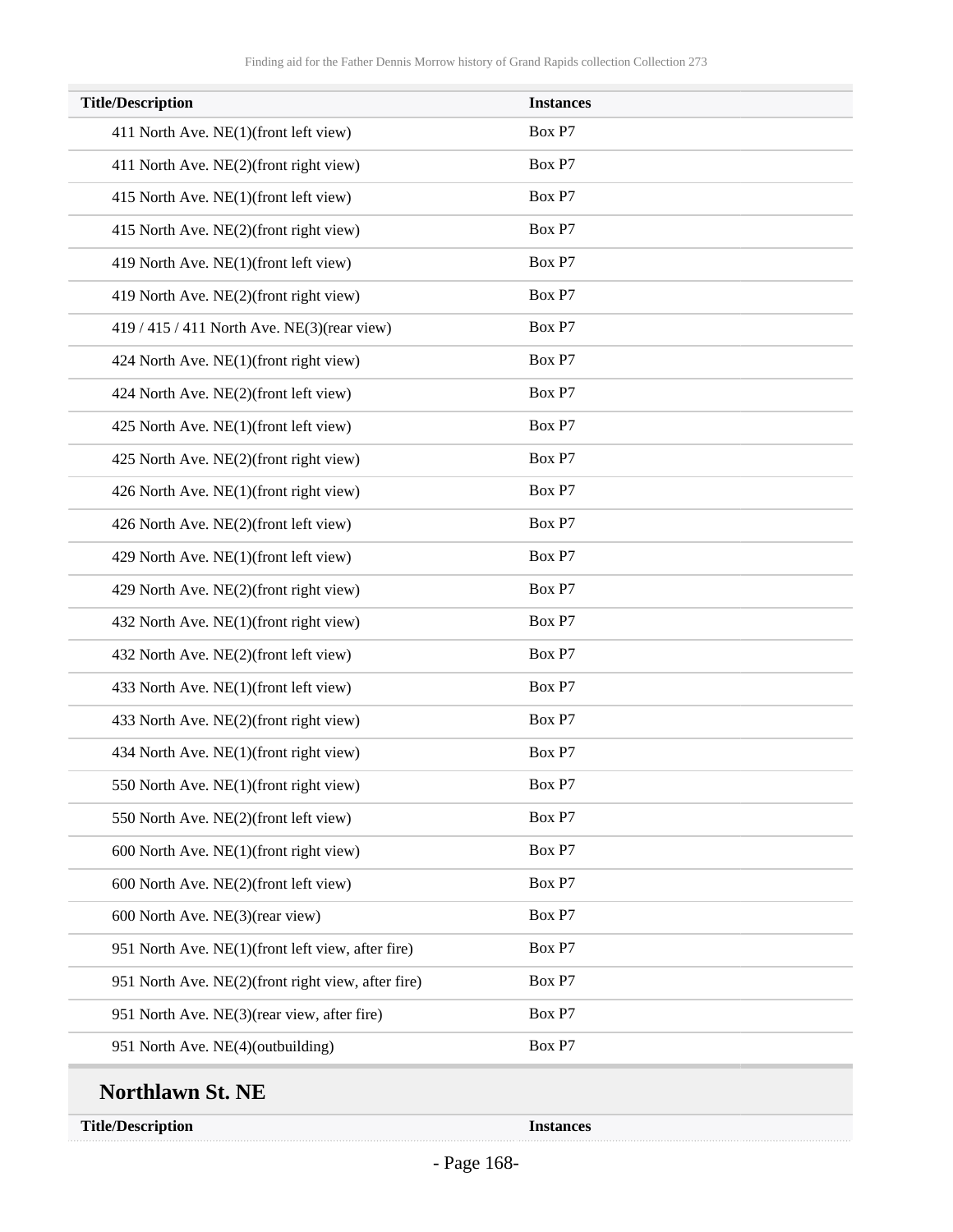| 938 Northlawn St. NE(1)(front view)                       | Box P7           |
|-----------------------------------------------------------|------------------|
| <b>North Park St. NE</b>                                  |                  |
| <b>Title/Description</b>                                  | <b>Instances</b> |
| North Park Bridge(1)(portion of bridge)                   | Box P7           |
| North Park Bridge(2)(portion of bridge)                   | Box P7           |
| North Park Bridge(3)(portion of bridge)                   | Box P7           |
| 449 North Park St. Ne(1)(front right view)                | Box P7           |
| <b>Oakdale St. SE</b>                                     |                  |
| <b>Title/Description</b>                                  | <b>Instances</b> |
| 448 Oakdale St. SE(1)(front left view, after fire)        | Box P7           |
| 448 Oakdale St. SE(2)(front right view, after fire)       | Box P7           |
| 619 Oakdale St. SE(1)(house in background)                | Box P7           |
| 728-730 Oakdale St. SE(1)(front right view)               | Box P7           |
| 728-730 Oakdale St. SE(2)(front left view)                | Box P7           |
| 728-730 Oakdale St. SE(3)(rear view)                      | Box P7           |
| 814 Oakdale St. SE(1)(front right view)                   | Box P7           |
| 814 Oakdale St. SE(2)(front left view)                    | Box P7           |
| 814 Oakdale St. SE(3)(rear view)                          | Box P7           |
| 814 Oakdale St. SE(4)(building in rear, front right view) | Box P7           |
| 814 Oakdale St. SE(5)(building in rear, front view)       | Box P7           |
| 814 Oakdale St. SE(6)(garage)                             | Box P7           |
| 1025 Oakdale St. SE(1)(front left view)                   | Box P7           |
| 1025 Oakdale St. SE(2)(front right view)                  | Box P7           |
| 1025 Oakdale St. SE(3)(rear view)                         | Box P7           |
| <b>Oakes St. SE</b>                                       |                  |
| <b>Title/Description</b>                                  | <b>Instances</b> |
| 120-122 Oakes St. SE(1)(front right view)                 | Box P7           |
| <b>Oakes St. SW</b>                                       |                  |
| <b>Title/Description</b>                                  | <b>Instances</b> |
| Oakes St. SW(1)(looking west from Division Ave.)          | Box P7           |
| Oakes St. SW(2)(looking east from Grandville Ave.)        | Box P7           |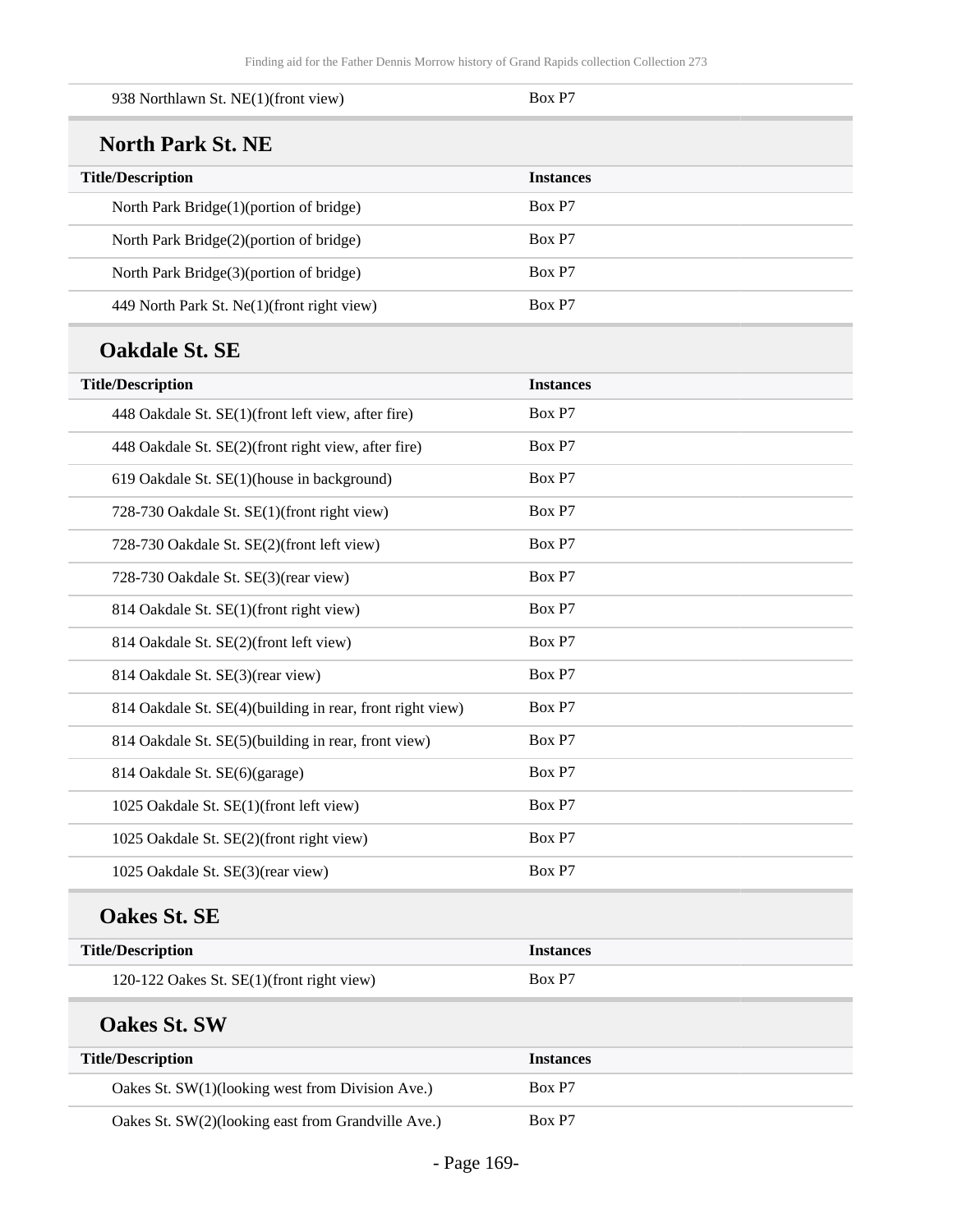| <b>Title/Description</b>                        | <b>Instances</b> |  |
|-------------------------------------------------|------------------|--|
| 2000 Oak Industrial Dr. NE(1)(front right view) | Box P7           |  |
| <b>Oakland Ave. SW</b>                          |                  |  |
| <b>Title/Description</b>                        | <b>Instances</b> |  |
| 707 Oakland Ave. SW(1)(front left view)         | Box P7           |  |
| 850 Oakland Ave. SW(1)(front view)              | Box P7           |  |
| 850 Oakland Ave. SW(2)(front right view)        | Box P7           |  |
| 850 Oakland Ave. SW(3)(rear view)               | Box P7           |  |
| 857 Oakland Ave. SW(1)(front right view)        | Box P7           |  |
| 857 Oakland Ave. SW(2)(front left view)         | Box P7           |  |
| 857 Oakland Ave. SW(3)(rear view)               | Box P7           |  |
| 857 Oakland Ave. SW(4)(garage)                  | Box P7           |  |
| <b>Oakland Place SW</b>                         |                  |  |
| <b>Title/Description</b>                        | <b>Instances</b> |  |
| 628 Oakland Place SW(1)(front right view)       | Box P7           |  |
| 628 Oakland Place SW(2)(front left view)        | Box P7           |  |
| 628 Oakland Place SW(3)(outbuilding)            | Box P7           |  |
| 634 Oakland Place SW(1)(front left view)        | Box P7           |  |
| 634 Oakland Place SW(2)(front right view)       | Box P7           |  |
| 636 Oakland Place SW(1)(front left view)        | Box P7           |  |
| 636 Oakland Place SW(2)(front right view)       | Box P7           |  |
| <b>Oakleigh Rd. NW</b>                          |                  |  |
| <b>Title/Description</b>                        | <b>Instances</b> |  |
| 2010 Oakleigh Rd. NW(1)(front left view)        | Box P7           |  |
| 2010 Oakleigh Rd. NW(2)(front right view)       | Box P7           |  |
| 2010 Oakleigh Rd. NW(3)(rear view)              | Box P7           |  |
| Oakleigh Rd. NE                                 |                  |  |
| <b>Title/Description</b>                        | <b>Instances</b> |  |
| 232 Oakleigh Rd. NE(1)(front view)              | Box P7           |  |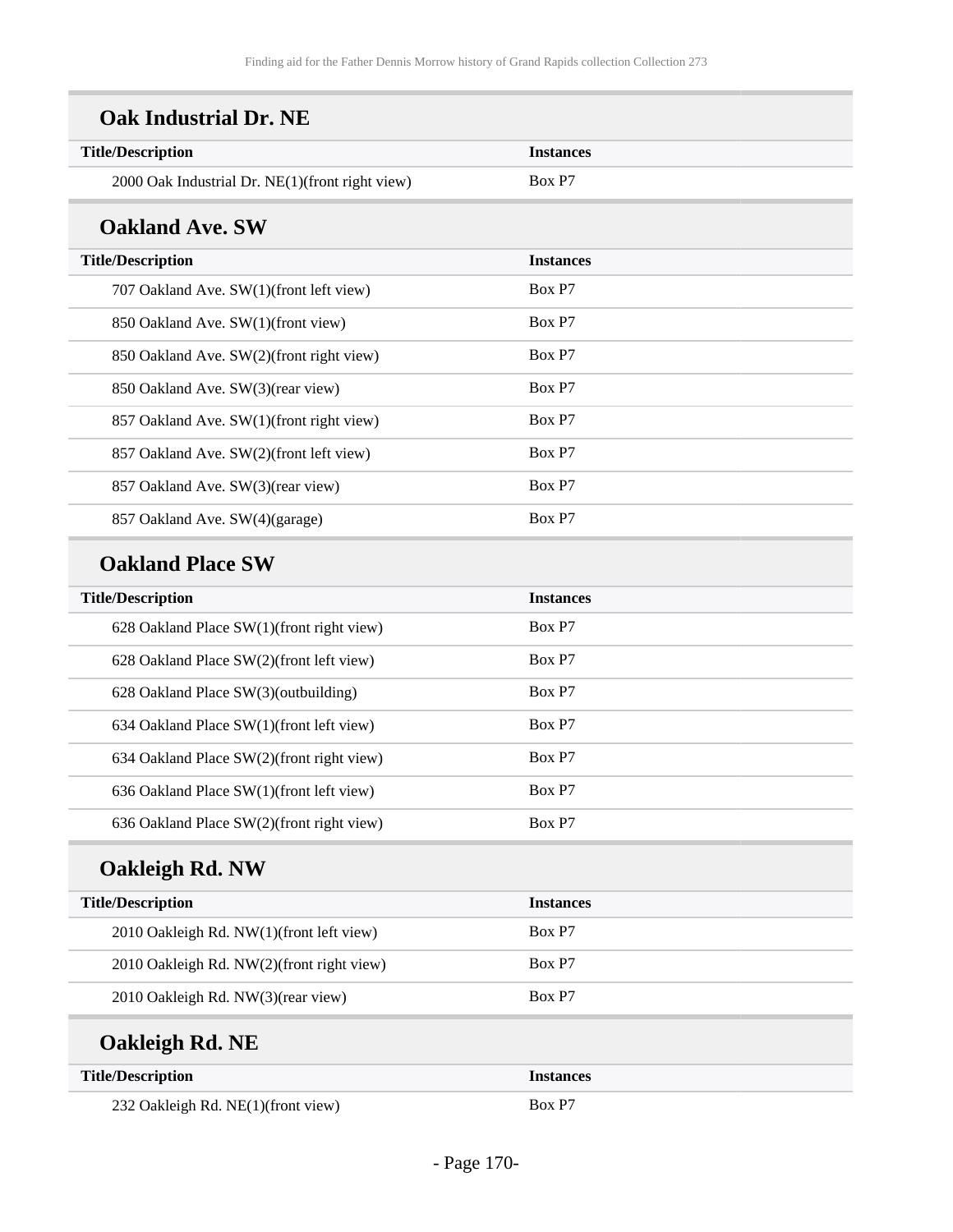| 232 Oakleigh Rd. NE(2)(front left, side view)                     | Box P7           |
|-------------------------------------------------------------------|------------------|
| 232 Oakleigh Rd. NE(3)(right side view)                           | Box P7           |
| 232 Oakleigh Rd. NE(4)(side, rear view)                           | Box P7           |
| 232 Oakleigh Rd. NE(5)(rear entrance)                             | Box P7           |
| <b>Oakwood Ave. NE</b>                                            |                  |
| <b>Title/Description</b>                                          | <b>Instances</b> |
| 2055 Oakwood Ave. NE (see 338 Ann St. NE)                         | Box P7           |
| <b>Ottawa Ave. NW</b>                                             |                  |
| <b>Title/Description</b>                                          | <b>Instances</b> |
| Ottawa Ave. NW(1)(looking south from Crescent St. NW)             | Box P7           |
| 445-447 Ottawa Ave. NW(1)(front right view)                       | Box P7           |
| 524 Ottawa Ave. NW, Paul's Tire Mart(1)(front left view)          | Box P7           |
| 601 Ottawa Ave. NW(1)(front left view)                            | Box P7           |
| 601 Ottawa Ave. NW(2)(front right view)                           | Box P7           |
| 626 Ottawa Ave. NW(1)(front right view)                           | Box P7           |
| 626 Ottawa Ave. NW(2)(front left view)                            | Box P7           |
| 626 Ottawa Ave. NW(3)(rear view)                                  | Box P7           |
| <b>Overbrook Lane SE</b>                                          |                  |
| <b>Title/Description</b>                                          | <b>Instances</b> |
| 512 Overbrook Lane SE(1)(front view)                              | Box P7           |
| 512 Overbrook Lane SE(2)(front left view)                         | Box P7           |
| 512 Overbrook Lane SE(3)(side view)                               | Box P7           |
| 512 Overbrook Lane SE(4)(front right view)                        | Box P7           |
| E. Paris Ave. NE                                                  |                  |
| <b>Title/Description</b>                                          | <b>Instances</b> |
| E. Paris Ave. NE(1)(looking north from Michigan St. SE<br>corner) | Box P7           |
| E. Paris Ave. NE(2)(looking north from Michigan St. SW<br>corner) | Box P7           |
| 410 E. Paris Ave. NE(1)(front right view)                         | Box P7           |
| 410 E. Paris Ave. NE(2)(front left view)                          | Box P7           |
|                                                                   |                  |

410 E. Paris Ave. NE(3)(rear view)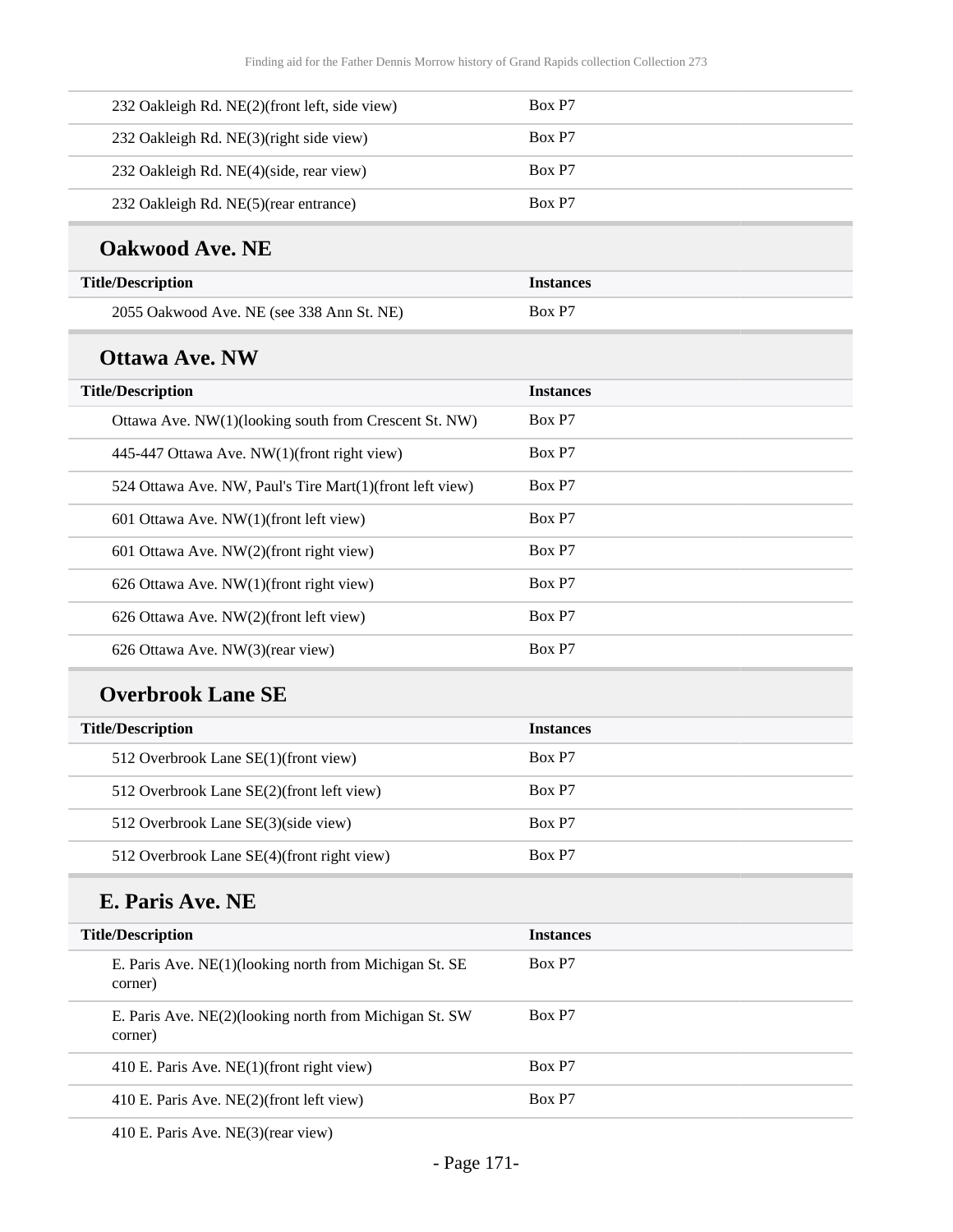|                                                          | Box P7 |
|----------------------------------------------------------|--------|
| 414 E. Paris Ave. NE(1)(front right view)                | Box P7 |
| 414 E. Paris Ave. NE(2)(front left view)                 | Box P7 |
| 414 E. Paris Ave. NE(3)(rear view)                       | Box P7 |
| 418 E. Paris Ave. NE(1)(front right view)                | Box P7 |
| 418 E. Paris Ave. NE(2)(front left view)                 | Box P7 |
| 418 E. Paris Ave. NE(3)(side, rear view)                 | Box P7 |
| 422 E. Paris Ave. NE(1)(front right view)                | Box P7 |
| 422 E. Paris Ave. NE(2)(front left view)                 | Box P7 |
| 422 E. Paris Ave. NE(3)(rear view)                       | Box P7 |
| 426 E. Paris Ave. NE(1)(front right view)                | Box P7 |
| 426 E. Paris Ave. NE(2)(front left view)                 | Box P7 |
| 426 E. Paris Ave. NE(3)(rear view)                       | Box P7 |
| 428-430 E. Paris Ave. NE(1)(front right view)            | Box P7 |
| 428-430 E. Paris Ave. NE(2)(front left view)             | Box P7 |
| 428-430 E. Paris Ave. NE(3)(rear view)                   | Box P7 |
| 431 E. Paris Ave. NE(1)(front left view)                 | Box P7 |
| 431 E. Paris Ave. NE(2)(front right view)                | Box P7 |
| 431 E. Paris Ave. NE(3)(side, rear view)                 | Box P7 |
| 434 E. Paris Ave. NE(1)(front right view)                | Box P7 |
| 434 E. Paris Ave. NE(2)(front left view)                 | Box P7 |
| 434 E. Paris Ave. NE(3)(rear view)                       | Box P7 |
| 435 E. Paris Ave. NE(1)(front left view)                 | Box P7 |
| 435 E. Paris Ave. NE(2)(front right view)                | Box P7 |
| 435 E. Paris Ave. NE(3)(rear view)                       | Box P7 |
| 438 E. Paris Ave. NE(1)(front right view)                | Box P7 |
| 438 E. Paris Ave. NE(2)(front left view)                 | Box P7 |
| 438 E. Paris Ave. NE(3)(side, rear view)                 | Box P7 |
| E. Paris Ave. NE(1)(looking south from I-196, SW corner) | Box P7 |
| E. Paris Ave. NE(1)(looking south from I-196, SE corner) | Box P7 |

**Title/Description Instances**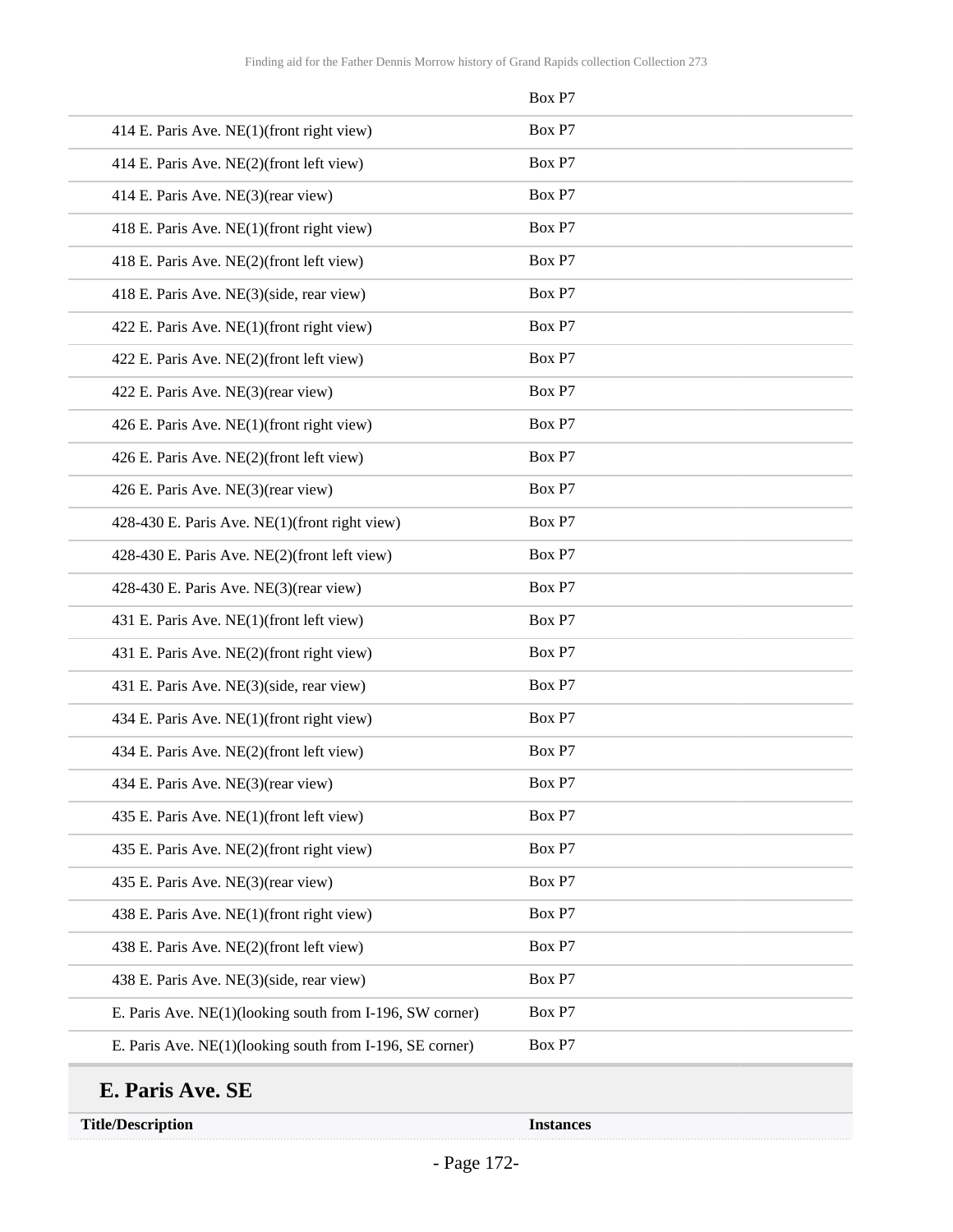| 264 E. Paris Ave. SE(1)(front left view)                     | Box P7 |
|--------------------------------------------------------------|--------|
| 264 E. Paris Ave. SE(2)(front right view)                    | Box P7 |
| 264 E. Paris Ave. SE(3)(side, rear entrance)                 | Box P7 |
| 265 E. Paris Ave. SE(1)(front right view)                    | Box P7 |
| 265 E. Paris Ave. SE(2)(porch detail)                        | Box P7 |
| 271 E. Paris Ave. SE(1)(front right view)                    | Box P7 |
| 271 E. Paris Ave. SE(2)(front left view)                     | Box P7 |
| 345 E. Paris Ave. SE(1)(front view)                          | Box P7 |
| 345 E. Paris Ave. SE(2)(side view)                           | Box P7 |
| 345 E. Paris Ave. SE(3)(tower detail)                        | Box P7 |
| 345 E. Paris Ave. SE(4)(second level)                        | Box P7 |
| 355 E. Paris Ave. SE(1)(front right view)                    | Box P7 |
| 355 E. Paris Ave. SE(2)(side view)                           | Box P7 |
| 444 E. Paris Ave. SE(1)(front left view)                     | Box P7 |
| 444 E. Paris Ave. SE(2)(rear view)                           | Box P7 |
| 444 E. Paris Ave. SE(3)(garage)                              | Box P7 |
| 553 E. Paris Ave. SE(1)(front view)                          | Box P7 |
| 553 E. Paris Ave. SE(2)(front right view)                    | Box P7 |
| 560 E. Paris Ave. SE(1)(front right view)                    | Box P7 |
| 560 E. Paris Ave. SE(2)(side, rear view)                     | Box P7 |
| 560 E. Paris Ave. SE(3)(second level)                        | Box P7 |
| 560 E. Paris Ave. SE(4)(second level portion)                | Box P7 |
| 560 E. Paris Ave. SE(5)(second level portion, roof overhang) | Box P7 |
| 560 E. Paris Ave. SE(6)(stair detail)                        | Box P7 |
| 560 E. Paris Ave. SE(7)(coal chute detail)                   | Box P7 |
| 1412 E. Paris Ave. SE(1)(front left view)                    | Box P7 |
| 1412 E. Paris Ave. SE(2)(front right view)                   | Box P7 |
| 1412 E. Paris Ave. SE(3)(side, rear view)                    | Box P7 |
|                                                              |        |

# **Park St. SW**

| <b>Title/Description</b>                | <b>Instances</b> |
|-----------------------------------------|------------------|
| 751-753 Park St. SW(1)(front left view) | Box P7           |
| 751-753 Park St. SW(2)(side, rear view) | Box P7           |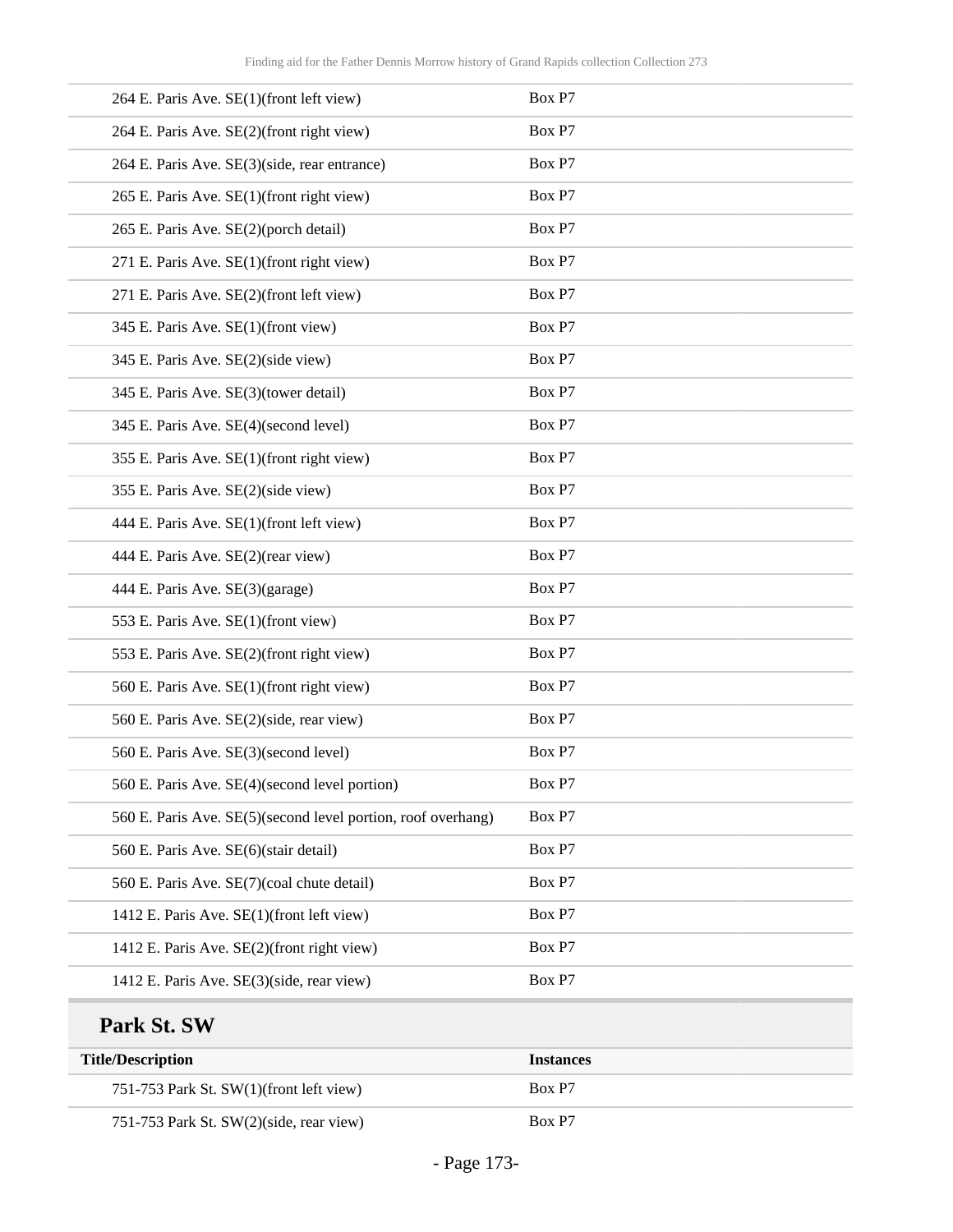| 751-753 Park St. $SW(3)$ (rear, side view) | Box P7 |
|--------------------------------------------|--------|
| 824 Park St. SW(1)(front left view)        | Box P7 |
| 824 Park St. SW(2)(front right view)       | Box P7 |
| 824 Park St. SW(3)(rear view)              | Box P7 |
|                                            |        |

#### **Parkwood St. NE**

| <b>Title/Description</b>                 | <b>Instances</b> |
|------------------------------------------|------------------|
| 603 Parkwood St. NE(1)(front view)       | Box P7           |
| 603 Parkwood St. NE(2)(front right view) | Box P7           |
| 603 Parkwood St. NE(3)(side, rear view)  | Box P7           |

#### **Pearl St. NW**

| <b>Title/Description</b>                                                        | <b>Instances</b> |
|---------------------------------------------------------------------------------|------------------|
| Pearl St. NW(1)(looking east from Capmau Ave. NW)                               | Box P7           |
| 272 Pearl St. NW, Voight Milling Co. (1) (front view, workers<br>in foreground) | Box P7           |
| 407 Pearl St. NW(1)(front right view)                                           | Box P7           |
| 407 Pearl St. NW(2)(front left view)                                            | Box P7           |

#### **Pettibone Ave. NW**

| <b>Title/Description</b>                                   | <b>Instances</b> |
|------------------------------------------------------------|------------------|
|                                                            |                  |
| 416 Pettibone Ave. NW(1)(front right view, after fire)     | Box P7           |
| 420 Pettibone Ave. NW(1)(front right view)                 | Box P7           |
| 420 Pettibone Ave. NW(2)(front left view)                  | Box P7           |
| 420 Pettibone Ave. NW(3)(side, rear view)                  | Box P7           |
| 547 (549) Pettibone Ave. NW(1)(front left view)            | Box P7           |
| 547 (549) Pettibone Ave. NW(2)(front right view)           | Box P7           |
| 547 (549) Pettibone Ave. NW(3)(side view)                  | Box P7           |
| 547 (549) Pettibone Ave. NW(4)(side, rear view)            | Box P7           |
| 547 (549) Pettibone Ave. NW(5)(side, rear view)            | Box P7           |
| 560 Pettibone Ave. NW(1)(front view)                       | Box P7           |
| 560 Pettibone Ave. NW(2)(lower living room, interior view) | Box P7           |
| 560 Pettibone Ace. NW(3)(lower kitchen, interior view)     | Box P7           |
| 560 Pettibone Ave. NW(4)(upper living room, interior view) | Box P7           |
|                                                            |                  |

560 Pettibone Ave. NW(5)(upper kitchen, interior view)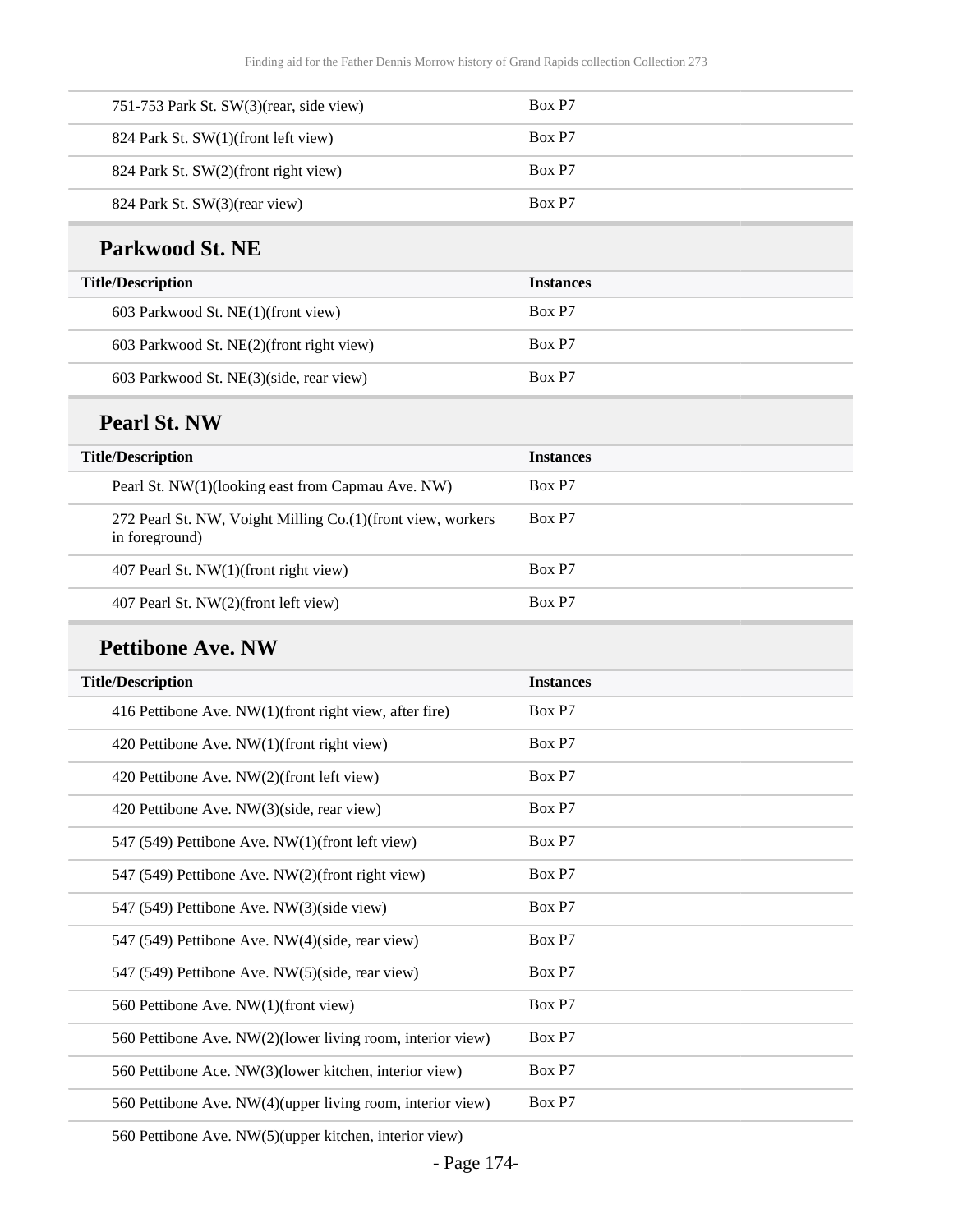|                                                      | Box P7 |
|------------------------------------------------------|--------|
| 560 Pettibone Ave. NW(6)(cellar wall, interior view) | Box P7 |
| 560 Pettibone Ave. NW(7)(furnace, interior view)     | Box P7 |

### **Plainfield Ave. NE**

| <b>Title/Description</b>                                                                            | <b>Instances</b> |
|-----------------------------------------------------------------------------------------------------|------------------|
| 1166 Plainfield Ave. NE, Grand Trunk Passenger Station(1)<br>(front right view, under construction) | Box P7           |
| 1209 Plainfield Ave. NE(1)(front left, side view)                                                   | Box P7           |
| 1209 Plainfield Ave. NE(2)(front right view)                                                        | Box P7           |
| 1209 Plainfield Ave. NE(3)(side, rear view)                                                         | Box P7           |
| 1254 Plainfield Ave. NE(1)(front view, after fire)                                                  | Box P7           |
| 1254 Plainfield Ave. NE(2)(side view, after fire)                                                   | Box P7           |
| 1254 Plainfield Ave. NE(3)(rear view, during demolition, after<br>fire)                             | Box P7           |
| 1309 Plainfield Ave. NE(1)(front left view)                                                         | Box P7           |
| 1309 Plainfield Ave. NE(2)(front right view)                                                        | Box P7           |
| 1309 Plainfield Ave. NE(3)(rear view)                                                               | Box P7           |
| 1339-1345 Plainfield Ave. NE(1)(front left view)                                                    | Box P7           |
| 1339-1345 Plainfield Ave. NE(2)(front right, side view)                                             | Box P7           |
| 1369 Plainfield Ave. NE(1)(front view)                                                              | Box P7           |
| 1369 Plainfield Ave. NE(2)(front view, close-up)                                                    | Box P7           |
| 1418 Plainfield Ave. NE(1)(front right view)                                                        | Box P7           |
| 1418 Plainfield Ave. NE(2)(upper levels)                                                            | Box P7           |
| 1418 Plainfield Ave. NE(3)(side, rear view)                                                         | Box P7           |
| 1418 Plainfield Ave. NE(4)(side, rear view)                                                         | Box P7           |
| 1418 Plainfield Ave. NE(5)(rear view)                                                               | Box P7           |
| 2124 Plainfield Ave. NE(1)(front right view, during fire)                                           | Box P7           |
| 2124 Plainfield Ave. NE(2)(side view, during fire)                                                  | Box P7           |
| 2219 / 2217 Plainfield Ave. NE(1)(front left view)                                                  | Box P7           |
| 2219 / 2217 Plainfield Ave. NE(2)(front right view)                                                 | Box P7           |
| 2219 / 2217 Plainfield Ave. NE(3)(rear view)                                                        | Box P7           |
| 2221 Plainfield Ave. NE(1)(front left view)                                                         | Box P7           |
| 2221 Plainfield Ave. NE(2)(front right view)                                                        | Box P7           |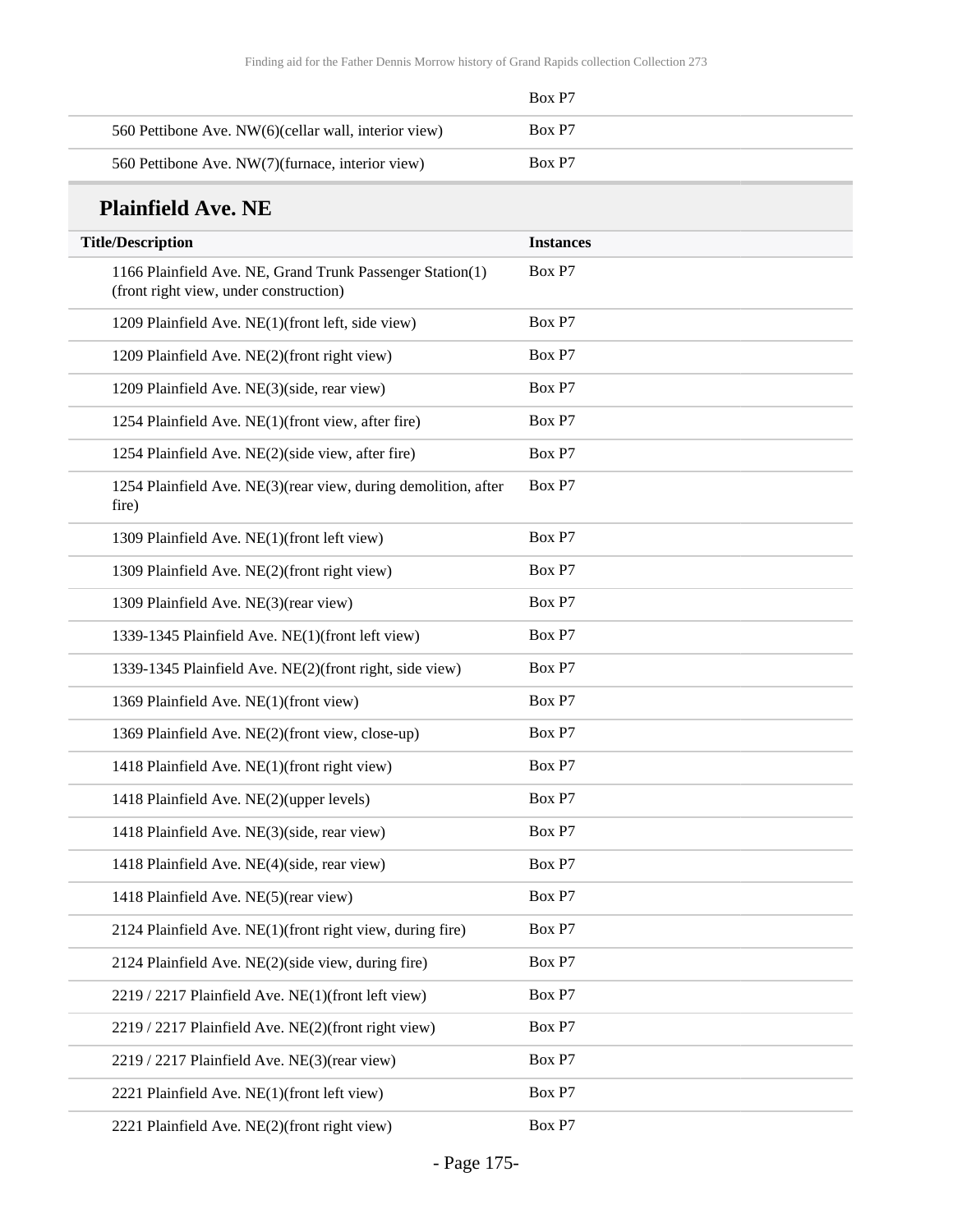| 2221 Plainfield Ave. NE(3)(side, rear view)                   | Box P7 |
|---------------------------------------------------------------|--------|
| 2221 Plainfield Ave. NE(4)(rear view)                         | Box P7 |
| 2225 Plainfield Ave. NE(1)(front left view)                   | Box P7 |
| 2225 Plainfield Ave. NE(2)(front right view)                  | Box P7 |
| 2225 Plainfield Ave. NE(3)(side, rear view)                   | Box P7 |
| 2225 Plainfield Ave. NE(4)(side view, garage door)            | Box P7 |
| 2420 Plainfield Ave. NE(1)(historic plaque)                   | Box P7 |
| 2420 Plainfield Ave. NE(2)(front right view)                  | Box P7 |
| 2420 Plainfield Ave. NE(3)(front left view, 820 Arlington NE) | Box P7 |
| 3150 Plainfield Ave. NE(1)(front right view, distant)         | Box P7 |
| 3225 Plainfield Ave. NE(1)(front left view)                   | Box P7 |
| 3225 Plainfield Ave. NE(2)(front right view)                  | Box P7 |
| 3225 Plainfield Ave. NE(3)(side, rear view)                   | Box P7 |
| 3463 Plainfield Ave. NE(1)(front left view)                   | Box P7 |
| 3463 Plainfield Ave. NE(2)(front right view)                  | Box P7 |

### **Pleasant St. SE**

| <b>Title/Description</b>                           | <b>Instances</b> |
|----------------------------------------------------|------------------|
| 32 Pleasant St. SE(1)(front left view, after fire) | Box P8           |
| 116 Pleasant St. SE(1)(front left view)            | Box P8           |
| 116 Pleasant St. SE(2)(looking north west)         | Box P8           |
| 116 Pleasant St. SE(3)(front right view)           | Box P8           |
| 116 Pleasant St. SE(4)(rear view)                  | Box P8           |
| 128 Pleasant St. SE(1)(front right view)           | Box P8           |
| 128 Pleasant St. SE(2)(front left view)            | Box P8           |
| 213 Pleasant St. SE(1)(front right view)           | Box P8           |
| 213 Pleasant St. SE(2)(side, rear view)            | Box P8           |
| 243 Pleasant St. SE(1)(front left view)            | Box P8           |
| 243 Pleasant St. SE(2)(front right view)           | Box P8           |
| 437 Pleasant St. SE(1)(front view)                 | Box P8           |
| 437 Pleasant St. SE(2)(front left view)            | Box P8           |
| 441 Pleasant St. SE(1)(front view)                 | Box P8           |
| 441 Pleasant St. SE(2)(side view)                  | Box P8           |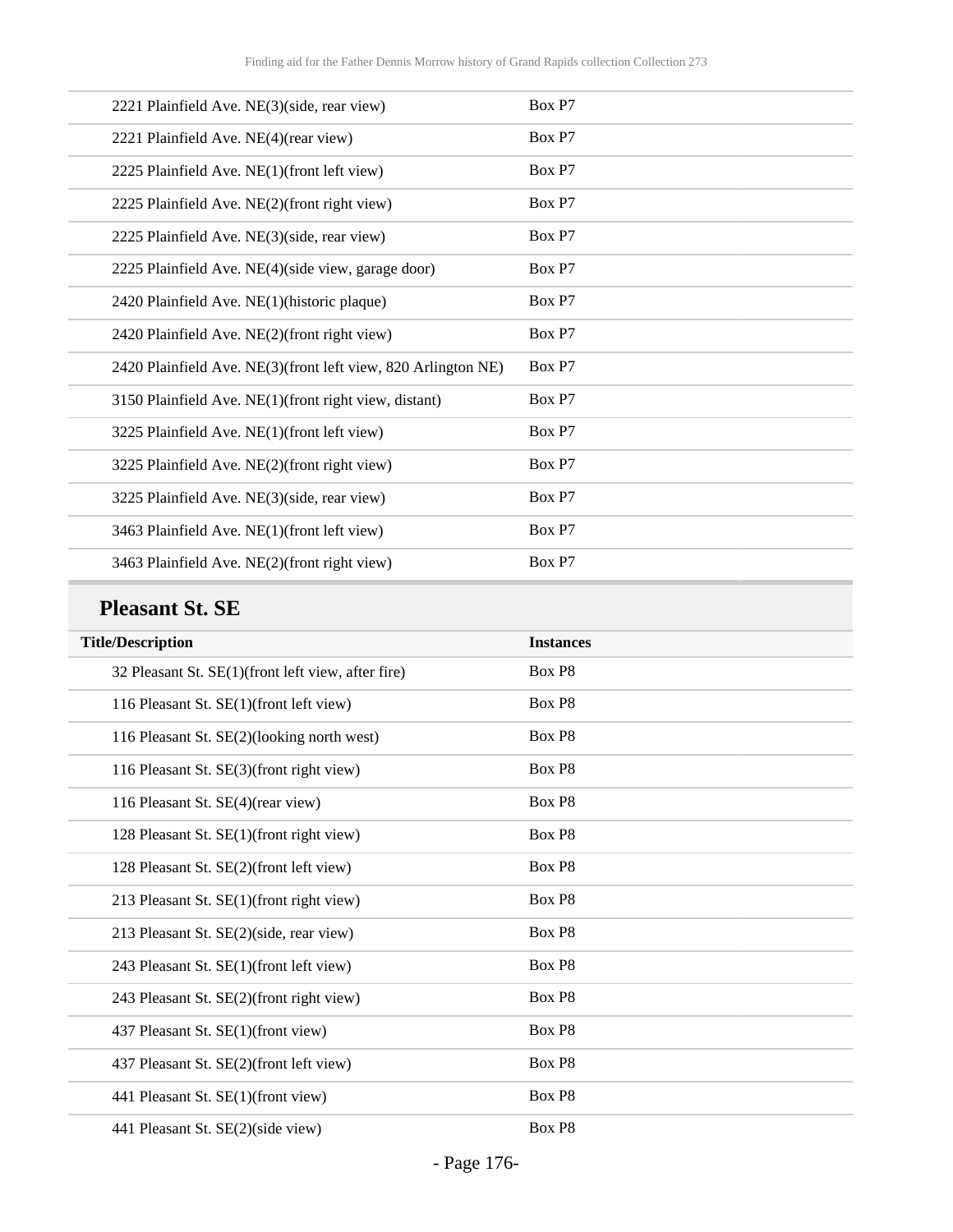| 441 Pleasant St. SE(3)(rear view)                 | Box P8             |
|---------------------------------------------------|--------------------|
| 544 Pleasant St. SE(1)(front view)                | Box P <sub>8</sub> |
| 544 Pleasant St. SE(2)(front view)                | Box P8             |
| 544 Pleasant St. SE(3)(front entrance)            | Box P <sub>8</sub> |
| 544 Pleasant St. SE(4)(porch column)              | Box P <sub>8</sub> |
| 544 Pleasant St. SE(5)(side, rear view)           | Box P8             |
| 544 Pleasant St. SE(6)(portion of west elevation) | Box P <sub>8</sub> |
| 544 Pleasant St. SE(7) (west elevation)           | Box P8             |
|                                                   |                    |

### **Pleasant St. SW**

| <b>Title/Description</b>                                      | <b>Instances</b>   |
|---------------------------------------------------------------|--------------------|
| 146 Pleasant St. SW, Bouma Cartage Co. (1) (front right view) | Box P <sub>8</sub> |
| 410 Pleasant St. SW(1)(front left view, after fire)           | Box P <sub>8</sub> |
| 410 Pleasant St. SW(2)(front right view, after fire)          | Box P <sub>8</sub> |
| 428 Pleasant St. SW(1)(front right view, during fire)         | Box P <sub>8</sub> |
| 428 Pleasant St. SW(2)(front left view, during fire)          | Box P8             |
| 428 Pleasant St. SW(3) (rear view, during fire)               | Box P8             |
| 428 Pleasant St. SW(4)(left view, during fire)                | Box P8             |
| 428 Pleasant St. SW(5)(side view, during fire)                | Box P8             |

# **Plymouth Ave. NE**

| <b>Title/Description</b>                  | <b>Instances</b>   |
|-------------------------------------------|--------------------|
| 456 Plymouth Ave. NE(1)(front right view) | Box P <sub>8</sub> |
| 456 Plymouth Ave. NE(2)(front left view)  | Box P <sub>8</sub> |
| 500 Plymouth Ave. NE(1)(front right view) | Box P <sub>8</sub> |
| 500 Plymouth Ave. NE(2)(front left view)  | Box P <sub>8</sub> |
| 500 Plymouth Ave. NE(3)(rear view)        | Box P <sub>8</sub> |

# **Plymouth Ave. SE**

| <b>Title/Description</b>                                                    | <b>Instances</b>   |
|-----------------------------------------------------------------------------|--------------------|
| 1953 Plymouth Ave. SE, Old Immaculate Heart Church(1)<br>(front right view) | Box P <sub>8</sub> |
| 1953 Plymouth Ave. SE, Old Immaculate Heart Church(2)<br>(front left view)  | Box P <sub>8</sub> |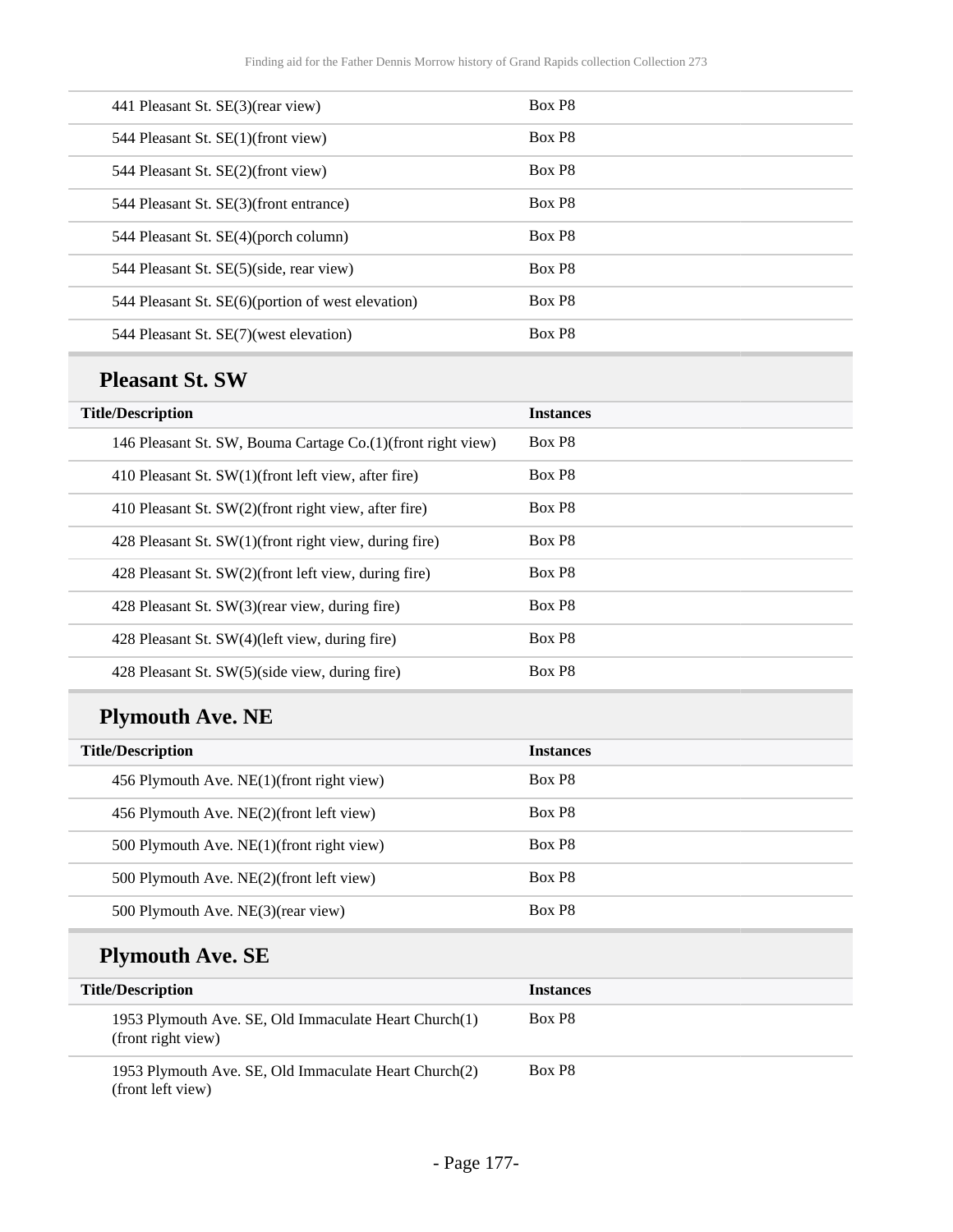| 1953 Plymouth Ave. SE, Old Immaculate Heart Church(3)<br>(rear view) | Box P8           |
|----------------------------------------------------------------------|------------------|
| <b>Portsmouth Pl. NE</b>                                             |                  |
| <b>Title/Description</b>                                             | <b>Instances</b> |
| 56 Portsmouth Pl. NE(1)(front right view)                            | Box P8           |
| 56 Portsmouth Pl. NE(2)(front left view)                             | Box P8           |
| <b>Powell St. SE</b>                                                 |                  |
| <b>Title/Description</b>                                             | <b>Instances</b> |
| 208 Powell St. SE(1)(front right view)                               | Box P8           |
| 208 Powell St. SE(2)(front left view)                                | Box P8           |
| 214 Powell St. SE(1)(front right view, after fire)                   | Box P8           |
| 214 Powell St. SE(2)(front left view, after fire)                    | Box P8           |
| 214 Powell St. SE(3)(rear view, after fire)                          | Box P8           |
| 217 Powell St. SE(1)(front left view)                                | Box P8           |
| 217 Powell St. SE(2)(front right view)                               | Box P8           |
| <b>Prince St. SE</b>                                                 |                  |
| <b>Title/Description</b>                                             | <b>Instances</b> |
| 431 Prince St. SE(1)(front left view)                                | Box P8           |
| 431 Prince St. SE(2)(front right view)                               | Box P8           |
| 431 Prince St. SE(3)(rear view)                                      | Box P8           |
| <b>Prospect Ave. NE</b>                                              |                  |
| <b>Title/Description</b>                                             | <b>Instances</b> |
| 117-119 Prospect Ave. NE(1)(front left view)                         | Box P8           |
| 117-119 Prospect Ave. NE(2)(front right view)                        | Box P8           |
| 141 Prospect Ave. NE(1)(front left view)                             | Box P8           |
| 141 Prospect Ave. NE(2)(window detail)                               | Box P8           |
| 141 Prospect Ave. NE(3)(rear view)                                   | Box P8           |
| 141 Prospect Ave. NE(4)(side view)                                   | Box P8           |
| 141 Prospect Ave. NE(5)(side view, second level)                     | Box P8           |
| 141 Prospect Ave. NE(6)(side view, stairs)                           | Box P8           |
| 324 Prospect Ave. NE(1)(front right view)                            | Box P8           |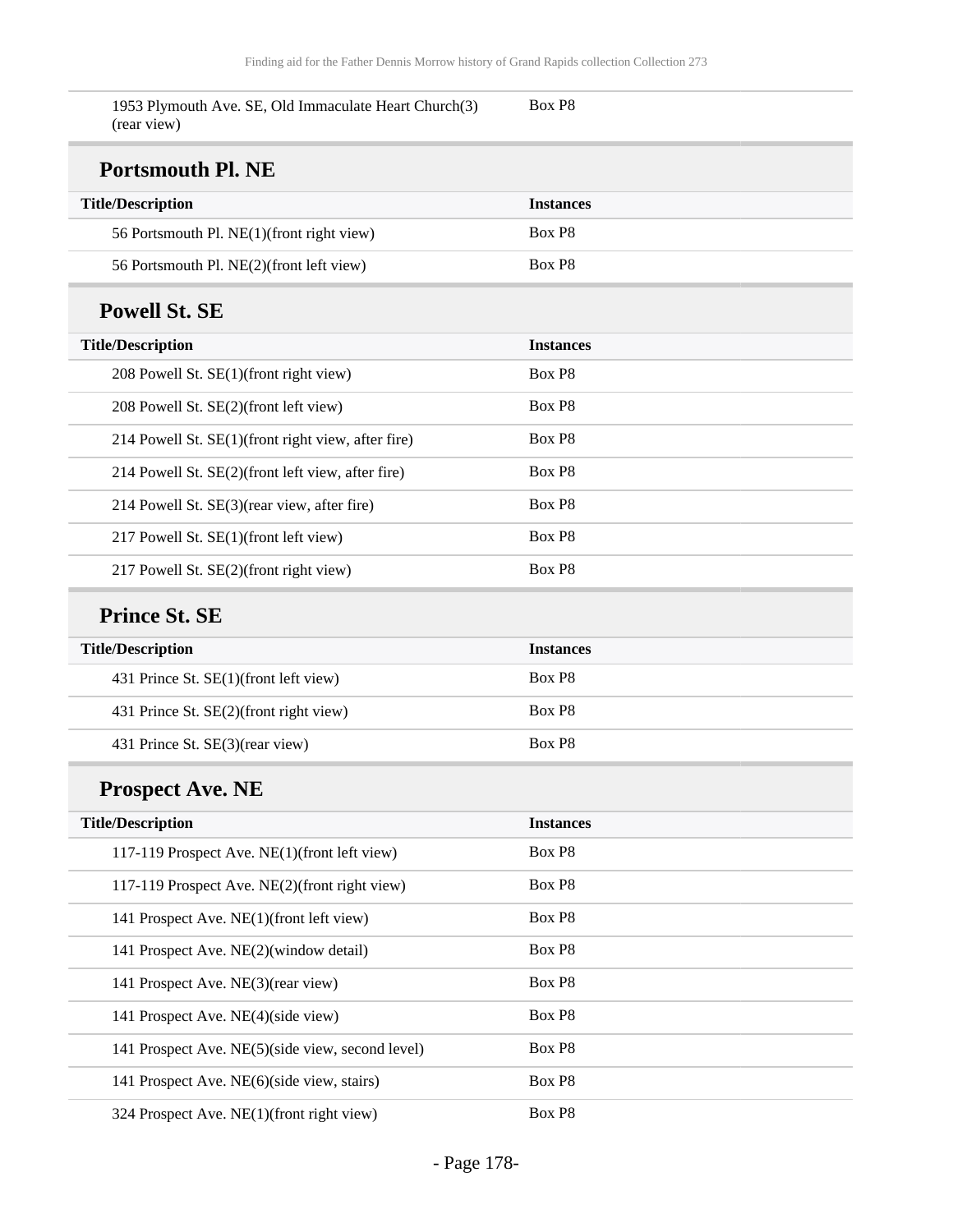| 400 block of Prospect Ave. NE(1)(looking north) | Box P8 |
|-------------------------------------------------|--------|
| 422 Prospect Ave. NE(1)(front right view)       | Box P8 |
| 422 Prospect Ave. NE(2)(front right view)       | Box P8 |
| 422 Prospect Ave. NE(3)(front left view)        | Box P8 |
| 425 Prospect Ave. NE(1)(front view)             | Box P8 |
| 425 Prospect Ave. NE(2)(front view)             | Box P8 |
| 425 Prospect Ave. NE(3)(front left view)        | Box P8 |
| 425 Prospect Ave. NE(4)(side, rear view)        | Box P8 |
| 425 Prospect Ave. NE(5)(side view)              | Box P8 |
| 425 Prospect Ave. NE(6)(front right view)       | Box P8 |
| 425 Prospect Ave. NE(7)(front left view)        | Box P8 |
| 426 Prospect Ave. NE(1)(front right view)       | Box P8 |
| 426 Prospect Ave. NE(2)(front left view)        | Box P8 |
| 430 Prospect Ave. NE(1)(front right view)       | Box P8 |
| 430 Prospect Ave. NE(2)(front left view)        | Box P8 |
| 431 Prospect Ave. NE(1)(front left view)        | Box P8 |
| 431 Prospect Ave. NE(2)(front right view)       | Box P8 |
| 431 Prospect Ave. NE(3)(rear view)              | Box P8 |
| 447 Prospect Ave. NE(1)(front left view)        | Box P8 |
| 700 Prospect Ave. NE(1)(front right view)       | Box P8 |
| 700 Prospect Ave. NE(2)(front left view)        | Box P8 |
| 700 Prospect Ave. NE(3)(rear view)              | Box P8 |

# **Prospect Ave. SE**

| <b>Title/Description</b>                               | <b>Instances</b>   |
|--------------------------------------------------------|--------------------|
| 10 Prospect Ave. SE(1)(front view)                     | Box P8             |
| 15 Prospect Ave. SE(1)(garage, north, east elevations) | Box P8             |
| 15 Prospect Ave. SE(2)(garage, south elevation)        | Box P8             |
| 120 Prospect Ave. SE(1)(front view)                    | Box P <sub>8</sub> |
| 120 Prospect Ave. SE(2)(side, rear view)               | Box P8             |
| 218 Prospect Ave. SE(1)(front left view, after fire)   | Box P <sub>8</sub> |
| 218 Prospect Ave. SE(2)(front left view, after fire)   | Box P8             |
| 218 Prospect Ave SE(3)(side view after fire)           | Box P <sub>8</sub> |

218 Prospect Ave.  $SE(3)$ (side view, after fire) Box P8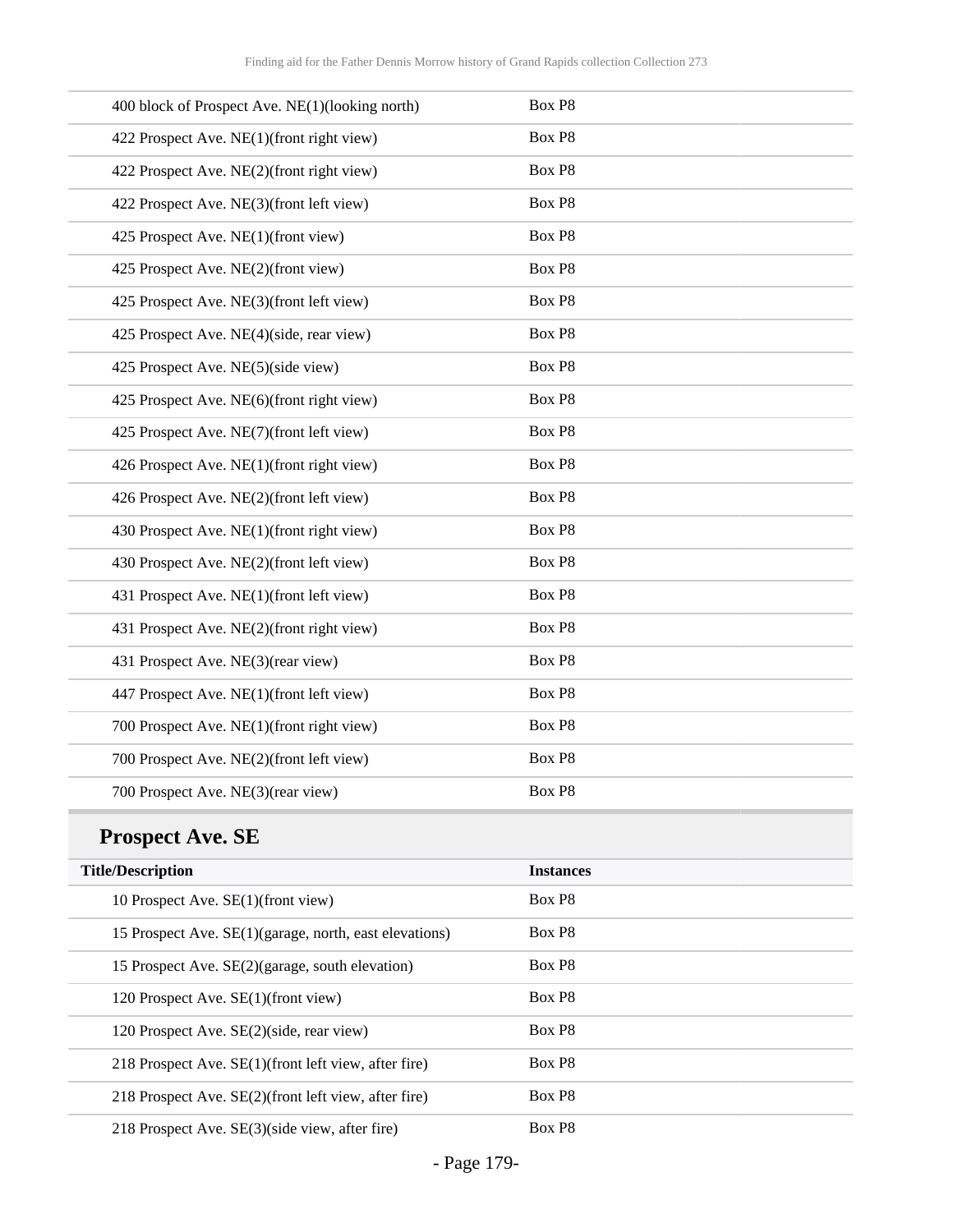| 218 Prospect ave. SE(4)(side, rear view, after fire)        | Box P8             |
|-------------------------------------------------------------|--------------------|
| 234 Prospect Ave. SE(1)(front left view)                    | Box P8             |
| 234 Prospect Ave. SE(2)(front left view)                    | Box P8             |
| 234 Prospect Ave. SE(3)(front right view)                   | Box P8             |
| 234 Prospect Ave. SE(4)(front right view)                   | Box P8             |
| 234 Prospect Ave. SE(5)(side, rear view)                    | Box P8             |
| 242 Prospect Ave. SE(1)(front right view)                   | Box P8             |
| 300 Prospect Ave. SE(1)(front left view)                    | Box P8             |
| 300 Prospect Ave. SE(2)(front right view)                   | Box P8             |
| 300 Prospect Ave. SE(3)(rear view)                          | Box P8             |
| 318 Prospect Ave. SE(1)(front view)                         | Box P8             |
| 318 Prospect Ave. SE(2)(front left view)                    | Box P8             |
| 318 Prospect Ave. SE(3)(side, rear view)                    | Box P8             |
| 318 Prospect Ave. SE(4)(rear view)                          | Box P8             |
| 347 Prospect Ave. SE(1)(front right view)                   | Box P8             |
| 351 Prospect Ave. SE(1)(front left view)                    | Box P8             |
| 351 Prospect Ave. SE(2)(side view)                          | Box P8             |
| 522 Prospect Ave. SE(1)(front left view)                    | Box P8             |
| 522 Prospect Ave. SE(2)(left side of front porch)           | Box P8             |
| 522 Prospect Ave. SE(3)(right side of front porch)          | Box P8             |
| 526 Prospect Ave. SE(1)(front left view, after fire)        | Box P8             |
| 526 Prospect Ave. SE(2)(front right view, after fire)       | Box P <sub>8</sub> |
| 526 Prospect Ave. SE(3)(side view, after fire)              | Box P8             |
| 532 Prospect Ave. SE(1)(front left view)                    | Box P8             |
| 537 Prospect Ave. SE(1)(front right view)                   | Box P8             |
| 537 Prospect Ave. SE(2)(front entry)                        | Box P8             |
| 537 Prospect Ave. SE(3)(porch column detail)                | Box P8             |
| 585 Prospect Ave. SE(1)(front view)                         | Box P8             |
| 1000 Prospect Ave. SE(1)(front left view, after fire)       | Box P8             |
| 1000 Prospect Ave. SE(2)(front right view, after fire)      | Box P8             |
| 1000 Prospect Ave. SE(3)(side, rear view)                   | Box P8             |
| 1001-1003 Prospect Ave. SE(1)(front right view, after fire) | Box P8             |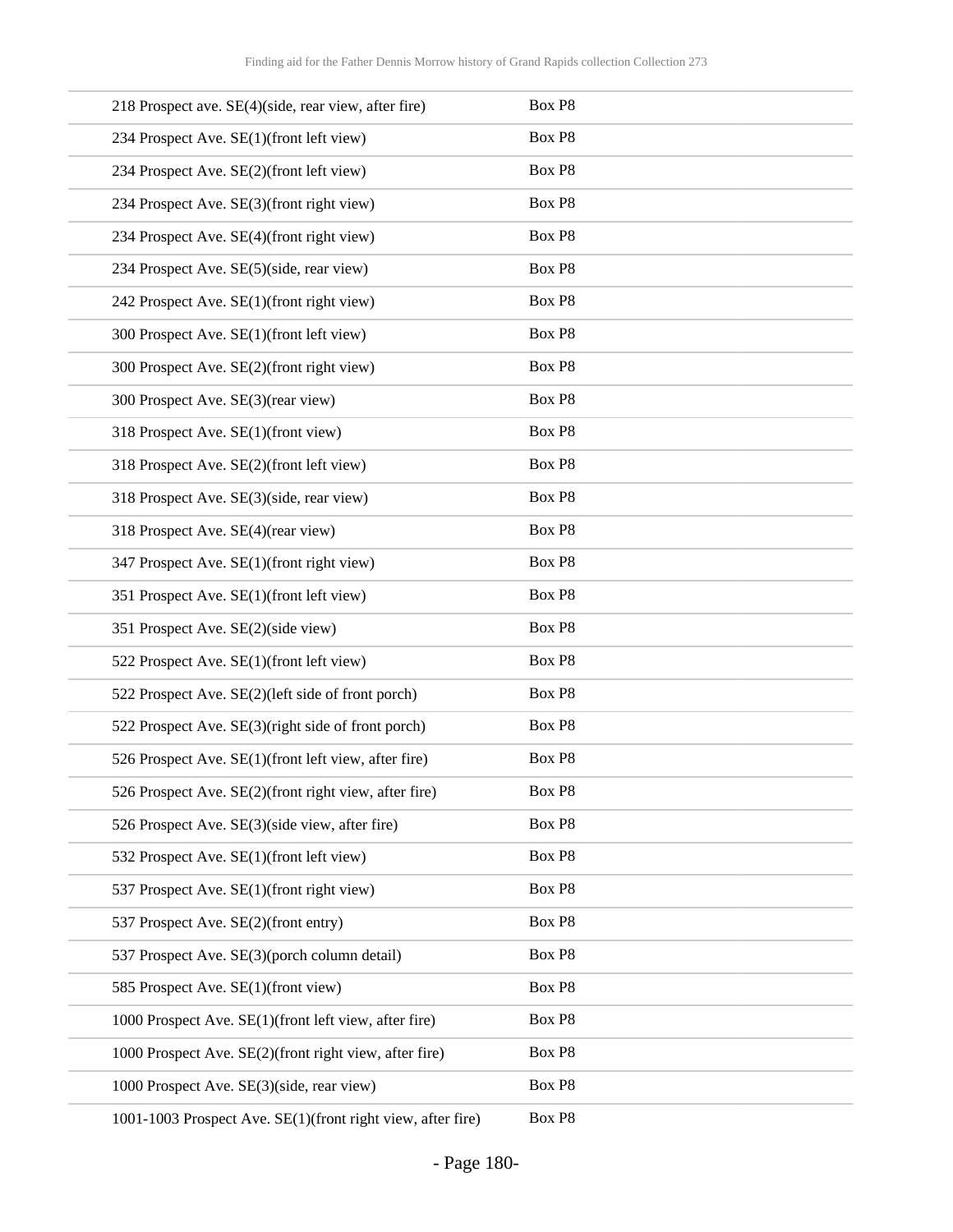| 1001-1003 Prospect Ave. SE(2)(front left view, after fire)               | Box P8 |
|--------------------------------------------------------------------------|--------|
| 1001-1003 Prospect Ave. SE(3)(side view, after fire)                     | Box P8 |
| 1035 Prospect Ave. SE(1)(front right view, after fire)                   | Box P8 |
| 1035 Prospect Ave. SE(2)(front left view, after fire)                    | Box P8 |
| 1035 Prospect Ave. SE(3)(side, rear view, after fire)                    | Box P8 |
| 1124 Prospect Ave. SE(1)(front left view, after fire)                    | Box P8 |
| 1124 Prospect Ave. SE(2)(front left view, after fire)                    | Box P8 |
| 1124 Prospect Ave. SE(3)(front right view, after fire)                   | Box P8 |
| 1124 Prospect Ave. SE(4)(rear view, after fire)                          | Box P8 |
| 1129 Prospect Ave. SE(1)(front right view)                               | Box P8 |
| 1129 Prospect Ave. SE(2)(front right view)                               | Box P8 |
| 1129 Prospect Ave. SE(3)(front right view)                               | Box P8 |
| 1129 Prospect Ave. SE(4)(front left view)                                | Box P8 |
| 1129 Prospect Ave. SE(5)(front right view)                               | Box P8 |
| 1138 Prospect Ave. SE(1)(front left view)                                | Box P8 |
| 1138 / 1140 Prospect Ave. SE(2)(front right view, 1140 in<br>background) | Box P8 |
| 1138 / 1140 Prospect Ave. SE(3)(front right view, 1140 in<br>background) | Box P8 |
| 1140 Prospect Ave. SE(4)(front view)                                     | Box P8 |
| 1148 Prospect Ave. SE(1)(front left view)                                | Box P8 |
| 1148 Prospect Ave. SE(2)(front right view)                               | Box P8 |
| 1148 Prospect Ave. SE(3)(rear view)                                      | Box P8 |
| 1163 Prospect Ave. SE(1)(house in background)                            | Box P8 |
| 1167 Prospect Ave. SE(1)(front right view, after fire)                   | Box P8 |
| 1167 Prospect Ave. SE(2)(front left view, after fire)                    | Box P8 |
| 1167 Prospect Ave. SE(3)(side, rear view, after fire)                    | Box P8 |
| 1305 Prospect Ave. SE(1)(front right view)                               | Box P8 |
| 1305 Prospect Ave. SE(2)(front left view)                                | Box P8 |
| 1308 Prospect Ave. SE(1)(front view)                                     | Box P8 |
| 1318 Prospect Ave. SE(1)(front left view)                                | Box P8 |
| 1318 Prospect Ave. SE(2)(front right view)                               | Box P8 |
| 1318 Prospect Ave. SE(3)(rear view)                                      | Box P8 |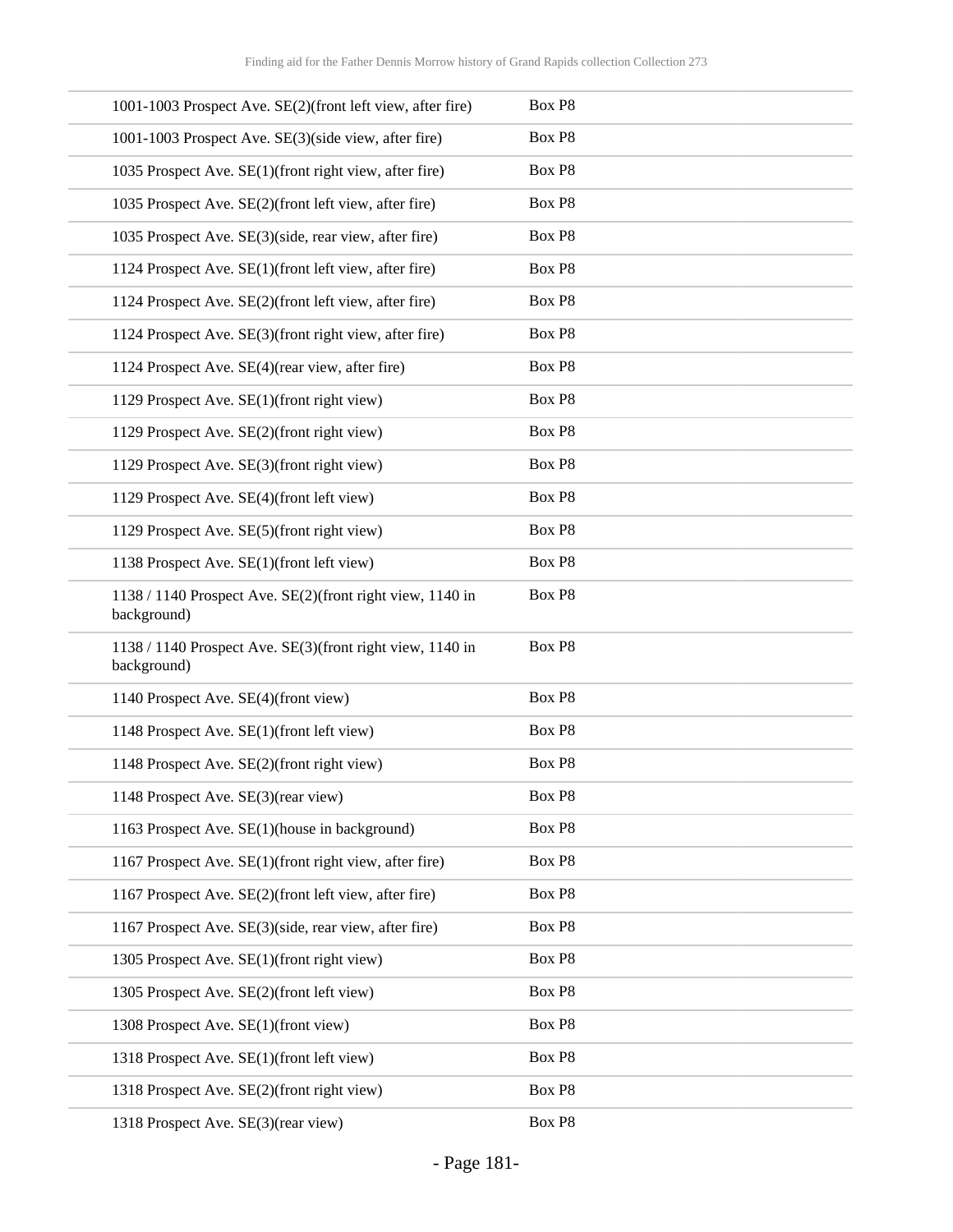| 1425 Prospect Ave. SE(1)(front right view, after fire) | Box P8 |
|--------------------------------------------------------|--------|
| 1425 Prospect Ave. SE(2)(front left view, after fire)  | Box P8 |
| 1425 Prospect Ave. SE(3)(rear view, after fire)        | Box P8 |
| 1432 Prospect Ave. SE(1)(front left view)              | Box P8 |
| 1432 Prospect Ave. SE(2)(front right view)             | Box P8 |
| 1432 Prospect Ave. SE(3)(rear view)                    | Box P8 |
| 1436 Prospect Ave. SE(1)(front left view)              | Box P8 |
| 1436 Prospect Ave. SE(2)(front right view)             | Box P8 |
| 1436 Prospect Ave. SE(3)(rear view)                    | Box P8 |
| 1440 Prospect Ave. SE(1)(front left view)              | Box P8 |
| 1440 Prospect Ave. SE(2)(front right view)             | Box P8 |
| 1440 Prospect Ave. SE(3)(front right view)             | Box P8 |
| 1440 Prospect Ave. SE(4)(rear view)                    | Box P8 |
| 1441 Prospect Ave. SE(1)(front left view, after fire)  | Box P8 |
| 1441 Prospect Ave. SE(2)(front right view, after fire) | Box P8 |
| 1441 Prospect Ave. SE(3)(side, rear view, after fire)  | Box P8 |
| 1441 Prospect Ave. SE(4)(outbuilding)                  | Box P8 |

## **Putnam St. SW**

| <b>Title/Description</b>               | <b>Instances</b>   |
|----------------------------------------|--------------------|
| 119 Putnam St. SE(1)(front right view) | Box P <sub>8</sub> |
| 119 Putnam St. SE(2)(front left view)  | Box P <sub>8</sub> |
| 119 Putnam St. SE(3)(rear view)        | Box P <sub>8</sub> |

# **Quarry Ave. NW**

| <b>Title/Description</b>                                  | <b>Instances</b>   |
|-----------------------------------------------------------|--------------------|
| 1127 Quarry Ave. NW(1)(front left view, after fire)       | Box P <sub>8</sub> |
| 1127 Quarry Ave. NW(2)(front right view, after fire)      | Box P <sub>8</sub> |
| 1127 Quarry Ave. NW(3) (rear view, after fire)            | Box P <sub>8</sub> |
| 1214 Quarry Ave. NW(1)(front right view)                  | Box P <sub>8</sub> |
| 1214 Quarry Ave. NW(2)(side, rear view)                   | Box P <sub>8</sub> |
| 1430 Ouarry Ave. NW, Saints Peter & Paul's Roman Catholic | Box P8             |

1430 Quarry Ave. NW, Saints Peter & Paul's Roman Catholic School(1)(front right view)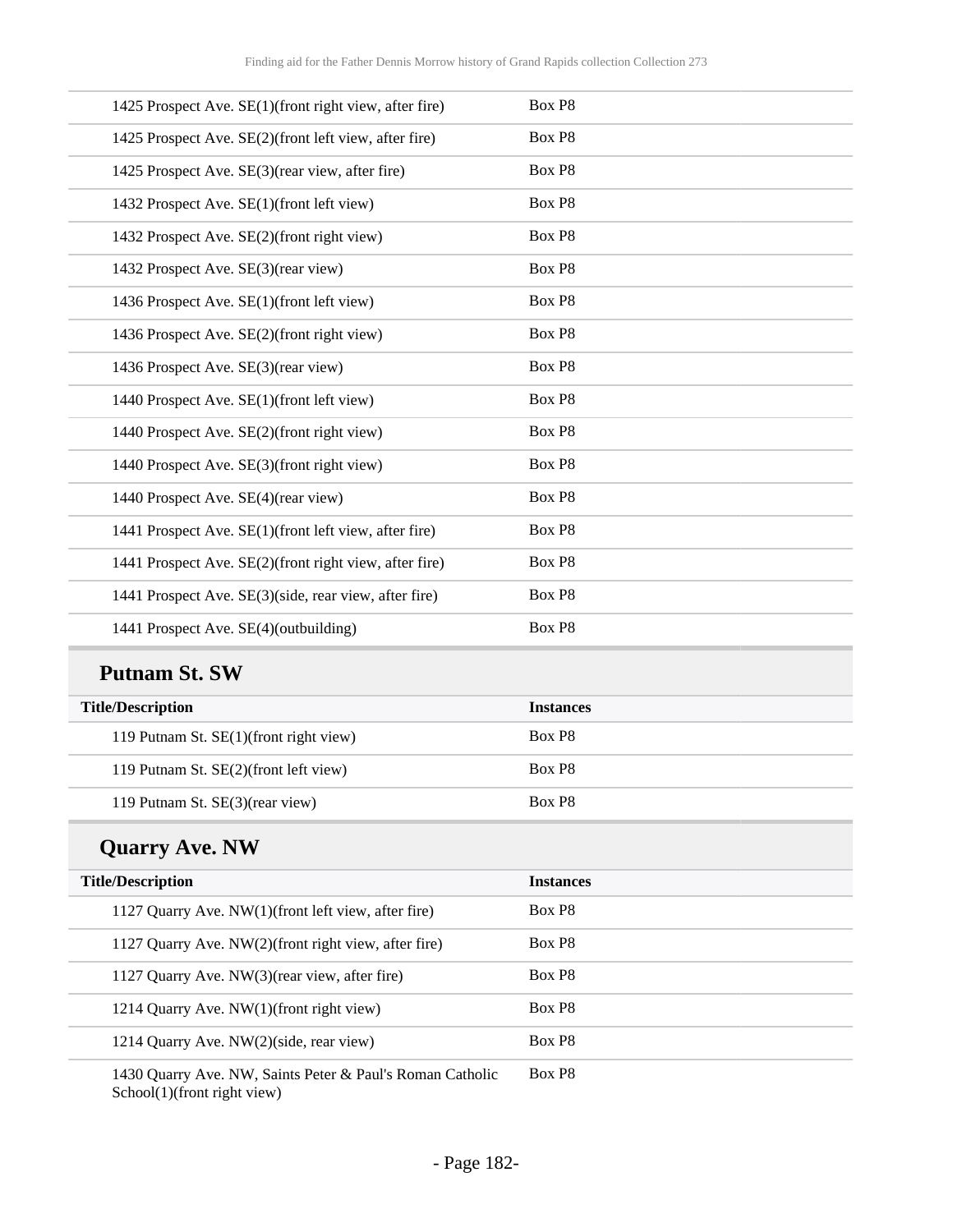| 1502 / 1450 / 1444 / 1440 Quarry Ave. NW(1)(houses left to<br>right) | Box P8           |
|----------------------------------------------------------------------|------------------|
| 1502 / 1450 / 1444 / 1440 Quarry Ave. NW(2)(houses left to<br>right) | Box P8           |
| <b>Queen Ave. NE</b>                                                 |                  |
| <b>Title/Description</b>                                             | <b>Instances</b> |
| 1511 Queen Ave. NE(1)(front left view)                               | Box P8           |
| 1511 Queen Ave. NE(2)(front right view)                              | Box P8           |
| <b>Quimby St. NE</b>                                                 |                  |
| <b>Title/Description</b>                                             | <b>Instances</b> |
| 114 Quimby St. NE(1)(front right view, after fire)                   | Box P8           |
| 114 Quimby St. NE(2)(front left view, after fire)                    | Box P8           |
| 114 Quimby St. NE(3)(rear view, after fire)                          | Box P8           |
| 125 Quimby St. NE(1)(front left view)                                | Box P8           |
| 125 Quimby St. NE(2)(front right view)                               | Box P8           |
| 125 Quimby St. NE(3)(rear view)                                      | Box P8           |
| 245 Quimby St. NE(1)(front view)                                     | Box P8           |
| 245 Quimby St. NE(2)(side view)                                      | Box P8           |
| Race St. NE                                                          |                  |
| <b>Title/Description</b>                                             | <b>Instances</b> |
| 1064 Race St. NE(1)(front left view)                                 | Box P8           |
| 1064 Race St. NE(2)(front right view)                                | Box P8           |
| 1064 Race St. NE(3)(side, rear view)                                 | Box P8           |
| 1064 Race St. NE(4)(side, rear view)                                 | Box P8           |
| 1100 Race St. NE(1)(front right view)                                | Box P8           |

| Box P <sub>8</sub> |  |
|--------------------|--|
| Box P <sub>8</sub> |  |
| Box P <sub>8</sub> |  |
|                    |  |

### **Reeds Lake / Ramona Park**

| <b>Title/Description</b>                   | <i><u><b>Instances</b></u></i> |
|--------------------------------------------|--------------------------------|
| Reeds Lake Boat Landing(1)(in Ramona Park) | Box P8                         |

Reeds Lake Dance Pavilion(2)(later roller rink)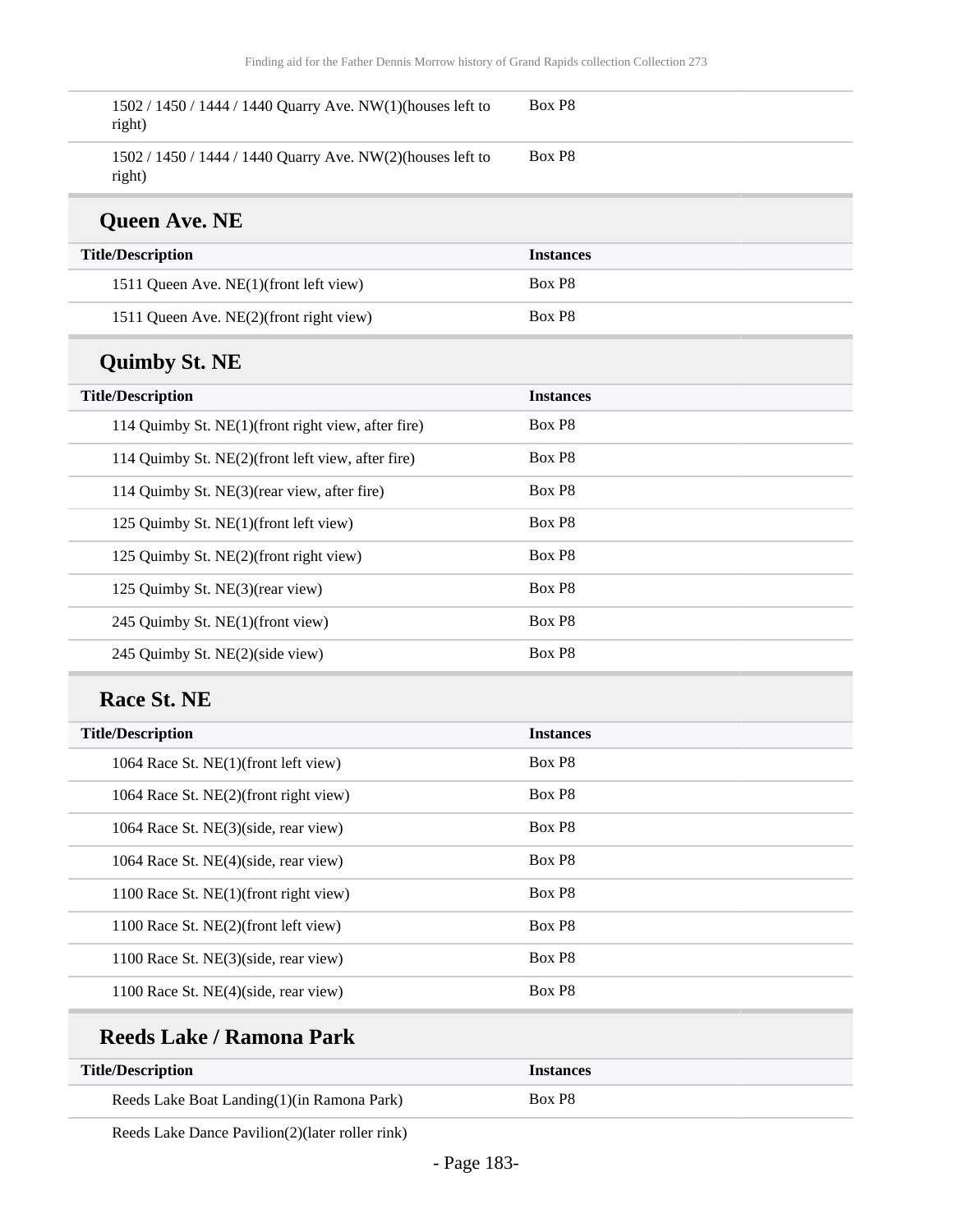|                                           | Box P8           |  |
|-------------------------------------------|------------------|--|
| <b>Rena St. SW</b>                        |                  |  |
| <b>Title/Description</b>                  | <b>Instances</b> |  |
| 33 Rena St. SW(1)(front right view)       | Box P8           |  |
| 33 Rena St. NW(2)(front left view)        | Box P8           |  |
| 41 Rena St. SW(1)(front right view)       | Box P8           |  |
| 41 Rena St. SW(2)(front left view)        | Box P8           |  |
| <b>Richmond St. NW</b>                    |                  |  |
| <b>Title/Description</b>                  | <b>Instances</b> |  |
| 633 Richmond St. NW(1)(front right view)  | Box P8           |  |
| 633 Richmond St. NW(2)(east elevation)    | Box P8           |  |
| 815 Richmond St. NW(1)(front right view)  | Box P8           |  |
| 815 Richmond St. NW(2)(front left view)   | Box P8           |  |
| 815 Richmond St. NW(3)(rear view)         | Box P8           |  |
| 1645 Richmond St. NW(1)(front right view) | Box P8           |  |
| 1645 Richmond St. NW(2)(front left view)  | Box P8           |  |
| 1645 Richmond St. NW(3)(rear view)        | Box P8           |  |
| <b>Ringuette SE</b>                       |                  |  |
| <b>Title/Description</b>                  | <b>Instances</b> |  |
| 810 Ringuette SE(1)(front left view)      | Box P8           |  |
| 810 Ringuette SE(2)(front right view)     | Box P8           |  |
| <b>Robey Pl SE</b>                        |                  |  |
| <b>Title/Description</b>                  | <b>Instances</b> |  |
| 306 Robey Pl SE(1)(front left view)       | Box P8           |  |
| 306 Robey Pl SE(2)(front right view)      | Box P8           |  |
| 307 Robey Pl SE(1)(front right view)      | Box P8           |  |
| 307 Robey Pl SE(2)(front right view)      | Box P8           |  |
| 307 Robey Pl SE(3)(front left view)       | Box P8           |  |
| 307 Robey Pl SE(4)(front left view)       | Box P8           |  |
| 307 Robey Pl SE(5)(rear view)             | Box P8           |  |
| 307 Robey Pl SE(6)(rear view)             | Box P8           |  |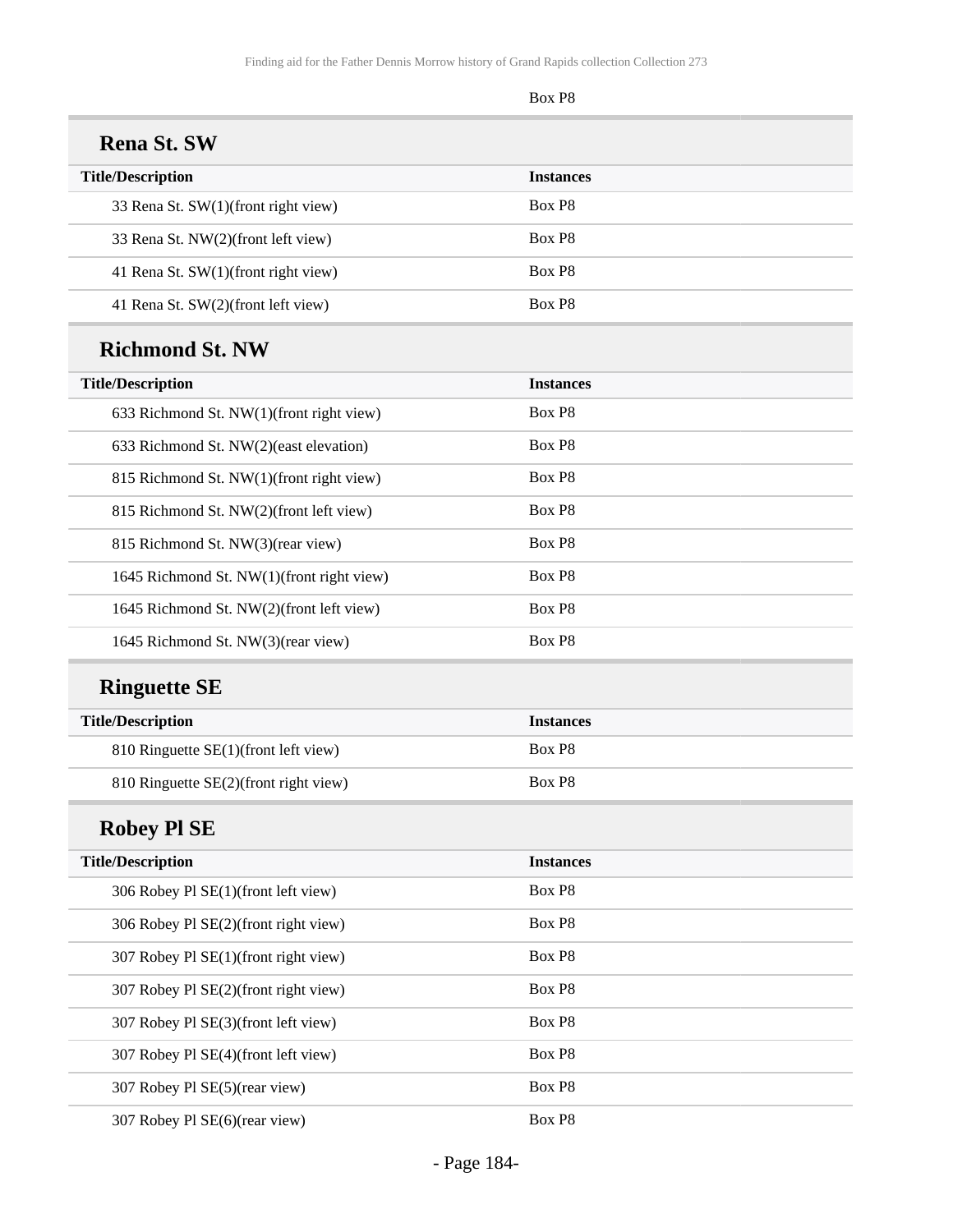| <b>Title/Description</b>                                                                       | <b>Instances</b> |
|------------------------------------------------------------------------------------------------|------------------|
| 1412 Robinson Rd. SE(1)(front left view)                                                       | Box P8           |
| 1412 Robinson Rd. SE(2)(front right view)                                                      | Box P8           |
| <b>Rochester SE</b>                                                                            |                  |
| <b>Title/Description</b>                                                                       | <b>Instances</b> |
| 215 Rochester SE, St. Joseph's Hall(1)(formerly Butler<br>Apartments, see 220 Cherry St. SE)   | Box P8           |
| 218 Rochester SE, St. Martin's Hall(2)(formerly The Ford<br>Apartments, see 220 Cherry St. SE) | Box P8           |
| <b>Rumsey St. SW</b>                                                                           |                  |
| <b>Title/Description</b>                                                                       | <b>Instances</b> |
| 334 Rumsey St. SW(1)(front left view)                                                          | Box P8           |
| 334 Rumsey St. SW(2)(front right view)                                                         | Box P8           |
| 344 Rumsey St. SW(3)(rear view)                                                                | Box P8           |
| 422 Rumsey St. SW(1)(front left corner)                                                        | Box P8           |
| 422 Rumsey St. SW(2)(front left view)                                                          | Box P8           |
| 422 Rumsey St. SW(3)(front right view)                                                         | Box P8           |
| 425 Rumsey St. SW(1)(front view, after fire)                                                   | Box P8           |
| 425 Rumsey St. SW(2)(front left view, after fire)                                              | Box P8           |
| 425 Rumsey St. SW(3)(side, rear view, after fire)                                              | Box P8           |
| 432 Rumsey St. SW(1)(front left view)                                                          | Box P8           |
| 432 Rumsey St. SW(2)(front right view)                                                         | Box P8           |
| 432 Rumsey St. SW(3)(rear view)                                                                | Box P8           |
| 434 Rumsey St. SW(1)(front left view)                                                          | Box P8           |
| 434 Rumsey St. SW(2)(front right view)                                                         | Box P8           |
| 434 Rumsey St. SW(3)(rear view)                                                                | Box P8           |
| 434 Rumsey St. SW(4)(garage)                                                                   | Box P8           |

| THE PERMIT                              | - TIDAHILLA |
|-----------------------------------------|-------------|
| 2036 St. Charles SW(1)(front left view) | $\sim$ D9   |

2036 St. Charles SW(2)(front right view)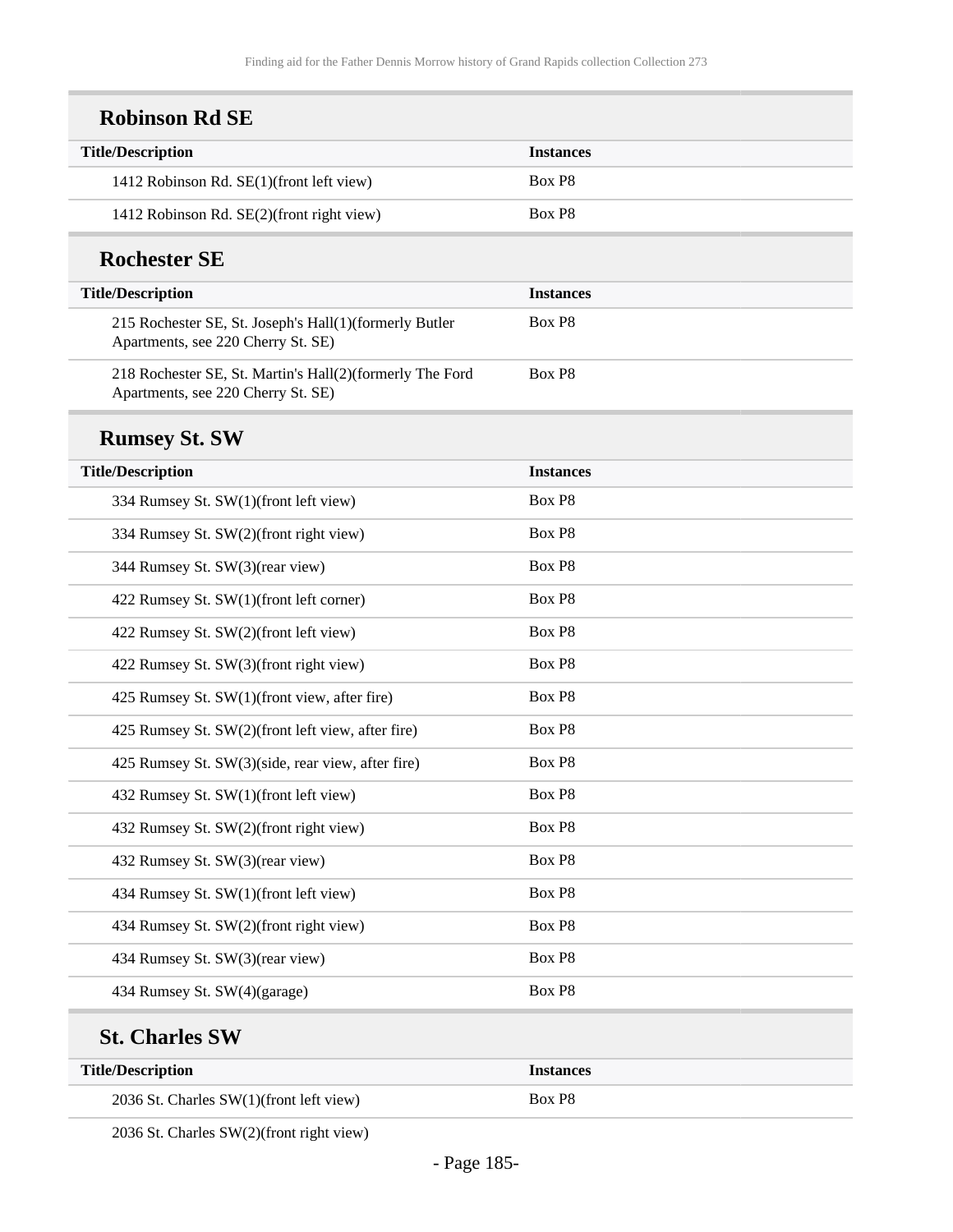| Box P <sub>8</sub> |
|--------------------|
| Box P <sub>8</sub> |
| Box P <sub>8</sub> |
| Box P <sub>8</sub> |
| Box P <sub>8</sub> |
|                    |

## **Scribner Ave. NW**

| <b>Title/Description</b>                                                                         | <b>Instances</b> |
|--------------------------------------------------------------------------------------------------|------------------|
| 69 Scribner Ave. NW, Decker & Jean(1)(front right view)                                          | Box P8           |
| 77 Scribner Ave. NW, Decker & Jean(2)(front left view)                                           | Box P8           |
| 517 Scribner Ave. NW(1)(front left view)                                                         | Box P8           |
| 528 Scribner Ave. NW, Unity Church(1)(front right view)                                          | Box P8           |
| 701-709 Scribner Ave. NW(1)(front left view)                                                     | Box P8           |
| 701 Scribner Ave. NW(1)(front left view)                                                         | Box P8           |
| Scribner Ave. NW(1)(US-131 construction on west side of<br>Scribner, taken from 730 Scribner NW) | Box P8           |
| 729-731 Scribner Ave. NW(1)(front right view)                                                    | Box P8           |
| 730 Scribner Ave. NW(1)(front left view)                                                         | Box P8           |
| 730 Scribner Ave. NW(2)(front left view)                                                         | Box P8           |
| 730 Scribner Ave. NW(3)(front left view)                                                         | Box P8           |
| 730 Scribner Ave. NW(4)(north side)                                                              | Box P8           |
| 730 Scribner Ave. NW(5)(north side)                                                              | Box P8           |
| 730 Scribner Ave. NW(6)(Cadillac)                                                                | Box P8           |
| 730 Scribner Ave. NW(7)(Cadillac)                                                                | Box P8           |
| 842-844 Scribner Ave. NW(1)(front right view)                                                    | Box P8           |
| 903 Scribner Ave. NW, Old Christian Reformed(1)(front right<br>view)                             | Box P8           |
| 903 Scribner Ave. NW, Old Christian Reformed(2)(front right<br>view)                             | Box P8           |
| 903 Scribner Ave. NW, Old Christian Reformed(3)(front right<br>view)                             | Box P8           |
| 1225 Scribner Ave. NW(1)(front left view)                                                        | Box P8           |
| 1225 Scribner Ave. NW(2)(side entrance)                                                          | Box P8           |
| 1225 Scribner Ave. NW(3)(rear view)                                                              | Box P8           |
| 1255 Scribner Ave. NW(4)(rear view)                                                              | Box P8           |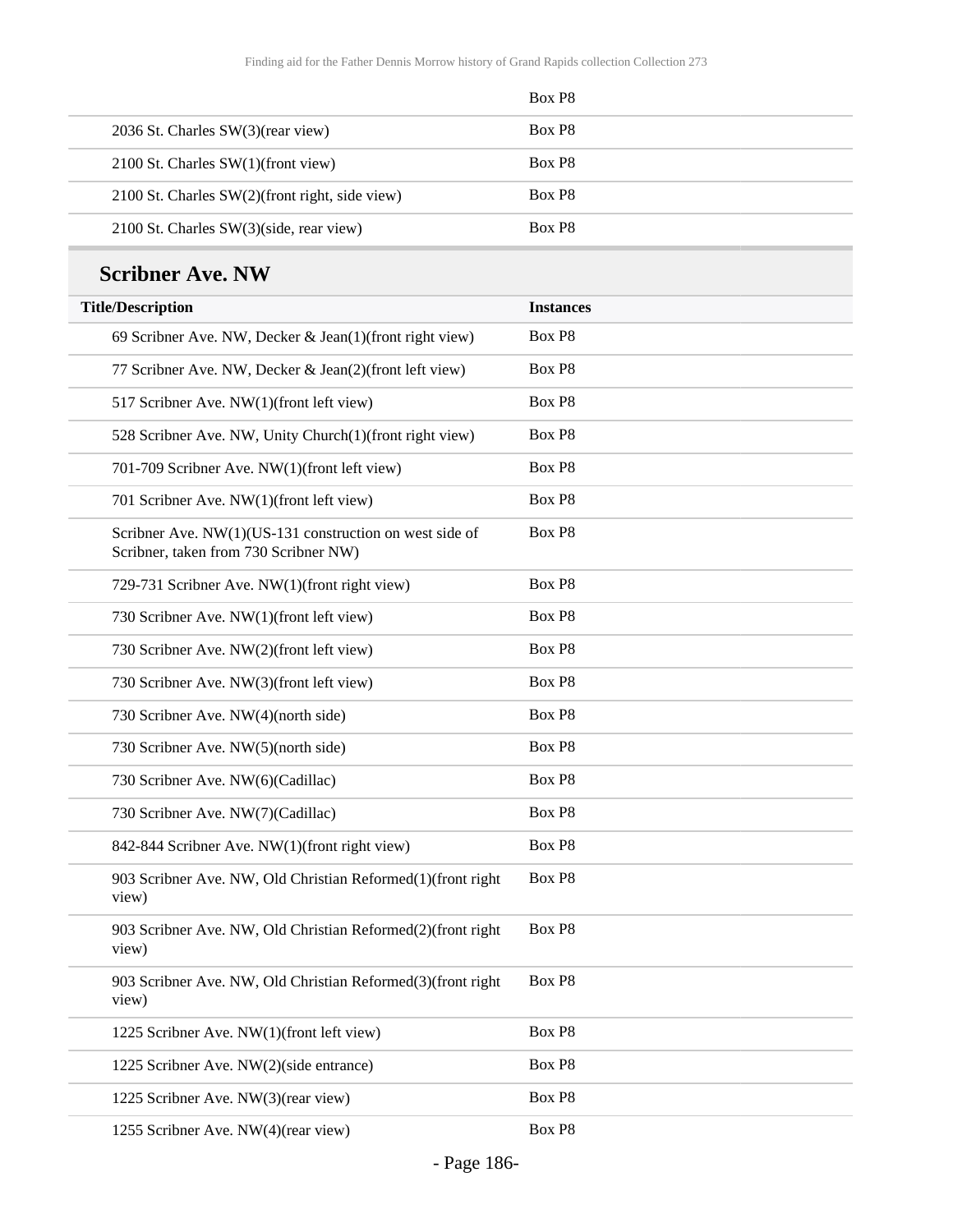| 1225 Scribner Ave. NW(5)(rear view)                     | Box P8           |
|---------------------------------------------------------|------------------|
| <b>Seward Ave. NW</b>                                   |                  |
| <b>Title/Description</b>                                | <b>Instances</b> |
| Seward Ave. NW(1)(looking north from Fulton St.)        | Box P8           |
| Seward Ave. NW(2)(looking north from Veto St.)          | Box P8           |
| Seward Ave. NW(3)(looking south from Lake Michigan Dr.) | Box P8           |
| 201 Seward Ave. NW(1)(front left view)                  | Box P8           |
| 201 Seward Ave. NW(2)(front right view)                 | Box P8           |
| 201 Seward Ave. NW(3)(side, rear view)                  | Box P8           |
| 205 Seward Ave. NW(1)(front left view)                  | Box P8           |
| 205 Seward Ave. NW(2)(front right view)                 | Box P8           |
| 205 Seward Ave. NW(3)(upper level)                      | Box P8           |
| 415 Seward Ave. NW(1)(front left view)                  | Box P8           |
| 415 Seward Ave. NW(2)(front right view)                 | Box P8           |
| 415 Seward Ave. NW(3)(side, rear view)                  | Box P8           |
| 415 Seward Ave. NW(4)(rear view)                        | Box P8           |
| 419 Seward Ave. NW(1)(front left view)                  | Box P8           |
| 419 Seward Ave. NW(2)(front right view)                 | Box P8           |
| 419 / 415 Seward Ave. NW(3)(rear view)                  | Box P8           |
| 421 Seward Ave. NW(1)(front view)                       | Box P8           |
| 421 Seward Ave. NW(2)(front left view)                  | Box P8           |
| 421 Seward Ave. NW(3)(rear view)                        | Box P8           |
| 1533 Seward Ave. NW(1)(front left view, after fire)     | Box P8           |
| 1533 Seward Ave. NW(2)(front right view, after fire)    | Box P8           |
| 1533 Seward Ave. NW(3)(side, rear view, after fire)     | Box P8           |
| <b>Shamrock St. SW</b>                                  |                  |
| <b>Title/Description</b>                                | <b>Instances</b> |
|                                                         |                  |

| Title/Description                        | Instances          |
|------------------------------------------|--------------------|
| 548 Shamrock St. SW(1)(front left view)  | Box P <sub>8</sub> |
| 548 Shamrock St. SW(2)(front right view) | Box P <sub>8</sub> |
| 565 Shamrock St. SW(1)(front right view) | Box P <sub>8</sub> |
| 565 Shamrock St. SW(2)(front left view)  | Box P <sub>8</sub> |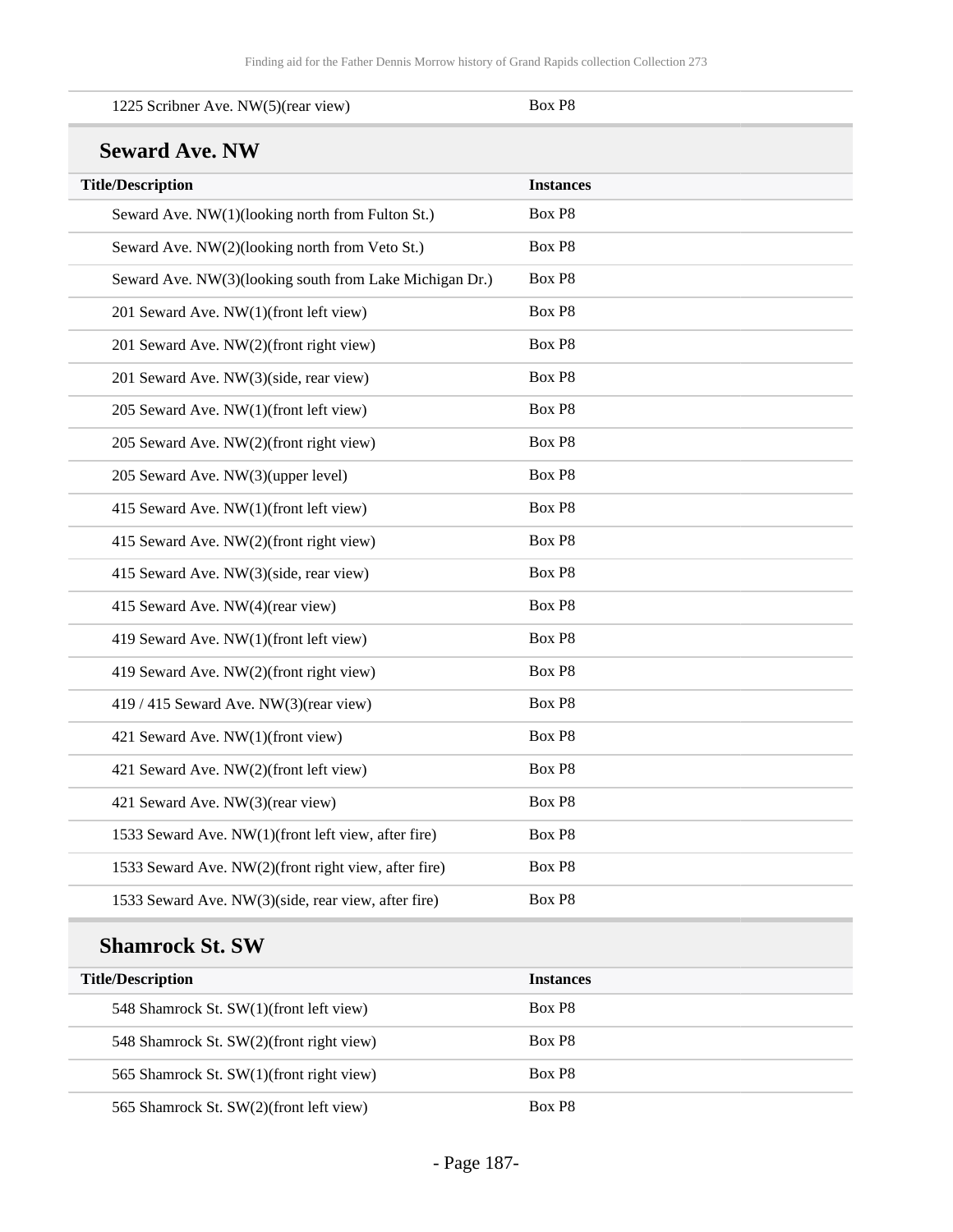| 565 Shamrock St. SW(3)(side, rear view)                    | Box P8           |  |
|------------------------------------------------------------|------------------|--|
| <b>Shelby St. SW</b>                                       |                  |  |
| <b>Title/Description</b>                                   | <b>Instances</b> |  |
| 45 Shelby St. SW(1)(front right view)                      | Box P8           |  |
| 45 Shelby St. SW(2)(front left view)                       | Box P8           |  |
| 45 Shelby St. SW(3)(side, rear view)                       | Box P8           |  |
| 108 Shelby St. SW(1)(front left view)                      | Box P8           |  |
| 108 Shelby St. SW(2)(front right view)                     | Box P8           |  |
| 108 Shelby St. SW(3)(side, rear view)                      | Box P8           |  |
| 121 Shelby St. SW(1)(front left view, after fire)          | Box P8           |  |
| 121 Shelby St. SW(2)(front right view, after fire)         | Box P8           |  |
| <b>Sheldon Blvd. SE</b>                                    |                  |  |
| <b>Title/Description</b>                                   | <b>Instances</b> |  |
| 114 / 116 / 122 Sheldon Blvd. SE(1)(front left view)       | Box P8           |  |
| 114 / 116 Sheldon Blvd. SE(2)(front right view)            | Box P8           |  |
| 114 / 116 / 122 Sheldon Blvd. SE(3)(front right view)      | Box P8           |  |
| 114 / 116 Sheldon Blvd. SE(4)(front left view)             | Box P8           |  |
| 127 Sheldon Blvd. SE(1)(front right view)                  | Box P8           |  |
| 127 Sheldon Blvd. SE(2)(front left view)                   | Box P8           |  |
| 133 Sheldon Blvd. SE(1)(front right view)                  | Box P8           |  |
| 133 Sheldon Blvd. SE(2)(front left view)                   | Box P8           |  |
| 208-210 Sheldon Blvd. SE(1)(front view)                    | Box P8           |  |
| 208-210 Sheldon Blvd. SE(2)(front left view)               | Box P8           |  |
| 208-210 Sheldon Blvd. SE(3)(front right view)              | Box P8           |  |
| 208-210 Sheldon Blvd. SE(4)(Cherry St, north elevation)    | Box P8           |  |
| 208-210 Sheldon Blvd. SE(5)(side, rear view)               | Box P8           |  |
| 305 Sheldon Blvd. SE(1)(front right view)                  | Box P8           |  |
| 305 Sheldon Blvd. SE(2)(front right view)                  | Box P8           |  |
| 305 Sheldon Blvd. SE(3)(front left view)                   | Box P8           |  |
| 305 Sheldon Blvd. SE(4)(side view, building in background) | Box P8           |  |
| 305 Sheldon Blvd. SE(5)(side, rear view)                   | Box P8           |  |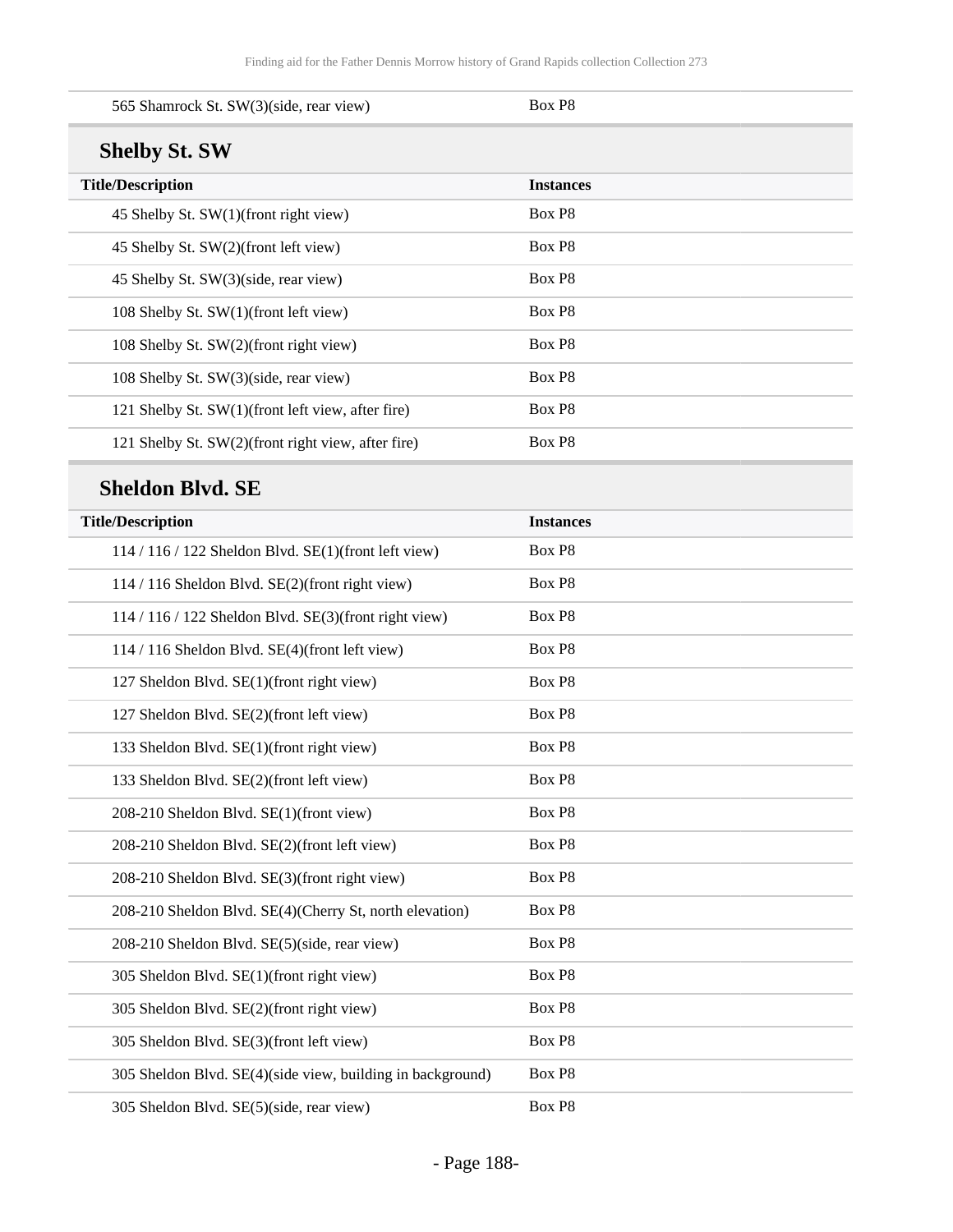| 305 Sheldon Blvd. SE(6)(side, rear view)              | Box P8 |
|-------------------------------------------------------|--------|
| 305 Sheldon Blvd. SE(7)(rear view)                    | Box P8 |
| 305 Sheldon Blvd. SE(8)(side entrance)                | Box P8 |
| 319 Sheldon Blvd. SE(1)(front right view)             | Box P8 |
| 319 Sheldon Blvd. SE(2)(side, rear view)              | Box P8 |
| 319 Sheldon Blvd. SE(3)(fountain)                     | Box P8 |
| 350-352 Sheldon Blvd. SE(1)(front left view)          | Box P8 |
| 350-352 Sheldon Blvd. SE(2)(front right view)         | Box P8 |
| 350-352 Sheldon Blvd. SE(3)(side, rear view)          | Box P8 |
| 405 Sheldon Blvd. SE(1)(front right view, after fire) | Box P8 |
| 405 Sheldon Blvd. SE(2)(front left view, after fire)  | Box P8 |
| 409 Sheldon Blvd. SE(1)(front right view, after fire) | Box P8 |
| 409 Sheldon Blvd. SE(2)(front left view, after fire)  | Box P8 |
| 409 Sheldon Blvd. SE(3)(rear view, after fire)        | Box P8 |
| 425 Sheldon Blvd. SE(1)(front right view)             | Box P8 |
| 425 Sheldon Blvd. SE(2)(front left view)              | Box P8 |
| 425 Sheldon Blvd. SE(3)(garage)                       | Box P8 |
| 440 Sheldon Blvd. SE(1)(front left view)              | Box P8 |
| 440 Sheldon Blvd. SE(2)(front right view)             | Box P8 |
| 440 Sheldon Blvd. SE(3)(rear view)                    | Box P8 |
| 513 Sheldon Blvd. SE(1)(front right view, after fire) | Box P8 |
| 513 Sheldon Blvd. SE(2)(front left view, after fire)  | Box P8 |
| 513 Sheldon Blvd. SE(3)(side, rear view, after fire)  | Box P8 |
| 513 Sheldon Blvd. SE(4)(side, rear view, after fire)  | Box P8 |
| 514 Sheldon Blvd. SE(1)(front left view, after fire)  | Box P8 |
| 514 Sheldon Blvd. SE(2)(front right view, after fire) | Box P8 |
| 514 Sheldon Blvd. SE(3)(rear view, after fire)        | Box P8 |
| 529 Sheldon Blvd. SE(1)(front right view)             | Box P8 |
| 529 Sheldon Blvd. SE(2)(side, rear view)              | Box P8 |
| 534 Sheldon Blvd. SE(1)(front left view, after fire)  | Box P8 |
| 534 Sheldon Blvd. SE(2)(side view, after fire)        | Box P8 |
| 536-538 Sheldon Blvd. SE(1)(front left view)          | Box P8 |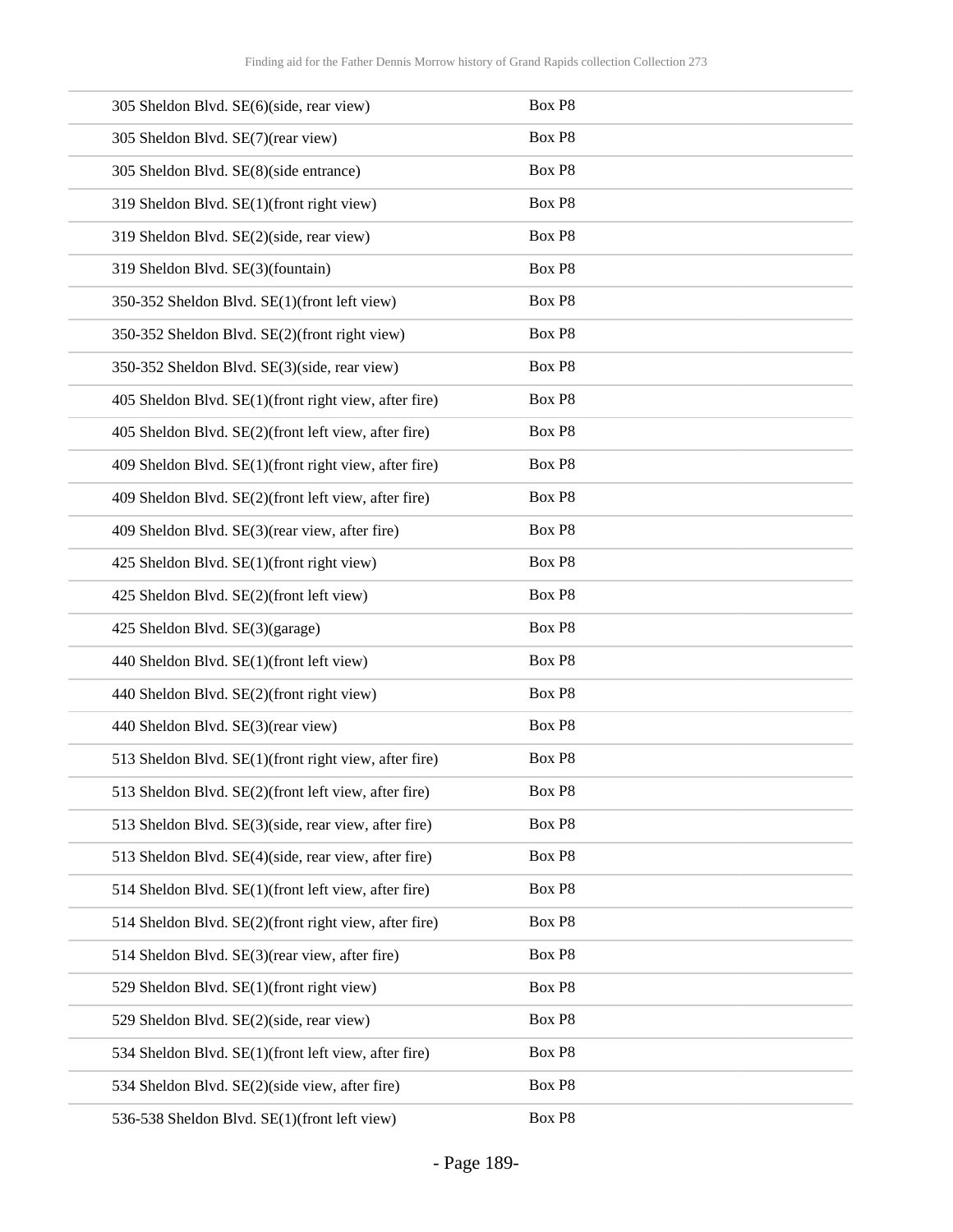| 536-538 Sheldon Blvd. SE(2)(front right view)                           | Box P8 |
|-------------------------------------------------------------------------|--------|
| 536-538 Sheldon Blvd. SE(3)(rear view)                                  | Box P8 |
| 560 Sheldon Blvd. SE(1)(front left view)                                | Box P8 |
| 560 Sheldon Blvd. SE(2)(front right view)                               | Box P8 |
| 560 Sheldon Blvd. SE(3)(rear view)                                      | Box P8 |
| 564 Sheldon Blvd. SE(1)(front left view)                                | Box P8 |
| 564 Sheldon Blvd. SE(2)(side, rear view)                                | Box P8 |
| 575 Sheldon Blvd. SE(1)(front right view)                               | Box P8 |
| 575 Sheldon Blvd. SE(2)(front left view)                                | Box P8 |
| 575 Sheldon Blvd. SE(3)(rear view)                                      | Box P8 |
| 721 Sheldon Blvd. SE(1)(front right view, after fire)                   | Box P8 |
| 721 Sheldon Blvd. SE(2)(front left view, after fire)                    | Box P8 |
| 734 Sheldon Blvd. SE(1)(front left view)                                | Box P8 |
| 745 Sheldon Blvd. SE(1)(front right view)                               | Box P8 |
| 745 Sheldon Blvd. SE(2)(side, rear view)                                | Box P8 |
| 841-843 Sheldon Blvd. SE(1)(front right view)                           | Box P8 |
| 841-843 Sheldon Blvd. SE(2)(front left view)                            | Box P8 |
| 841-843 Sheldon Blvd. SE(3)(rear view)                                  | Box P8 |
| 921 Sheldon Blvd. SE(1)(front right view)                               | Box P8 |
| 921 Sheldon Blvd. SE(2)(front right view)                               | Box P8 |
| 921 Sheldon Blvd. SE(3)(rear view)                                      | Box P8 |
| 930 Sheldon Blvd. SE(1)(front left view)                                | Box P8 |
| 930 Sheldon Blvd. SE(2)(front right view)                               | Box P8 |
| 930 Sheldon Blvd. SE(3)(rear view)                                      | Box P8 |
| 939 Sheldon Blvd. SE(1)(front right view, see 33 Delaware<br>SE)        | Box P8 |
| 939 Sheldon Blvd. SE(2)(front left view, see Delaware SE)               | Box P8 |
| 1069 Sheldon Blvd. SE(1)(front view)                                    | Box P8 |
| 1069 Sheldon Blvd. SE(2)(side view, looking north from<br>Highland St.) | Box P8 |
| 1106 Sheldon Blvd. SE(1)(front left view)                               | Box P8 |
| 1106 Sheldon Blvd. SE(2)(front right view)                              | Box P8 |
| 1107 Sheldon Blvd. SE(1)(front view)                                    | Box P8 |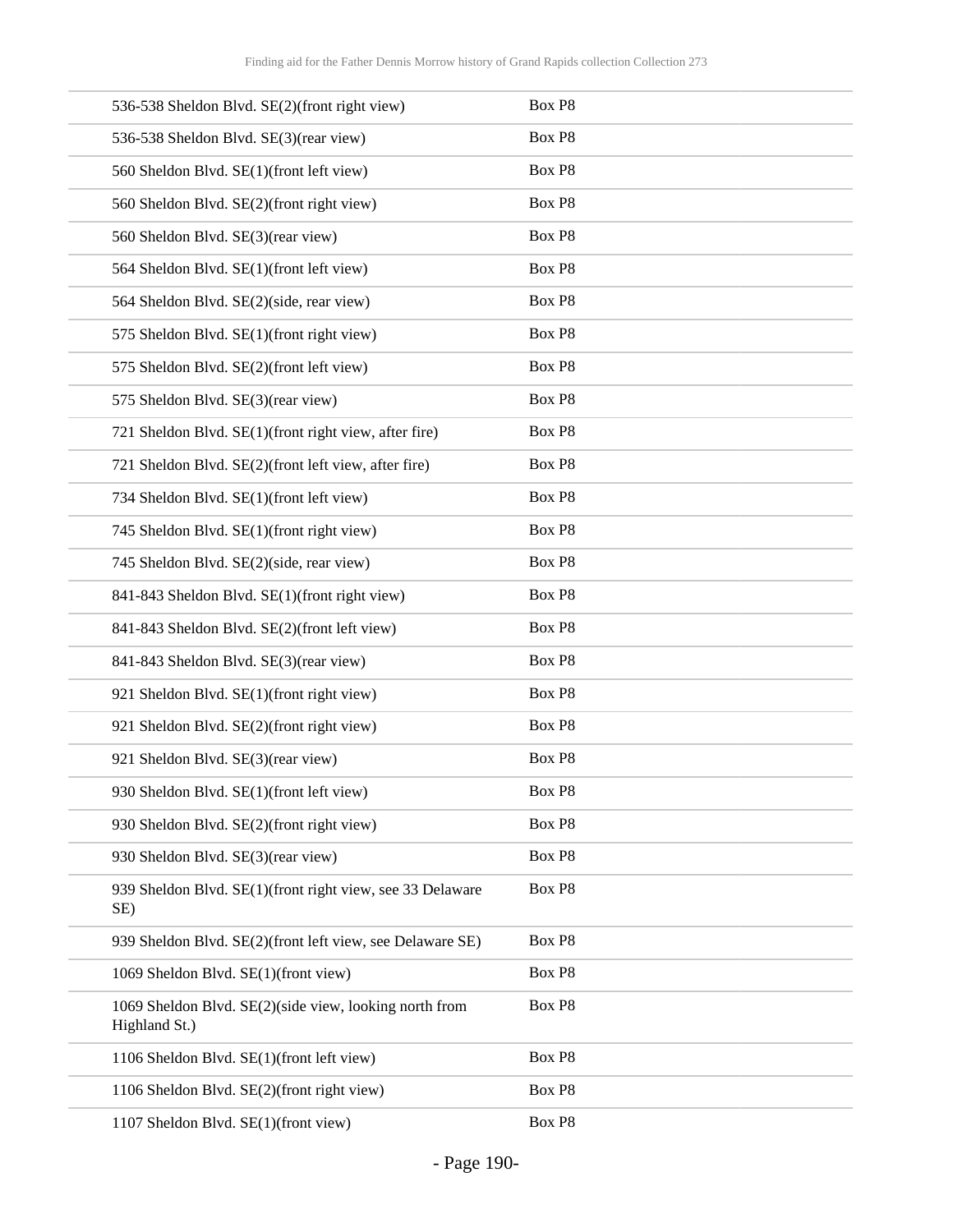| 1107 Sheldon Blvd. SE(2)(front right view)                         | Box P <sub>8</sub> |
|--------------------------------------------------------------------|--------------------|
| 1107 Sheldon Blvd. SE(3)(front left view)                          | Box P8             |
| 1107 Sheldon Blvd. SE(4)(side, rear view)                          | Box P <sub>8</sub> |
| 1114 Sheldon Blvd. SE(1)(front right view)                         | Box P <sub>8</sub> |
| 1114 Sheldon Blvd. SE(2)(front left view)                          | Box P <sub>8</sub> |
| 1154 Sheldon Blvd. SE, Our Lady of Sorrows School(1)<br>(fountain) | Box P <sub>8</sub> |

### **Sheridan Ave. SW**

L

| <b>Title/Description</b>                  | <b>Instances</b>   |
|-------------------------------------------|--------------------|
| 897 Sheridan Ave. SW(1)(front right view) | Box P <sub>8</sub> |
| 897 Sheridan Ave. SW(2)(front left view)  | Box P <sub>8</sub> |
| 897 Sheridan Ave. SW(3)(rear view)        | Box P <sub>8</sub> |

### **Sherman St. SE**

| <b>Title/Description</b>                            | <b>Instances</b> |  |
|-----------------------------------------------------|------------------|--|
| 614 Sherman St. SE(1)(front right view)             | Box P8           |  |
| 614 Sherman St. SE(2)(front left view)              | Box P8           |  |
| 614 Sherman St. SE(3)(rear view)                    | Box P8           |  |
| 630 Sherman St. SE(1)(front right view)             | Box P8           |  |
| 630 Sherman St. SE(2)(front left view)              | Box P8           |  |
| 630 Sherman St. SE(3)(rear view)                    | Box P8           |  |
| 717 Sherman St. SE(1)(front left view)              | Box P8           |  |
| 717 Sherman St. SE(2)(front right view)             | Box P8           |  |
| 717 Sherman St. SE(3)(side, rear view)              | Box P8           |  |
| 723 Sherman St. SE(1)(front left view)              | Box P8           |  |
| 723 Sherman St. SE(2)(front right view)             | Box P8           |  |
| 723 Sherman St. SE(3)(rear view)                    | Box P8           |  |
| 734 Sherman St. SE(1)(front left view, after fire)  | Box P8           |  |
| 734 Sherman St. SE(2)(front right view, after fire) | Box P8           |  |
| 749 Sherman St. SE(1)(front right view)             | Box P8           |  |
| 854 Sherman St. SE(1)(front right view, after fire) | Box P8           |  |
| 854 Sherman St. SE(2)(front left view, after fire)  | Box P8           |  |
| 854 Sherman St. SE(3)(rear view, after fire)        | Box P8           |  |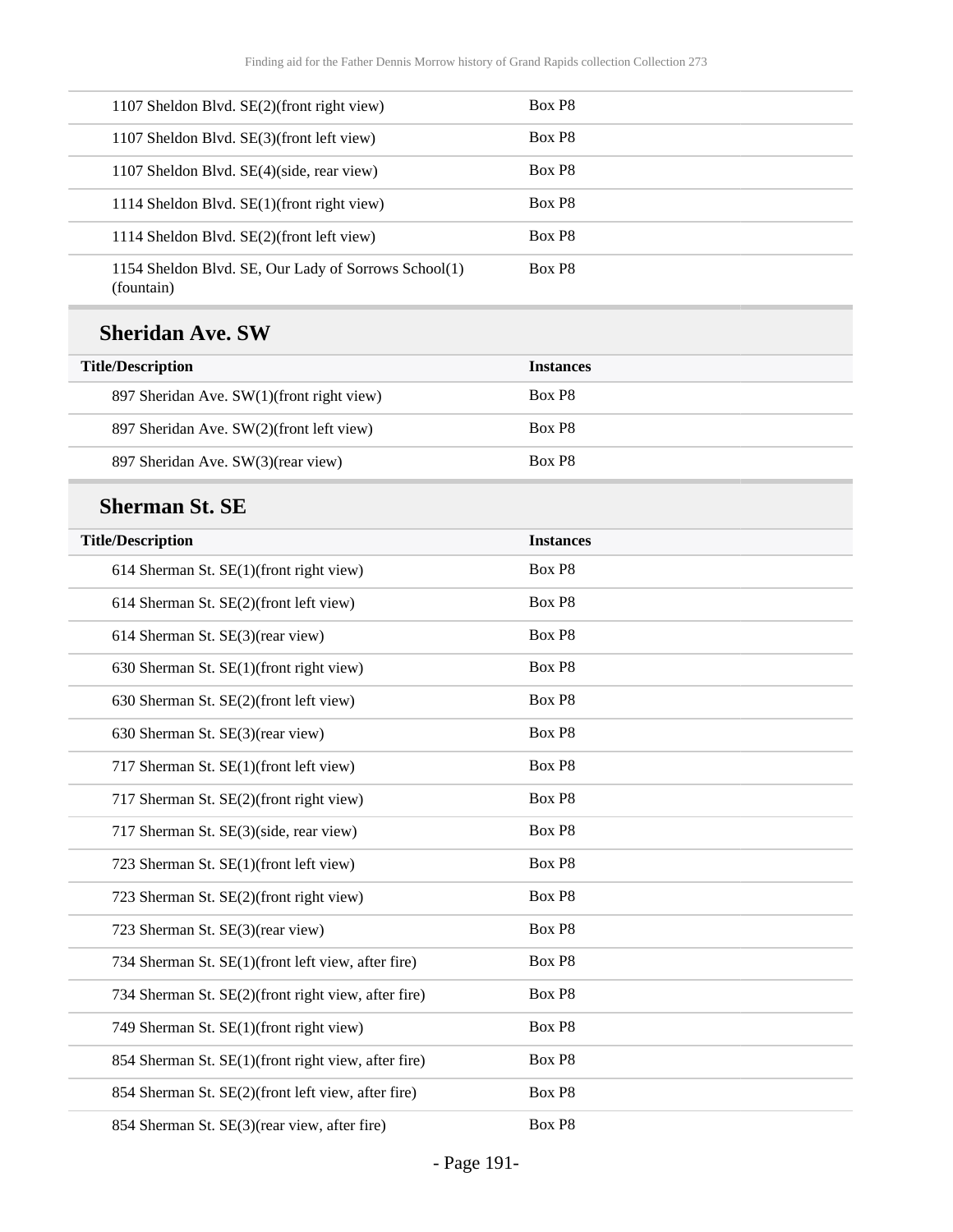| Box P8             |  |
|--------------------|--|
| Box P <sub>8</sub> |  |
| Box P <sub>8</sub> |  |
| Box P <sub>8</sub> |  |
| Box P <sub>8</sub> |  |
| Box P8             |  |
| Box P8             |  |
| Box P <sub>8</sub> |  |
|                    |  |

# **Sibley St. NW**

| <b>Title/Description</b>               | <b>Instances</b>   |
|----------------------------------------|--------------------|
| 839 Sibley St. NW(1)(front right view) | Box P <sub>8</sub> |
| 839 Sibley St. NW(2)(front left view)  | Box P <sub>8</sub> |
| 839 Sibley St. NW(3)(side, rear view)  | Box P <sub>8</sub> |
| 839 Sibley St. NW(4)(rear view)        | Box P <sub>8</sub> |

# **Sigsbee St. SE**

| <b>Title/Description</b>                            | <b>Instances</b> |
|-----------------------------------------------------|------------------|
| 836 Sigsbee St. SE(1)(front right view, after fire) | Box P8           |
| 836 Sigsbee St. SE(2)(front left view, after fire)  | Box P8           |
| 836 Sigsbee St. SE(3)(rear view, after fire)        | Box P8           |
| 843 Sigsbee St. SE(1)(front left view, after fire)  | Box P8           |
| 843 Sigsbee St. SE(2)(front right view, after fire) | Box P8           |
| 847 Sigsbee St. SE(1)(front left view)              | Box P8           |
| 847 Sigsbee St. SE(2)(front right view)             | Box P8           |
| 847 Sigsbee St. SE(3)(rear view)                    | Box P8           |
| 1109 Sigsbee St. SE(1)(front left view)             | Box P8           |
| 1109 Sigsbee St. SE(2)(front left view)             | Box P8           |
| 1109 Sigsbee St. SE(3)(rear view)                   | Box P8           |
| 1118 Sigsbee St. SE(1)(front right view)            | Box P8           |
| 1118 Sigsbee St. SE(2)(front left view)             | Box P8           |
| 1124 Sigsbee St. SE(1)(front right view)            | Box P8           |
| 1124 Sigsbee St. SE(2)(front left view)             | Box P8           |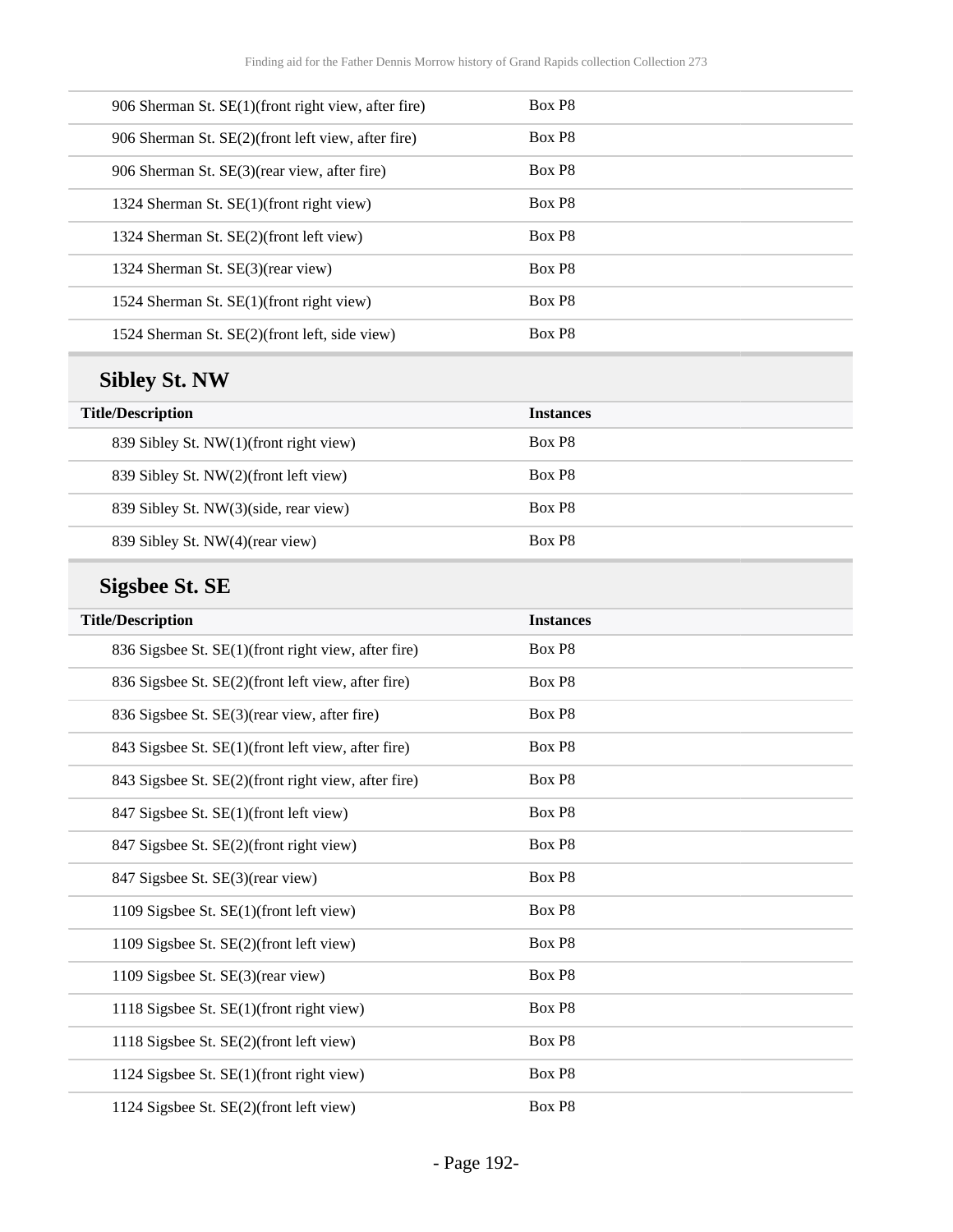| 1124 Sigsbee St. SE(3)(rear view)                    | Box P8 |
|------------------------------------------------------|--------|
| $1124 / 1128$ Sigsbee St. SE(4)(front view)          | Box P8 |
| 1140 Sigsbee St. SE(1)(front right view, after fire) | Box P8 |
| 1140 Sigsbee St. SE(2)(front left view, after fire)  | Box P8 |
| 1400 Sigsbee St. SE(3)(rear view)                    | Box P8 |
| 1145-1147 Sigsbee St. $SE(1)$ (front left view)      | Box P8 |
| 1145-1147 Sigsbee St. SE(2)(front right view)        | Box P8 |
| 1155 Sigsbee St. SE(1)(front left view)              | Box P8 |
| 1155 Sigsbee St. SE(2)(front right view)             | Box P8 |
| 1155 Sigsbee St. SE(3)(rear view)                    | Box P8 |
| 1400 Sigsbee St. SE(1)(front left view)              | Box P8 |
| 1400 Sigsbee St. SE(2)(front right, side view)       | Box P8 |
|                                                      |        |

### **Silver Creek SE**

| <b>Title/Description</b>                  | <b>Instances</b>   |
|-------------------------------------------|--------------------|
| 1470 Silver Creek SE(1)(front left view)  | Box P <sub>8</sub> |
| 1470 Silver Creek SE(2)(front right view) | Box P <sub>8</sub> |
| 1470 Silver Creek SE(3)(rear view)        | Box P <sub>8</sub> |

### **Sinclair Ave. NE**

| <b>Title/Description</b>                  | <b>Instances</b> |
|-------------------------------------------|------------------|
| 410 Sinclair Ave. NE(1)(front right view) | Box P8           |
| 410 Sinclair Ave. NE(2)(front left view)  | Box P8           |
| 421 Sinclair Ave. NE(1)(front left view)  | Box P8           |
| 421 Sinclair Ave. NE(2)(front right view) | Box P8           |
| 421 Sinclair Ave. NE(3)(after demolition) | Box P8           |
| 421 Sinclair Ave. NE(4)(after demolition) | Box P8           |
| 425 Sinclair Ave. NE(1)(front left view)  | Box P8           |
| 425 Sinclair Ave. NE(2)(front right view) | Box P8           |
| 427 Sinclair Ave. NE(1)(front left view)  | Box P8           |
| 427 Sinclair Ave. NE(2)(front right view) | Box P8           |
| 433 Sinclair Ave. NE(1)(front left view)  | Box P8           |
| 433 Sinclair Ave. NE(2)(front right view) | Box P8           |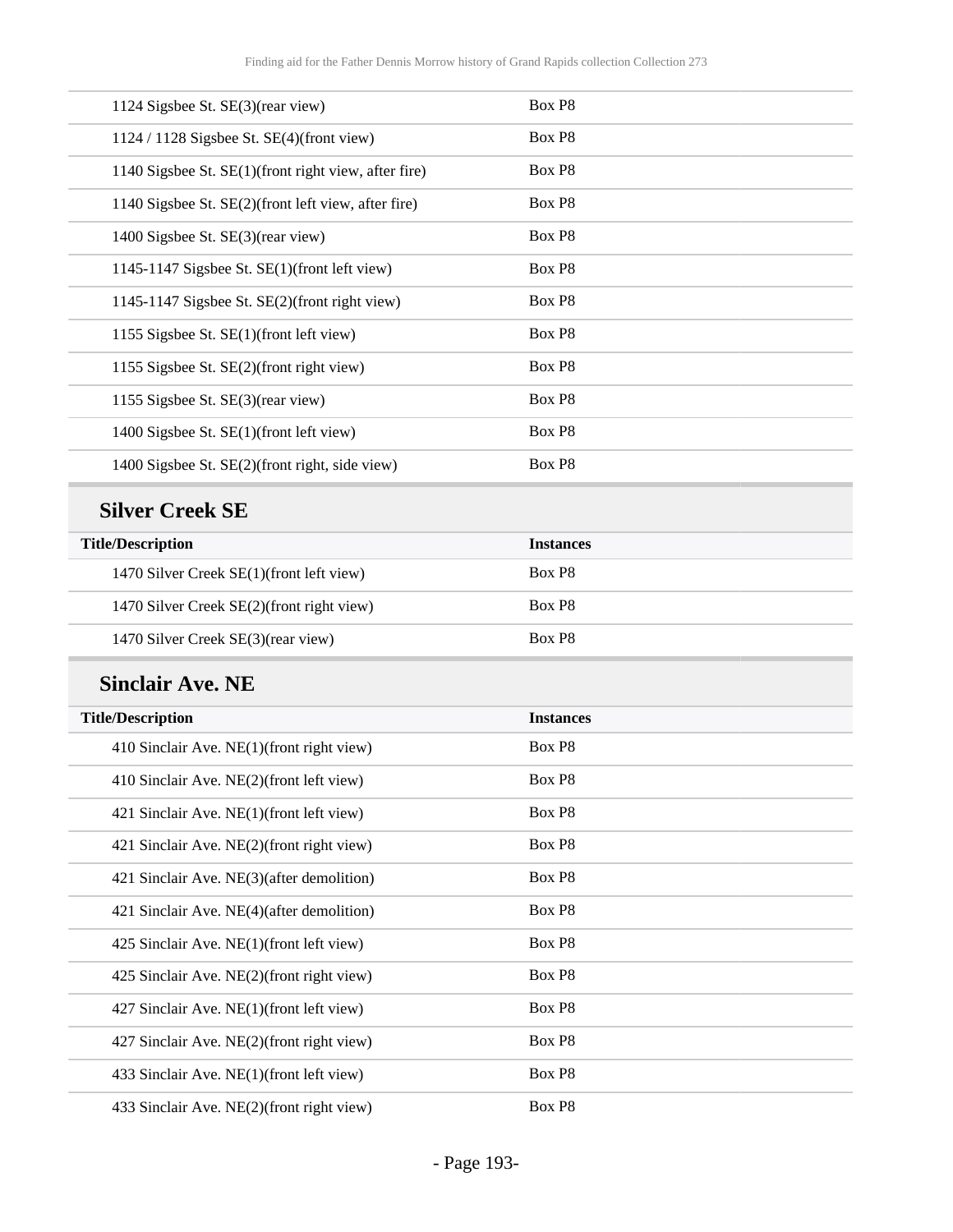| 433 Sinclair Ave. NE(3)(front right view)                      | Box P8           |
|----------------------------------------------------------------|------------------|
| 435 Sinclair Ave. NE(1)(front left view)                       | Box P8           |
| <b>Spencer St. NE</b>                                          |                  |
| <b>Title/Description</b>                                       | <b>Instances</b> |
| 350 Spencer St. NE(1)(front left view)                         | Box P8           |
| 350 Spencer St. NE(2)(front right view)                        | Box P8           |
| 350 Spencer St. NE(3)(rear view)                               | Box P8           |
| 351 Spencer St. NE(1)(front left view)                         | Box P8           |
| 351 Spencer St. NE(2)(front right view)                        | Box P8           |
| 351 Spencer St. NE(3)(rear view)                               | Box P8           |
| 761 Spencer St. NE(1)(front left view)                         | Box P8           |
| 761 Spencer St. NE(2)(front right view)                        | Box P8           |
| <b>Spring Ave. NE</b>                                          |                  |
| <b>Title/Description</b>                                       | <b>Instances</b> |
| 1223 Spring Ave. NE(1)(front left view)                        | Box P8           |
| 1223 Spring Ave. NE(2)(front right view)                       | Box P8           |
| <b>Stafford Ave. SW</b>                                        |                  |
| <b>Title/Description</b>                                       | <b>Instances</b> |
| 1801 Stafford Ave. SW(1)(front right view)                     | Box P8           |
| 1801 Stafford Ave. SW(2)(front left view)                      | Box P8           |
| 1845 Stafford Ave. SW(1)(front right view)                     | Box P8           |
| 1845 Stafford Ave. SW(2)(front left view)                      | Box P8           |
| <b>State St. SE</b>                                            |                  |
| <b>Title/Description</b>                                       | <b>Instances</b> |
| 206 State St. SE(1)(corner of State St. and Jefferson Ave. SE) | Box P8           |
| 216-220 State St. SE(1)(front entrance)                        | Box P8           |
| 216-220 State St. SE(2)(front entrance)                        | Box P8           |
| 222 State St. SE(1)(front view)                                | Box P8           |
| 222 State St. SE(2)(front right view)                          | Box P8           |
| 222 State St. SE(3)(front left view)                           | Box P8           |
| 248 State St. SE(1)(front right view)                          | Box P8           |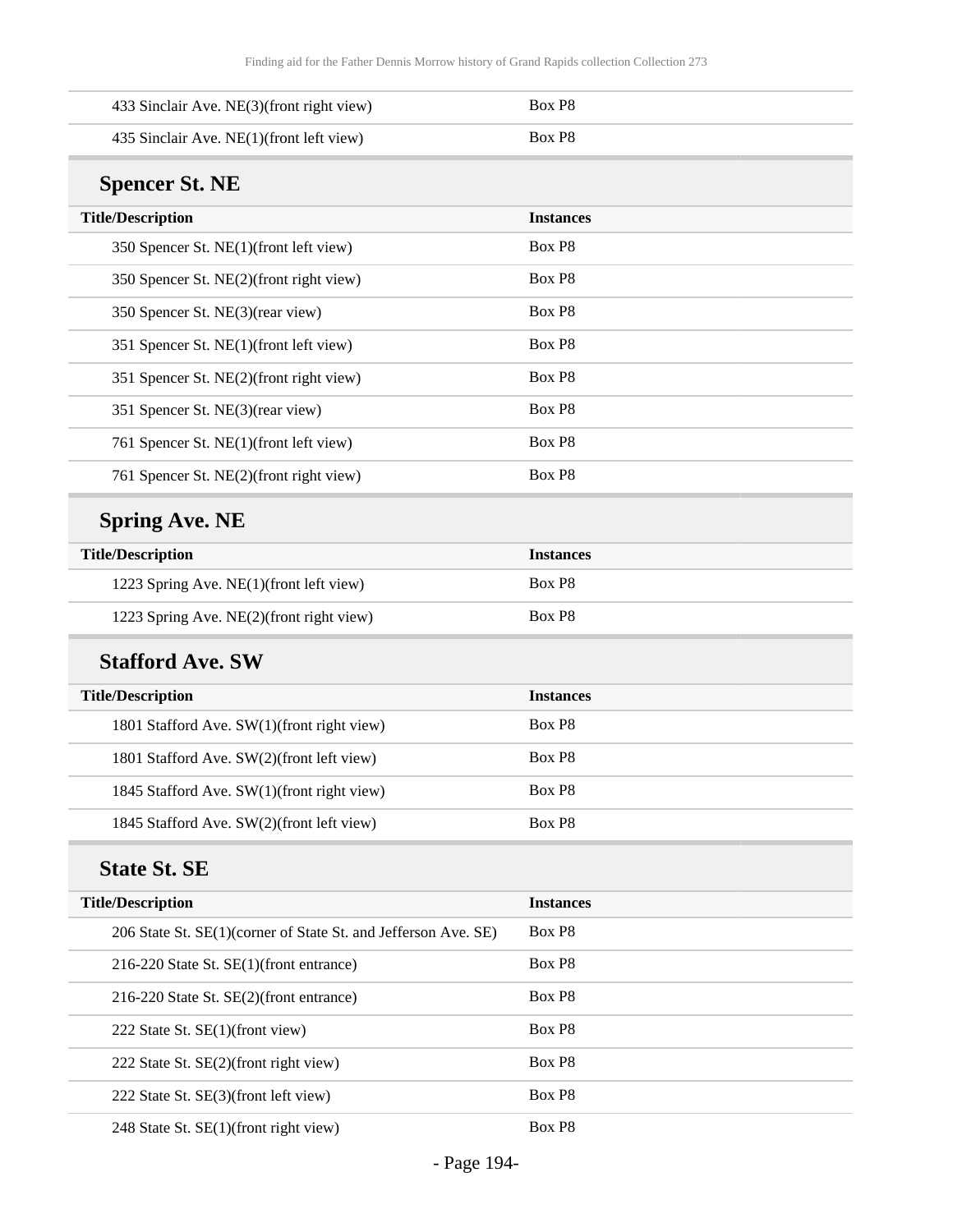| 248 State St. SE(2)(side, rear view)                                                                                    | Box P8           |
|-------------------------------------------------------------------------------------------------------------------------|------------------|
| 248 State St. SE(3)(side, rear view)                                                                                    | Box P8           |
| <b>Sterling Ave. NW</b>                                                                                                 |                  |
| <b>Title/Description</b>                                                                                                | <b>Instances</b> |
| 1901 Sterling Ave. NW(1)(front right view)                                                                              | Box P8           |
| 1901 Sterling Ave. NW(2)(front left view)                                                                               | Box P8           |
| 1901 Sterling Ave. NW(3)(side, rear view)                                                                               | Box P8           |
| <b>Stewart St. SW</b>                                                                                                   |                  |
| <b>Title/Description</b>                                                                                                | <b>Instances</b> |
| 120 Sterling St. SW(1)(front left view)                                                                                 | Box P8           |
| 120 Sterling St. SW(2)(front right view)                                                                                | Box P8           |
| 120 Sterling St. SW(3)(side, rear view)                                                                                 | Box P8           |
| <b>Stocking Ave. NW</b>                                                                                                 |                  |
| <b>Title/Description</b>                                                                                                | <b>Instances</b> |
| 634-636 / 630-632 / 626 Stocking Ave. NW(1)(Stocking<br>Theater, F. W. Heim Groceries, Haddad's Confectionery<br>Store) | Box P8           |
| 544 Stocking Ave. NW(1)(front right view)                                                                               | Box P8           |
| 544 Stocking Ave. NW(2)(front left view)                                                                                | Box P8           |
| 601 Stocking Ave. NW(1)(front left view)                                                                                | Box P8           |
| 601 Stocking Ave. NW(2)(front right view)                                                                               | Box P8           |
| 601 Stocking Ave. NW(3)(rear view)                                                                                      | Box P8           |
| <b>Stormzand Pl. NE</b>                                                                                                 |                  |
| <b>Title/Description</b>                                                                                                | <b>Instances</b> |
| 60 Stormzand Pl. NE(1)(front right view, after fire)                                                                    | Box P8           |
| 60 Stormzand Pl. NE(2)(front left view, after fire)                                                                     | Box P8           |
| 60 Stormzand Pl. NE(3)(rear view, after fire)                                                                           | Box P8           |
| <b>Straight Ave. NW</b>                                                                                                 |                  |
| <b>Title/Description</b>                                                                                                | <b>Instances</b> |
| 9 Straight Ave. NW(1)(front left view)                                                                                  | Box P8           |
| 9 Straight Ave. NW(2)(front right view)                                                                                 | Box P8           |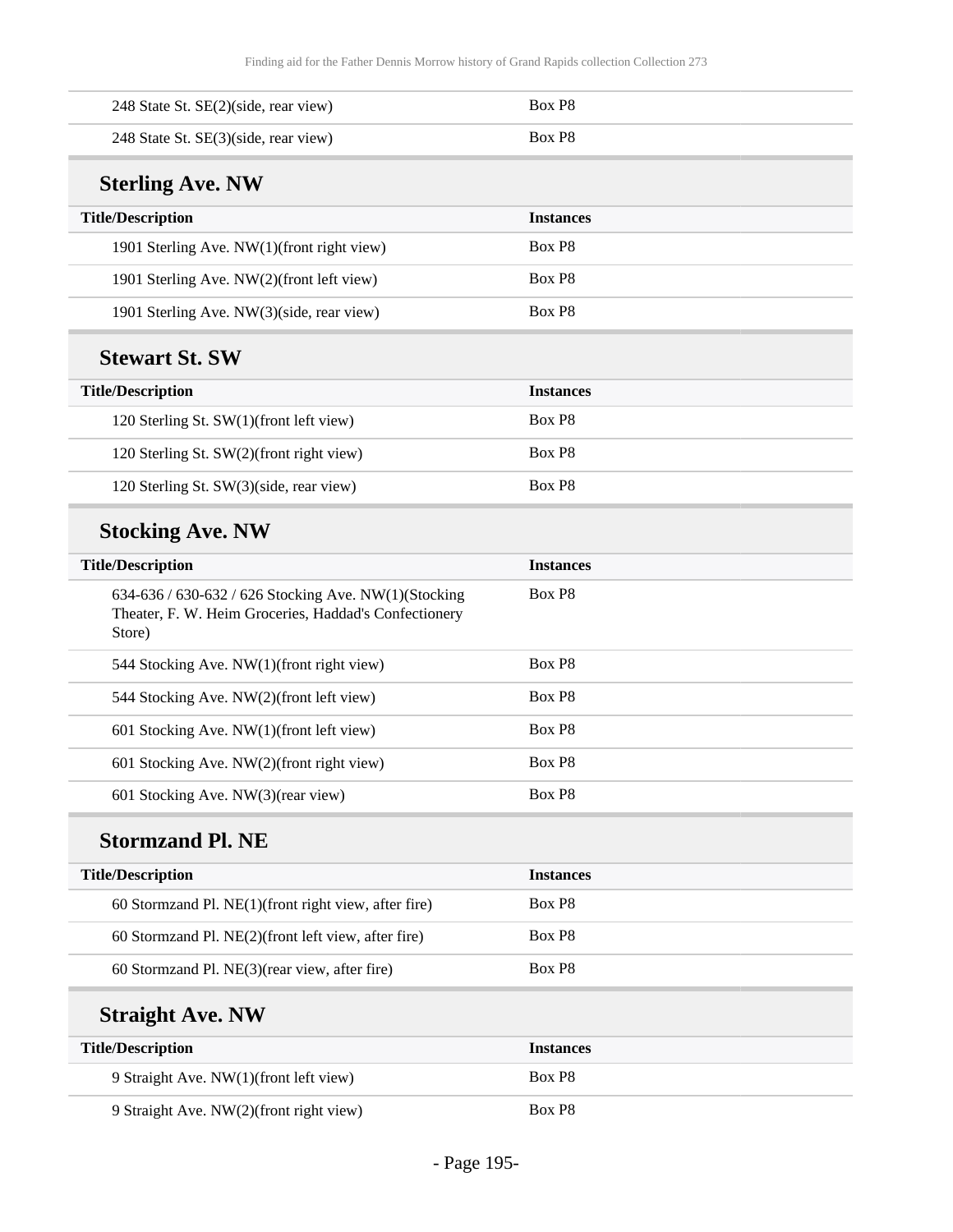| 9 Straight Ave. NW(3)(side, rear view) | Box P <sub>8</sub> |
|----------------------------------------|--------------------|
| 9 Straight Ave. NW(4)(side, rear view) | Box P8             |

## **Straight Ave. SW**

| <b>Title/Description</b>                  | <b>Instances</b>   |
|-------------------------------------------|--------------------|
| 60 Straight Ave. $SW(1)$ (front entrance) | Box P <sub>8</sub> |
| 343 Straight Ave. SW(1)(front right view) | Box P8             |
| 343 Straight Ave. SW(2)(front left view)  | Box P8             |
| 343 Straight Ave. SW(3)(side, rear view)  | Box P8             |
| 400 Straight Ave. SW(1)(front left view)  | Box P <sub>8</sub> |
| 400 Straight Ave. SW(2)(front right view) | Box P8             |
| 400 Straight Ave. SW(3)(side, rear view)  | Box P8             |

### **Summer Ave. NW**

| <b>Title/Description</b>                                                            | <b>Instances</b> |
|-------------------------------------------------------------------------------------|------------------|
| 2 Summer Ave. NW(1)(front right view)                                               | Box P9           |
| 2 Summer Ave. NW(2)(looking south)                                                  | Box P9           |
| 2 Summer Ave. NW(3)(looking south toward Fulton St., Old<br>G. R. Lumber Co. sheds) | Box P9           |
| 25 Summer Ave. NW(1)(front right view, after demolition)                            | Box P9           |
| 25 Summer Ave. NW(2)(front view, after demolition)                                  | Box P9           |
| 25 Summer Ave. NW(3)(front left view, after demolition)                             | Box P9           |
| 25 Summer Ave. NW(4)(side view, after demolition)                                   | Box P9           |
| 52 Summer Ave. NW(1)(front right view)                                              | Box P9           |
| 52 Summer Ave. NW(2)(front left view)                                               | Box P9           |
| 52 Summer Ave. NW(3)(side, rear view, demolition)                                   | Box P9           |
| 52 Summer Ave. NW(4)(side, rear view)                                               | Box P9           |
| 52 Summer Ave. NW(5)(looking north from Fulton St., during<br>fire)                 | Box P9           |
| 52 Summer Ave. NW(6)(view of fire at night)                                         | Box P9           |
| 52 Summer Ave. NW(7)(view of fire at night)                                         | Box P9           |
| 52 Summer Ave. NW(8)(view of fire at night)                                         | Box P9           |
| 61 Summer Ave. NW(1)(looking west)                                                  | Box P9           |
| 61 Summer Ave. NW(2)(looking east)                                                  | Box P9           |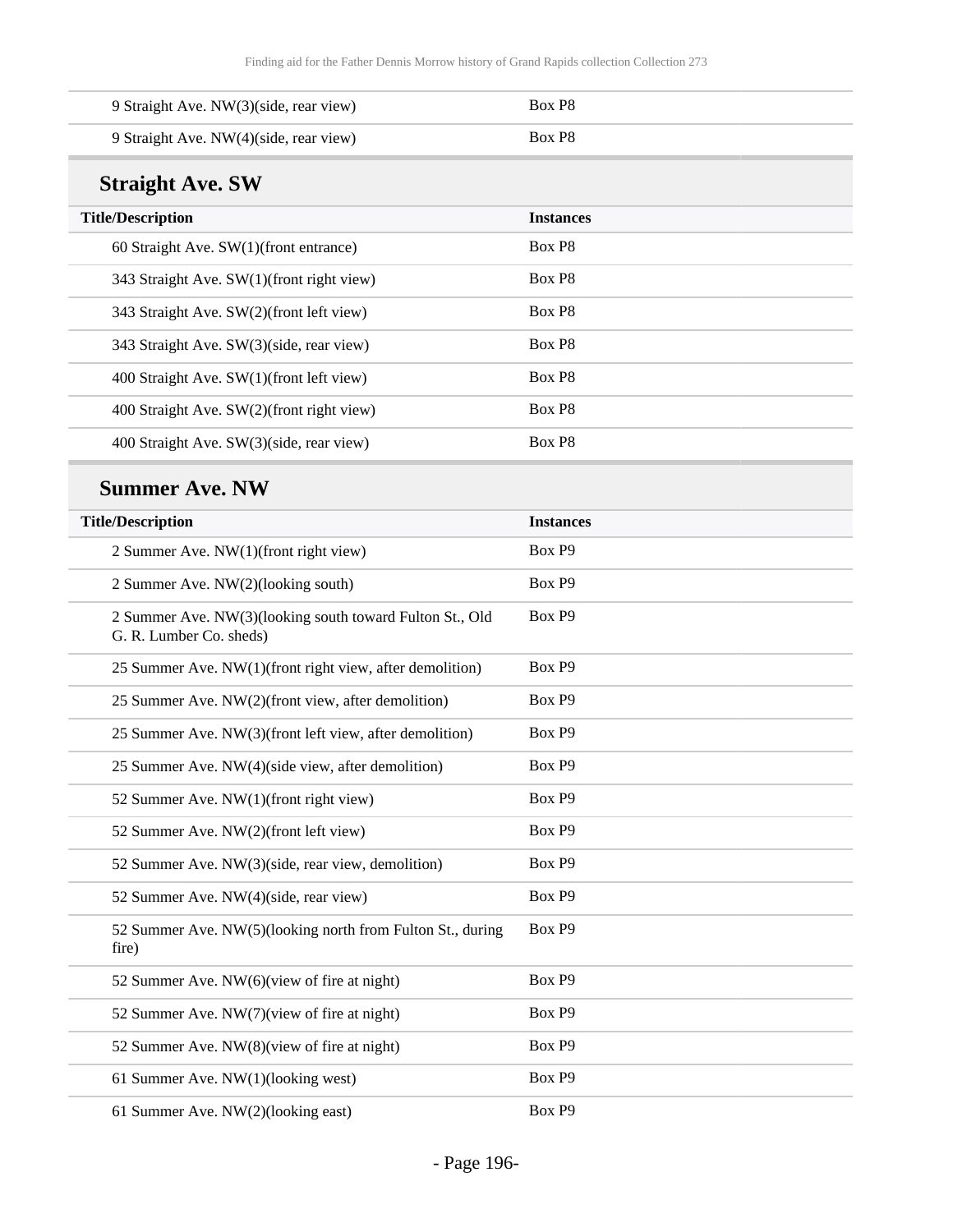| 79 Summer Ave. NW(1)(front left view)           | Box P9 |
|-------------------------------------------------|--------|
| 79 Summer Ave. NW(2)(front right view)          | Box P9 |
| 79 Summer Ave. NW(3)(side, rear view)           | Box P9 |
| 117 Summer Ave. NW(1)(front left view)          | Box P9 |
| 117 Summer Ave. NW(2)(front right view)         | Box P9 |
| 117 Summer Ave. NW(3)(side, rear view)          | Box P9 |
| 123 Summer Ave. NW(1)(front left view)          | Box P9 |
| 123 Summer Ave. NW(2)(front right view)         | Box P9 |
| 123 Summer Ave. NW(3)(side, rear view)          | Box P9 |
| 129 Summer Ave. NW(1)(front right view)         | Box P9 |
| 129 Summer Ave. NW(2)(rear view)                | Box P9 |
| 135 Summer Ave. NW(1)(front left view)          | Box P9 |
| Summer Ave. NW(1)(looking north from Allen St.) | Box P9 |
| 201 Summer Ave. NW(1)(front left view)          | Box P9 |
| 201 Summer Ave. NW(2)(front right view)         | Box P9 |
| 201 Summer Ave. NW(3)(side, rear view)          | Box P9 |
| 201 Summer Ave. NW(4)(rear view)                | Box P9 |
| 206 Summer Ave. NW(1)(front right view)         | Box P9 |
| 206 Summer Ave. NW(2)(front left view)          | Box P9 |
| 206 Summer Ave. NW(3)(side, rear view)          | Box P9 |
| 207 Summer Ave. NW(1)(front left view)          | Box P9 |
| 207 Summer Ave. NW(2)(front right view)         | Box P9 |
| 207 Summer Ave. NW(3)(rear view)                | Box P9 |
| 212 Summer Ave. NW(1)(front left view)          | Box P9 |
| 212 Summer Ave. NW(2)(side, rear view)          | Box P9 |
| 216 Summer Ave. NW(1)(front right view)         | Box P9 |
| 216 Summer Ave. NW(2)(front left view)          | Box P9 |
| 216 Summer Ave. NW(3)(rear view)                | Box P9 |
| 217 Summer Ave. NW(1)(front left view)          | Box P9 |
| 217 Summer Ave. NW(2)(front right view)         | Box P9 |
| 217 Summer Ave. NW(3)(rear view)                | Box P9 |
| 222 Summer Ave. NW(1)(front right view)         | Box P9 |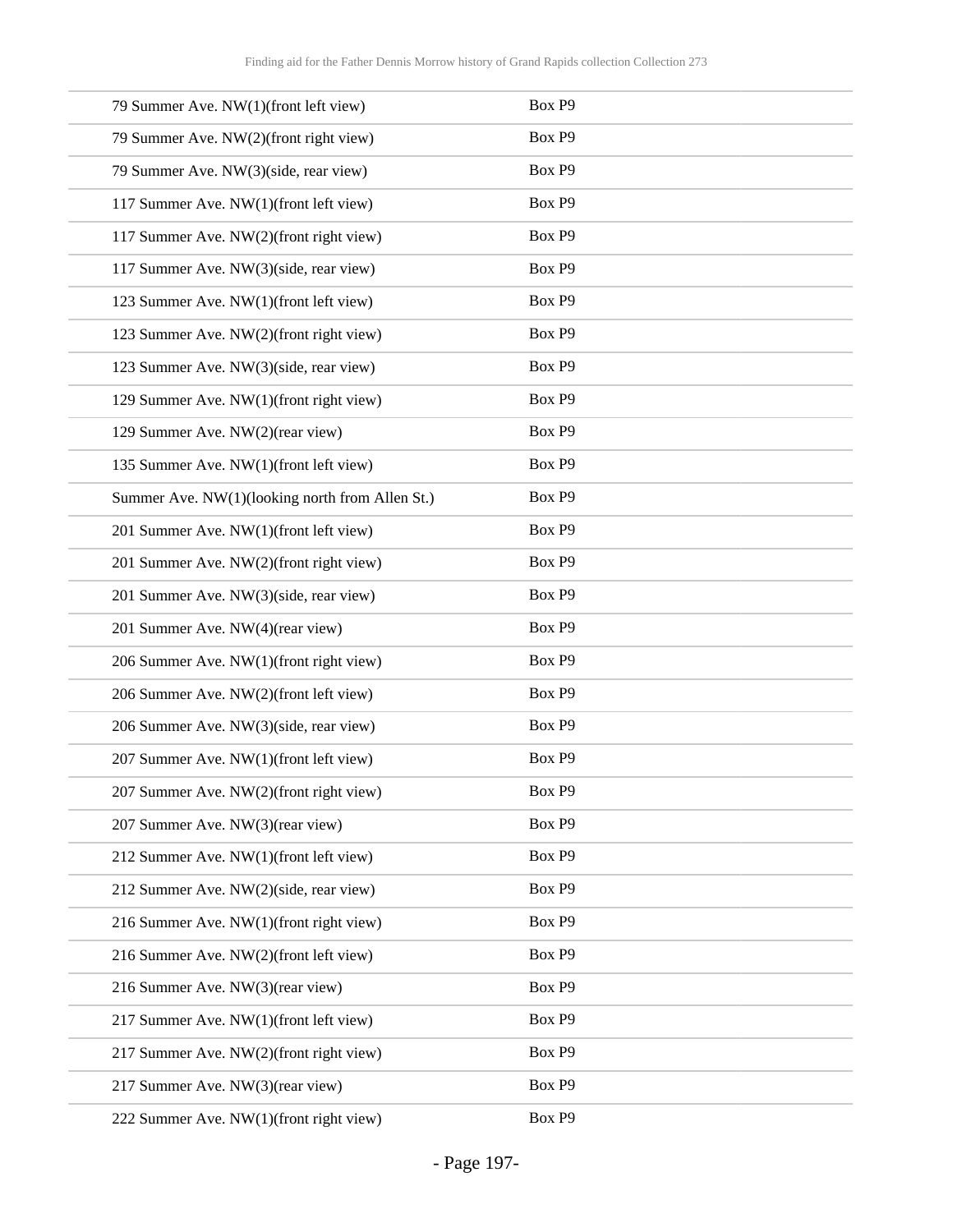| 222 Summer Ave. NW(2)(front right view)                  | Box P9 |
|----------------------------------------------------------|--------|
| 222 Summer Ave. NW(3)(front left view)                   | Box P9 |
| 222 Summer Ave. NW(4)(rear view)                         | Box P9 |
| 222 / 226 / 232 Summer Ave. NW(5)(rear view)             | Box P9 |
| 223 Summer Ave. NW(1)(front right view)                  | Box P9 |
| 223 Summer Ave. NW(2)(rear view)                         | Box P9 |
| 226 Summer Ave. NW(1)(front right view)                  | Box P9 |
| 226 Summer Ave. NW(2)(front left view)                   | Box P9 |
| 226 / 232 Summer Ave. NW(3)(rear view)                   | Box P9 |
| 227 Summer Ave. NW(1)(front left view)                   | Box P9 |
| 227 Summer Ave. NW(2)(front right view)                  | Box P9 |
| 227 Summer Ave. NW(3)(rear view)                         | Box P9 |
| 232 Summer Ave. NW(1)(front right view)                  | Box P9 |
| 232 Summer Ave. NW(2)(front left view)                   | Box P9 |
| 232 Summer Ave. NW(3)(rear view)                         | Box P9 |
| 233 Summer Ave. NW(1)(front left view)                   | Box P9 |
| 233 Summer Ave. NW(2)(front right view)                  | Box P9 |
| 233 Summer Ave. NW(3)(rear view)                         | Box P9 |
| 236-238 Summer Ave. NW(1)(front right view)              | Box P9 |
| 236-238 Summer Ave. NW(2)(front left view)               | Box P9 |
| 236-238 Summer Ave. NW(3)(rear view)                     | Box P9 |
| 237 Summer Ave. NW / 436 Blumrich NW(1)(front left view) | Box P9 |
| 237 Summer Ave. NW / 436 Blumrich St. NW(2)(rear view)   | Box P9 |
| Summer Ave. NW(1)(looking south from Blumrich St. NW)    | Box P9 |
| Summer Ave. NW(2)(looking south from Blumrich St. NW)    | Box P9 |
| 301 Summer Ave. NW(1)(front left view)                   | Box P9 |
| 301 Summer Ave. NW(2)(front left view, after fire)       | Box P9 |
| 301 Summer Ave. NW(3)(front right view)                  | Box P9 |
| 301 Summer Ave. NW(4)(side, rear view)                   | Box P9 |
| 307 Summer Ave. NW(1)(front left view)                   | Box P9 |
| 307 Summer Ave. NW(2)(front right view)                  | Box P9 |
| 307 Summer Ave. NW(3)(rear view)                         | Box P9 |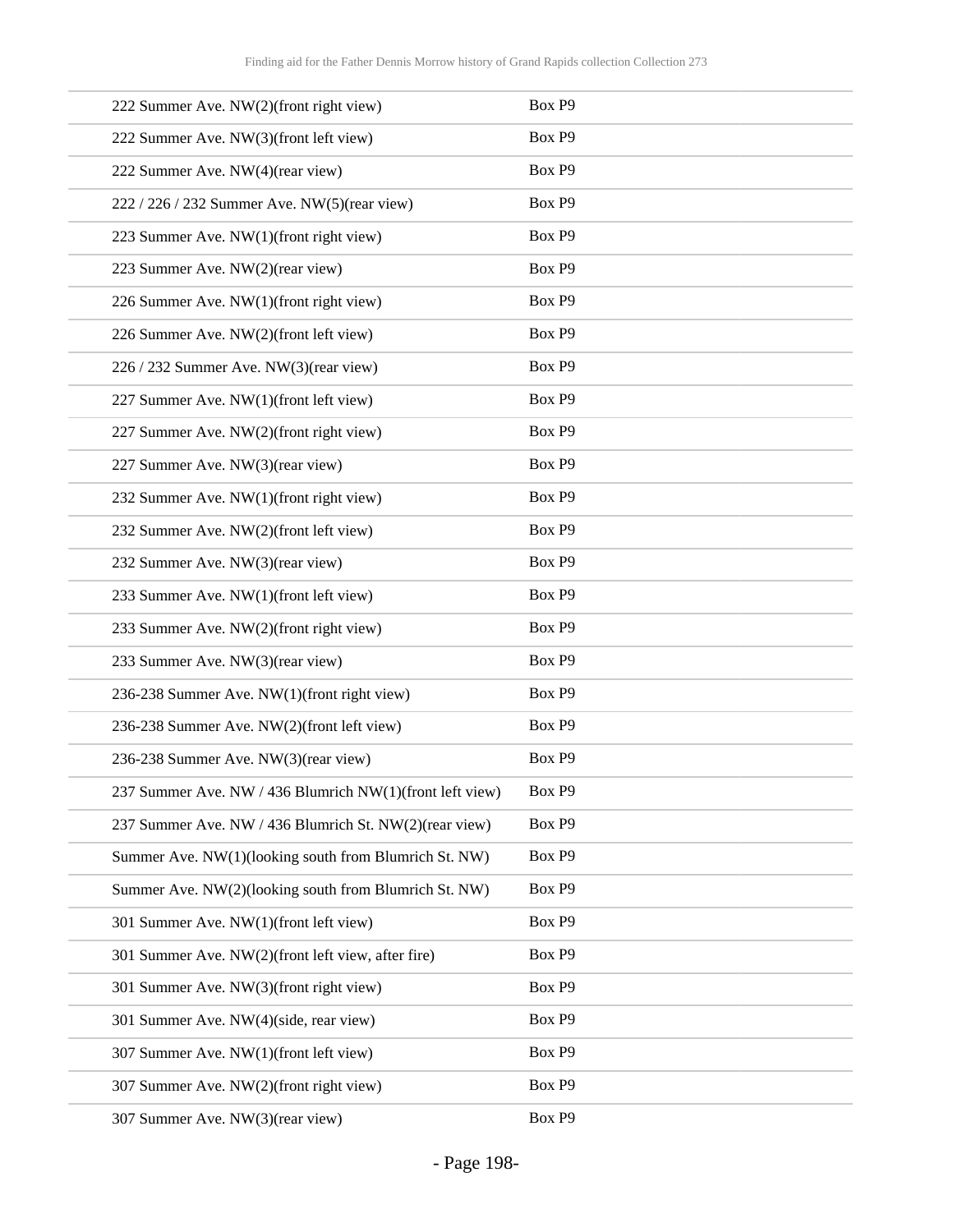| <b>Sunset Ave. NW</b>                                             |                  |
|-------------------------------------------------------------------|------------------|
| <b>Title/Description</b>                                          | <b>Instances</b> |
| 226 Sunset Ave. NW, Michigan National Bank(1)(front view)         | Box P9           |
| 226 Sunset Ave. NW, Michigan National Bank(2)(front left<br>view) | Box P9           |
| <b>Sutton St. SW</b>                                              |                  |
| <b>Title/Description</b>                                          | <b>Instances</b> |
| 114 Sutton St. SW(1)(front left view)                             | Box P9           |
| 114 Sutton St. SW(2)(front right view)                            | Box P9           |
| <b>Sycamore St. SE</b>                                            |                  |
| <b>Title/Description</b>                                          | <b>Instances</b> |
| 29 Sycamore St. SE(1)(front right view, after fire)               | Box P9           |
| 215 Sycamore St. SE(1)(front left view)                           | Box P9           |
| 215 Sycamore St. SE(2)(front right view)                          | Box P9           |
| 215 Sycamore St. SE(3)(rear view)                                 | Box P9           |
| <b>Taylor Ave. N</b>                                              |                  |
| <b>Title/Description</b>                                          | <b>Instances</b> |
| Taylor Ave. N(1)(looking from south of Sweet St.)                 | Box P9           |
| Taylor Ave. N(2)(corner for Sweet St. NE, old railroad spur)      | Box P9           |
| Taylor Ave. N(3)(north side of Dale St.)                          | Box P9           |
| Taylor Ave. N(4)(looking south from Dale St.)                     | Box P9           |
| 1569 Taylor Ave. N(1)(front left view)                            | Box P9           |
| 1569 Taylor Ave. N(2)(front right view)                           | Box P9           |
| 1569 Taylor Ave. N(3)(side, rear view)                            | Box P9           |
| <b>Temple St. SE</b>                                              |                  |
| <b>Title/Description</b>                                          | <b>Instances</b> |
| 912 Temple St. SE(1)(front right view, after fire)                | Box P9           |
| 912 Temple St. SE(2)(front left view, after fire)                 | Box P9           |
| 912 Temple St. SE(3)(rear view, after fire)                       | Box P9           |
| 912 Temple St. SE(4)(garage)                                      | Box P9           |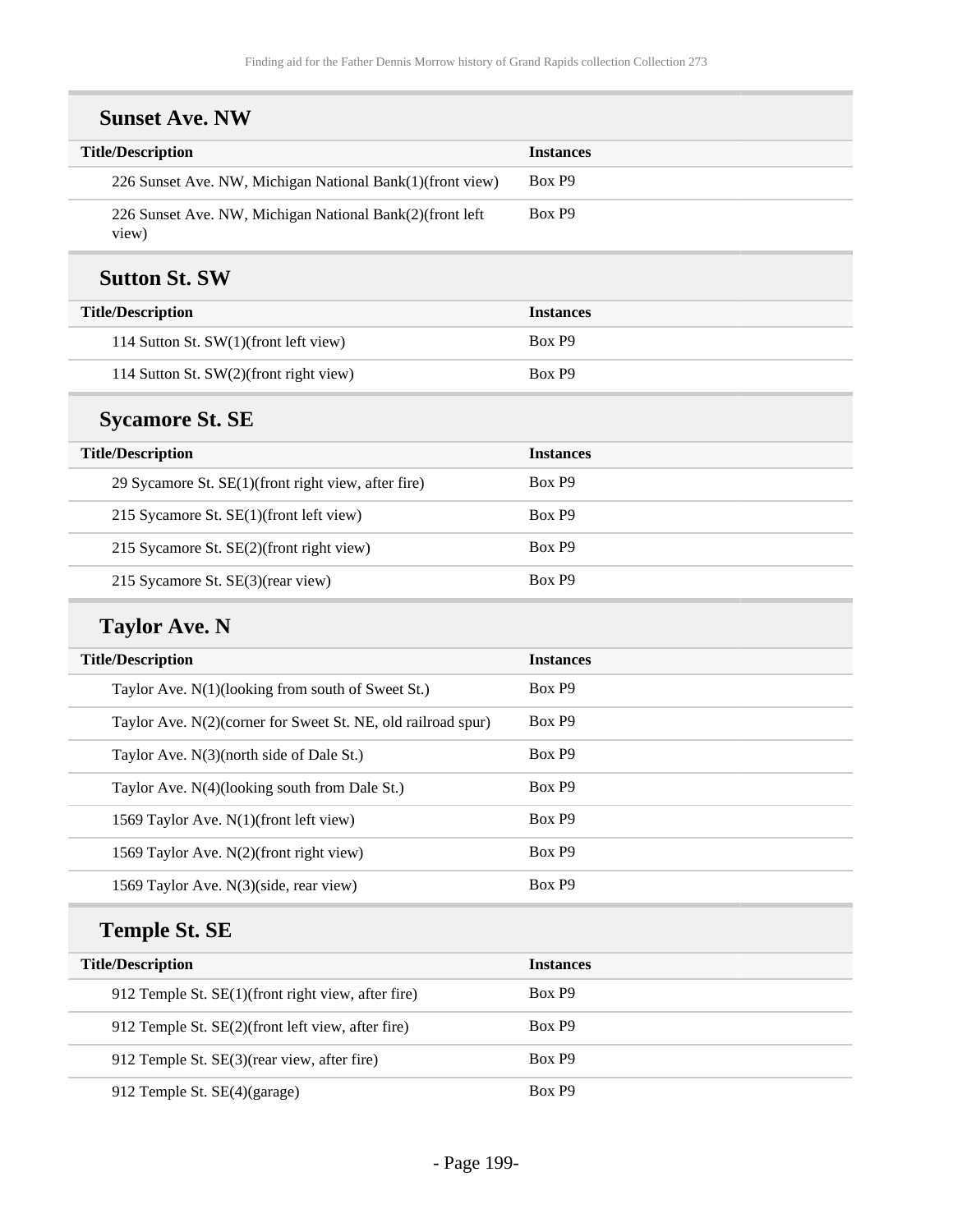**Title/Description Instances**

| <b>Thomas St. SE</b>                              |         |
|---------------------------------------------------|---------|
| <b>Title/Description</b>                          | Instand |
| 433 Thomas St. SE(1)(front left view, after fire) | Box P9  |
| 544 Thomas St. SE(1)(front right view)            | Box P9  |
| 544 Thomas St. SE(2)(front left view)             | Box P9  |
| 544 Thomas St. SE(3)(rear view)                   | Box P9  |
| 615 Thomas St. $SE(1)$ (front left view)          | Box P9  |
| $615$ Thomas St. SE(2)(front right view)          | Box P9  |

| 544 Thomas St. SE(2)(front left view)              | Box P9 |
|----------------------------------------------------|--------|
| 544 Thomas St. SE(3)(rear view)                    | Box P9 |
| 615 Thomas St. SE(1)(front left view)              | Box P9 |
| 615 Thomas St. SE(2)(front right view)             | Box P9 |
| 615 Thomas St. SE(3)(rear view)                    | Box P9 |
| 619-621 Thomas St. SE(1)(front left view)          | Box P9 |
| 619-621 Thomas St. SE(2)(front right view)         | Box P9 |
| 619-621 Thomas St. SE(3)(side, rear view)          | Box P9 |
| 626 Thomas St. SE(1)(front right view)             | Box P9 |
| 626 Thomas St. SE(2)(front left view)              | Box P9 |
| 626 Thomas St. SE(3)(front left view)              | Box P9 |
| 626 Thomas St. SE(4)(front left view)              | Box P9 |
| 626 Thomas St. SE(5)(rear view)                    | Box P9 |
| 626 Thomas St. SE(6)(outbuilding, garage)          | Box P9 |
| 725 Thomas St. SE(1)(front left view, after fire)  | Box P9 |
| 725 Thomas St. SE(2)(front right view, after fire) | Box P9 |
| 725 Thomas St. SE(3)(rear view, after fire)        | Box P9 |
| 730 Thomas St. SE(1)(front right view)             | Box P9 |
| 730 Thomas St. SE(2)(front left view)              | Box P9 |
| 734 Thomas St. SE(1)(front right view)             | Box P9 |
| 734 Thomas St. SE(2)(front left view)              | Box P9 |
| 746 Thomas St. SE(1)(front right view)             | Box P9 |
| 746 Thomas St. SE(2)(front left view)              | Box P9 |
|                                                    |        |

# **Thompson Ct. SE**

| <b>Title/Description</b>                             | <b>Instances</b> |
|------------------------------------------------------|------------------|
| 639 Thompson Ct. SE(1)(front right view, after fire) | Box P9           |
| 639 Thompson Ct. SE(2)(front left view, after fire)  | Box P9           |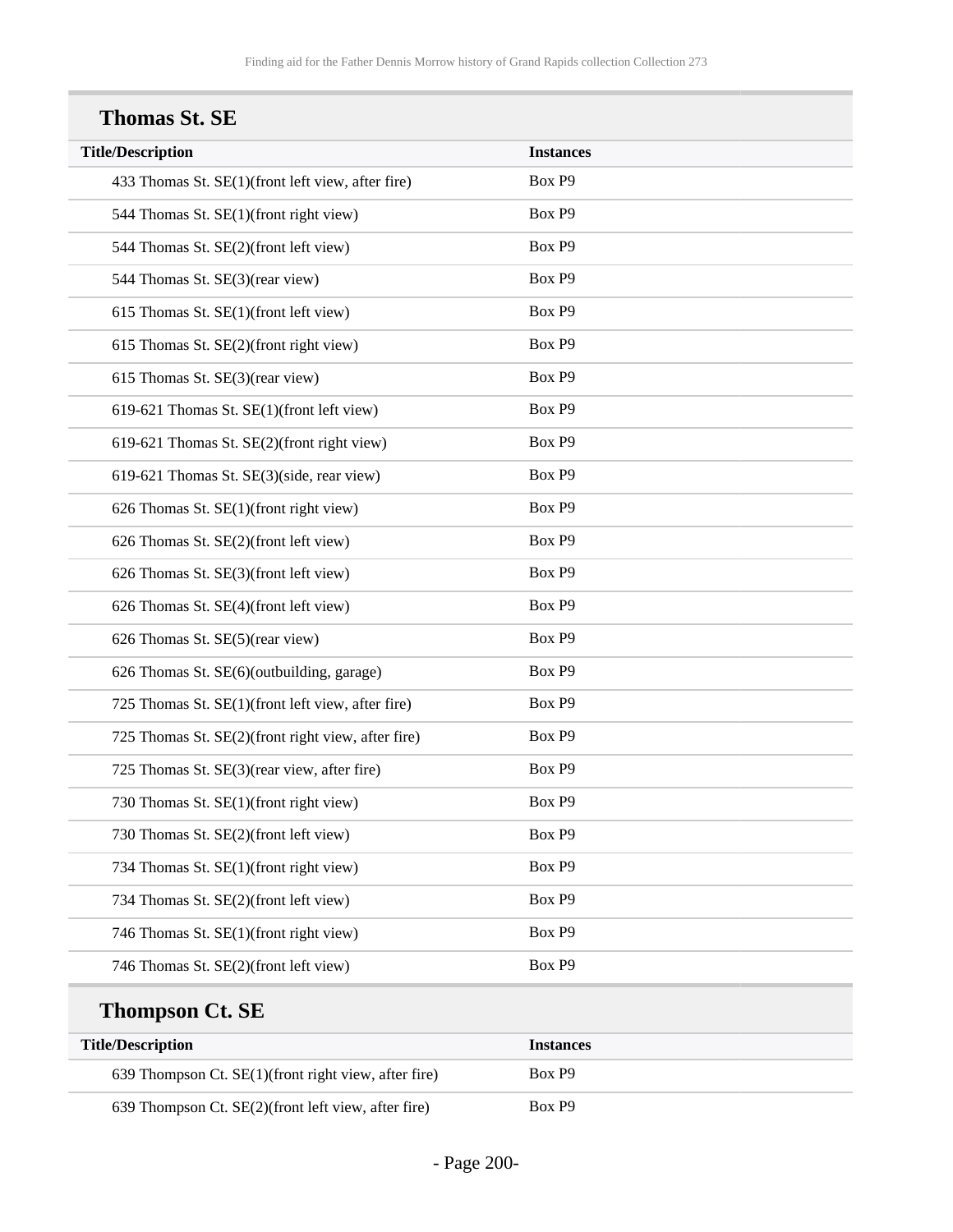| 639 Thompson Ct. SE(3)(rear view, after fire)                            | Box P9           |
|--------------------------------------------------------------------------|------------------|
| <b>Towner Ave. SW</b>                                                    |                  |
| <b>Title/Description</b>                                                 | <b>Instances</b> |
| 1935 Towner Ave. SW(1)(front left view)                                  | Box P9           |
| <b>Travis St. NW</b>                                                     |                  |
| <b>Title/Description</b>                                                 | <b>Instances</b> |
| 18 Travis St. NW(1)(front view)                                          | Box P9           |
| 26 Travis St. NW(1)(front left view)                                     | Box P9           |
| 26 Travis St. NW(2)(front right view)                                    | Box P9           |
| 26 Travis St. NW(3)(side view)                                           | Box P9           |
| <b>Tulip St. SW</b>                                                      |                  |
| <b>Title/Description</b>                                                 | <b>Instances</b> |
| 709 Tulip St. SW(1)(front left view)                                     | Box P9           |
| 709 Tulip St. SW(2)(front left view)                                     | Box P9           |
| 709 Tulip St. SW(3)(front right view)                                    | Box P9           |
| 709 Tulip St. SW(4)(front left view)                                     | Box P9           |
| 726 Tulip St. SW(1)(front left view, after fire)                         | Box P9           |
| 726 Tulip St. SW(2)(front right view, after fire)                        | Box P9           |
| 726 Tulip St. SW(3)(rear view, after fire)                               | Box P9           |
| <b>Turner Ave. NW</b>                                                    |                  |
| <b>Title/Description</b>                                                 | <b>Instances</b> |
| 429 Turner Ave. NW(1)(front view)                                        | Box P9           |
| 429 Turner Ave. NW(2)(side view)                                         | Box P9           |
| 429 Turner Ave. NW(3)(side view                                          | Box P9           |
| 429 Turner Ave. NW(4)(rear view)                                         | Box P9           |
| 429 Turner Ave. NW(5)(sign)                                              | Box P9           |
| 500 Turner Ave. NW(1)(front right view)                                  | Box P9           |
| 506-508 / 500 Turner Ave. NW(1)(front left view, 500 Turner<br>at right) | Box P9           |
| 506-508 Turner Ave. NW(2)(on steps of 506 Turner Ave.)                   | Box P9           |
| 506-508 Turner Ave. NW(3)(on steps of 508 Turner Ave.)                   | Box P9           |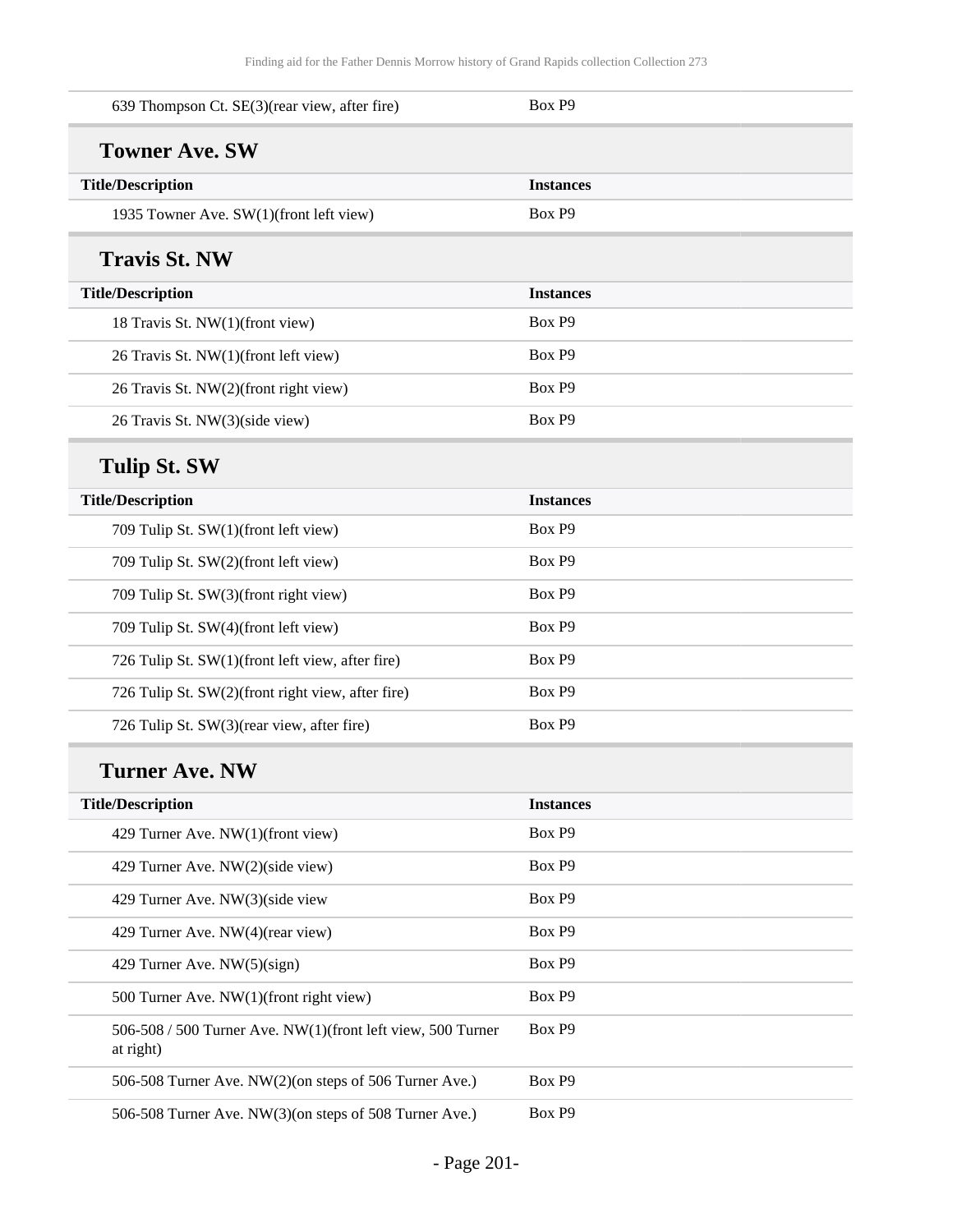| 512 Turner Ave. NW(1)(at right, St. Mary's School at center<br>in background) | Box P9           |
|-------------------------------------------------------------------------------|------------------|
| 515 Turner Ave. NW                                                            | Box P9           |
| <b>St. Mary's School</b>                                                      |                  |
| 1958                                                                          |                  |
| <b>Title/Description</b>                                                      | <b>Instances</b> |
| 1.(front view), 1958                                                          | Box P9           |
| Date: 1958                                                                    |                  |
| 2.(front left view, after construction), 1958                                 | Box P9           |
| Date: 1958                                                                    |                  |
| 2000                                                                          |                  |
| <b>Title/Description</b>                                                      | <b>Instances</b> |
| 3.(front left, side view), 2000                                               | Box P9           |
| Date: 2000                                                                    |                  |
| 4.(front view), 2000                                                          | Box P9           |
| Date: 2000                                                                    |                  |
| 5.(date plaque), 2000                                                         | Box P9           |
| Date: 2000                                                                    |                  |
| 6.(front right view), 2000                                                    | Box P9           |
| Date: 2000                                                                    |                  |
| 7.(side, rear view), 2000                                                     | Box P9           |
| Date: 2000                                                                    |                  |
| 8.(rear, side view), 2000                                                     | Box P9           |
| Date: 2000                                                                    |                  |
| 610 Turner Ave. NW(1)(front view)                                             | Box P9           |
| 723 Turner Ave. NW(1)(garage after fire)                                      | Box P9           |
| Turner Ave. NW(1)(looking north from 8th St. NW)                              | Box P9           |
| Turner Ave. NW(2)(looking south from 8th St. NW)                              | Box P9           |
| 1044 Turner Ave. NW, Netherlands Reformed Church(1)<br>(front right view)     | Box P9           |
| 1044 Turner Ave. NW, Netherlands Reformed church(2)(front<br>right view)      | Box P9           |
| 1044 Turner Ave. NW, Netherlands Reformed Church(3)<br>(front right view)     | Box P9           |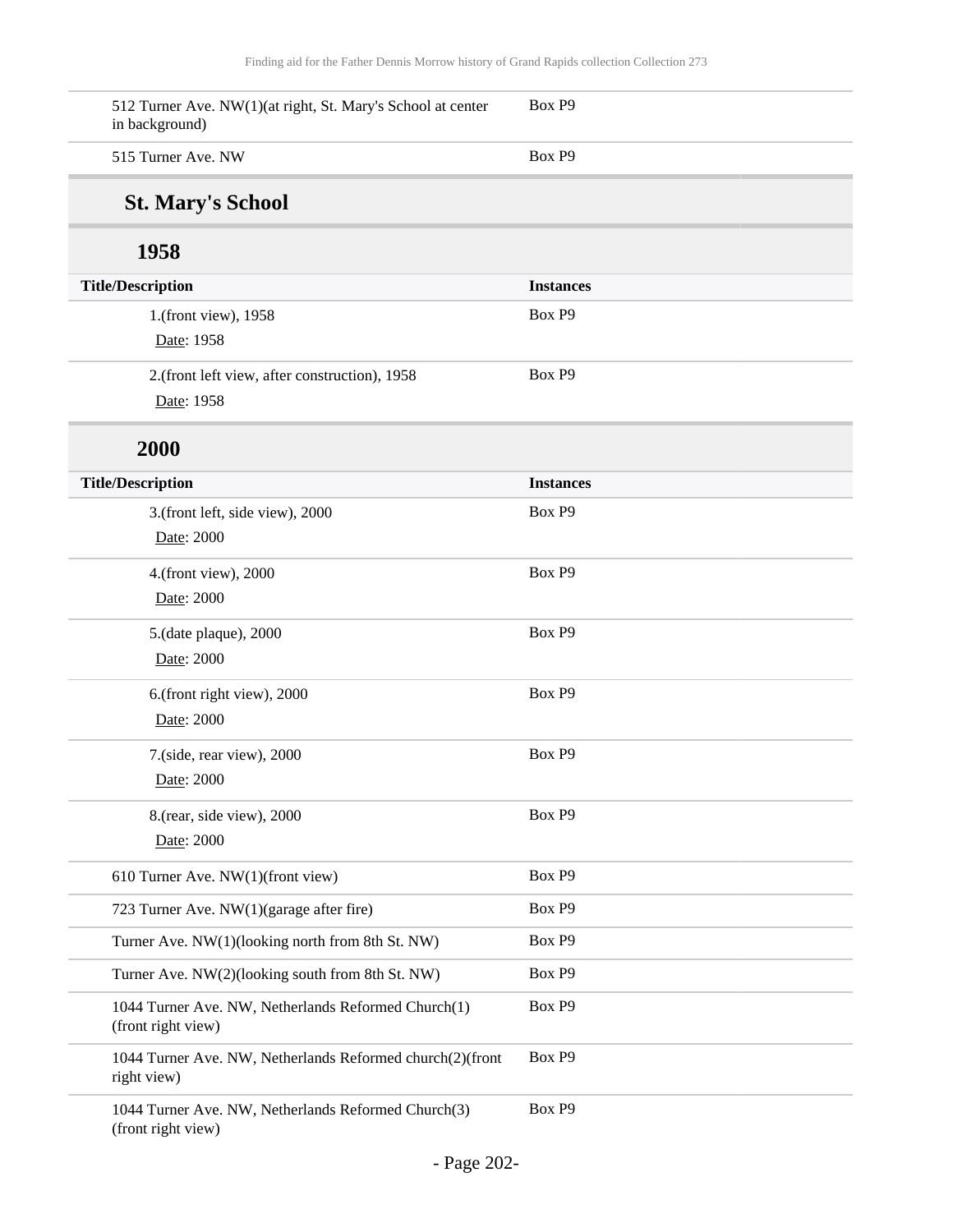| 1143 turner Ave. $NW(1)(\text{garage at left}, \text{back proof at right})$<br>corner, Ritzema Dept. Store fire in background) | Box P9             |
|--------------------------------------------------------------------------------------------------------------------------------|--------------------|
| 1248 Turner Ave. NW(1)(front right view)                                                                                       | Box P <sub>9</sub> |
| 1248 Turner Ave. NW(2)(garage)                                                                                                 | Box P9             |
| 1248 Turner Ave. NW(3)(front right view, during demolition)                                                                    | Box P <sub>9</sub> |
| 1248 Turner Ave. NW(4)(front left view, during demolition)                                                                     | Box P <sub>9</sub> |
| 1248 Turner Ave. NW(5)(side, rear view, during demolition)                                                                     | Box P <sub>9</sub> |
| 1248 Turner Ave. NW(6)(rear, side view, during demolition)                                                                     | Box P <sub>9</sub> |
| 1408 Turner Ave. NW(1)(front right view)                                                                                       | Box P <sub>9</sub> |
| 1408 Turner Ave. NW(2)(front right view)                                                                                       | Box P <sub>9</sub> |
| 522-524 / 516-518 Turner Ave. NW(2)(522-24 at left, 516-18<br>at right)                                                        | Box P9             |

## **1428 Turner Ave. NW**

| <b>Title/Description</b>                     | <b>Instances</b> |  |
|----------------------------------------------|------------------|--|
| 1.(front left view), 1960                    | Box P9           |  |
| Date: 1960                                   |                  |  |
| 2.(front left view, during demolition), 1960 | Box P9           |  |
| Date: 1960                                   |                  |  |
| 3.(front view, during demolition), 1960      | Box P9           |  |
| Date: 1960                                   |                  |  |
| 4.(front left view, during demolition), 1960 | Box P9           |  |
| Date: 1960                                   |                  |  |
| 5.(rear view, during demolition), 1960       | Box P9           |  |
| Date: 1960                                   |                  |  |
| 6.(during demolition), 1960                  | Box P9           |  |
| Date: 1960                                   |                  |  |
| 7.(front entry, during demolition), 1960     | Box P9           |  |
| Date: 1960                                   |                  |  |
| 8.(front porch, during demolition), 1960     | Box P9           |  |
| Date: 1960                                   |                  |  |
| 9.(side view, during demolition), 1960       | Box P9           |  |
| Date: 1960                                   |                  |  |
| 10.(side view, during demolition), 1960      | Box P9           |  |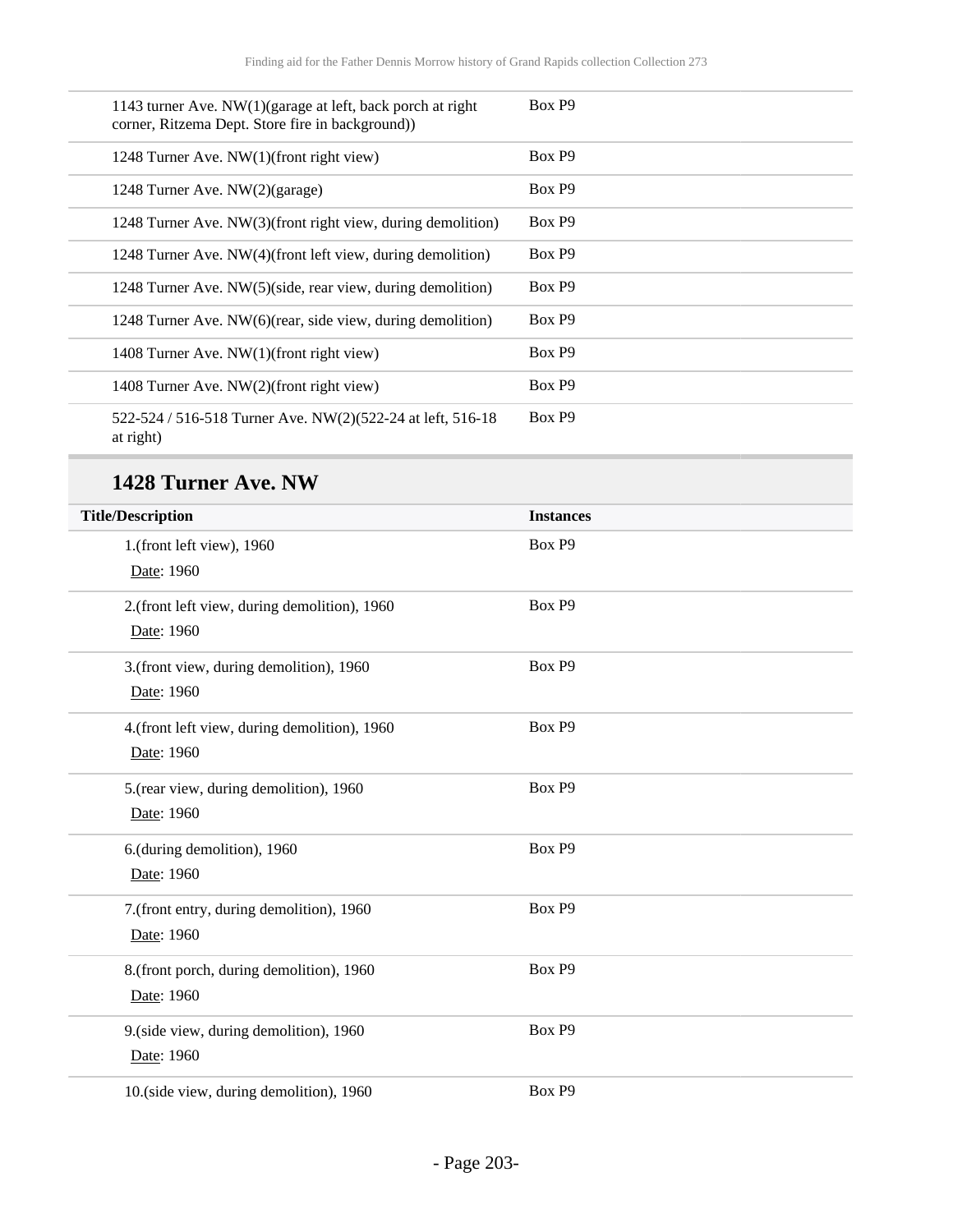| Date: 1960                                                              |        |
|-------------------------------------------------------------------------|--------|
| 11. (family in foreground, 1432 Turner Ave. NW in<br>background), 1960  | Box P9 |
| Date: 1960                                                              |        |
| 522-524 / 516-518 Turner Ave. NW(1)(522-24 at left, 516-18<br>at right) | Box P9 |
| 1432 Turner Ave. NW(1)(rear view)                                       | Box P9 |
| 1432 / 1436 Turner Ave. NW(2)(front right view)                         | Box P9 |
| Turner Ave. NW(1)(looking north from Webster)                           | Box P9 |
| 1571 Turner Ave. NW(1)(front right view)                                | Box P9 |
| 1571 Turner Ave. NW(2)(front view)                                      | Box P9 |
| 1517 Turner Ave. NW(3)(side, rear view)                                 | Box P9 |

#### **Umatilla St. SE**

| <b>Title/Description</b>                                              | <b>Instances</b> |
|-----------------------------------------------------------------------|------------------|
| 500 block of Umatilla St. SE(1)(looking east toward Union<br>$Ave.$ ) | Box P9           |
| 522 Umatilla St. SE(1)(front right view)                              | Box P9           |
| 522 Umatilla St. SE(2)(front left view)                               | Box P9           |
| 527 Umatilla St. SE(1)(front left view)                               | Box P9           |
| 527 Umatilla St. SE(2)(front right view)                              | Box P9           |
| 527 Umatilla St. SE(3)(rear view)                                     | Box P9           |

### **Underhill Ave. SW**

| <b>Title/Description</b>                    | <b>Instances</b> |
|---------------------------------------------|------------------|
| 1006 Underhill Ave. SW(1)(front left view)  | Box P9           |
| 1006 Underhill Ave. SW(2)(front right view) | Box P9           |
| 1045 Underhill Ave. SW(1)(front right view) | Box P9           |
| 1045 Underhill Ave. SW(2)(front left view)  | Box P9           |
| 1045 Underhill Ave. SW(3)(side, rear view)  | Box P9           |

#### **Underwood Ave. SE**

| <b>Title/Description</b>                                | <b>Instances</b> |
|---------------------------------------------------------|------------------|
| 1016 Underwood Ave. SE(1) (front left view, after fire) | Box P9           |
| 1016 Underwood Ave. SE(2)(front right view, after fire) | Box P9           |
| $\sim$ $\sim$ $\sim$ $\sim$ $\sim$                      | $\mathbf{D}$     |

1016 Underwood Ave. SE(3)(rear view, after fire) Box P9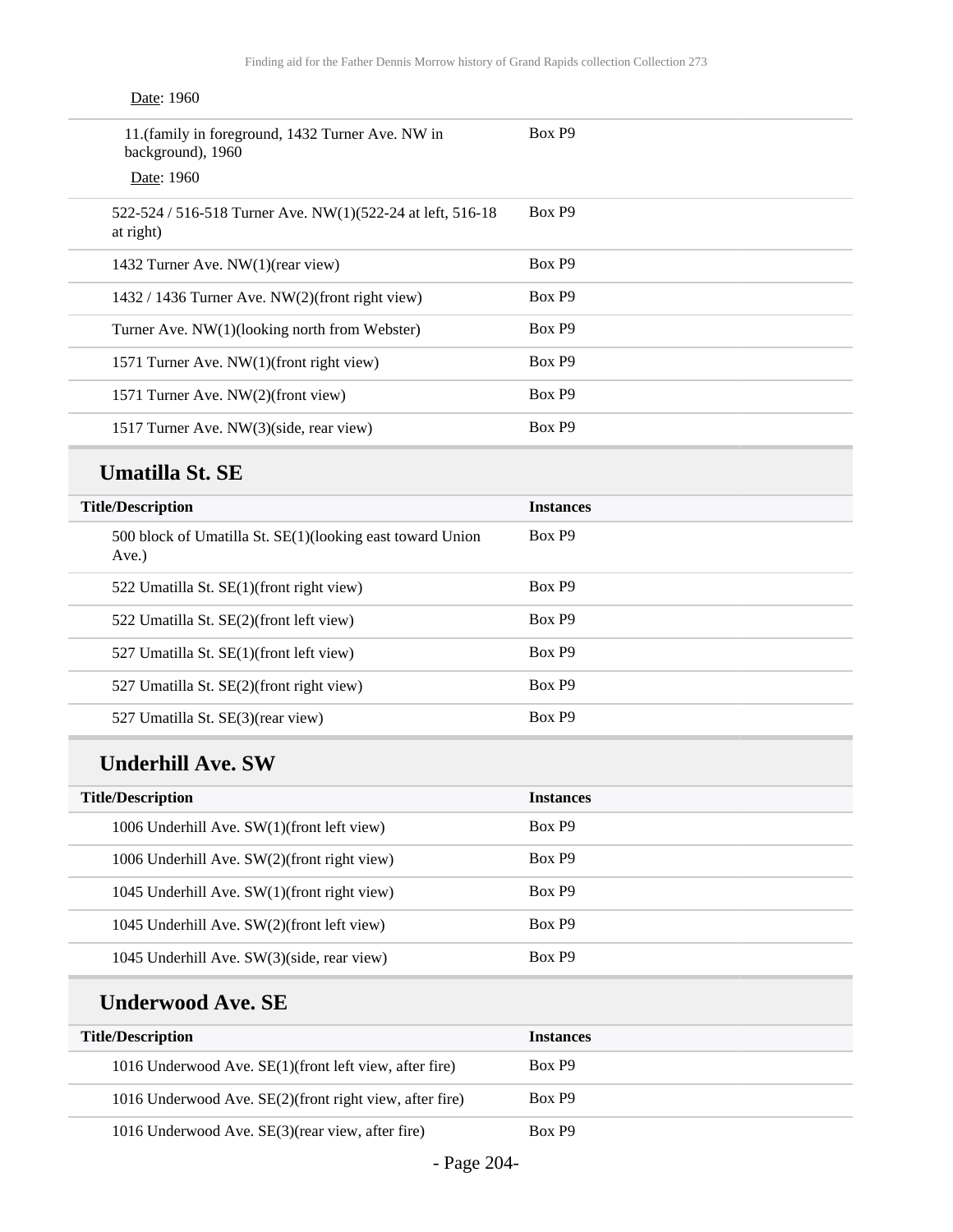| <b>Title/Description</b>                                                         | <b>Instances</b> |
|----------------------------------------------------------------------------------|------------------|
| 20 Union Ave. NE(1)(front right view)                                            | Box P9           |
| 20 Union Ave. NE(2)(front view)                                                  | Box P9           |
| 60 Union Ave. NE(1)(front right view)                                            | Box P9           |
| 60 Union Ave. NE(2)(front left view)                                             | Box P9           |
| 60 Union Ave. NE(3)(front entry)                                                 | Box P9           |
| 60 Union Ave. NE(4)(second story window)                                         | Box P9           |
| 65 Union Ave. NE(1)(front view)                                                  | Box P9           |
| 65 Union Ave. NE(2)(side view, second story)                                     | Box P9           |
| 65 Union Ave. NE(3)(rear view, second story)                                     | Box P9           |
| 147 Union Ave. NE(1)(front left view)                                            | Box P9           |
| 147 Union Ave. NE(2)(front right view)                                           | Box P9           |
| 234 Union Ave. NE(1)(front right view)                                           | Box P9           |
| 234 Union Ave. NE(2)(front left view)                                            | Box P9           |
| 234 Union Ave. NE(3)(side view)                                                  | Box P9           |
| 234 Union Ave. NE(4)(side, rear view)                                            | Box P9           |
| Union Ave. NE(1)(looking north from Michigan St.)                                | Box P9           |
| Union Ave. NE(2)(looking north from Michigan St.)                                | Box P9           |
| Union Ave. NE(3)(alley, looking east to Benson, between<br>416 / 410 Union Ave.) | Box P9           |
| 413 Union Ave. NE(1)(front left view)                                            | Box P9           |
| 413 Union Ave. NE(2)(front right view)                                           | Box P9           |
| 413 Union Ave. NE(3)(rear view)                                                  | Box P9           |
| 414 Union Ave. NE(1)(front left view, from alley)                                | Box P9           |
| 414 Union Ave. NE(2)(front right view, from alley)                               | Box P9           |
| 414 Union Ave. NE(3)(rear view)                                                  | Box P9           |
| 415 Union Ave. NE(1)(front left view)                                            | Box P9           |
| 415 Union Ave. NE(2)(front right view)                                           | Box P9           |
| 415 Union Ave. NE(3)(rear view)                                                  | Box P9           |
| 416-418 Union Ave. NE(1)(front right view)                                       | Box P9           |
| 416-418 Union Ave. NE(2)(front left view)                                        | Box P9           |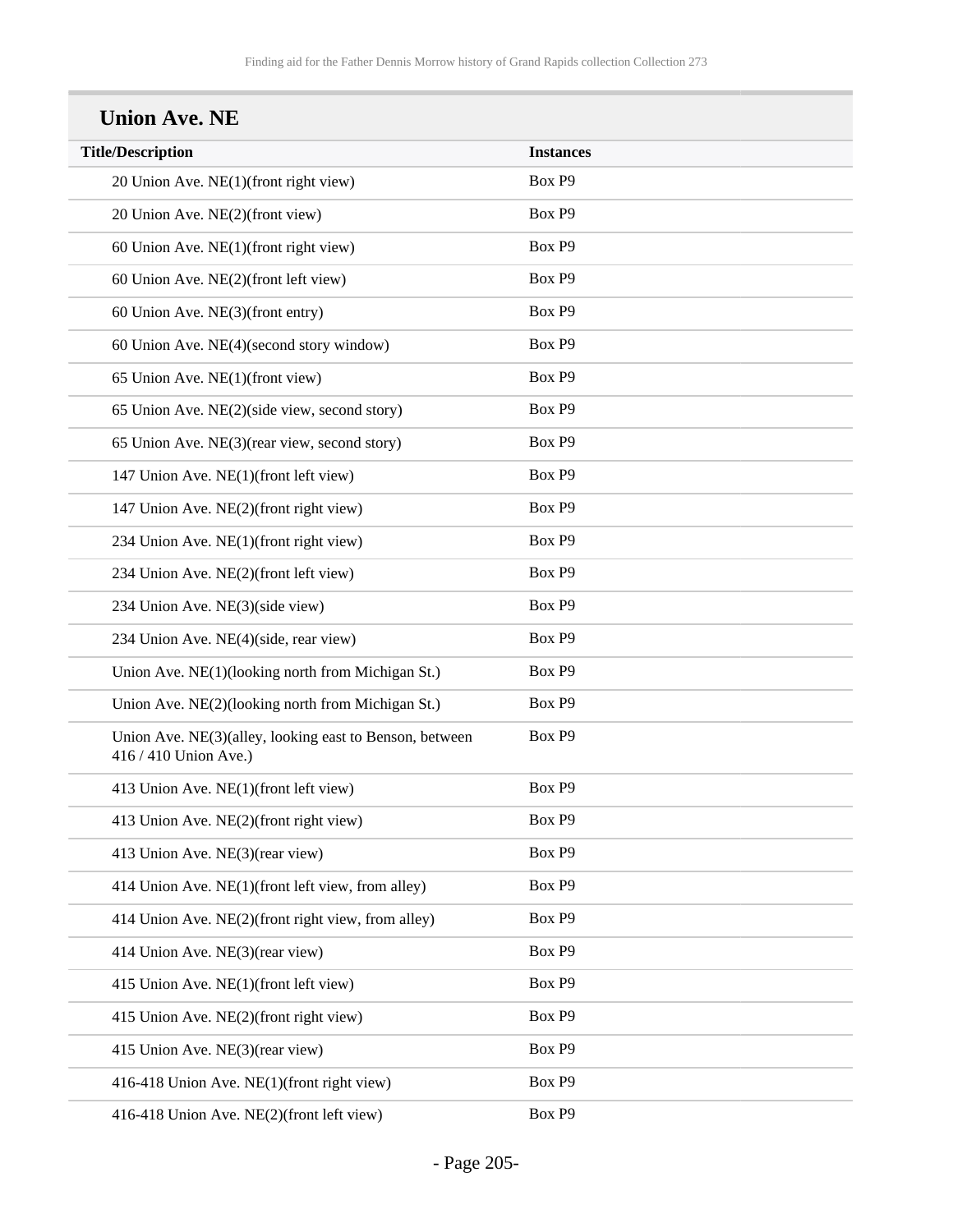| 416-418 Union Ave. NE(3)(rear view)                    | Box P9 |
|--------------------------------------------------------|--------|
| 419 Union Ave. NE(1)(front right, side view)           | Box P9 |
| 419 Union Ave. NE(2)(side, rear view)                  | Box P9 |
| 422 Union Ave. NE(1)(front right view)                 | Box P9 |
| 422 Union Ave. NE(2)(front left view)                  | Box P9 |
| 422 Union Ave. NE(3)(rear view)                        | Box P9 |
| 425 Union Ave. NE(1)(front left view)                  | Box P9 |
| 425 Union Ave. NE(2)(front right view)                 | Box P9 |
| 425 Union Ave. NE(3)(rear view)                        | Box P9 |
| 426 union Ave. NE(1)(front right view)                 | Box P9 |
| 426 Union Ave. NE(2)(front left view)                  | Box P9 |
| 426 Union Ave. NE(3)(rear view)                        | Box P9 |
| 429 Union Ave. NE(1)(front left view)                  | Box P9 |
| 429 Union Ave. NE(2)(front right view)                 | Box P9 |
| 429 Union Ave. NE(3)(rear view)                        | Box P9 |
| 432 Union Ave. NE(1)(front right view)                 | Box P9 |
| 432 Union Ave. NE(2)(front left view)                  | Box P9 |
| 432 Union Ave. NE(3)(rear view)                        | Box P9 |
| 434-436 Union Ave. NE(1)(front right view)             | Box P9 |
| 434-436 union Ave. NE(2)(front left view)              | Box P9 |
| 434-436 Union Ave. NE(3)(rear view)                    | Box P9 |
| 435-437 Union Ave. NE(1)(front left view, after fire)  | Box P9 |
| 435-437 Union Ave. NE(2)(front right view, after fire) | Box P9 |
| 435-437 Union Ave. NE(3)(front right view, after fire) | Box P9 |
| 435-437 Union Ave. NE(4)(side, rear view, after fire)  | Box P9 |
| 439 Union Ave. NE(1)(front view)                       | Box P9 |
| 439 Union Ave. NE(2)(front right view)                 | Box P9 |
| 439 Union Ave. NE(3)(rear view)                        | Box P9 |
| 440 or 442 Union Ave. NE(1)(front right view)          | Box P9 |
| 440 or 442 Union Ave. NE(2)(front right view)          | Box P9 |
| 440 or 442 Union Ave. NE(3)(front left view)           | Box P9 |
| 440 or 442 Union Ave. NE(4)(front left view)           | Box P9 |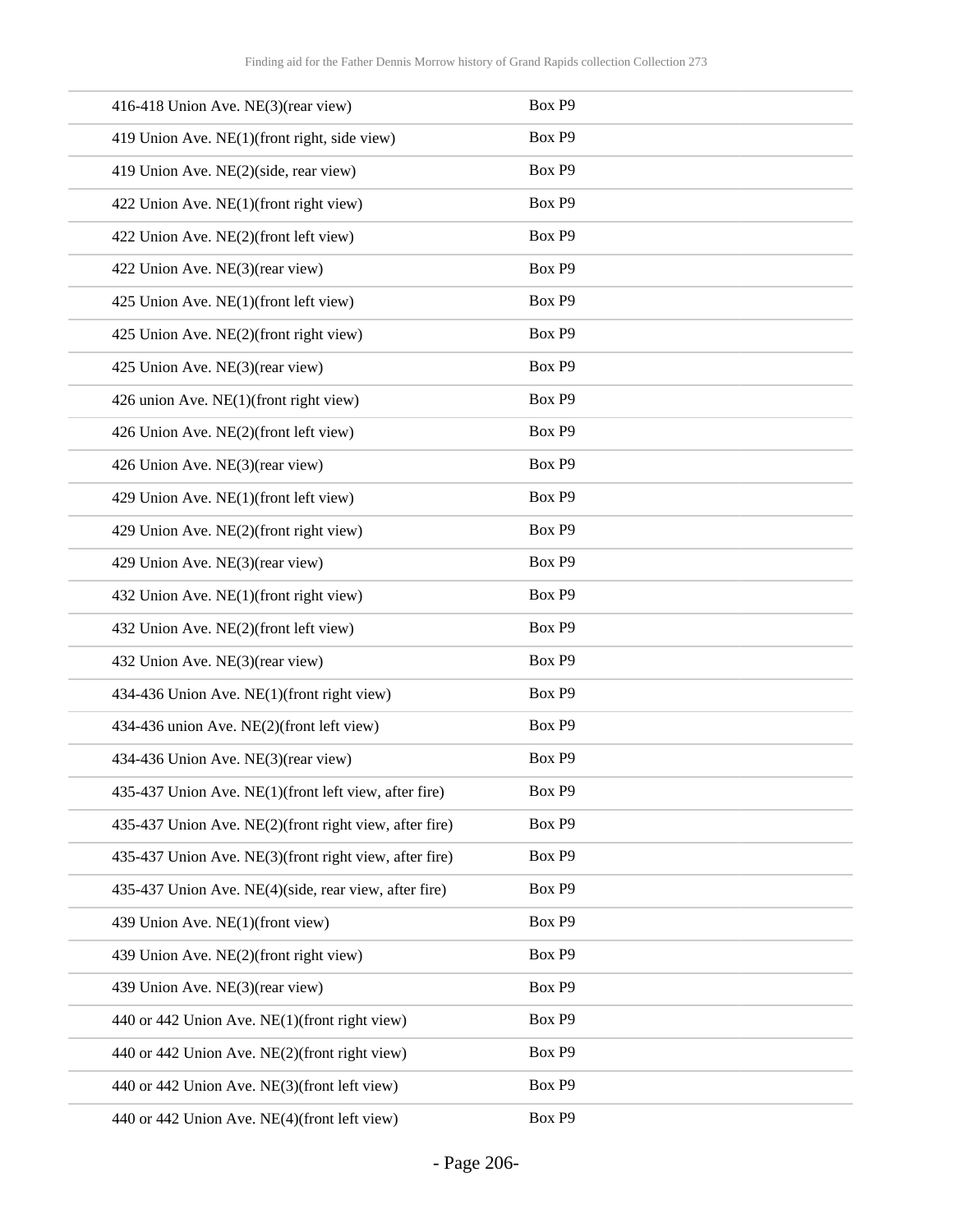| 440 or 442 Union Ave. NE(5)(rear view)               | Box P9 |
|------------------------------------------------------|--------|
| 440 or 442 Union Ave. NE(6)(rear view)               | Box P9 |
| 445 Union Ave. NE(1)(front left view)                | Box P9 |
| 445 Union Ave. NE(2)(front right view)               | Box P9 |
| 445 Union Ave. NE(3)(rear view)                      | Box P9 |
| 446 Union Ave. NE(1)(front right view)               | Box P9 |
| 446 Union Ave. NE(2)(front left view)                | Box P9 |
| 446 Union Ave. NE(3)(rear view)                      | Box P9 |
| 449 Union Ave. NE(1)(front left view)                | Box P9 |
| 449 Union Ave. NE(2)(front right view)               | Box P9 |
| 449 Union Ave. NE(3)(rear view)                      | Box P9 |
| 450 Union Ave. NE(1)(front right view)               | Box P9 |
| 450 Union Ave. NE(2)(front left view)                | Box P9 |
| 450 Union Ave. NE(3)(front left view)                | Box P9 |
| 450 Union Ave. NE(4)(rear view)                      | Box P9 |
| 455 Union Ave. NE(1)(front left view)                | Box P9 |
| 455 Union Ave. NE(2)(front right view)               | Box P9 |
| 455 Union Ave. NE(3)(rear view)                      | Box P9 |
| 456 Union Ave. NE(1)(front right view)               | Box P9 |
| 456 Union Ave. NE(2)(front left view)                | Box P9 |
| 456 Union Ave. Ne(3)(rear view)                      | Box P9 |
| 460 Union Ave. NE(1)(front right view)               | Box P9 |
| 460 Union Ave. NE(2)(front left view)                | Box P9 |
| 460 Union Ave. NE(3)(rear view)                      | Box P9 |
| Union Ave. NE(1)(looking south from I-96, west side) | Box P9 |
| Union Ave. NE(2)(looking south from I-96, east side) | Box P9 |

## **Union Ave. SE**

| <b>Title/Description</b>               | <b>Instances</b> |
|----------------------------------------|------------------|
| 231 Union Ave. $SE(1)$ (front view)    | Box P9           |
| 231 Union Ave. SE(2)(front right view) | Box P9           |
| 231 Union Ave. SE(3)(front left view)  | Box P9           |
| 231 Union Ave. $SE(4)(\text{roof})$    | Box P9           |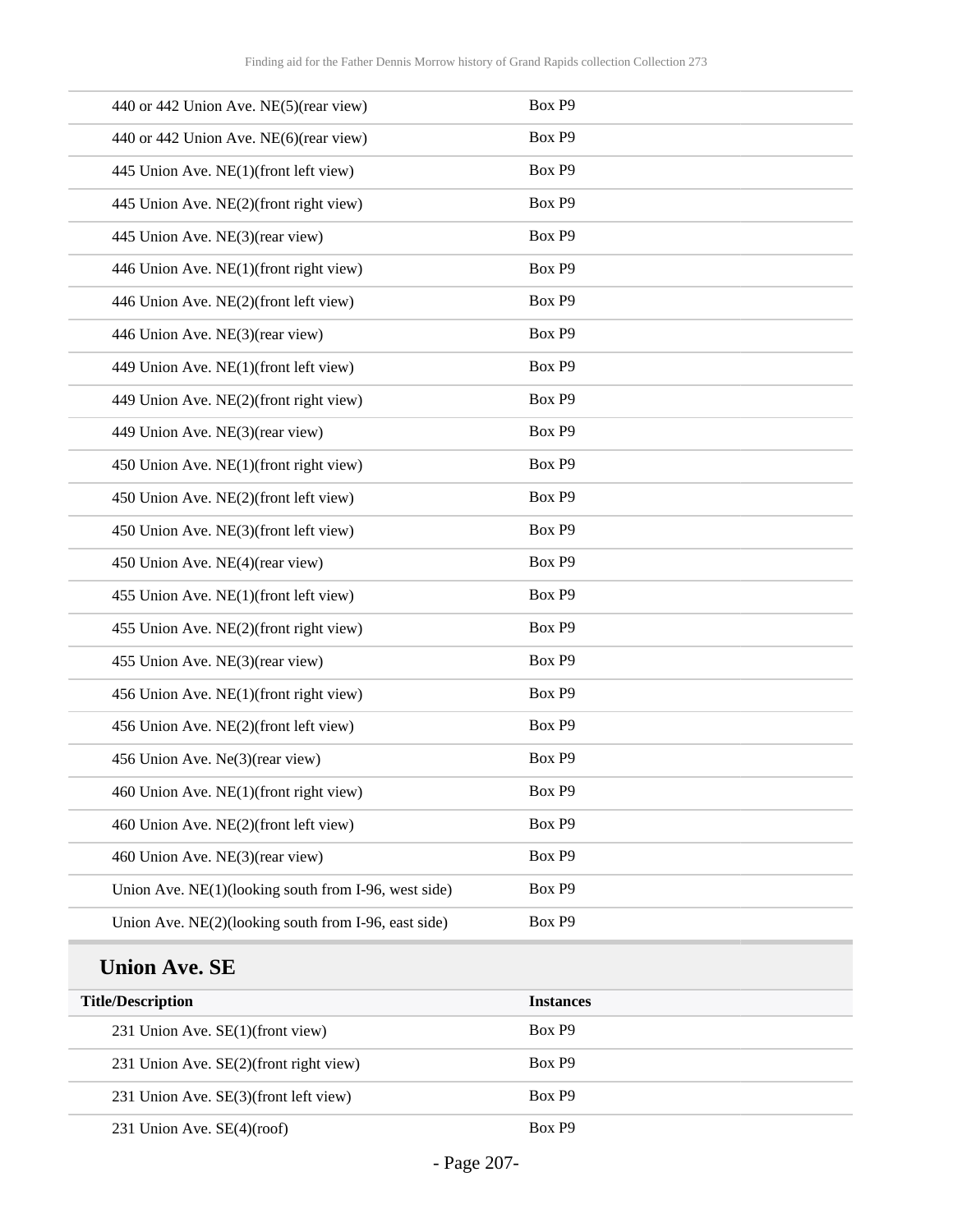|                                  | 231 Union Ave. SE(5)(front view, second level)     | Box P9 |
|----------------------------------|----------------------------------------------------|--------|
|                                  | 243-245 Union Ave. SE(1)(front right view)         | Box P9 |
|                                  | 243-245 Union Ave. SE(2)(front left view)          | Box P9 |
|                                  | 243-245 Union Ave. SE(3)(rear view)                | Box P9 |
| 255 Union Ave. SE(1)(front view) |                                                    | Box P9 |
|                                  | 255 Union Ave. SE(2)(front right view)             | Box P9 |
|                                  | 255 Union Ave. SE(3)(front left view)              | Box P9 |
| 255 Union Ave. SE(4)(rear view)  |                                                    | Box P9 |
|                                  | 265 Union Ave. SE(1)(front right view)             | Box P9 |
| 265 Union Ave. SE(2)(side view)  |                                                    | Box P9 |
| 265 Union Ave. SE(3)(rear view)  |                                                    | Box P9 |
| 265 Union Ave. SE(4)(rear view)  |                                                    | Box P9 |
|                                  | 265 Union Ave. SE(5)(front view, second level)     | Box P9 |
|                                  | 310 Union Ave. SE(1)(front left view)              | Box P9 |
|                                  | 310 Union Ave. SE(2)(front right view)             | Box P9 |
|                                  | 310 Union Ave. SE(3)(front right view)             | Box P9 |
|                                  | 311 Union Ave. SE(1)(front left view)              | Box P9 |
|                                  | 311 Union Ave. SE(2)(front right view)             | Box P9 |
|                                  | 340 Union Ave. SE(1)(front left view)              | Box P9 |
|                                  | 340 Union Ave. SE(2)(front right view)             | Box P9 |
|                                  | 340 Union Ave. SE(3)(side, rear view)              | Box P9 |
|                                  | 340 Union Ave. SE(4)(side, rear view)              | Box P9 |
| 421 Union Ave. SE(1)(front view) |                                                    | Box P9 |
|                                  | 421 Union Ave. SE(2)(front left view)              | Box P9 |
|                                  | 421 Union Ave. SE(3)(south basement windows)       | Box P9 |
|                                  | 421 Union Ave. SE(4)(east, front basement window)  | Box P9 |
|                                  | 533 Union Ave. SE(1)(front left view)              | Box P9 |
|                                  | 533 Union Ave. SE(2)(partial side view)            | Box P9 |
|                                  | 653 Union Ave. SE(1)(front right view)             | Box P9 |
|                                  | 653 Union Ave. SE(2)(front left view)              | Box P9 |
|                                  | 1412 Union Ave. SE(1)(front left view, after fire) | Box P9 |
|                                  | 1412 Union Ave. SE(2)(front left view, after fire) | Box P9 |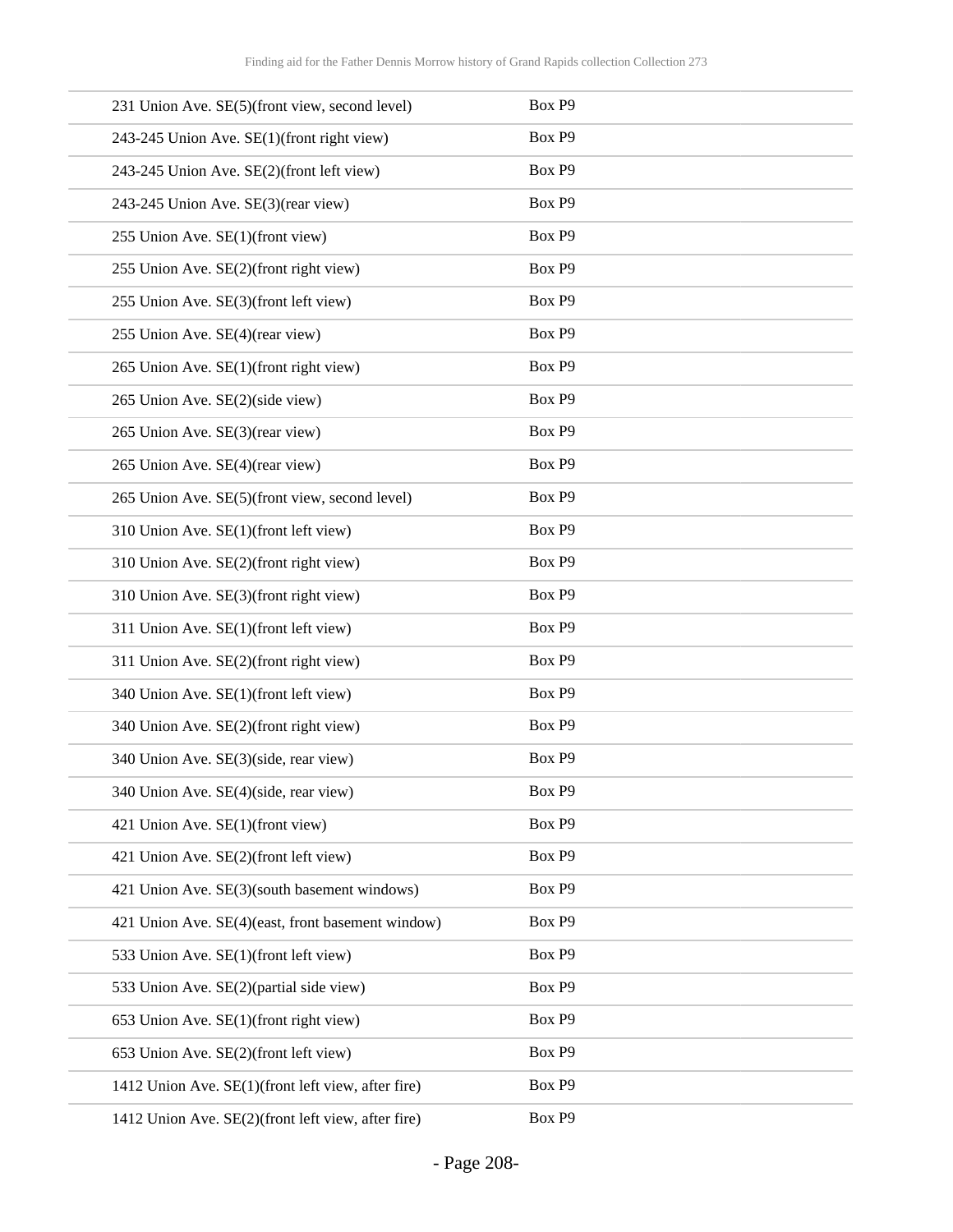| Box P9           |
|------------------|
| Box P9           |
| Box P9           |
| Box P9           |
|                  |
| <b>Instances</b> |
| Box P9           |
|                  |
| <b>Instances</b> |
| Box P9           |
| Box P9           |
| Box P9           |
| Box P9           |
|                  |
| <b>Instances</b> |
| Box P9           |
| Box P9           |
| Box P9           |
| Box P9           |
|                  |
| <b>Instances</b> |
| Box P9           |
| Box P9           |
| Box P9           |
| Box P9           |
| Box P9           |
| Box P9           |
| Box P9           |
|                  |
|                  |

## **Visser Pl. SE**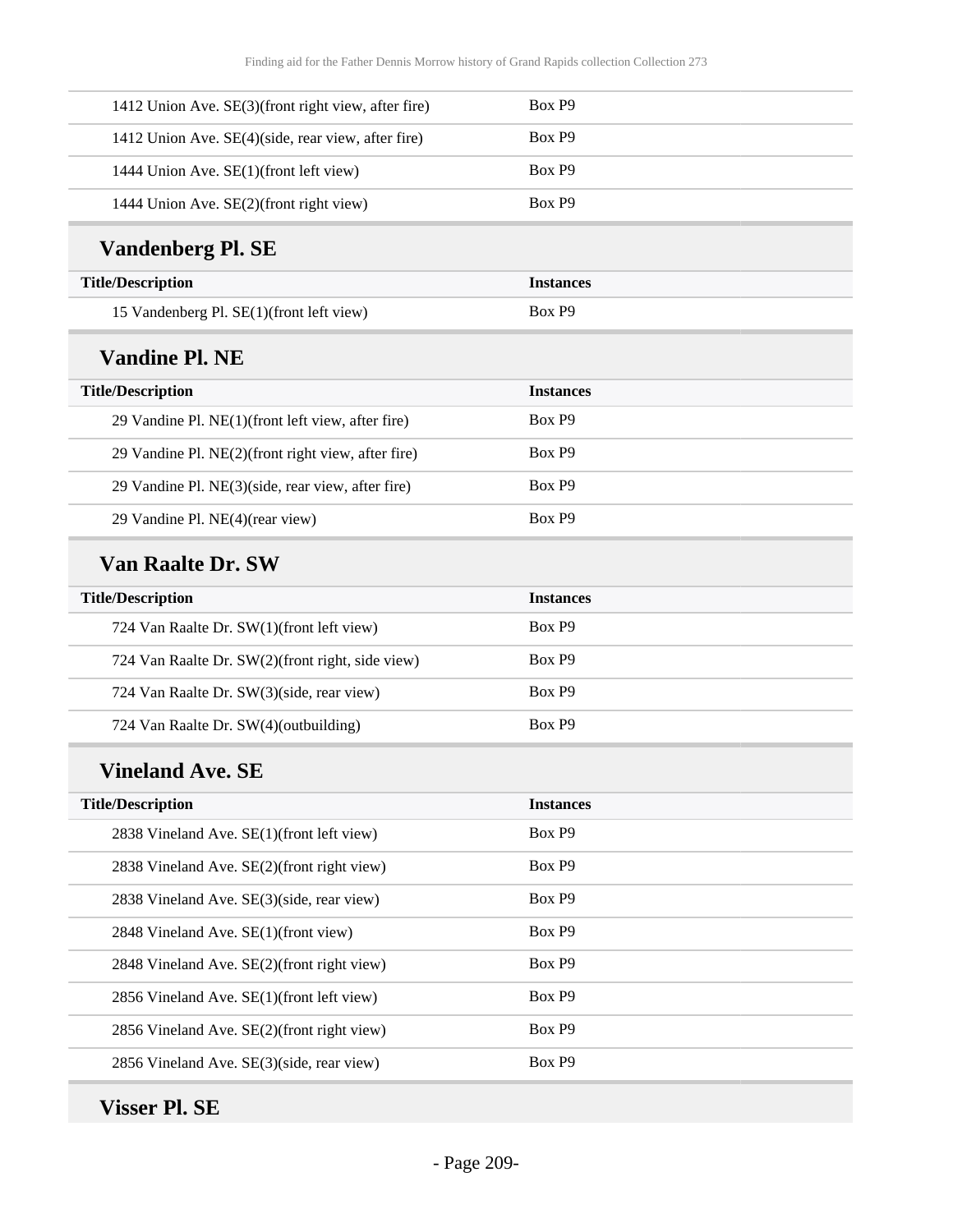| <b>Title/Description</b>                                    | <b>Instances</b> |
|-------------------------------------------------------------|------------------|
| 333 Visser Pl. SE(1)(front right view)                      | Box P9           |
| 333 Visser Pl. SE(2)(front left view)                       | Box P9           |
| 346 Visser Pl. SE(1)(front view)                            | Box P9           |
| 346 Visser Pl. SE(2)(side, rear view)                       | Box P9           |
| 348 Visser Pl. SE(1)(front left view)                       | Box P9           |
| 348 Visser Pl. SE(2)(front right view)                      | Box P9           |
| 348 Visser Pl. SE(3)(side, rear view)                       | Box P9           |
| <b>Vries St. SW</b>                                         |                  |
| <b>Title/Description</b>                                    | <b>Instances</b> |
| 508 Vries St. SW, Union Wrecking Co.(1)(front left view)    | Box P9           |
| 617 Vries St. SW(1)(front left view, after fire)            | Box P9           |
| <b>Walbridge St. NW</b>                                     |                  |
| <b>Title/Description</b>                                    | <b>Instances</b> |
| Walbridge St. NW(1)(looking west from Ottawa Ave.)          | Box P9           |
| <b>Walker Ave. NW</b>                                       |                  |
| <b>Title/Description</b>                                    | <b>Instances</b> |
| 1138 Walker Ave. NW(1)(front left view)                     | Box P9           |
| 1178 Walker Ave. NW(1)(front left view)                     | Box P9           |
| 1619 Walker Ave. NW(1)(front right view)                    | Box P9           |
| 1647 Walker Ave. NW(1)(front right view)                    | Box P9           |
| 1647 Walker Ave. NW(2)(front left view)                     | Box P9           |
| 1647 Walker Ave. NW(3)(rear view)                           | Box P9           |
| <b>Wallen Ave. SW</b>                                       |                  |
| <b>Title/Description</b>                                    | <b>Instances</b> |
| 1111 Wallen Ave. SW, Sun Oil Co.(1)(front right view)       | Box P9           |
| 1111 Wallen Ave. SW, Sun Oil Co.(2)(front right view)       | Box P9           |
| 1111 Wallen Ave. SW, Sun Oil Co.(3)(outbuilding)            | Box P9           |
| 1111 Wallen Ave. SW, Sun Oil Co.(4)(rear view, outbuilding) | Box P9           |
|                                                             |                  |

## **Walnut NE**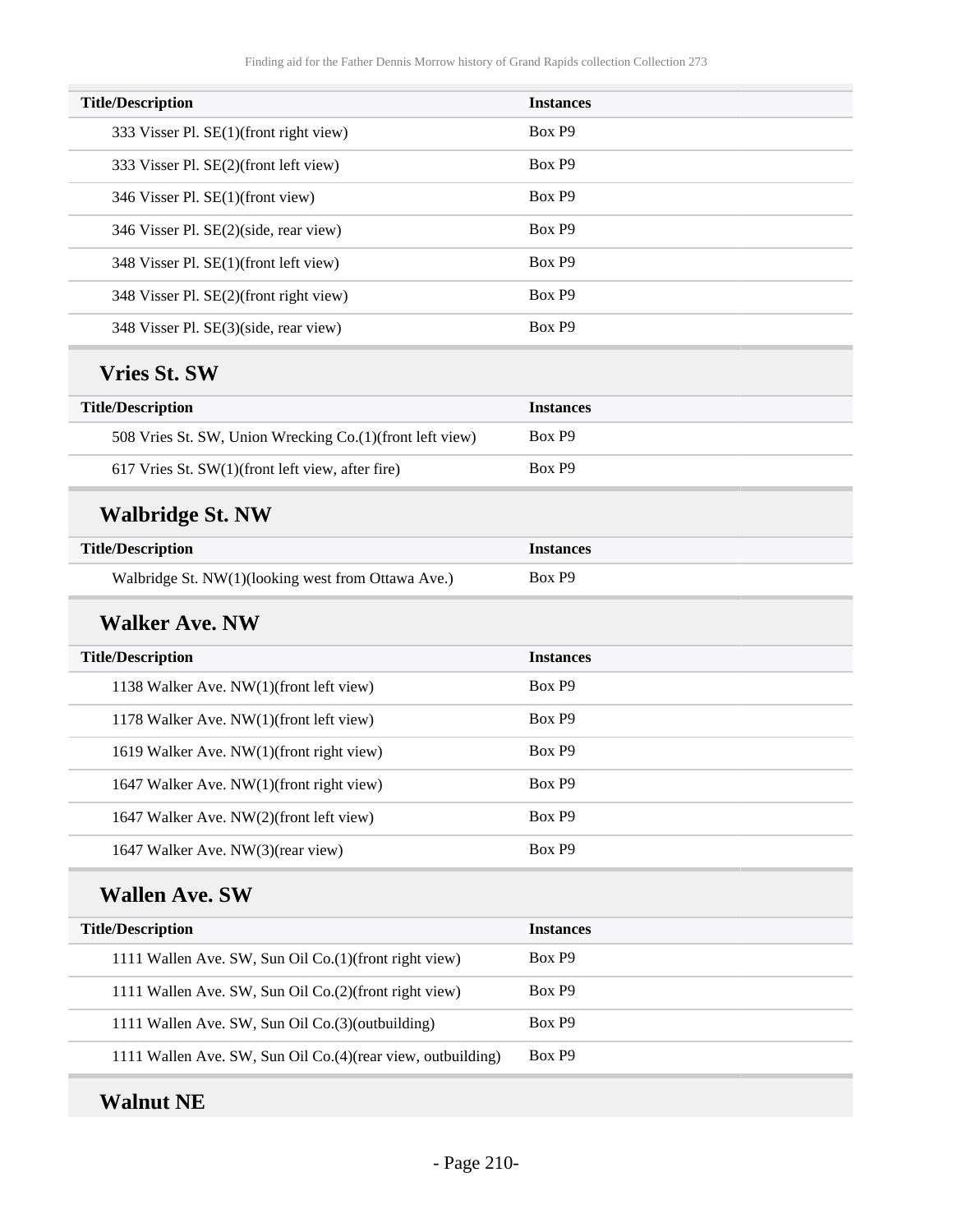| <b>Title/Description</b>                 | <b>Instances</b> |
|------------------------------------------|------------------|
| 1344 Walnut NE(1)(front right view)      | Box P9           |
| 1344 Walnut NE(2)(front view)            | Box P9           |
| 1344 Walnut NE(3)(front left, side view) | Box P9           |
| 1344 Walnut NE(4)(side view)             | Box P9           |

## **Washington St. SE**

### **Watkins St. SE**

| <b>Title/Description</b>                            | <b>Instances</b> |
|-----------------------------------------------------|------------------|
| $642$ Watkins St. SE(1)(front right view)           | Box P9           |
| 642 Watkins St. SE(2)(front left view)              | Box P9           |
| 642 Watkins St. SE(3)(rear view)                    | Box P9           |
| 937 Watkins St. SE(1)(front left view, after fire)  | Box P9           |
| 937 Watkins St. SE(2)(front right view, after fire) | Box P9           |
|                                                     |                  |

### **Watson St. SW**

| <b>Title/Description</b>                                                   | <i><u><b>Instances</b></u></i> |
|----------------------------------------------------------------------------|--------------------------------|
| Watson St. SW(1)(US-131, Downtown from Front Ave. NW<br>and Watson St. SW) | Box P9                         |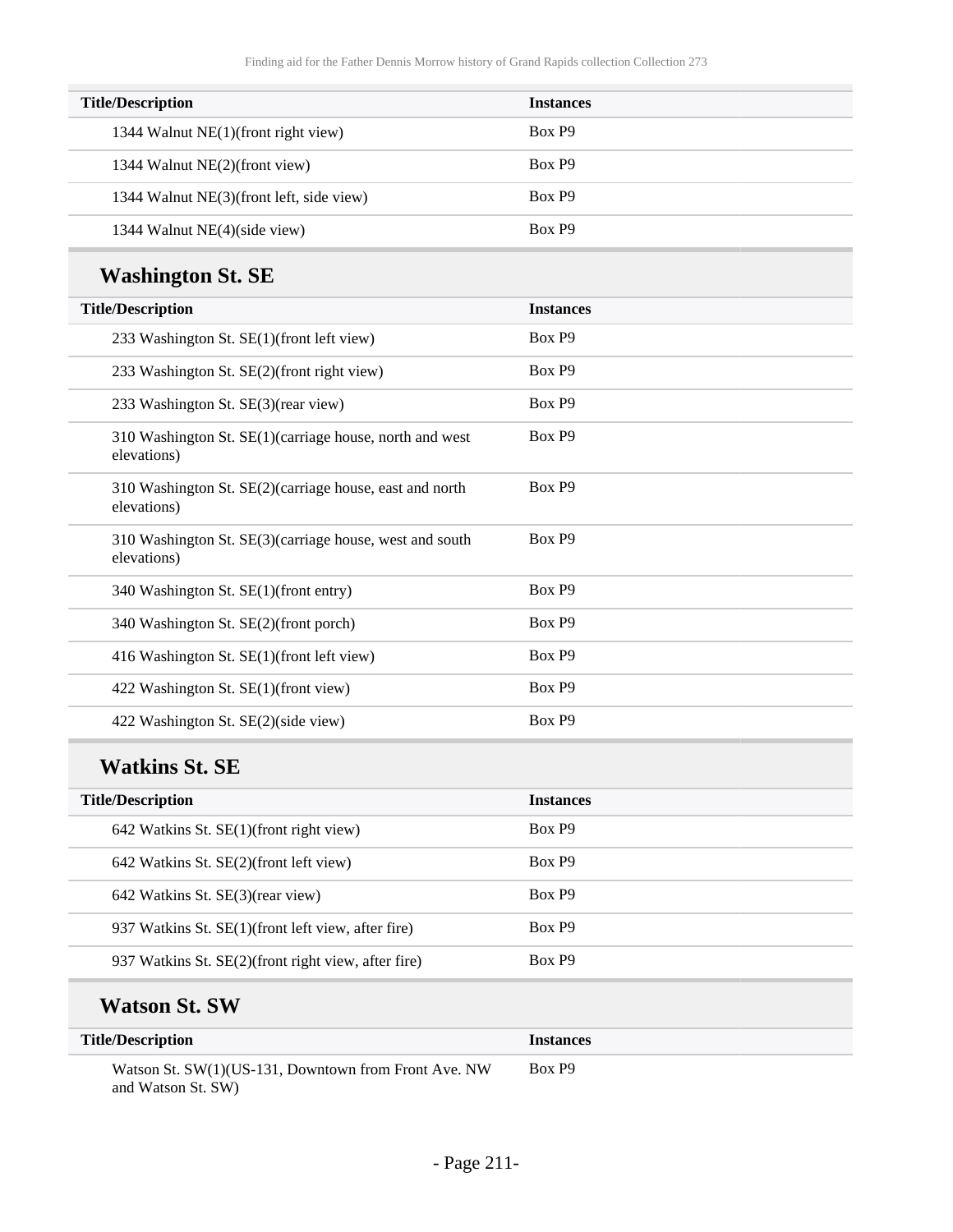| 417 Watson St. SW(1)(Old Interurban Track on Mt. Vernon<br>SW, site of former DeWitt Barrel) | Box P9             |
|----------------------------------------------------------------------------------------------|--------------------|
| 520 Watson St. SW(1)(front left view)                                                        | Box P9             |
| 520 Watson St. SW(2)(front right view)                                                       | Box P <sub>9</sub> |
| 742 Watson St. SW(1)(front left view, after fire)                                            | Box P9             |
| 742 Watson St. SW(2)(front right view, after fire)                                           | Box P9             |
| 742 Watson St. SW(3)(rear view, after fire)                                                  | Box P9             |
| 845 Watson St. SW(1)(front right view, after fire)                                           | Box P9             |
| 845 Watson St. SW(2)(front left view, after fire)                                            | Box P9             |
| 845 Watson St. SW(3)(rear view, after fire)                                                  | Box P9             |
| 855-57 Watson St. SW(1)(front right view)                                                    | Box P9             |
| 855-57 Watson St. SW(2)(front left view)                                                     | Box P <sub>9</sub> |
| 855-57 Watson St. SW(3)(side, rear view)                                                     | Box P9             |

# **Waverly SE**

| <b>Title/Description</b>                         | <b>Instances</b>   |
|--------------------------------------------------|--------------------|
| 117 Waverly SE(1)(front right view)              | Box P9             |
| 119 Waverly SE(1)(rear view)                     | Box P <sub>9</sub> |
| 121 Waverly SE(1)(front left view)               | Box P9             |
| 127 Waverly SE(1)(front right view)              | Box P9             |
| 127 Waverly SE(2)(front left view)               | Box P9             |
| Waverly SE(1)(looking north toward State St. SE) | Box P9             |

# **Wealthy St. SE**

| <b>Title/Description</b>                                                         | <b>Instances</b>   |
|----------------------------------------------------------------------------------|--------------------|
| Wealthy St. SW(1) (looking north on east side of US-131, from<br>Wealthy St. SW) | Box P9             |
| 20 Wealthy St. SE(1)(front view)                                                 | Box P9             |
| 140 Wealthy St. SE(1)(front right view)                                          | Box P <sub>9</sub> |
| 546 Wealthy St. SE(1) (front right view)                                         | Box P9             |
| 546 Wealthy St. SE(2)(partial front left view)                                   | Box P9             |
| 546 Wealthy St. SE(3)(side view)                                                 | Box P9             |
| 634 Wealthy St. SE(1)(front right view)                                          | Box P9             |
| 753 Wealthy St. SE(1)(front left view)                                           | Box P9             |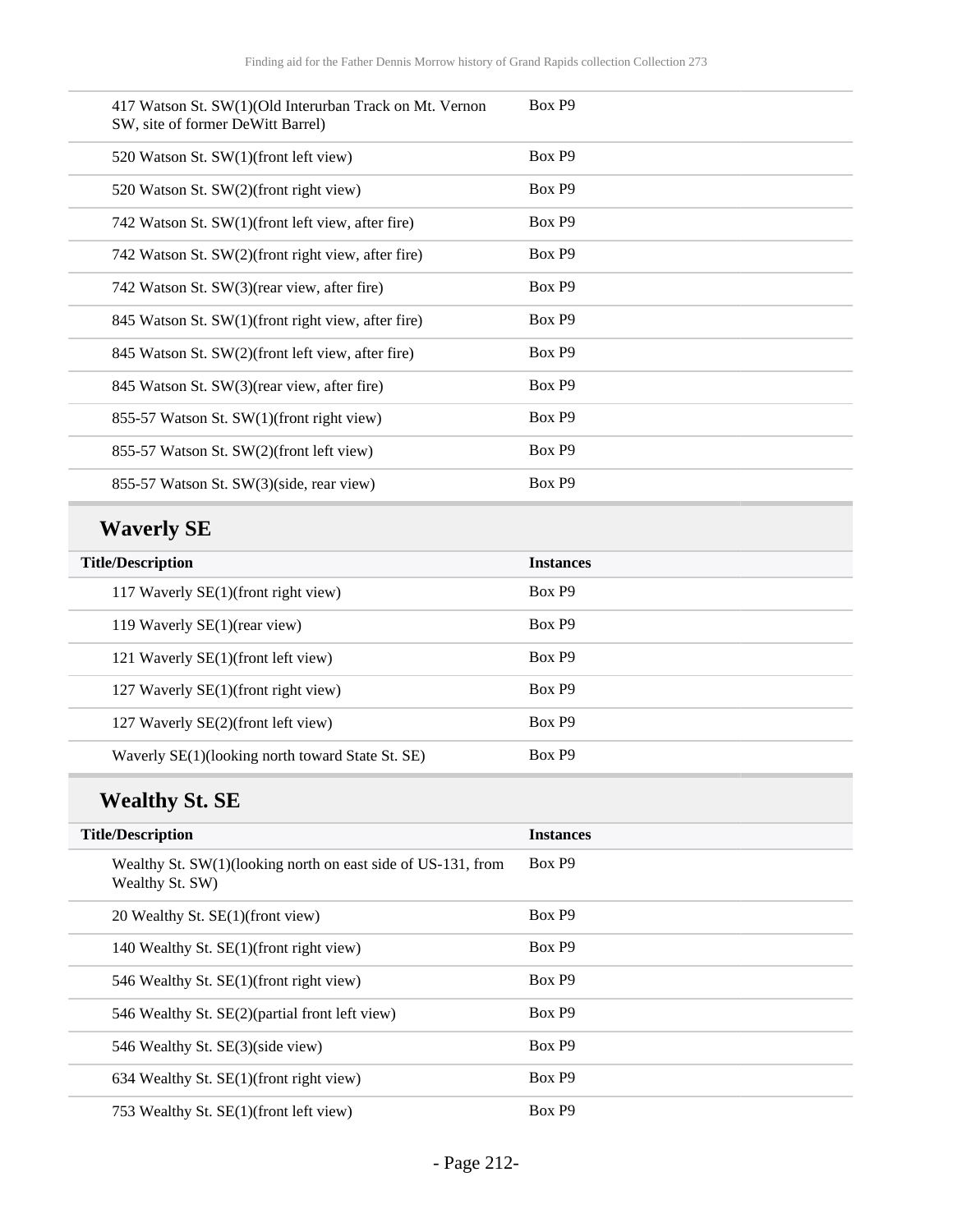| 856 Wealthy St. SE(1)(front right view)                   | Box P9             |
|-----------------------------------------------------------|--------------------|
| 856 Wealthy St. SE(2)(front left view)                    | Box P9             |
| 856 Wealthy St. SE(3)(front left view)                    | Box P9             |
| 856 Wealthy St. SE(4)(side, rear view)                    | Box P9             |
| 900 Wealthy St. SE(1)(see 225 Eastern Ave. NE)            | Box P9             |
| 907 Wealthy St. SE(1)(front left view, after fire)        | Box P9             |
| 907 Wealthy St. SE(2)(front right view, after fire)       | Box P9             |
| 907 Wealthy St. SE(3)(rear view, after fire)              | Box P9             |
| 924 Wealthy St. SE(1)(front left view)                    | Box P9             |
| 924 Wealthy St. SE(2)(front right view)                   | Box P9             |
| 938 Wealthy St. SE(1)(front right view)                   | Box P9             |
| 938 Wealthy St. SE(2)(front left view)                    | Box P9             |
| 938 Wealthy St. SE(3)(side, rear view)                    | Box P9             |
| 956 Wealthy St. SE(1)(front left view)                    | Box P9             |
| 956 Wealthy St. SE(2)(front left view. Street scape)      | Box P9             |
| 956 Wealthy St. SE(3)(front left view, street scape)      | Box P9             |
| 1013 Wealthy St. SE(1)(front left view)                   | Box P9             |
| 1013 Wealthy St. SE(2)(rear view)                         | Box P9             |
| 1035 Wealthy St. SE(1)(front left view, after fire)       | Box P9             |
| 1035 Wealthy St. SE(2)(front right view, after fire)      | Box P9             |
| 1035 Wealthy St. SE(3)(side, rear view, after fire)       | Box P9             |
| 1042 Wealthy St. SE(1)(front right view)                  | Box P <sub>9</sub> |
| 1042 Wealthy St. SE(2)(front left view)                   | Box P9             |
| 1130 Wealthy St. SE, Wealthy Theater(1)(front right view) | Box P9             |
| 1150 Wealthy St. SE(1)(front right view)                  | Box P9             |
| 1150 Wealthy St. SE(2)(rear view)                         | Box P9             |
| 1150 Wealthy St. SE(3)(rear view)                         | Box P9             |
| 1150 Wealthy St. SE(4)(rear, side view)                   | Box P9             |
| 1325 Wealthy St. SE(1)(front left view, after fire)       | Box P9             |
| 1325 Wealthy St. SE(2)(front right view, after fire)      | Box P9             |
| 1325 Wealthy St. SE(3)(side, rear view)                   | Box P9             |
| 1400 Wealthy St. SE(1)(front right view)                  | Box P9             |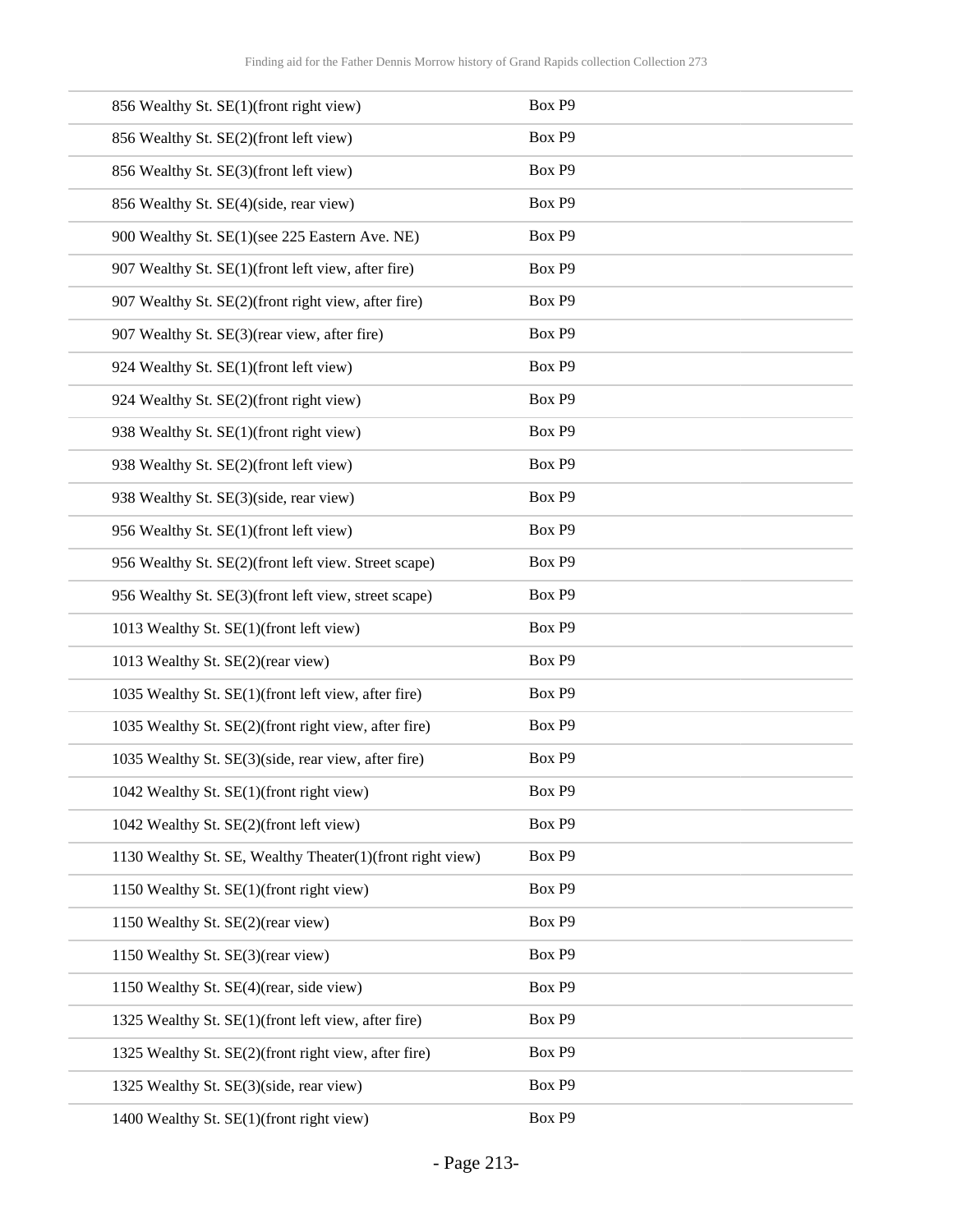| <b>Title/Description</b>                                                                  | <b>Instances</b> |
|-------------------------------------------------------------------------------------------|------------------|
| <b>White St. NW</b>                                                                       |                  |
| Weston St. SE(3)(Weston St. Crossing, looking east, C & O<br>Engine No.44)                | Box P9           |
| Weston St. SE(2)(Weston St. Crossing, looking north, C & O<br>Engine No.44)               | Box P9           |
| Weston St. SE(1)(Weston St. Crossing, looking west)                                       | Box P9           |
| 134 Weston St. SE(1)(excavation)                                                          | Box P9           |
| Weston St. SE(2)(looking west from Commerce Ave. SW)                                      | Box P9           |
| Weston St. SE(1)(looking west from Commerce Ave. SW)                                      | Box P9           |
| <b>Title/Description</b>                                                                  | <b>Instances</b> |
| <b>Weston St. SE</b>                                                                      |                  |
| 242 Wellington Ave. SE(2)(side view)                                                      | Box P9           |
| 242 Wellington Ave. SE(1)(front view)                                                     | Box P9           |
| <b>Title/Description</b>                                                                  | <b>Instances</b> |
| <b>Wellington Ave. SE</b>                                                                 |                  |
| 827 Wealthy St. SW(2)(front left view)                                                    | Box P9           |
| 827 Wealthy St. SW(1)(front right view)                                                   | Box P9           |
| 811 Wealthy St. SW(2)(front left view, after fire)                                        | Box P9           |
| 811 Wealthy St. SW(1)(front right view, after fire)                                       | Box P9           |
| <b>Title/Description</b>                                                                  | <b>Instances</b> |
| <b>Wealthy St. SW</b>                                                                     |                  |
| Wealthy St. SE, Old Finney School(2)(Wealthy and Finney<br>SW)                            | Box P9           |
| Wealthy St. SE, Old Finney School(1)(Wealthy and Finney<br>SW, True Light Baptist Church) | Box P9           |
| 1571 Wealthy St. SE(3)(side, rear view)                                                   | Box P9           |
| 1571 Wealthy St. SE(2)(front right view)                                                  | Box P9           |
| 1571 Wealthy St. SE(1)(front left view)                                                   | Box P9           |
| 1400 Wealthy St. SE(2)(front left view)                                                   | Box P9           |
|                                                                                           |                  |

| 1023 White St. NW(1)(front left view)  | Box P9 |
|----------------------------------------|--------|
| 1023 White St. NW(2)(front right view) | Box P9 |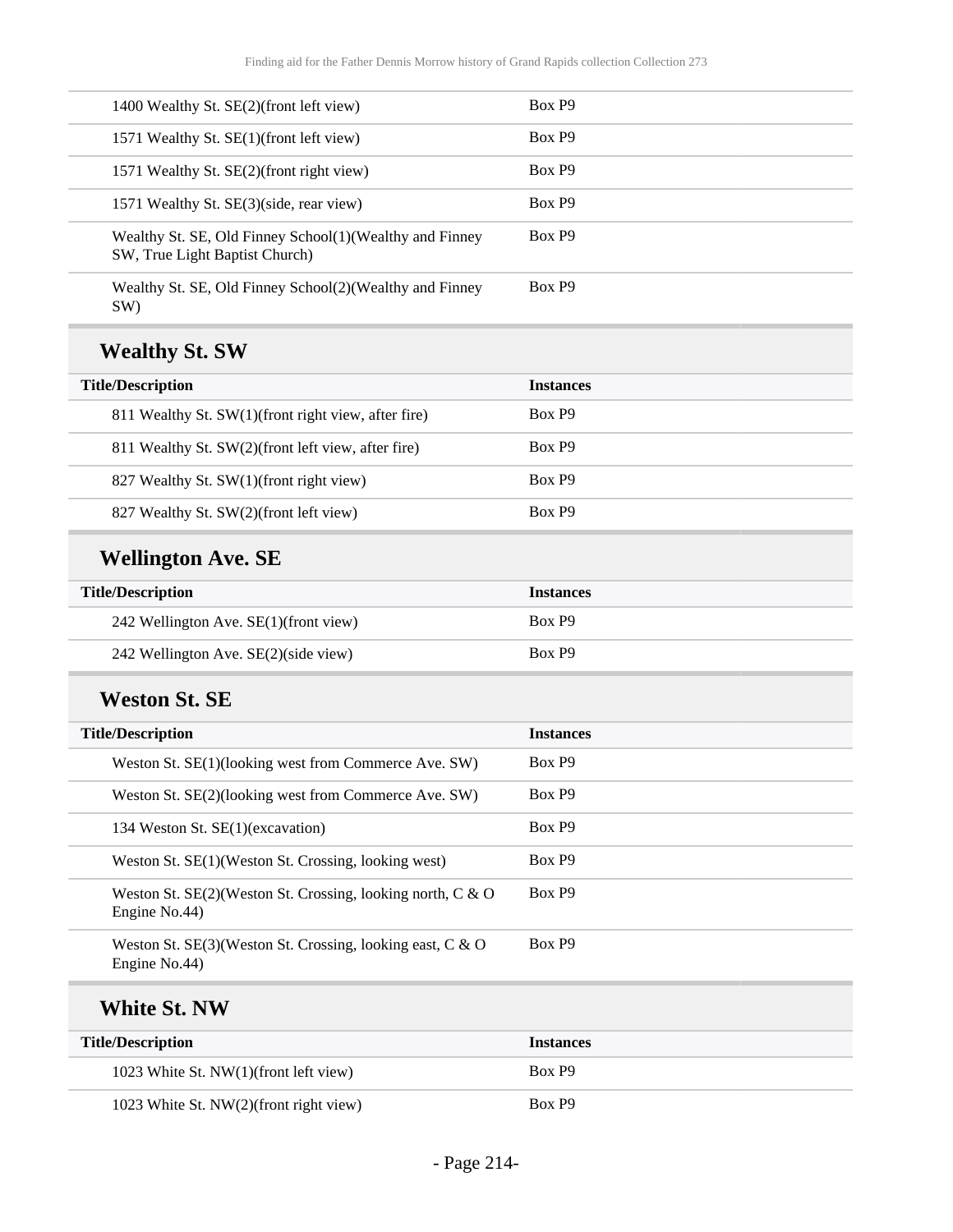| 1023 White St. NW(3)(rear view)                                         | Box P9           |
|-------------------------------------------------------------------------|------------------|
| <b>Widdicomb Ave. NW</b>                                                |                  |
| <b>Title/Description</b>                                                | <b>Instances</b> |
| 1117 Widdicomb Ave. NW(1)(front left view)                              | Box P9           |
| 1117 Widdicomb Ave. NW(2)(front right view)                             | Box P9           |
| 1117 Widdicomb Ave. NW(3)(rear view)                                    | Box P9           |
| 1123 Widdicomb Ave. NW(1)(front left view)                              | Box P9           |
| 1123 Widdicomb Ave. NW(2)(front right view)                             | Box P9           |
| 1123 Widdicomb Ave. NW(3)(rear view)                                    | Box P9           |
| 1123 / 1117 Widdicomb Ave. NW(4)(garages)                               | Box P9           |
| 1127 Widdicomb Ave/ NW(1)(front left view)                              | Box P9           |
| 1127 Widdicomb Ave. NW(2)(front right view)                             | Box P9           |
| 1127 Widdicomb Ave. NW(3)(side, rear view)                              | Box P9           |
| 1131 Widdicomb Ave. NW(1)(front left view)                              | Box P9           |
| 1131 Widdicomb Ave. NW(2)(front right view)                             | Box P9           |
| 1131 Widdicomb Ave. NW(3)(rear view)                                    | Box P9           |
| 1131 / 1127 Widdicomb Ave. NW(4)(garages)                               | Box P9           |
| 1161 Widdicomb Ave. NW, Widdicomb Street School(1)<br>(front left view) | Box P9           |

### **Wilcox Park SE**

| <b>Title/Description</b>                                                    | <b>Instances</b> |
|-----------------------------------------------------------------------------|------------------|
| $1440 / 1436$ Wilcox Park SE, St. Thomas Rectory $(1)$ (front left<br>view) | Box P9           |

### **Will Ave. NW**

| <b>Title/Description</b>                  | <b>Instances</b> |
|-------------------------------------------|------------------|
| 1900 Will Ave. NW(1)(front right view)    | Box P9           |
| 1900 Will Ave. NW(2)(side, rear view)     | Box P9           |
| 1908 Will Ave. $NW(1)$ (front right view) | Box P9           |
| 1908 Will Ave. NW(2)(side, rear view)     | Box P9           |
| 1908 Will Ave. NW(3)(side, rear view)     | Box P9           |
| 1920 Will Ave. NW(1)(front left view)     | Box P9           |
| 1920 Will Ave. NW(2)(rear view)           | Box P9           |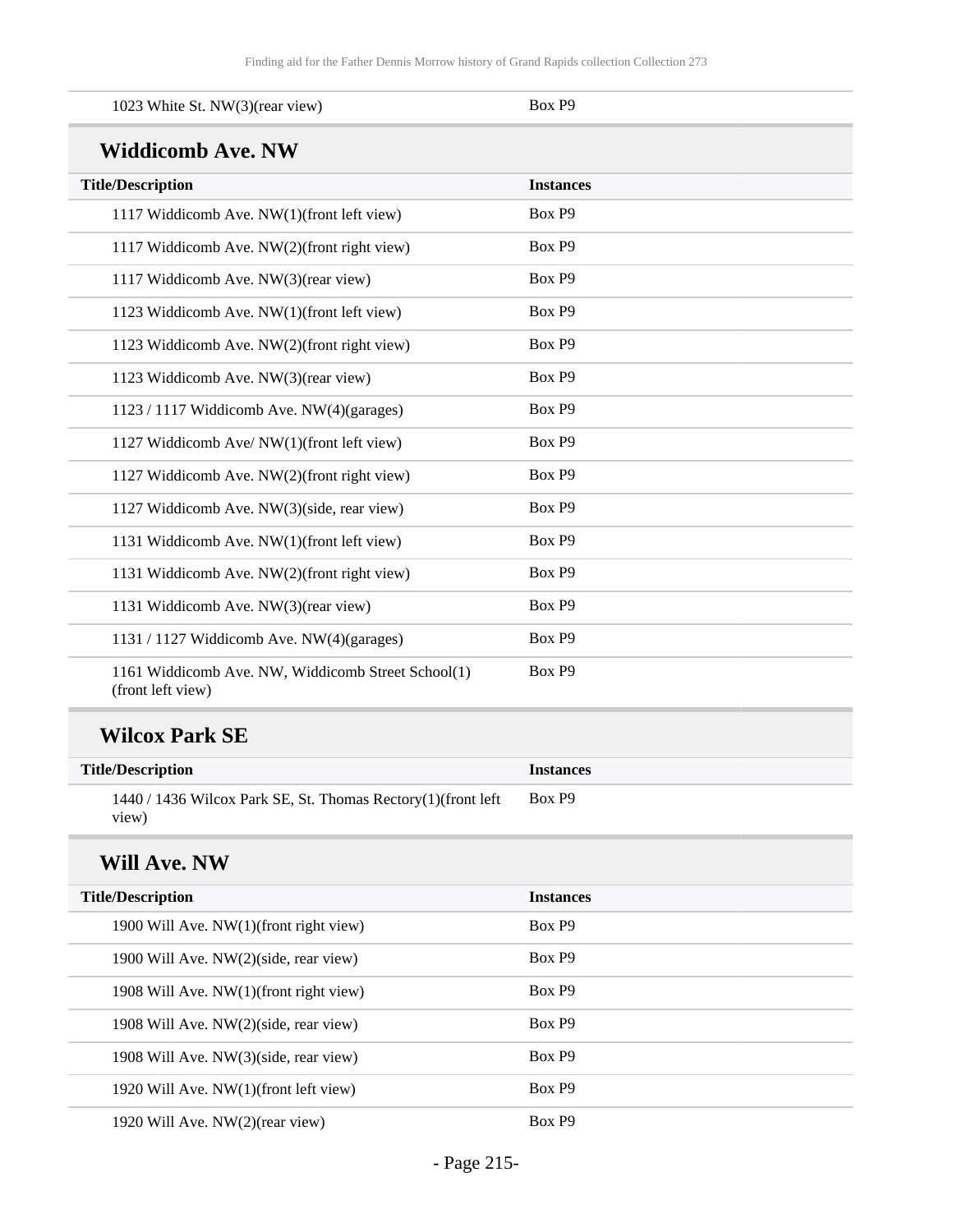| 1954 Will Ave. NW(1)(front right view)                                  | Box P9           |
|-------------------------------------------------------------------------|------------------|
| 1954 Will Ave. NW(2)(front left view)                                   | Box P9           |
| 1954 Will Ave. NW(3)(rear view)                                         | Box P9           |
| <b>Willard Ave. SE</b>                                                  |                  |
| <b>Title/Description</b>                                                | <b>Instances</b> |
| 1926 Willard Ave. SE(1)(front entry)                                    | Box P9           |
| 1926 Willard Ave. SE(2)(rear entry)                                     | Box P9           |
| <b>Williams St. SW</b>                                                  |                  |
| <b>Title/Description</b>                                                | <b>Instances</b> |
| Williams St. SW(1)(looking west from Division Ave.)                     | Box P9           |
| Williams St. SW(2)(Williams St. Crossing, looking east)                 | Box P9           |
| <b>Williams St. SE</b>                                                  |                  |
| <b>Title/Description</b>                                                | <b>Instances</b> |
| Williams St. SE(3)(looking east from Grandville Ave.)                   | Box P9           |
| 219 Williams St. SE(1)(front left view)                                 | Box P9           |
| 219 Williams St. SE(2)(front right view)                                | Box P9           |
| 219 Williams St. SE(3)(side, rear view)                                 | Box P9           |
| 219 Williams St. SE(4)(rear view)                                       | Box P9           |
| 234 Williams St. SE(1)(front left view)                                 | Box P9           |
| 234 Williams St. SE(2)(front right view)                                | Box P9           |
| 234 Williams St. SE(3)(side view)                                       | Box P9           |
| <b>Willow Ct. NE</b>                                                    |                  |
| <b>Title/Description</b>                                                | <b>Instances</b> |
| Willow Ct. NE(1)(looking east from Barclay Ave. to<br>Claremont Pl. NE) | Box P9           |
| Willow Ct. NE(2)(looking west from Claremont Pl. to Barclay<br>Ave. Ne) | Box P9           |
| <b>Winter Ave. NW</b>                                                   |                  |
| <b>Title/Description</b>                                                | <b>Instances</b> |
| 100-08 Winter Ave. NW(1)(front left view)                               | Box P9           |
| 110 Winter Ave. NW(1)(front view)                                       | Box P9           |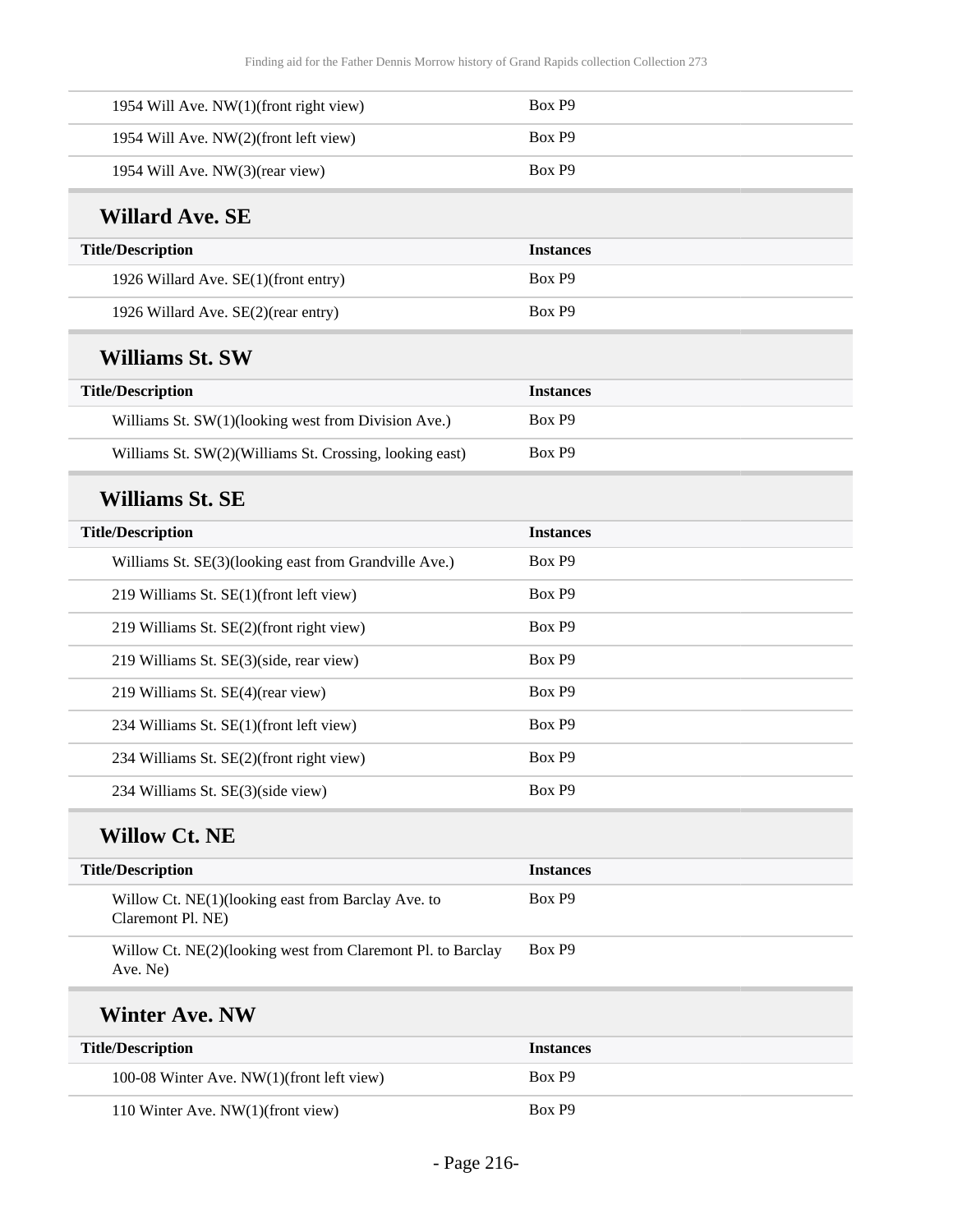| 110 Winter Ave. NW(2)(front left view)                                    | Box P9           |
|---------------------------------------------------------------------------|------------------|
| 112-14 Winter Ave. NW(1)(front right view)                                | Box P9           |
| 112-14 Winter Ave. NW(2)(front left view)                                 | Box P9           |
| 112-14 Winter Ave. NW(3)(rear view)                                       | Box P9           |
| 116-18 Winter Ave. NW(1)(front right view)                                | Box P9           |
| 116-18 Winter Ave. NW(2)(front left view)                                 | Box P9           |
| 116-18 Winter Ave. NW(3)(rear view)                                       | Box P9           |
| 122 Winter Ave. NW(1)(front right view)                                   | Box P9           |
| 122 Winter Ave. NW(2)(front left view)                                    | Box P9           |
| 122 Winter Ave. NW(3)(rear view)                                          | Box P9           |
| 126 Winter Ave. NW(1)(front right view)                                   | Box P9           |
| 126 Winter Ave. NW(2)(front left view)                                    | Box P9           |
| 126 Winter Ave. NW(3)(rear view, outbuilding)                             | Box P9           |
| 130 / 132 / 134 / 136 Winter Ave. NW(1)(front left view, 448<br>Allen NW) | Box P9           |
| 202 Winter Ave. NW(1)(front right view)                                   | Box P9           |
| 202 Winter Ave. NW(2)(side view)                                          | Box P9           |
| 206 Winter Ave. NW(1)(front right view, south side)                       | Box P9           |
| 206 Winter Ave. NW(2)(front left view)                                    | Box P9           |
| 206 Winter Ave. NW(3)(side, rear view)                                    | Box P9           |
| 236 Winter Ave. NW(1)(winter Ave. NW looking north<br>toward bridge)      | Box P9           |
| 236 Winter Ave. NW(2)(front left view)                                    | Box P9           |
| 236 Winter Ave. NW(3)(east and north sides)                               | Box P9           |
| <b>Woodlawn St. SE</b>                                                    |                  |
| <b>Title/Description</b>                                                  | <b>Instances</b> |
| 514 Woodlawn St. SE(1)(front right view)                                  | Box P9           |
| 514 Woodlawn St. SE(2)(front left view)                                   | Box P9           |
| <b>Woodward Lane SE</b>                                                   |                  |
| <b>Title/Description</b>                                                  | <b>Instances</b> |
| 145 Woodward Lane SE(1)(front right view)                                 | Box P9           |
| 145 Woodward Lane SE(2)(front left view)                                  | Box P9           |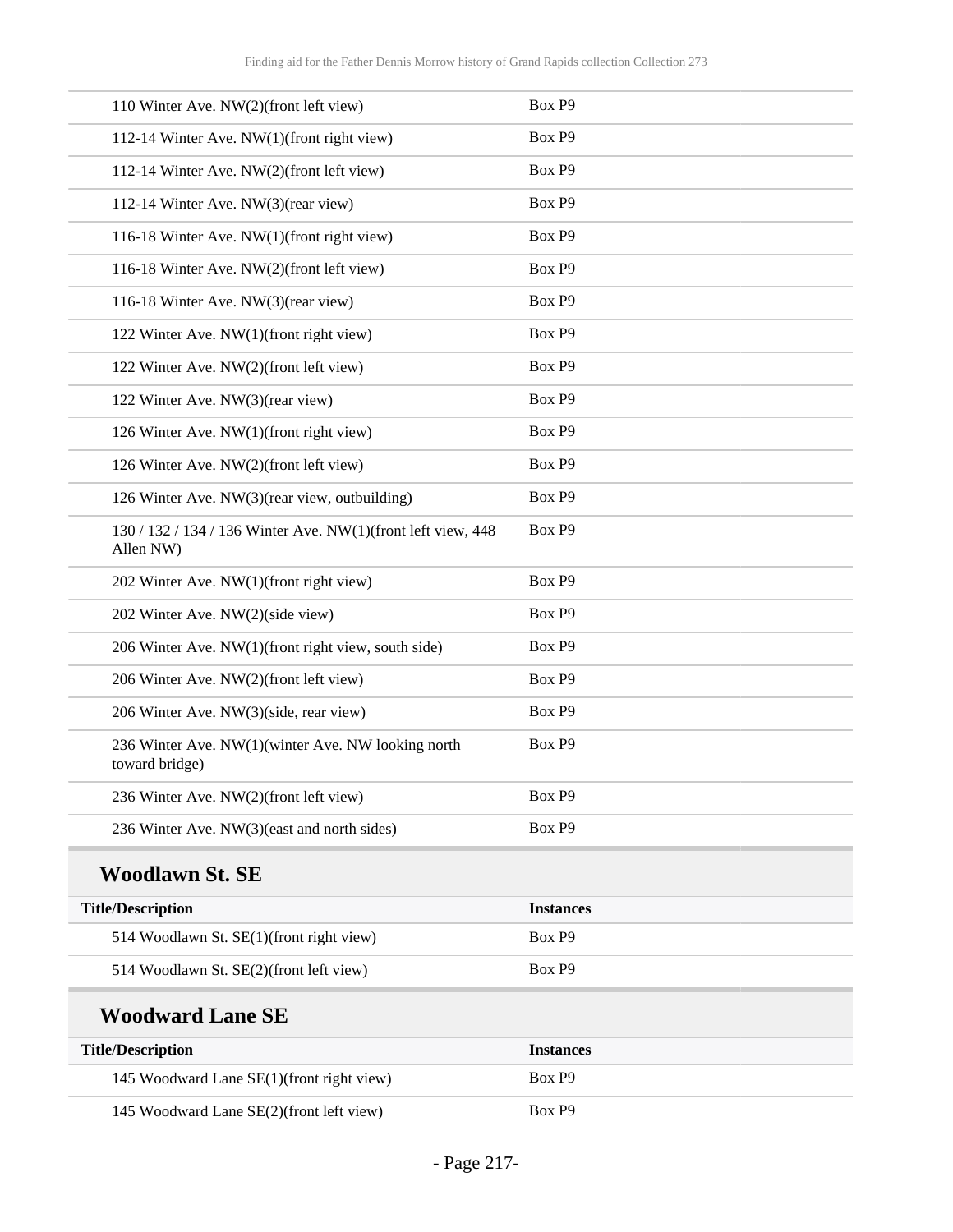| 145 Woodward Lane SE(3)(side view)                    | Box P9             |
|-------------------------------------------------------|--------------------|
| 145 Woodward Lane SE(4)(rear view)                    | Box P9             |
| <b>Worden St. SE</b>                                  |                    |
| <b>Title/Description</b>                              | <b>Instances</b>   |
| 510 Worden St. SE(1)(front right view)                | Box P <sub>9</sub> |
| 510 Worden St. SE(2)(front left view)                 | Box P9             |
| 510 Worden St. SE(3)(rear view)                       | Box P9             |
| 549 Worden St. SE(1)(front left view)                 | Box P9             |
| 549 Worden St. SE(2)(front right view)                | Box P9             |
| 549 Worden St. SE(3)(rear view)                       | Box P9             |
| 939 Worden St. SE(1)(front left view)                 | Box P9             |
| 939 Worden St. SE(2)(front right view)                | Box P9             |
| 939 Worden St. SE(3)(rear view)                       | Box P9             |
| Zeno St. SW                                           |                    |
| <b>Title/Description</b>                              | <b>Instances</b>   |
| 49 Zeno St. SW(1)(see 20 Green St. SE)                | Box P9             |
| 58 Zeno St. SW(1)(front left view)                    | Box P9             |
| 58 Zeno St. SW(2)(front right view)                   | Box P9             |
| 58 Zeno St. SW(3)(side, rear view)                    | Box P9             |
| <b>Unlisted Addresses</b>                             |                    |
| <b>Title/Description</b>                              | <b>Instances</b>   |
| (1)(front left view, brown color, gambrel roof shape) | Box P9             |
| (1)(empty lot, located next to a brown and tan house) | Box P9             |

# **Subseries C. Negatives**

### **Scope and Contents**

Boxes N1 and N2 contain the negatives for the photographs found in Series IV, Subseries B. Photographs. Grand Rapids Buildings.

| <b>Title/Description</b>          | <b>Instances</b>   |
|-----------------------------------|--------------------|
| Negative slides, 1978-07-1992-12  | Box N1             |
| Date [inclusive]: 1978-07-1992-12 |                    |
| Negative slides, 1992-12-2003-09  | Box N <sub>2</sub> |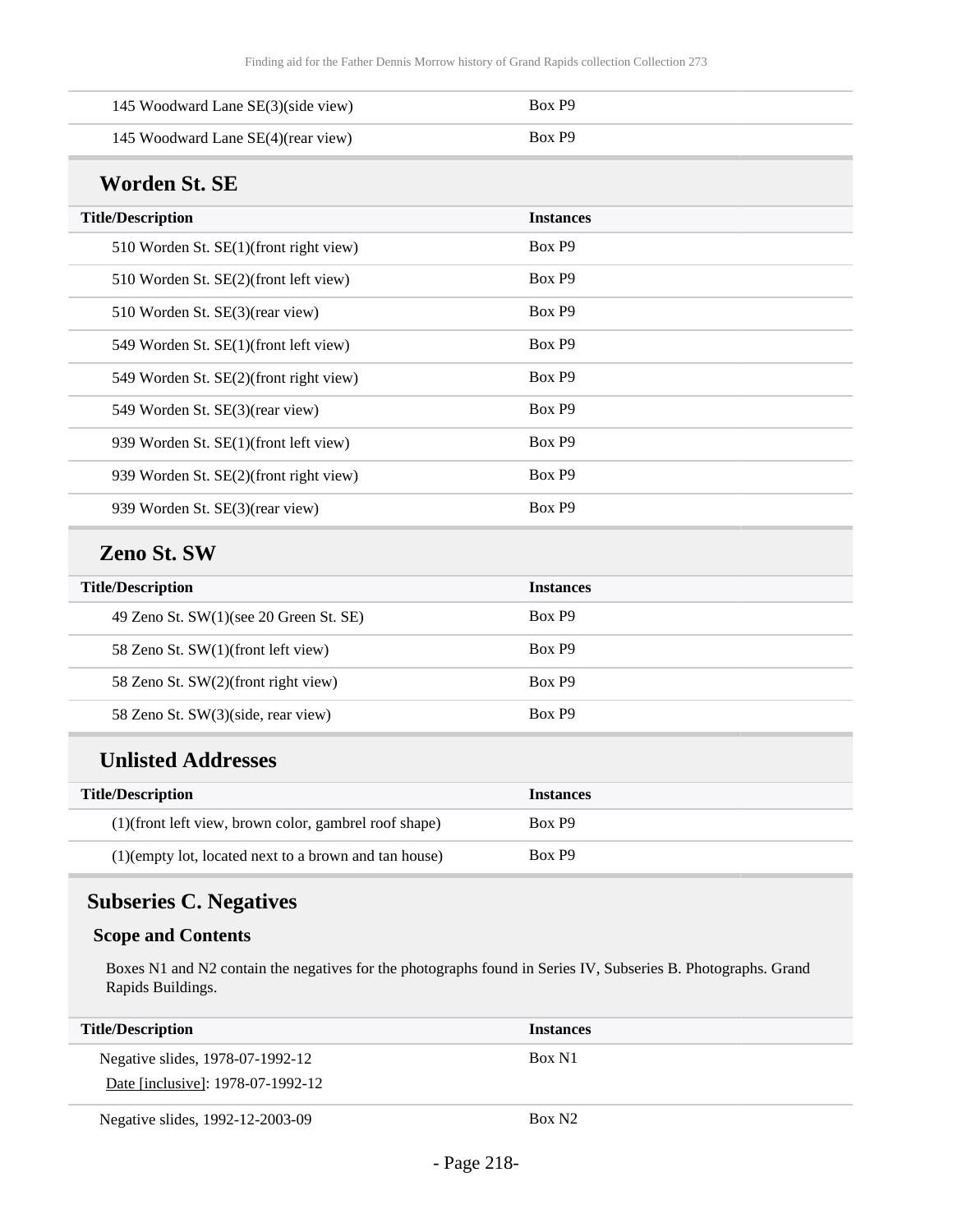Date [inclusive]: 1992-12-2003-09

#### **^** [Return to Table of Contents](#page-1-0)

### **Series V. Slide Presentations**

#### **Scope and Contents**

This series contains a collection of photographs put together by Father Dennis Morrow. The photographs are a presentation to show the houses and neighborhoods that were destroyed by the building of US-131 in the late 1950s and early 1960s.

Old West Photo Tour 273 S1-4. 4 carousels with slide presentations, in carousel boxes. All four boxes are in a cubic box.

| <b>Title/Description</b>                                            | <b>Instances</b>   |
|---------------------------------------------------------------------|--------------------|
| Freeway Construction.                                               | Box S1             |
| Aerial to GTRR Bridge, circa 1962<br>Date: circa 1962 (approximate) | Box S1             |
| Leonard St. to 205/211 Market SW                                    | Box S <sub>2</sub> |
| 315 Front to 226 Sunset NW                                          | Box S3             |
| Burton & RR SW to 239 Michigan NW (Grand Trunk Depot)               | Box S4             |

## **Carousel #1 List of Slides**

| <b>Title/Description</b>                                   | <b>Instances</b> |          |  |
|------------------------------------------------------------|------------------|----------|--|
| Aerial view of US-131, circa 1962                          | Box S1           | Folder 1 |  |
| Date: circa 1962 (approximate)                             |                  |          |  |
| I-196 at Turner N.W., Drueke, 1963-03-05                   | Box S1           | Folder 1 |  |
| Date: 1963-03-05                                           |                  |          |  |
| Second & Stocking N.W., Drueke, $1936-03-15$               | Box S1           | Folder 1 |  |
| Date: 1936-03-15                                           |                  |          |  |
| W.B. I-196 overpass over C & O R.R., Stocking Ave. at top. | Box S1           | Folder 1 |  |
| Drueke, 1963-04-07                                         |                  |          |  |
| Date: 1963-04-07                                           |                  |          |  |
| Ed Misner on Scribner along US-131                         | Box S1           | Folder 1 |  |
| Fulton, Front, & Scribner along US-131                     | Box S1           | Folder 1 |  |
| Fulton, Scribner, & Front                                  | Box S1           | Folder 1 |  |
| 91-99 Front N.W., 287-86822, 1972-08-16                    | Box S1           | Folder 1 |  |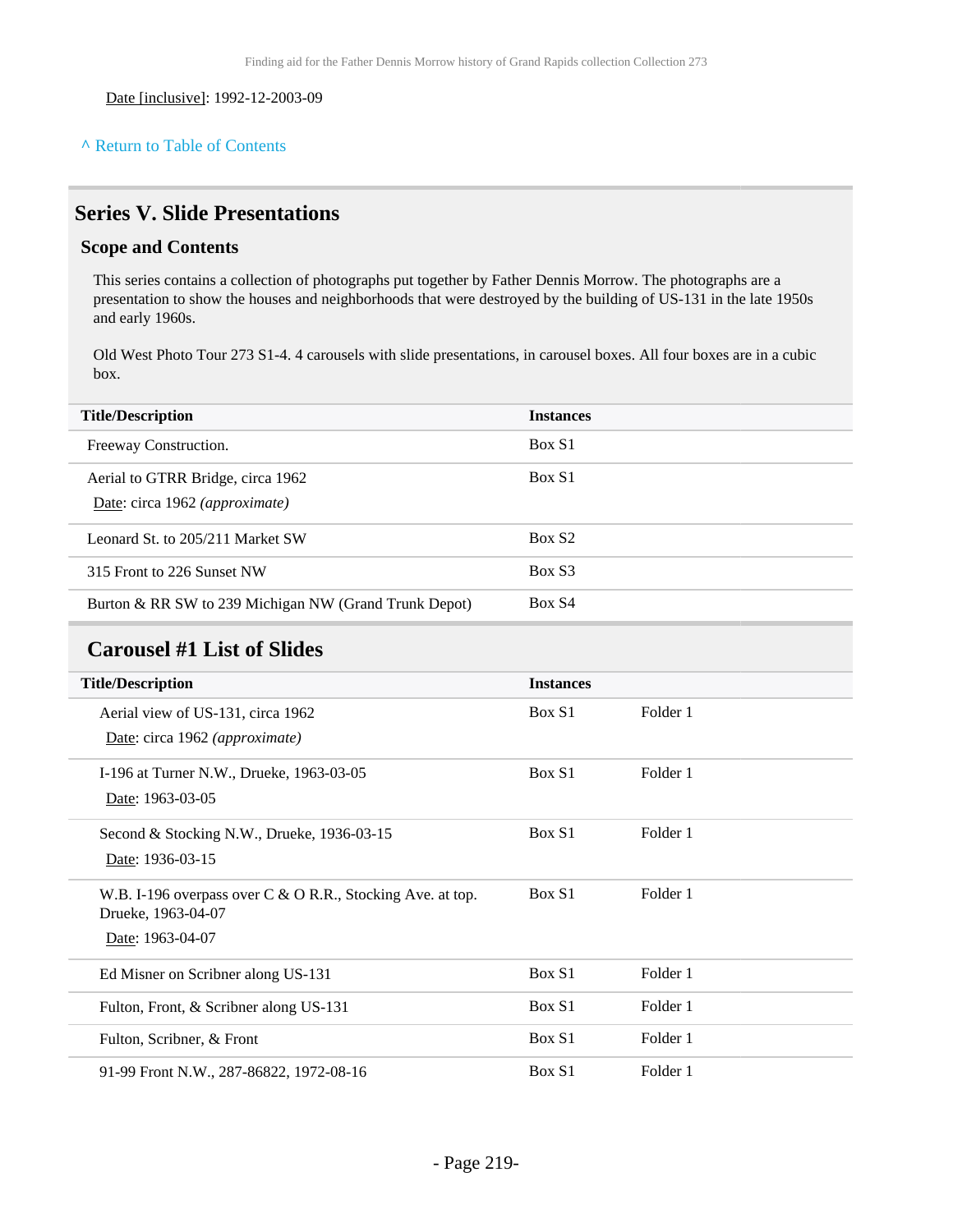| Front & Pearl N.W., Voigt Milling 272 Pearl N.W., 125-<br>H008952A, 1948-11-17<br>Date: 1948-11-17 | Box S1 | Folder 1 |
|----------------------------------------------------------------------------------------------------|--------|----------|
|                                                                                                    |        |          |
| 414 Front N.W., 287-A5957, 1968-05-14                                                              | Box S1 | Folder 1 |
| Date: 1968-05-14                                                                                   |        |          |
|                                                                                                    |        |          |
| 420 Front N.W., 287-C9415, 1969-12-29                                                              | Box S1 | Folder 1 |
| Date: 1969-12-29                                                                                   |        |          |
| 521 Front N.W., MDOT 16047, 1960                                                                   | Box S1 | Folder 1 |
|                                                                                                    |        |          |
| Date: 1960                                                                                         |        |          |
| 523 Front N.W., No. 3 Engine House, GRFD Book, 1899                                                | Box S1 | Folder 1 |
| Date: 1899                                                                                         |        |          |
|                                                                                                    |        |          |
| 537 Front N.W., n.w. corner 2nd St., 125-H008652B,                                                 | Box S1 | Folder 1 |
| 1950-01-20                                                                                         |        |          |
| Date: 1950-01-20                                                                                   |        |          |
| 561 Front N.W., 287, 1959-11-04                                                                    | Box S1 | Folder 1 |
| Date: 1959-11-04                                                                                   |        |          |
|                                                                                                    |        |          |
| 611 Front N.W., 125-H008652E, 1950-01-20                                                           | Box S1 | Folder 1 |
| Date: 1950-01-20                                                                                   |        |          |
|                                                                                                    |        |          |
| 640-60 Front N.W., Shaw Bldg., 125-H006039A, 1943-10-14                                            | Box S1 | Folder 1 |
| Date: 1943-10-14                                                                                   |        |          |
| 641 Front N.W., n.w. corner 4th St., 125-H008652F.,                                                | Box S1 | Folder 1 |
| 1950-01-20                                                                                         |        |          |
| Date: 1950-01-20                                                                                   |        |          |
|                                                                                                    |        |          |
| 671 Front N.W., s.w. corner 5th St., 125-H006852D,                                                 | Box S1 | Folder 1 |
| 1950-01-20                                                                                         |        |          |
| Date: 1950-01-20                                                                                   |        |          |
| 731 Front N.W., s.w. corner 6th St., 125-H008652C, 1950-01-20                                      | Box S1 | Folder 1 |
|                                                                                                    |        |          |
| Date: 1950-01-20                                                                                   |        |          |
| 825 Front N.W., 287, 1960-02-24                                                                    | Box S1 | Folder 1 |
| Date: 1960-02-24                                                                                   |        |          |
|                                                                                                    |        |          |
| 923 Front N.W., Judge Holcomb House, G.R. Press, 1961-04-22                                        | Box S1 | Folder 1 |
| Date: 1961-04-22                                                                                   |        |          |
|                                                                                                    | Box S1 | Folder 1 |
| 944-46 Front N.W., 287, 1960-01-26                                                                 |        |          |
| Date: 1960-01-26                                                                                   |        |          |
| 950 Front N.W., 287, 1953-09-24                                                                    | Box S1 | Folder 1 |
|                                                                                                    |        |          |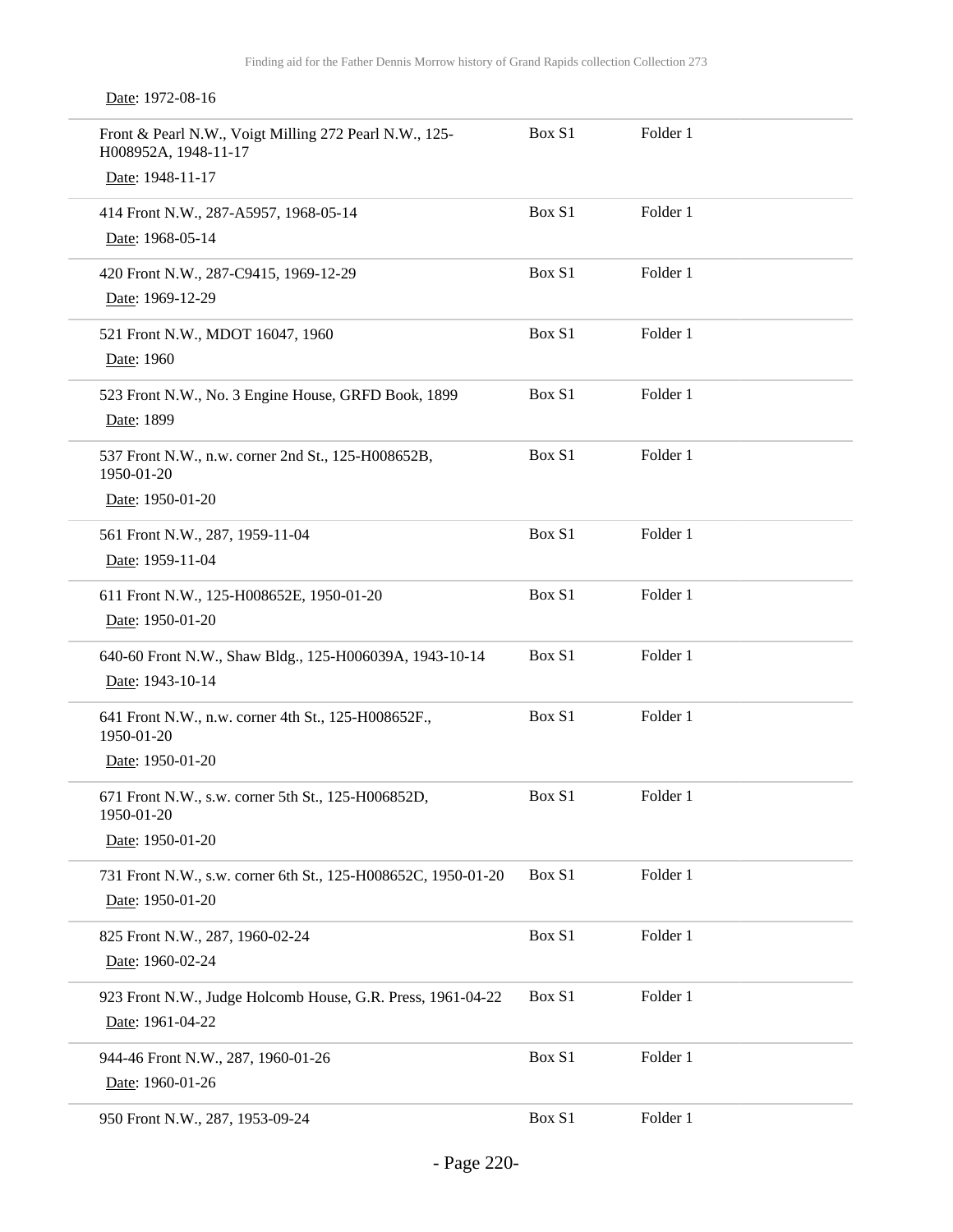Date: 1953-09-24

| 1236 Front N.W., 287, 1959-08-11<br>Date: 1959-08-11                                                   | Box S1 | Folder 1 |
|--------------------------------------------------------------------------------------------------------|--------|----------|
| Bridge St. at Canal, 33-19, circa 1962<br>Date: circa 1962 (approximate)                               | Box S1 | Folder 1 |
| W. side power canal, n. from Bridge St., 33-19, circa 1962<br>Date: circa 1962 (approximate)           | Box S1 | Folder 1 |
| 317 Bridge N.W., 287-K187, 1962-01-03<br>Date: 1962-01-03                                              | Box S1 | Folder 1 |
| 318 Bridge N.W., 287-99106, 1978-05-25<br>Date: 1978-05-25                                             | Box S1 | Folder 1 |
| 338 Bridge N.W., Drueke, 1960-08-01<br>Date: 1960-08-01                                                | Box S1 | Folder 1 |
| Bridge St. looking east from Turner, postcard                                                          | Box S1 | Folder 1 |
| 415 Bridge N.W., 287-L340, 1957-10-09<br>Date: 1957-10-09                                              | Box S1 | Folder 1 |
| 418 Bridge N.W., 287-89220, 1977-11-22<br>Date: 1977-11-22                                             | Box S1 | Folder 1 |
| 500-04 Bridge N.W., 287-F1802, 1960-12-07<br>Date: 1960-12-07                                          | Box S1 | Folder 1 |
| 515 Bridge N.W., 287-G8106, 1961-07-28<br>Date: 1961-07-28                                             | Box S1 | Folder 1 |
| 644-46 Bridge N.W., 287-89237, 1972-09-29<br>Date: 1972-09-29                                          | Box S1 | Folder 1 |
| Bridge & Indiana N.W., 1925, coll. 54-17-7.5.1, Neg. 4277, gift<br>of Ron Carowitz, 1925<br>Date: 1925 | Box S1 | Folder 1 |
| 1131-33 Bridge N.W., 287-18364, 1974-05-06<br>Date: 1974-05-06                                         | Box S1 | Folder 1 |
| 1320 Bridge N.W., 287, 1954-11-24<br>Date: 1954-11-24                                                  | Box S1 | Folder 1 |
| 67 Scribner N.W., 287, 1957-06-17<br>Date: 1957-06-17                                                  | Box S1 | Folder 1 |
| 3369 Scribner N.W., G.R.R.R. barns, Attwood Brass, 1225-<br>E2617, 1949-02-12                          | Box S1 | Folder 1 |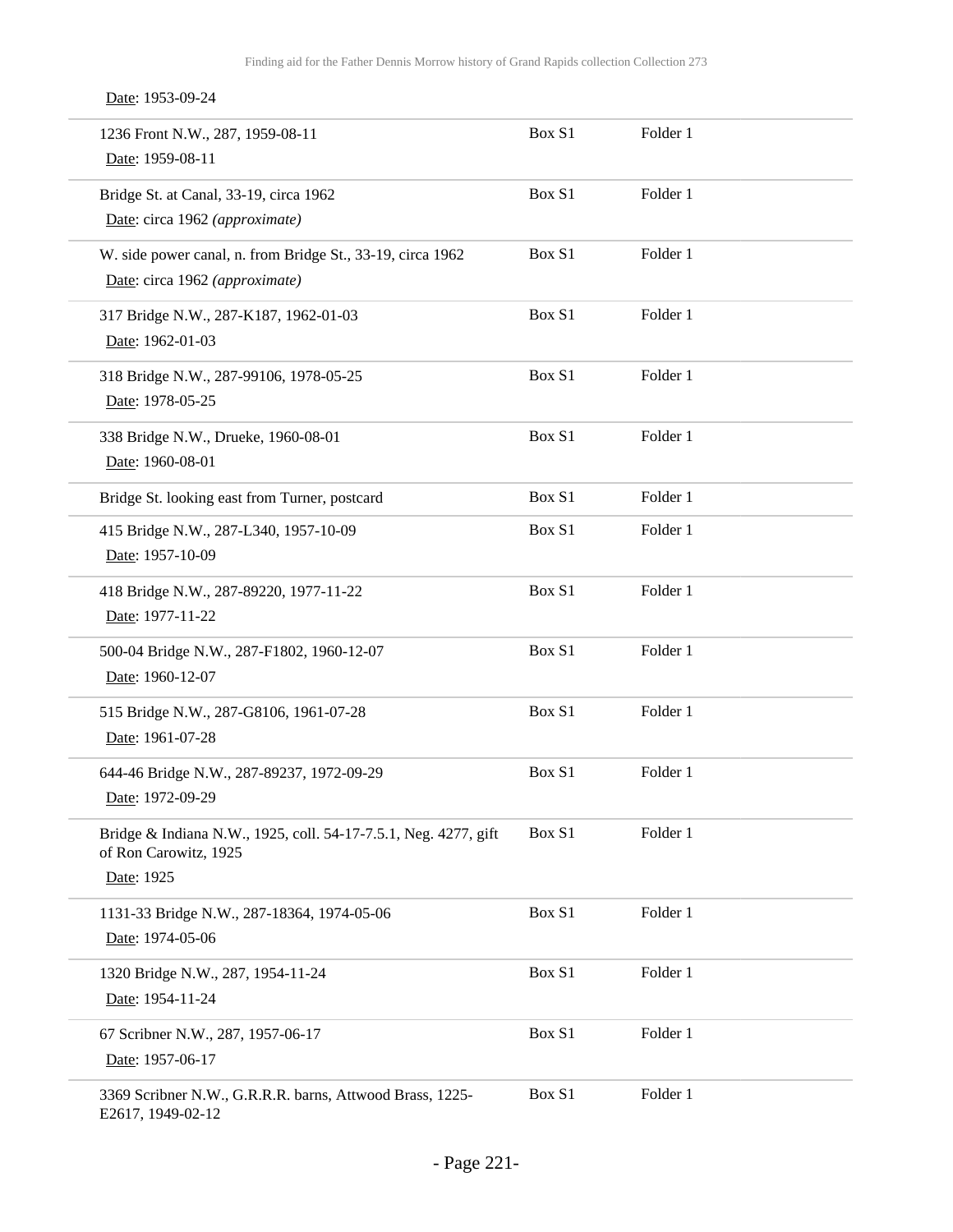Date: 1949-02-12

| 347-55 Scribner N.W., Melrose Apts., Assessor, 1960<br>Date: 1960             | Box S1 | Folder 1 |  |
|-------------------------------------------------------------------------------|--------|----------|--|
| 411 Scribner N.W., 125-977, 1937-08-19<br>Date: 1937-08-19                    | Box S1 | Folder 1 |  |
| 517 Scribner N.W., 125-H008652A, 1950-01-20<br>Date: 1950-01-20               | Box S1 | Folder 1 |  |
| 518 Scribner N.W., West Side Ladies Lit. Soc., blt. 1859,<br>MDOT 16059, 1960 | Box S1 | Folder 1 |  |
| Date: 1960                                                                    |        |          |  |
| 528 Scribner N.W., Unity Church, L-344, circa 1958                            | Box S1 | Folder 1 |  |
| Date: circa 1958 (approximate)                                                |        |          |  |
| 529 Scribner N.W., Rauschenberger Mortuary, MDOT 16638,<br>1960               | Box S1 | Folder 1 |  |
| Date: 1960                                                                    |        |          |  |
| 563 Scribner N.W., Casino Club, in Assessor Coll., circa 1961                 | Box S1 | Folder 1 |  |
| Date: circa 1961 (approximate)                                                |        |          |  |
| 620-22 Scribner N.W., 287, 1954-11-17                                         | Box S1 | Folder 1 |  |
| Date: 1954-11-17                                                              |        |          |  |
| 669 Scribner N.W., MDOT 16073, 1960                                           | Box S1 | Folder 1 |  |
| Date: 1960                                                                    |        |          |  |
| 729-31 Scribner N.W., MDOT 16066, 1960                                        | Box S1 | Folder 1 |  |
| Date: 1960                                                                    |        |          |  |
| 730 Scribner N.W., Assessor / Egeler, 1960                                    | Box S1 | Folder 1 |  |
| Date: 1960                                                                    |        |          |  |
| 764 Scribner N.W., 287, 1956-05-11                                            | Box S1 | Folder 1 |  |
| Date: 1956-05-11                                                              |        |          |  |
| 814-16 Scribner N.W., 287, 1957-06-11                                         | Box S1 | Folder 1 |  |
| Date: 1957-06-11                                                              |        |          |  |
| 842-44 Scribner N.W., Assessor / Press, 1963-12-01                            | Box S1 | Folder 1 |  |
| Date: 1963-12-01                                                              |        |          |  |
| 849 Scribner N.W., Dr. Frank A. Boet, Assessor, 1936                          | Box S1 | Folder 1 |  |
| Date: 1936                                                                    |        |          |  |
| 900 Scribner N.W., 287, 1955-07-07                                            | Box S1 | Folder 1 |  |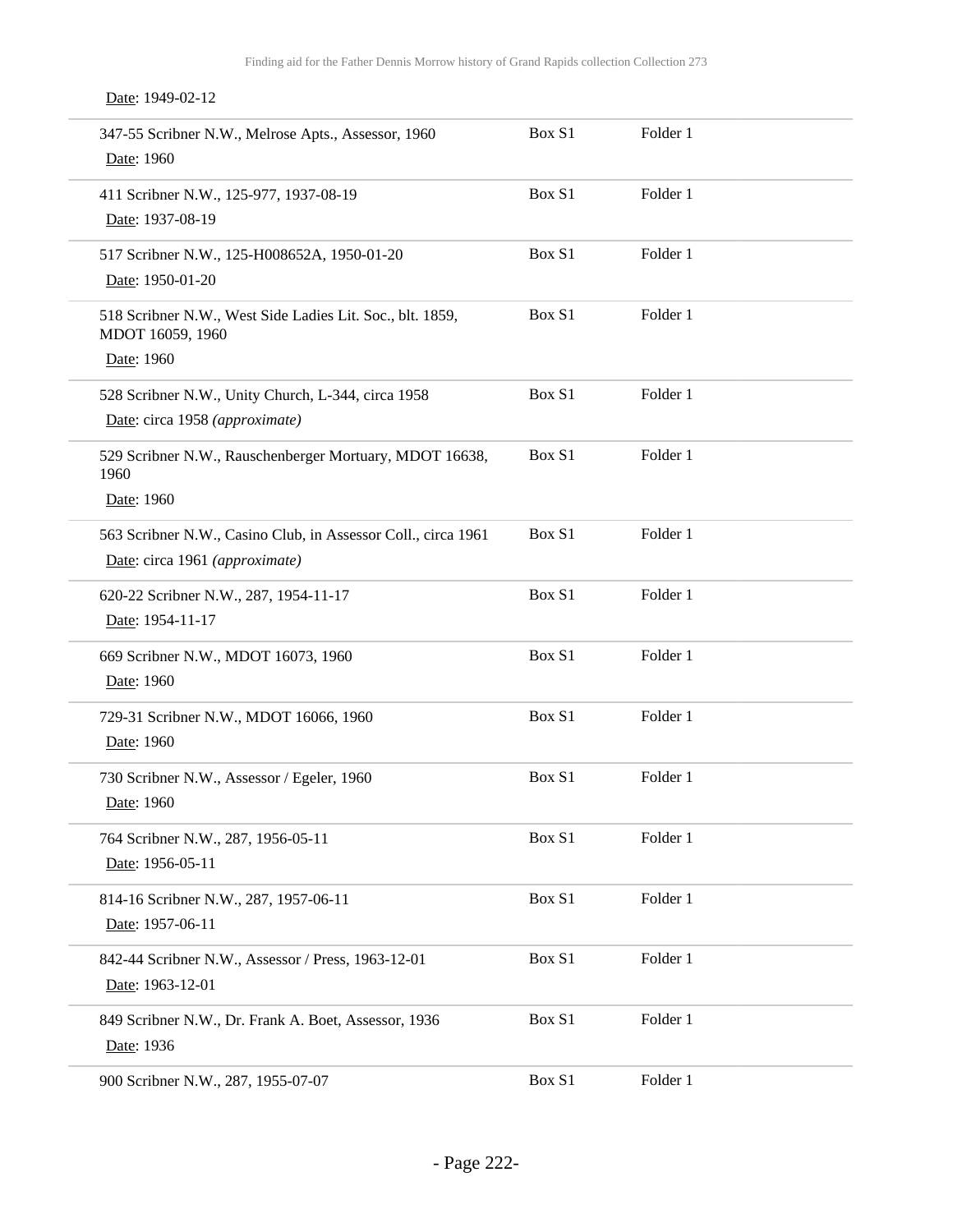Date: 1955-07-07

| 903 Scribner N.W., Old Christian Reformed Church, G.R. Press,<br>1960-10-16 | Box S1 | Folder 1 |
|-----------------------------------------------------------------------------|--------|----------|
| Date: 1960-10-16                                                            |        |          |
| 932 Scribner N.W., 287, 1955-01-03                                          | Box S1 | Folder 1 |
| Date: 1955-01-03                                                            |        |          |
| 1122 Scribner N.W., 287, 1956-07-09                                         | Box S1 | Folder 1 |
| Date: 1956-07-09                                                            |        |          |
| 1329 Scribner N.W., 287, 1955-04-21                                         | Box S1 | Folder 1 |
| Date: 1955-04-21                                                            |        |          |
| 317 First N.W., First Presbyterian Church, G.R. Press,<br>1960-10-16        | Box S1 | Folder 1 |
| Date: 1960-10-16                                                            |        |          |
| 766 First N.W., 287-G920, 1961-01-23                                        | Box S1 | Folder 1 |
| Date: 1961-01-23                                                            |        |          |
| 1053 First N.W., Wallin Congregational Church, MDOT 18616,<br>1962          | Box S1 | Folder 1 |
| Date: 1962                                                                  |        |          |
| 1073 First N.W., 287, 1957-05-13                                            | Box S1 | Folder 1 |
| Date: 1957-05-13                                                            |        |          |
| 501 Turner N.W., St. Mary's Church, Drueke, 1962-02-25                      | Box S1 | Folder 1 |
| Date: 1962-02-25                                                            |        |          |
| 610 Turner N.W., St. Paul's Memorial Episcopal Church,<br>MDOT 16095, 1960  | Box S1 | Folder 1 |
| 610 Turner N.W., St. Paul's interior, MDOT 16904, 1960                      | Box S1 | Folder 1 |
| Date: 1960                                                                  |        |          |
| 652 Turner N.W., Fabric Specialties Co., 287, 1954-02-08                    | Box S1 | Folder 1 |
| Date: 1954-02-08                                                            |        |          |
| 660 Turner N.W., 287, 1954-01-24                                            | Box S1 | Folder 1 |
| Date: 1954-01-24                                                            |        |          |
| 730 Turner N.W., Nachtegall residence, blt. 1912, 287,<br>1954-07-02        | Box S1 | Folder 1 |
| Date: 1954-07-02                                                            |        |          |
| 944 Turner N.W., 287, 1956-01-24                                            | Box S1 | Folder 1 |
| Date: 1956-01-24                                                            |        |          |
| 959 Turner N.W., Turner School, postcard                                    | Box S1 | Folder 1 |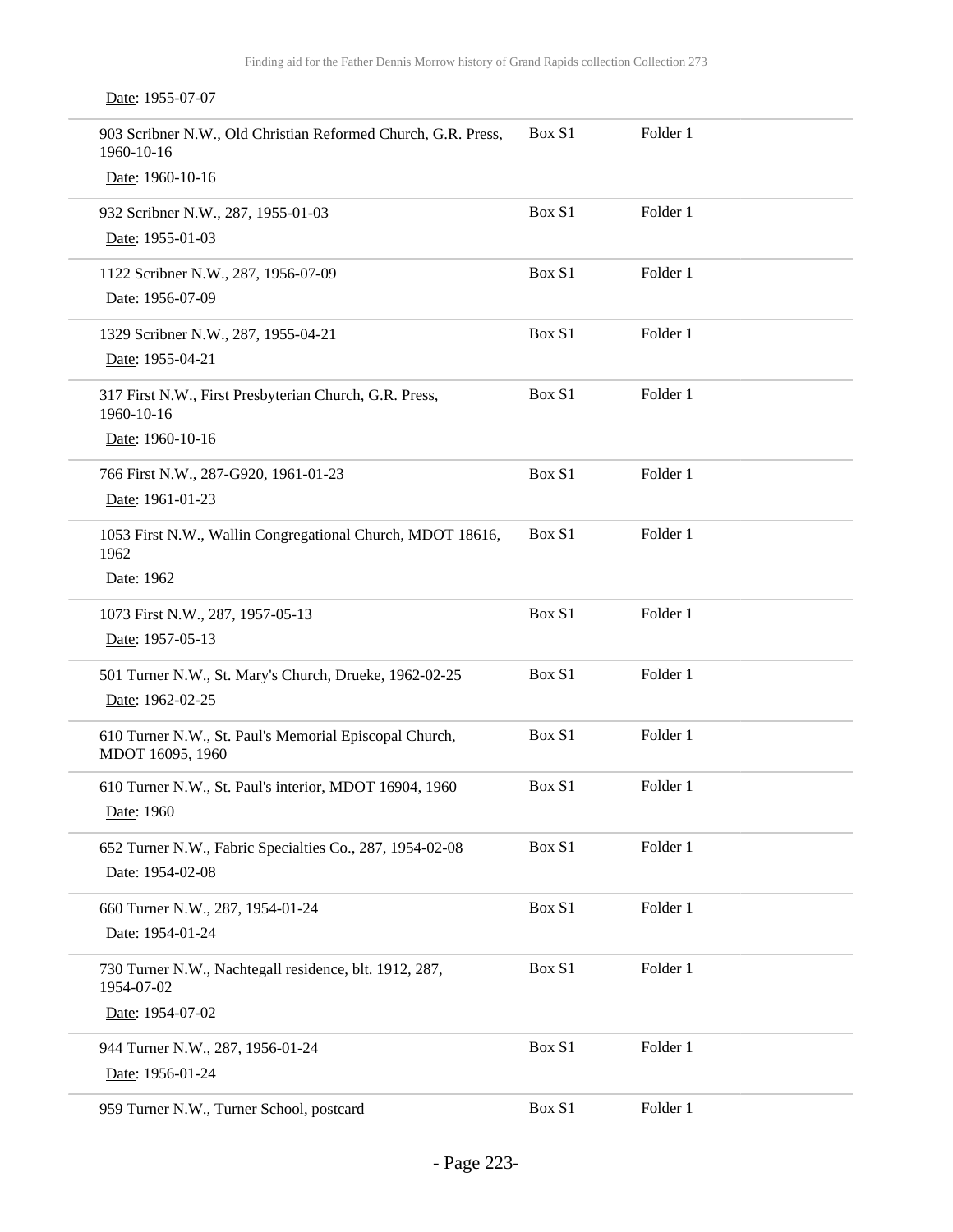| 1044 Turner N.W., Netherlands Reformed Church, G.R. Press,<br>1960-10-16<br>Date: 1960-10-16                 | Box S1 | Folder 1 |
|--------------------------------------------------------------------------------------------------------------|--------|----------|
| 1126 Turner N.W., 287, 1953-09-03<br>Date: 1953-09-03                                                        | Box S1 | Folder 1 |
| 1215 Turner N.W., 287, 1956-07-12<br>Date: 1956-07-12                                                        | Box S1 | Folder 1 |
| 1500 Turner N.W., blt. 1926, 287, 1956-03-28<br>Date: 1956-03-28                                             | Box S1 | Folder 1 |
| 1905 Turner N.W., 287, 1967-06-12<br>Date: 1967-06-12                                                        | Box S1 | Folder 1 |
| An Street bridge, 33-19, circa 1962<br>Date: circa 1962 (approximate)                                        | Box S1 | Folder 1 |
| G.T.R.R. Bridge w/spur into Kent Co. Road Commission,<br>33-19, circa 1962<br>Date: circa 1962 (approximate) | Box S1 | Folder 1 |

# **Carousel #2. List of Slides**

| <b>Title/Description</b>                               | <b>Instances</b>   |          |
|--------------------------------------------------------|--------------------|----------|
| Leonard St. market, 1932                               | Box S <sub>2</sub> | Folder 1 |
| Date: 1932                                             |                    |          |
| Royal Theater, 306 Leonard N.W., 125-E2045, 1947-03-13 | Box S <sub>2</sub> | Folder 1 |
| Date: 1947-03-13                                       |                    |          |
| 419 Leonard N.W., 287-G1993, 1956-02-25                | Box S <sub>2</sub> | Folder 1 |
| Date: 1956-02-25                                       |                    |          |
| 423 Leonard N.W., 287, E1405, 1965-02-01               | Box S <sub>2</sub> | Folder 1 |
| Date: 1965-02-01                                       |                    |          |
| 436 Leonard N.W., 287-H2720, 1966-03-11                | Box S <sub>2</sub> | Folder 1 |
| Date: 1966-03-11                                       |                    |          |
| 527 Leonard N.W., 287-28585, 1974-12-04                | Box S <sub>2</sub> | Folder 1 |
| Date: 1974-12-04                                       |                    |          |
| 549 Leonard N.W., 287-G8542, 1956-09-05                | Box S <sub>2</sub> | Folder 1 |
| Date: 1956-09-05                                       |                    |          |
| 737 Leonard N.W., 287-C1765, 1964-02-06                | Box S <sub>2</sub> | Folder 1 |
| Date: 1964-02-06                                       |                    |          |
| 2350 Leonard N.W., 287-83143, 1977-08-05               | Box S <sub>2</sub> | Folder 1 |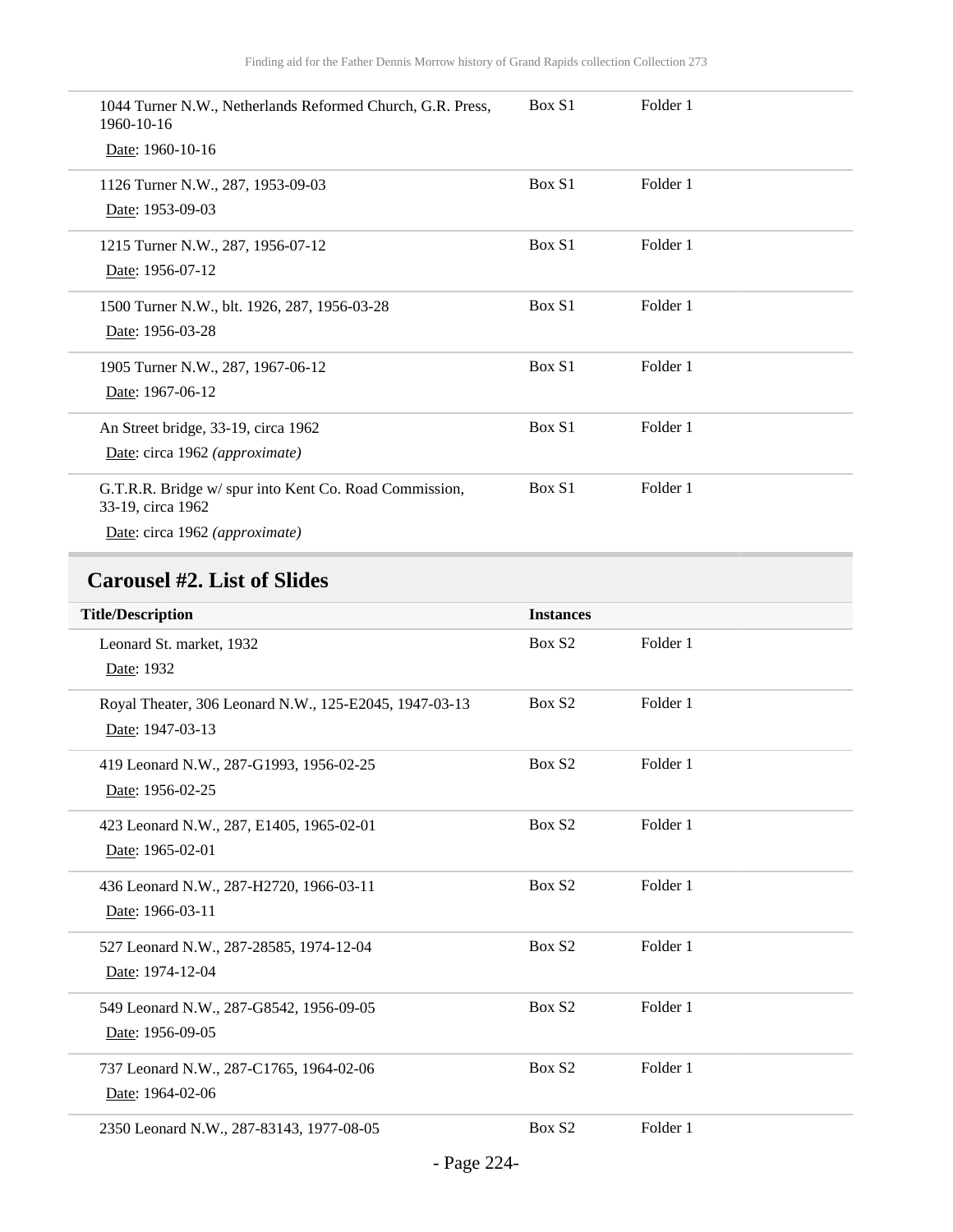Date: 1977-08-05

| 112 Mt. Vernon N.W., 287, 1954-07-16<br>Date: 1954-07-16                                   | Box S <sub>2</sub> | Folder 1 |
|--------------------------------------------------------------------------------------------|--------------------|----------|
| 127 Mt. Vernon N.W., 287, 1956-02-29<br>Date: 1956-02-29                                   | Box S <sub>2</sub> | Folder 1 |
| 136 Mt. Vernon N.W., Jackoboice house, 287, 1954-07-20<br>Date: 1954-07-20                 | Box S <sub>2</sub> | Folder 1 |
| 348 Mt. Vernon N.W., Our Lady of Aglona Church, Assessor,<br>1960<br>Date: 1960            | Box S <sub>2</sub> | Folder 1 |
| 339 Second St. N.W., 287, 1955-05-09<br>Date: 1955-05-09                                   | Box S <sub>2</sub> | Folder 1 |
| 347 Second N.W., Second St. Methodist Church, 125-E2294,<br>1945-07-30<br>Date: 1945-07-30 | Box S <sub>2</sub> | Folder 1 |
| 347 Second N.W., Second St. interior, 125-E-2293A,<br>1942-05-07<br>Date: 1942-05-07       | Box S <sub>2</sub> | Folder 1 |
| 461 Second N.W., blt. 1958, 287, 1959-10-12<br>Date: 1959-10-12                            | Box S <sub>2</sub> | Folder 1 |
| 543 Stocking N.W., State Theater, MDOT 18620, 1962<br>Date: 1962                           | Box S <sub>2</sub> | Folder 1 |
| 39 Seward N.W., 273-0102-5, 2002-01-11<br>Date: 2002-01-11                                 | Box S2             | Folder 1 |
| 514 Butterworth S.W., 287-A9677, 1968-08-07<br>Date: 1968-08-07                            | Box S <sub>2</sub> | Folder 1 |
| 706 Butterworth S.W., 287-E3783, 1960-04-23<br>Date: 1960-04-23                            | Box S <sub>2</sub> | Folder 1 |
| 341 Fourth N.W., Sempray-Jovenay Co., 287, 1952-12-19<br>Date: 1952-12-19                  | Box S <sub>2</sub> | Folder 1 |
| 733-39 Fourth N.W., 287-E7861, 1965-07-05<br>Date: 1965-07-05                              | Box S <sub>2</sub> | Folder 1 |
| 326 Tenth N.W. / 923 Scribner N.W., 287, 1953-12-28<br>Date: 1953-12-28                    | Box S <sub>2</sub> | Folder 1 |
| 723-25 Broadway N.W., 287-H3188, 1966-03-22                                                | Box S <sub>2</sub> | Folder 1 |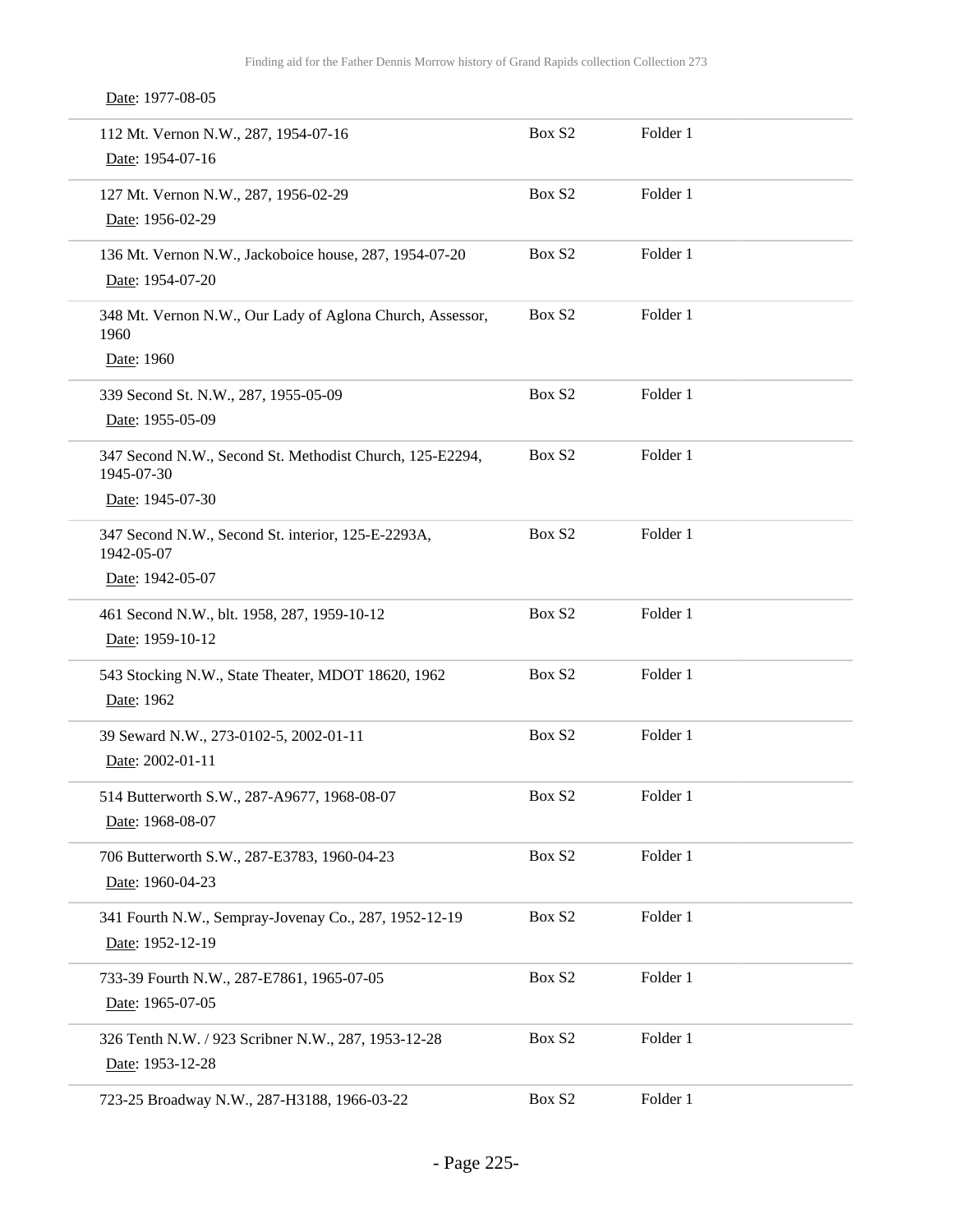Date: 1966-03-22

| 1570 Broadway N.W., 287-A680, 1952-09-04<br>Date: 1952-09-04    | Box S <sub>2</sub> | Folder 1 |  |
|-----------------------------------------------------------------|--------------------|----------|--|
| 671 Davis N.W., 125-C040265, 1953-09-24<br>Date: 1953-09-24     | Box S <sub>2</sub> | Folder 1 |  |
| 825 Dayton S.W., 287-14536, 1974-02-22<br>Date: 1974-02-22      | Box S <sub>2</sub> | Folder 1 |  |
| 1309 Garfield N.W., 273-090102-30                               | Box S2             | Folder 1 |  |
| 151 Gold N.W., 287-E3959, 1965-04-08<br>Date: 1965-04-08        | Box S <sub>2</sub> | Folder 1 |  |
| 1503 Hamilton N.W., 287-G220564, I-96                           | Box S2             | Folder 1 |  |
| 134 Indiana S.W., 273-090102-36, 2002-01-11<br>Date: 2002-01-11 | Box S2             | Folder 1 |  |
| 40 Lexington N.W., 287-76802, 1977-04-29<br>Date: 1977-04-29    | Box S <sub>2</sub> | Folder 1 |  |
| 9-19Lexington S.W., 287-27564, 1974-11-08<br>Date: 1974-11-08   | Box S <sub>2</sub> | Folder 1 |  |
| 1324 Powers N.W., 273-090102-29, 2002-01-11<br>Date: 2002-01-11 | Box S2             | Folder 1 |  |
| 1430 Quarry N.W., SS. Peter & Paul School, 1929<br>Date: 1929   | Box S2             | Folder 1 |  |
| 135 Summer N.W., 273-6583-26, 1995-07-19<br>Date: 1995-07-19    | Box S2             | Folder 1 |  |
| 223 Summer N.W., 273-6633-28, 1995-07-22<br>Date: 1995-07-22    | Box S <sub>2</sub> | Folder 1 |  |
| 1619 Walker N.W., 273, 1988-04-28<br>Date: 1988-04-28           | Box S2             | Folder 1 |  |
| 226 Sunset N.W., 125-C024705A, 1951-01-17<br>Date: 1951-01-17   | Box S2             | Folder 1 |  |
| blank                                                           | Box S2             | Folder 1 |  |
| BEGIN DUPLICATES 318 Bridge N.W., 287-99106,<br>1978-05-25      | Box S <sub>2</sub> | Folder 1 |  |
| Date: 1978-05-25                                                |                    |          |  |
| Fulton W. & Front N.W., 125-H008940B, 1948-08-11                | Box S2             | Folder 1 |  |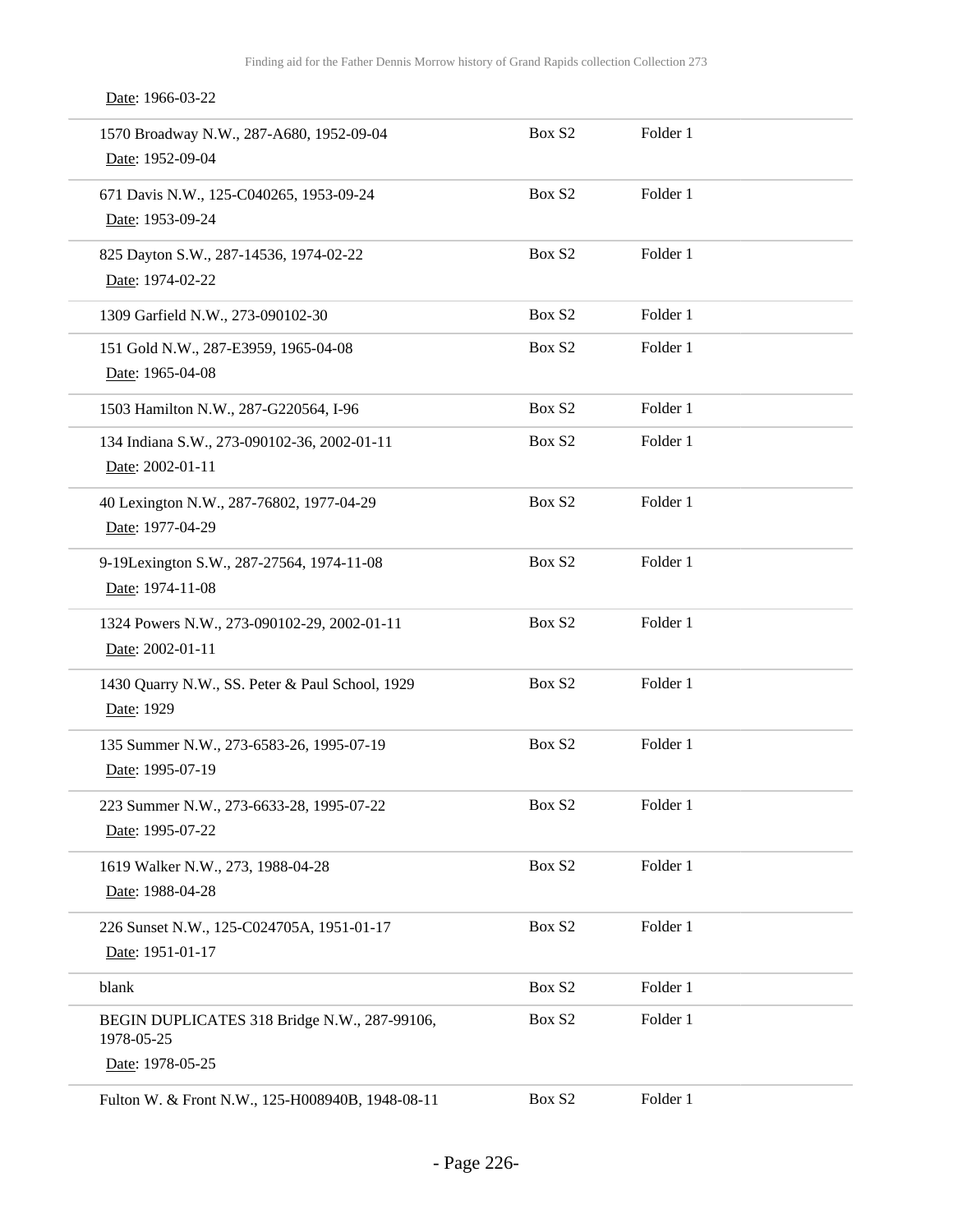| Date: 1948-08-11                                                                                 |                    |          |
|--------------------------------------------------------------------------------------------------|--------------------|----------|
| Fulton, Front, & Scribner N.W., 125-C038675, 1956-08-10<br>Date: 1956-08-10                      | Box S <sub>2</sub> | Folder 1 |
| Fulton & Scribner N.W., unknown source                                                           | Box S <sub>2</sub> | Folder 1 |
| Pearl at US-131 N.W., Drueke, 1960-10-08<br>Date: 1960-10-08                                     | Box S <sub>2</sub> | Folder 1 |
| 563 Scribner N.W., Casino Club, in Assessors Coll., circa 1961<br>Date: circa 1961 (approximate) | Box S2             | Folder 1 |
| Scribner & Sixth N.W., 125-E0363A, 1939-05-16<br>Date: 1939-05-16                                | Box S2             | Folder 1 |
| 652 Scribner N.W. / 341 Fourth N.W., Drueke, 1961-04-11<br>Date: 1961-04-11                      | Box S <sub>2</sub> | Folder 1 |
| BEGIN CENTRAL CITY 540 Cherry S.E., 125-H0086521,<br>1950-01-20                                  | Box S <sub>2</sub> | Folder 1 |
| Date: 1950-01-20                                                                                 |                    |          |
| 225 Eastern S.E., 125-H008595A, 1946-10-10<br>Date: 1946-10-10                                   | Box S <sub>2</sub> | Folder 1 |
| 225 Eastern S.E., 125-H008595B, 1946-10-10<br>Date: 1946-10-10                                   | Box S2             | Folder 1 |
| 2025 Lake Drive S.E., Lovett-Barnard House, 125-H008652H,<br>1950-01-20                          | Box S <sub>2</sub> | Folder 1 |
| Date: 1950-01-20                                                                                 |                    |          |
| 137-39 Lafayette S.E., 125-C026508F, 1938-09-22<br>Date: 1938-09-22                              | Box S <sub>2</sub> | Folder 1 |
| 137-39 Lafayette S.E., 125-C026508D, 1938-09-22<br>Date: 1938-09-22                              | Box S2             | Folder 1 |
| 230, 220-22, 214 Fulton E., 125-H008652G, 1950-01-20<br>Date: 1950-01-20                         | Box S2             | Folder 1 |
| 121, 129, 133 College N.E., 125-C026508I, 1938-09-22<br>Date: 1938-09-22                         | Box S2             | Folder 1 |
| 437 Fairview N.E., 287, 1961-03-27<br>Date: 1961-03-27                                           | Box S2             | Folder 1 |
| 15 Michigan N.W., Armory, Drueke, 1963-01-21<br>Date: 1963-01-21                                 | Box S2             | Folder 1 |
| 15 Michigan N.W., Armory, 125-C035899, 1950-01-12                                                | Box S2             | Folder 1 |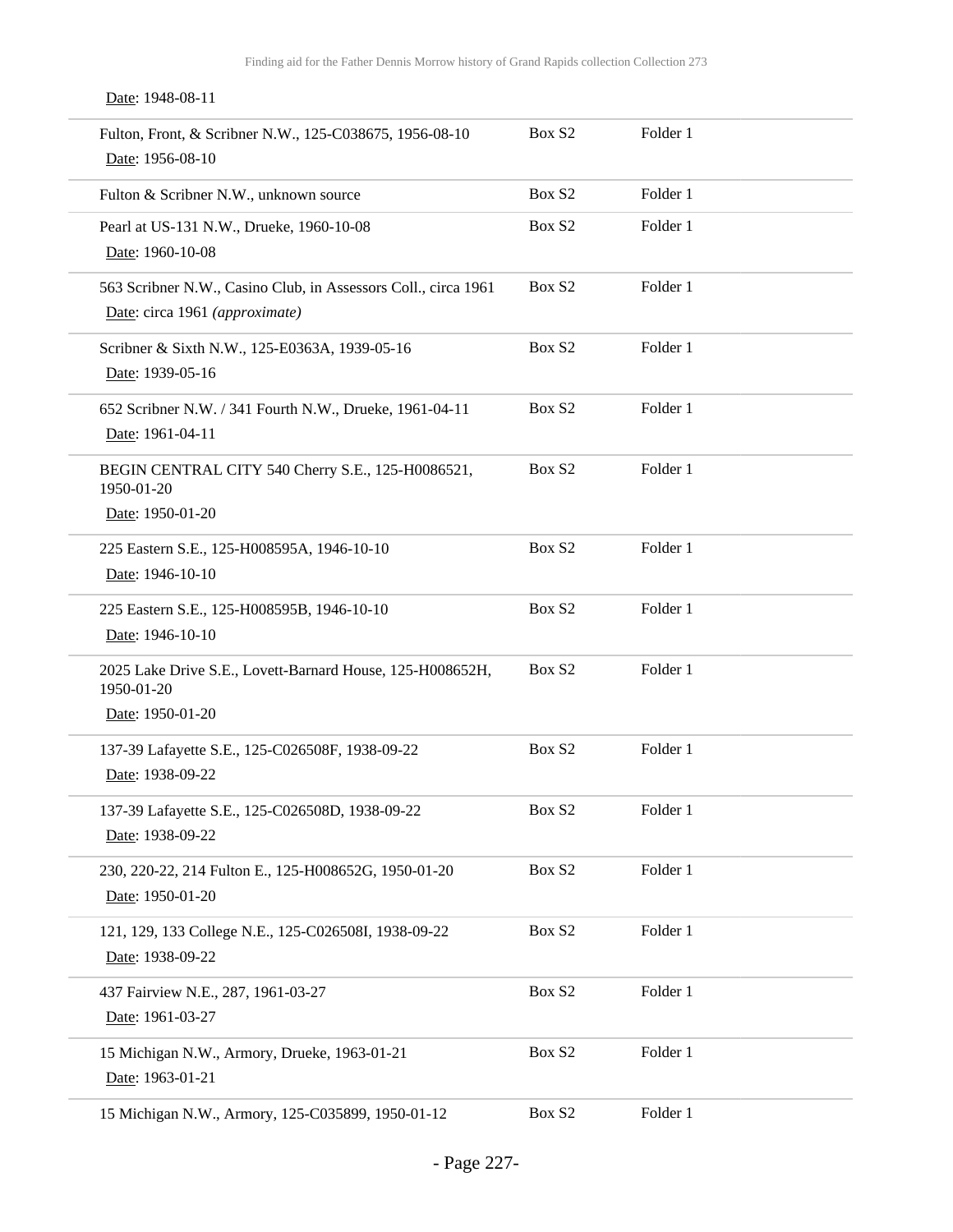Date: 1950-01-12

| 15 Michigan N.W., Armory, Drueke, 1963-01-21<br>Date: 1963-01-21                                | Box S2           | Folder 1 |  |
|-------------------------------------------------------------------------------------------------|------------------|----------|--|
| 441-43 Ionia N.W., 125, 1955-09-20<br>Date: 1955-09-20                                          | Box S2           | Folder 1 |  |
| W.B. I-196 at Ionia N.W., Drueke, 1963-09-26<br>Date: 1963-09-26                                | Box S2           | Folder 1 |  |
| 506 Ottawa N.W., 125, 1955-10-20<br>Date: 1955-10-20                                            | Box S2           | Folder 1 |  |
| 516 Ottawa N.W., Drueke, 1961-10-22<br>Date: 1961-10-22                                         | Box S2           | Folder 1 |  |
| 200 Ottawa N.W., Union Bank Bldg. Under construction,<br>Drueke, 1966-10-16<br>Date: 1966-10-16 | Box S2           | Folder 1 |  |
| 210-18 Erie N.W., Bissell, 125-C008395B, 1959-02-11<br>Date: 1959-02-11                         | Box S2           | Folder 1 |  |
| W.B. I-196 site at Monroe N.W., Drueke, November 1960<br>Date: November 1960                    | Box S2           | Folder 1 |  |
| 102 Market S.W., 125-E0836, 1940-12-04<br>Date: 1940-12-04                                      | Box S2           | Folder 1 |  |
| 205-11 Market S.W., 125-E0836, 1940-12-04<br>Date: 1940-12-04                                   | Box S2           | Folder 1 |  |
| <b>Carousel #3 List of Slides</b>                                                               |                  |          |  |
| <b>Title/Description</b>                                                                        | <b>Instances</b> |          |  |
| 315 Front N.W., 287-L4443, 1967-04-26<br>Date: 1967-04-26                                       | Box S3           | Folder 1 |  |
| 212 Summer N.W., 273-6582-36, 1995-07-19<br>Date: 1995-07-19                                    | Box S3           | Folder 1 |  |
| 441-49 Lake Michigan N.W. / 100-08 Winter N.W,<br>273-6583-22, 1995-07-19                       | Box S3           | Folder 1 |  |
| Date: 1995-07-19                                                                                |                  |          |  |
| 448 Allen N.W. / 130-36 Winter N.W., 273-6633-11,<br>1995-07-21                                 | Box S3           | Folder 1 |  |
| Date: 1995-07-21                                                                                |                  |          |  |
| Second & Turner N.W., Drueke, 1963-03-24                                                        | Box S3           | Folder 1 |  |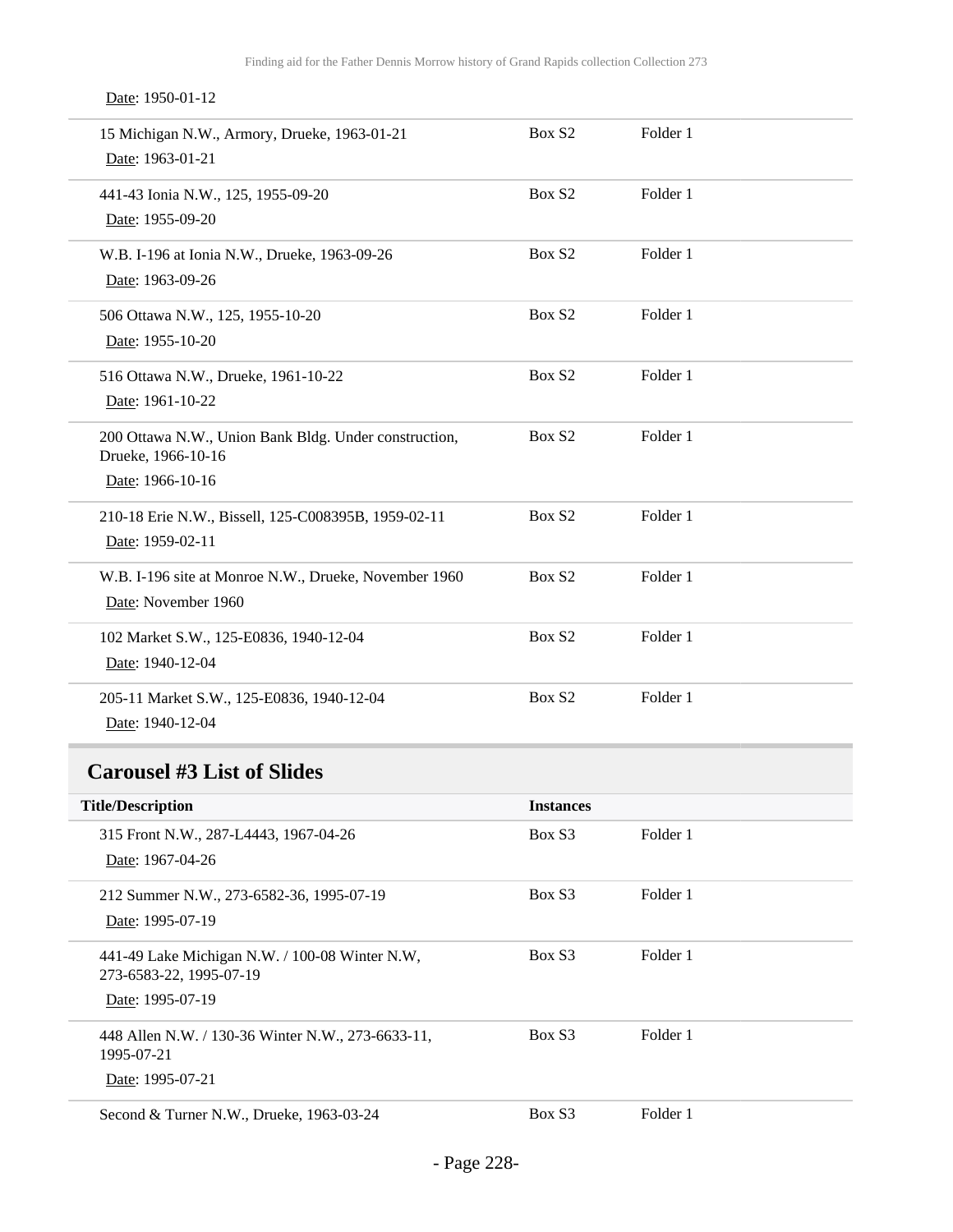Date: 1963-03-24

| 547 Turner N.W., 287, 1953-01-14<br>Date: 1953-01-14                         | Box S3 | Folder 1 |  |
|------------------------------------------------------------------------------|--------|----------|--|
| 340 Third N.W., 287, 1952-05-07<br>Date: 1952-05-07                          | Box S3 | Folder 1 |  |
| 601 Third N.W., Wm. P. Drueke & Sons, Drueke, 1964-09-13<br>Date: 1964-09-13 | Box S3 | Folder 1 |  |
| 600-block of Third N.W., Drueke, 1961-11-17<br>Date: 1961-11-17              | Box S3 | Folder 1 |  |
| 625 Second N.W., 287, 1961-05-22<br>Date: 1961-05-22                         | Box S3 | Folder 1 |  |
| 341 Fourth N.W., Sempray-Jovenay Co., 287, 1952-12-19<br>Date: 1952-12-19    | Box S3 | Folder 1 |  |
| Scribner & Sixth N.W., 125-E0363A, 1939-05-16<br>Date: 1939-05-16            | Box S3 | Folder 1 |  |
| 763-65 Front N.W., 125-C011093, 1951-04-23<br>Date: 1951-04-23               | Box S3 | Folder 1 |  |
| 763-65 Front N.W., 125-C035616, 1951-05-15<br>Date: 1951-05-15               | Box S3 | Folder 1 |  |
| 328-30-32-34 Leonard N.W., MDOT 15998, 1960<br>Date: 1960                    | Box S3 | Folder 1 |  |
| 402-08 Valley N.W., MDOT 18623, July, 1962<br>Date: July, 1962 (approximate) | Box S3 | Folder 1 |  |
| 402-08 Valley N.W., MDOT 18622, July, 1962<br>Date: July, 1962 (approximate) | Box S3 | Folder 1 |  |
| 245 Garfield N.W., 287-84594, 1981-02-04<br>Date: 1981-02-04                 | Box S3 | Folder 1 |  |
| 241 Garfield N.W., 287-H1698, 1961-11-09<br>Date: 1961-11-09                 | Box S3 | Folder 1 |  |
| 227-29 Valley N.W., 273-090102-35, 2002-01-11<br>Date: 2002-01-11            | Box S3 | Folder 1 |  |
| 265 Valley N.W., 287-K1125, 1962-01-29<br>Date: 1962-01-29                   | Box S3 | Folder 1 |  |
| 306 Valley N.W., 287-86883, 1981-03-09                                       | Box S3 | Folder 1 |  |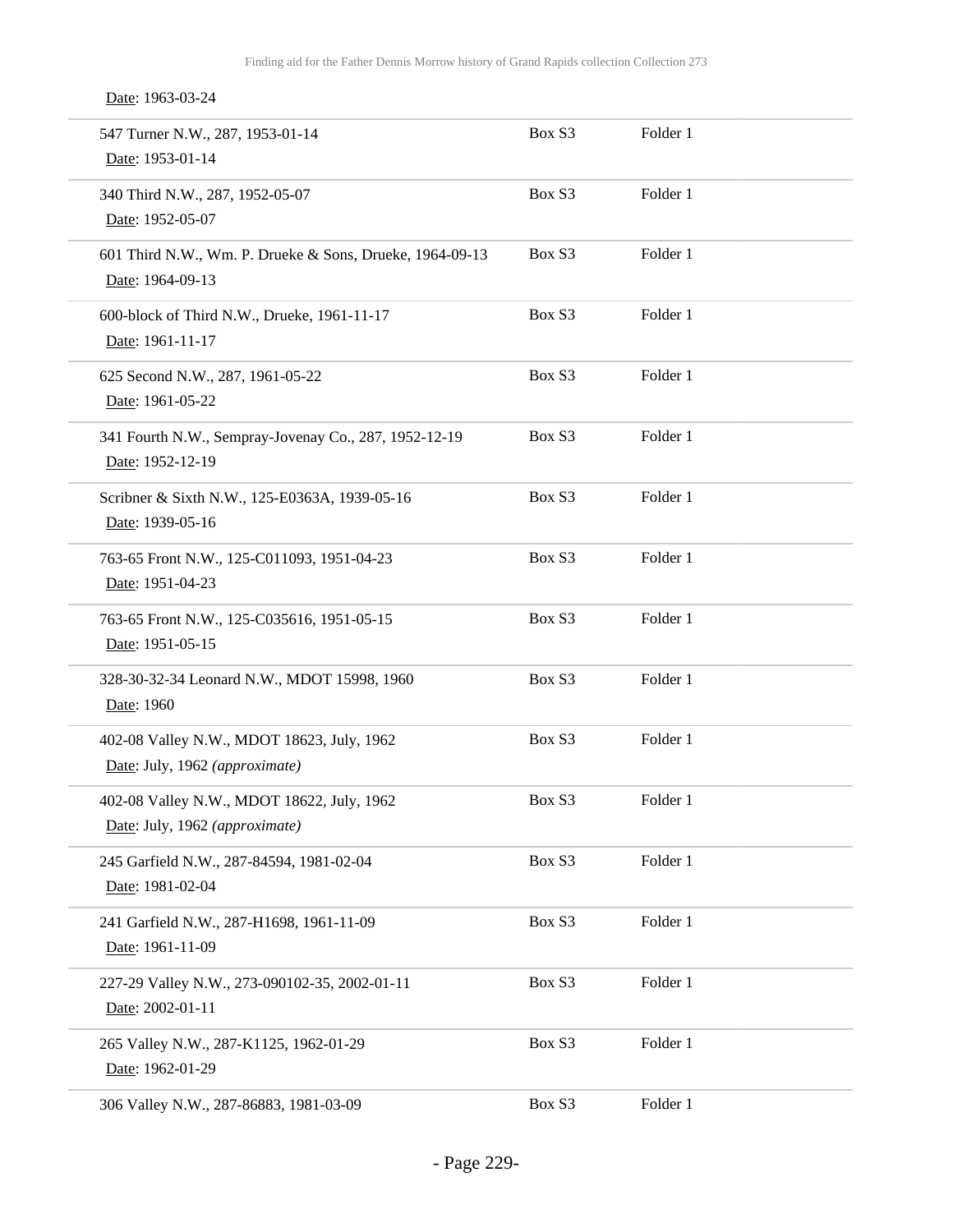Date: 1981-03-09

| 1255 Flora N.W., 287, 1960-03-14<br>Date: 1960-03-14                   | Box S3 | Folder 1 |  |
|------------------------------------------------------------------------|--------|----------|--|
| 1256-60 Flora N.W., 287, 1952-11-12<br>Date: 1952-11-12                | Box S3 | Folder 1 |  |
| 333 Valley N.W., 287, 1952-09-06<br>Date: 1952-09-06                   | Box S3 | Folder 1 |  |
| 2120 Lake Michigan N.W., 273-0102-4, 2002-01-11<br>Date: 2002-01-11    | Box S3 | Folder 1 |  |
| 2301 Lake Michigan N.W., 287-A089, 1958-01-04<br>Date: 1958-01-04      | Box S3 | Folder 1 |  |
| 2500 Lake Michigan N.W., 273-090102-31, 2002-01-11<br>Date: 2002-01-11 | Box S3 | Folder 1 |  |
| 2500 Lake Michigan N.W., 287-L824, 1953-09-19<br>Date: 1953-09-19      | Box S3 | Folder 1 |  |
| 40 National N.W., 273-0102-4, 2002-01-11<br>Date: 2002-01-11           | Box S3 | Folder 1 |  |
| 103 National N.W., 287-G3931, 1956-04-23<br>Date: 1956-04-23           | Box S3 | Folder 1 |  |
| 113 Straight N.W., 287-52271, 1965-02-18<br>Date: 1965-02-18           | Box S3 | Folder 1 |  |
| 113 Straight N.W., 287-F7632, 1955-12-19<br>Date: 1955-12-19           | Box S3 | Folder 1 |  |
| 920 Douglas N.W., 287-A6881, 1968-05-31<br>Date: 1968-05-31            | Box S3 | Folder 1 |  |
| 601-05 Milwaukee N.W., 273-090102-33, 2002-01-11<br>Date: 2002-01-11   | Box S3 | Folder 1 |  |

| <b>Title/Description</b>                                         | <b>Instances</b> |          |  |
|------------------------------------------------------------------|------------------|----------|--|
| 723-25 Third N.W., 273-090102-34, 2002-01-11<br>Date: 2002-01-11 | Box S3           | Folder 1 |  |
| 861 Third N.W., 287-K7207, 1957-07-18<br>Date: 1957-07-18        | Box S3           | Folder 1 |  |
| 869 Third N.W., 287-87295, 1981-03-17                            | Box S3           | Folder 1 |  |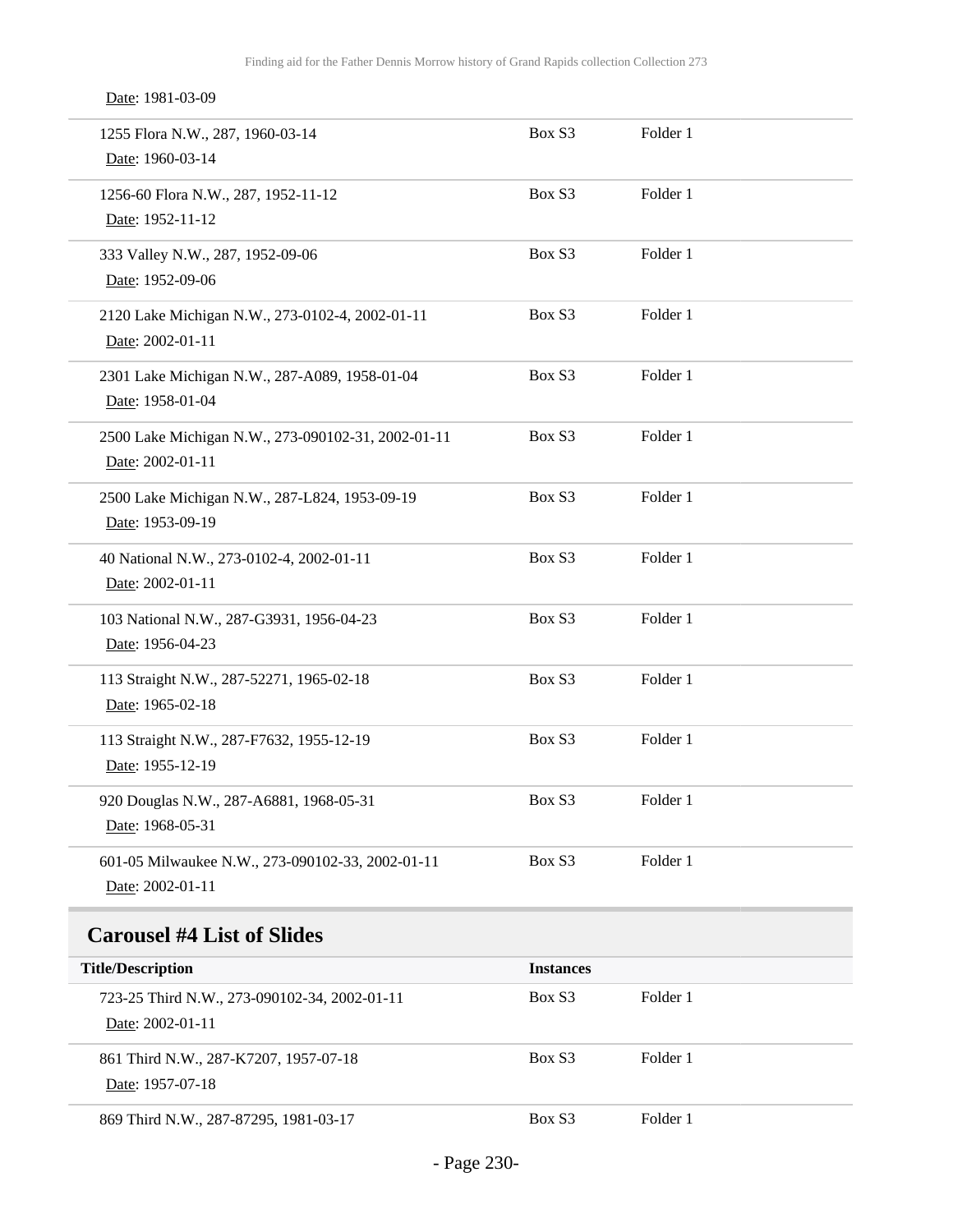Date: 1981-03-17

| 819 Tenth N.W., 287-G6023, 1961-06-02<br>Date: 1961-06-02           | Box S3 | Folder 1 |  |
|---------------------------------------------------------------------|--------|----------|--|
| 21-23 Lexington S.W., 273-0102-3, 2002-01-11<br>Date: 2002-01-11    | Box S3 | Folder 1 |  |
| 40 Lexington S.W., 287-53973, 1970-10-22<br>Date: 1970-10-22        | Box S3 | Folder 1 |  |
| 55 Lexington S.W., 273-0102-2, 2002-01-11<br>Date: 2002-01-11       | Box S3 | Folder 1 |  |
| 46 Gold S.W., 287-K7068, 1962-06-28<br>Date: 1962-06-28             | Box S3 | Folder 1 |  |
| 34-42 National S.W., 287-D4009, 1964-11-02<br>Date: 1964-11-02      | Box S3 | Folder 1 |  |
| 35 National S.W., 287-89683, 1981-04-01<br>Date: 1981-04-01         | Box S3 | Folder 1 |  |
| 142 National S.W., 287-43064, 1970-03-25<br>Date: 1970-03-25        | Box S3 | Folder 1 |  |
| 60 Straight S.W., 287-E4072, 1965-04-10<br>Date: 1965-04-10         | Box S3 | Folder 1 |  |
| 200-02 Straight S.W., 287-A5695, 1963-05-13<br>Date: 1963-05-13     | Box S3 | Folder 1 |  |
| 728 Butterworth S.W., 287-B5733, 1969-02-04<br>Date: 1969-02-04     | Box S3 | Folder 1 |  |
| 226 Sunset N.W., 125-C024705A, 1951-01-17<br>Date: 1951-01-17       | Box S3 | Folder 1 |  |
| Burton & R.R. S.W., 125-C026710B, 1955-09-12<br>Date: 1955-09-12    | Box S4 | Folder 1 |  |
| Burton & R.R. S.W., 125-C026710A, 1955-09-12<br>Date: 1955-09-12    | Box S4 | Folder 1 |  |
| 563 Burton S.W., 125-C026710C, 1955-09-12<br>Date: 1955-09-12       | Box S4 | Folder 1 |  |
| Century & Stolpe S.W., 125-C032606A, 1957-10-24<br>Date: 1957-10-24 | Box S4 | Folder 1 |  |
| Century & Stolpe S.W., 125-C032606B, 1957-10-24                     | Box S4 | Folder 1 |  |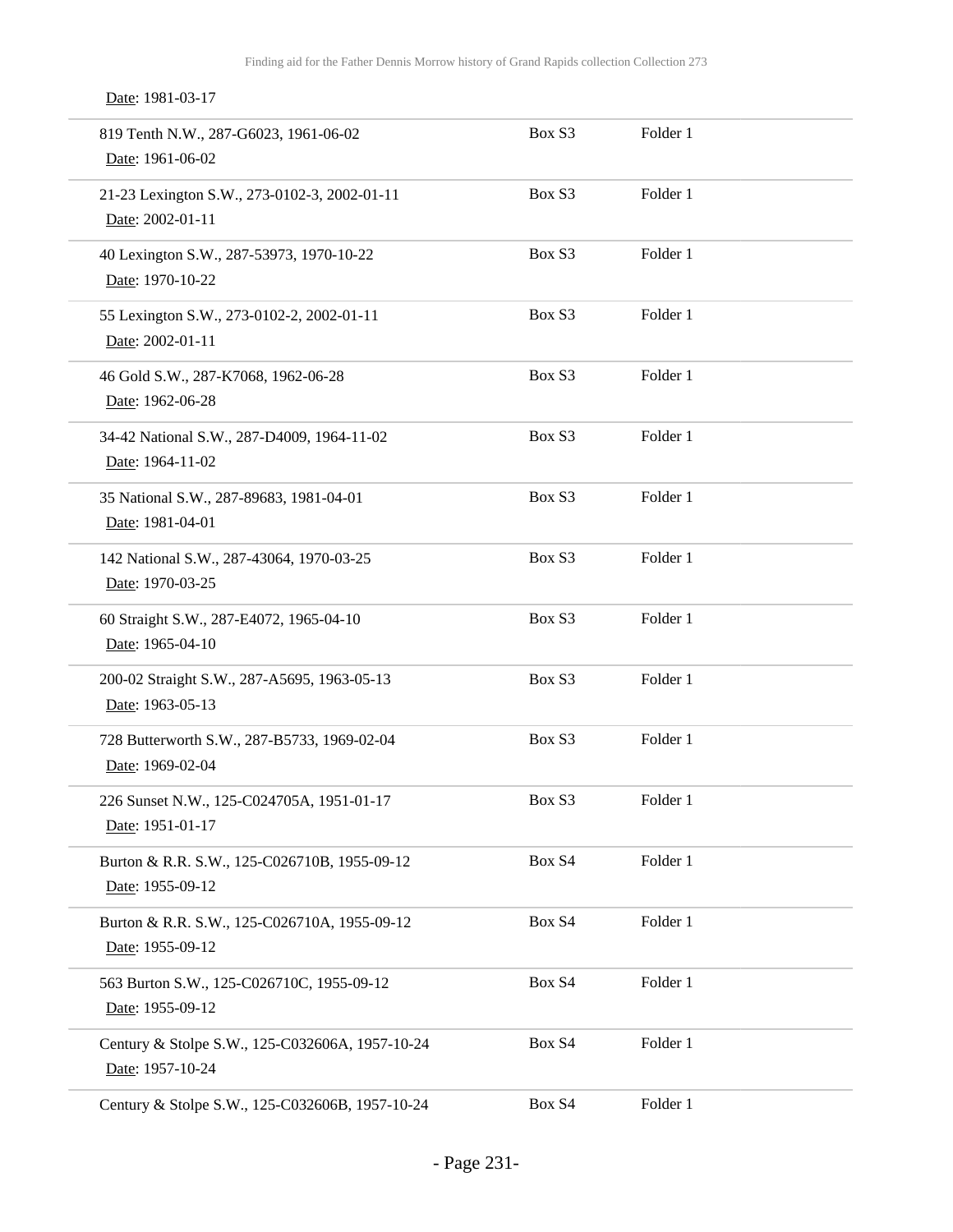Date: 1957-10-24

| Century & Stolpe S.W., 125-C032606C, 1957-10-24<br>Date: 1957-10-24                              | Box S4 | Folder 1 |
|--------------------------------------------------------------------------------------------------|--------|----------|
| 400, 404, 408, 401 Hall S.W., 125-C042552B, 1955-04-28<br>Date: 1955-04-28                       | Box S4 | Folder 1 |
| 400 & 404 Hall S.W., 125-C042552A, 1955-04-28<br>Date: 1955-04-28                                | Box S4 | Folder 1 |
| 401 Hall S.W., 125-C008395A, 1959-02-11<br>Date: 1959-02-11                                      | Box S4 | Folder 1 |
| Hall & Phillips S.W., w/ 224 Hall S.W. at right, 125-C006024A,<br>1958-04-30<br>Date: 1958-04-30 | Box S4 | Folder 1 |
| Hall & Buchanan S.W., 125-C006000B, 1957-02-21<br>Date: 1957-02-21                               | Box S4 | Folder 1 |
| 1221, 1215, 1211, 1201 Buchanan S.W., 125-C006000C,<br>1957-02-21<br>Date: 1957-02-21            | Box S4 | Folder 1 |
| Hall & Buchanan S.W., 125-C006024B, 1958-04-30<br>Date: 1958-04-30                               | Box S4 | Folder 1 |
| Canton & R.R. S.W., Hall at center, 125-C005828A,<br>1948-07-27<br>Date: 1948-07-27              | Box S4 | Folder 1 |
| Canton & R.R. S.W., 125-C005994A, 1957-02-04<br>Date: 1957-02-04                                 | Box S4 | Folder 1 |
| Canton & R.R. S.W., 125-C005994B, 1957-02-04<br>Date: 1957-02-04                                 | Box S4 | Folder 1 |
| Canton & R.R. S.W., 125-C005994C, 1957-02-04<br>Date: 1957-02-04                                 | Box S4 | Folder 1 |
| Canton & R.R. S.W., 125-C006036A, 1959-02-07<br>Date: 1959-02-07                                 | Box S4 | Folder 1 |
| Graham & Buchanan S.W., 125-C006007D, 1957-05-31<br>Date: 1957-05-31                             | Box S4 | Folder 1 |
| Graham & R.R. S.W., 125-C006007B, 1957-05-31<br>Date: 1957-05-31                                 | Box S4 | Folder 1 |
| Graham & R.R. S.W., Berkey & Gay train, 125-C003796A,<br>September 1937                          | Box S4 | Folder 1 |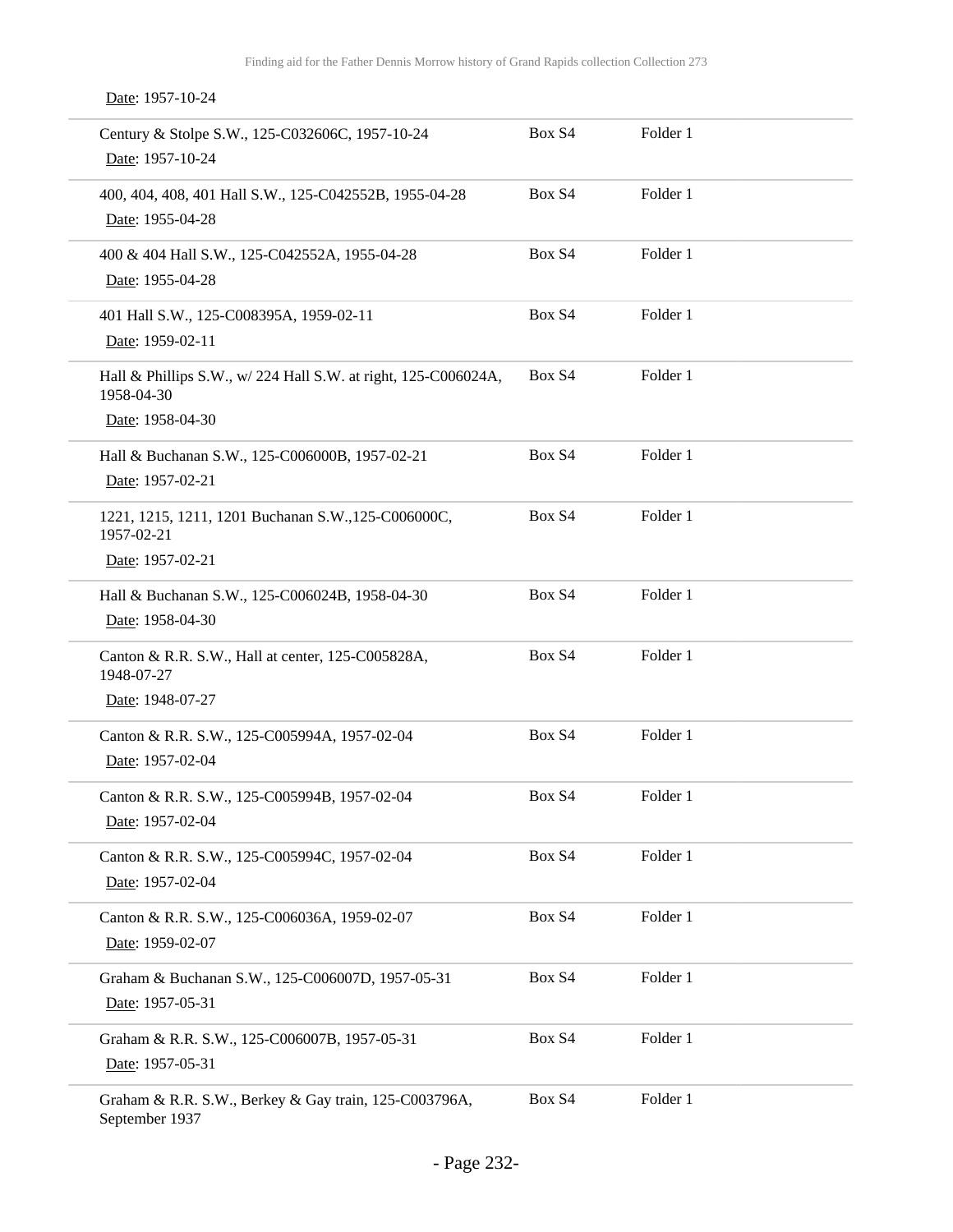| Date: September 1937                                                                                     |        |          |
|----------------------------------------------------------------------------------------------------------|--------|----------|
| Century & Buckley S.W., 125-C006034A, 1958-12-04<br>Date: 1958-12-04                                     | Box S4 | Folder 1 |
| Century & Buckley S.W., 125-C006034C, 1958-12-04<br>Date: 1958-12-04                                     | Box S4 | Folder 1 |
| Century & Buckley S.W., 125-C006034E, 1958-12-04<br>Date: 1958-12-04                                     | Box S4 | Folder 1 |
| Grandville & R.R. S.W., 125-C005841A, 1949-04-11<br>Date: 1949-04-11                                     | Box S4 | Folder 1 |
| Grandville & R.R. S.W., King Ct. S.W., 125-C005841B,<br>1949-04-11<br>Date: 1949-04-11                   | Box S4 | Folder 1 |
| Grandville & R.R. S.W., 125-C005841E, 1949-04-11<br>Date: 1949-04-11                                     | Box S4 | Folder 1 |
| Century & Wealthy S.W., at R.R., 125-C005863A, 1950-05-31<br>Date: 1950-05-31                            | Box S4 | Folder 1 |
| Goodrich & R.R. S.W., 125-C005932A, 1953-10-28<br>Date: 1953-10-28                                       | Box S4 | Folder 1 |
| Goodrich & R.R. S.W., 125-C005932B, 1953-10-28<br>Date: 1953-10-28                                       | Box S4 | Folder 1 |
| Goodrich & R.R. S.W., 125-C005932C, 1953-10-28<br>Date: 1953-10-28                                       | Box S4 | Folder 1 |
| Williams & R.R. S.W., 125-C005877A, 1950-12-06<br>Date: 1950-12-06                                       | Box S4 | Folder 1 |
| Union Depot train shed N. from Williams St. S.W., A-451, early<br>1958<br>Date: early 1958 (approximate) | Box S4 | Folder 1 |
| Union Depot train shed N. from Cherry St. S.W., A-452,<br>1959-1960                                      | Box S4 | Folder 1 |
| Date [inclusive]: 1959-1960                                                                              |        |          |
| Union Depot, 61-63 Ionia S.W., A-456, neg. 933, circa 1960<br>Date: circa 1960 (approximate)             | Box S4 | Folder 1 |
| Swift & Co., 124 Grandville S.W., 125-1625-B, 1937-12-01<br>Date: 1937-12-01                             | Box S4 | Folder 1 |
| 124 & 134 Grandville S.W., Swift lot, Star Bldg., Drueke,<br>1960-11-13                                  | Box S4 | Folder 1 |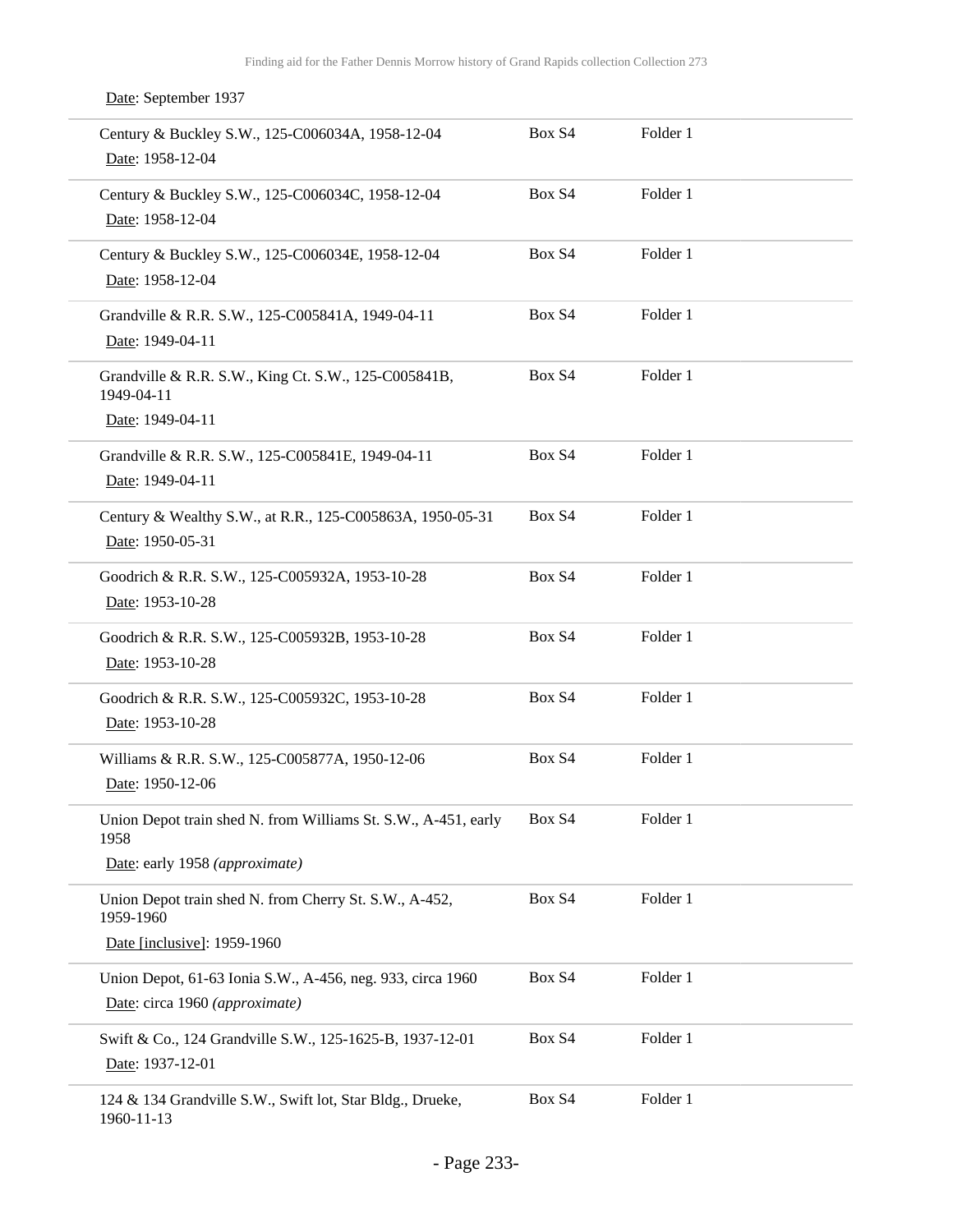Date: 1960-11-13

| Weston & R.R. S.W., 125-C005889A, 1951-02-19<br>Date: 1951-02-19                                                    | Box S4 | Folder 1 |
|---------------------------------------------------------------------------------------------------------------------|--------|----------|
| Weston & R.R. S.W., 125-C005889B, 1951-02-19<br>Date: 1951-02-19                                                    | Box S4 | Folder 1 |
| Weston & R.R. S.W., 125-C005889D, 1951-02-19<br>Date: 1951-02-19                                                    | Box S4 | Folder 1 |
| Union Depot train shed S. from Fulton, Weston St. at center,<br>A-454, circa 1960<br>Date: circa 1960 (approximate) | Box S4 | Folder 1 |
| Aerial view of downtown, looking n., circa 1933<br>Date: circa 1933 (approximate)                                   | Box S4 | Folder 1 |
| 341 Crosby N.W., First Wesleyan Methodist Church, G.R.<br>Press, 1960-10-16<br>Date: 1960-10-16                     | Box S4 | Folder 1 |
| 540 Diamond N.W., Banaszak residence, City Assessor's file,<br>circa 1935<br>Date: circa 1935 (approximate)         | Box S4 | Folder 1 |
| 408 Livingston N.E., 287, 1955-01-05<br>Date: 1955-01-05                                                            | Box S4 | Folder 1 |
| 433 Livingston N.E., 287, 1955-11-12<br>Date: 1955-11-12                                                            | Box S4 | Folder 1 |
| 408-14 Fairview N.E., 287, 1953-01-13<br>Date: 1953-01-13                                                           | Box S4 | Folder 1 |
| 15 Michigan N.W., Armory, postcard, 1916-10-06<br>Date: 1916-10-06                                                  | Box S4 | Folder 1 |
| Michigan & Ionia N.W., Drueke, 1963-11-10<br>Date: 1963-11-10                                                       | Box S4 | Folder 1 |
| W.B. I-196 over Ionia Ave. N.W., Drueke, 1963-11-10<br>Date: 1963-11-10                                             | Box S4 | Folder 1 |
| 7 Hastings N.E., H-181, 1960-02-17<br>Date: 1960-02-17                                                              | Box S4 | Folder 1 |
| 429 Ionia N.W., 287, 1954-11-30<br>Date: 1954-11-30                                                                 | Box S4 | Folder 1 |
| 435 Ionia N.W., 287, 1952-03-21                                                                                     | Box S4 | Folder 1 |